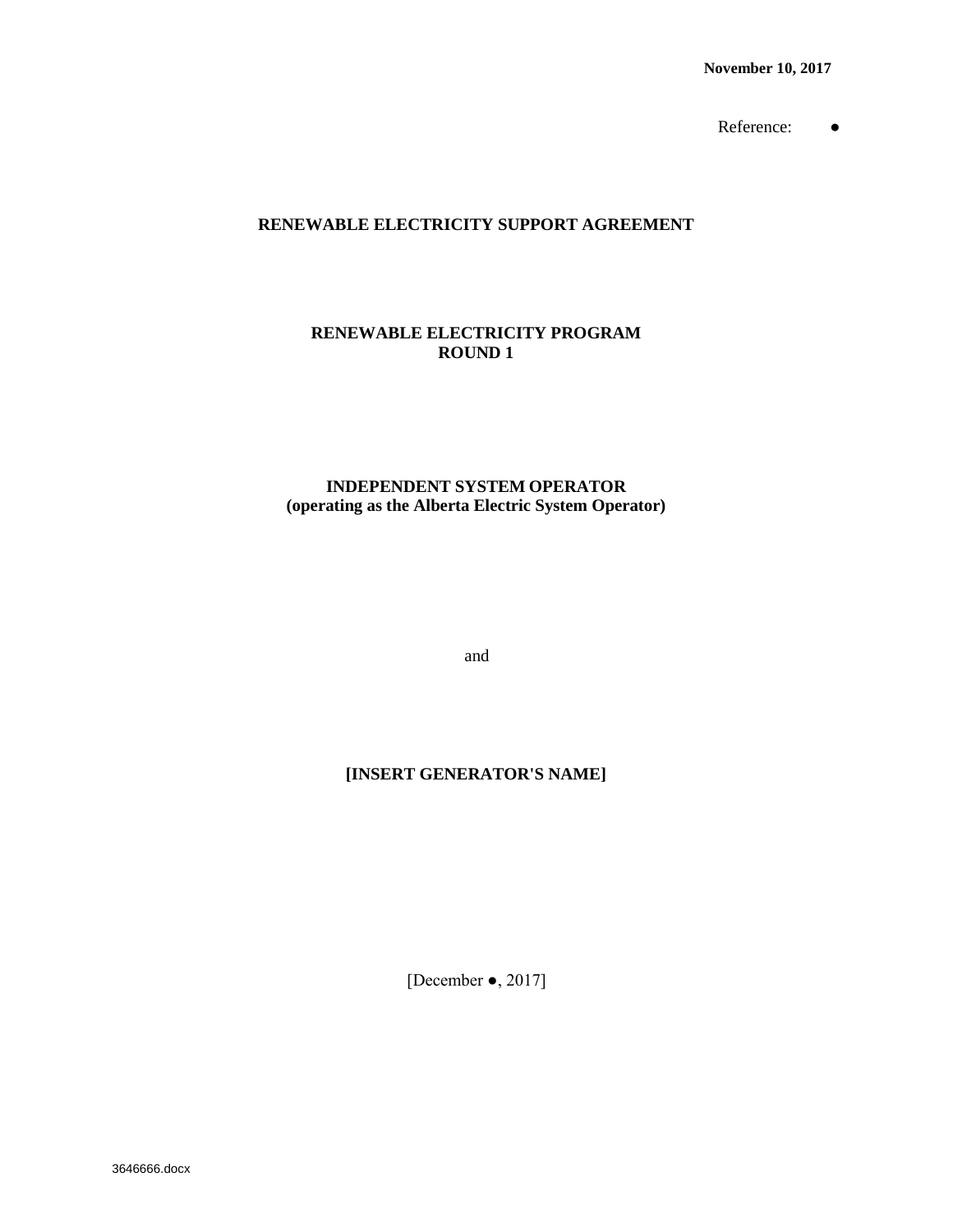# **Table of Contents**

| 1.1        |                                                                |  |
|------------|----------------------------------------------------------------|--|
| 1.2        |                                                                |  |
| 1.3        |                                                                |  |
| 1.4        |                                                                |  |
| 1.5        |                                                                |  |
| 1.6        |                                                                |  |
| 1.7        |                                                                |  |
| 1.8        |                                                                |  |
| 1.9        |                                                                |  |
| 1.10       |                                                                |  |
| 1.11       |                                                                |  |
| 1.12       |                                                                |  |
| 1.13       |                                                                |  |
|            |                                                                |  |
| 2.1        |                                                                |  |
| 2.2        |                                                                |  |
| 2.3        |                                                                |  |
| 2.4        |                                                                |  |
| 2.5        |                                                                |  |
| 2.6        |                                                                |  |
| 2.7        |                                                                |  |
|            |                                                                |  |
| 3.1        |                                                                |  |
| 3.2        |                                                                |  |
|            |                                                                |  |
| 4.1        |                                                                |  |
| 4.2        |                                                                |  |
| 4.3        |                                                                |  |
| 4.4        |                                                                |  |
|            | <b>ARTICLE 5 RENEWABLE ATTRIBUTES AND RELATED PRODUCTS  42</b> |  |
|            |                                                                |  |
| 5.1<br>5.2 |                                                                |  |
|            |                                                                |  |
|            |                                                                |  |
| 6.1        |                                                                |  |
| 6.2        |                                                                |  |
| 6.3        |                                                                |  |
| 6.4        |                                                                |  |
| 6.5        |                                                                |  |
| 6.6        |                                                                |  |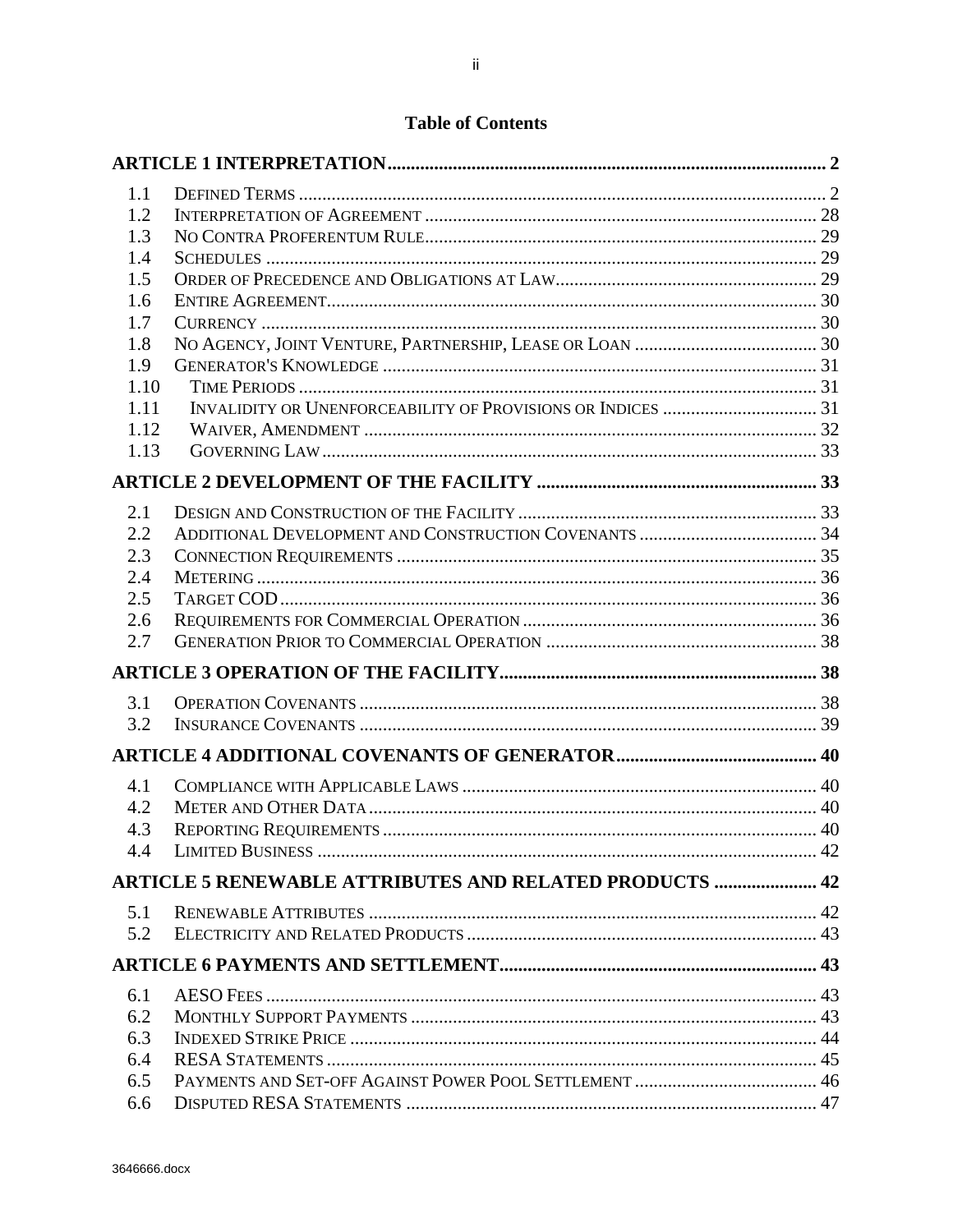| 6.7          |                                                                       |  |
|--------------|-----------------------------------------------------------------------|--|
| 6.8          |                                                                       |  |
| 6.9          |                                                                       |  |
| 6.10         |                                                                       |  |
| 6.11         |                                                                       |  |
|              |                                                                       |  |
| 7.1          |                                                                       |  |
| 7.2          |                                                                       |  |
| 7.3          |                                                                       |  |
| 7.4          |                                                                       |  |
| 7.5          |                                                                       |  |
| 7.6          |                                                                       |  |
|              |                                                                       |  |
| 8.1          |                                                                       |  |
| 8.2          |                                                                       |  |
| 8.3          |                                                                       |  |
| 8.4          |                                                                       |  |
| 8.5          |                                                                       |  |
|              |                                                                       |  |
| 9.1          |                                                                       |  |
| 9.2          |                                                                       |  |
| 9.3          |                                                                       |  |
|              |                                                                       |  |
| 10.1         |                                                                       |  |
| 10.2         |                                                                       |  |
| 10.3         | CONDITIONS PRECEDENT TO AESO'S MONTHLY SUPPORT PAYMENT OBLIGATIONS 58 |  |
|              |                                                                       |  |
| 11.1         |                                                                       |  |
| 11.2         |                                                                       |  |
| 11.3         |                                                                       |  |
|              |                                                                       |  |
|              |                                                                       |  |
| 12.1<br>12.2 |                                                                       |  |
|              |                                                                       |  |
|              |                                                                       |  |
| 13.1         |                                                                       |  |
| 13.2         |                                                                       |  |
|              |                                                                       |  |
| 14.1         |                                                                       |  |
| 14.2         |                                                                       |  |
| 14.3         |                                                                       |  |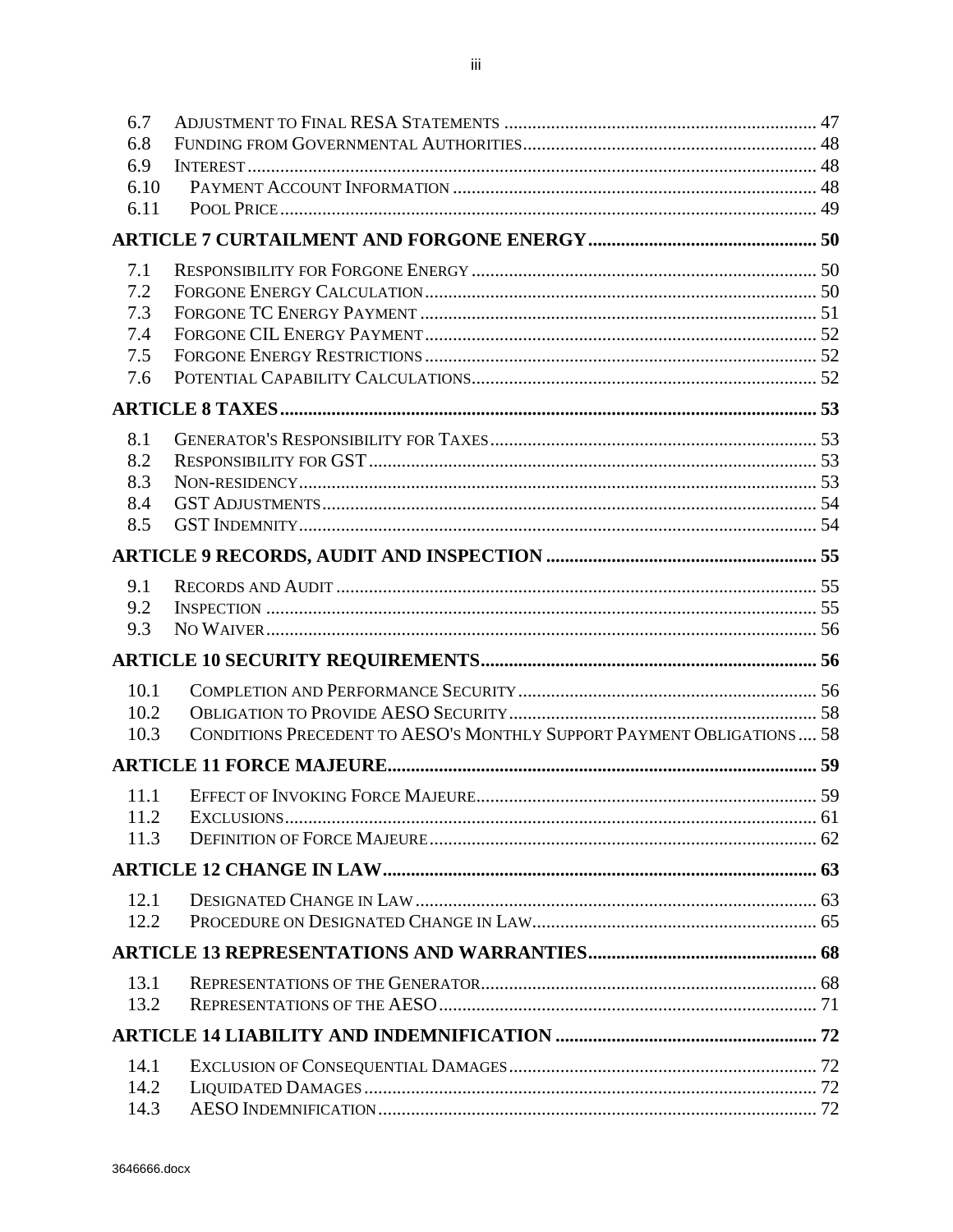| 14.4         |  |
|--------------|--|
|              |  |
| 15.1         |  |
|              |  |
|              |  |
| 16.1         |  |
| 16.2         |  |
| 16.3         |  |
| 16.4         |  |
| 16.5         |  |
| 16.6         |  |
|              |  |
| 17.1         |  |
| 17.2         |  |
| 17.3         |  |
|              |  |
| 18.1         |  |
| 18.2         |  |
| 18.3         |  |
| 18.4         |  |
| 18.5         |  |
| 18.6         |  |
| 18.7         |  |
| 18.8         |  |
| 18.9         |  |
|              |  |
| 19.1         |  |
| 19.2         |  |
| 19.3         |  |
| 19.4         |  |
| 19.5         |  |
|              |  |
| 20.1         |  |
| 20.2         |  |
|              |  |
|              |  |
| 21.1<br>21.2 |  |
| 21.3         |  |
| 21.4         |  |
| 21.5         |  |
| 21.6         |  |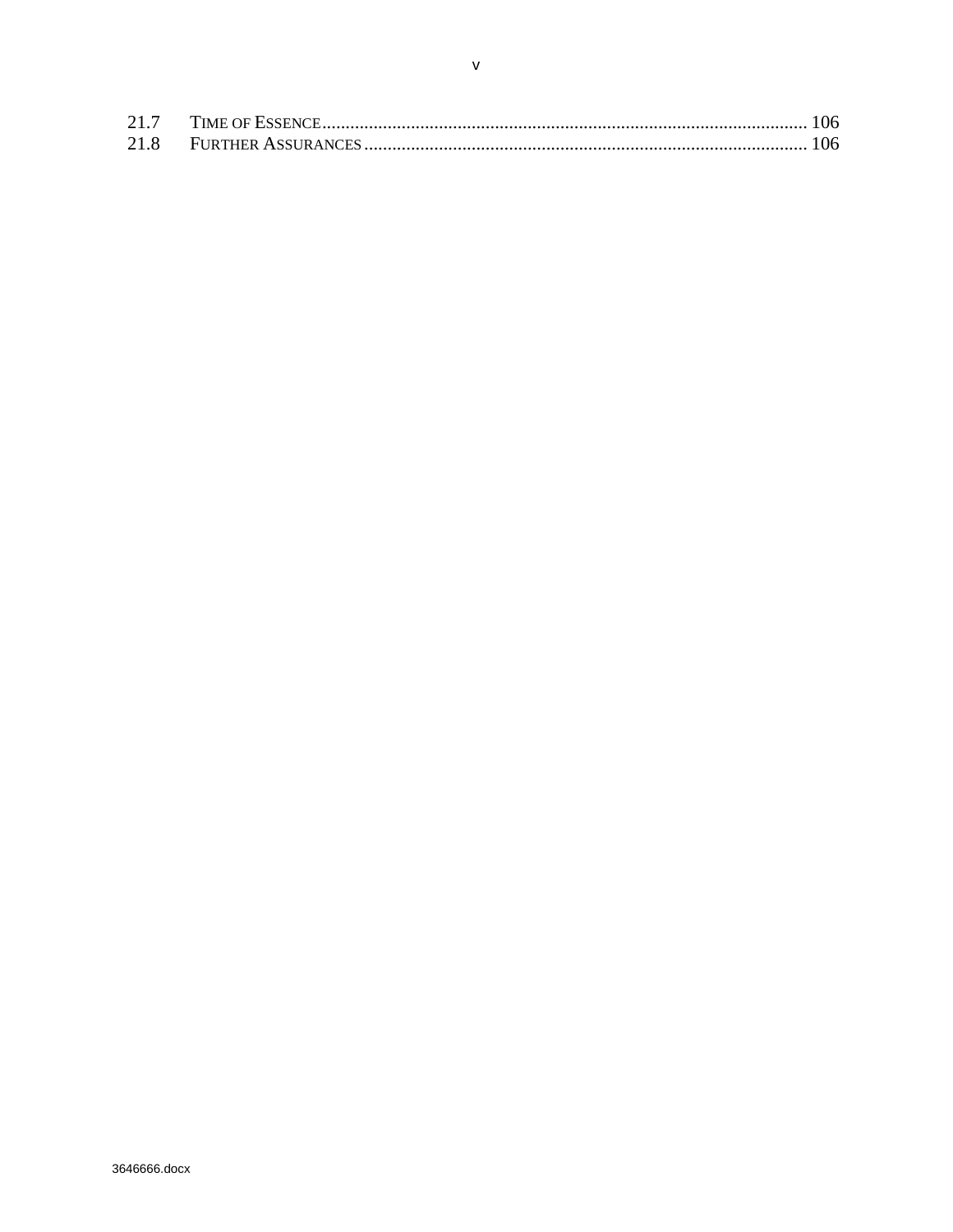## **RENEWABLE ELECTRICITY SUPPORT AGREEMENT**

## **RENEWABLE ELECTRICITY PROGRAM ROUND 1**

made this  $\bullet$  day of  $\bullet$ , 2017

BETWEEN:

**INDEPENDENT SYSTEM OPERATOR**, operating as the Alberta Electric System Operator, a statutory corporation formed under the laws of the Province of Alberta (the "**AESO**")

AND:

## **[INSERT GENERATOR'S NAME]**, a **[insert type of entity]**, formed under the laws of the **[Province of ●]** (the "**Generator**")

### **RECITALS:**

**WHEREAS** the Generator submitted a Proposal with respect to the Project in response to the REP Round 1 RFP and the Proposal was selected by theAESO;

**AND WHEREAS** the Generator and the AESO wish to execute this Agreement in order to formalize the long-term contractual arrangements pursuant to which the Generator will develop, finance, build, own, operate, and maintain the Project, sell Renewable Electricity into the Power Pool, and transfer and assign all Renewable Attributes from the Project to the AESO, all on the terms and conditions set out herein;

**NOW THEREFORE**, in consideration of the mutual agreements set forth herein and other good and valuable consideration (including the payment of \$10.00 from the AESO to the Generator), the receipt and sufficiency of which is hereby acknowledged, and intending to be legally bound, the Parties agree as follows: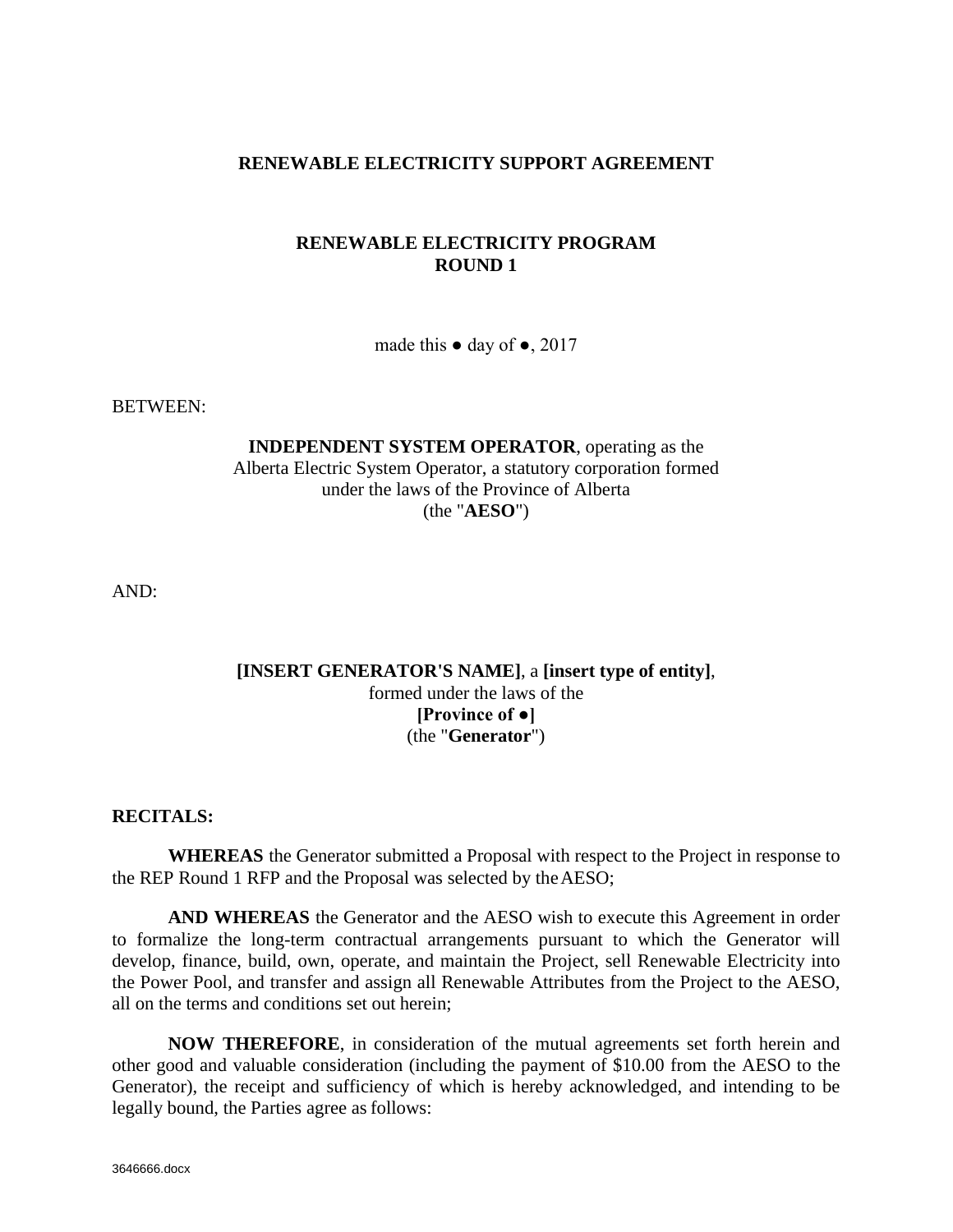### **ARTICLE 1 INTERPRETATION**

### <span id="page-6-1"></span><span id="page-6-0"></span>**1.1 Defined Terms**

Except as otherwise set forth herein, the capitalized terms used in this Agreement, including in the recitals hereto, shall have the following meanings:

"**Act**" means the *Renewable Electricity Act* (Alberta);

"**Acknowledgment and Consent**" means one or more acknowledgments and consents in the Prescribed Form, whereby the contracting party under an agreement, right, franchise, licence or permit between such contracting party and the Generator (or to which the Generator has the benefit) acknowledges and consents to such agreement, right, franchise, licence or permit being subject to the Fixed and Floating Charge Debenture;

"**Administration Fee"** has the meaning given to it in Section 6.1(b);

"**AESO**" means the Independent System Operator, operating as the Alberta Electric System Operator, established under the EUA, being the Party described in the opening paragraph of this Agreement, and includes its successors and assigns;

"**AESO Event of Default**" has the meaning given to it in Section 16.3;

"**AESO Operating Policies and Procedures**" means the operating policies and procedures of the AESO which establish the technical standards and operating policies and procedures for the safe, reliable and economic operation of the AIES;

"**AESO Recognized Lender"** means any Secured Lender which has executed a Lender Consent with the Generator and the AESO and which is in compliance with Section 17.1(d);

"**AESO Related Party**" means the AESO and each of its members, officers, directors, employees, contractors (other than Generator), subcontractors (other than Subcontractors), consultants, auditors, advisors (including financial and legal advisors), agents and representatives, and the advisors, agents and representatives of such Persons; and the Government of Alberta and its respective officials, employees, contractors, consultants, auditors, advisors (including financial and legal advisors), agents and representatives;

"**AESO Security**" means, collectively, the Fixed and Floating Charge Debenture, and any other security granted in favour of the AESO with respect to all or any part of the Generator's Interest or the Assets which is created pursuant to the AESO Security Documents;

"**AESO Security Documents**" means, collectively: (a) the Fixed and Floating Charge Debenture, (b) the Acknowledgment and Consent, and (c) any other agreement or instrument containing a charge, mortgage, pledge, security interest, assignment, sublease, deed of trust or similar instrument with respect to all or any part of the Generator's Interest; which is provided by the Generator to the AESO from time to time pursuant to Section 10.2 as security for any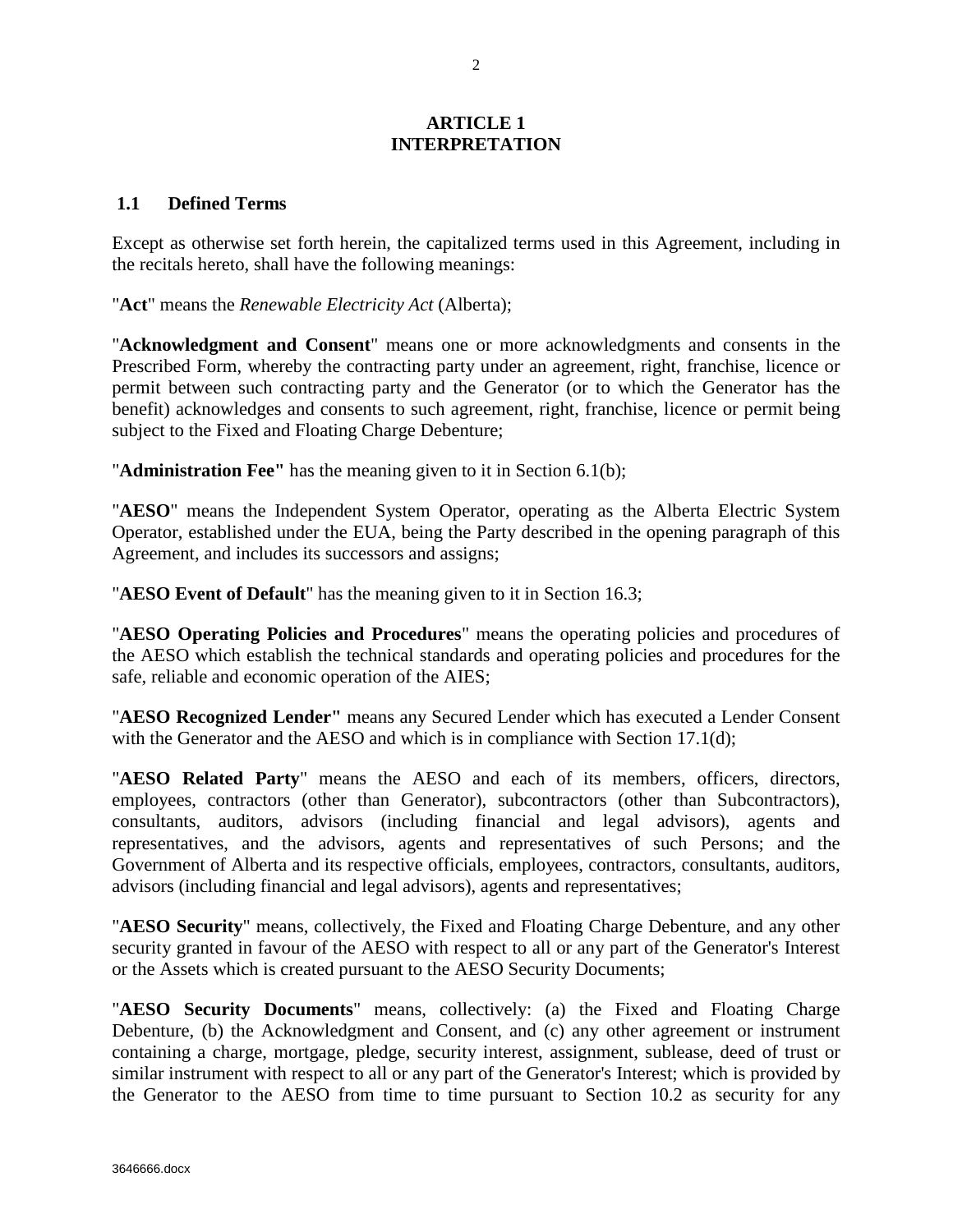indebtedness, liability or obligation of the Generator, together with any amendment, change, supplement, restatement, extension, renewal or modification thereof, and including any documents incidental thereto or necessary to effect to the registration thereof;

"**AESO Statement**" has the meaning given to it in Section 17.2(g);

"**AESO Website**" means [www.aeso.ca;](http://www.aeso.ca/)

"**Affiliate**" means, with respect to any Person, any other Person, directly or indirectly, controlling or controlled by, or under direct or indirect common control with, such Person, and for purposes of this definition, "control" (including with correlative meanings, the terms "controlling", "controlled by" and "under common control with"), as applied to any Person, means the possession, directly or indirectly, of the power to either (i) elect or appoint a majority of the directors of that Person, or (ii) direct or cause the direction of the management or policies of that Person, whether through the ownership of securities or partnership or other ownership interests, by contract or otherwise;

"**Agreement**" means this Renewable Electricity Support Agreement, including the Schedules attached hereto, as it may be amended, restated or replaced from time to time;

"**AIES**" means Alberta's "Interconnected Electric System" as defined in the EUA;

"**Alberta Governmental Authority**" means: (i) the Government of Alberta; (ii) the Legislative Assembly of Alberta; (iii) any organization, commission, board, tribunal, or agency of the Government of Alberta (including the AESO); or (iv) any Alberta Court;

"**Ancillary Services**" means "ancillary services" as defined in the EUA;

"**Annual Forgone TC Energy**" means the cumulative total amount of Forgone TC Energy determined at a specific time in a calendar year from the beginning of such calendar year to such specific time; and for greater certainty, the "Annual Forgone TC Energy" as at January 1 of a particular calendar year shall be equal to 0 MWh, and the "Annual Forgone TC Energy" at any time on a particular date in a calendar year shall be equal to all of the Forgone TC Energy in such calendar year up to and including such time on such date;

"**Annual Forgone TC Energy<sub>m</sub>**" means for any calendar month "m", the Annual Forgone TC Energy for such calendar month "m", determined from the beginning of the calendar year until the end of such calendar month "m";

"**Annual Forgone TC Energy<sub>m-1</sub>**" means for any calendar month immediately preceding calendar month "m", the Annual Forgone TC Energy for the calendar month "m-1", determined from the beginning of the calendar year to the end of the calendar month "m-1";

"**Annual Forgone TC Energy Threshold**" has the meaning given to it in Section 7.1(a);

"**Appeal**" has the meaning given to it in Section 11.2(f);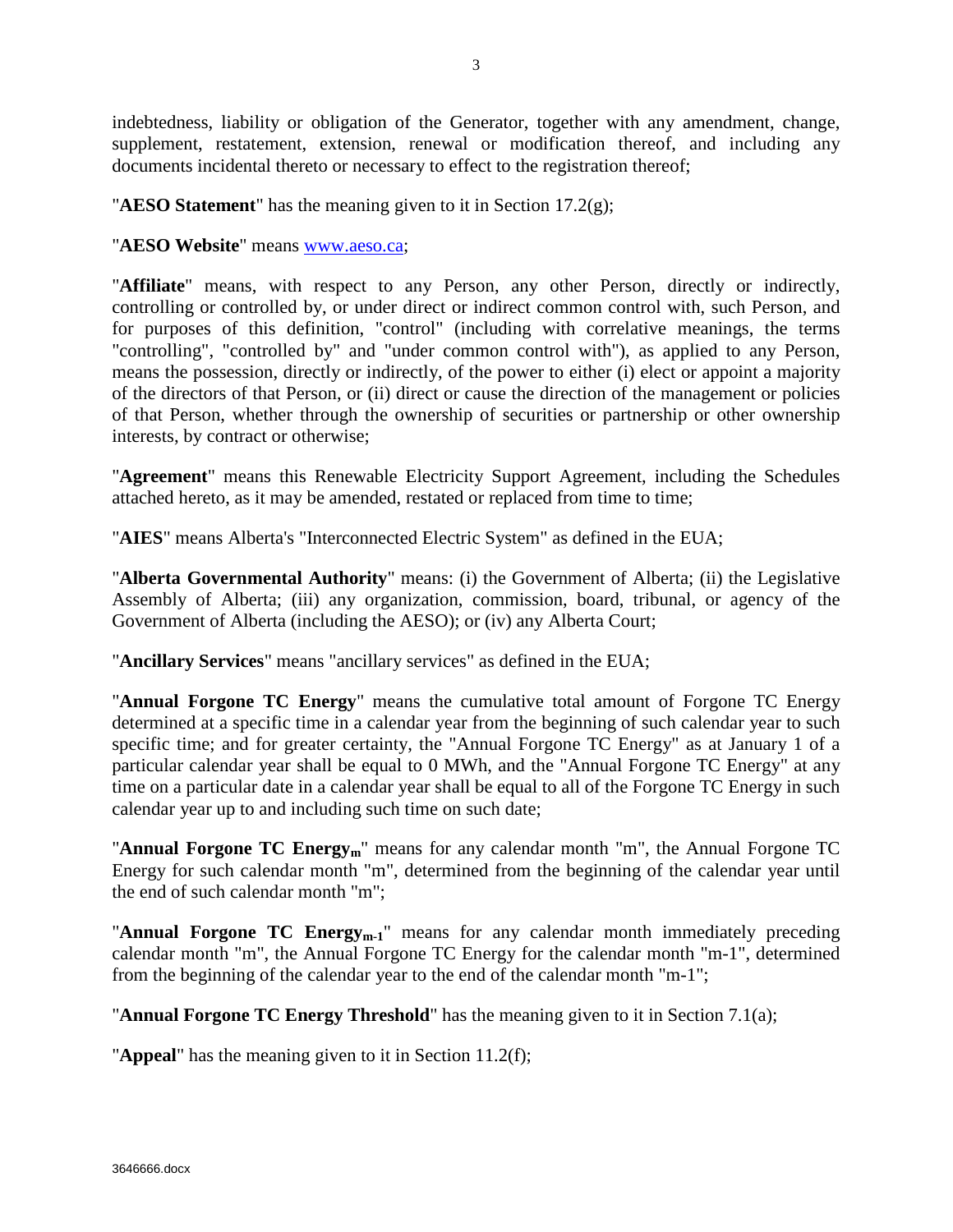- (a) any applicable orders, decisions, codes, judgments, injunctions, decrees, awards and writs of any Court, tribunal, arbitrator, Governmental Authority or other Person having jurisdiction;
- (b) any applicable rulings and conditions of any Governmental Approval; and
- (c) the Authoritative Documents, the TFO Tariff, and the DFO Tariff;

"**Approved Connection Proposal**" means a Connection Proposal which has been approved by the AESO or the applicable DFO, as the case may be;

"**Arbitration**" has the meaning given such term in Section 19.4(a);

"**Arbitrators**" has the meaning given such term in Section 19.4(a);

"**Arm's Length**" means, with respect to two or more Persons, that such Persons are not related to each other within the meaning of subsections  $251(2)$ ,  $(3)$ ,  $(3.1)$ ,  $(3.2)$ ,  $(4)$ ,  $(5)$  and  $(6)$  of the ITA or that such Persons, as a matter of fact, deal with each other at a particular time at arm's length;

"**Assets**" means all of the assets in respect of the Facility and/or the Project, whether real or personal and whether tangible or intangible, including without limitation all contracts and agreements, this Agreement, all Governmental Approvals, the Permit and Licence (Power Plant), the Generator's interest in the Site, all interests in land under option agreements, utility rights of way, leases and other instruments and such other assets as are further set forth and described in the Fixed and Floating Charge Debenture;

"**Authoritative Documents**" means the ISO Rules (including the AESO Operating Policies and Procedures, applicable reliability and technical standards, the Functional Specification relating to the Project, as well as any manuals or interpretive bulletins issued by the System Operator from time to time that are binding on the Generator) and the ISO Tariff;

"**Available Capability**" has the meaning given the term "available capability" in the ISO Glossary;

"**Bank Act**" means the *Bank Act* (Canada);

"**Biomass Facility**" means a Facility that generates Renewable Electricity from Sustainable Biomass;

"**Business Day**" has the meaning given the term "business day" in the ISO Glossary;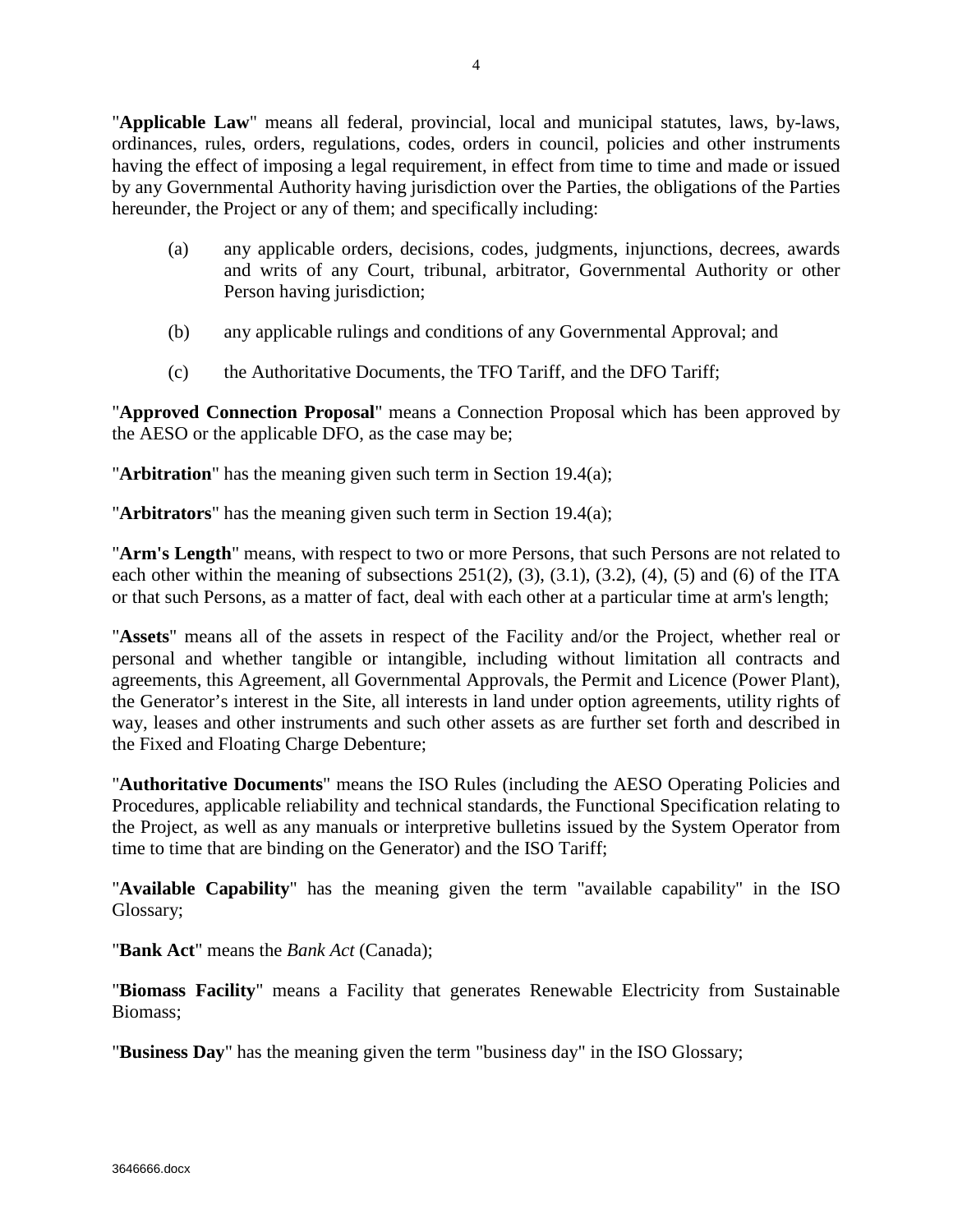"**Capacity Products**" means any products related to the capacity of a Facility to generate and deliver Electricity at a given time;

"**Change in Law Constraint**" means any restriction or limitation on the operation of the Facility which is imposed by or which results from any occurrence of a Designated Change in Law which results in less Renewable Electricity being generated and delivered by the Facility than would otherwise be generated and delivered absent such restriction or limitation;

"**Change in Law Constraint Limit**" means, for any period during which there is a Change in Law Constraint, the Generation Limit for the Facility which applies during such period;

"**Claim**" means a claim or cause of action in contract, in tort, under any Applicable Law or otherwise;

"**COD Longstop Date**" means June 1, 2021, which date shall not be subject to adjustment except pursuant to Sections  $11.1(g)$  and  $12.1(b)$ ;

"**Commencement of Construction**" has the meaning given to it in Section 2.2(d);

"**Commencement of Construction Longstop Date**" means December 1, 2019, which date shall not be subject to adjustment except pursuant to Sections 11.1(g) and 12.1(b);

"**Commercial Operation**" has the meaning given to it in Section 2.6(a);

"**Commercial Operation Date**" means the date on which Commercial Operation is first attained;

"**Commercially Reasonable Efforts**" when used in connection with an obligation of a Party under this Agreement, means taking, in good faith and with due diligence and in accordance with prudent industry practices, reasonable steps to enable such Party to achieve the objective and fulfill the obligation at the earliest reasonable time, including doing all that a reasonable and prudent generator or independent system operator, as the case may be, would do in comparable circumstances and expending funds and assuming liabilities which are reasonable in nature and amount in the context of the obligation being performed, in each case, having regard to the importance of the obligation to the successful performance of this Agreement;

"**Commission**" has the meaning given such term in the EUA;

"**Completion and Performance Security**" has the meaning given to it in Section 10.1(a);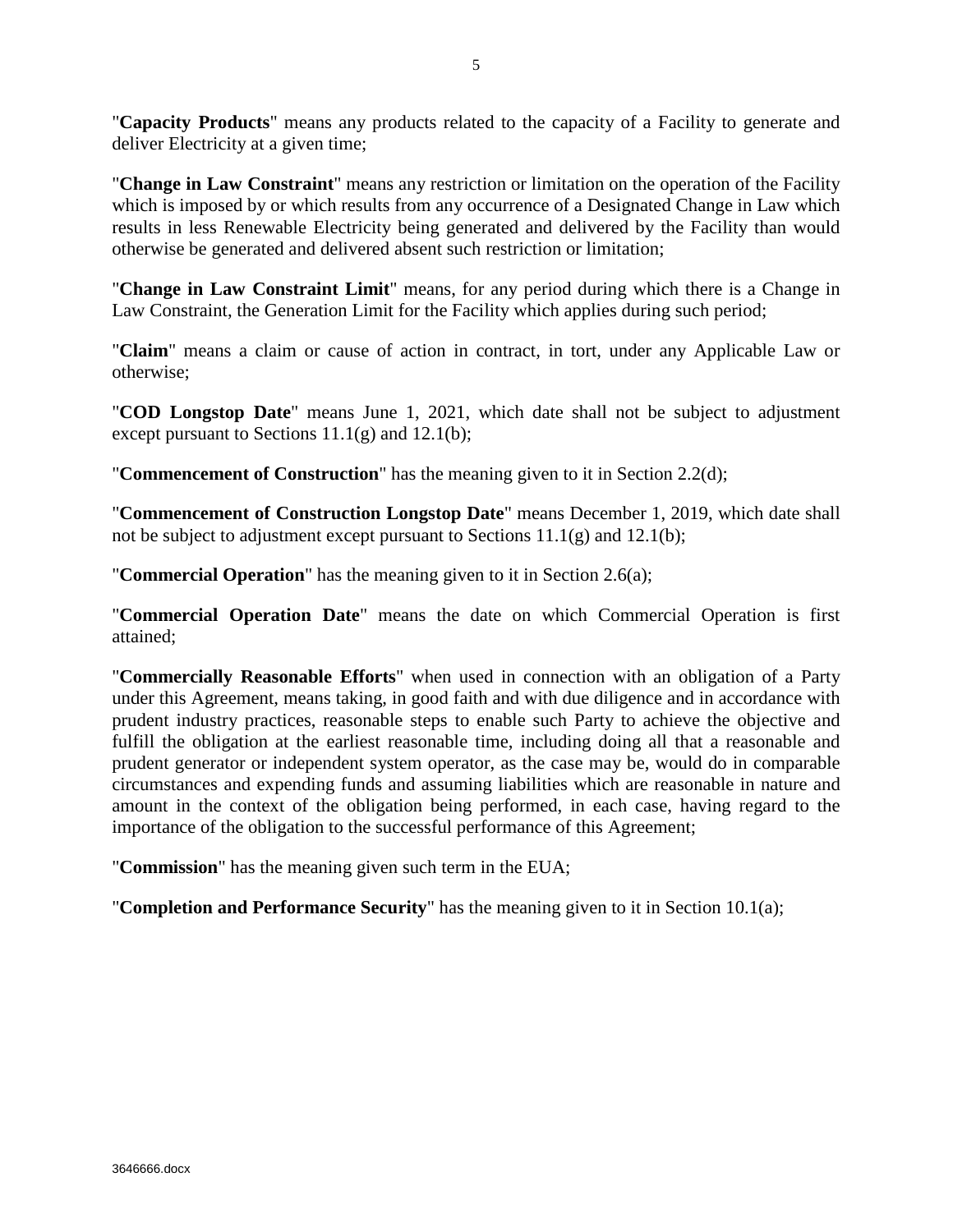### "**Confidential Information**" means:

- (a) all information that has been identified as confidential and which is furnished or disclosed by the Disclosing Party and its Related Parties to the Receiving Party and its Related Parties in connection with this Agreement, whether before or after its execution, including all new information derived at any time from any such confidential information, but excluding:
	- (i) publicly-available information, unless made public by the Receiving Party or its Related Parties in a manner not permitted by this Agreement;
	- (ii) information already known to the Receiving Party prior to being furnished by the Disclosing Party;
	- (iii) information disclosed to the Receiving Party from a source other than the Disclosing Party or its Related Parties, if such source is not subject to any agreement with the Disclosing Party prohibiting such disclosure to the Receiving Party; and
	- (iv) information that is independently developed by the Receiving Party; and
- (b) Mutually Confidential Information;

"**Confidentiality Undertaking**" has the meaning given to it in Section 18.3(c);

"**Connection Agreement**" means the agreement or agreements required to be entered into by the applicable DFO or TFO and the Generator with respect to the interconnection of the Facility to a Distribution Facility or Transmission Facility in accordance with the DFO Tariff or TFO Tariff, as applicable, and which governs the terms and conditions of such interconnection, including the payment of Connection Costs;

"**Connection Costs**" means all costs relating to the design, engineering, procurement, construction, installation, modification, and commissioning of any Connection Facilities;

"**Connection Facilities**" means any Transmission Facility or Distribution Facility assets which are required to be designed, engineered, procured, constructed, installed, modified, or commissioned for purposes of connecting the existing AIES to the Connection Point for the Project, all as contemplated in the Approved Connection Proposal;

"**Connection Point**" means for any Facility which is connected to a Transmission Facility, the "point of connection" (as such term is defined in the ISO Glossary) for the Facility and for any Facility which is connected to a Distribution Facility, the point at which Electricity is transferred from the high voltage side of the Facility to such Distribution Facility;

"**Connection Proposal**" means a Transmission Connection Proposal or Distribution Connection Proposal, as applicable;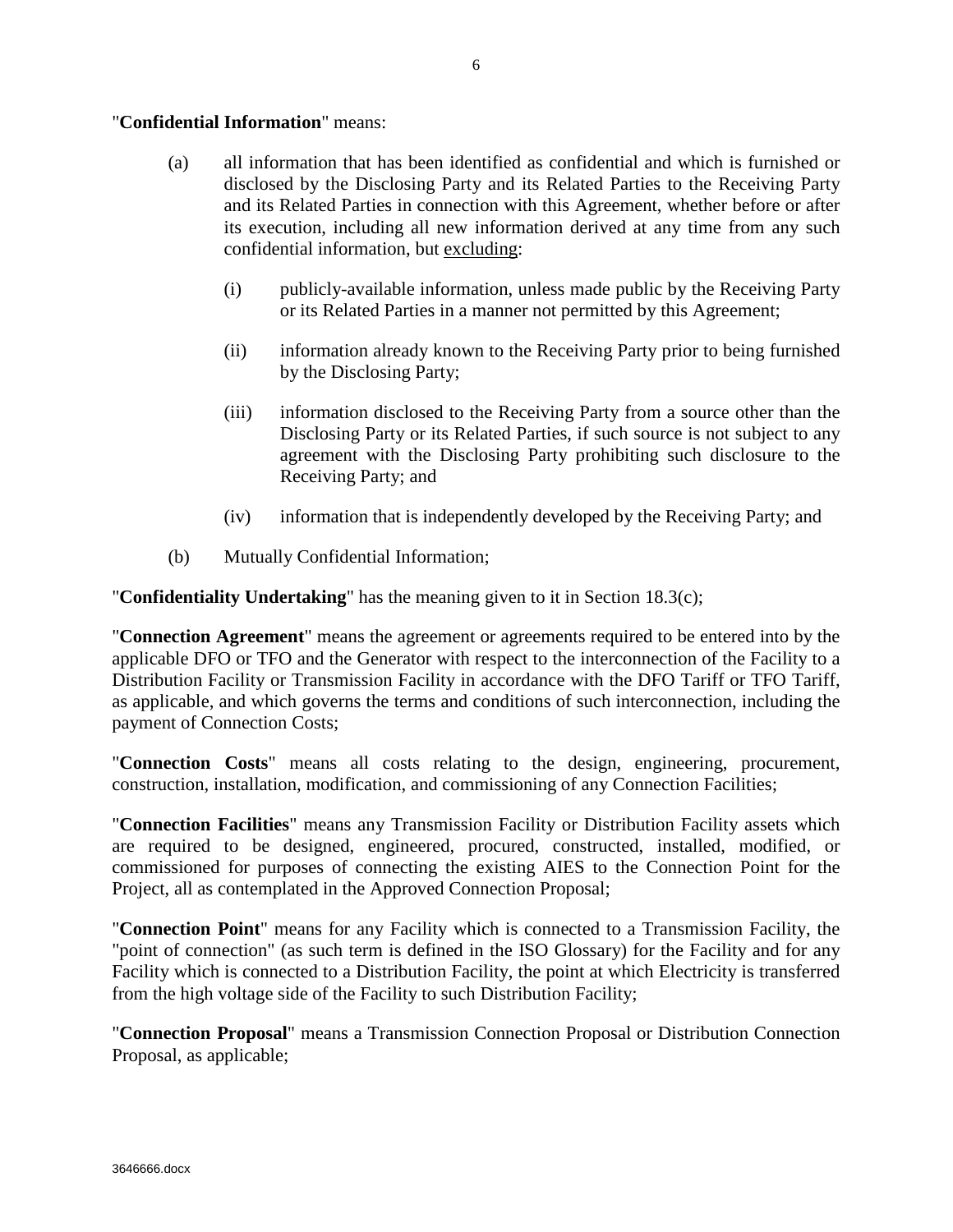"**Construction Commitment Agreement**" means any "construction commitment agreement", "customer contribution agreement" or other agreements which the Generator enters into with the DFO or TFO, as the case may be, with respect to the Generator's obligation to contribute all or any portion of the Connection Costs incurred by the DFO or TFO, as the case may be;

"**Consumer Price Index**" or "**CPI**" means, for any period, the Consumer Price Index for Alberta, all items (not seasonally adjusted, 2002=100) as published in Statistics Canada Catalogue No. 62-001-X, which is applicable to such period;

"**Contract Capacity**" means the nameplate capacity of the Facility, expressed in MW, as set out in Schedule 1, and subject to amendment pursuant to Section 2.1(c);

"**Contract Date**" means the date first set forth above;

"**Contract Representative**" has the meaning given to it in Section 18.8;

"**Control**" means, with respect to any Person at any time, (i) holding, whether directly or indirectly, as owner or other beneficiary, other than solely as the beneficiary of an unrealized security interest, securities or ownership interests of that Person carrying votes or ownership interests sufficient to elect or appoint 50% or more of the individuals who are responsible for the supervision or management of that Person, or (ii) the exercise of de facto control of that Person, whether direct or indirect, and whether through the ownership of securities or ownership interests, by contract or trust or otherwise;

"**Cost Recovery Period**" means that period of time commencing at 00:00 hours on the Commercial Operation Date, and ending at 24:00 hours on the day before the third (3rd) anniversary of the Commercial Operation Date;

"**Court**" means a court of law of competent jurisdiction;

"**Critical Path Item**" means any development or construction activity in respect of the Project which is scheduled to be performed at a particular time, the performance of which cannot reasonably be rescheduled by Generator to a later date without having a material impact on the project schedule and without, in all likelihood, delaying the occurrence of Commercial Operation of the Facility;

"**DBRS**" means DBRS Limited or its successors;

"**Decommissioning**" means, in respect of a Project or Facility, the decommissioning of the Site, including the treatment or removal of contaminated soil, deconstruction of equipment, buildings and storage tanks in order to restore the Site to substantially the state in which it had been prior to the execution of this Agreement in respect of such Project or Facility;

"**Decommissioning Costs**" means all costs reasonably and properly incurred in Decommissioning in accordance with Applicable Law or if no such laws are applicable then in accordance with Good Electric Industry Practice;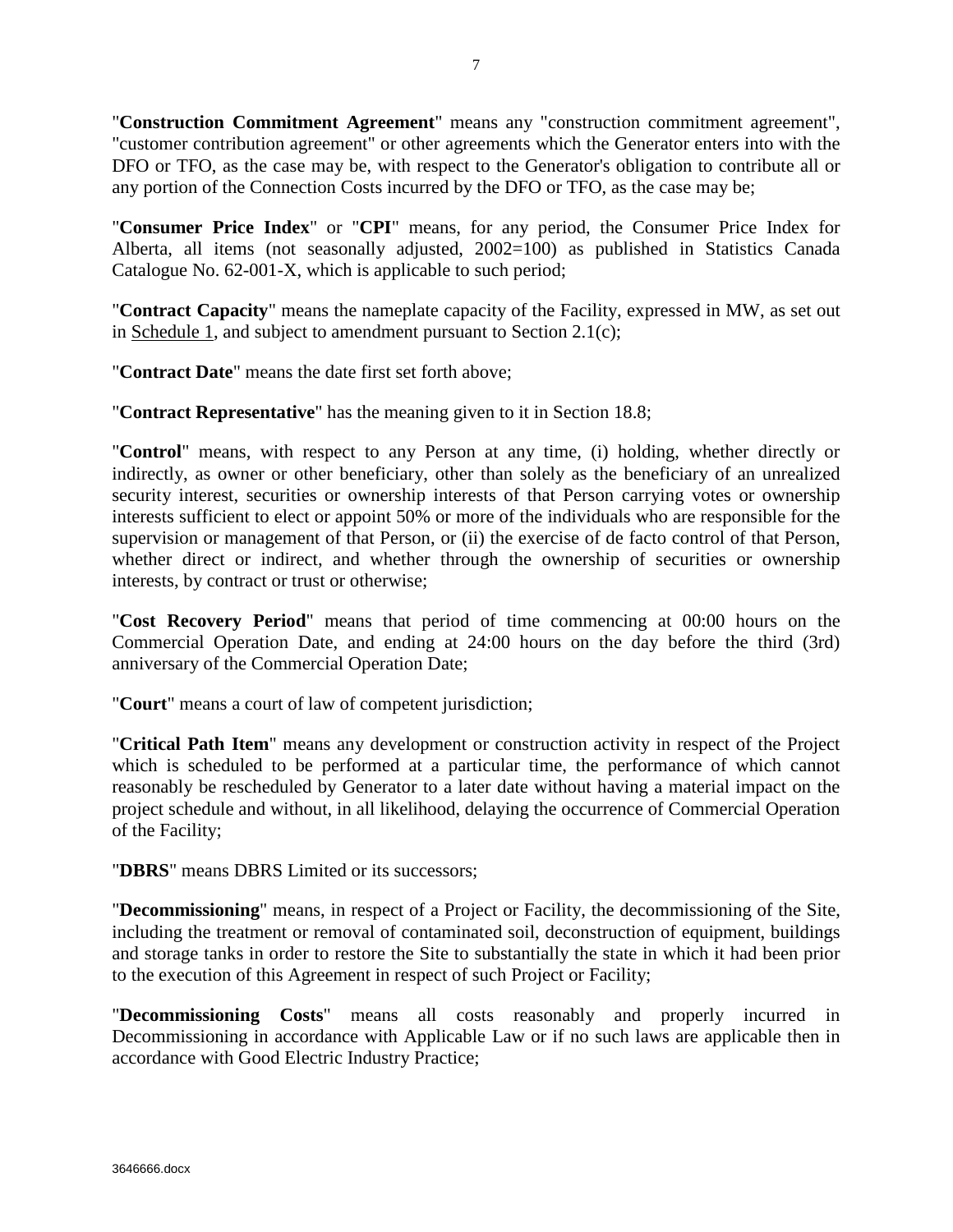"**Delivered**" means delivered to the Connection Point and successfully transferred from the Facility to the AIES, and "**Deliver**" and "**Delivering**" have the corresponding meanings;

"**Designated Change in Law**" means the adoption, enactment, promulgation, modification, amendment, or revocation of any of the following:

- (a) any Applicable Law made or issued by any Alberta Governmental Authority and directed specifically at any of the following:
	- (i) REP Round 1, or any REP in general;
	- (ii) the Generator or Other Generators;
	- (iii) the rules, regulations, terms or conditions which specifically govern Electricity generating facilities (whether or not renewable) or the owners or operators of Electricity generating facilities (whether or not renewable);
	- (iv) this Agreement, any "renewable electricity support agreement" (as such term is defined in the Act), or the subject matter of any such agreement;
	- (v) occupational health and safety, or the environment, and which is applicable to the development, construction or operation of the Facility;
- (b) any ISO Rule, the ISO Tariff, the TFO Tariff, or the DFO Tariff;
- (c) any interpretation, reinterpretation or administrative position relating to any of the Applicable Laws referred to in paragraphs (a) and (b) above of any Alberta Governmental Authority; or
- (d) any provincial sales tax, or any other tax, levy, duty, charge or other similar amount made or issued by any Alberta Governmental Authority, other than taxes on income or capital, which is applied to any good or service consumed, used or supplied, or to be consumed, used or supplied, exclusively by Generator or Subcontractors in the course of carrying out the Project, to the extent that Generator is unable to recover or be credited with input tax credits, refunds, rebates or exemptions for taxes payable by Generator under such sales tax;

provided that none of the following shall, in any event, constitute a Designated Change in Law:

(e) any adoption, enactment, promulgation, modification, amendment, or revocation of any Applicable Law (including Generator's Governmental Approvals) made or issued by an Alberta Governmental Authority which in any way relates to: greenhouse gas emissions (and restrictions and reporting thereon), emission performance credits, emission offsets, carbon offsets, carbon-pricing, or carbonrelated taxes, levies or fees, or other carbon-related charges or payments, including without limitation the *Climate Change and Emissions Management Act* (Alberta) and its regulations, the *Climate Leadership Implementation Act*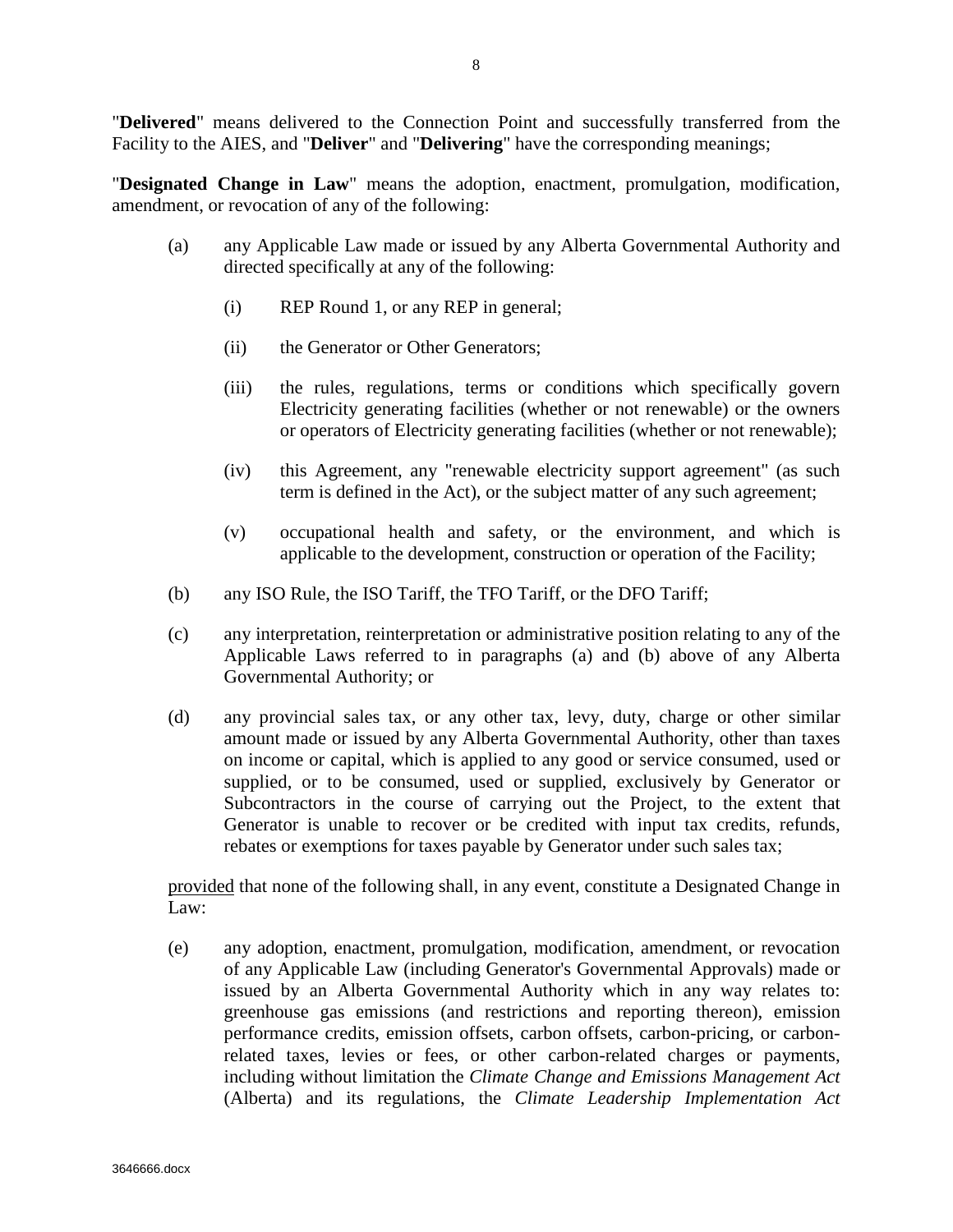(Alberta) and its regulations, the *Oil Sands Emissions Limit Act* (Alberta) and its regulations, and the *Environment and Sustainable Resource Development Grant Regulation* (Alberta);

- (f) any adoption, enactment, promulgation, modification, amendment, or revocation of any Applicable Law made or issued by an Alberta Governmental Authority that was reasonably anticipated by a substantial portion of Electricity generation or construction industry participants in Alberta as of the Proposal Date (as evidenced by the public availability, in advance of the Proposal Date, of any related documents issued by any Alberta Governmental Authority or the AESO that clearly proposes such adoption, enactment, promulgation, modification, amendment or revocation, along with details which are reasonably sufficient to enable the Generator to assess the impact thereof) including any of the Proposed ISO Rules; or
- (g) any adoption, enactment, promulgation, modification, amendment, or revocation of any Applicable Law made or issued by an Alberta Governmental Authority that is in response to any act or omission on the part of the Generator that is contrary to Applicable Law (other than an act or omission rendered illegal by virtue of such action or an action that is expressly permitted under this Agreement);

"**DFO**" means the owner or operator of a Distribution Facility;

"**DFO Tariff**" means, with respect to any DFO, the tariff approved by the Commission pursuant to the EUA in relation to such DFO's Distribution Facility;

"**Difference Amount**" means, for any Settlement Interval, an amount payable from the AESO to the Generator, or from the Generator to the AESO, as the case may be, on account of the difference between the Strike Price and the Pool Price, determined in accordance with Section 6.2:

"**Disclosing Party**" means with respect to Confidential Information, the Party and/or its Related Parties providing or disclosing such Confidential Information and may be the AESO or the Generator, as applicable; provided, however, that where such Confidential Information is Mutually Confidential Information, both the AESO and the Generator shall be deemed to be the Disclosing Party;

"**Dispute**" has the meaning given such term in Section 19.1;

"**Distribution**" means, whether in cash or in kind, any:

- (a) dividend, payment, repayment, or other distribution or return in respect of the Equity Capital;
- (b) reduction of capital, redemption or purchase of Equity Capital or any other reorganization or variation to the Equity Capital;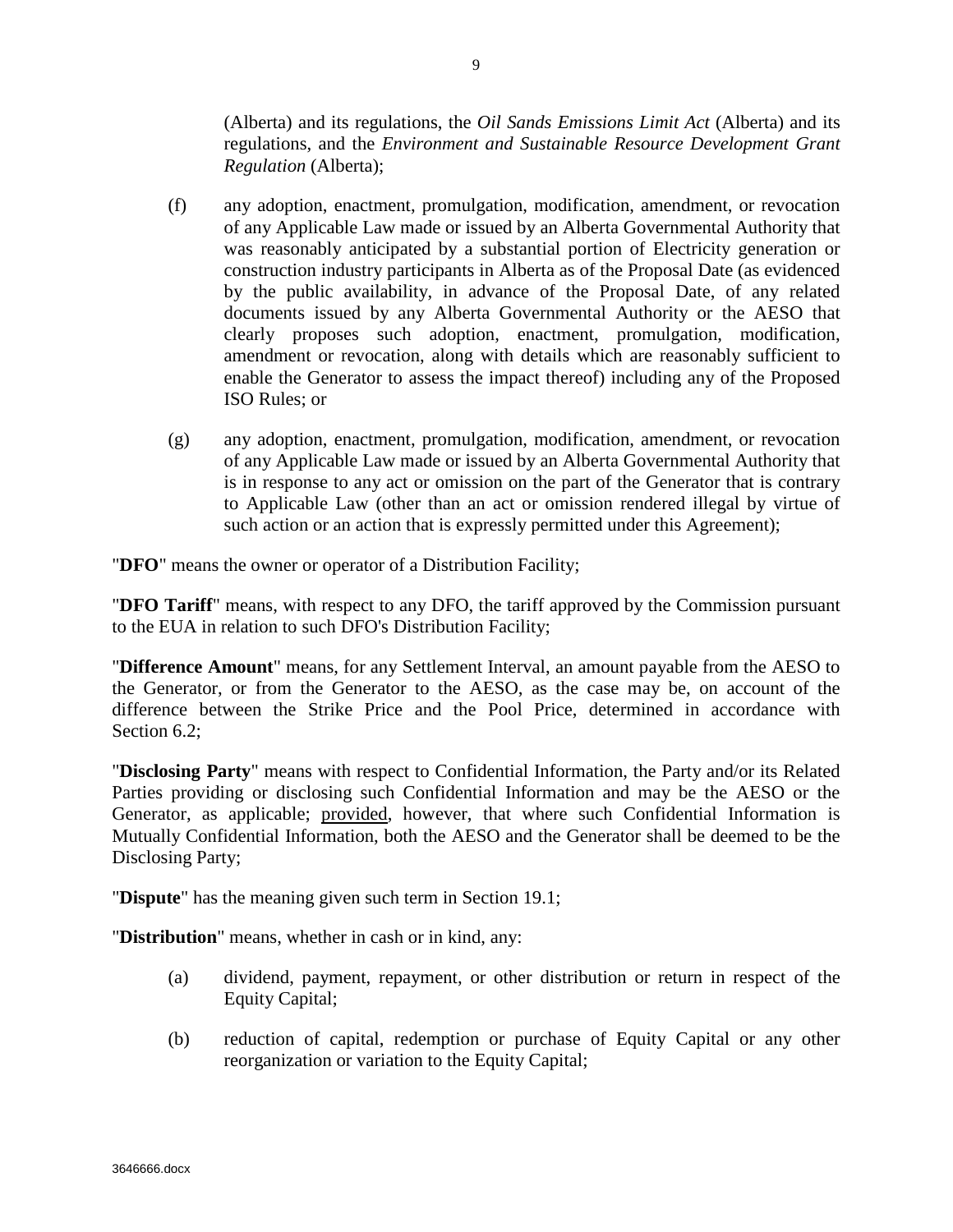- (c) payment, loan, contractual arrangement or transfer of assets or rights to the extent (in each case) it was put in place after Financial Close and was neither in the ordinary course of business nor on reasonable commercial terms; or
- (d) the provision of any other benefit which is not made in the ordinary course of business nor on reasonable commercial terms,

and where any such Distribution is not in cash, the equivalent cash value of such Distribution shall be calculated;

"**Distribution Connection Proposal**" means any application, request or proposal by the Generator to a DFO for connecting the Facility to a Distribution Facility, including all facility design documents, detailed studies, transmission studies, technical studies, land and environmental impact assessments, and other documents, reports, studies or assessments which may be required;

"**Distribution Facility**" has the meaning given to the term "electric distribution system" in the EUA;

"**Earliest Support Payment Date**" means April 1, 2018;

"**Economic Interest**" means, with respect to any Person other than a Natural Person, the right to receive or the opportunity to participate in any payments arising out of or return from, and an exposure to a loss or a risk of loss by, the business activities of such Person, by means, directly or indirectly, of an equity interest in a corporation, limited partnership interest in a limited partnership, partnership interest in a partnership, or, in the sole and absolute discretion of the AESO, other similar ownership interest;

"**Electricity**" means electric energy, measured in MWh;

"**Eligibility Criteria**" has the meaning given such term in the REP Round 1 RFQ;

"**Employee Termination Payments**" means (without double counting) termination payments which are required under (i) contracts of employment or other agreements or arrangements entered into by the Generator or a Person which is an Affiliate of the Generator or a Sponsor, or (ii) Applicable Law to be made to employees of the Generator or a Person which is an Affiliate of the Generator or a Sponsor as a direct result of terminating this Agreement (provided that the Generator or such other Person shall take commercially reasonable steps to mitigate its loss) and provided that, in calculating such amount, no account shall be taken of any liabilities and obligations of the Generator or of a Person which is an Affiliate of the Generator or a Sponsor arising out of:

(a) contracts of employment or other agreements or arrangements entered into by the Generator or a Person which is an Affiliate of the Generator or a Sponsor to the extent that such contracts of employment, agreements or arrangements were not specifically entered into in connection with the Project; or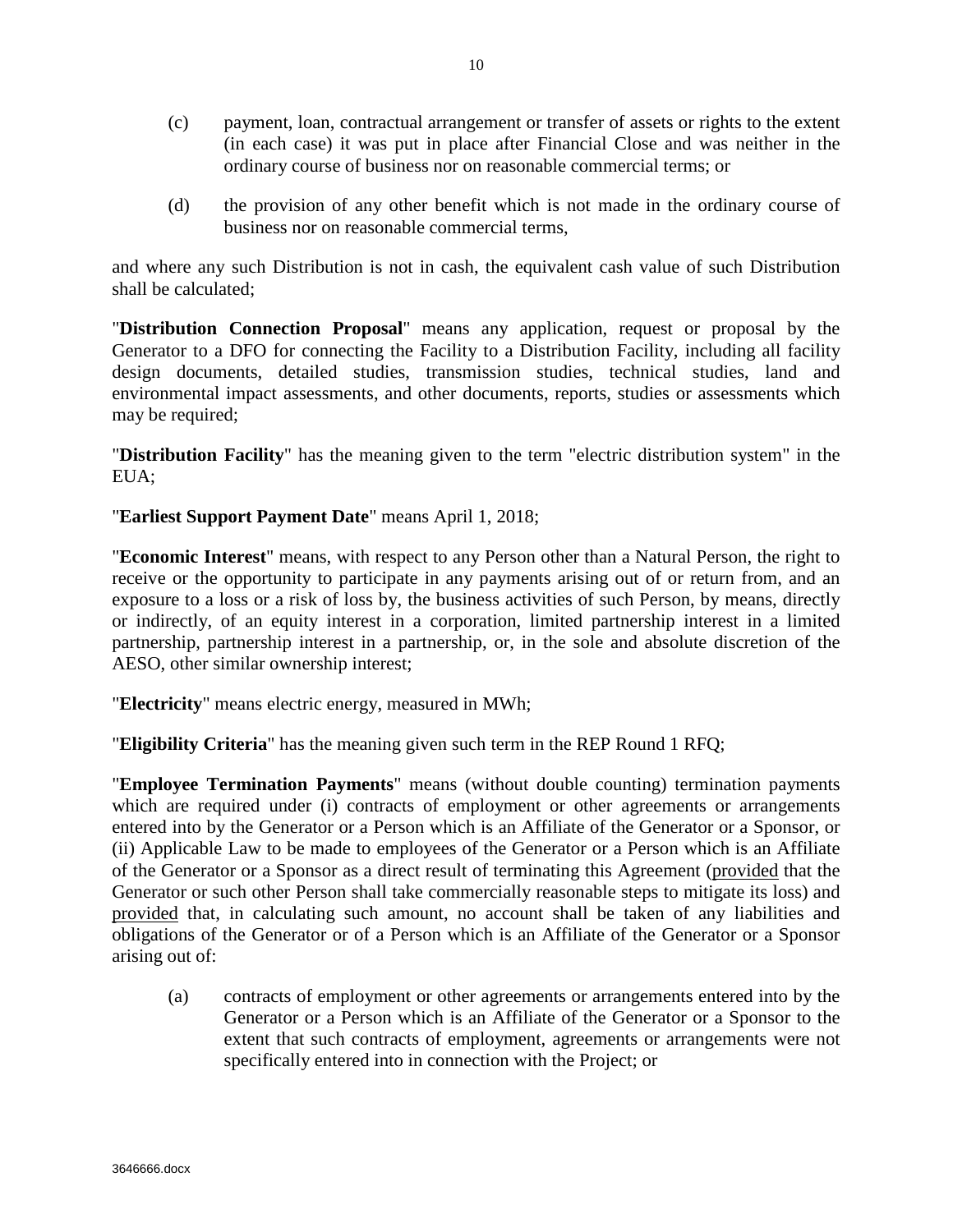(b) contracts of employment or other agreements or arrangements entered into by the Generator or a Person which is an Affiliate of the Generator or a Sponsor other than in the ordinary course of business and on commercial Arm's Length terms, except to the extent that amounts would have arisen if such contracts or other agreements or arrangements had been entered into in the ordinary course of business and on commercial Arm's Length terms;

"**Environmental Incident**" means any happening or occurrence (which without limiting the generality thereof includes any release, discharge, leak or spill of a substance contrary to Applicable Law);

"**Equity Capital**" means the aggregate (without double counting) of all subscribed or contributed capital for shares or units of ownership interest in the Generator, Sponsor loans and other contributed capital or equity funding of the Generator that, in each case, was directly and exclusively paid, loaned or contributed to, or received or utilized by, the Generator for the purpose of financing the Project and, for greater certainty, including Connection Costs, but excluding any amounts advanced to the Generator or its Affiliate under the Lending Agreements (or proceeds thereof);

"**Equity IRR**" means the projected after-tax internal average annual rate of return on Equity Capital as shown in the Financial Model in connection with the Project over the full term of this Agreement, taking into account the aggregate of all the Sponsors' investments and of all Distributions made and projected to be made;

"**EUA**" means the *Electric Utilities Act* (Alberta);

"**Event of Default**" means a Generator Event of Default or an AESO Event of Default;

"**Existing Renewable Facility**" means a Renewable Facility with commercially operational Generating Equipment which is connected to the AIES or to facilities owned by an industrial customer, and for greater certainty a Renewable Facility will be deemed to have commercially operational Generating Equipment if, at any time, it has generated Renewable Electricity and received Power Pool revenues in the previous one hundred eighty (180) days;

"**Expansion**" means the addition of Generating Equipment to an Existing Renewable Facility which:

- (a) is not intended to replace any Generating Equipment that operates at the Existing Renewable Facility or has operated at the Existing Renewable Facility at any time since September 1, 2016;
- (b) generates Electricity output in addition to the Electricity output of other Generating Equipment that operates or operated at the Existing Renewable Facility;
- (c) does not include any of the Electricity generating capacity available from the Existing Renewable Facility;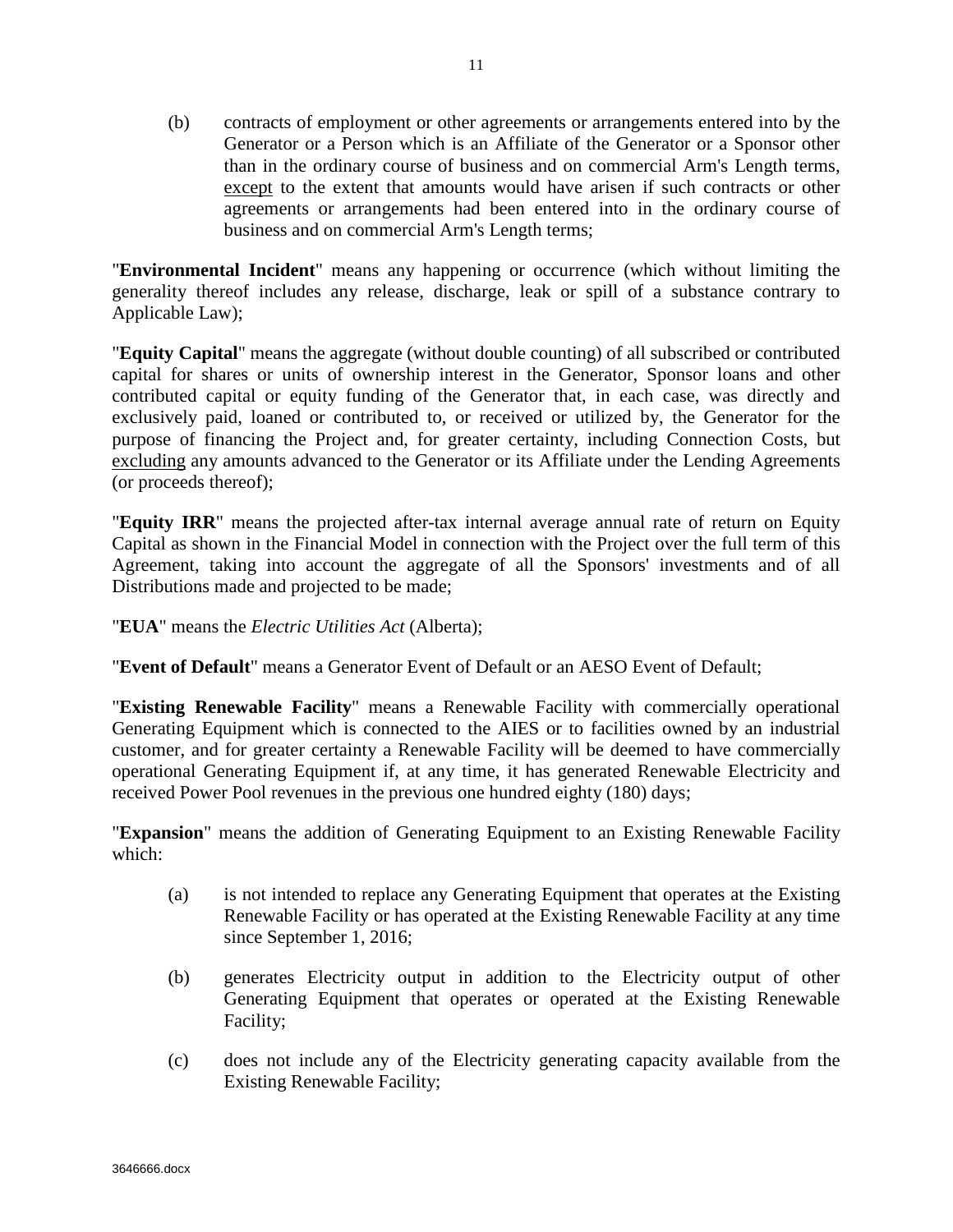- (d) has separate revenue class meters that conform with the requirements of this Agreement (including Section 2.4) and are dedicated to measuring the electrical output of the added Generating Equipment and that are accessible to the AESO; and
- (e) has a design life equal to or greater than the Term;

"**Facility**" means the Renewable Facility to be developed, financed, built, owned, operated and maintained by the Generator, as described in Schedule 1, which includes:

- (a) in the case of a New Build, all Generating Equipment, together with all other equipment and facilities which are necessary to Deliver all Electricity relating to the Contract Capacity to the Connection Point (including any step-up transformer, and any bus work and related equipment located on the low voltage side of such transformer); and
- (b) in the case of an Expansion, the additional Generating Equipment which is included in the Expansion, together with all other equipment and facilities of the Existing Renewable Facility which are necessary to Deliver all Electricity relating to the Contract Capacity of the Expansion to the Connection Point (including any step-up transformer, and any bus work and related equipment located on the low voltage side of such transformer);

"**Facility Amendment**" has the meaning given to it in Section 2.1(b);

"**Fair Market Value**" means the fair market value of rights or assets as mutually agreed by the Parties, each acting reasonably; provided however, that if the Parties fail to agree as to such value within ten (10) Business Days of the date of the Optional Termination Invoice Date, the fair market value shall be determined by a Senior Conference, failing which, ten (10) Business Days following the date of such Senior Conference, the Parties shall refer the matter to a nationally recognized valuator mutually appointed by the Parties and 50% of the valuator's reasonable fees shall be paid by each of the AESO and the Generator;

"**Financial Close**" means the first date, following the Generator's receipt of the AESO's confirmation in writing that all Key Development Milestones have been met in accordance with Section 2.2(d), that a borrowing is unconditionally available under any of the Lending Agreements in respect of the Project (subject only to typical and customary draw or advance conditions);

"**Financial Model**" means the audited computer spreadsheet model in respect of the Project incorporating statements of Generator's cashflows including all expenditures, revenues, financing (including Senior Debt, Junior Debt, Equity Capital and Equity IRR) and taxation of the Project operations (including construction) together with the profit and loss accounts and balance sheets for the Project throughout the Term accompanied by details of all assumptions, calculations and methodology used in their completion and any other documentation necessary or desirable to operate the model or to substantiate the inputs to the model, and prepared in accordance with accepted industry methodologies and based on reasonable assumptions, all as determined by the AESO acting reasonably; which model: (a) must, if the Project is being financed pursuant to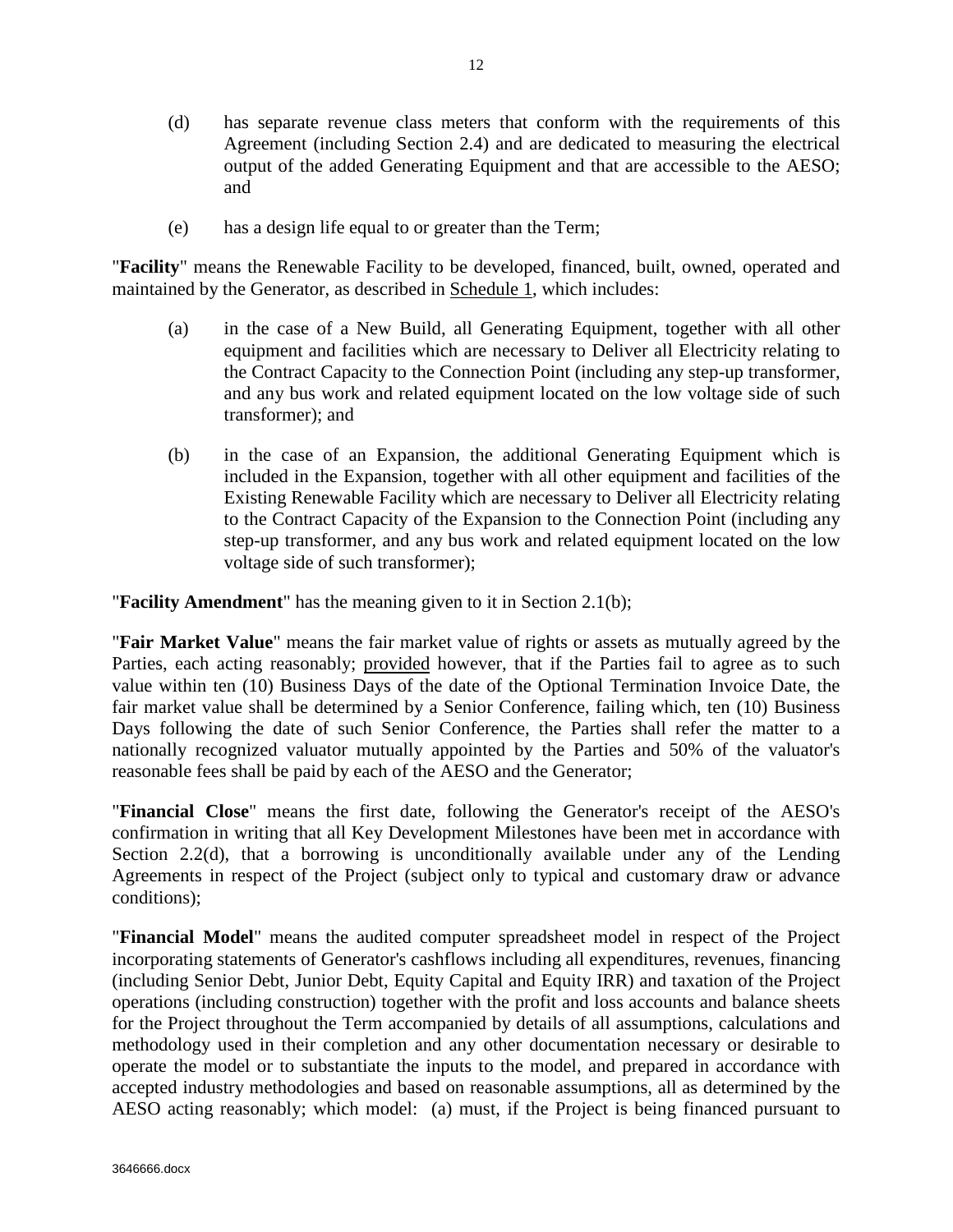Lending Agreement(s), be the same model as is provided to any or all of the Senior Lenders or the Junior Lenders; and (b) may, if the Financial Model delivered pursuant to Section 2.2(c) is delivered prior to Financial Close, be updated on Financial Close by delivery to AESO by the end of the Business Day following Financial Close of an updated Financial Model with only such changes as required to reflect final debt amounts and debt pricing under the Lending Agreement(s);

"**Fitch IBCA**" means Fitch IBCA, Duff & Phelps, a division of Fitch Inc., or its successors;

"**Fixed and Floating Charge Debenture**" means one or more fixed and floating charge demand debentures, in the form set forth in Schedule 3 in all material respects, pursuant to which the Generator grants, assigns, mortgages and charges all of the registered, legal and beneficial right, title and interest in and to the Assets in favour of the AESO;

"**FMS Information**" has the meaning given to such term in Schedule 5;

"**FMS Procedures**" has the meaning given to it in Schedule 5;

"**FOIP**" means the *Freedom of Information and Protection of Privacy Act* (Alberta);

"**Force Majeure**" has the meaning given to it in Section 11.3;

"**Forgone CIL Energy**" means the notional amount of Renewable Electricity, expressed in MWhs, that would have been generated and Delivered by the Facility when it is synchronized to the AIES but for the existence of a Change in Law Constraint; which amount shall be determined in accordance with Section 7.2;

"**Forgone Energy**" means any Forgone CIL Energy or any Forgone TC Energy;

"**Forgone Energy Settlement Interval**" means any Settlement Interval in respect of which:

- (a) a Transmission Constraint Directive or Change in Law Constraint Limit is in effect for all or any portion of such Settlement Interval; and
- (b) the Potential Energy (Adjusted) for such Settlement Interval exceeds the Generation Limit Energy for such Settlement Interval;

"**Forgone TC Energy**" means the notional amount of Renewable Electricity, expressed in MWhs, that would have been generated and Delivered by the Facility when it is synchronized to the AIES but for the issuance of a Transmission Constraint Directive; which amount shall be determined in accordance with Section 7.2;

"**Functional Specification**" means the functional specification issued by the AESO with respect to the functional requirements for connecting the Facility to the AIES, including in respect of the Connection Facilities in relation to the Project;

"**Generating Equipment**" means equipment used by a Facility in the generation of Electricity, such as wind turbines, solar (PV) modules, hydroelectric turbines, biomass-fired boilers and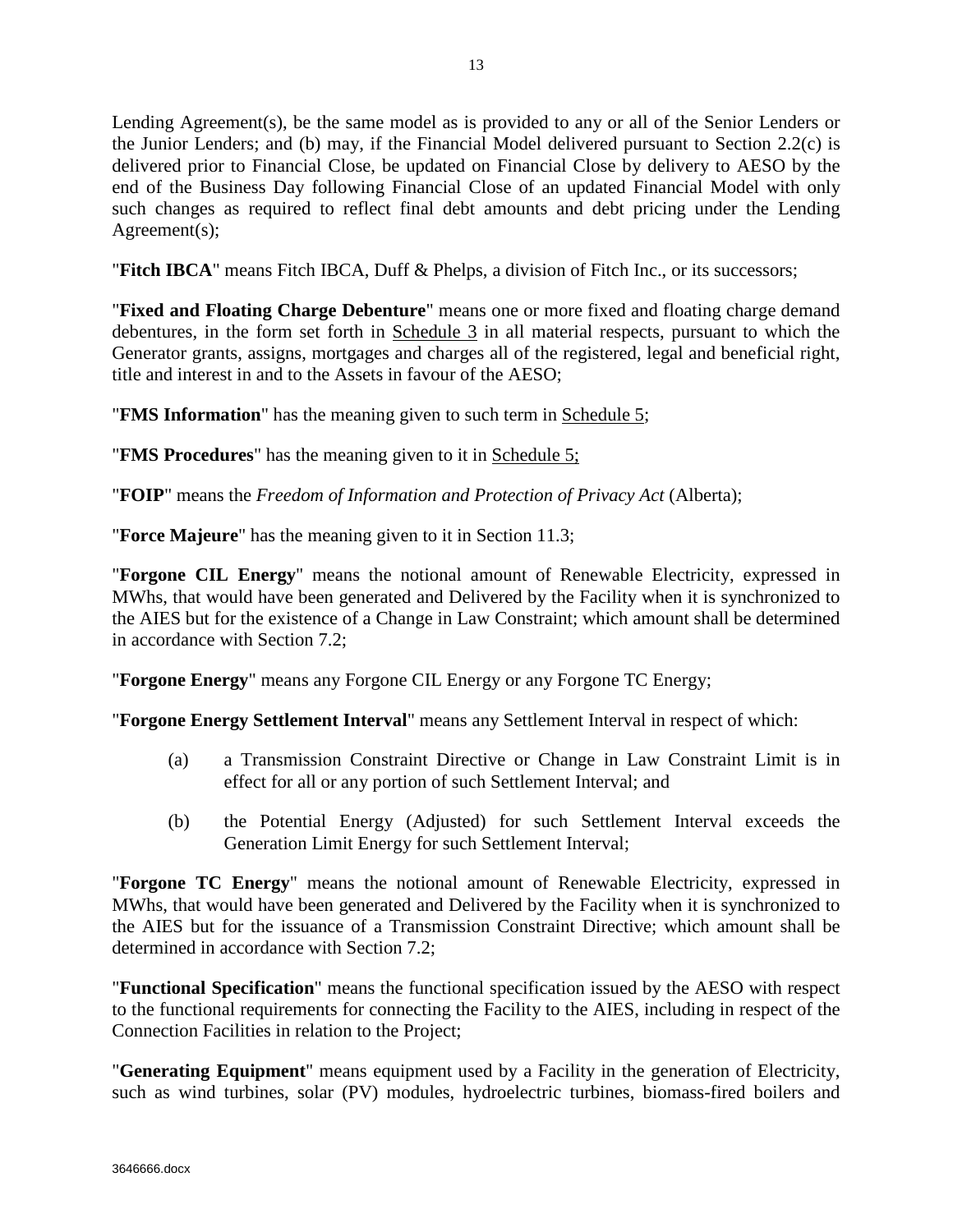generating sets for the combustion of landfill gas, but does not include transformers or other equipment used to transform or transmit such Electricity;

"**Generation Limit**" means, for any period, the maximum level at which the Facility is permitted to generate, expressed in MWs, which is established for such period: (a) in the case of any transmission constraint, pursuant to a Transmission Constraint Directive, and (b) in the case of any Change in Law Constraint, pursuant to Applicable Law; provided, that if there is both a Transmission Constraint Directive and a Change in Law Constraint at the same time, the "Generation Limit" shall be the lower of the applicable maximum levels;

"**Generation Limit Energy**" means, for any Settlement Interval during which one or more Generation Limits are in effect, the amount of Renewable Electricity, expressed in MWhs, which the Facility is permitted to generate during such Settlement Interval, which amount shall be equal to the sum of:

- (a) for each Generation Limit in effect during such Settlement Interval, the Generation Limit multiplied by the number of minutes in such Settlement Interval during which such Generation Limit is in effect and divided by the number of minutes in a Settlement Interval; and
- (b) for that portion of such Settlement Interval during which no Generation Limit is in effect, the Potential Energy (Adjusted) for such Settlement Interval multiplied by the number of minutes in such portion of such Settlement Interval and divided by the number of minutes in a Settlement Interval;

"**Generator**" means the Person identified as the Generator in the opening paragraph of this Agreement, and includes, as applicable, any successor thereto resulting from any merger, arrangement or other reorganization or any continuance under the laws of another jurisdiction or permitted assignee;

"**Generator Event of Default**" has the meaning given to it in Section 16.1;

"**Generator Related Party**" means Generator, each Sponsor, each Affiliate of Generator, each Subcontractor and each of its and their officers, directors, employees, contractors, Subcontractors, auditors, consultants, advisors (including economic and legal advisors), agents and representatives; and the advisors, agents and representatives of such Persons;

"**Generator's Interest**" means the right, title and interest of the Generator in or to the Facility and this Agreement, or any benefit or advantage of any of the foregoing;

"**Geothermal Facility**" means a Facility that generates Renewable Electricity from heat from the earth;

"**Good Electric Industry Practice**" has the meaning given the term "good electric industry practice" in the ISO Glossary;

"**Government of Alberta**" means Her Majesty the Queen in right of Alberta;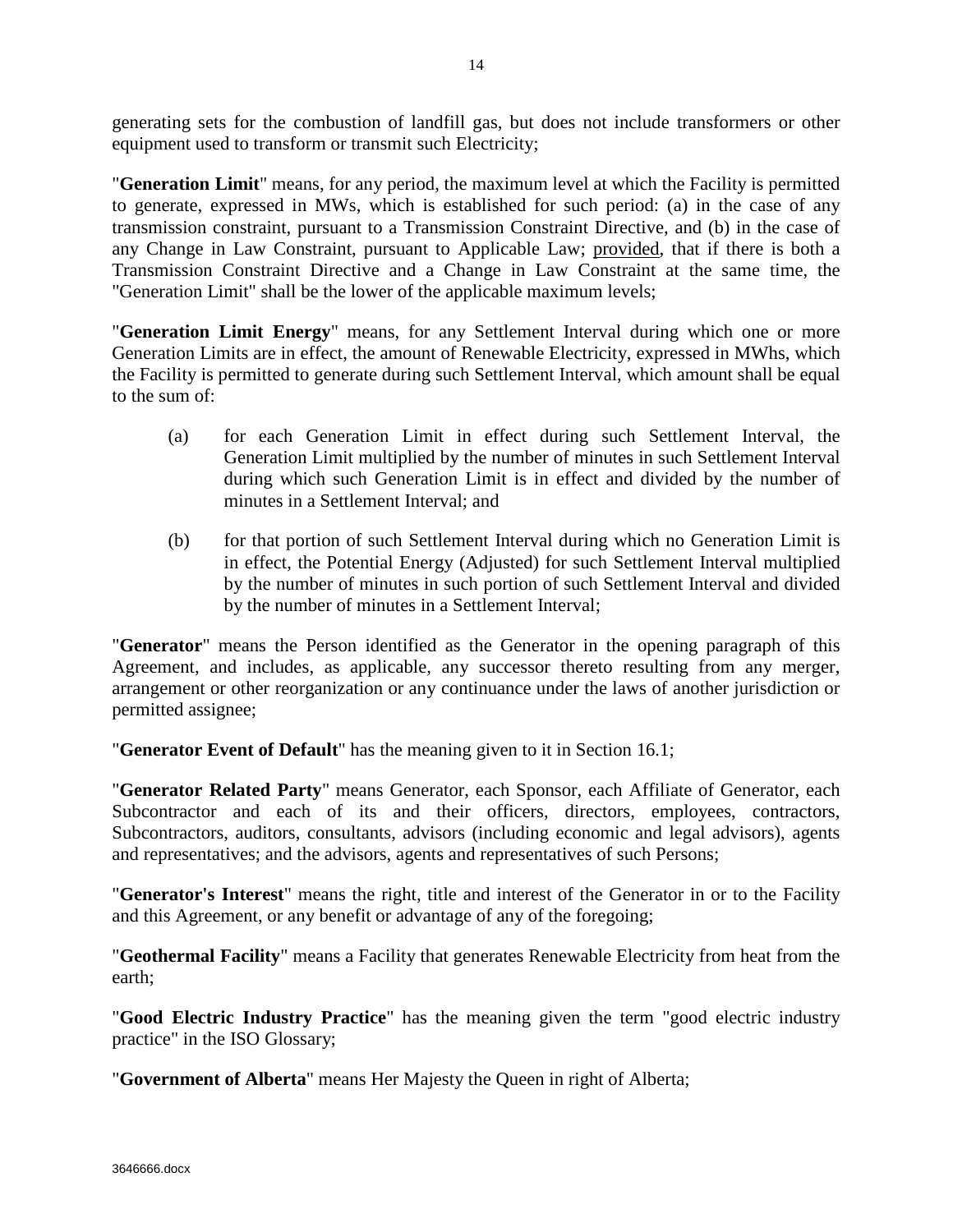"**Governmental Approvals**" means approvals, authorizations, consents, permits, grants, licences, privileges, waivers, decisions, statements, concessions, franchises, rights, certificates of approval, environmental compliance approvals, orders, judgments, rulings, directives, ordinances, decrees, registrations, filings or similar instruments or endorsements issued or granted by law or by any Governmental Authority or other Person, including the Permit and Licence (Power Plant);

"**Governmental Authority**" means any federal, provincial, regional, municipal or local government, parliament or legislature, or any regulatory authority, agency, organization, tribunal, commission, board, department or political or other subdivision of any such government, parliament or legislature, or any Court or other law, regulation or rule-making entity, having jurisdiction in the relevant circumstances, including the Commission, the System Operator; and any Person acting under the authority of any Governmental Authority;

"**GST**" means the goods and services tax provided for in Part IX of the *Excise Tax Act* (Canada);

"**Hedge Providers**" means the counterparties to the Generator or its Affiliate under the Hedging Agreements;

"**Hedging Agreements**" means interest rate hedging agreements intended to protect or mitigate against interest rate fluctuations in relation to Senior Debt or Junior Debt and currency hedging agreements intended to protect or mitigate against currency exchange fluctuations in relation to contracts for the supply of goods or services required for the Project in a currency other than Canadian currency;

"**Hydro Facility**" means a Facility that generates Renewable Electricity from Moving Water;

"**IE Certificate**" means a certificate addressed to the AESO from an Independent Engineer, retained by the Generator and at the Generator's sole expense, that complies with the requirements of Section 2.6(a)(iii);

"**Implementation Fee**" has the meaning given to it in Section 6.1(a);

"**Incentive Program**" means a program administered by a Governmental Authority in respect of which the payments or funding are provided based on kW, kWh, MW, or MWh;

"**Indemnifiable Loss**" has the meaning given to it in Section 14.3;

"**Indemnitees**" has the meaning given to it in Section 14.3;

"**Independent Engineer**" is an engineer that is: (i) a Professional Engineer duly qualified and licenced to practice engineering in the Province of Alberta; and (ii) employed by an independent engineering firm which: holds a permit to practice issued by the Association of Professional Engineers and Geoscientists of Alberta, is not an Affiliate of the Generator, and does not have a vested interest in the design, engineering, procurement, construction, metering and/or testing of the Project;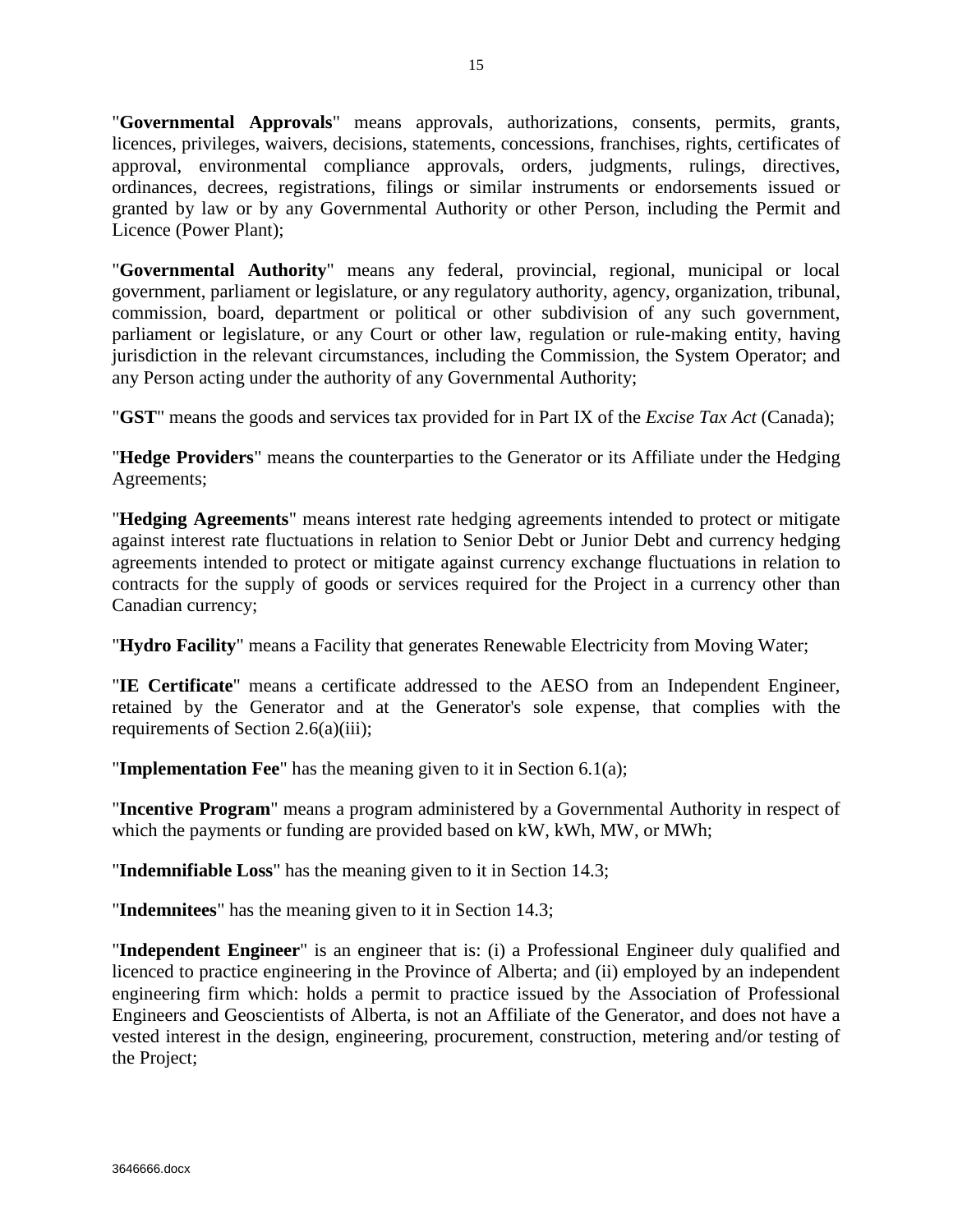"**Insolvency Legislation**" means the *Bankruptcy and Insolvency Act* (Canada), the *Winding Up and Restructuring Act* (Canada), the *Companies' Creditors Arrangement Act* (Canada) and analogous legislation in effect in the provinces and territories of Canada and the bankruptcy, insolvency, creditor protection or similar laws of any other jurisdiction (regardless of the jurisdiction of such application or competence of such law), as they may be amended from time to time;

"**ISO Glossary**" means the AESO's *Consolidated Authoritative Document Glossary*, which contains the defined terms and related definitions which are used within the ISO Rules, the ISO Tariff, and certain other AESO documents;

"**ISO Rules**" has the meaning given the term "ISO rules" in Section 1(2)(d) of the EUA;

"**ISO Tariff**" has the meaning given the term "ISO tariff" in Section 1(2)(e) of the EUA;

"**ITA**" means the *Income Tax Act* (Canada);

"**Joint Arbitration Panel**" has the meaning given such term in Section 2.1(e) of Schedule 6;

"**Junior Debt**" means, at any time, junior indebtedness funded under the Lending Agreements by the Junior Lenders which: (i) is used or provided for use directly and exclusively for purposes of financing the Project; (ii) is subordinated and postponed to the Senior Debt; (iii) has a fixed return without equity participation, step-up rights or rights to share in the Generator's excess cash flow; and (iv) has a coupon equal to or less than 150% of the coupon payable to the Senior Lenders; provided, however, that any junior indebtedness with a coupon which exceeds such threshold may be included, but the coupon for such junior indebtedness shall be deemed to be equal to such threshold for purposes of calculating the Junior Debt Amount and any Junior Debt Makewhole;

"**Junior Debt Amount**" means, at any time, the then outstanding principal amount of Junior Debt, together with all interest accrued thereon and unpaid at that time, provided that at any time where any portion of the interest payable to the Junior Lenders is subject to one or more Hedging Agreements, accrued interest in respect of such portion of the interest payable to the Junior Lenders shall be calculated based on the fixed rate payable by Generator or its Affiliate under the Hedging Agreements without regard to whether such fixed rate is payable directly to a Junior Lender or to the Hedge Providers under such Hedging Agreements and all references to interest payable to the Junior Lenders under this Agreement shall be construed accordingly; and for greater certainty, the Junior Debt Amount excludes the Junior Debt Makewhole;

"**Junior Debt Makewhole**" means, at any time, any amount (other than the Junior Debt Amount) then due and payable to the Junior Lenders under the Lending Agreements, including any "make whole" payments, or Hedging Agreement (or interest rate) termination or breakage payments (less any applicable termination or breakage benefits) and all other fees, costs and expenses reasonably and properly incurred which the Generator or its Affiliate is obligated to pay to the Junior Lenders pursuant to the Lending Agreements, but excluding any prepayment premiums, bonuses or penalties;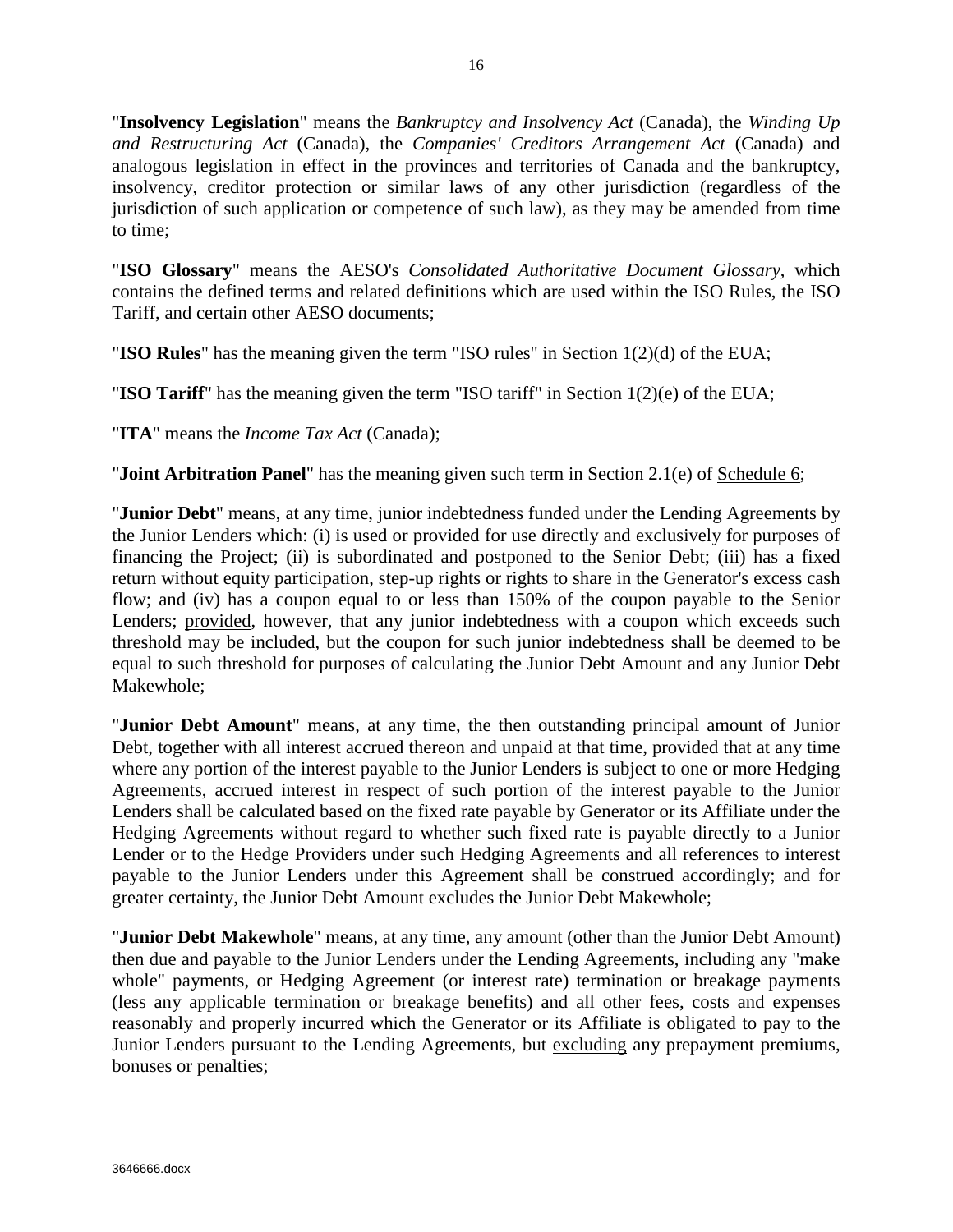"**Junior Lenders**" means the lenders and Hedge Providers (and any administrative agent, collateral agent, trustee or person in a similar capacity for such lenders or Hedge Providers) named or otherwise identified as the junior lenders or Hedge Providers in the Lending Agreements and excludes any Affiliate of Generator or Sponsor and other Persons not at Arm's Length to Generator or any Sponsor;

## "**Key Development Milestone**" has the meaning given to it in Section 2.2(b);

"**kW**" means kilowatt;

"**kWh**" means kilowatt hour;

"**Landowner Losses**" means any amount reasonably and properly payable by the Generator to a landowner under the terms of the relevant lease, licence, or other land agreement entered into between the Generator and a landowner in respect of the Project as a direct result of an Optional Termination (including any reasonable commercial breakage fee), provided that such amount shall be reduced to the extent that the Generator or any landowner fails to take commercially reasonable steps to mitigate such amount; and provided further that no account shall be taken of any liabilities and obligations of the Generator to any landowner arising out of:

- (a) any loss of overhead or profit of such landowner relating to any period after, or costs incurred after, the Termination Date (save to the extent the same are properly included in any reasonable commercial breakage fee);
- (b) agreements or arrangements entered into by the Generator or any landowner to the extent that such agreements or arrangements were not specifically entered into in connection with those parties' obligations in relation to the Project; or
- (c) agreements or arrangements entered into by the Generator or any landowner other than in the ordinary course of business and on commercial Arm's Length terms, except to the extent of any amounts that would have arisen if such agreements or arrangements had been entered into in the ordinary course of business and on commercial Arm's Length terms;

"**Lender**" means each and all Persons which are counterparties to the Generator under Lending Agreements;

"**Lender Consent**" means a Secured Lender Consent and Acknowledgement Agreement in the form set forth in Schedule 4 in all material respects;

"**Lending Agreements**" means any or all of the agreements or instruments to be entered into by Generator or any of its Affiliates relating to the debt financing of the Project, including, for greater certainty, loan or credit agreements, trust or note indentures, the Secured Lender's Security Agreements and any Hedging Agreements, if any, and any agreements or instruments to be entered into by Generator or any of its Affiliates relating to the rescheduling of their indebtedness in respect of the financing of the Project or the refinancing of the Project;

"**Market Termination Amount**" has the meaning given to it in Section 16.5(b);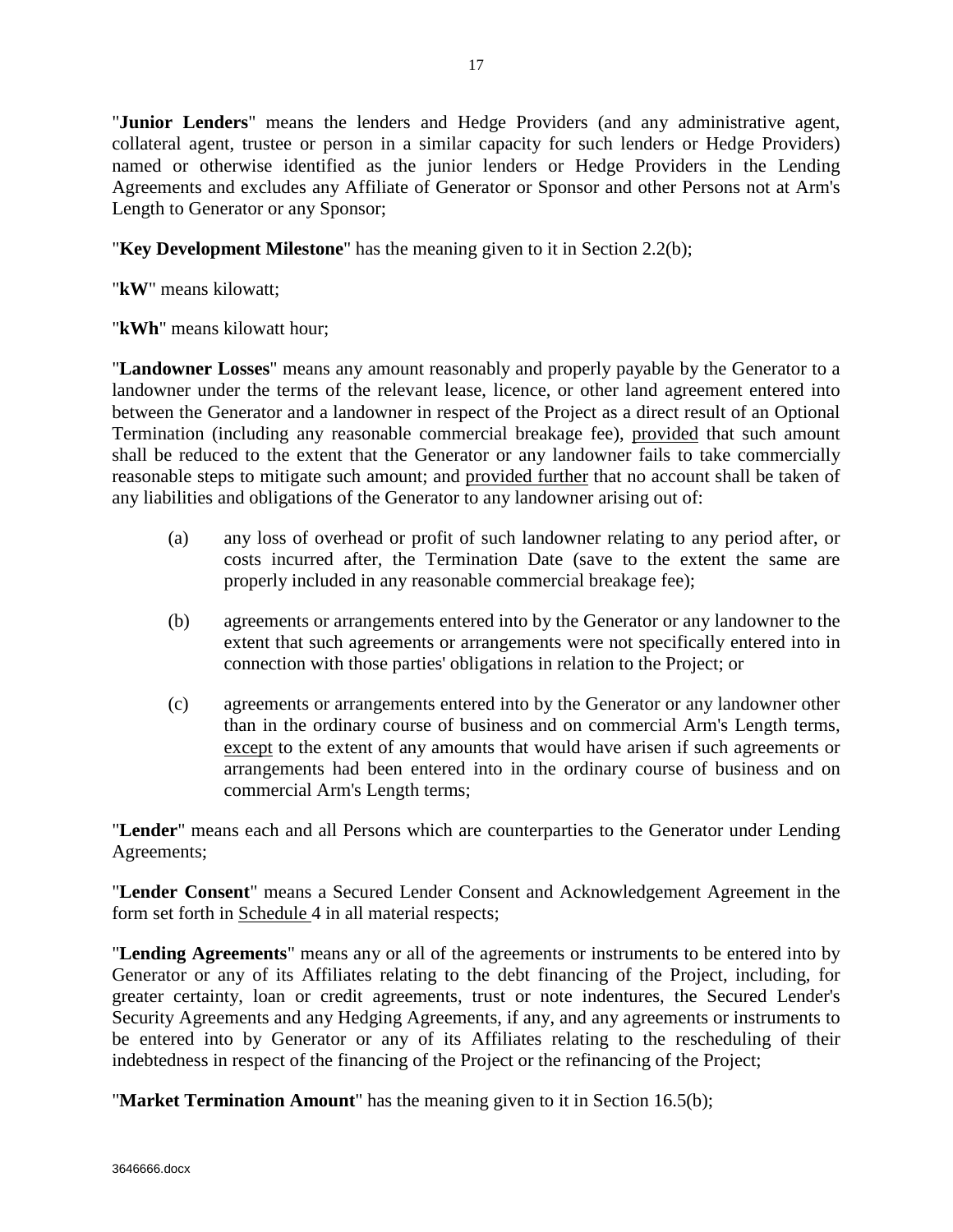"**Material Adverse Effect**" means any change (or changes taken together) in, or effect on, the affected Party that materially and adversely affects the ability of such Party to perform its obligations hereunder;

"**Metered Energy**" means, for any Settlement Interval, the quantity of "metered energy" (as such term is defined in the ISO Glossary in respect of the ISO Rules) for the Facility, as set forth in the relevant Power Pool Statement for such Settlement Interval;

"**Minister**" has the meaning given such term in the Act;

"**Ministry of Energy**" or "**MOE**" means the Ministry of Energy of the Province of Alberta, or its successor;

"**Monthly Forgone CIL Energy**" has the meaning given to it in Section 7.4(b);

"**Monthly Forgone CIL Energy Payment**" has the meaning given to it in Section 7.4(b);

"**Monthly Forgone TC Energy**" has the meaning given to it in Section 7.3(a);

"**Monthly Forgone TC Energy Payment**" has the meaning given to it in Section 7.3(b);

"**Monthly RESA Payment**" has the meaning given to it in Section 6.4(b)(viii);

"**Monthly Support Payment**" means, for any Settlement Period during the Term, the amount payable from the AESO to the Generator, or from the Generator to the AESO, as the case may be, in respect of the performance of each Party's respective obligations hereunder, which amount shall be determined in accordance with Section 6.2;

"**Moody's**" means Moody's Investors Service, Inc. or its successor;

"**Moving Water**" means moving water, which for clarity expressly excludes steam;

"**Mutually Confidential Information**" means information contained in any Prescribed Form, which information shall be deemed to be Confidential Information of both the AESO and the Generator;

"**MW**" means megawatt;

"**MWh**" means megawatt hour;

"**Natural Person**" means a natural person, but does not include a natural person in his or her capacity as trustee, executor, administrator or other legal representative;

"**New Agreement**" means a new agreement substantially in the form of this Agreement, which is to be entered into with a Secured Lender who is at Arm's Length with the Generator or a Person identified by such Secured Lender following termination of this Agreement, as set out in Section  $17.2(g)$ ;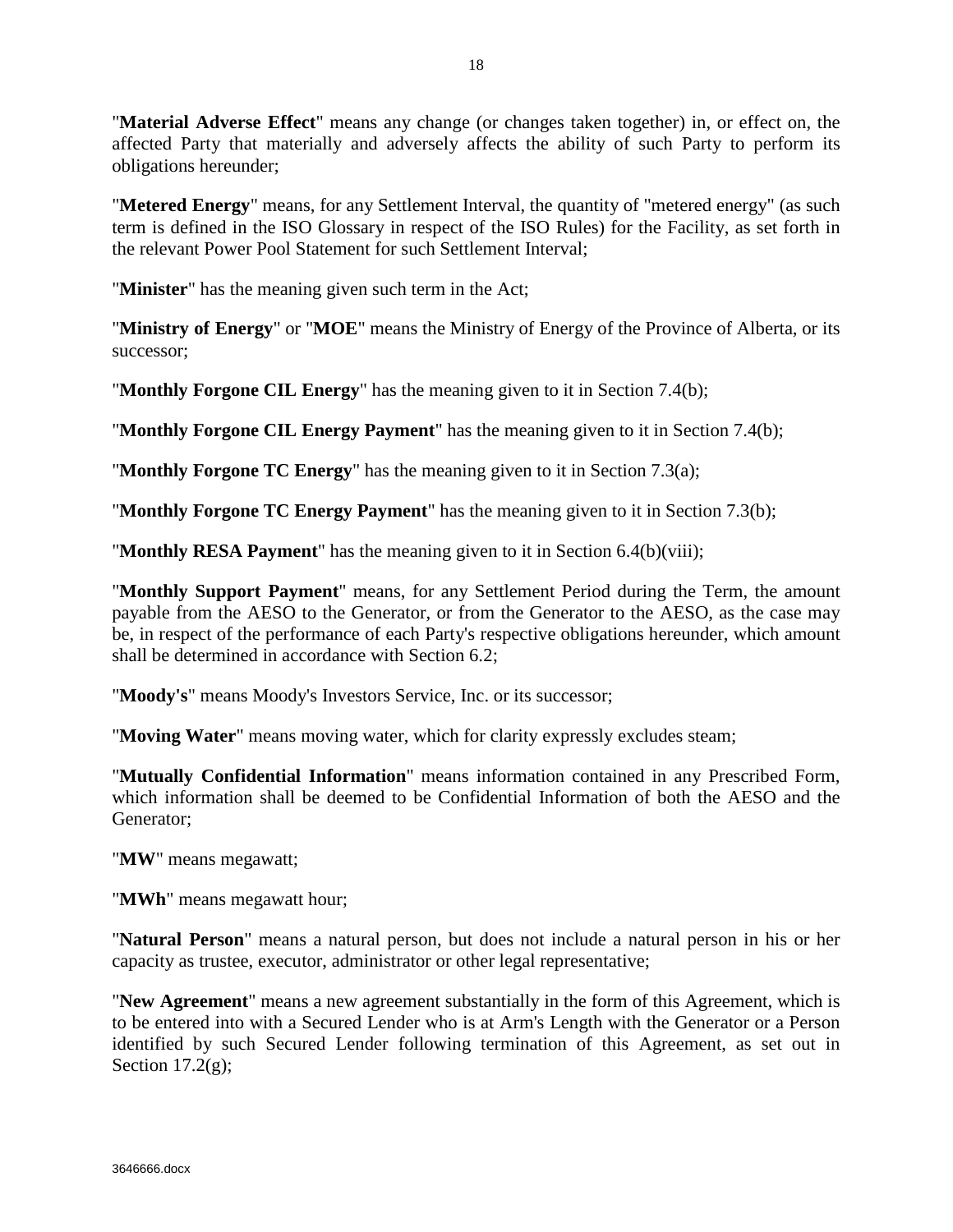"**New Build**" means the construction of a new Renewable Facility that is not an Expansion, which may include the construction of a Renewable Facility on the site of a previously operating renewable or non-renewable generating facility if: (a) no Electricity has been generated on such site with the use of any Renewable Fuel at any time since September 1, 2016, (b) all Generating Equipment is new, (c) all other equipment, facilities and physical infrastructure is new or substantially new, except transmission facilities and site infrastructure such as roads and utilities services, and (d) such Renewable Facility has a design life equal to or greater than the Term;

"**Optional Termination**" has the meaning given to it in Section 16.6(a);

"**Optional Termination Amount**" has the meaning given to it in Section 16.6(b);

"**Optional Termination Amount Holdback Amount**" has the meaning given to it in Section 16.6(d);

"**Optional Termination Amount Payment Date**" has the meaning given to it in Section 16.6(d);

"**Optional Termination Amount True Up Date**" has the meaning given to it in Section 16.6(f);

"**Optional Termination Amount True Up Payment**" has the meaning given to it in Section 16.6(f);

"**Optional Termination Amount True Up Payment Date**" has the meaning given to it in Section 16.6(f):

"**Optional Termination Invoice Date**" has the meaning given to it in Section 16.6(l);

"**Other Generators**" means all of the other Generators that have a REP Round 1 Contract, a "renewable electricity support agreement" (as such term is defined in the Act) or any other REP contracts with the AESO which are similar in nature to this Agreement;

"**Owner**" means "*owner*" as defined in the EUA;

"**Party**" means either AESO or Generator, as the context may require, and "**Parties**" means both AESO and Generator;

"**Permit and Licence (Power Plant)**" means a permit and licence to construct and operate the Facility which is issued pursuant to Section 11 of the *Hydro and Electric Energy Act* (Alberta);

"**Permit and Licence (Transmission)**" means the permit and licence to construct and operate the Connection Facilities which is required pursuant to Sections 14 and 15 of the *Hydro and Electric Energy Act* (Alberta);

"**Person**" means and includes any Natural Person, corporation, limited partnership, general partnership, joint venture, association, company, limited liability company, trust, bank, or other organization of any kind, whether or not a legal entity, and any Governmental Authority;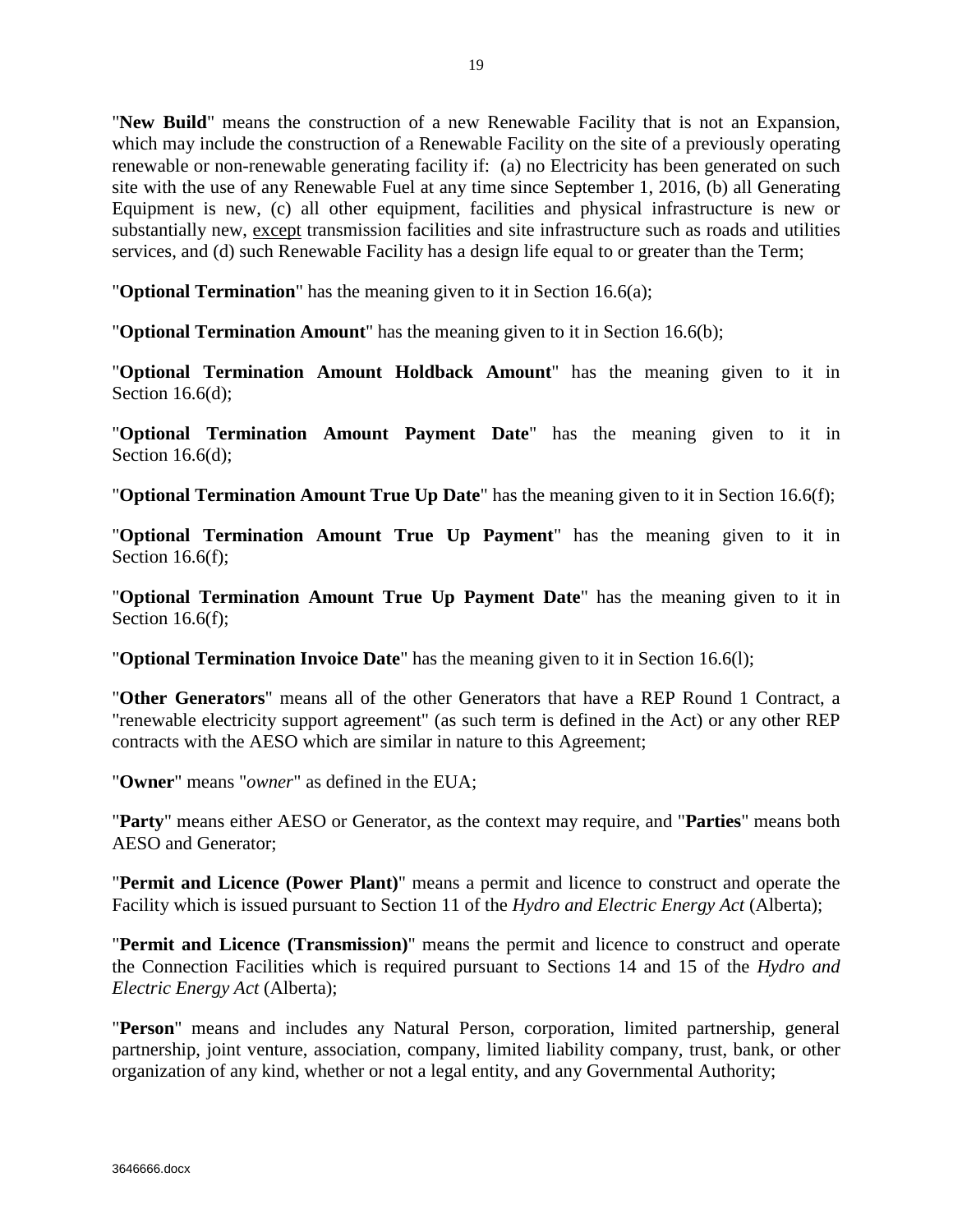"**Personal Information**" means information defined as "*personal information*" in the *Personal Information Protection Act* (Alberta);

"**Planned Outage**" has the meaning given the term "planned outage" in the ISO Glossary;

"**Pool Price**" has the meaning given the term "pool price" in the ISO Glossary (in respect of the ISO Rules);

"**Pool Price Event**" has the meaning given to it in Section 6.11(a);

"**Potential Capability**" means, at any time, the generation level, expressed in MWs, that the Facility would have been operating at in the absence of any Transmission Constraint Directive or Change in Law Constraint, which:

- (a) in the case of any Wind Facility, is based on the real time meteorological conditions at each available wind turbine generator at the Facility and is equal to the "potential real power capability" reported by the Generator to the System Operator at such time pursuant to ISO Rule 502.8 (SCADA Technical and Operating Requirements);
- (b) in the case of any Solar Facility, is based on the real time solar irradiance and other weather conditions at the Facility and is equal to the "potential real power capability" reported by the Generator to the System Operator at such time pursuant to ISO Rule 502.8 (SCADA Technical and Operating Requirements); and *[Note to Draft: Solar Facilities will be required to report Potential Capability pursuant to the Proposed ISO Rules in respect of ISO Rule 502.8.]*
- (c) in the case of any Biomass Facility, Geothermal Facility, or Hydro Facility, is equal to the Available Capability reported by the Generator to the System Operator at such time pursuant to ISO Rules;

provided that: (i) "Potential Capability" shall not in any event exceed Contract Capacity, and (ii) for purposes of calculating "Potential Energy", shall be deemed to be zero (0) for any period during which such generation level is not available to the System Operator in accordance with (a), (b), or (c) above;

"**Potential Energy**" means, for any Settlement Interval, the amount of Renewable Electricity expressed in MWhs, which the Facility would have generated during such Settlement Interval in the absence of any Transmission Constraint Directive or Change in Law Constraint, calculated based on the time-weighted average of the Potential Capability data for such Settlement Interval;

"**Potential Energy (Adjusted)**" means, for any Settlement Interval, the Potential Energy for such Settlement Interval multiplied by the Potential Energy Factor for such Settlement Interval;

"**Potential Energy Factor**" means, for any Settlement Interval, the lesser of 1.0 and the quotient of the Metered Energy for the Prior Settlement Interval divided by the Potential Energy for the Prior Settlement Interval; provided that if any Potential Capability data is missing or otherwise unavailable for such Prior Settlement Interval, then notwithstanding the proviso in the definition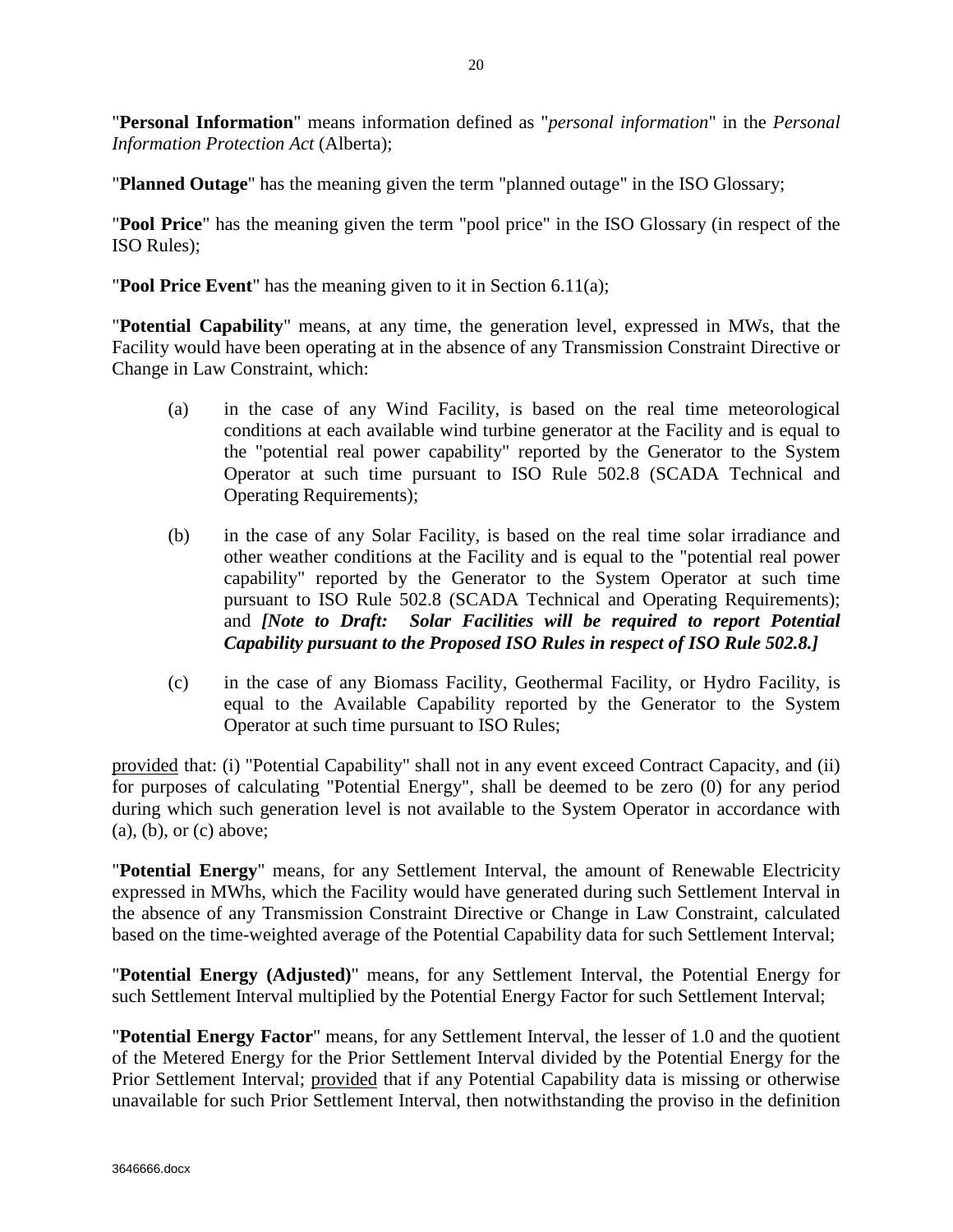of "Potential Capability", the AESO may extrapolate such data for purposes of calculating the Potential Energy for such Prior Settlement Interval, or may instead calculate the "Potential Energy Factor" by: (a) using Metered Energy and Potential Energy data for an earlier Prior Settlement Interval; or (b) by using such other methodology as the AESO may reasonably determine;

"**Power Pool**" means "power pool" as defined in the EUA;

"**Power Pool Statements**" has the meaning given to in in Section 6.4(a);

"**Pre-Construction Development Costs**" means those reasonable costs incurred during the Term for the development of the Facility, which costs:

- (a) shall exclude: (i) the costs of Generating Equipment; (ii) that portion of any costs charged by a Person who does not deal at Arm's Length with the Generator that is in excess of the costs that would have been charged had such Person been at Arm's Length with the Generator; and (iii) profits, less any grants received pursuant to any government or AESO programs that the Generator is not obligated to repay; and
- (b) may include reasonable costs incurred for or in respect of: feasibility studies; obtaining Site Control; obtaining a Permit and Licence (Power Plant); development of business and financial plans; negotiation of contracts relating to equipment procurement, construction and financing; reasonable non-refundable deposits on Generating Equipment, transformers or other equipment used to transform or transmit Electricity; Connection Costs; resource assessments; obtaining permits and approvals necessary to commence construction; arranging for the Senior Debt, the Junior Debt, and the negotiation of Lending Agreements; and any reasonable overhead expenses allocated to the foregoing;

"**Pre-Construction Liability Limit**" means eight million dollars (\$8,000,000), which represents the maximum amount of Pre-Construction Development Costs for which the AESO will indemnify the Generator pursuant to Section 16.6(j) of the Agreement in the event of any Optional Termination by the AESO;

"**Pre-Support Period**" means, if the Commercial Operation Date occurs after the Earliest Support Payment Date, that period commencing on the Earliest Support Payment Date and ending at 24:00 hours on the day before the Commercial Operation Date;

"**Prescribed Form**" means in relation to any form referenced herein, the latest version of such form which is published on the AESO Website, as such form may be amended or replaced by the AESO from time to time and without notice to the Generator;

"**Prime Rate**" means the annual rate of interest from time to time declared by the Bank of Montreal (or its successor, in the event of a merger or amalgamation) as its "prime rate" for Canadian dollar commercial loans in Canada;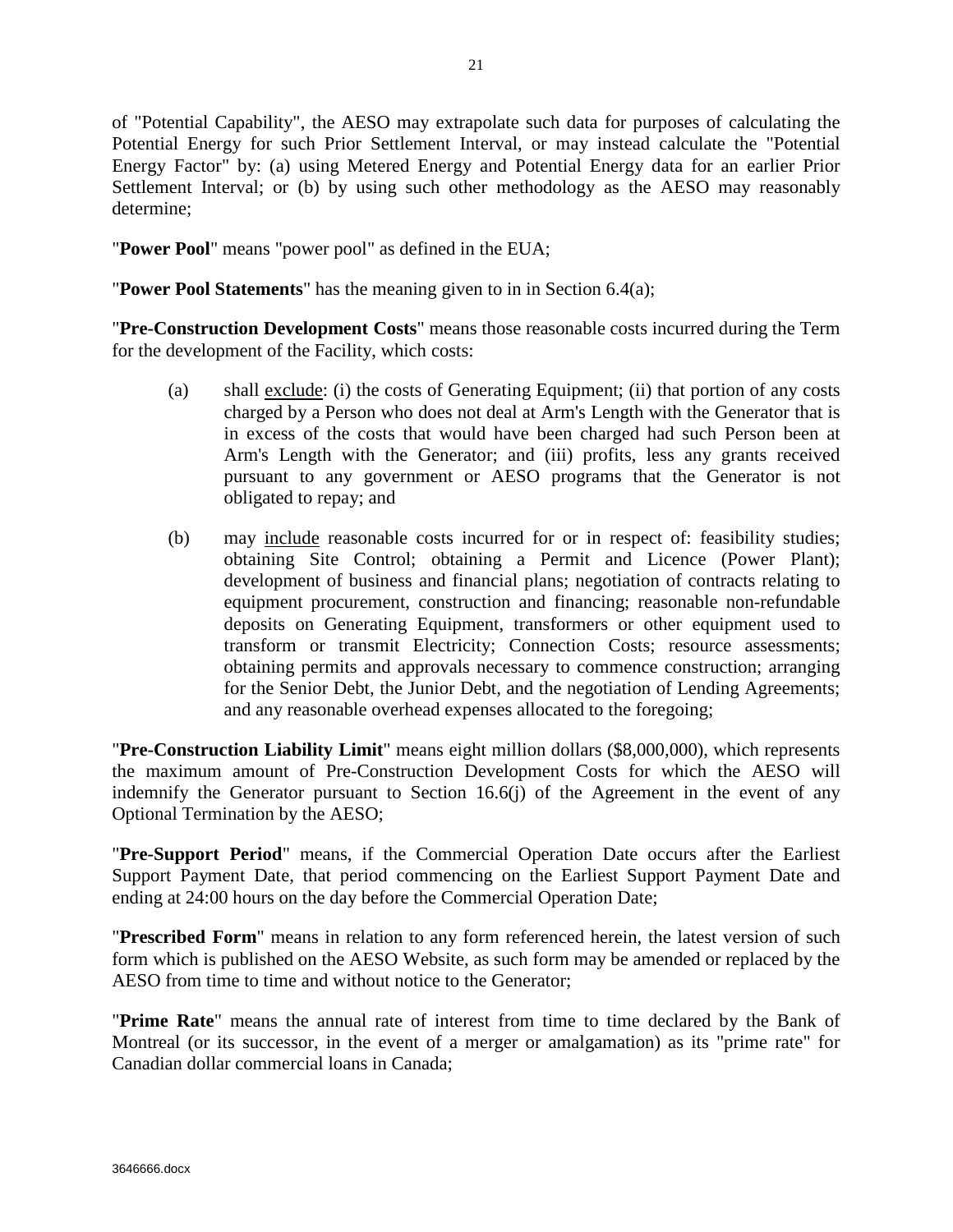"**Prior Settlement Interval**" means, for any Settlement Interval, the last Settlement Interval prior to such Settlement Interval: (a) in respect of which there was Metered Energy in excess of zero (0); and (b) during which no RAS, Generation Limit, or other directive issued by the System Operator which places a limit on the level at which the Facility is permitted to generate, was in effect;

"**Professional Engineer**" means a "professional engineer" as defined in the *Engineering and Geoscience Professions Act* (Alberta);

"**Project**" means the Generator's project to design, build, finance, own (or lease), operate and maintain the Facility, as further described in Schedule 1;

"**Proposal**" means the proposal submission made by the Generator in response to the REP Round 1 RFP in respect of the Project which was selected by the AESO; including all clarifications in respect of such Proposal provided by the Generator in writing as requested by or on behalf of, and accepted by, the AESO from time to time in accordance with the REP Round 1 RFP prior to the Contract Date;

"**Proposal Date**" means the date on which the Proposal was received by the AESO pursuant to the REP Round 1 RFP;

"**Proposed ISO Rules**" means any of the following proposed new and amended ISO Rules:

- (a) proposed amended Section 202.5, *Supply Surplus*;
- (b) proposed amended Section 202.6, *Adequacy of Supply*;
- (c) proposed amended Section 304.3, *Wind and Solar Power Ramp Up Management*;
- (d) proposed new Section 304.9, *Wind and Solar Aggregated Generating Facility Forecasting*;
- (e) proposed amended Section 502.1, *Aggregated Generating Facilities Technical Requirements*;
- (f) proposed amended Section 502.3, *Interconnected Electric System Protection Requirements*;
- (g) proposed amended Section 502.8, *SCADA Technical and Operating Requirements*; and
- (h) proposed new section 502.16, *Aggregated Generating Facilities Operating Requirements*.

"**PV**" means a photovoltaic solar system;

"**Quarterly Progress Reports**" has the meaning given to it in Section 4.3(a)(i);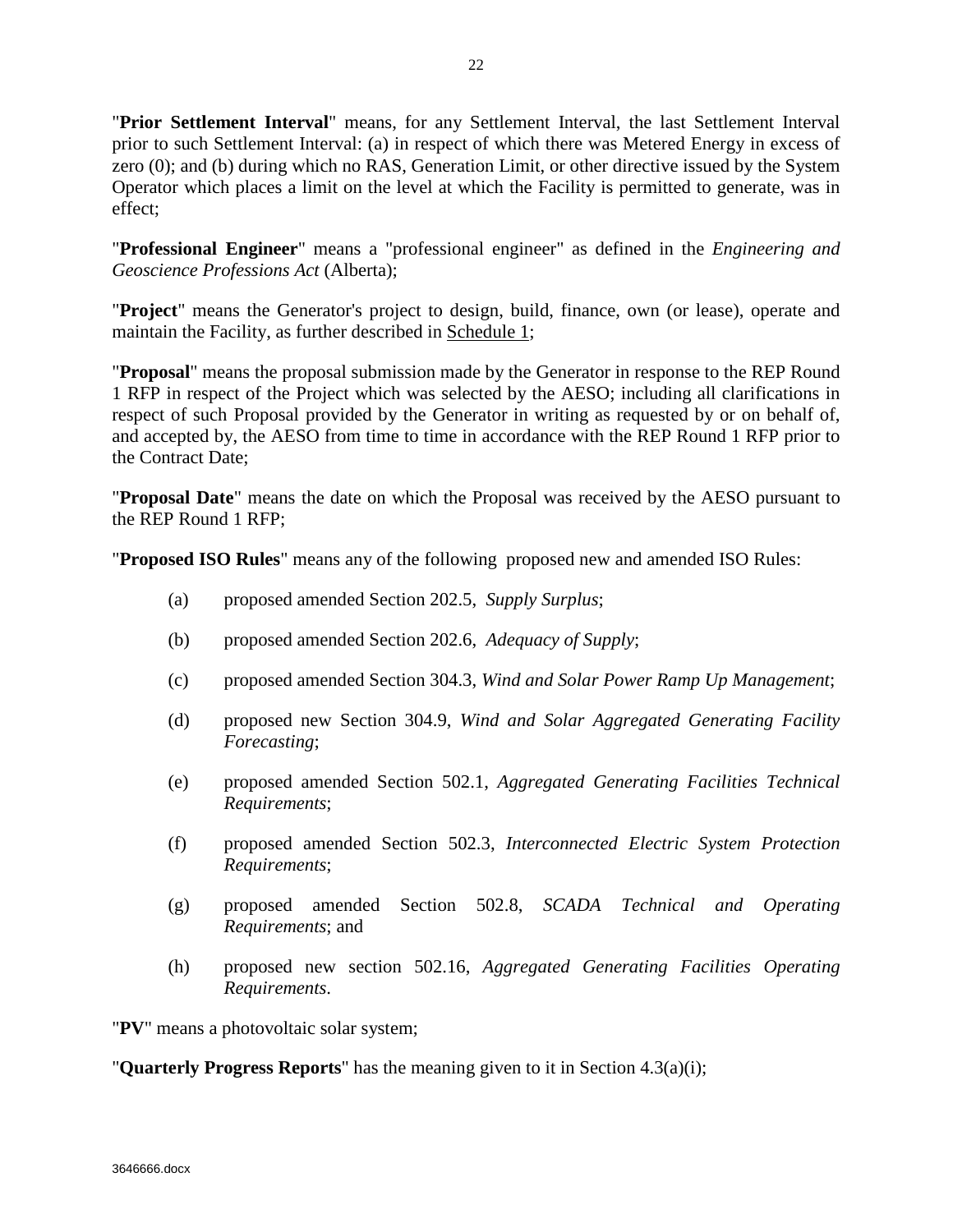"**RAS**" means any "remedial action scheme" as such term is defined in the ISO Glossary (in respect of the ISO Rules);

"**Receiving Party**", means, with respect to Confidential Information, the Party receiving Confidential Information and may be the AESO or the Generator, as applicable; provided, however, that where such Confidential Information is Mutually Confidential Information, both the AESO and the Generator shall be deemed to be the Receiving Party;

"**Related Party**" means AESO Related Party or Generator Related Party, as the context requires, and "**Related Parties**" shall have a corresponding meaning;

"**Related Products**" means all Capacity Products, all Ancillary Services, and any other products or services that, whether or not existing on or before the Contract Date: (a) may be provided by the Facility from time to time and (b) may be traded or sold in the Alberta markets (including the Power Pool and the Alberta Watt Exchange) or other markets, or otherwise sold, and (c) which shall be deemed to include products and services for which no market may exist; excluding Renewable Attributes;

"**Renewable Attributes**" means those attributes, whether existing as at the Contract Date or coming into existence in the future, associated with the Facility having decreased environmental impacts due to or through the generation of Renewable Electricity, and includes:

- (a) rights to any fungible or non-fungible attributes, whether arising from the Facility itself, from the interaction of the Facility with the AIES or because of applicable legislation or voluntary programs established by Governmental Authorities or agencies thereof;
- (b) any and all rights relating to the nature of the energy source as may be defined and awarded through applicable legislation or voluntary programs, including ownership rights to any emission reduction credits or entitlements resulting from interaction of the Facility with the AIES or as specified by applicable legislation or voluntary programs, and the right to quantify and register such credits with competent authorities; and
- (c) all revenues, entitlements, benefits, and other proceeds arising from or related to the foregoing,

but which excludes,

(d) any tax or other benefit under the Government of Canada's Canadian Renewable and Conservation Expenses (CRCE) or successor program which may be available in connection with a Facility;

"**Renewable Electricity**" means "renewable electricity" as defined in the Act;

"**Renewable Facility**" means a facility which generates Renewable Electricity only from one or more Renewable Fuels (except in the case of any Biomass Facility) and delivers that Renewable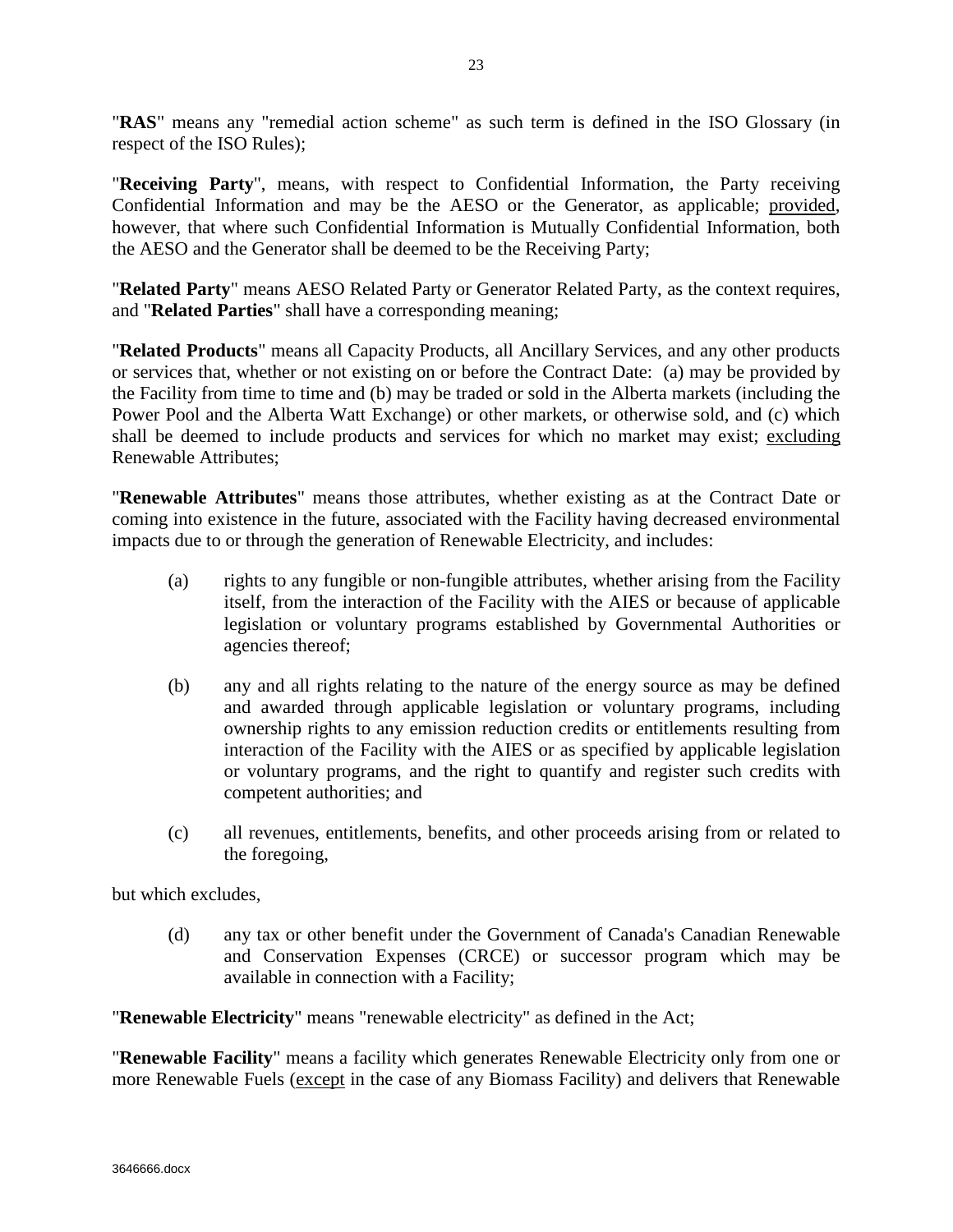Electricity to the AIES through a revenue class meter, used exclusively by such facility, all in accordance with Applicable Law;

"**Renewable Fuel**" means Moving Water, wind, heat from the earth, sunlight, or Sustainable Biomass;

"**REP**" means any "renewable electricity program" established by the AESO and approved by the Minister pursuant to the Act;

"**REP Round 1**" means the first REP, entitled "*Renewable Electricity Program – Round 1*", pursuant to which the AESO intends to promote the development of up to 400 MW of Renewable Electricity generating capacity in Alberta by providing support payments to generators;

"**REP Round 1 Contract**" means a contract entered into by the AESO pursuant to the REP Round 1 RFQ and REP Round 1 RFP;

"**REP Round 1 RFP**" means the "*Request for Proposals for Renewable Electricity Program – Round 1*" issued by the AESO as of September 15, 2017 with respect to REP Round 1, as amended by all addenda thereafter provided in writing by or on behalf of the AESO from time to time prior to the date of this Agreement;

"**REP Round 1 RFQ**" means the "*Request for Qualifications for Renewable Electricity Program – Round 1*" issued by the AESO on April 28, 2017 with respect to REP Round 1, as amended by all addenda thereafter provided in writing by or on behalf of the AESO on or prior to September 15, 2017;

"**Replacement Price**" has the meaning given to it in Section 6.11(a);

"**Replacement Provision**" has the meaning given to it in Section 1.11(c);

"**Reportable Events**" means the following:

- (a) obtaining environmental and project and site approvals and permitting for the Project;
- (b) completion of the Connection Proposal, including receipt of approvals from the AESO or DFO, as the case may be;
- (c) execution of an engineering, procurement and construction contract or engineering, procurement and construction management contract in respect of the Project (or other similar contract in respect of the Project);
- (d) Financial Close in respect of the Project;
- (e) ordering of major equipment for the Project;
- (f) delivery of major equipment for the Project;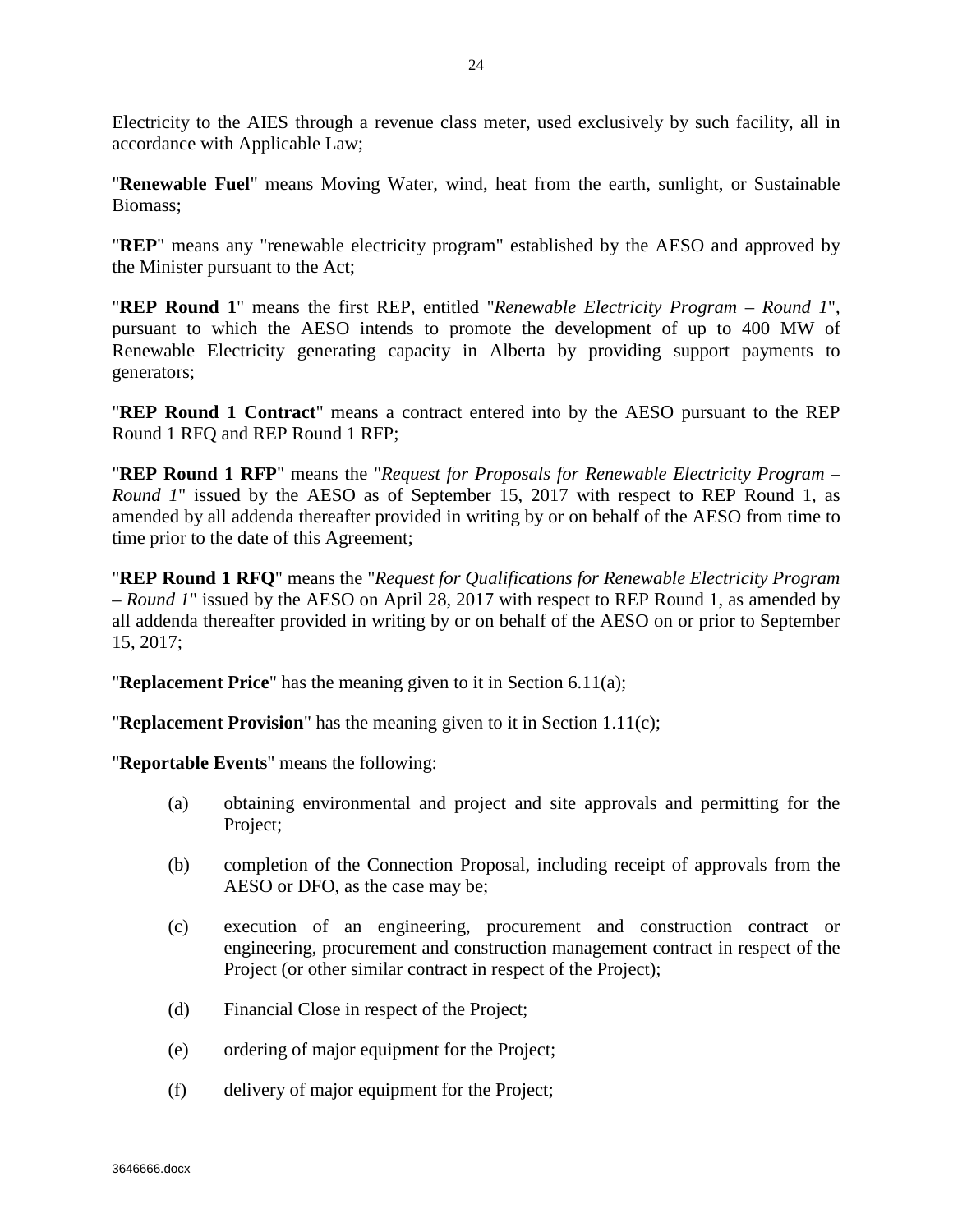- (g) status of construction of the Project;
- (h) completion of construction of the Project;
- (i) status of construction of the Connection Facilities;
- (j) connection of the Project to the Transmission Facility or Distribution Facility, as applicable; and
- (k) Commercial Operation;

"**RESA Settlement Date**" has the meaning given to it in Section 6.4(a);

"**RESA Statement**" has the meaning given to it in Section 6.4(a);

"**S&P**" means S&P Global Ratings, a division of Standard and Poor's Financial Services LLC, or its successor;

"**Secured Lender**" means a lender under a Secured Lender's Security Agreement;

"**Secured Lender's Security Agreement**" means an agreement or instrument, including a deed of trust or similar instrument securing bonds or debentures, containing a charge, mortgage, pledge, security interest, assignment, sublease, deed of trust or similar instrument with respect to all or any part of the Generator's Interest granted by the Generator that is security for any indebtedness, liability or obligation of the Generator, together with any amendment, change, supplement, restatement, extension, renewal or modification thereof but in no event shall include any such agreement or instrument under which a Sponsor(s) is a Lender;

"**Senior Conference**" has the meaning given to it in Section 19.1;

"**Senior Debt**" means, at any time, senior indebtedness funded under the Lending Agreements by the Senior Lenders which is used or provided for use directly and exclusively for purposes of financing the Project;

"**Senior Debt Amount**" means, at any time, the then outstanding principal amount of the Senior Debt, together with all interest accrued thereon and unpaid at that time, provided that at any time where any portion of the interest payable to the Senior Lenders is subject to one or more Hedging Agreements, accrued interest in respect of such portion of the interest payable to the Senior Lenders shall be calculated based on the fixed rate payable by the Generator or its Affiliate under such Hedging Agreements without regard to whether such fixed rate is payable directly to a Senior Lender or to the Hedge Providers under the Hedging Agreements and all references to interest payable to the Senior Lenders under this Agreement shall be construed accordingly; and for greater certainty, the Senior Debt Amount excludes the Senior Debt Makewhole;

"**Senior Debt Makewhole**" means, at any time, any amount (other than the Senior Debt Amount) then due and payable to the Senior Lenders under the Lending Agreements, including any "make whole" payments, or Hedging Agreement (or interest rate) termination or breakage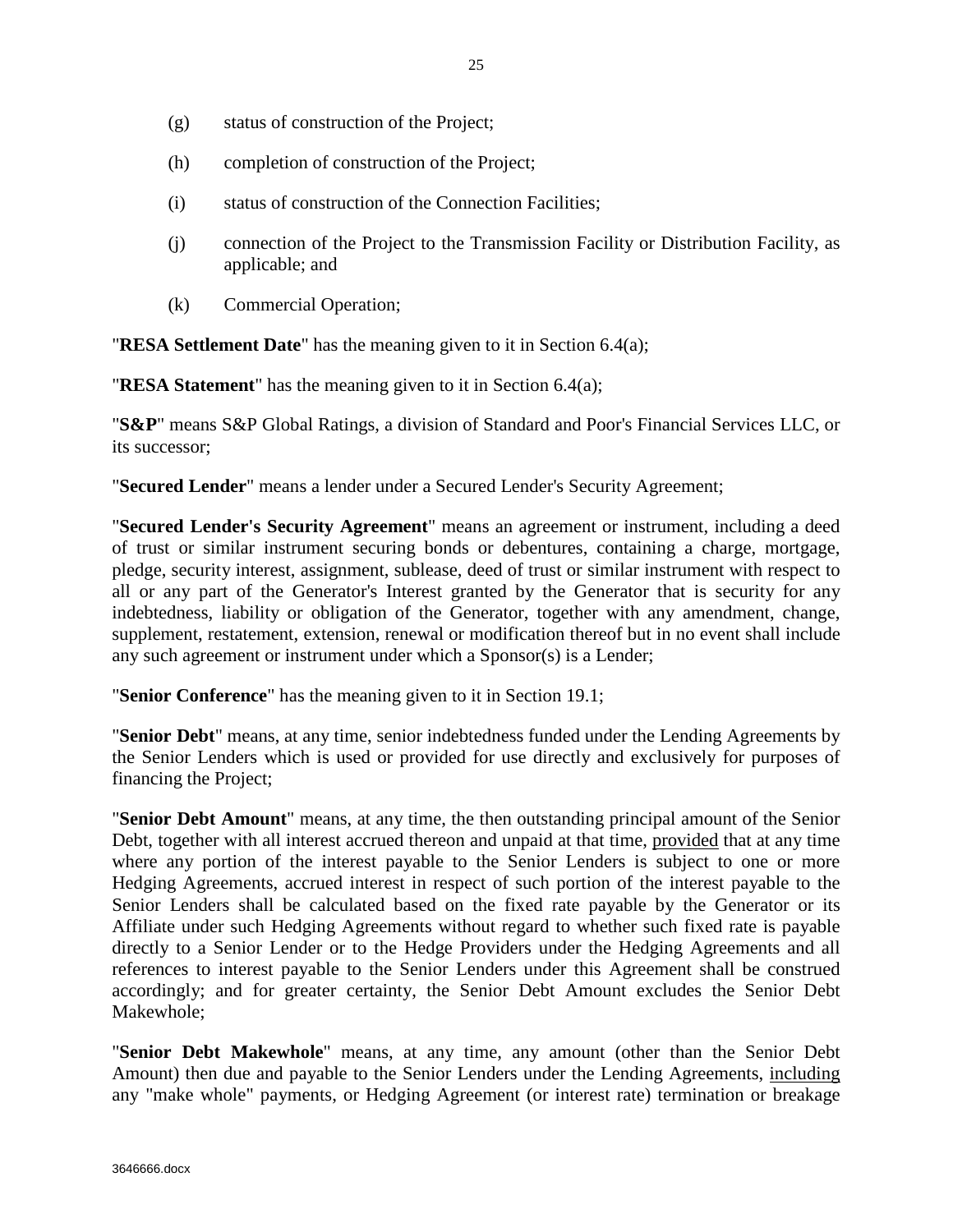payments (less any applicable termination or breakage benefits) and all other fees, costs and expenses reasonably and properly incurred which the Generator or its Affiliate is obligated to pay to the Senior Lenders pursuant to the Lending Agreements, but excluding any prepayment premiums, bonuses or penalties;

"**Senior Lenders**" means the lenders and Hedge Providers (and any administrative agent, collateral agent, trustee or person in a similar capacity for such lenders or Hedge Providers) named or otherwise identified as the senior lenders or Hedge Providers in the Lending Agreements and excludes any Affiliate of Generator or any Sponsor and other Persons not at Arm's Length to Generator or any Sponsor;

"**Settlement Interval**" means a "settlement interval" as defined in the ISO Glossary;

"**Settlement Period**" means a "settlement period" as defined in the ISO Glossary;

"**Site**" means the lands and/or other physical location on, over, in, under or in respect of which the Facility is, or is to be, situated as such location is identified in Schedule 1;

"**Site Control**" has the meaning given such term in the REP Round 1 RFQ;

"**Solar Facility**" means a Facility that generates Renewable Electricity from sunlight using a PV solar system;

"**Special Purpose Vehicle**" means a Person other than a Natural Person whose special or sole purpose is the direct ownership of a Renewable Facility and who was created for the purpose of entering into this Agreement;

"**Sponsor**" means a direct or indirect owner, beneficially or of record, of any shares or units of ownership interest in a Generator;

"**Stop Work Notice**" means a direction from the AESO to the Generator to refrain from commencing, or allowing any third party to commence, and to cease, or cause any third party to cease, the development, construction and operation of the Project or any part thereof;

"**Strike Price**" means the price which the Generator requires for each MWh of Renewable Electricity which is Delivered during the Term, expressed in dollars per MWh, which price is specified in Schedule 1 and is subject to adjustment pursuant to Sections 6.3, and 12.1(d)(iii)(B) and  $(C)$ ;

"**Subcontractor**" means a third party that has been retained by the Generator, or another Subcontractor, through a written contract to provide goods or services that are directly related to the development, construction, or operation of the Project, and for clarity includes the contractors engaged to engineer, procure, construct, and operate the Facility;

"**Subcontractor Losses**" means any amount reasonably and properly payable by the Generator to a Subcontractor under the terms of the relevant subcontract as a direct result of an Optional Termination (including any reasonable commercial breakage fee), provided that such amount shall be reduced to the extent that the Generator or any Subcontractor fails to take commercially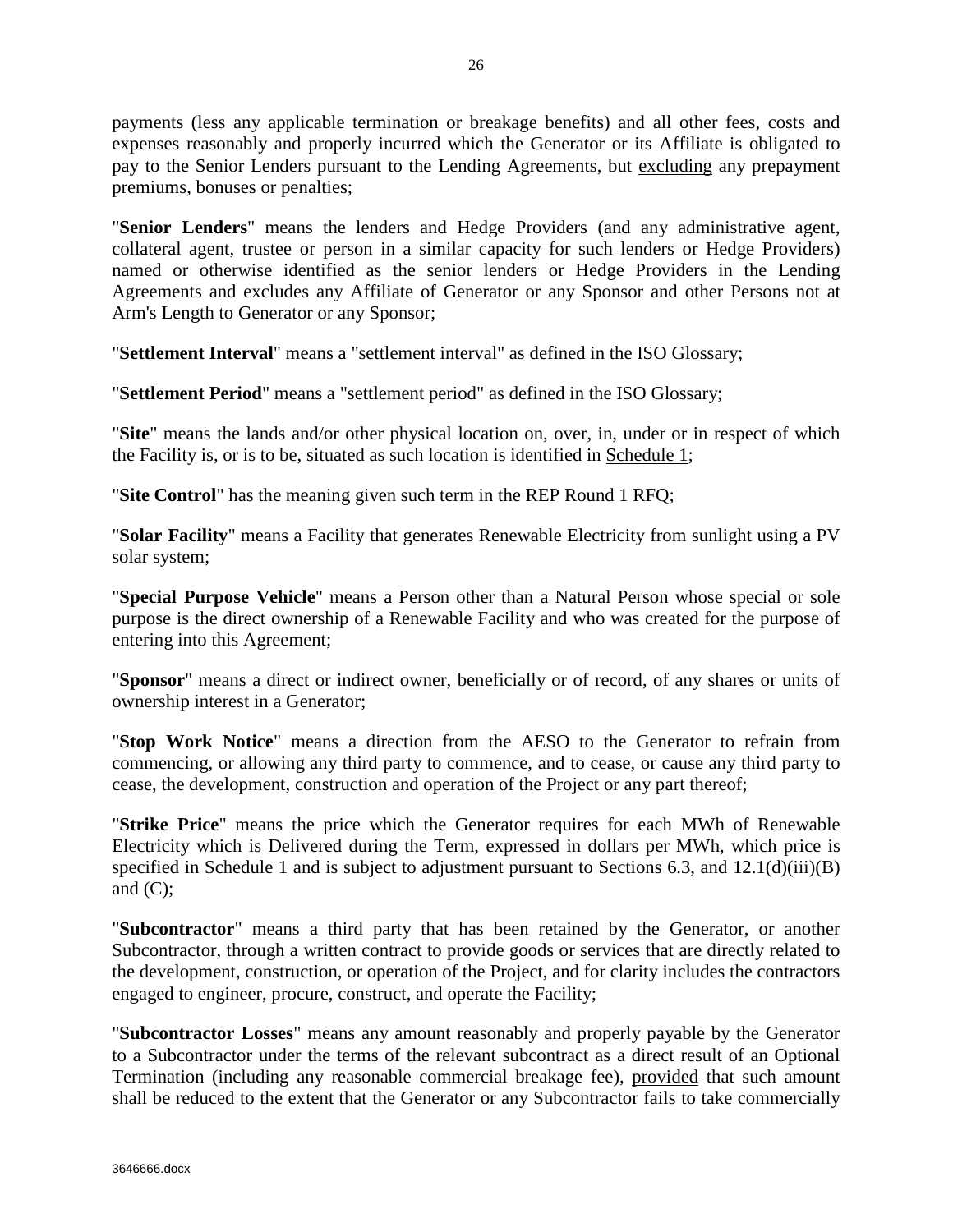reasonable steps to mitigate such amount; and provided further that no account shall be taken of any liabilities and obligations of the Generator to any Subcontractor arising out of:

- (a) any loss of overhead or profit of such Subcontractor relating to any period after, or costs incurred after, the Termination Date (save to the extent the same are properly included in any reasonable commercial breakage fee);
- (b) agreements or arrangements entered into by the Generator or any Subcontractor to the extent that such agreements or arrangements were not specifically entered into in connection with those parties' obligations in relation to the Project; or
- (c) agreements or arrangements entered into by the Generator or any Subcontractor other than in the ordinary course of business and on commercial Arm's Length terms, except to the extent of any amounts that would have arisen if such agreements or arrangements had been entered into in the ordinary course of business and on commercial Arm's Length terms;

"**Substation**" means a facility where voltage is reduced from a higher value to a lower value (e.g. 240 kV to 138 kV) or increased from a lower value to a higher value (e.g. 138 kV to 240 kV), or a facility which contains switching devices; and in either case includes any structures, equipment or other things associated therewith;

"**Support Period**" means that period of time commencing at 00:00 hours on the Commercial Operation Date, and ending at 24:00 hours on the day before the twentieth (20th) anniversary of the date that is the earlier of: (i) Target COD and (ii) the Commercial Operation Date;

"**Sustainable Biomass**" has the meaning given to it in Schedule 5;

"**System Operator**" means the AESO, acting pursuant to its authority to make, administer and enforce the ISO Rules;

"**Target COD**" means December 1, 2019, which is the target date for attaining Commercial Operation, which date shall not be subject to adjustment except pursuant to Sections 11.1(g) and  $12.1(b)$ :

"**Taxes**" means all income, capital, *ad valorem*, property, occupation, severance, production, governmental charges, utility, gross production, gross receipts, GST, sales, stamp, use, excise, levies, countervailing, anti-dumping and special import measures, imposts, duties including customs' duties, fees, withholdings, assessments, premiums, deductions, taxes based on profits, net income or net worth and any other taxes or charges whatsoever, whether directly or indirectly imposed, assessed, levied or collected by any Governmental Authority, together with interest thereon and penalties with respect thereto;

"**Term**" has the meaning given to it in Section 15.1(b);

"**Termination Date**" means the date on which this Agreement terminates as a result of an early termination of this Agreement in accordance with this Agreement;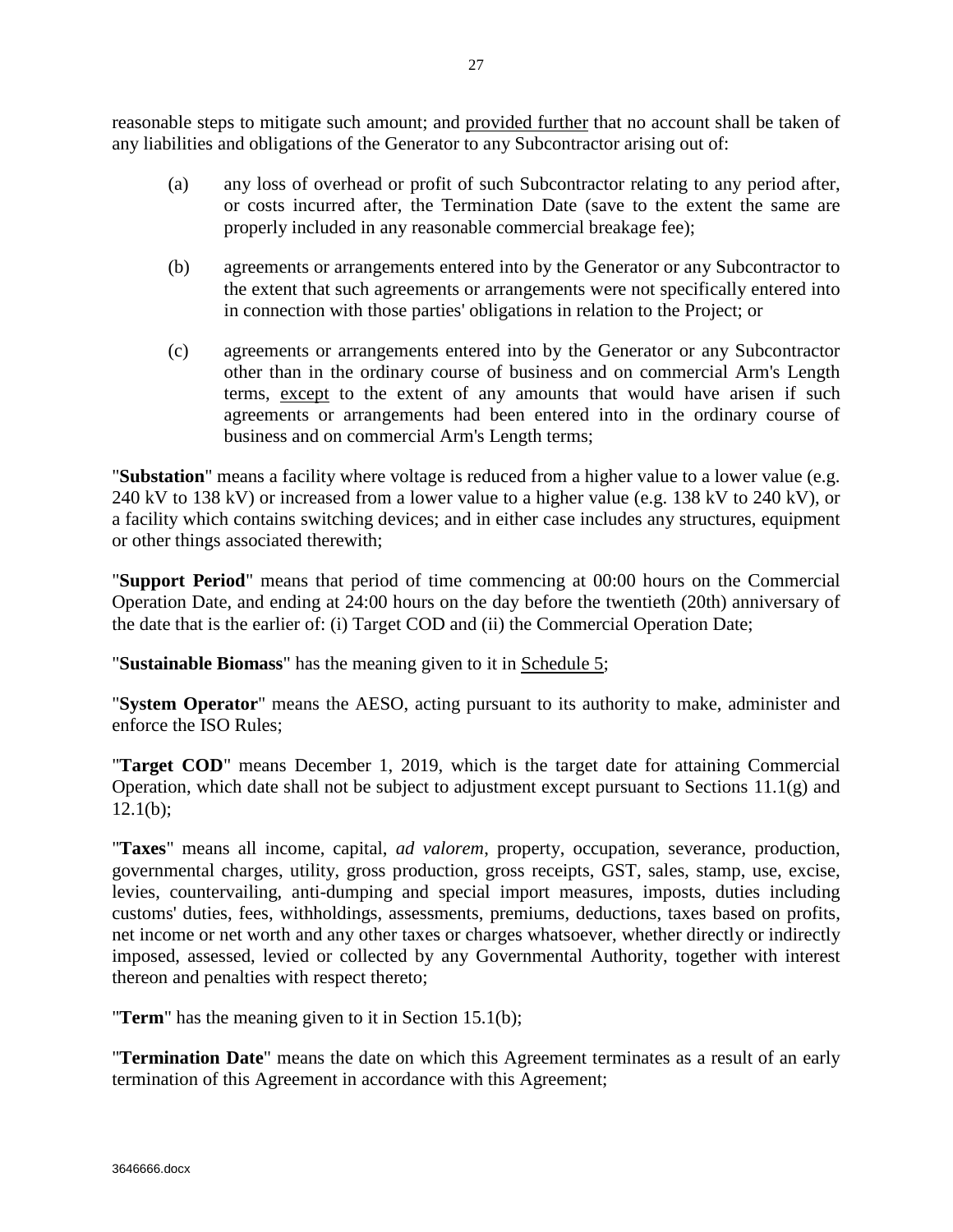"**TFO**" means the Owner of a Transmission Facility;

"**TFO Tariff**" means, with respect to any TFO, the tariff approved by the Commission pursuant to the EUA in relation to such TFO's Transmission Facility;

"**Transmission Connection Proposal**" means the "connection proposal", prepared by the Generator and provided to the AESO in accordance with Section 4 (System Access Service Requests) of the ISO Tariff, for connecting the Facility to the AIES, including all facility design documents, technical studies, land and environmental impact assessments, and other documents, reports, studies or assessments which may be required;

"**Transmission Constraint Directive**" means any directive issued by the System Operator in accordance with the ISO Rules for the purpose of mitigating a transmission constraint on the AIES which sets a Generation Limit for the Facility which continues to apply until a new directive is received which removes such limit;

"**Transmission Facility**" has the meaning given the term "transmission facility" in the EUA;

"**Unplanned Outage**" has the meaning given the term "unplanned outage" in the ISO Glossary;

"**Waterpower Rights**" means, with respect to a Hydro Facility, any lease or licence from any Governmental Authority with respect to the use of Moving Water to generate Renewable Electricity; and

"**Wind Facility**" means a Facility which generates Renewable Electricity from wind.

### <span id="page-32-0"></span>**1.2 Interpretation of Agreement**

In this Agreement, unless otherwise expressly stated:

- (a) references to "herein", "hereto", "hereby", "hereunder", "hereof", and similar expressions are references to this Agreement and not to any particular section, sub-section, or schedule;
- (b) references to "including" means including without limitation, and "includes" or other derivatives thereof shall have corresponding meanings;
- (c) references to an "Article" "Section", "sub-section" or "clause" are to the correspondingly numbered provisions of this Agreement;
- (d) references to "Schedules" are to the correspondingly numbered Schedules listed in Section 1.4;
- (e) words importing the singular shall include the plural and vice versa, words importing gender shall include the masculine, feminine and neuter genders, all as may be applicable in the context;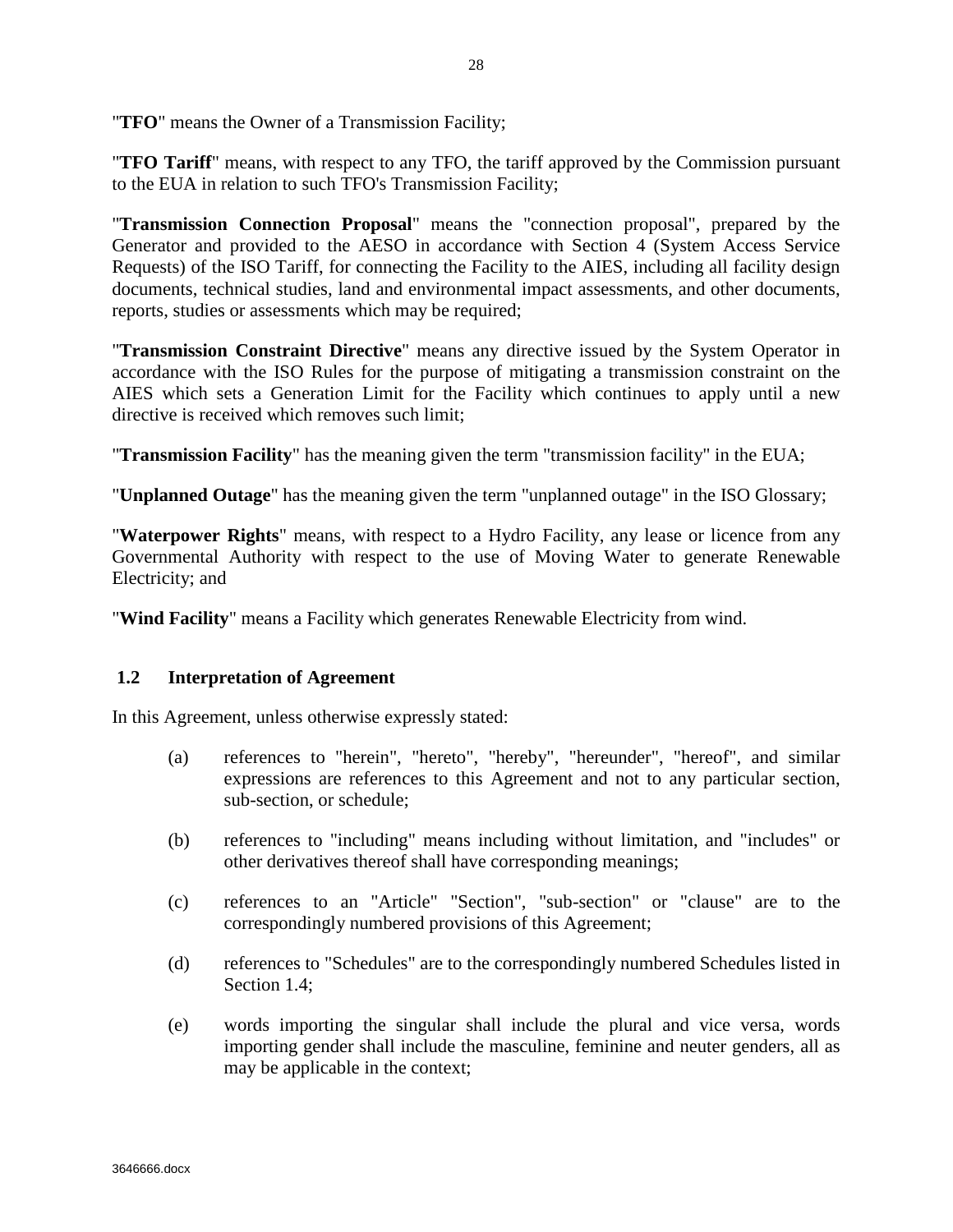- (f) words and phrases which are not defined herein but which have a generally accepted meaning in the custom and usage of the power generation or engineering and construction industries as at the date hereof shall be given such generally accepted meaning;
- (g) the use of headings is for convenience of reference only and shall not affect the construction or interpretation hereof;
- (h) any reference to any agreement, document, instrument, published data, or published information, including this Agreement, is a reference to it as varied, amended, modified, supplemented or replaced from time to time; and
- (i) any reference to any Applicable Law is a reference to it as re-enacted, varied, amended, modified, supplemented or replaced from time to time.

## <span id="page-33-0"></span>**1.3 No Contra Proferentum Rule**

No provision in this Agreement shall be interpreted for or against any Party because that Party or its legal counsel drafted such provision, and the *contra proferentum* rule of construction shall have no application to the construction of, interpretation of, or adjudication respecting, this Agreement.

## <span id="page-33-1"></span>**1.4 Schedules**

The following Schedules delivered with this Agreement at the time of execution of this Agreement are for every purpose to be considered as part of this Agreement (and provisions of the Schedules are to be considered as provisions of this Agreement):

|            | Schedule 1 Project Information                                 |
|------------|----------------------------------------------------------------|
| Schedule 2 | Form of Irrevocable and Unconditional Standby Letter of Credit |
| Schedule 3 | <b>Fixed and Floating Charge Debenture</b>                     |
| Schedule 4 | Secured Lender Consent and Acknowledgement Agreement           |
| Schedule 5 | <b>Biomass Sustainability Requirements</b>                     |
| Schedule 6 | Arbitration Provisions Applicable to Sections 1.11 and 6.11    |
|            |                                                                |

## <span id="page-33-2"></span>**1.5 Order of Precedence and Obligations at Law**

In the case of any conflict, ambiguity or inconsistency between or among any of the provisions in this Agreement, the following principles will apply:

(a) the provisions of any subsequent amendments in writing to this Agreement signed by the Parties will govern and take precedence only over those specific provisions of this Agreement expressly amended or superseded thereby; and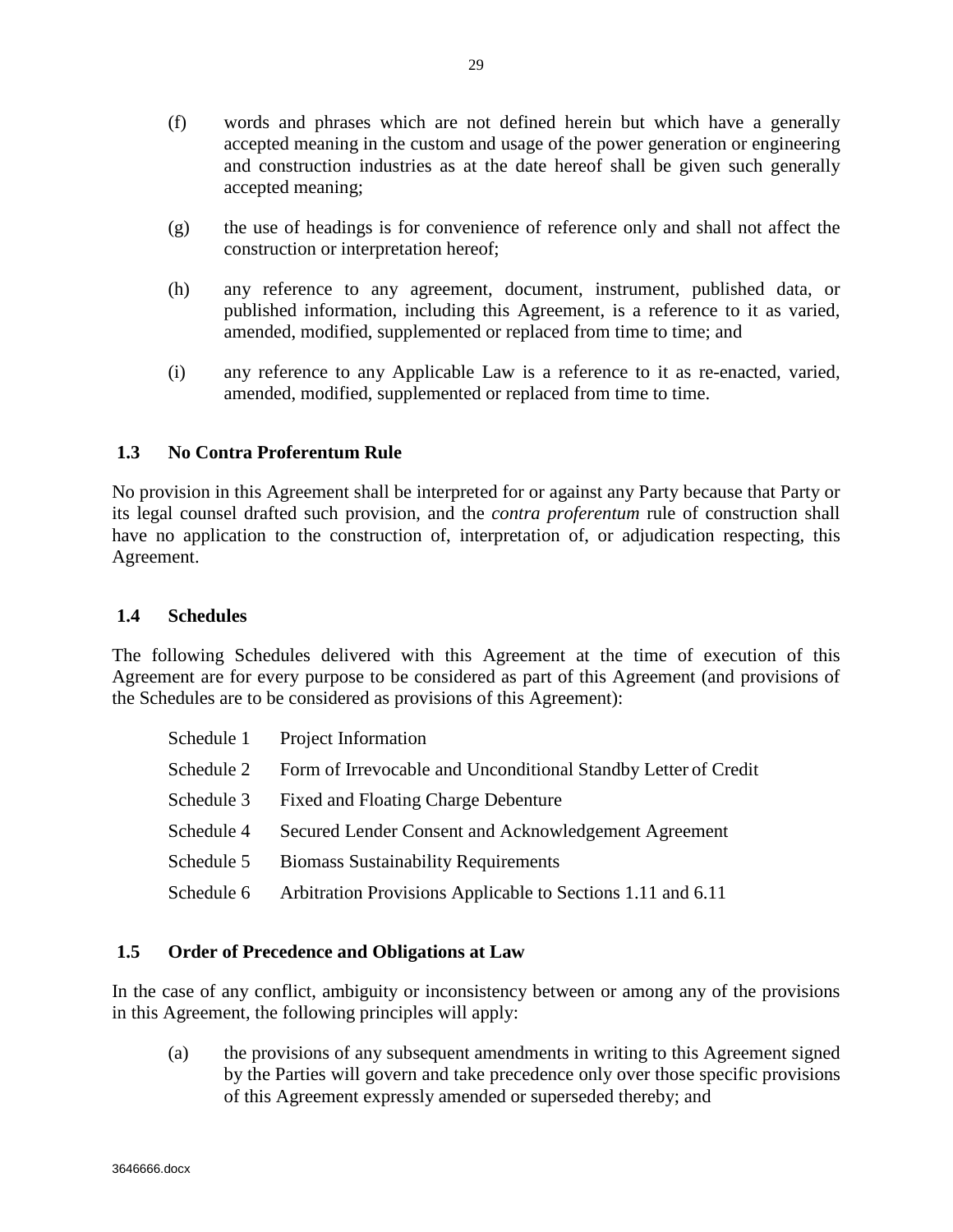(b) in the case of any conflict, ambiguity or inconsistency between the provisions in the main body of this Agreement and the provisions of any Schedule, the provisions in the main body of this Agreement will prevail, unless otherwise expressly provided in the main body of this Agreement or in such Schedule;

In addition, nothing in this Agreement modifies, alters, reduces or affects Generator's obligations, liabilities or accountability under Applicable Laws (including, for emphasis, the Authoritative Documents). In the case of any conflict, ambiguity or inconsistency between or among any of the provisions of this Agreement and the provisions of any Applicable Law (including, for emphasis, the Authoritative Documents), the more restrictive provisions will prevail.

## <span id="page-34-0"></span>**1.6 Entire Agreement**

This Agreement is the entire agreement between the AESO and Generator regarding the subject matter of this Agreement, and supersedes any previous agreements, discussions and understandings. There are no agreements, representations (including any representations that may be implied by statute or common law), warranties, terms, conditions or commitments regarding the subject matter of this Agreement except as specifically expressed in this Agreement. No reliance is placed on any warranty, representation, opinion, advice or assertion of fact made by a Party to this Agreement, or its Related Parties, to the other Party to this Agreement or its Related Parties, except to the extent that the same has been reduced to writing and included as a term of this Agreement.

#### <span id="page-34-1"></span>**1.7 Currency**

In this Agreement, all references to dollar amounts are in Canadian dollars.

#### <span id="page-34-2"></span>**1.8 No Agency, Joint Venture, Partnership, Lease or Loan**

This Agreement is not intended to and does not:

- (a) constitute either Party as the agent of the other for any purpose, or otherwise create any relationship of agency;
- (b) constitute or create any joint venture;
- (c) constitute or create any partnership;
- (d) constitute the relationship of landlord and tenant;
- (e) constitute the relationship of lender and borrower; or
- (f) create a fiduciary relationship;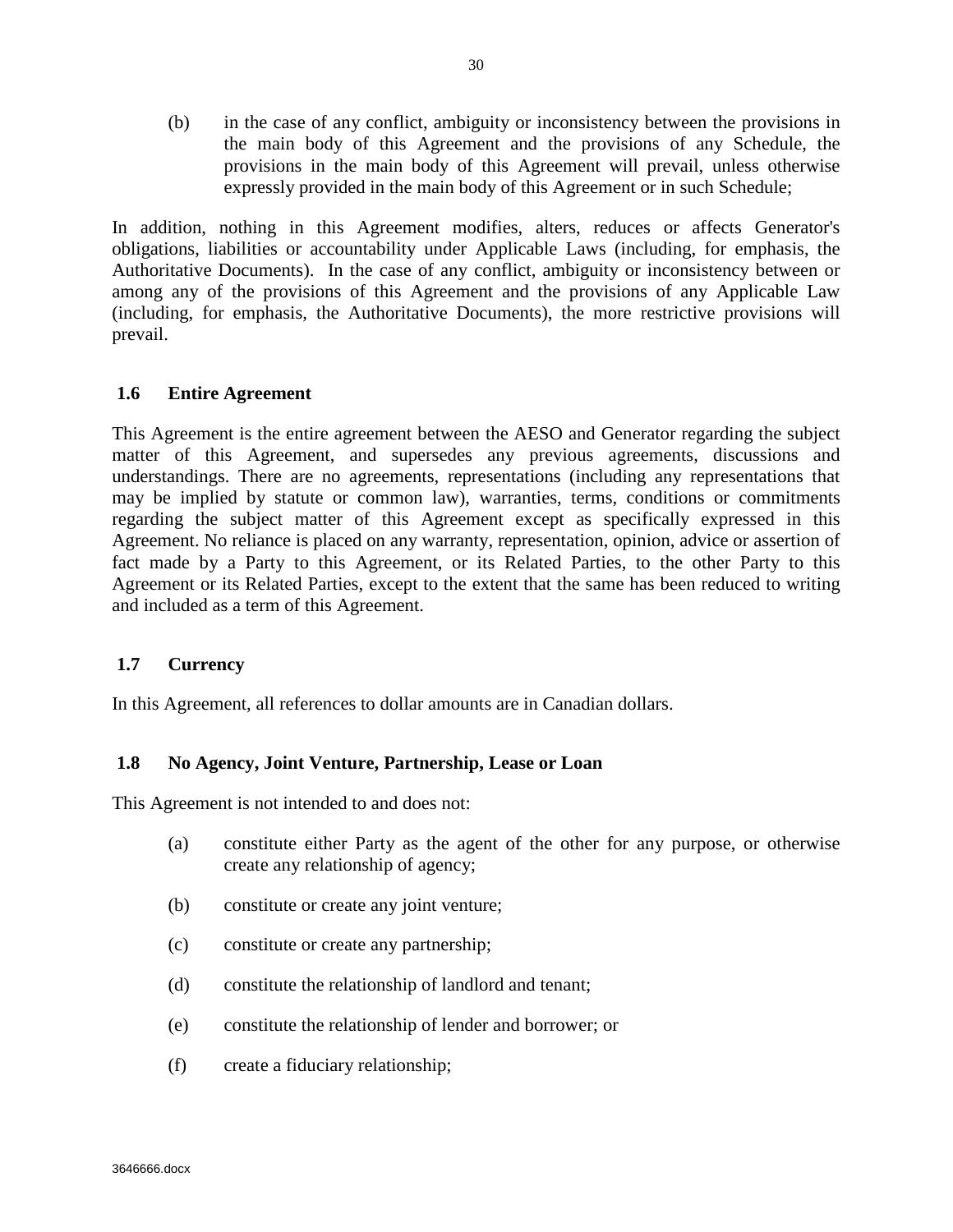and neither Party shall allege or assert for any purpose that this Agreement constitutes or creates a relationship of agency, joint venture, partnership, landlord and tenant, or lender and borrower.

## <span id="page-35-0"></span>**1.9 Generator's Knowledge**

Where any provision of this Agreement refers to the knowledge of or matters known to Generator, then knowledge on the part of any Person having direct involvement in the preparation of the Proposal or management personnel of Generator or any Sponsor, shall be deemed to be knowledge of Generator, even if Generator had not yet been incorporated or created.

## <span id="page-35-1"></span>**1.10 Time Periods**

Unless otherwise specified, time periods within or following which any payment is to be made or act is to be done, shall be calculated by excluding the day on which the period commences and including the day on which the period ends and by extending the period to the next Business Day following if the last day of the period is not a Business Day.

## <span id="page-35-2"></span>**1.11 Invalidity or Unenforceability of Provisions or Indices**

If any provision of this Agreement is invalid or unenforceable, or in the event that any index or price quotation referred to in this Agreement ceases to be published, or if the basis therefor is changed materially, then:

- (a) if a provision is considered to be invalid or unenforceable, then the Party considering such provision to be invalid or unenforceable may propose, by notice in writing to the other Party, a Replacement Provision and the AESO and the Generator and, at the AESO's discretion, those Other Generators that are required by the AESO to participate, shall engage in good faith negotiations to replace such provision with a valid and enforceable provision, the economic effect of which substantially reflects that of the invalid or unenforceable provision which it replaces;
- (b) if any index or price quotation referred to in this Agreement ceases to be published, or if the basis therefor is changed materially, then the AESO and the Generator and, at the AESO's discretion, all of those Other Generators that are required by the AESO to participate, shall engage in good faith negotiations to substitute an available replacement index or price quotation that most nearly, of those then publicly available, approximates the intent and purpose of the index or price quotation that has so ceased or changed and this Agreement shall be amended as necessary to accommodate such replacement index or price quotation;
- (c) if a Party does not believe that a provision is invalid or unenforceable, or that the basis for an index or price quotation has changed materially, or ceases to be published, or if the negotiations set out in Section 1.11(a) or Section 1.11(b) are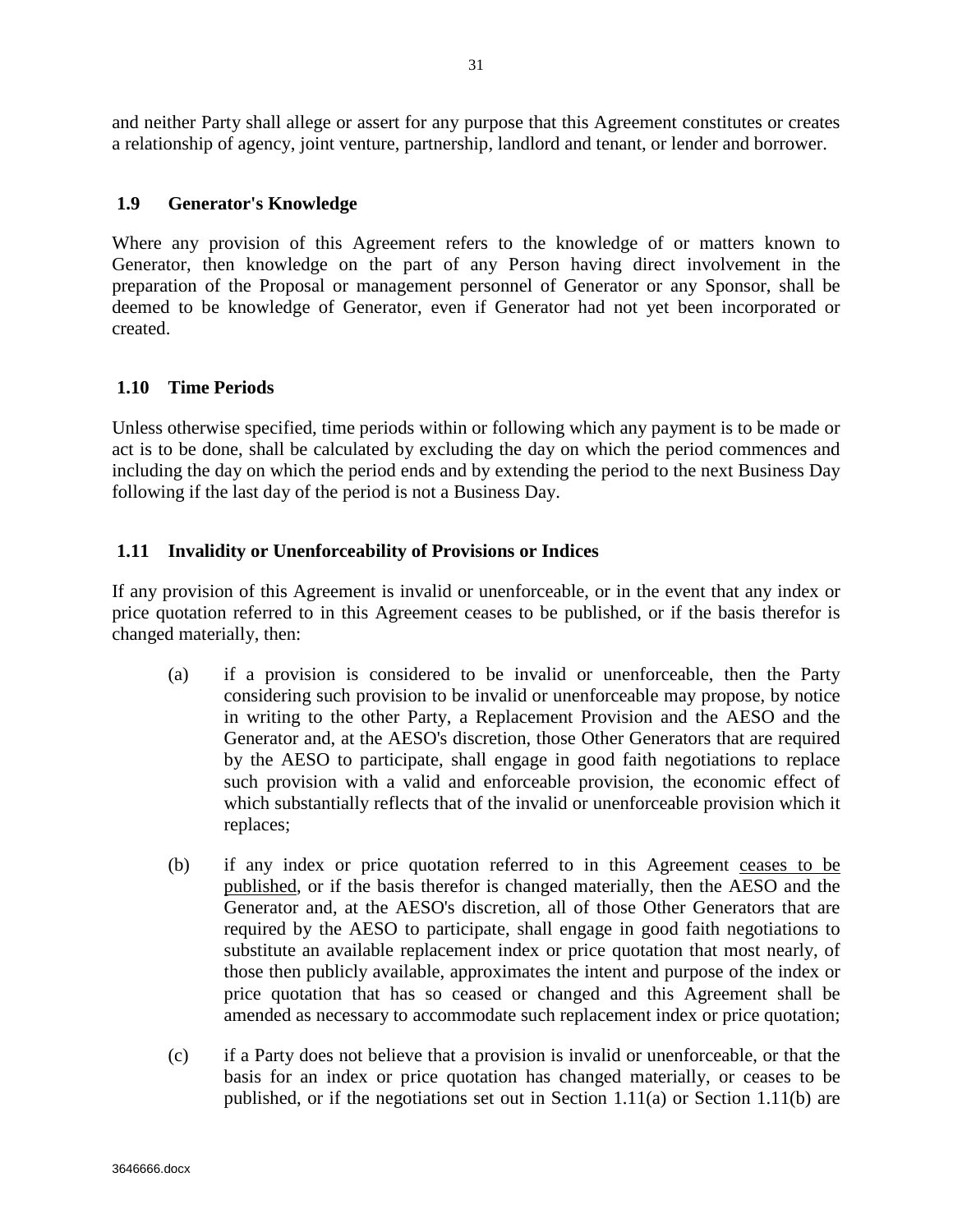not successful, or if the Parties are unable to agree on all such issues and any amendments required to this Agreement (each a "**Replacement Provision**") within thirty (30) days after either the giving of the notice under Section 1.11(a) or the occurrence of the event in Section 1.11(b), then the Replacement Provision(s) shall be determined by mandatory and binding arbitration from which there shall be no appeal, with such arbitration to be conducted in accordance with the procedures set out in Schedule 6; however, if the Generator fails to participate in such arbitration, the Generator acknowledges that it waives its right to participate in such arbitration, which shall nevertheless proceed, and the Generator shall be bound by the award of the Joint Arbitration Panel and the subsequent amendments to this Agreement made by the AESO to implement such award of the Joint Arbitration Panel set out in Section 1.11(d)(iii); and

- (d) The terms of this Agreement shall be amended either:
	- (i) by the agreement of the Parties, where no award of the Joint Arbitration Panel has been made pursuant to Section 1.11(c);
	- (ii) by the agreement of the Parties made pursuant to and in implementation of an award of the Joint Arbitration Panel made pursuant to Section 1.11(c); or
	- (iii) by an amendment prepared by the AESO made pursuant to and to implement an award of the Joint Arbitration Panel made pursuant to Section 1.11(c), where the Generator failed to participate in such arbitration, with such agreement or amendment, as applicable, having effect as of the date of such invalidity or unenforceability or from and after the date that the relevant index or quotation ceased to be published or the basis therefor is changed materially, as the case may be.
- (e) This Section 1.11 shall not apply to the circumstances addressed in Section 6.11 and Article 12.

## **1.12 Waiver, Amendment**

No amendment of this Agreement is effective unless made in writing and signed by a duly authorized representative of each of the AESO and Generator. No waiver of any provision of this Agreement is effective unless made in writing, and any such waiver has effect only in respect of the particular provision or circumstance stated in the waiver. No representation by either of the Parties with respect to the performance of any obligation under this Agreement is capable of giving rise to an estoppel unless the representation is made in writing.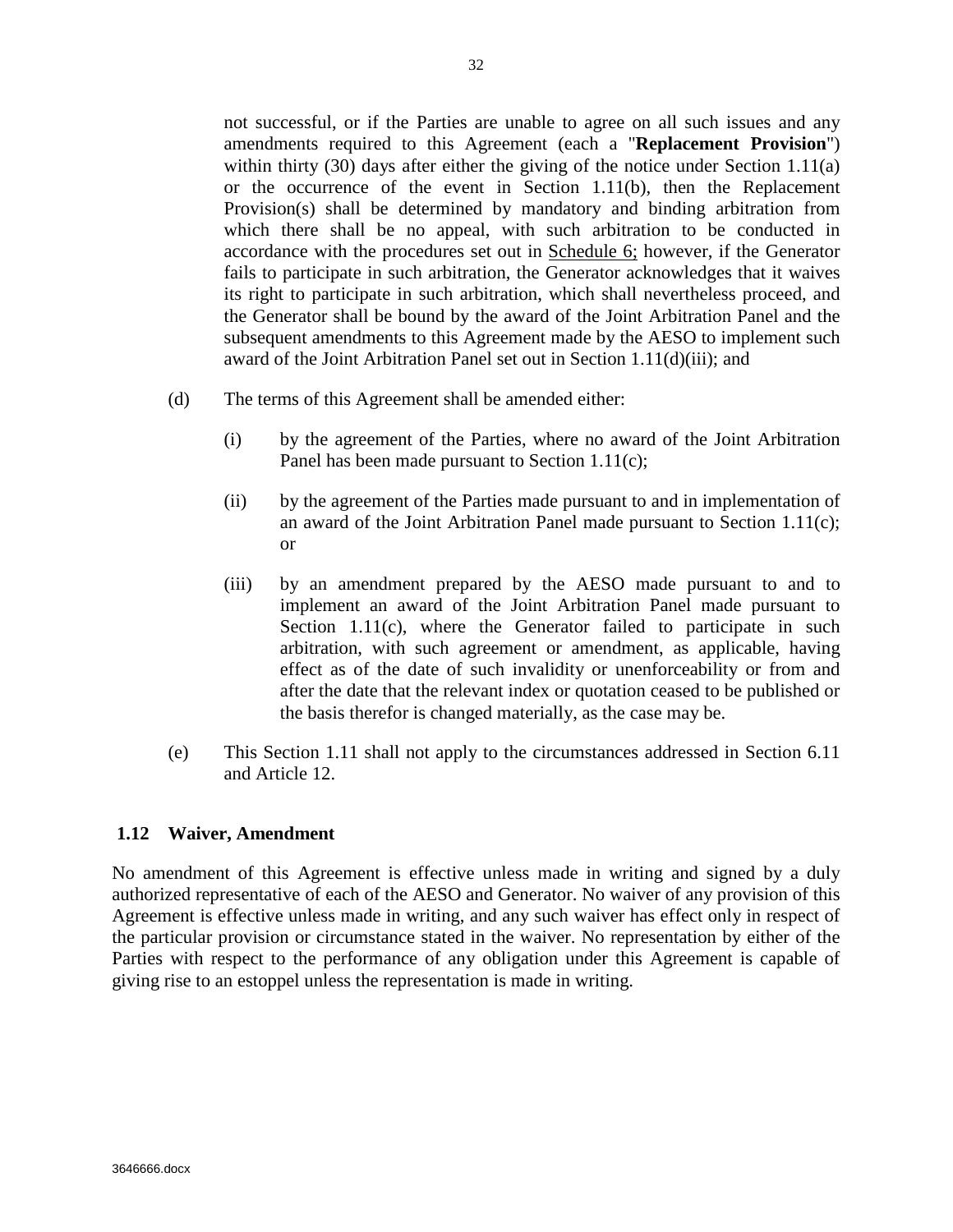#### **1.13 Governing Law**

This Agreement shall be governed by the laws in force in Alberta, including the federal laws of Canada applicable therein. Alberta Courts shall have exclusive jurisdiction over all matters arising in relation to this Agreement, and each Party accepts the jurisdiction of Alberta Courts.

## **ARTICLE 2 DEVELOPMENT OF THE FACILITY**

#### **2.1 Design and Construction of the Facility**

- (a) The Generator shall design and build the Facility using Good Electric Industry Practice and meet all relevant requirements of the Authoritative Documents, the Connection Agreement, this Agreement, the Permit and Licence (Power Plant), any other Governmental Approvals, and all Applicable Laws, and subject to Section 16.6, the Generator shall be responsible for all costs, expenses, liabilities and other obligations associated therewith. The Generator shall ensure that the Facility is designed and built to operate in accordance with the requirements of this Agreement.
- (b) The Generator shall at no time during the Term modify, vary or amend in any material respect any of the location, features or specifications of the Project or the Facility: (i) as set out in Schedule 1 (including the Contract Capacity), or (ii) in any manner which could reasonably be expected to result in a material increase in the capacity factor which the Facility is able to achieve (in either case a "**Facility Amendment**"), without first notifying the AESO in writing and obtaining the AESO's consent in writing. Such consent may be withheld by the AESO in its sole and absolute discretion.
- (c) Notwithstanding Section 2.1(b), and prior to the Generator procuring and delivering its IE Certificate pursuant to Section 2.6(a)(iii), the Generator may make a one-time election to reduce the Contract Capacity by giving notice to the AESO, provided that the lower Contract Capacity is: (i) no less than eighty percent (80%) of the original Contract Capacity (for clarity, as set out on the original, non-amended Schedule 1 as of the Contract Date), and (ii) greater than or equal to five (5) MW. If the Generator provides a notice which conforms with such restrictions, the Contract Capacity shall, upon receipt by the AESO, be reduced to the amount set forth in such notice, and the actual, nameplate capacity of the Facility being developed shall not in any event exceed such reduced amount. The AESO shall have no obligation to consent to a request to alter the Contract Capacity other than as set out in this Section 2.1(c). Subject to Section 6.2, any such reduction in Contract Capacity shall only affect the amount of Completion and Performance Security that is required to be provided to the AESO after the date of the request for such reduction and, for clarity, shall not result in any change to the Strike Price. If Contract Capacity is reduced in accordance with this Section 2.1(c), then the Parties shall amend Schedule 1 as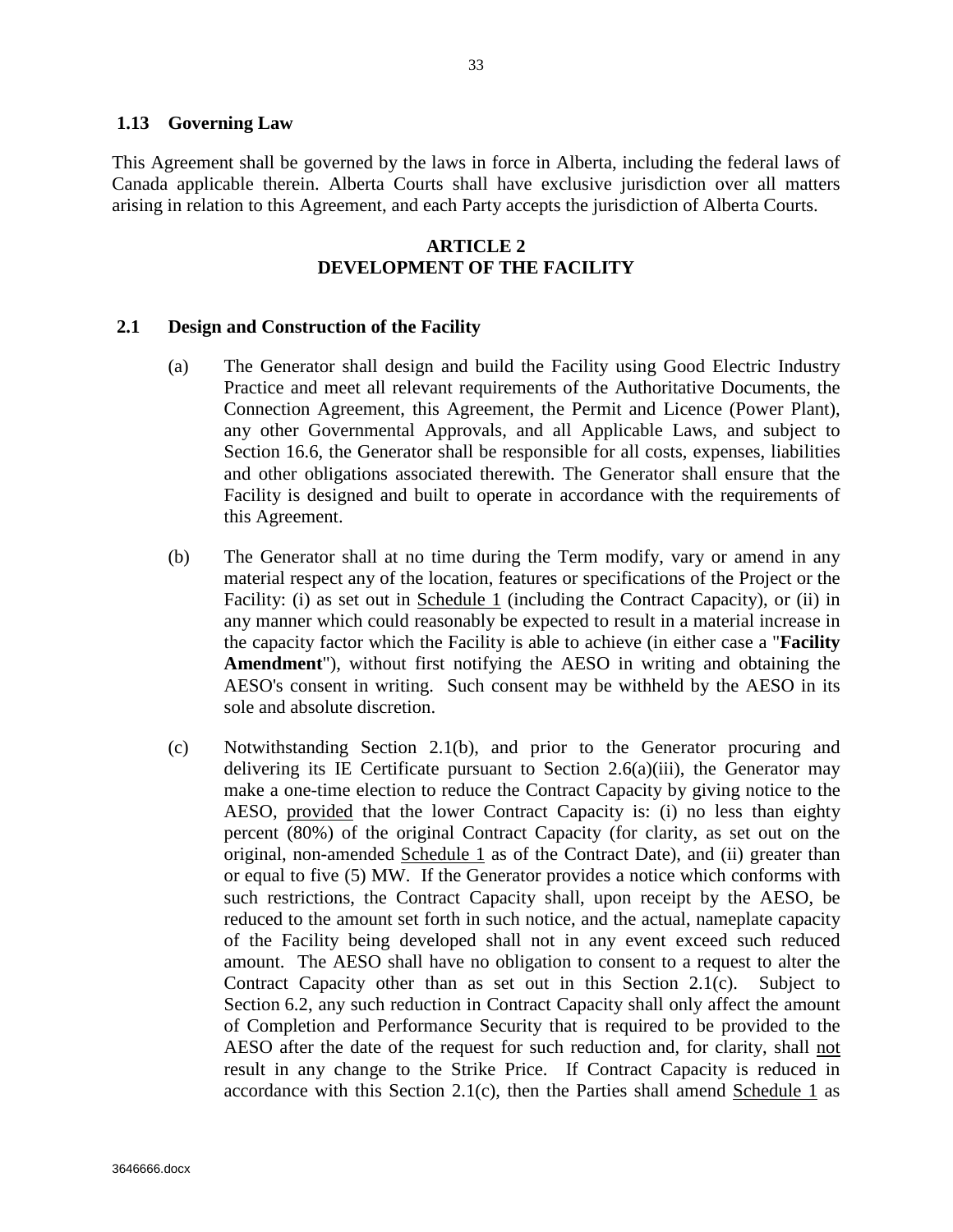reasonably required to reflect any changes resulting from such reduction in Contract Capacity, including, as applicable, any resulting amendments to the description of the Facility (including the number of generating units).

#### **2.2 Additional Development and Construction Covenants**

- (a) The Generator shall ensure that the Facility will: (i) be located in the Province of Alberta; (ii) be located at the Site; (iii) affect supply on the AIES or on a Distribution Facility, as applicable; and (iv) otherwise be built in accordance with the features and specifications as outlined in Schedule 1 (as such Schedule may be amended pursuant to Section 2.1(c)), unless the AESO has approved a Facility Amendment. For greater certainty, the installed capacity of the Facility shall not in any event exceed the Contract Capacity.
- (b) The Generator shall use commercially reasonable efforts to achieve the following key milestones in the development of the Project (each, a "**Key Development Milestone**") in a timely manner such that it will be able to attain Commercial Operation of the Facility by Target COD:
	- (i) obtain an Approved Connection Proposal;
	- (ii) execute the Connection Agreement, if any, which is required under Applicable Law;
	- (iii) obtain the Permit and Licence (Power Plant) and any other Governmental Approvals applicable to the Project which are necessary for the construction of the Facility to commence (including any required environmental assessments, permits, licences and approvals);
	- (iv) secure financing sufficient to complete development, construction and commissioning of the Facility;
	- (v) procure or enter into arrangements for long-lead equipment and materials which are necessary for the construction of the Facility;
	- (vi) commence construction activities at the Site;
	- (vii) in the case of any Biomass Facility, has agreed to FMS Procedures with the AESO; and
	- (viii) execute and deliver the AESO Security Documents.
- (c) The Generator shall provide the AESO with evidence in the Prescribed Form of completion of each of the Key Development Milestones by the Commencement of Construction Longstop Date which shall include: (i) for the milestones in Sections  $2.2(b)(i)$ , (ii), and (iii), reasonable documentation; (ii) for the milestone in Sections 2.2(b)(iv), (v), and (vi) a statutory declaration from an officer of the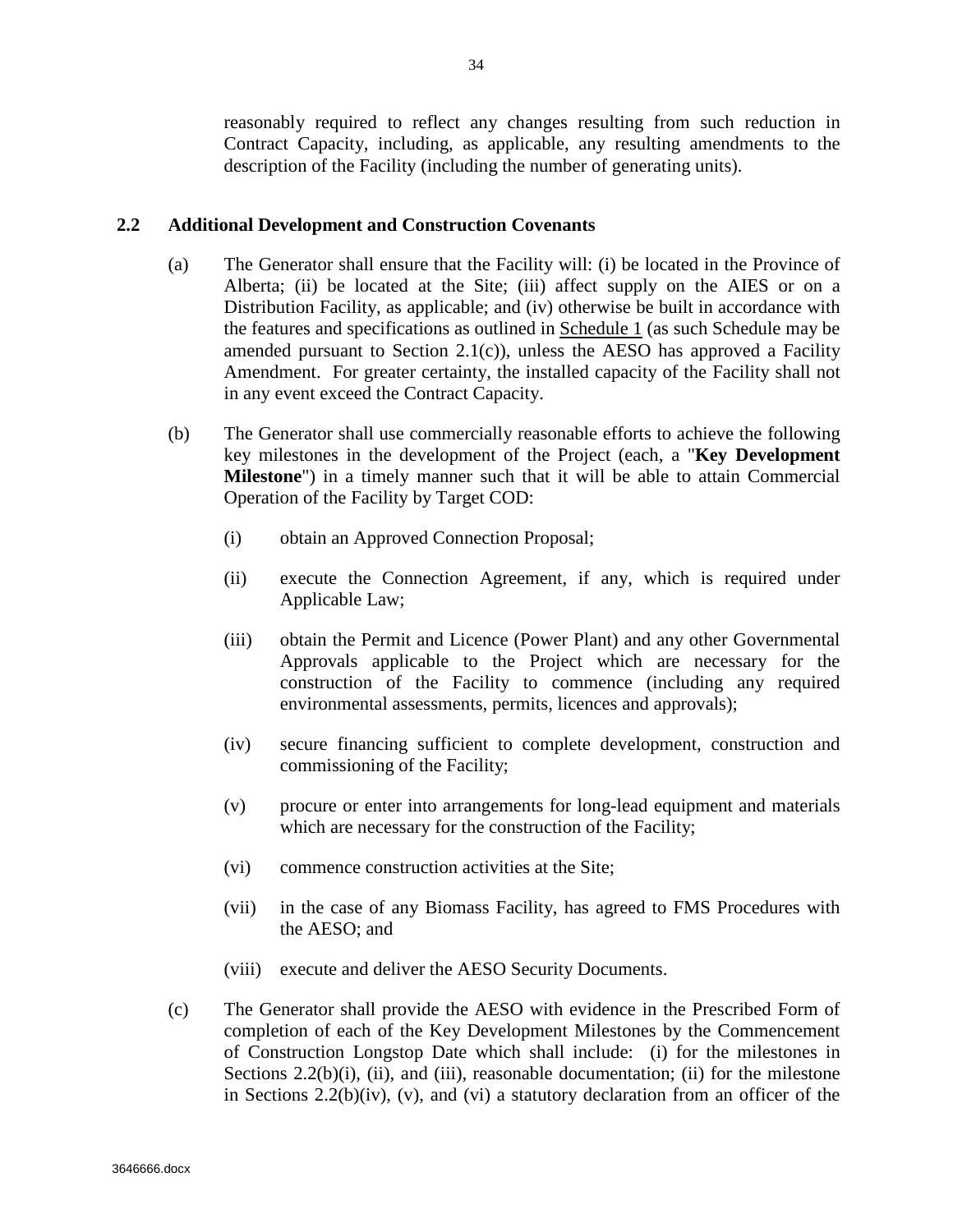Generator confirming that such milestones have been met, along with a copy of the Financial Model; and (iii) for the milestone in Section  $2(b)(viii)$  a copy of such executed security documents.

- (d) The AESO shall notify the Generator in writing within thirty (30) Business Days of the AESO's receipt of all of the documentation required by Section 2.2(c) as to whether such documentation is acceptable to the AESO, acting reasonably. If the AESO determines that such documentation is acceptable, the AESO will confirm in writing that all of the Key Development Milestones have been met as of the date the AESO received such acceptable documentation, and the Generator will be deemed to have achieved commencement of construction of the Facility ("**Commencement of Construction**") on such date. If the AESO determines that such documentation is not acceptable, the AESO shall provide the Generator with reasonable particulars in respect of any deficiencies in the achievement of any of the Key Development Milestones, in which case the Generator's obligations set forth in Sections 2.2(b) and (c) shall continue to apply *mutatis mutandis*.
- (e) The Generator shall advise the AESO of:
	- (i) any notice of Appeal in respect of the Permit and Licence (Power Plant), the Permit and Licence (Transmission), or any other Governmental Approval, within ten (10) Business Days after learning that such a notice has been filed; and
	- (ii) the outcome of any such Appeal within ten (10) Business Days after receiving a decision.

## **2.3 Connection Requirements**

- (a) The Generator shall arrange, at its sole expense, for all Facility connection requirements in accordance with Applicable Law to permit the Delivery of Renewable Electricity to the Connection Point.
- (b) All Connection Costs shall be for the account of the Generator and, as applicable, the TFO and/or DFO with which the Generator has arranged connection of the Facility pursuant to the Connection Agreement, any Construction Commitment Agreement, and the ISO Tariff, DFO Tariff, and/or TFO Tariff, as applicable. Notwithstanding the foregoing, the Generator shall notify the AESO from time to time during the Term of any such Connection Costs originally paid by it which become refundable or payable, or are refunded or paid, to the Generator in respect of any such agreement or tariff, or in respect of any construction contribution previously paid by the Generator, and the Generator shall assign or pay, as the case may be, all such amounts to the AESO.
- (c) The Generator shall provide, at its expense, all power system components on the Generator's side of the Connection Point, including all transformation, switching and auxiliary equipment, such as synchronizing and protection and control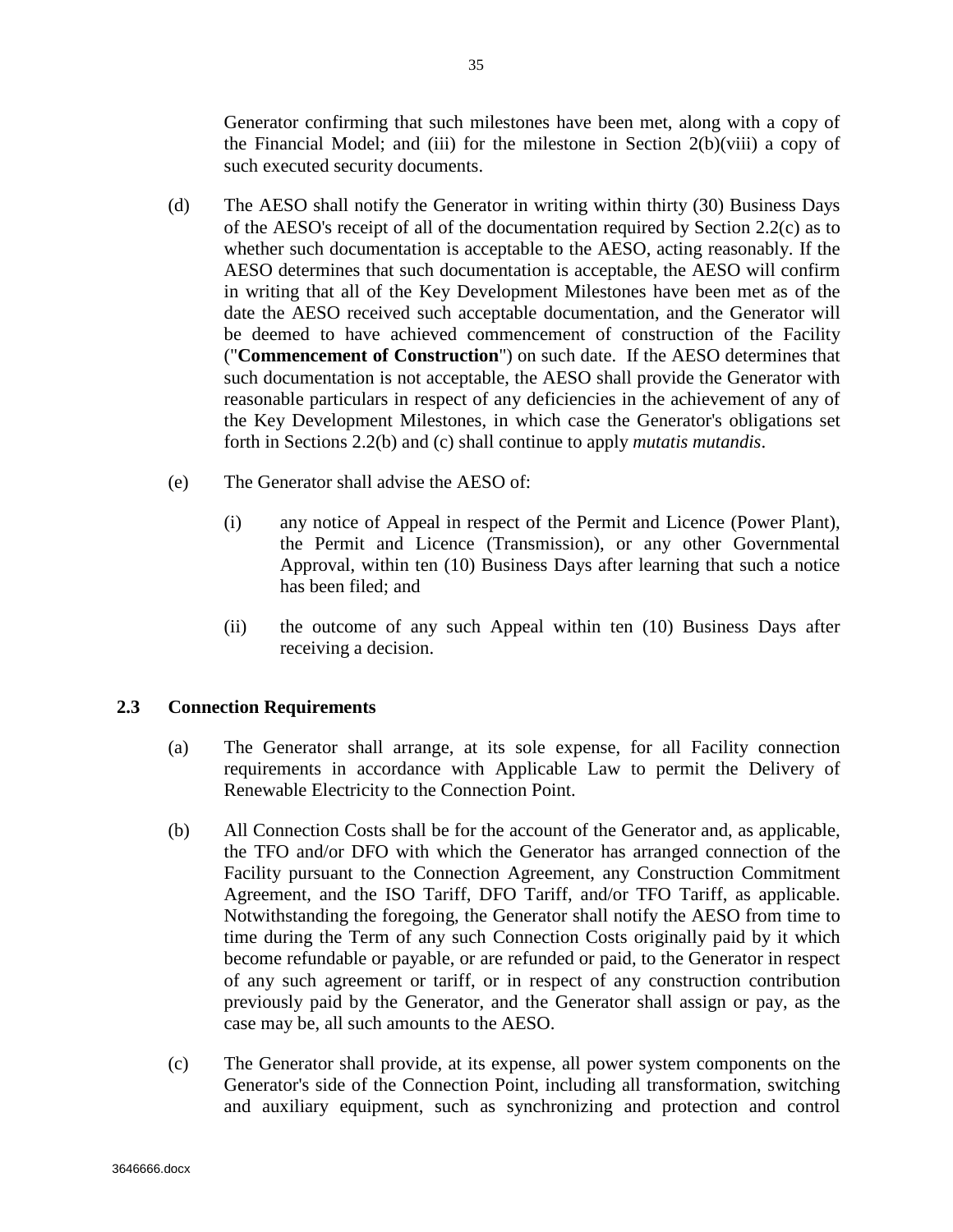equipment required, pursuant to Applicable Law and any requirements deemed necessary by the System Operator, the TFO or the DFO, as applicable from time to time, to protect the safety and security of the AIES, the Transmission Facility, the Distribution Facility and each of their customers, each as the case may be.

(d) The Generator agrees to install protective equipment to protect its own personnel, property, and equipment from variations in frequency and voltage or from temporary delivery of other than three-phase power, whether caused by the Facility, the AIES, the Transmission Facility or the Distribution Facility.

# **2.4 Metering**

The Generator covenants and agrees to provide, at its expense, separate revenue quality meters and ancillary metering and monitoring equipment as required by the Authoritative Documents; and shall ensure that the Generating Equipment at the Facility is metered separate and apart from any and all other generating equipment or facilities which are not part of the Facility.

# **2.5 Target COD**

- (a) The Generator shall use commercially reasonable efforts to attain Commercial Operation of the Facility by Target COD.
- (b) The Generator acknowledges and agrees that if Commercial Operation has not been attained by Target COD, the Support Period shall not in any event be extended.

## **2.6 Requirements for Commercial Operation**

- (a) The Generator will be deemed to have achieved commercial operation in respect of the Facility ("**Commercial Operation**") at the point in time when, as subsequently confirmed by the AESO in a written notice to the Generator as described in Section 2.6(c) and subject to the provisos set forth below:
	- (i) the Generator has received a "Non-Zero Dollar Offer Letter" from the AESO, which letter is issued by the AESO to a generator after the relevant facility's "energization checklist" is completed and such generator notifies the AESO that it has completed its commissioning of the Facility, with the exception of model variation testing; (which letter allows the Generator to commence Commercial Operation with the conditions that it will submit the required model variation testing and remedy any outstanding deficiencies by specified dates);
	- (ii) the AESO has received from the Generator copies of all Governmental Approvals issued by the applicable Governmental Authorities which are required to construct, operate and maintain the Facility;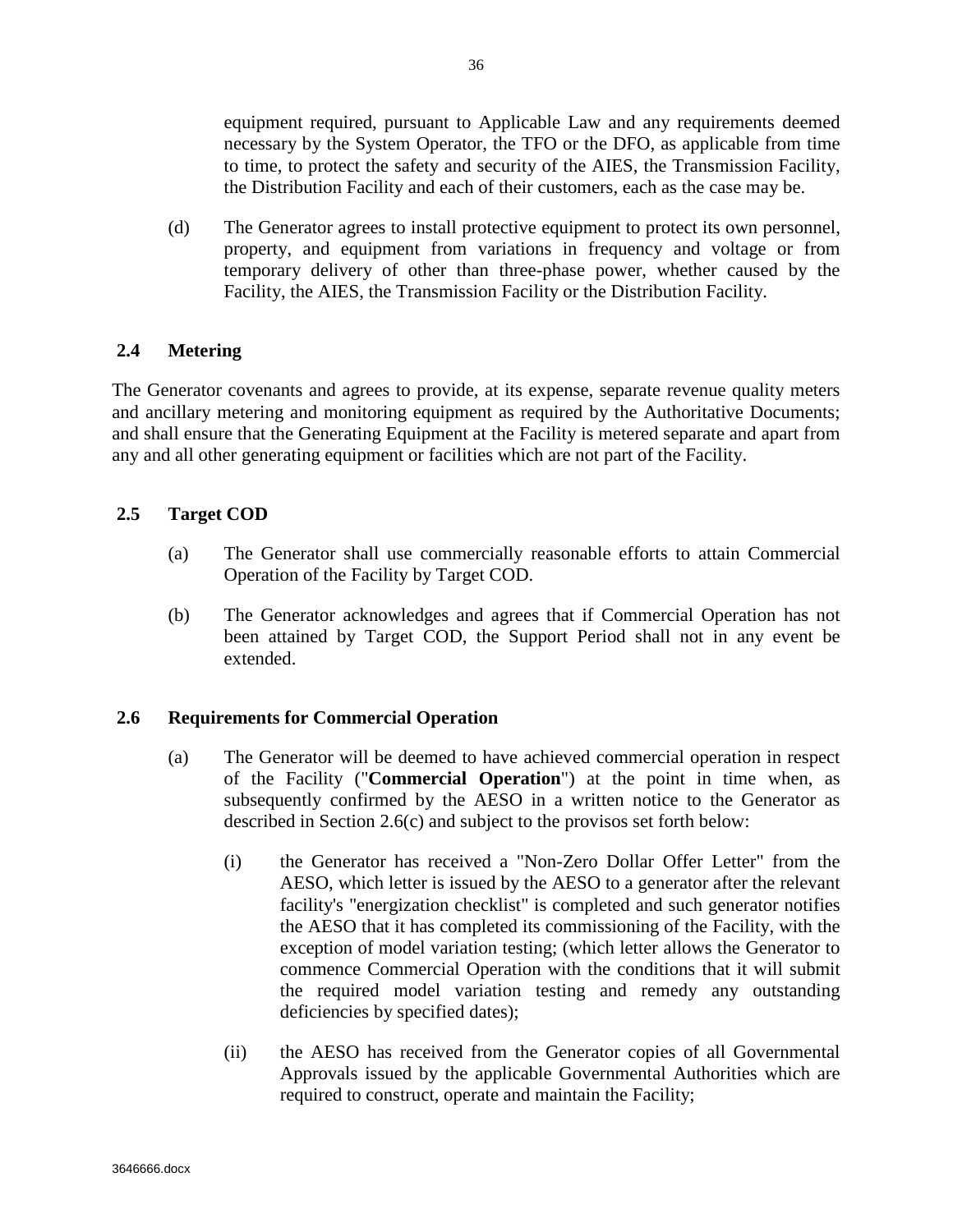- (iii) the AESO has received an IE Certificate in the Prescribed Form directly from the Independent Engineer, which confirms that:
	- (A) the Facility and the Connection Facilities have been completed in all material respects, excepting punch list items that do not materially and adversely affect the ability of the Facility to operate in accordance with this Agreement, Good Electric Industry Practice, and all Applicable Laws;
	- (B) the installed, nameplate capacity of the Facility is equal to the Contract Capacity; and
	- (C) the Facility has been constructed, connected, commissioned and synchronized to the AIES or a Distribution Facility, as applicable, such that the Available Capability is not less than ninety percent (90%) of the Contract Capacity; and
- (iv) the AESO has received a certificate addressed to it from the Generator in the Prescribed Form with respect to the Commercial Operation of the Facility, together with such supporting documentation required to be provided to the AESO, as referenced in such form.

provided that Commercial Operation shall not in any event occur prior to the Earliest Support Payment Date; and provided further that, in the case of any Facility which is an Expansion, the Generator shall only be deemed to have achieved Commercial Operation at such point in time if the Existing Renewable Facility is still commercially operational (as defined in the definition of "Existing Renewable Facility") at such time.

- (b) The AESO or its Related Parties shall be entitled, at the AESO's option, to attend any performance and generation test(s) for purposes of Section  $2.6(a)(iii)(C)$  and the Generator shall provide to the AESO a reasonable period in advance thereof confirmation in writing of the timing of such test(s).
- (c) The AESO shall notify the Generator in writing within twenty (20) Business Days following receipt of all of the documentation required by Section 2.6(a) as to whether such documentation is acceptable to the AESO, acting reasonably. If the AESO determines that such documentation is not acceptable, the AESO shall provide to the Generator reasonable particulars in respect of any deficiencies in the achievement of Commercial Operation, in which case the Generator's obligations set forth in Sections 2.5(a), and the provisions of this Section 2.6, shall continue to apply *mutatis mutandis*.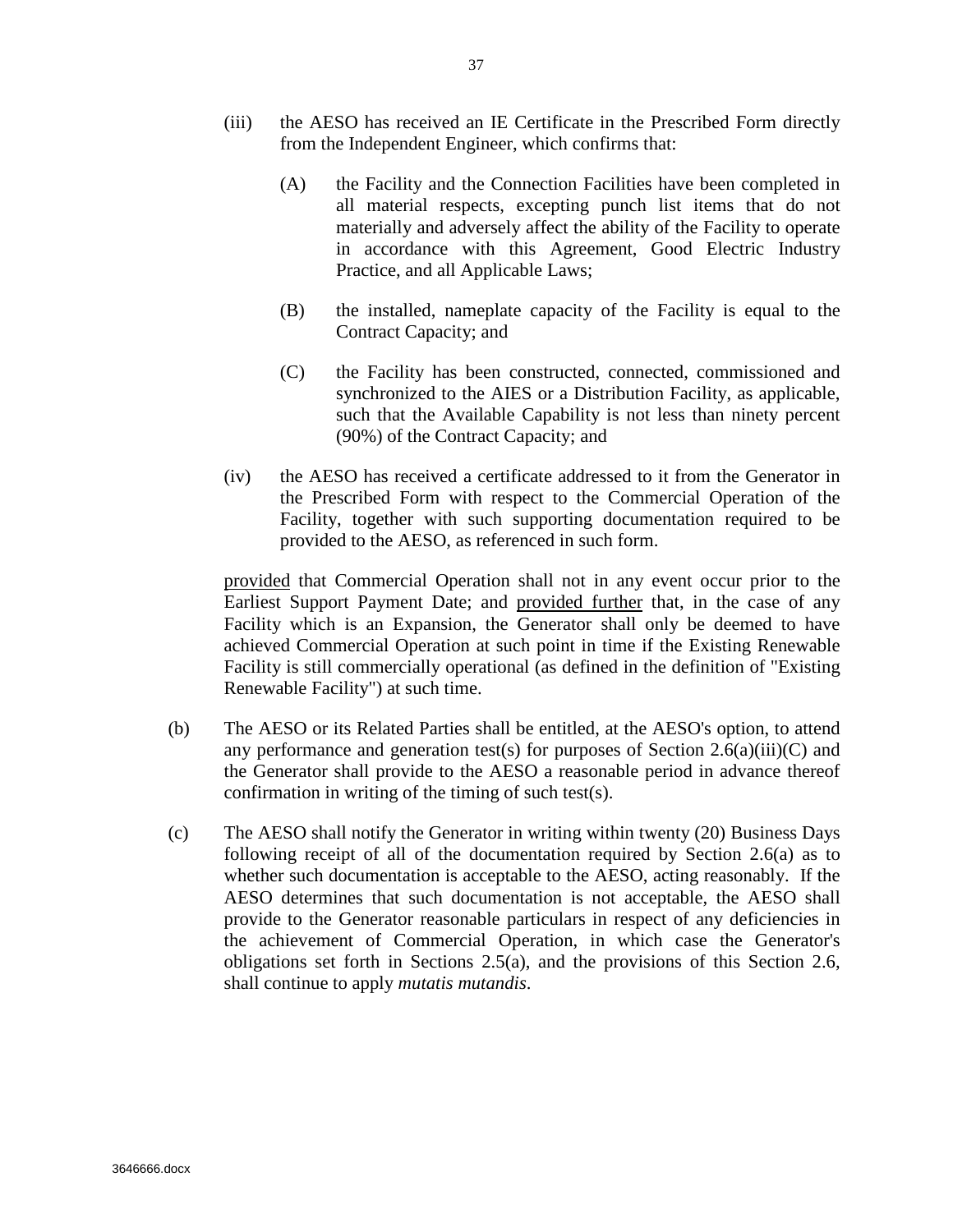### **2.7 Generation Prior to Commercial Operation**

If any Electricity is generated by the Facility and Delivered prior to the Commercial Operation Date, the Generator shall:

- (a) with respect to any such Electricity which is generated and Delivered prior to the Earliest Support Payment Date, be entitled to retain all Power Pool revenues; and
- (b) for any Settlement Interval in the Pre-Support Period for which the Pool Price exceeds the Strike Price, be entitled to retain all Power Pool revenues up to the Metered Energy multiplied by the Strike Price, and shall pay the AESO an amount equal to the Metered Energy multiplied by the difference between the Pool Price and the Strike Price.

#### **ARTICLE 3 OPERATION OF THE FACILITY**

#### **3.1 Operation Covenants**

- (a) The Generator shall own or lease the Facility during the Term.
- (b) The Generator shall operate and maintain the Facility during the Support Period such that the Available Capability of the Facility is maintained at not less than ninety percent (90%) of the Contract Capacity; except during Planned Outages of the Facility (which do not exceed a reasonable length) and Unplanned Outages of the Facility (which shall in no event exceed thirty (30) days).
- (c) The Generator shall operate and maintain the Facility during the Support Period using Good Electric Industry Practice and meeting all applicable requirements of the Authoritative Documents, the applicable DFO Tariff, or TFO Tariff (as the case may be), the Connection Agreement, and the Permit and Licence (Power Plant) and any other Governmental Approvals applicable to such Facility, and all other Applicable Laws.
- (d) The Generator shall connect the Facility exclusively to the Connection Point, and shall Deliver all Electricity through the Connection Point.
- (e) The Generator shall be solely responsible for operating and maintaining the Facility, including obtaining and maintaining in good standing all Governmental Approvals required under Applicable Law, and for all costs, expenses, liabilities and other obligations associated therewith.
- (f) The Generator covenants to provide the AESO within five (5) Business Days of its receipt, copies of all: notices of violation or pending proceedings; complaints made to any Governmental Authority; and actions, suits, proceedings, demands, judgments, directives or orders delivered or issued by any Person or Governmental Authority to or in respect of: (i) the Generator, (ii) the Facility, or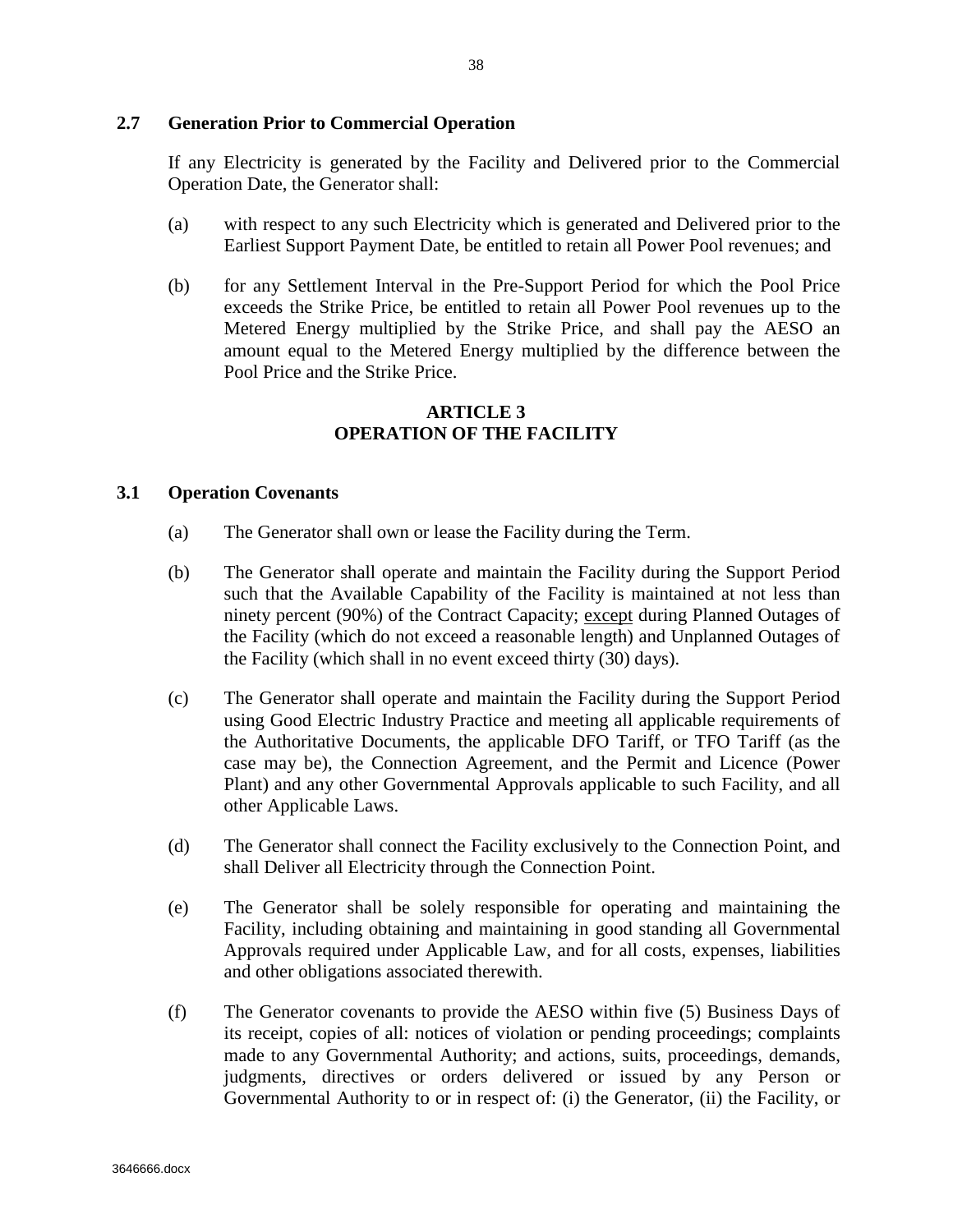(iii) the operator (if applicable) or any Person responsible for the overall operation, maintenance, repair or management of the Facility, or for any substantial component of such operation, maintenance, repair or management.

- (g) The Generator covenants and agrees that the Facility shall not utilize any source of fuel other than the Renewable Fuels identified in Schedule 1; except that any Biomass Facility may use fossil fuels for certain limited purposes as set forth in Schedule 5, and the Generator of any Biomass Facility covenants and agrees that it shall be subject to, and shall operate such Biomass Facility in accordance with Schedule 5.
- (h) The Generator agrees to use Commercially Reasonable Efforts to maintain or enter into any fuel supply contracts that are necessary, if any, for the proper operation of the Facility during the Term.
- (i) The Generator shall obtain and maintain any Waterpower Rights or other resource rights that are required for the operation of the Facility throughout the Term.

## **3.2 Insurance Covenants**

- (a) The Generator shall put in effect and maintain, or cause its Subcontractors, where appropriate, to maintain, with insurers licenced in Alberta, from the commencement of construction of the Facility to the Commercial Operation Date, at its own cost and expense, all the necessary and appropriate insurance required under all Applicable Law (including workers' compensation insurance coverage for all personnel of Generator and any Subcontractor of any tier) as well as those that a prudent Person in the business of developing and operating the Facility would maintain including policies for "all-risk" property insurance covering not less than the probable maximum loss of the Facility, "all-risk" equipment breakdown insurance, "wrap-up" liability insurance and "commercial general liability" insurance with a rider to extend coverage to include Environmental Incidents.
- (b) The Generator shall put in effect and maintain, or cause its Subcontractors, where appropriate, to maintain, with insurers licenced in Alberta, from the Commercial Operation Date to the expiry of the Term, at its own cost and expense, all the necessary and appropriate insurance required under Applicable Law (including workers' compensation insurance coverage for all personnel of Generator and any Subcontractor tier) as well as those that a prudent Person in the business of developing and operating the Facility would maintain.
- (c) Any policies described in this Section 3.2 must (i) for any property insurance, contain a waiver of subrogation in favour of the Indemnitees; and (ii) for any liability insurance, include the Indemnitees as additional insureds with respect to liability arising in the course of performance of the obligations under, or otherwise in connection with, this Agreement, in which case the policy shall be non-contributing and primary with respect to coverage in favour of the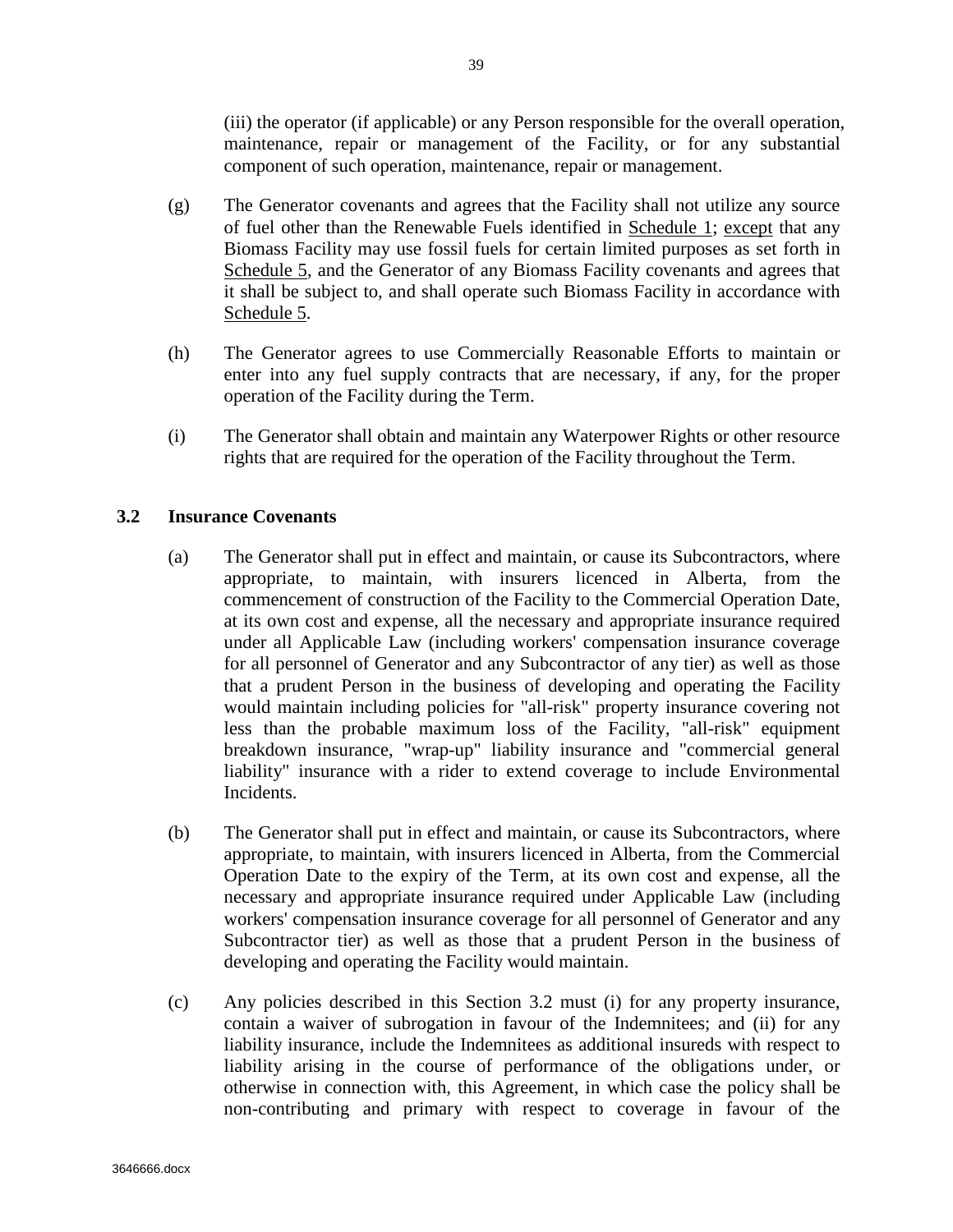Indemnitees. The limit for liability policies described in this Section 3.2 shall be for an amount appropriate for the size and scope of the Facility.

(d) The Generator shall provide the AESO with a certified true copy of the insurance policies required in this Section 3.2 which confirms the relevant coverage, including endorsements on or before the commencement of the construction of the Facility, and renewals or replacements on or before the expiry of any such insurance.

### **ARTICLE 4 ADDITIONAL COVENANTS OF GENERATOR**

## **4.1 Compliance with Applicable Laws**

- (a) The AESO and the Generator shall each comply, in all material respects, with all Applicable Laws required to perform or comply with their respective obligations under this Agreement.
- (b) The AESO and the Generator shall each furnish, in a timely manner, information to Governmental Authorities. Generator shall obtain and maintain in good standing the Permit and Licence (Power Plant) and any Governmental Approval required to perform or comply with their respective obligations under this Agreement.

## **4.2 Meter and Other Data**

The Generator agrees to provide to the AESO for the purposes of this Agreement (which, for greater clarity, is in addition to any obligations to provide access under the Authoritative Documents) access to the meter(s) at the Facility to accommodate remote interrogation of the metered data on a daily basis at all times. The Generator shall notify the AESO of any errors and omissions in any such data or information on a timely basis so as to permit the AESO, within a reasonable time, to correct such errors and omissions pursuant to the Authoritative Documents and this Agreement. Upon a Party becoming aware of any errors or omissions in any such data or information, such Party shall notify the other Party, and if applicable, the System Operator in accordance with the Authoritative Documents, on a timely basis.

## **4.3 Reporting Requirements**

- (a) By the tenth (10th) Business Day of each calendar quarter following the date of this Agreement and continuing until the Commercial Operation Date, the Generator shall provide the AESO with:
	- (i) Quarterly progress reports substantially in the form of the applicable Prescribed Form describing: the status of efforts made by the Generator to meet the Target COD; the progress of the design and construction work;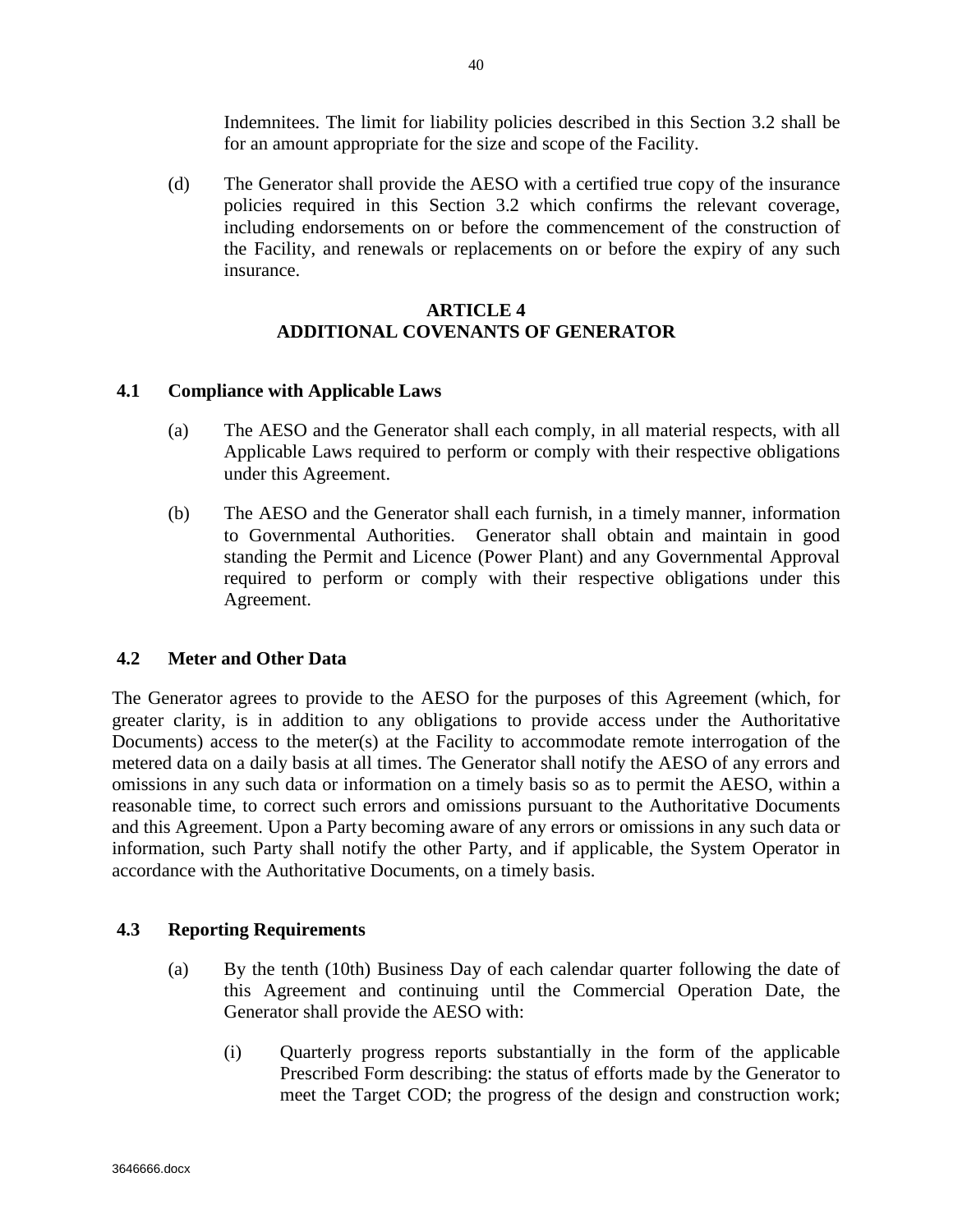the status of Governmental Approvals relating to the Project; and the progress of all applicable Reportable Events (the "**Quarterly Progress Reports**"). At the AESO's request, the Generator shall provide an opportunity for the AESO to meet with appropriate personnel of the Generator to discuss and assess the contents of the Quarterly Progress Reports. The Generator acknowledges that photographs of the Project, Facility or construction work may be posted or printed by the AESO on its website or in publications; and

- (ii) a report as soon as it becomes aware: (A) of any material adverse change in respect of the credit quality or financial position of any Designated Equity Provider (as such term is defined in REP Round RFQ) since the date of the last financial statements delivered prior to the execution of this Agreement; or (B) the occurrence of any events, or the existence of any facts or circumstances, which would materially impact Generator's ability to perform any of its obligations under this Agreement;
- (b) In addition to the Quarterly Progress Reports which the Generator is required to provide pursuant to Section 4.3(a), the Generator shall, throughout the Term of this Agreement, provide the AESO with:
	- (i) notice of any incident, event or concern that could have a Material Adverse Effect on the Generator or a material adverse effect on the Project, promptly and, in any event, within ten (10) Business Days following the later of:
		- (A) the Generator becoming aware of any such incident, event or concern occurring or arising; and
		- (B) the Generator becoming aware of the materiality of same, with such timing in each case based upon the Generator having acted in accordance with Good Electric Industry Practice;
	- (ii) any other reports which the AESO, acting reasonably, may from time to time request regarding the performance of Generator's obligations under this Agreement; and
	- (iii) a response delivered in a timely manner to any reasonable inquiry made by the AESO in relation to any aspect of the Project or this Agreement.
- (c) The Generator shall, within one hundred eighty (180) days of Commercial Operation, provide the AESO with a break-down of all costs it has incurred in respect of the Project into North American Industry Classification System (NAICS) categories, all at the level of detail and in accordance with the categorization methodology requested by the AESO.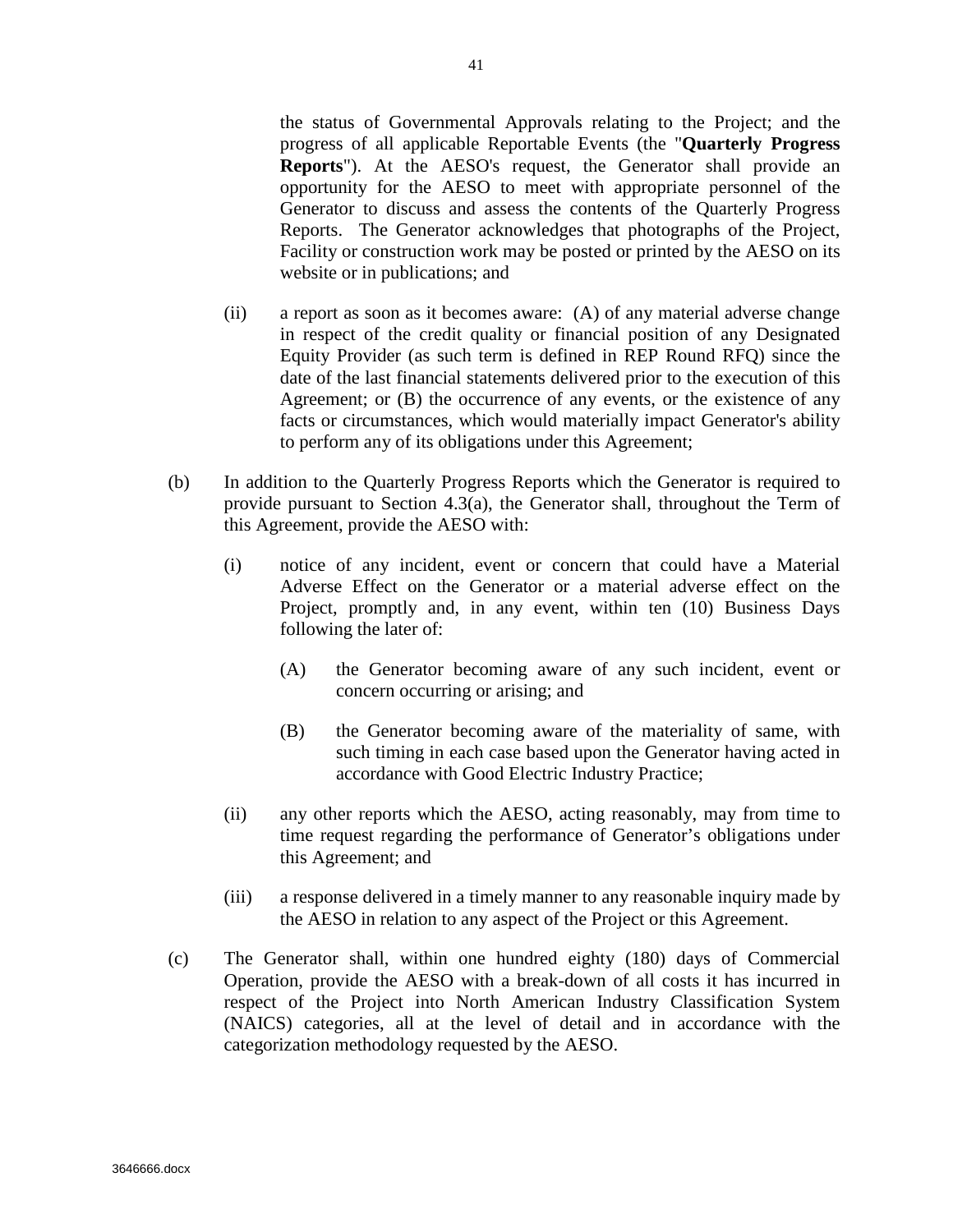#### **4.4 Limited Business**

Generator covenants and agrees:

- (a) not to undertake any business other than the business of developing, financing, building, owning, operating and maintaining the Facility; and
- (b) other than as required in respect of its business (as described in (a) above), not to incur indebtedness, including indebtedness on behalf of, or to guarantee the obligations of, any other Person.

### **ARTICLE 5 RENEWABLE ATTRIBUTES AND RELATED PRODUCTS**

#### **5.1 Renewable Attributes**

- (a) The Generator hereby transfers and assigns to, or to the extent transfer or assignment is not permitted, holds in trust for, the AESO which shall thereafter retain, all rights, title, and interest in all Renewable Attributes generated by or associated with the Facility during the Term. The Parties acknowledge and agree that, in any Settlement Period, the value of the consideration payable by the AESO for the Renewable Attributes transferred to, assigned to or otherwise held in trust for the AESO pursuant to this Agreement shall be equal to the Monthly Support Payment for such Settlement Period.
- (b) The Generator shall from time to time, upon written direction of the AESO, take all such actions and do all such things necessary to effect the transfer and assignment to, or holding in trust for, the AESO, all rights, title, and interest in all Renewable Attributes as set out in Section 5.1(a).
- (c) The Generator shall from time to time, upon written direction of the AESO, take all such actions and do all such things necessary for the Generator (or for the AESO, at the AESO's election) to certify, obtain, qualify, and register with the relevant authorities or agencies Renewable Attributes (including for certainty, "renewable energy certificates" or similar certificates or instruments issued by the Western Renewable Energy Generation Information System) that are generated by or associated with the Facility during the Term for the purposes of transferring such Renewable Attributes (and the associated certificates or instruments) to the AESO in accordance with Section 5.1(a). Such directions under this Section 5.1(c) may, at the AESO's election, include registering any such Renewable Attributes (and the associated certificates or instruments) in the name of the AESO, or transferring or depositing any such Renewable Attributes (and the associated certificates or instruments) to accounts held by the AESO. The Generator shall be entitled to reimbursement of all out-of-pocket, third party costs of complying with a direction under this Section 5.1(c), provided that the AESO, acting reasonably, approved such cost in writing prior to the cost being incurred by the Generator.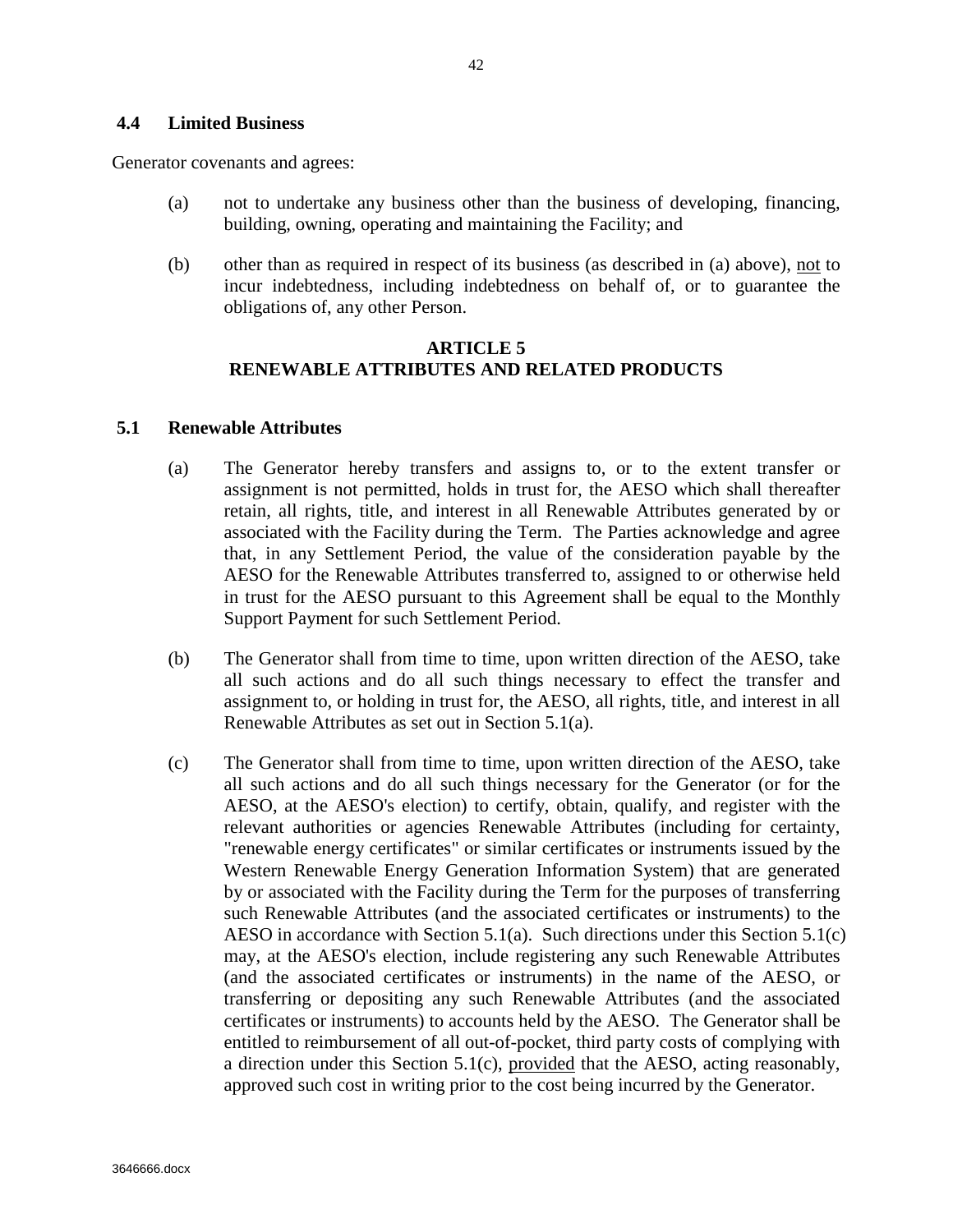## **5.2 Electricity and Related Products**

- (a) All Electricity generated at or by the Facility shall belong to the Generator.
- (b) Generator shall exchange all Electricity generated at or by the Facility through the Power Pool for the Pool Price, and covenants not to sell, supply or deliver any such Electricity to any third party pursuant to a "net settlement instruction" (as set forth in the ISO Glossary) or any other bilateral agreement for the physical delivery of Electricity.
- (c) The Generator covenants not to sell, supply or deliver any Related Products.

## **ARTICLE 6 PAYMENTS AND SETTLEMENT**

#### **6.1 AESO Fees**

- (a) For each Settlement Interval during the Cost Recovery Period, the Generator shall pay the AESO a fixed fee of seventy-five cents (\$0.75) (the "**Implementation Fee**") for each MWh of Metered Energy, provided that if the Metered Energy for such Settlement Interval exceeds the Contract Capacity multiplied by one Settlement Interval, then the Contract Capacity multiplied by one Settlement Interval shall be used instead of the Metered Energy for such Settlement Interval for purposes of the calculation set out in this Section 6.1(a).
- (b) For each Settlement Interval during the Support Period, the Generator shall pay the AESO a fixed fee of thirty cents (\$0.30) (the "**Administration Fee**") for each MWh of Metered Energy, provided that if the Metered Energy for such Settlement Interval exceeds the Contract Capacity multiplied by one Settlement Interval, then the Contract Capacity multiplied by one Settlement Interval shall be used instead of the Metered Energy for such Settlement Interval for purposes of the calculation set out in this Section 6.1(b).
- (c) For each Settlement Period during the Cost Recovery Period, the Generator shall pay the AESO the Implementation Fee for each MWh of Monthly Forgone TC Energy and Monthly Forgone CIL Energy in respect of such Settlement Period.
- (d) For each Settlement Period during the Support Period, the Generator shall pay the AESO the Administration Fee for each MWh of Monthly Forgone TC Energy and Monthly Forgone CIL Energy in respect of such Settlement Period.

## **6.2 Monthly Support Payments**

(a) The Parties shall, in consideration of the performance of each other's respective obligations hereunder, including the AESO's obligation to promote the development of the Project by making support payments as contemplated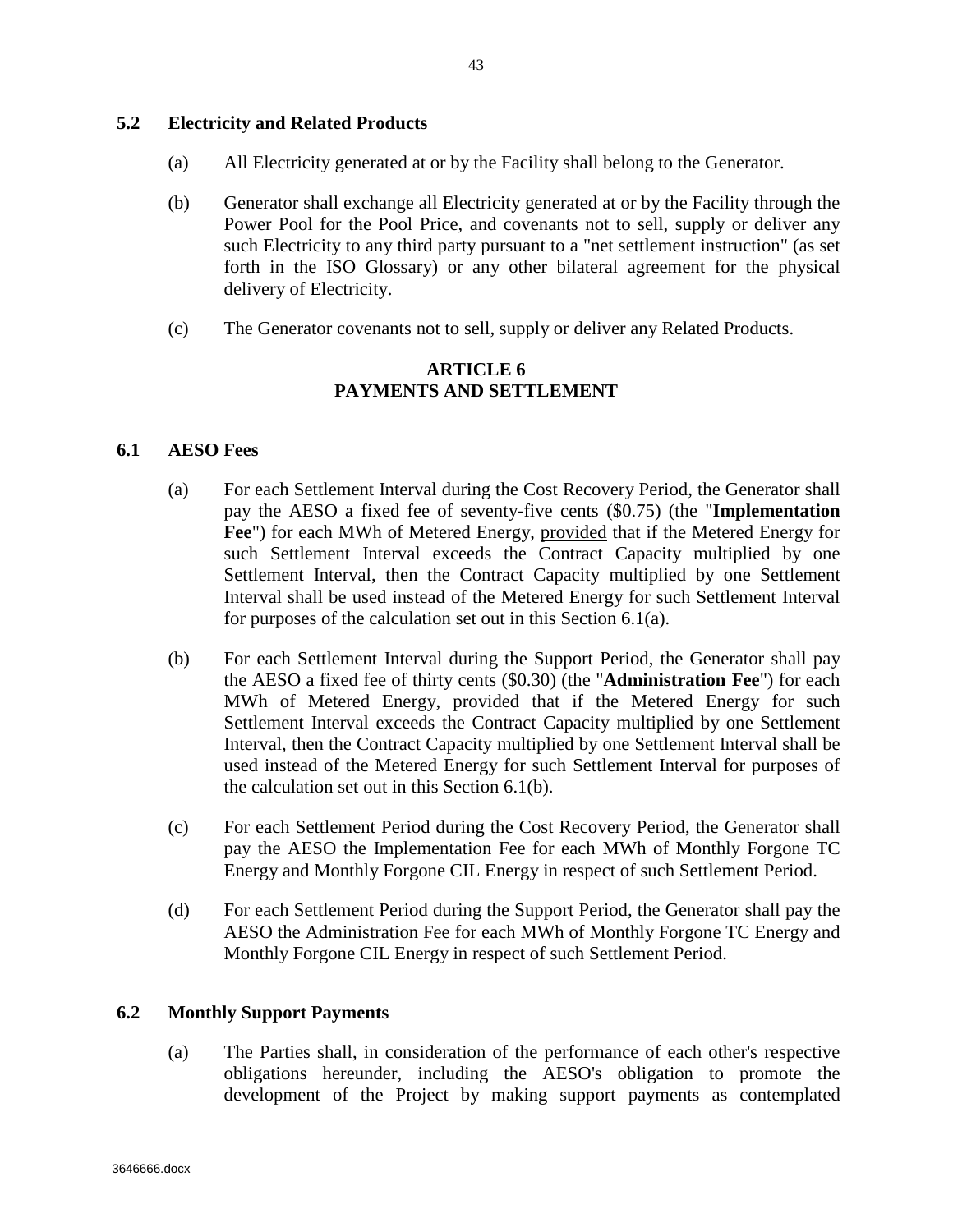hereunder, and the Generator's obligation to develop, finance, build, own, operate and maintain the Project and to transfer the Renewable Attributes to the AESO, calculate a Difference Amount for each Settlement Interval and a Monthly Support Payment for each Settlement Period, all in accordance with sub-sections 6.2(b) and (c).

- (b) For each Settlement Interval in a Settlement Period during the Support Period, the Difference Amount shall be an amount equal to:
	- (i) the Metered Energy multiplied by the Strike Price applicable during the corresponding calendar year;

minus

(ii) the Metered Energy multiplied by the Pool Price for such Settlement Interval;

provided that, if in any Settlement Interval the Metered Energy exceeds the Contract Capacity multiplied by one Settlement Interval, then the Contract Capacity multiplied by one Settlement Interval shall be used instead of the Metered Energy for purposes of the calculation set out in this Section 6.2(b).

- (c) The Monthly Support Payment for each Settlement Period during the Support Period shall be an amount equal to the sum of the Difference Amounts in respect of each Settlement Interval in such Settlement Period.
- (d) Where the Monthly Support Payment in respect of a Settlement Period is a positive number, such amount shall be owed by the AESO to the Generator. Where such Monthly Support Payment is a negative number, the absolute value of such amount shall be owed by the Generator to the AESO.
- (e) Monthly Support Payments calculated in accordance with this Section 6.2 shall, for any Biomass Facility, be subject to adjustment in accordance with Section 3 of Schedule 5.

#### **6.3 Indexed Strike Price**

Commencing on January 1 of the calendar year following Commercial Operation, the Strike Price in any year "y" shall be adjusted to account for increases or decreases in CPI in accordance with the following calculation:

$$
SP_{y} = 0.8 \times SP_{Bid} + 0.2 \times (SP_{Bid} \times \frac{CP_{ly}}{CP_{loop}})
$$

where: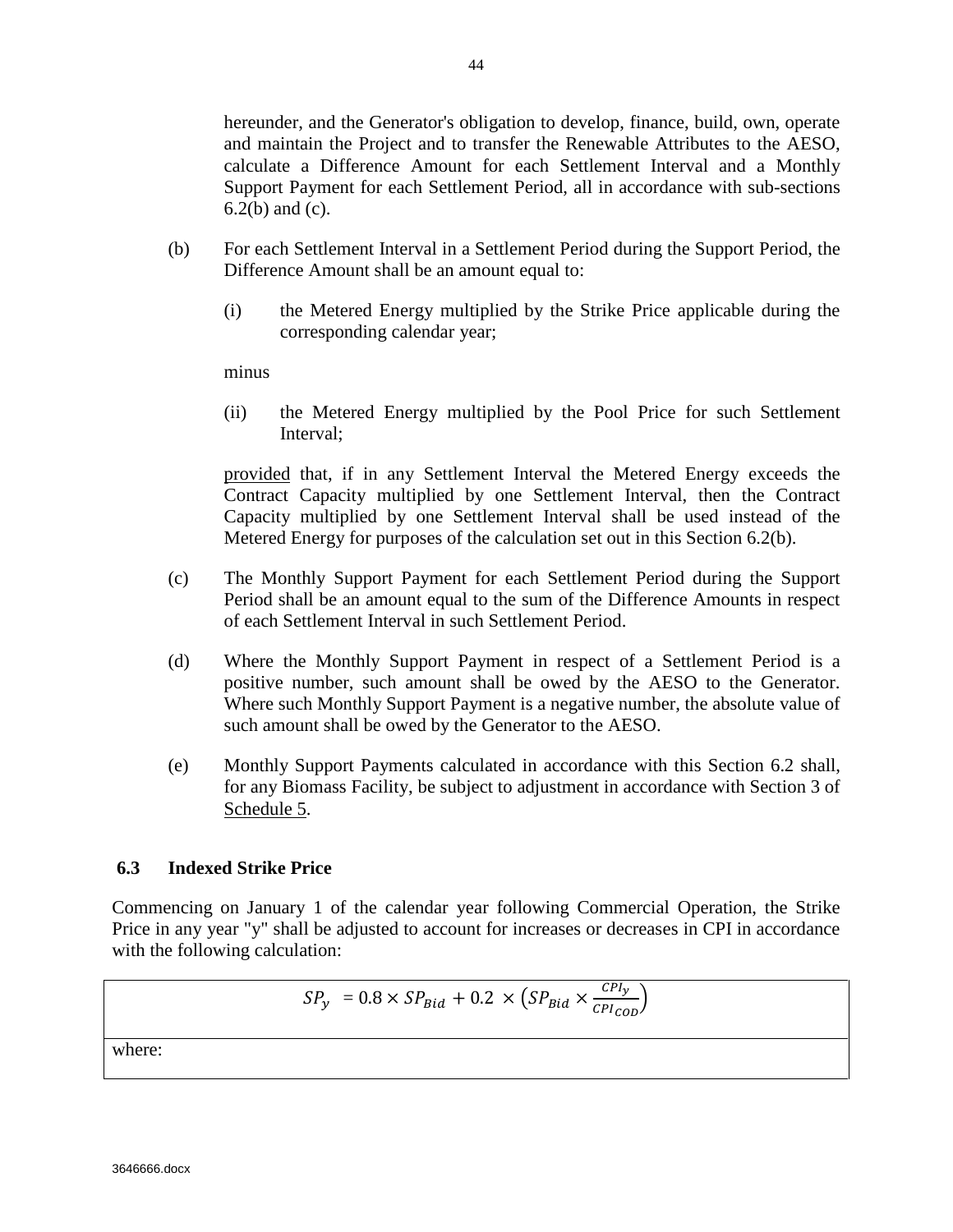| SP <sub>v</sub>           | is the Strike Price applicable in calendar year "y" during the Support Period;                                                                                                                                                                                                                                                                                                                                                                               |
|---------------------------|--------------------------------------------------------------------------------------------------------------------------------------------------------------------------------------------------------------------------------------------------------------------------------------------------------------------------------------------------------------------------------------------------------------------------------------------------------------|
| SP <sub>Bid</sub>         | is the Strike Price specified in Schedule 1, prior to any adjustment for<br>increases or decreases in CPI;                                                                                                                                                                                                                                                                                                                                                   |
| $\text{CPI}_{\text{COD}}$ | is:<br>for a Facility in respect of which the Commercial Operation Date falls<br>(a)<br>between January 1 and June 30 (inclusive) in a calendar year, the CPI<br>applicable to the month of December in the immediately preceding<br>calendar year; and<br>for a Facility in respect of which the Commercial Operation Date falls<br>(b)<br>on or after July 1 in a calendar year, the CPI applicable to the month of<br>December in such calendar year; and |
| $CPI_{V}$                 | is the CPI for the month of December immediately preceding the<br>commencement of calendar year "y".                                                                                                                                                                                                                                                                                                                                                         |

## **6.4 RESA Statements**

- (a) For each Settlement Period during the Support Period, the AESO shall prepare and deliver to the Generator both preliminary and final settlement statements in respect of such Settlement Period (each a "**RESA Statement**"). Such RESA Statements shall be provided to Generator at the same time that the AESO makes preliminary and final power pool statements available to the Generator pursuant to the ISO Rules with respect to its exchange of Electricity generated at or by the Facility through the Power Pool (the "**Power Pool Statements**"). Any amount owing by one Party to the other under the final RESA Statement shall be due and payable on the same date as the power pool settlement date under the ISO Rules (the "**RESA Settlement Date**"). As of the date hereof, the preliminary and final power pool statements are issued and made available by the AESO on the fifth  $(5<sup>th</sup>)$  and fifteenth  $(15<sup>th</sup>)$  Business Day, respectively, following the end of a Settlement Period, and the power pool settlement date is the twentieth  $(20<sup>th</sup>)$ Business Day following the end of a Settlement Period.
- (b) Each RESA Statement for a Settlement Period shall set forth the amount of, and basis for:
	- (i) any fees payable to the AESO pursuant to Section 6.1 in respect of such Settlement Period;
	- (ii) the Monthly Support Payment to be paid by the AESO to the Generator, or by the Generator to the AESO, as the case may be, in respect of such Settlement Period;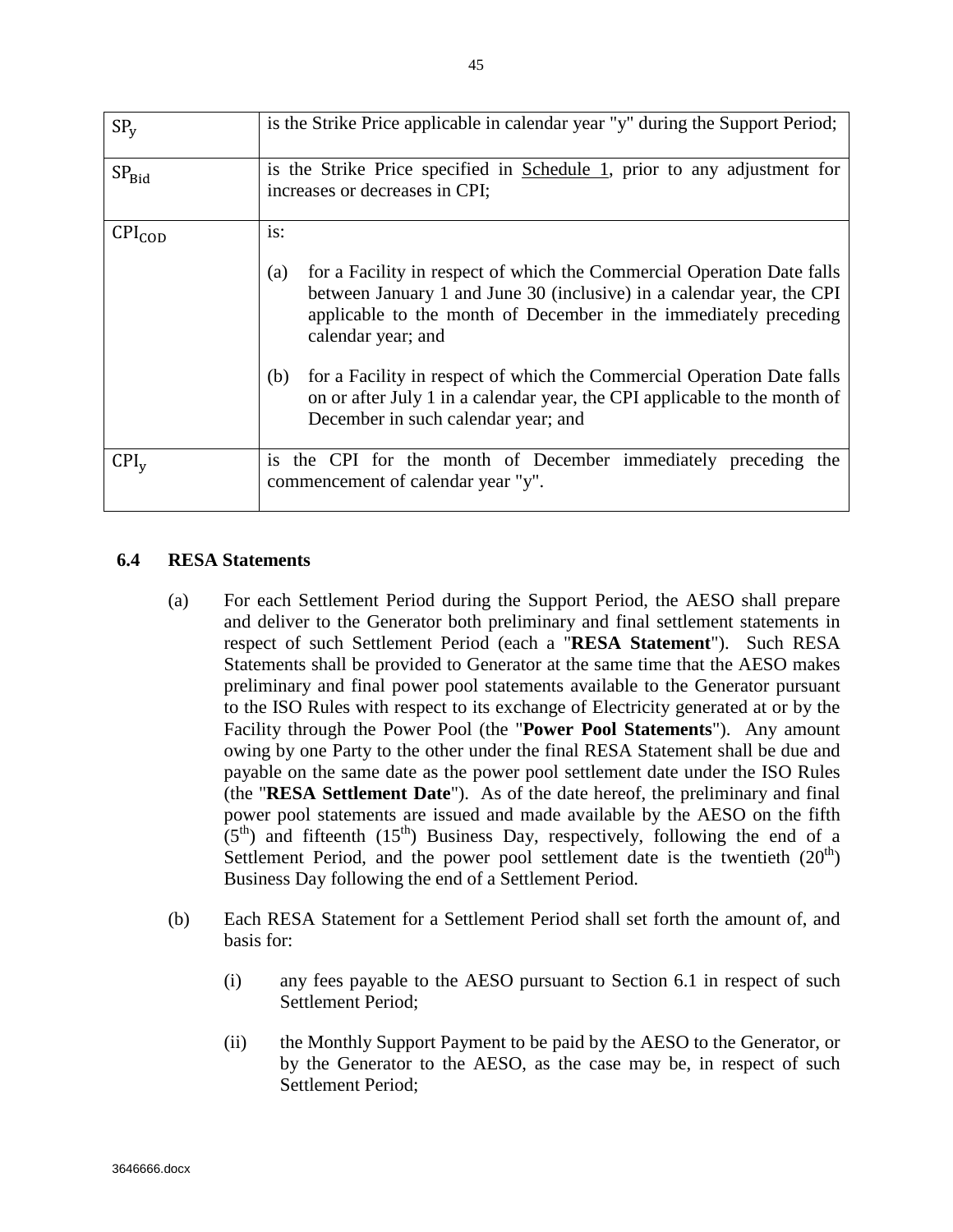- (iii) the Monthly Forgone TC Energy Payment, if any, to be paid by the AESO to the Generator in respect of the immediately preceding Settlement Period;
- (iv) the Monthly Forgone CIL Energy Payment, if any, to be paid by the AESO to the Generator in respect of the immediately preceding Settlement Period;
- (v) any adjustments to the Metered Energy in respect of prior Settlement Periods and the corresponding adjustments to the above-referenced fees and payments;
- (vi) any other payments owing under this Agreement by either Party to the other;
- (vii) any applicable GST;
- (viii) the total amount owing by the AESO to the Generator, or by the Generator to the AESO, as the case may be (in either case, the "**Monthly RESA Payment**"); and
- $(ix)$  the amount of any deductions made pursuant to Section 6.5(a).

Each RESA Statement may be delivered or made available by the AESO to the Generator by e-mail or other electronic means, and shall include the reference number assigned to this Agreement by the AESO and such supporting information as may be determined by the AESO, acting reasonably.

#### **6.5 Payments and Set-off Against Power Pool Settlement**

- (a) The Party owing the Monthly RESA Payment for any Settlement Period shall remit to the other Party full payment in respect of the final RESA Statement on the RESA Settlement Date; provided that where the Generator owes the Monthly RESA Payment to the AESO, the Generator hereby acknowledges and agrees that the AESO may, and authorizes and directs the AESO to, deduct any such Monthly RESA Payment owing to the AESO from any amount (set forth in the final Power Pool Statement) which is payable by the AESO to the Generator pursuant to Section 103.4 (Power Pool Financial Settlement) of the ISO Rules with respect to such Settlement Period.
- (b) Any and all payments required to be made by the AESO to the Generator under any provision of this Agreement shall be made by wire transfer to the same account designated by the Generator to the AESO from time to time for purposes of Power Pool financial settlement. Any payments required to be made by the Generator to the AESO under any provision of this Agreement which are not deducted from amounts payable by the AESO to the Generator in accordance with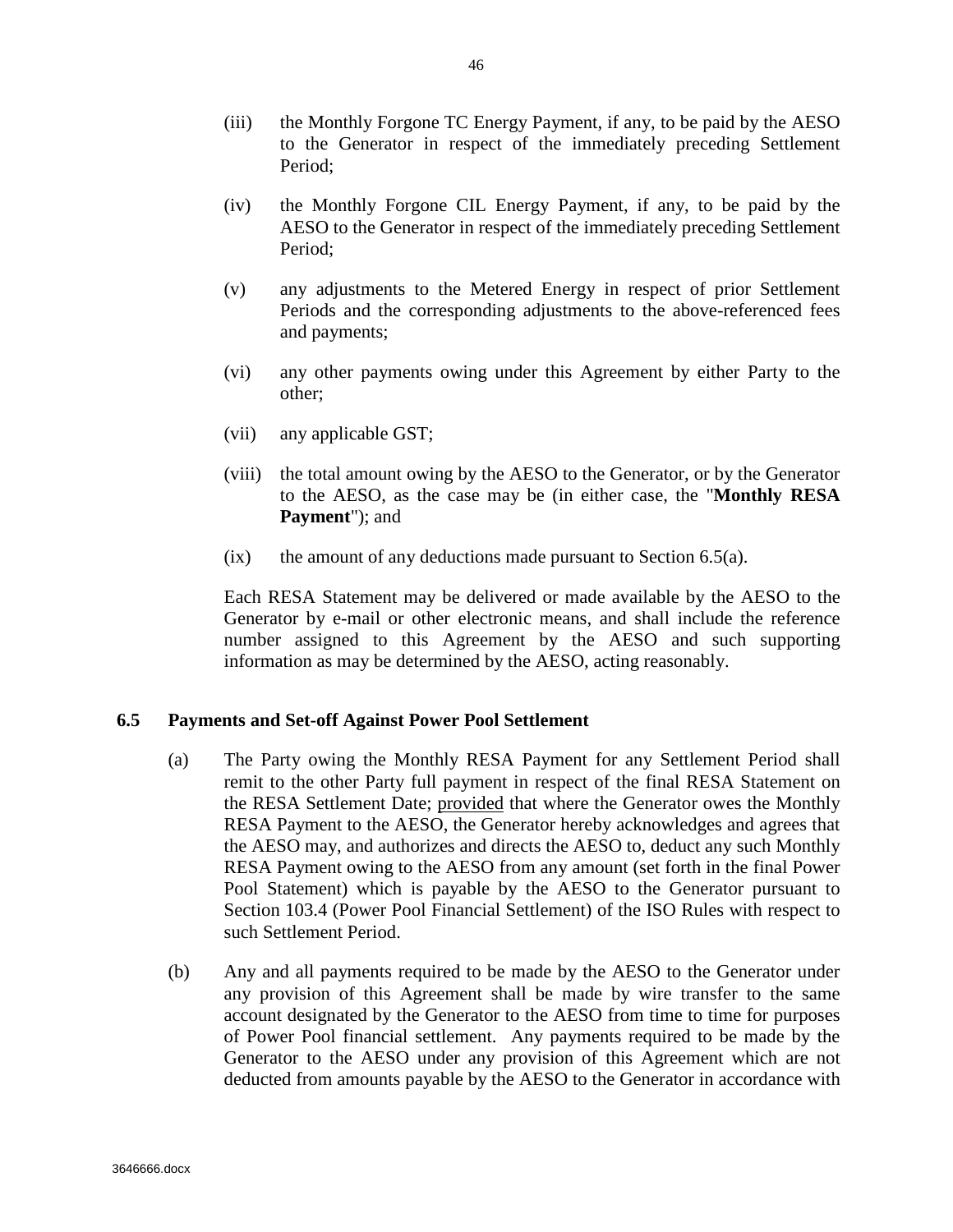# **6.6 Disputed RESA Statements**

- (a) If the Generator disputes a final RESA Statement or any portion thereof, the Party owing any amount set forth in such RESA Statement shall, notwithstanding such dispute, pay the entire amount set forth therein to the other Party (and where the Generator owes the Monthly RESA Payment to the AESO, the AESO shall deduct the entire amount set forth in the final RESA Statement from any amounts payable by the AESO to the Generator in respect of Power Pool financial settlement in accordance with Section 6.5(a) above). The Generator shall provide notice to the AESO setting out the portions of the final RESA Statement that are in dispute with a brief explanation of the dispute. If it is subsequently determined or agreed that an adjustment to such RESA Statement is appropriate, such adjustments will be accounted for as prior period adjustments in the RESA Statements which AESO subsequently issues or makes available to Generator for the Settlement Period during which such determination or agreement was made.
- (b) If a final RESA Statement dispute has not been resolved between the Parties within ten (10) Business Days after receipt of notice of such dispute by the AESO, the dispute may be submitted by either Party to a Senior Conference pursuant to the terms of Section 19.1.
- (c) Notwithstanding anything else set forth in this Article 6, Generator acknowledges and agrees that: (i) any and all adjustments or disputes with respect to the amount of Metered Energy set forth in any Power Pool Statement may only be resolved in accordance with the relevant adjustment provisions or dispute resolution processes, as the case may be, set forth in the ISO Rules; and (ii) if the amount of Metered Energy set forth in any Power Pool Statement is adjusted as a result of any such provisions or dispute resolution processes, corresponding adjustments will be made to all payments hereunder which are calculated on the basis of such Metered Energy.

## **6.7 Adjustment to Final RESA Statements**

- (a) Each final RESA Statement shall, except as set forth in Sections 6.6(c) and 6.7(b), be subject to adjustment for errors in arithmetic, computation, or other errors, raised by a Party during the period of six (6) months following the end of the calendar year in which such RESA Statement was issued. If no complaints are raised within such time period, or if any complaints raised in such time period have been resolved, such RESA Statement shall be final and subject to no further adjustment after the expiration of such period.
- (b) Notwithstanding the foregoing, the determination of any information by AESO acting pursuant to the ISO Rules shall be final and binding on the Parties in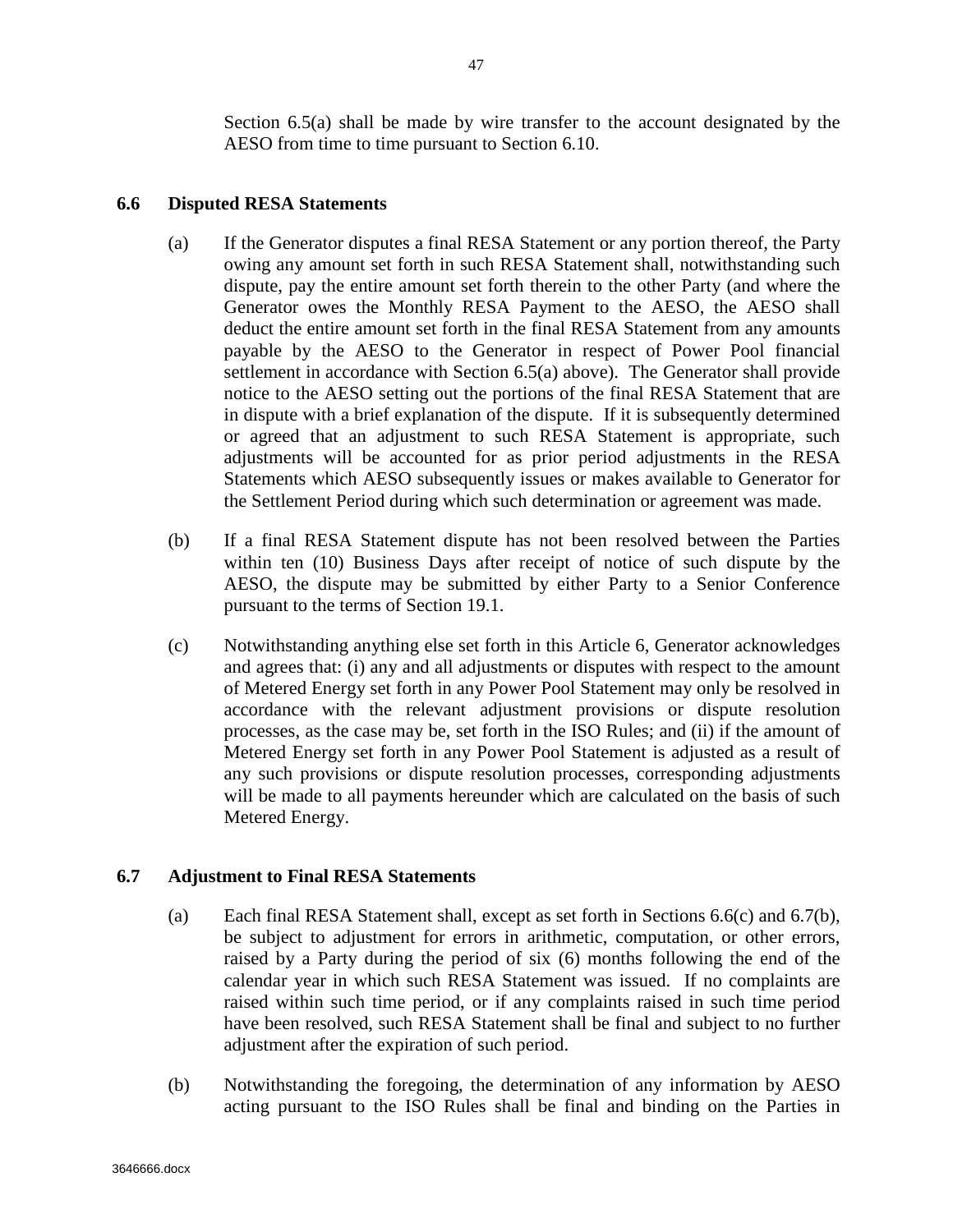accordance with the ISO Rules, and without limiting the generality of the foregoing, if a final RESA Statement contains an error in the data or information issued by the AESO which the AESO has corrected pursuant to the ISO Rules, then the six (6) months limit set forth in Section 6.7(a) shall not apply to the correction of such error or the AESO's ability to readjust such RESA Statement.

(c) Any adjustment to a RESA Statement made pursuant to this Section 6.7 shall be made in the next subsequent RESA Statement.

#### **6.8 Funding from Governmental Authorities**

The Generator shall provide written notice to the AESO of the commencement of any application process it makes relating to any program, funding or incentives that may be provided by any Governmental Authority in relation to the Facility, and shall thereafter provide the AESO with copies of all correspondence and related materials respecting such application. Where such program, funding or incentives constitute an Incentive Program, the Generator shall within thirty (30) days of receipt of any payment pursuant to such Incentive Program, pay to AESO fifty percent (50%) of the amount of such payment, failing which AESO may set off any such payment due to AESO against any amount payable by AESO to Generator. Except as provided under this Agreement, the Generator may not seek or obtain other funding or incentives in respect of the Facility that are provided or offered by the Government of Alberta with respect to Renewable Electricity generation or the reduction of emissions.

#### **6.9 Interest**

The Party owing the Monthly RESA Payment shall pay interest on any late payment to the other Party, at the Prime Rate, calculated daily, from the RESA Settlement Date to the date of payment, unless such late payment was due to the fault of the other Party.

#### **6.10 Payment Account Information**

#### **Accounts for payments to AESO:**

| Bank:<br>Bank address:                              |  |
|-----------------------------------------------------|--|
| Account Name:<br>Account Number:<br>Transit Number: |  |

The Generator acknowledges that the account information of the AESO above constitutes AESO's Confidential Information and is subject to the obligations of the Generator as set out in Article 18. The AESO may change its account information from time to time by written notice to the Generator in accordance with Section 18.1.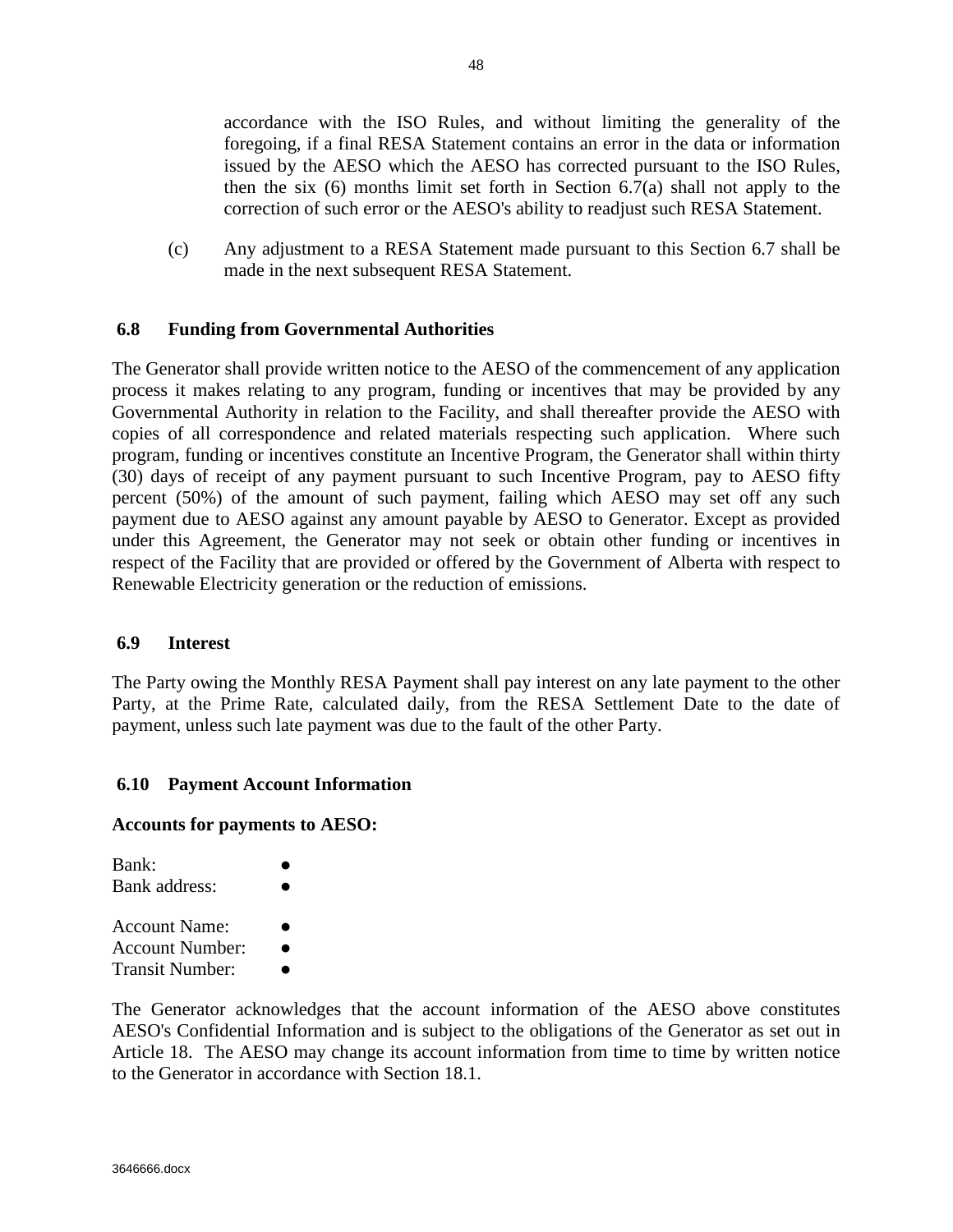#### **6.11 Pool Price**

- (a) In the event that: (i) the Pool Price ceases to be published by the AESO or is otherwise unavailable; or (ii) the Pool Price no longer represents a reasonable indication of the price actually paid by the market in Alberta for Electricity Delivered by the Facility (each of the foregoing, a "**Pool Price Event**"), the Pool Price shall be replaced by a substitute price, agreed upon by the Parties or determined pursuant to arbitration in accordance with Section 6.11(b), that most closely represents the price actually paid by the market in Alberta for Electricity Delivered by the Facility (the "**Replacement Price**").
- (b) If the AESO has determined (or if it has been determined in accordance with provisions of Article 19) that a Pool Price Event is likely to occur within the succeeding twelve (12) calendar months, the AESO shall propose a Replacement Price to the Generator and, at the AESO's discretion, to all of the Other Generators who are required by the AESO to participate. If the Parties are unable to agree on the AESO's proposal or that of the Generator or any of the Other Generators, as the case may be, within thirty (30) days after the Pool Price Event occurs, then the Replacement Price shall be determined by mandatory and binding arbitration, from which there shall be no appeal, with such arbitration to be conducted in accordance with the procedures set out in Schedule 6. If, the Generator fails to participate in such arbitration, the Generator acknowledges and agrees that such arbitration, may nevertheless proceed with the AESO and the Other Generators, and the Generator shall be bound by the award of the Joint Arbitration Panel.
- (c) Any Replacement Price agreed upon by the Parties or determined pursuant to arbitration shall be deemed to be in effect (and the Agreement shall be deemed to be amended by the agreement of the Parties or the decision of the Joint Arbitration Panel, as the case may be) from and after the date the Pool Price Event occurred.
- (d) If the Pool Price Event occurs before a Replacement Price is agreed upon or determined, the Monthly Support Payments shall be calculated using the Replacement Price proposed by the AESO pursuant to Section 6.11(b), provided that all such payments shall be subject to recalculation and readjustment as a result of any agreement of the Parties or award of the Joint Arbitration Panel, and any such adjustment shall, as provided in Section 6.7(c), be accounted for in the next subsequent RESA Statement, along with interest at the Prime Rate, calculated daily, from and including the time such payments were due to the date of the payment thereof.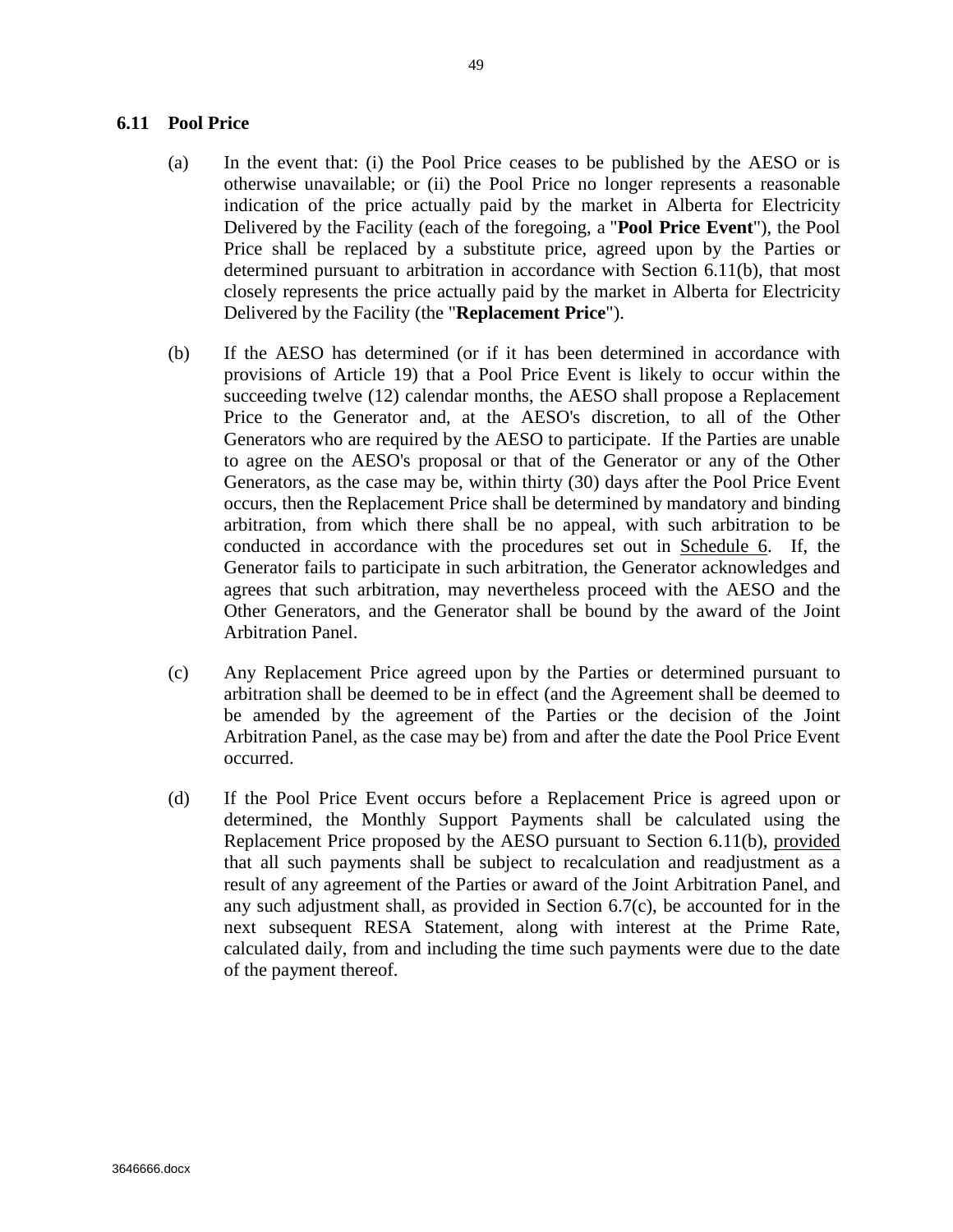### **ARTICLE 7 CURTAILMENT AND FORGONE ENERGY**

#### **7.1 Responsibility for Forgone Energy**

- (a) The amount of Renewable Electricity which the Facility is able to generate and Deliver may be reduced from time to time during the Support Period due to transmission constraints. The Generator shall, each calendar year during the Support Period, bear the risk of any resulting Forgone TC Energy in such calendar year in an amount equal to two hundred (200) hours multiplied by the Contract Capacity (the "**Annual Forgone TC Energy Threshold**") and shall not be entitled to any payment from the AESO with respect thereto. The AESO shall, however, pay the Generator, in accordance with Section 7.3, for any Forgone TC Energy in any calendar year which is in excess of the Annual Forgone TC Energy Threshold. The Annual Forgone TC Energy Threshold shall, for the calendar year during which Commercial Operation occurs, be equal to the product of: (i) such threshold multiplied by (ii) the number of days from and after the Commercial Operation Date to the end of such calendar year divided by 365 days.
- (b) The amount of Renewable Electricity which the Facility is able to generate and Deliver may also be reduced from time to time during the Support Period due to Designated Changes in Law. The AESO shall pay the Generator, in accordance with Section 7.4, for any resulting Forgone CIL Energy.

## **7.2 Forgone Energy Calculation**

- (a) For each Settlement Period during the Support Period, the AESO will calculate the Forgone Energy for any Forgone Energy Settlement Interval which occurs during such Settlement Period in accordance with Section 7.2(b). Notwithstanding the foregoing sentence, if any Forgone Energy Settlement Interval relates to a Change in Law Constraint, the AESO shall only include such Settlement Interval in its Forgone Energy calculations if and to the extent that the Generator has delivered a notice and proposal to AESO in respect of the applicable Designated Change in Law pursuant to Section 12.2(f) which has been accepted by the AESO pursuant to Section  $12.2(g)$  or in respect of which there has been a final determination in accordance with the dispute resolution procedures set forth in Article 19, and has provided the AESO with the relevant Generation Limit information and supporting documentation.
- (b) For any Forgone Energy Settlement Interval in respect of which there is:
	- (i) a Transmission Constraint Directive, the amount of Forgone TC Energy for such Settlement Interval shall, subject to Section 7.2(b)(iii), be equal to the Potential Energy (Adjusted) for such Settlement Interval less the greater of: (A) the Metered Energy for such Settlement Interval; and (B) the Generation Limit Energy for such Settlement Interval;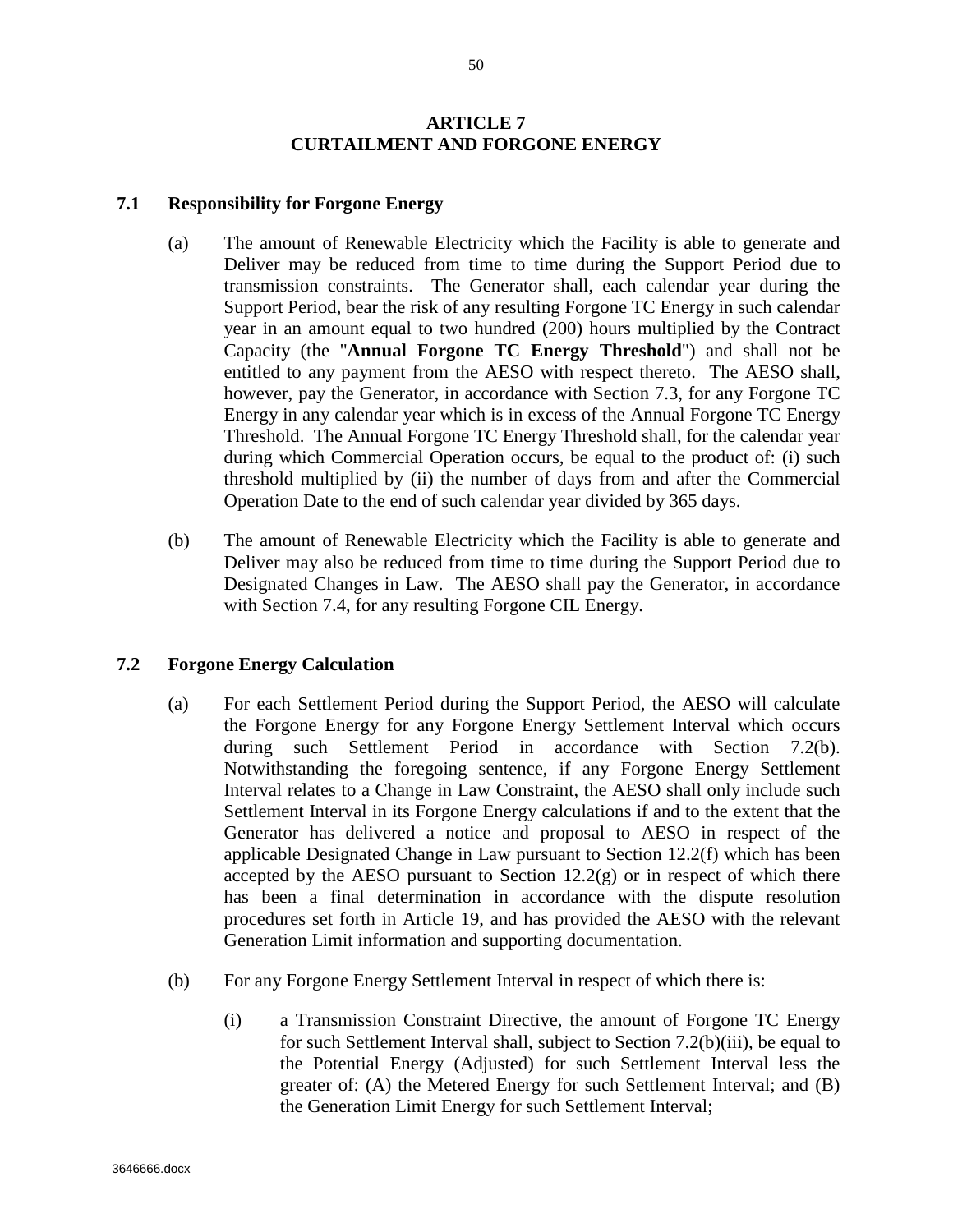- (ii) a Change in Law Constraint, the amount of Forgone CIL Energy for such Settlement Interval shall, subject to Section 7.2(b)(iii) and unless the Parties have otherwise agreed to deal with such Forgone CIL Energy in an alternative manner pursuant to Section 12.2(g), be equal to the Potential Energy (Adjusted) for such Settlement Interval less the greater of: (A) the Metered Energy for such Settlement Interval; and (B) the Generation Limit Energy for such Settlement Interval ; and
- (iii) both a Transmission Constraint Directive and a Change in Law Constraint, the total amount of Forgone Energy for such Settlement Interval shall equal to the Potential Energy (Adjusted) for such Settlement Interval less the greater of: (A) the Metered Energy for such Settlement Interval; and (B) the Generation Limit Energy for such Settlement Interval; and the AESO, acting reasonably, shall determine how much of such Forgone Energy is Forgone TC Energy and Forgone CIL Energy, respectively, based on the Generation Limits established pursuant to the Transmission Constraint Directive and the Change in Law Constraint, as the case may be.

#### **7.3 Forgone TC Energy Payment**

- (a) For each Settlement Period during the Support Period, the amount of Forgone TC Energy, if any, for which the AESO shall pay the Generator in respect of such Settlement Period (the "**Monthly Forgone TC Energy**") shall be equal to:
	- (i) if such Settlement Period is for the calendar month of January, an amount equal to the greater of: (A) the difference between the Annual Forgone TC Energy (to the end of January) and the Annual Forgone TC Energy Threshold; and (B) 0 MWh; and
	- (ii) if such Settlement Period is for a calendar month other than January:
		- (A) if the Annual Forgone TC Energy<sub>m</sub> is greater than the Annual Forgone TC Energy Threshold, and the Annual Forgone TC Energy<sub>m-1</sub> is less than the Annual Forgone TC Energy Threshold, an amount equal to the:

Annual Forgone TC Energy<sub>m</sub> - Annual Forgone TC Energy Threshold;

or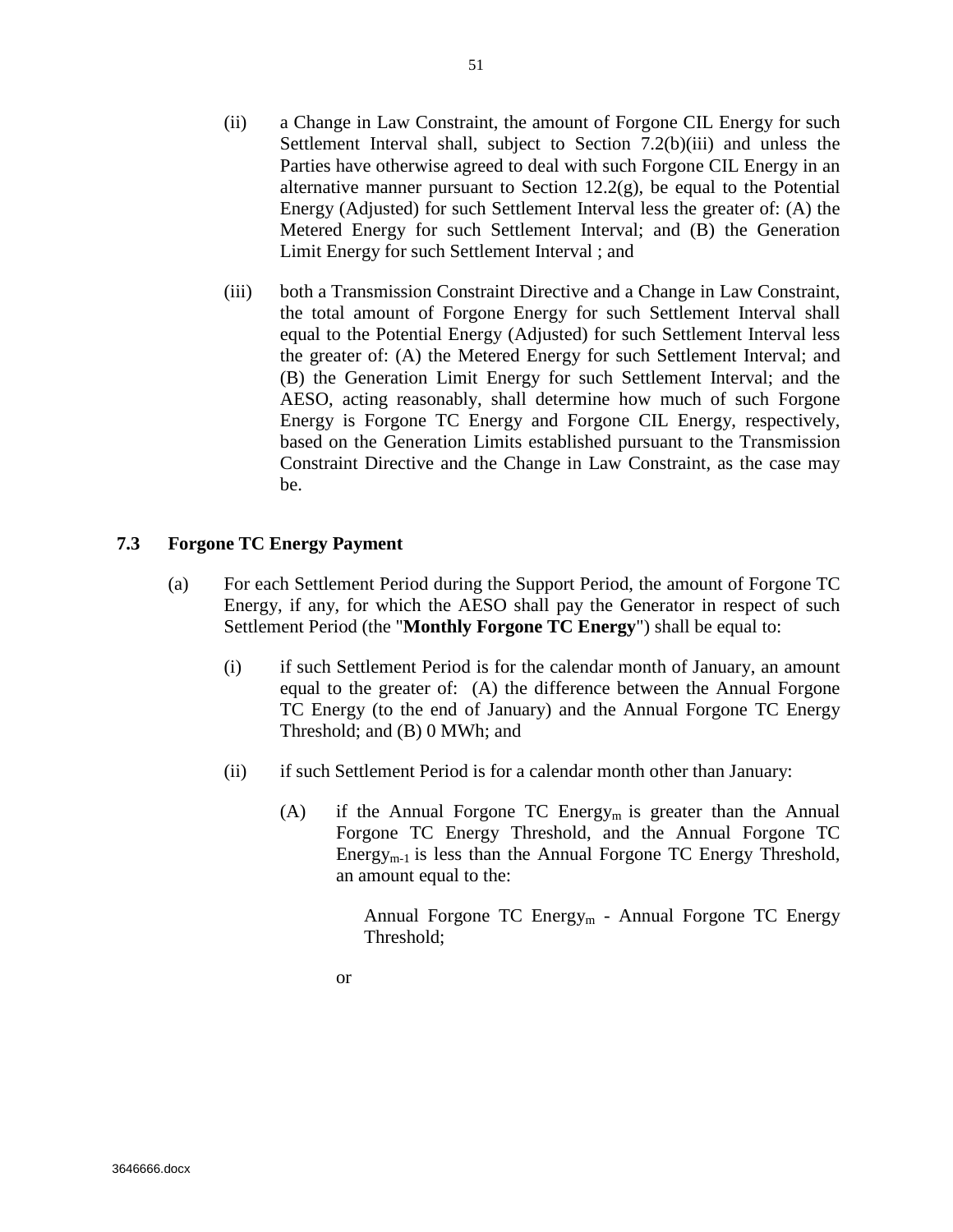(B) if the Annual Forgone TC Energy<sub>m-1</sub> is greater than or equal to the Annual Forgone TC Energy Threshold, an amount equal to the:

> Annual Forgone TC Energy<sub>m</sub> - the Annual Forgone TC  $Energy_{m-1};$

or

- $(C)$  0 MWh.
- (b) For each Settlement Period during the Support Period, the AESO shall pay the Generator an amount equal to the Monthly Forgone TC Energy multiplied by the Strike Price (the "**Monthly Forgone TC Energy Payment**").

# **7.4 Forgone CIL Energy Payment**

- (a) The AESO shall pay the Generator the Strike Price for all Forgone CIL Energy; provided that no payments will be made in respect of Forgone CIL Energy resulting from a Designated Change in Law unless and to the extent that the value of the Forgone CIL Energy related to such Designated Change in Law, calculated at the Strike Price, exceeds fifty thousand dollars (\$50,000).
- (b) For each Settlement Period during the Support Period, the amount of Forgone CIL Energy, if any, for which the AESO shall pay the Generator in respect of such Settlement Period (the "**Monthly Forgone CIL Energy**") shall, subject to Section 7.4(a), be equal to the aggregate Forgone CIL Energy for such Settlement Period. For each such Settlement Period the AESO shall pay the Generator an amount equal to the Monthly Forgone CIL Energy multiplied by the Strike Price (the "**Monthly Forgone CIL Energy Payment**").

# **7.5 Forgone Energy Restrictions**

Notwithstanding anything else set forth herein, the Forgone Energy calculated hereunder shall not in any event include generation which is not generated and Delivered as a result of: facility outages or derates; transmission or connection outages which result in the Facility not being synchronized with the AIES; or the application of the supply surplus rules set forth in ISO Rule 202.5, the wind power management ramp up rules set forth in ISO Rule 304.3, or any RAS.

## **7.6 Potential Capability Calculations**

The Generator acknowledges and agrees that the basis on which it calculates and reports Potential Capability to the AESO shall be consistent during Forgone Energy Settlement Intervals and non-Forgone Energy Settlement Intervals.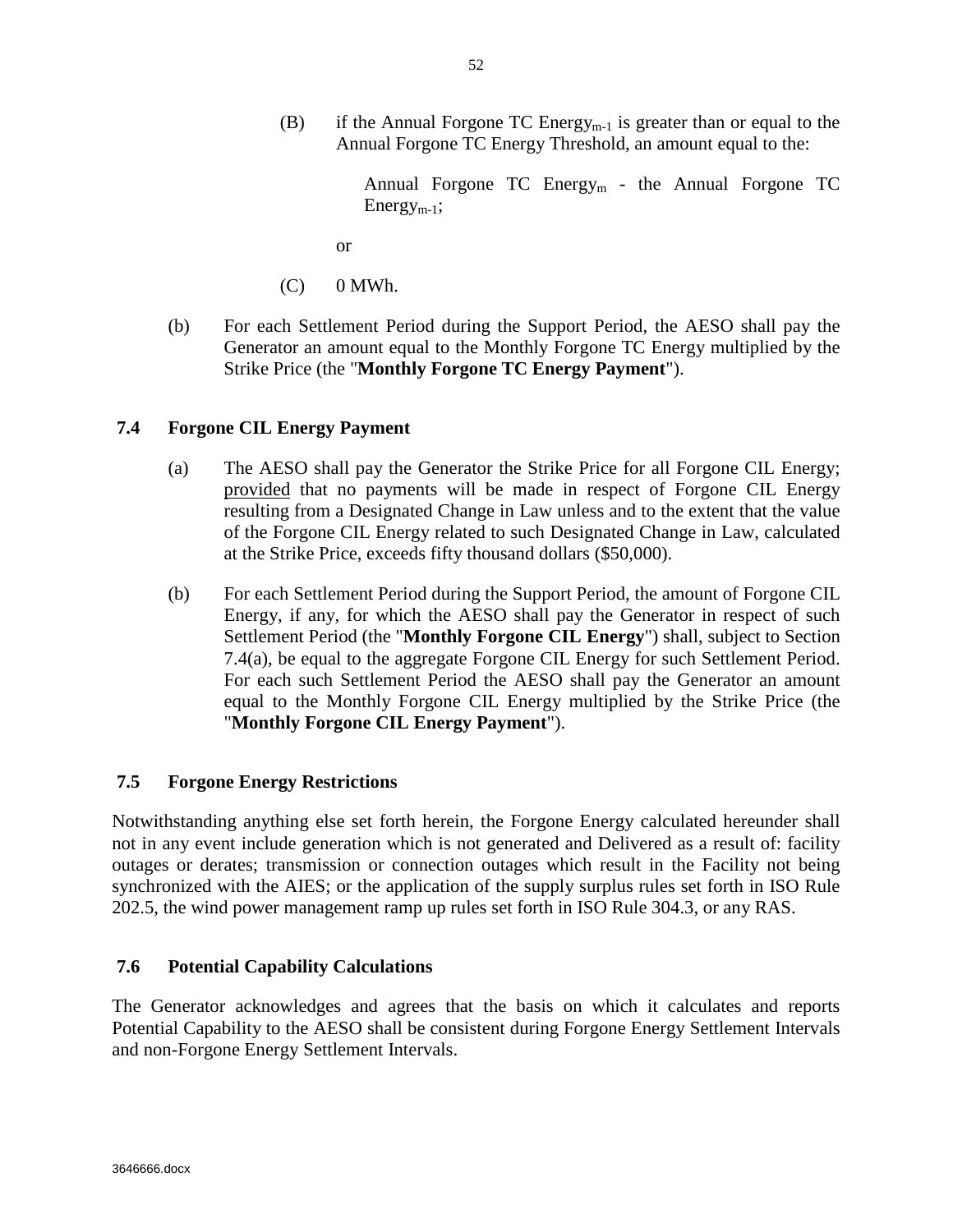#### **ARTICLE 8 TAXES**

#### **8.1 Generator's Responsibility for Taxes**

The Generator is liable for and shall pay, or cause to be paid, or reimburse the AESO if the AESO has paid, all Taxes (other than GST) applicable to the transfer or assignment of the Renewable Attributes to the AESO and in respect of which a credit, rebate, or refund has not and may not be obtained by the AESO. In the event that the AESO is required to remit such Taxes and the AESO is not entitled to a credit, rebate, or refund in respect of such payment of Taxes, the amount thereof shall be deducted from any sums becoming due to the Generator hereunder.

#### **8.2 Responsibility for GST**

- (a) All amounts payable by the AESO to the Generator under this Agreement are exclusive of GST and if GST is payable in respect of such amounts the AESO shall be responsible for payment of same. The Generator shall remit such GST directly to the applicable Governmental Authority in accordance with Applicable Law.
- (b) All amounts payable by the Generator to the AESO under this Agreement are exclusive of GST and if GST is payable in respect of such amounts the Generator shall be responsible for payment of same. The AESO shall remit such GST directly to the applicable Governmental Authority in accordance with Applicable Law.
- (c) Any applicable GST shall be set forth in the RESA Statement prepared by the AESO.
- (d) The Generator represents and warrants to the AESO that it is, and at all times for the purposes of this Agreement shall be, a registrant for the purposes of GST and that the Generator's GST registration number is [●]. The Generator shall advise the AESO of any changes in its GST registration number or its GST registration status.
- (e) The AESO represents and warrants to the Generator that it is, and at all times for the purposes of this Agreement shall be, a registrant for the purposes of GST and that the AESO's GST registration number is 88691 4357 RT0001. The AESO shall advise the Generator of any changes in its GST registration number or its GST registration status.

#### **8.3 Non-residency**

(a) If the Generator is a non-resident of Canada, for purposes of the ITA or is a partnership that is not a Canadian partnership as defined in the ITA, then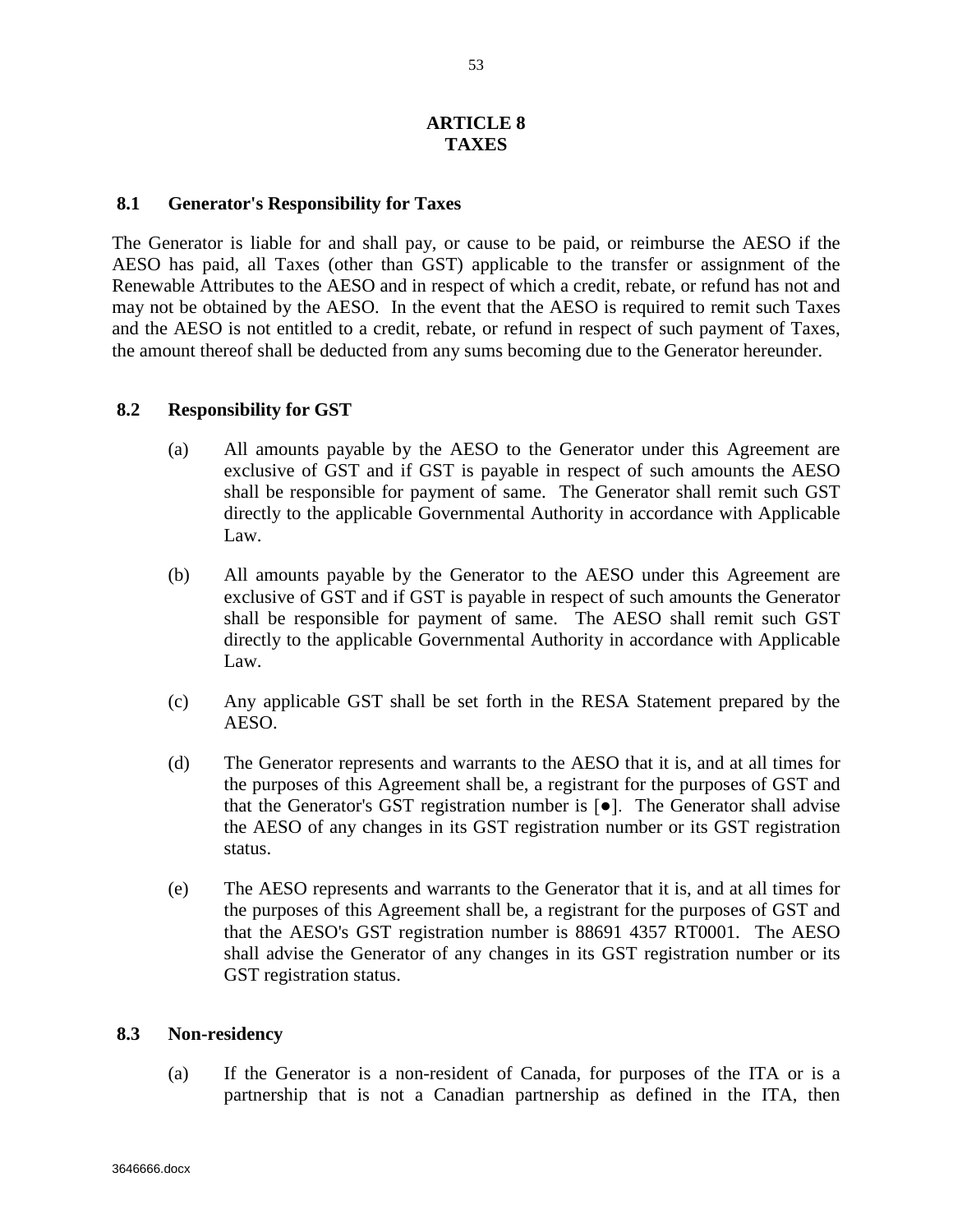payments under this Agreement by the AESO shall be reduced by the amount of any applicable withholding or other similar Taxes and the AESO shall remit such withholding or other similar Taxes to the applicable taxing authorities. The AESO shall, within sixty (60) days after remitting such Taxes, notify the Generator in writing, providing reasonable detail of such payment so that the Generator may claim any applicable rebates, refunds or credits from the applicable taxing authorities. If, after the AESO has paid such amounts, the AESO receives a refund, rebate or credit on account of such Taxes, then the AESO shall promptly remit such refund, rebate or credit amount to the Generator.

(b) If the Generator is or becomes a non-resident of Canada, for purposes of the ITA or ceases to be a Canadian partnership as defined in the ITA, the Generator shall notify the AESO forthwith of such status and shall provide the AESO with all such information reasonably required by the AESO to comply with any withholding tax or other tax obligations to which the AESO is or may become subject as a result of thereof.

## **8.4 GST Adjustments**

Notwithstanding any other provision of this Agreement, in the event that, as a result of a breach, modification or termination of this Agreement at any time, an amount is to be paid or forfeited (otherwise than as consideration for a supply under this Agreement) by a Party, or a debt or other obligation is to be reduced or extinguished without payment by the Party on account of the debt or obligation and section 182 of the *Excise Tax Act* (Canada), or any applicable provincial legislation applies to the amount to be paid, forfeited, reduced or extinguished, as the case may be, the amount shall be increased by an amount equal to the product of the aggregate of the GST percentage rate plus the amount of any applicable provincial rate multiplied by the amount otherwise payable and the payor shall pay the increased amount.

## **8.5 GST Indemnity**

The Parties agree that, as between the Generator and the AESO, the AESO shall be solely liable for, and as a separate and independent covenant, the AESO shall indemnify, defend and save harmless the Generator from any GST, or any penalty, interest or other amounts with respect thereto, which may be payable by or assessed against the Generator under the *Excise Tax Act* (Canada) in respect of the transfer of the Renewable Attributes by the Generator to the AESO (including any costs incurred by the Generator in collecting such amount from the AESO). The indemnity in this Section 8.5 shall not apply to GST that is paid by the AESO to the Generator in accordance with RESA Statements delivered by the AESO to the Generator hereunder but is not remitted by the Generator to the applicable Governmental Authority in accordance with Applicable Law, or to any penalty, interest or other amounts with respect thereto.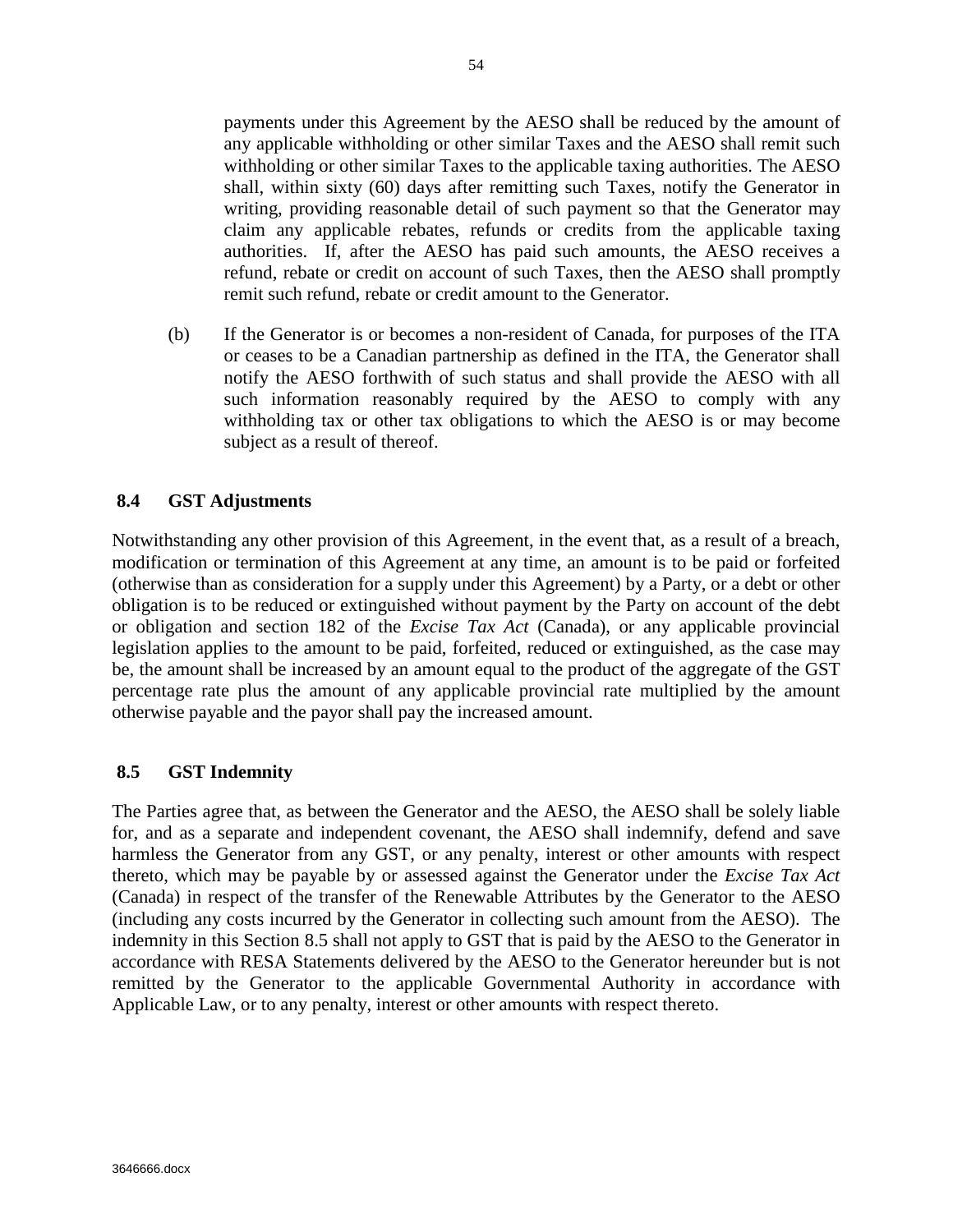#### **ARTICLE 9 RECORDS, AUDIT AND INSPECTION**

#### **9.1 Records and Audit**

Following the execution and delivery of this Agreement, and at any time up to two (2) years following expiry of the Term, the AESO may, upon reasonable notice to Generator, audit matters relating to Generator's compliance with this Agreement or payments by or to the AESO within the seven (7) year period prior to the date of such notice. Generator shall, during any such seven (7) year period: (i) maintain in an appropriate form, full accounting and other records in respect of performance by it of its obligations under this Agreement, as well as all books and records necessary to support and verify the information contained in, or with respect to, each RESA Statement, Monthly Support Payment or other payment by or to the AESO; and (ii) keep those records available to be audited, copied or inspected by the AESO and its authorized representatives at all reasonable times upon reasonable notice; in either case for the purpose of determining Generator's compliance with this Agreement, verifying any RESA Statement, Monthly Support Payment, FMS Information or other payment by or to the AESO, or auditing any invoice or written demand for payment rendered hereunder. Generator shall, within twenty (20) Business Days of receiving notice from the AESO of an error or discrepancy with respect to the amount of any such RESA Statement, Monthly Support Payment, FMS Information, other payment, invoice or written demand, either pay the AESO the amount claimed in such notice, or dispute the amount of such claim in good faith and in writing to the AESO, which dispute shall be resolved in accordance with the provisions of Article 19. Failure of Generator to respond to any such notice of an error or discrepancy in the foregoing manner within such twenty (20) Business Day period shall be deemed to be an acceptance by Generator of the amount claimed in such notice, and the amount claimed shall immediately be due and payable from Generator to the AESO.

#### **9.2 Inspection**

(a) The AESO and its Representatives shall, at all times upon two (2) Business Days' prior notice, at any time after the Contract Date, have access to the Facility and every part thereof, and all relevant records during regular business hours and the Generator shall, and shall cause all personnel operating and managing the Facility, to furnish the AESO with all reasonable assistance in inspecting the Facility (including the right to be provided with copies of any and all written records and downloads of any and all electronic records as reasonably required) for the purpose of ascertaining compliance with this Agreement; provided that such access and assistance shall be carried out in accordance with and subject to the reasonable safety and security requirements of the Generator and all personnel operating and managing the Facility, as applicable, and shall not interfere with the operation of the Facility. The Generator shall ensure that any confidentiality agreements or arrangements between it and any third party (including any Subcontractor or other supplier of goods or services to the Generator) shall not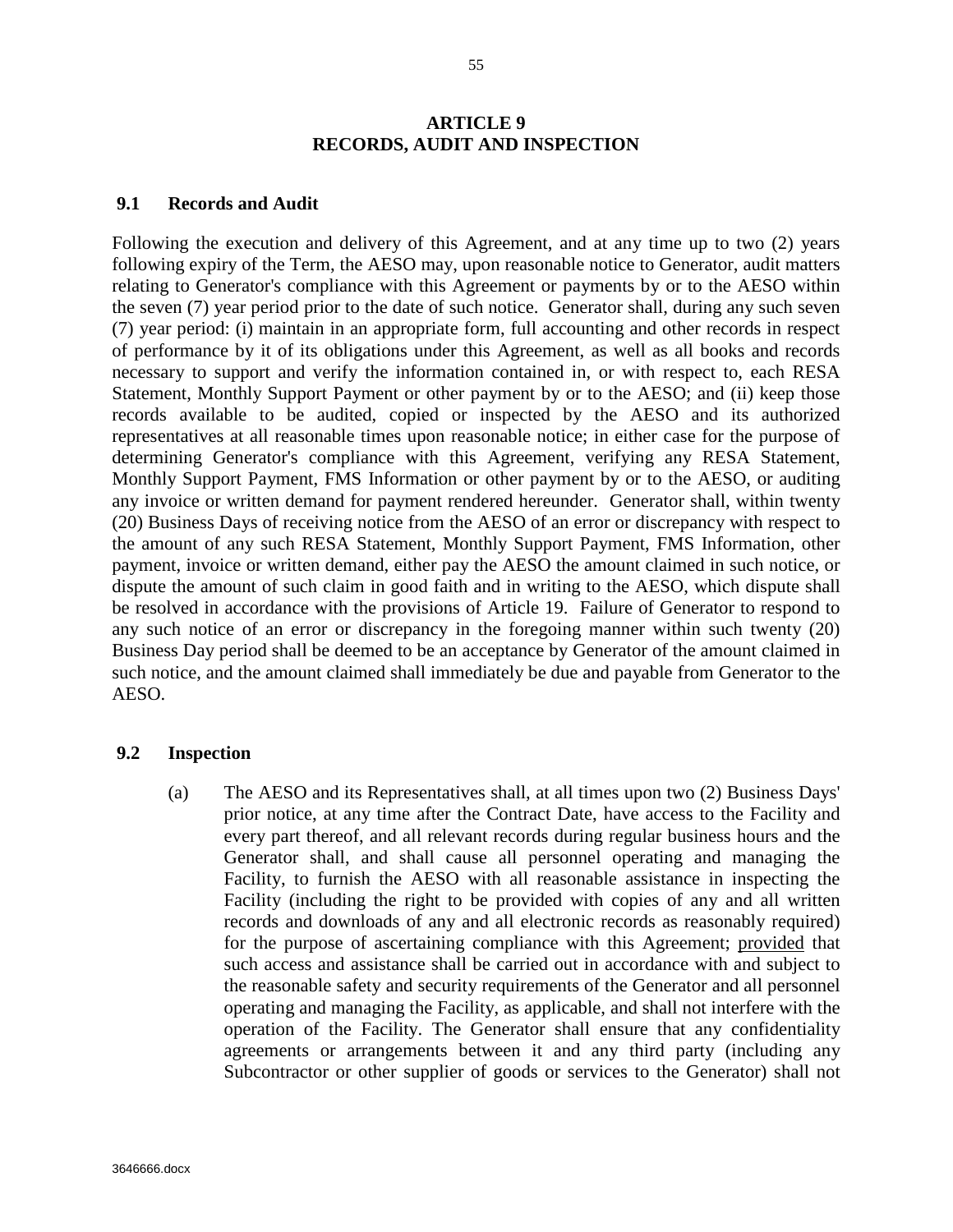have the effect of preventing, impairing or delaying any disclosure or access to or by the AESO or any of its representatives as contemplated in this Section 9.2.

- (b) For purposes of any such inspection referenced in Section 9.2(a), the AESO may at all reasonable times perform any measurement, test or investigation it deems necessary to determine compliance with this Agreement. Generator shall obtain from all Subcontractors, third parties or manufacturers any permission or consent which is necessary to enable the AESO's representatives to perform such measurement, test or investigation. Generator shall provide reasonable cooperation (but without obligation to incur material expense) to facilitate any such measurements, tests or other investigations. The AESO shall conduct all such measurements, tests and investigations in a manner that will not materially disturb, interfere with or disrupt the Project or the construction or operation of the Facility.
- (c) The inspection of the Facility by or on behalf of the AESO shall not relieve the Generator of any of its obligations to comply with the terms of this Agreement. No Generator Event of Default will be waived or be deemed to have been waived by any inspection by or on behalf of the AESO. In no event will any inspection by the AESO hereunder be a representation that there has been or will be compliance with this Agreement and Applicable Laws.

## **9.3 No Waiver**

Failure by the AESO to inspect the Facility or any part thereof under Section 9.2, or to exercise its audit rights under Section 9.1, shall not constitute a waiver of any of the rights of the AESO hereunder. An inspection or audit not followed by a notice of a Generator Event of Default shall not constitute or be deemed to constitute a waiver of any Generator Event of Default, nor shall it constitute or be deemed to constitute an acknowledgement that there has been or will be compliance by the Generator with this Agreement.

## **ARTICLE 10 SECURITY REQUIREMENTS**

## **10.1 Completion and Performance Security**

- (a) From the Contract Date to the Commercial Operation Date, the Generator must post and maintain with the AESO security for the performance of the Generator's obligations under this Agreement in an amount equal to fifty thousand dollars (\$50,000) per MW of Contract Capacity (the "**Completion and Performance Security**").
- (b) After the Commercial Operation Date, the AESO shall return any Completion and Performance Security that has been provided by the Generator within twenty (20) Business Days following receipt of a written request from the Generator, net of any amounts owing by the Generator to the AESO.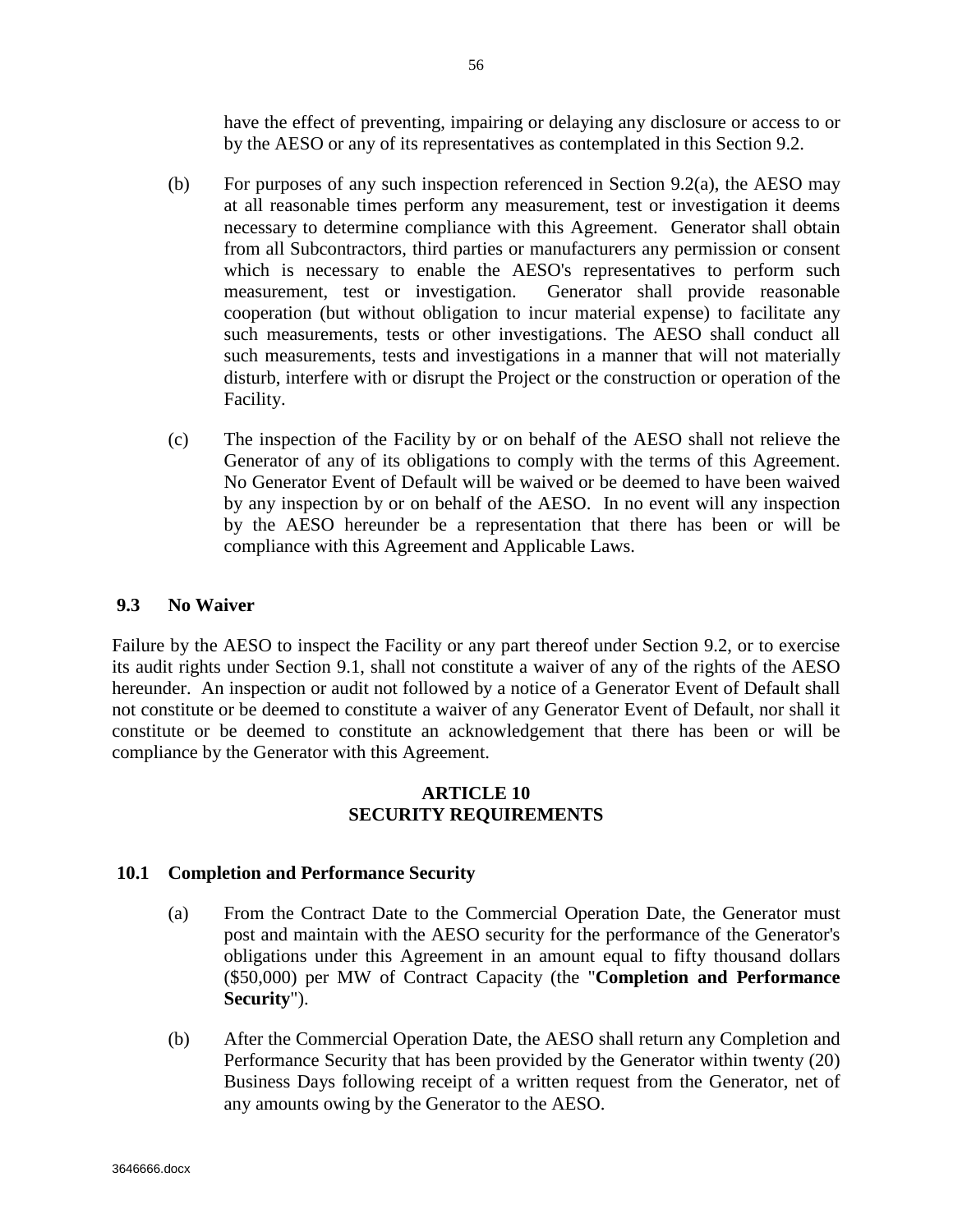- (c) Notwithstanding any other provision of this Agreement, no delay, including a delay resulting from an event of Force Majeure, shall extend the date by which any component of the Completion and Performance Security is required to be provided by the Generator or returned or refunded (as applicable) by the AESO.
- (d) The obligation of the Generator to post and maintain Completion and Performance Security as required by Section 10.1(a) must be satisfied in accordance with this Section 10.1(d) by the Generator providing such security in the form of an irrevocable and unconditional standby letter of credit in substantially the form set out in Schedule 2 and issued by a financial institution listed in either Schedule I or II of the Bank Act, or any other financial institution having a minimum credit rating of: (i) A- with S&P, (ii) A3 with Moody's, (iii) A low with DBRS, or (iv) A with Fitch IBCA.
- (e) The Generator shall ensure that, at all times, the aggregate value of all Completion and Performance Security provided to the AESO is at least equal to the required amount of Completion and Performance Security and that the Completion and Performance Security is current, valid, enforceable and in an acceptable form, including:
	- (i) following realization by the AESO of any amount of Completion and Performance Security, by increasing the amount of Completion and Performance Security, in an amount equal to that realized by the AESO; and
	- (ii) by forthwith providing replacement security for any letter of credit: (A) where the provider thereof has given notice that it does not wish to extend the letter of credit for an additional term, (B) which expires, terminates or fails, or ceases to be in full force and effect for the purposes hereof, (C) which is disaffirmed, disclaimed, dishonoured, repudiated or rejected in whole or in part by the provider thereof, or  $(D)$  the validity of which is challenged by the provider thereof.
- (f) All costs associated with the requirement to provide and maintain Completion and Performance Security shall be borne by the Generator.
- (g) The Generator shall, from time to time for so long as the Generator is obligated to post and maintain Completion and Performance Security as required by Section 10.1(a), replace or renew any letter of credit at least sixty (60) days prior to the expiration or termination, for any reason of such Completion and Performance Security.
- (h) If existing Completion and Performance Security is replaced with new Completion and Performance Security, the AESO shall return the existing Completion and Performance Security held by the AESO for cancellation, within fifteen (15) Business Days of the AESO's receipt of such new Completion and Performance Security. A Generator may from time to time consolidate any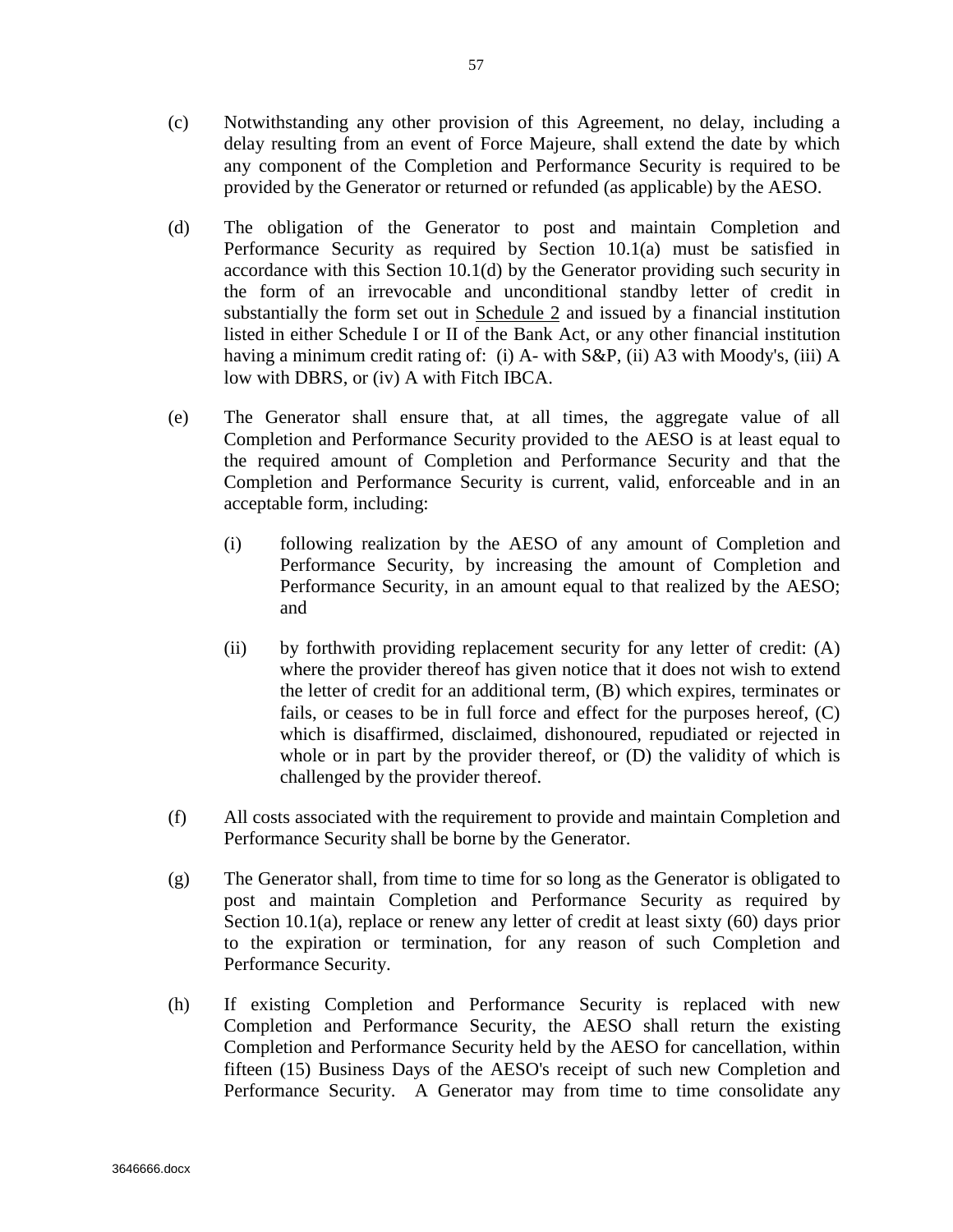separate amounts of Completion and Performance Security held by the AESO by providing to the AESO replacement Completion and Performance Security in the cumulative amount of Completion and Performance Security outstanding, in which case the AESO shall return the existing Completion and Performance Security in accordance with this Section 10.1(h).

(i) Any interest earned by the AESO on any Completion and Performance Security provided to the AESO shall be for the account of the AESO and the Generator shall not have any right to such interest.

# **10.2 Obligation to Provide AESO Security**

- (a) Promptly after any request from the AESO, and in any event prior to Financial Close and thereafter upon the Generator acquiring additional Assets, the Generator agrees to grant, or cause its Sponsors to grant security over the Assets of the Generator to secure the performance of the Generator's obligations hereunder. The Generator shall grant such security to the AESO by executing and delivering to the AESO (or arranging for the execution and delivery to the AESO) the AESO Security Documents, together with such resolutions, officer's certificates, solicitor's opinions and other documentation which the AESO may reasonably require in connection therewith, which resolutions, officer's certificates, solicitor's opinions and other documentation shall be in a form satisfactory to the AESO acting reasonably.
- (b) Such AESO Security Documents shall, following execution and delivery to the AESO, be maintained for the duration of the Term of this Agreement.

## **10.3 Conditions Precedent to AESO's Monthly Support Payment Obligations**

Notwithstanding anything to the contrary contained herein, AESO's obligations to make Monthly Support Payments to the Generator hereunder shall be subject to the Generator's satisfaction of and ongoing compliance with the following conditions precedent:

- (a) the Generator shall exclusively hold all right, title and interest in and to the Assets, free and clear of all encumbrances or security interests other than encumbrances permitted pursuant to the Secured Lender's Security Agreements and the AESO Security Documents;
- (b) the Generator and the Sponsors, as applicable, shall have executed and delivered to the AESO the AESO Security Documents;
- (c) the Generator shall not have alienated or disposed of its interest in the Assets except in accordance with the procedures and conditions set forth in the AESO Security Documents; and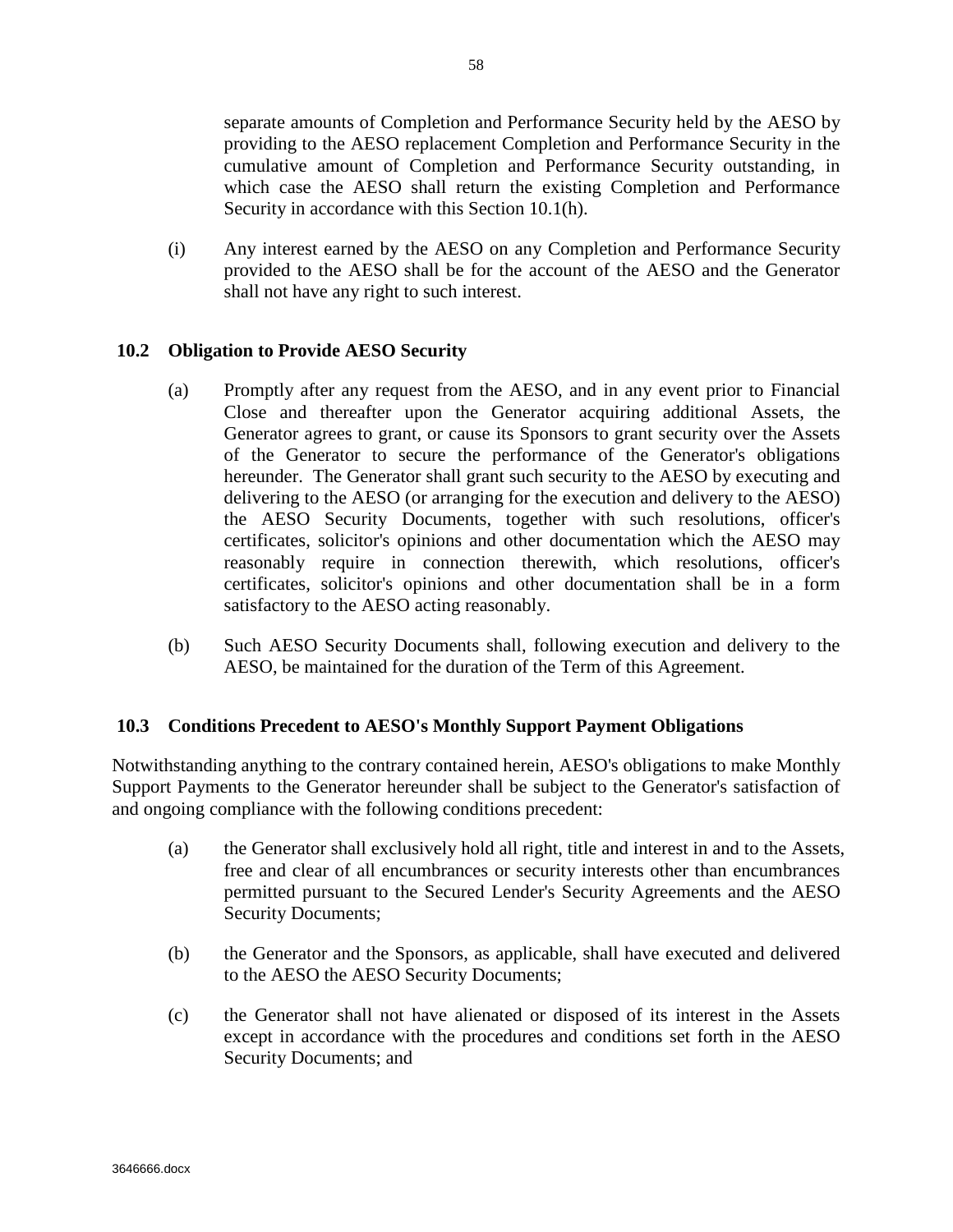(d) the Generator shall at all times during the Term be in compliance with the AESO Security Documents.

# **ARTICLE 11 FORCE MAJEURE**

#### **11.1 Effect of Invoking Force Majeure**

- (a) If, by reason of Force Majeure:
	- (i) the Generator is wholly or substantially prevented from operating or maintaining the Facility in accordance with any of its obligations set forth in Section 3.1; or
	- (ii) either Party is wholly or partially prevented from commencing or continuing performance of, or from complying with, any of its other obligations (other than payment obligations) hereunder, including the Generator being unable to achieve Commercial Operation by the Target COD;

then the Party so affected by Force Majeure shall be excused and relieved from performing or complying with such obligations (other than payment obligations) and shall not be liable for any liabilities, damages, losses (including Indemnifiable Losses in the case of any Force Majeure affecting or invoked by the Generator), payments, costs, expenses to, or incurred by, the other Party in respect of or relating to such Force Majeure and such Party's failure to so perform or comply during the continuance and to the extent of the inability so caused from and after the invocation of Force Majeure.

(b) A Party shall be deemed to have invoked Force Majeure, with effect from the commencement of the event or circumstances constituting Force Majeure, when that Party gives to the other Party prompt written notice in substantially the Prescribed Form, provided that such notice shall in all events be given within twenty (20) Business Days of the later of (i) the commencement of the event or circumstances constituting Force Majeure, or (ii) the date that the Party invoking Force Majeure knew or ought to have known that the event or circumstances constituting Force Majeure could have a material adverse effect on the development or operation of the Facility. If the effect of the Force Majeure and full particulars of the cause thereof cannot be reasonably determined within such twenty (20) Business Day period, the Party invoking Force Majeure shall be allowed a further ten (10) Business Days (or such longer period as the Parties may agree in writing) to provide such full particulars in substantially the Prescribed Form to the other Party. The Party invoking Force Majeure shall in all cases have the burden of proof to establish both the existence and the effect of the event of Force Majeure.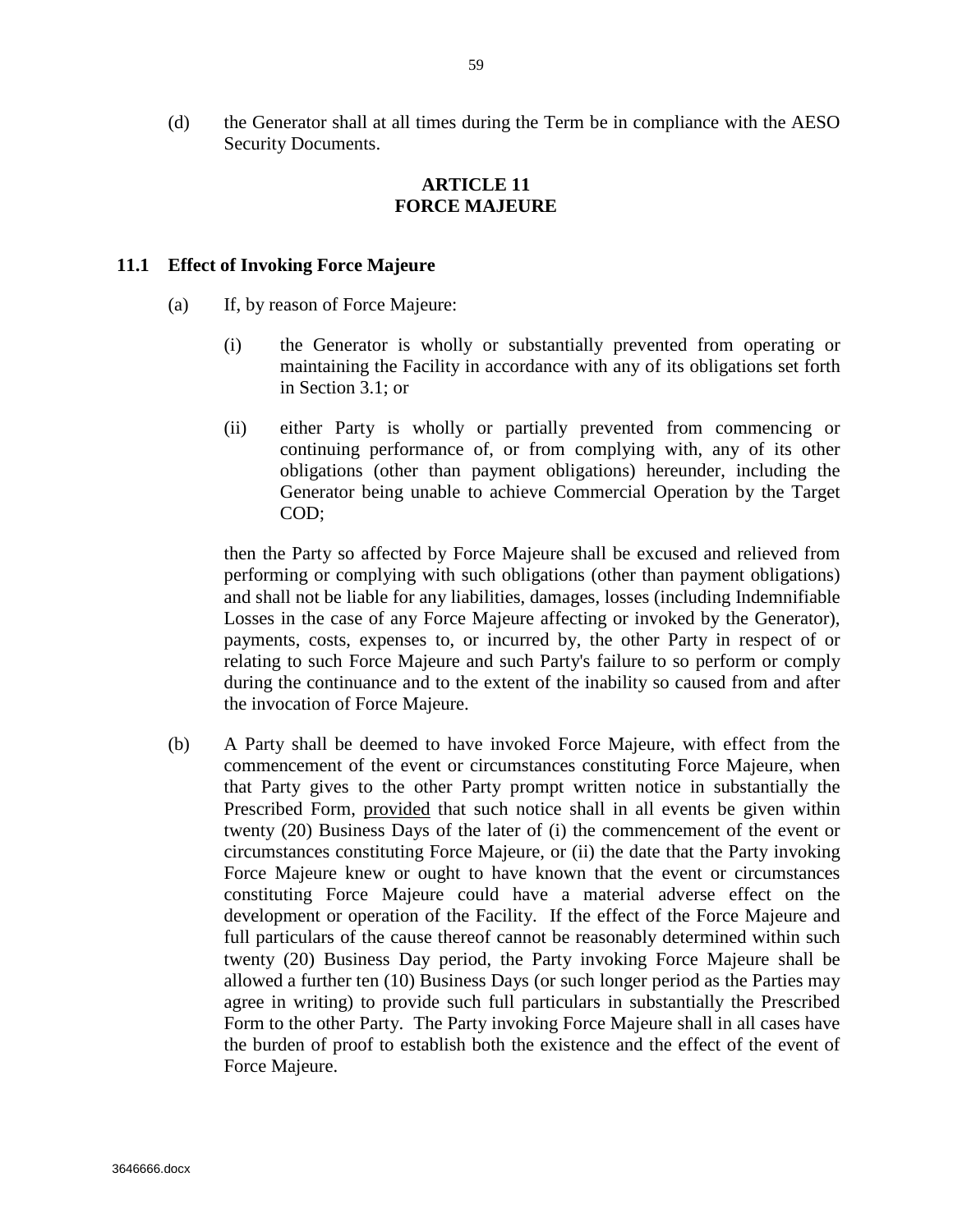- (c) The Party invoking Force Majeure shall use Commercially Reasonable Efforts to remedy the situation and remove, so far as possible and with reasonable dispatch, the Force Majeure, but settlement of strikes, lockouts and other labour disturbances shall be wholly within the discretion of the Party involved. Upon the request of the AESO, the Generator shall: (i) provide to the AESO information and documentation confirming to the satisfaction of the AESO, acting reasonably, that such Commercially Reasonable Efforts were used, and (ii) represent and warrant that such information and documentation are true, complete and accurate in all material respects and that no material information is omitted that would make such information or documentation misleading or inaccurate.
- (d) The Party invoking Force Majeure shall provide the other Party with any new information or other documentation that is receives or becomes aware of from time to time with respect to the event of Force Majeure (including any information or documentation that renders previously provided information materially inaccurate or misleading). In particular, the Party invoking Force Majeure shall give prompt written notice to the other Party as soon as the event of Force Majeure has ceased or terminated, and of the time when performance of its affected obligations can be resumed.
- (e) A Party may make multiple but not duplicative claims in respect of the occurrence of an event of Force Majeure, and both Parties may make claims in respect of the same event of Force Majeure.
- (f) Nothing in this Section 11.1 shall relieve a Party of its obligations to make payments of any amounts that were due and owing before the occurrence of the Force Majeure or that otherwise may become due and payable during any period of Force Majeure.
- (g) If an event of Force Majeure causes the Generator to: (i) delay achieving or completing any of the Key Development Milestones, or (ii) to not achieve Commercial Operation by Target COD, then each of the Commencement of Construction Longstop Date, Target COD, and the COD Longstop Date shall be extended for such reasonable period of delay directly resulting from such Force Majeure event. After the Commercial Operation Date, an event of Force Majeure shall not extend the Term.
- (h) Where a Generator has invoked Force Majeure as provided in Section 11.1(b) and where such period or periods of Force Majeure (as determined with respect to each such period from the date the Force Majeure was deemed to be invoked under Section 11.1(b) until the termination of the event or circumstances constituting Force Majeure as provided in Section  $11.1(d)$  were in effect (whether prior to or during the Support Period) for not less than:
	- (i) eighteen (18) months in the case of a single Force Majeure; or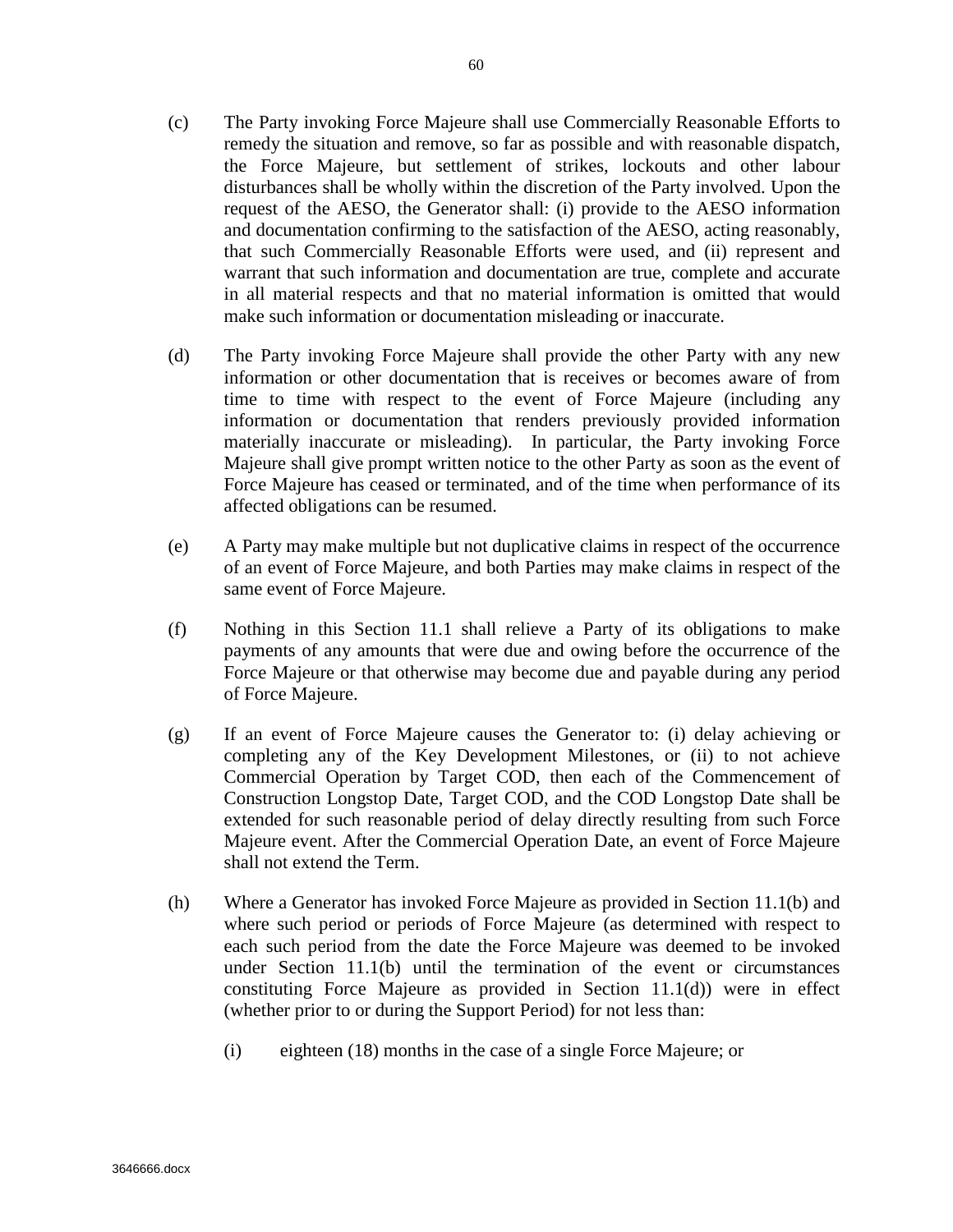(ii) an aggregate of twenty-four (24) months in the case of more than one such period;

then notwithstanding anything in this Agreement to the contrary, either Party may terminate this Agreement upon notice to the other Party and without any costs or payments of any kind to either Party, and all Completion and Performance Security shall be returned or refunded (as applicable) to the Generator forthwith or in the case of security in the form of a letter of credit, returned for cancellation.

#### **11.2 Exclusions**

A Party shall not be entitled to invoke Force Majeure under this Article 11, nor shall it be relieved of its obligations hereunder in any of the following circumstances:

- (a) if and to the extent the Party seeking to invoke Force Majeure or its Affiliate has caused the applicable event of Force Majeure by its fault or negligence, or in connection with its breach of, or failure to comply with, this Agreement or any Applicable Law;
- (b) if and to the extent the Party is seeking to invoke Force Majeure as a result of the failure of performance of any other third party that is or was a direct or indirect vendor, materials supplier, service provider or other supplier, or customer, to or of such Party, unless such failure of performance of such third party was itself caused by an event that would be considered an event of Force Majeure under this Agreement, in which case the provisions of this Article 11 shall apply to such event *mutatis mutandis*;
- (c) if and to the extent the Party is seeking to invoke Force Majeure because it is unable to procure or maintain any fuel supply to be utilized by the Facility;
- (d) if the Force Majeure was caused by a lack of funds or other financial cause including the inability of the Generator to secure financing;
- (e) if the Party invoking Force Majeure fails to comply with the notice provisions in Section 11.1(b) or Section 11.1(d);
- (f) if any proceeding is brought before any Court or the Commission by a third party seeking to repeal, cancel, revoke or terminate the Permit and Licence (Power Plant) or any other Governmental Approval issued in connection with the Project (an "**Appeal**"), unless such proceeding does not relate to any wrongful or negligent act on the part of the Generator or Generator Related Party, and the Generator is ordered by the Court or the Commission to cease construction of the Facility for the duration of the proceeding; or
- (g) if and to the extent the Generator is seeking to invoke Force Majeure because of its inability to obtain any consent, amendment or other approval of the AESO pursuant to the terms of this Agreement.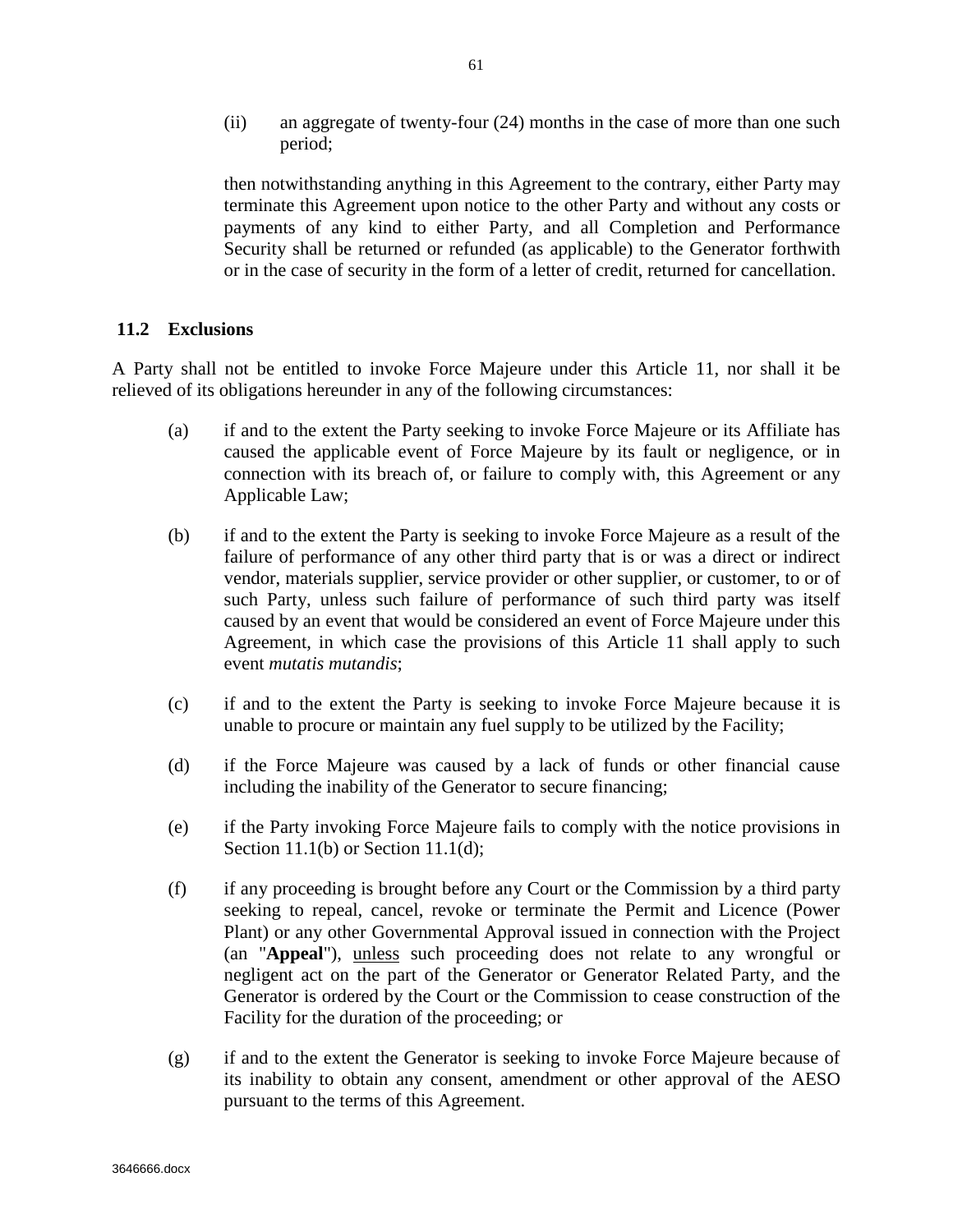#### **11.3 Definition of Force Majeure**

For the purposes of this Agreement, the term "**Force Majeure**" means any act, event, cause or condition that prevents a Party from performing its obligations (other than payment obligations) hereunder, but only if and to the extent such event or circumstance could not reasonably have been anticipated as at the Contract Date and is beyond the affected Party's reasonable control and was not caused, directly or indirectly, by the fault or negligence of the Party seeking to have its performance obligation excused thereby, and shall include:

- (a) acts of God, including extreme wind, ice, lightning or other storms, earthquakes, tornadoes, hurricanes, cyclones, landslides, drought, floods and washouts;
- (b) fires or explosions;
- (c) local, regional or national states of emergency;
- (d) strikes and other labour disputes (other than legal strikes or labour disputes by employees of (i) such Party, or (ii) a third party contractor of such Party, unless, in either such case, such strikes or other labour disputes are the result or part of a general industry strike or labour dispute);
- (e) delays or disruptions (including those arising from events of Force Majeure referred to in this Section 11.3) in the construction of any Connection Facilities that are required for the Facility to Deliver Electricity;
- (f) civil disobedience or disturbances, war (whether declared or not), acts of sabotage, blockades, insurrections, terrorism, revolution, riots or epidemics;
- (g) subject to Section 11.2(a), an order, judgment, legislation, ruling or direction by Governmental Authorities restraining a Party, provided that the affected Party has not applied for or assisted in the application for and has used Commercially Reasonable Efforts to oppose said order, judgment, legislation, ruling or direction;
- (h) an inability to obtain any permit, certificate, Approved Connection Proposal, licence or approval of any Governmental Authority, TFO or DFO required to perform or comply with any obligation under this Agreement (except where due to the failure to meet a requirement which was reasonably foreseeable), unless caused by the action or inaction of the Party invoking Force Majeure; and
- (i) an inability to secure the renewal or amendment of, any permit, certificate, licence or approval of any Governmental Authority, TFO or DFO required to perform or comply with any obligation under this Agreement, unless caused by the action or inaction of the Party invoking Force Majeure.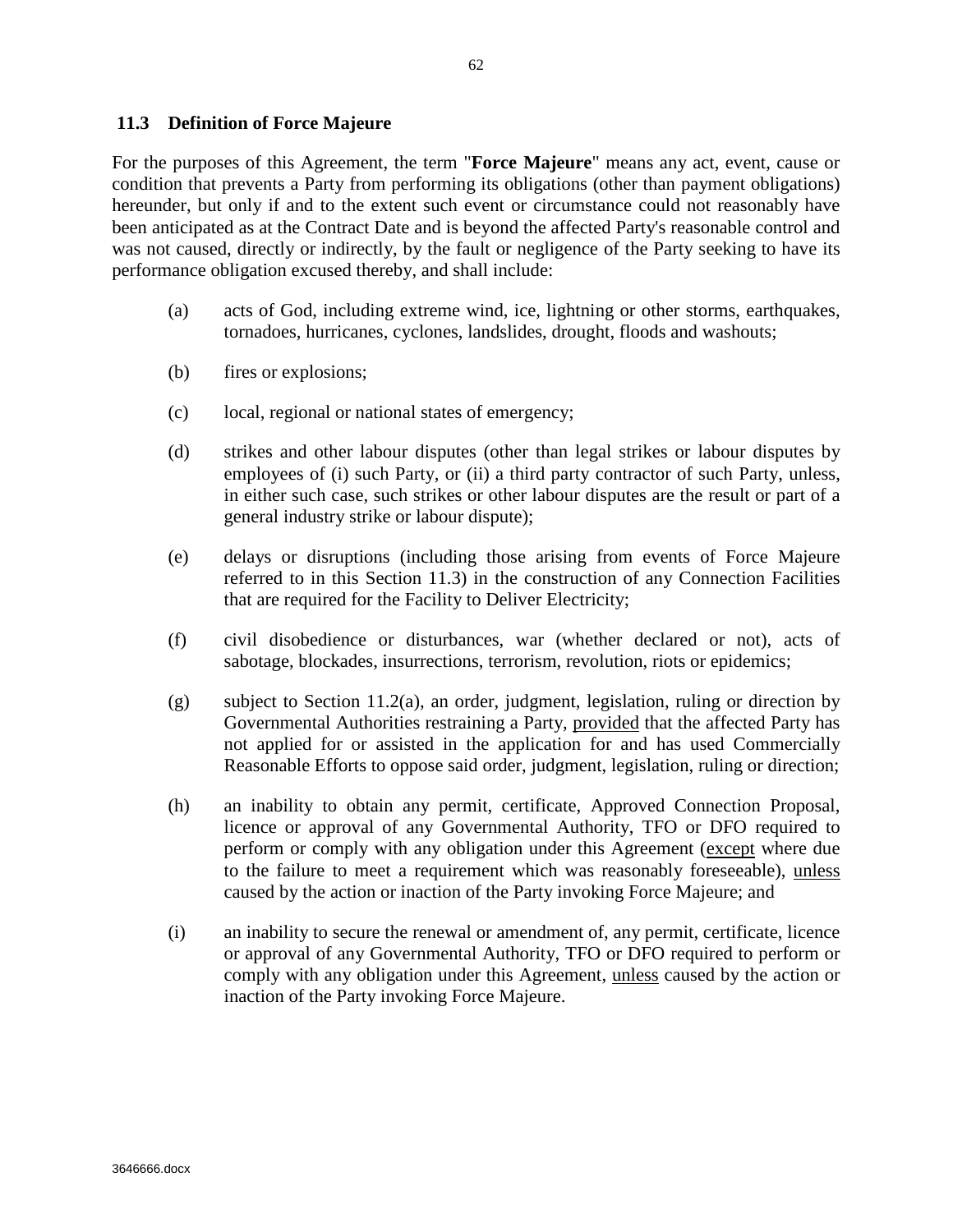#### **ARTICLE 12 CHANGE IN LAW**

#### **12.1 Designated Change in Law**

If a Designated Change in Law occurs during the Term, then notwithstanding any other provision of this Agreement other than in this Section 12.1:

- (a) to the extent that and for so long as the Generator is prevented by such Designated Change in Law from performing any of its obligations under this Agreement, it is relieved from any liability or consequence hereunder arising from its inability to perform or delay in performing that obligation; provided that Generator undertakes its mitigation obligations in respect of such Designated Change in Law pursuant to Section 12.1(c);
- (b) if such Designated Change in Law wholly or substantially prevents Generator from commencing or continuing performance of any Critical Path Item in respect of the Project when required for an uninterrupted period of at least ten (10) days, then each of the Commencement of Construction Longstop Date, Target COD, and the COD Longstop Date shall, provided that such Designated Change in Law occurred prior to such date, be extended by the number of days that such Designated Change in Law is reasonably determined to have wholly or substantially prevented Generator from proceeding with such Critical Path Item;
- (c) Generator shall use all reasonable efforts and take all reasonable steps to mitigate the effect and consequences of any Designated Change in Law which prevents its performance to the fullest extent, and as soon as is reasonably possible, all in consultation with the AESO pursuant to Section 12.2 below;
- (d) if such Designated Change in Law results in a net change in the costs Generator would reasonably be expected to incur in respect of the development, construction or operation of the Facility during the Term or in a Change in Law Constraint, then notwithstanding any other provision hereunder:
	- (i) Generator shall use all reasonable efforts and take all reasonable steps to:
		- (A) in the case of a Designated Change in Law which affects Generator's costs, minimize any increase or maximize any decrease, as the case may be, to the fullest reasonable extent, in such costs; and
		- (B) in the case of a Designated Change in Law which results in a Change in Law Constraint, minimize the effects of such Change in Law Constraint;

all in consultation with the AESO pursuant to Section 12.2;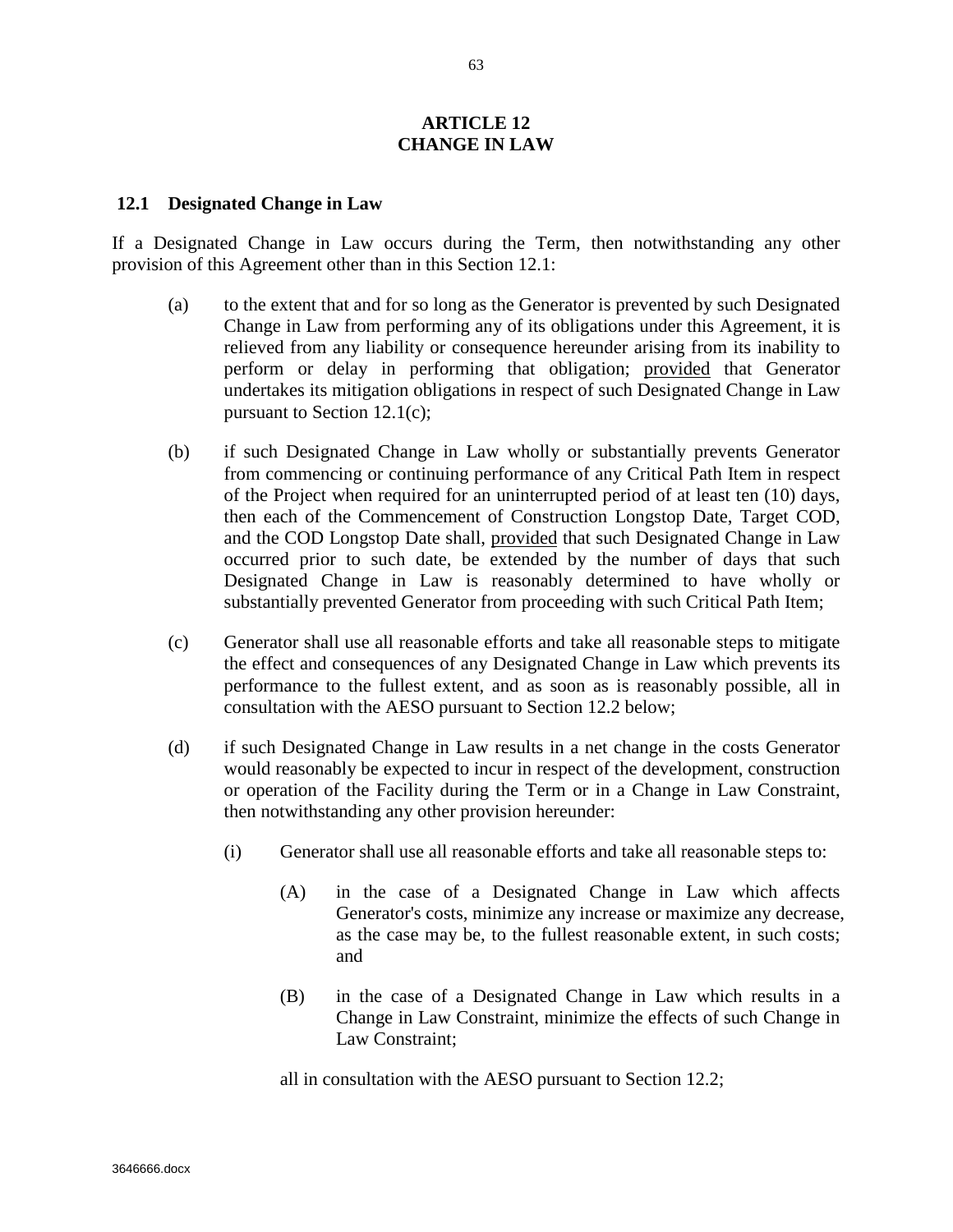- (ii) provided the applicable threshold (if any) in paragraph (iii) below or Section 7.4(a) is satisfied, payments under this Agreement shall be made or adjusted as necessary to keep the Generator in the same financial position in respect of this Agreement, after giving effect to such Designated Change in Law, as it would have been in had such Designated Change in Law not occurred, and such payments shall be determined, calculated and payable in accordance with paragraph (iii) below and Section 12.2;
- (iii) in the case of:
	- (A) a Designated Change in Law which results in a net increase in Generator's reasonable capital costs which is determined to be at least fifty thousand dollars (\$50,000), the AESO shall, without duplication, pay the Generator the amount of such reasonable costs as a lump sum payment; provided that: (1) Generator undertakes its obligations in respect of such Designated Change in Law pursuant to Sections  $12.1(c)$  and  $12.1(d)(i)$ ; (2) such increased costs are not otherwise adjusted or provided for hereunder; (3) recovery of such increased costs is not specifically disallowed hereunder; (4) such increased costs shall exclude any claim by Generator for loss of profits, economic loss, or indirect or consequential losses; and (5) Generator provides appropriate documentation to the AESO establishing the amount of such increased costs;
	- (B) a Designated Change in Law which results in a net increase in Generator's reasonable operating costs which is determined to be at least fifty thousand dollars (\$50,000), the AESO shall, without duplication, increase the Strike Price to reasonably account for such increased costs; provided that: (1) Generator undertakes its obligations in respect of such Designated Change in Law pursuant to Sections  $12.1(c)$  and  $12.1(d)(i)$ ; (2) such increased costs are not otherwise adjusted or provided for hereunder; (3) recovery of such increased costs is not specifically disallowed hereunder; (4) such increased costs shall exclude any claim by Generator for loss of profits, economic loss, or indirect or consequential losses; and (5) Generator provides appropriate documentation to the AESO establishing the amount of such increased costs;
	- (C) a Designated Change in Law which results in a net decrease in Generator's costs, the AESO shall, without duplication, reduce the Strike Price to reasonably account for any decreased costs, which adjustments shall be calculated on the basis that: (1) Generator undertakes its obligations in respect of such Designated Change in Law pursuant to Sections  $12.1(c)$  and  $12.1(d)(i)$ ; (2) such decreased costs are not otherwise adjusted or provided for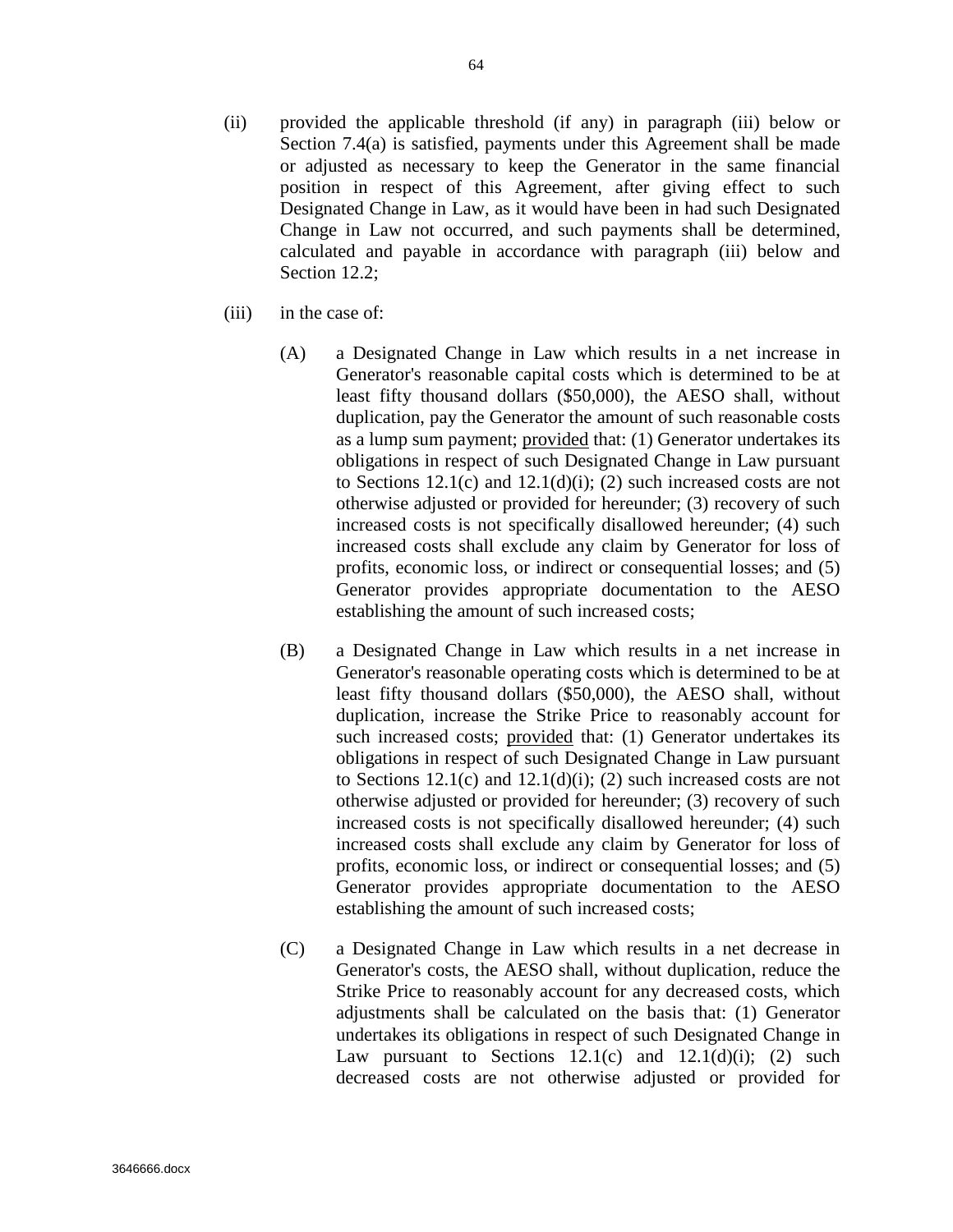hereunder; and (3) Generator provides appropriate documentation to the AESO establishing the amount of such decreased costs; and

(D) a Designated Change in Law which results in a Change in Law Constraint, the AESO shall, on a monthly basis and in accordance with and subject to the provisions of Section 7.4, pay the Generator for the Forgone CIL Energy that the Generator establishes, to the reasonable satisfaction of the AESO, resulted from such Change in Law Constraint; provided that: (1) Generator undertakes its obligations in respect of such Designated Change in Law pursuant to Sections  $12.1(c)$  and  $12.1(d)(i)$ ; (2) such Forgone CIL Energy is not otherwise provided for or accounted for hereunder; (3) recovery in respect of such Forgone CIL Energy is not specifically disallowed hereunder; and (4) Generator provides appropriate documentation to the AESO establishing the Change in Law Constraint Limit; and provided further that if the effects of such Change in Law Constraint can be mitigated, remedied or reduced by a capital improvement to the Facility, the AESO shall have the option (but not the obligation) to provide written notice to the Generator requiring it to make such capital improvement to the Facility, in which case, the reasonable costs of such capital improvement shall be for the account of AESO.

#### **12.2 Procedure on Designated Change in Law**

(a) Generator may, within twenty (20) Business Days following the date of a Designated Change in Law which it concludes may or is likely to result in the circumstances described Sections 12.1(a), (b) or (d), give the AESO notice of the occurrence of such Designated Change in Law, which notice shall contain: (i) reasonably detailed information and supporting documentation in respect of such Designated Change in Law, (ii) reasonable details of the anticipated effect of such Designated Change in Law upon performance of its obligations hereunder, the expected increase or decrease in the reasonable costs incurred by it or the expected Forgone Energy that will result from such Designated Change in Law, as the case may be; and (iii) the mitigation steps which it anticipates undertaking in respect of such event pursuant to its obligations in Sections 12.1(c) and  $12.1(d)(i)$ ; provided that if Generator fails to provide notice to the AESO of any Designated Change in Law in accordance with this Section 12.2(a), Generator shall be disqualified from and shall not be entitled to any of the relief, extensions or payments described in Section 12.1. The Generator must, however, within the period specified in this Section 12.2(a), provide such a notice to the AESO in respect of any Designated Change in Law which the Generator concludes may or is likely to result in the circumstances described in Section  $12.1(d)(iii)(C)$ . The Generator shall also provide such a notice to the AESO in respect of any Designated Change in Law designated by the AESO in a written notice to the Generator.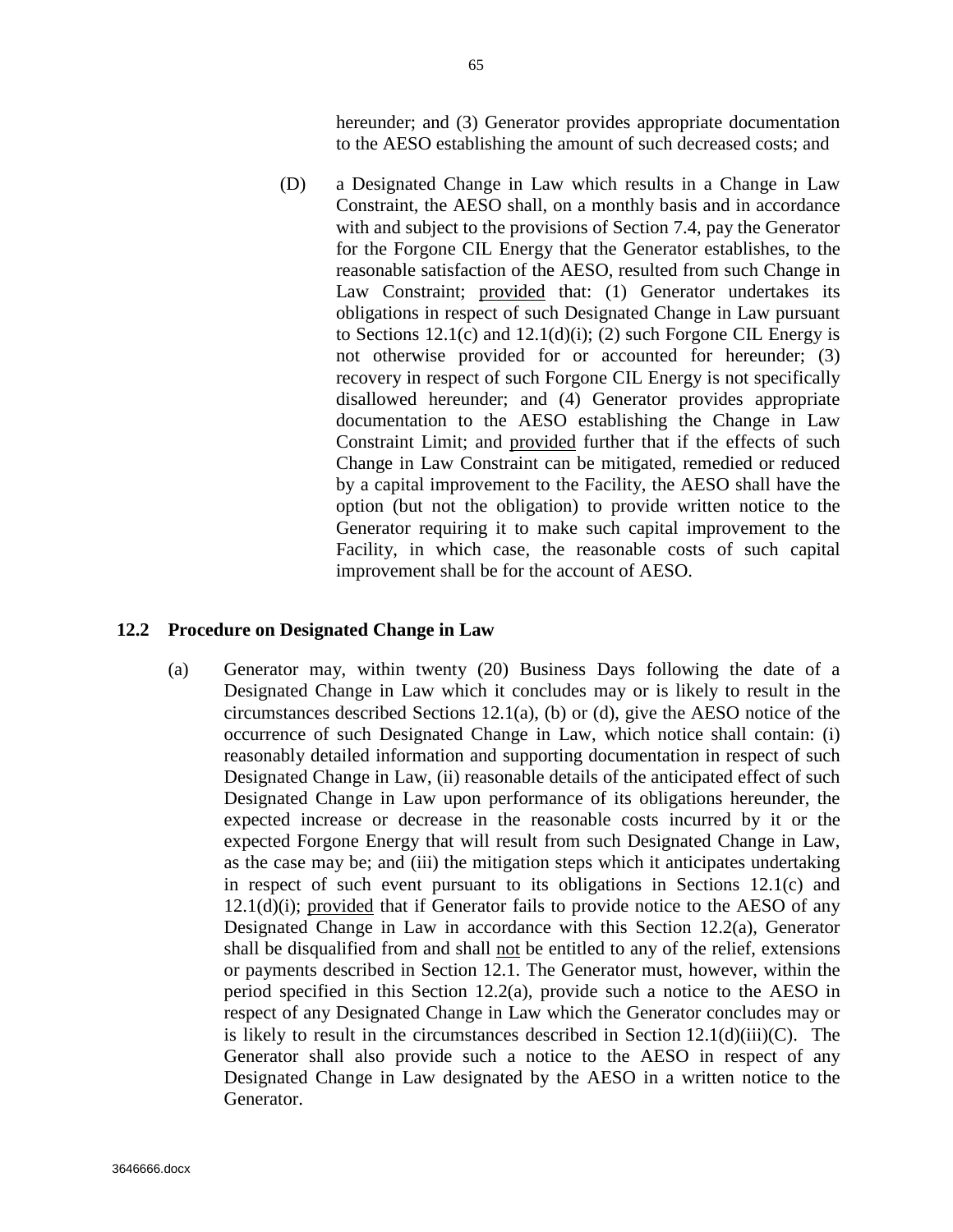- (b) The Generator shall have the burden of proof to establish the existence and the effect of the Designated Change in Law pursuant to this Section 12.2.
- (c) After giving notice pursuant to Section 12.2(a), Generator shall provide the AESO with any new information or other documentation that it receives or becomes aware of from time to time in respect of such Designated Change in Law (including any information or documentation that renders previously provided information or documentation materially inaccurate or misleading). In particular, if a Designated Change in Law has prevented it from wholly or substantially performing any of its obligations under this Agreement, Generator will notify the AESO as soon as performance of its affected obligations can be resumed.
- (d) Generator and the AESO may make multiple but not duplicative claims in respect of a Designated Change in Law.
- (e) Following Generator's delivery of a Designated Change in Law notice pursuant to Section  $12.2(a)$ , the Parties shall, on an ongoing basis, consult with each other relative to Generator's monitoring, remedying, mitigating or otherwise addressing of the effect and consequences of the Designated Change in Law. Generator shall, for such purposes, provide AESO with reasonable access on a timely basis to all documentation, reports, Persons, the Site, or other sites or other assets which in any way relate to, or are affected by or involved with, such Designated Change in Law.
- (f) Within thirty (30) Business Days following Generator's delivery of a Designated Change in Law notice pursuant to Section 12.2(a), Generator shall deliver a notice and proposal to the AESO which describes how it has met or is meeting its mitigation obligations pursuant to Sections  $12.1(c)$  and  $12.1(d)(i)$  in respect of such Designated Change in Law and which sets forth its proposal with respect to the extent and nature of any relief it is entitled to and the determination of net changes in costs, if any, pursuant to Section 12.1 based on the information it has in relation to such Designated Change in Law. If applicable, such notice shall also provide Generator's determination of the nature and extent of any Change in Law Constraint resulting from such Designated Change in Law as well Generator's reasonable estimate of the Forgone Energy which is expected to result from such Change in Law Constraint, recognizing that the onus shall be on the Generator to establish the existence of any Change in Law Constraints, Change in Law Constraint Limits and Forgone Energy Settlement Intervals that result from the Designated Change in Law. A revised notice and proposal hereunder may be provided within twenty (20) Business Days following Generator receiving any additional information in relation to such Designated Change in Law which was not previously available and which has a material effect on the original proposal.
- (g) Whether such Designated Change in Law does or does not result in or is or is not expected to result in, a net change in the reasonable costs incurred by Generator in performing its obligations in respect of the Project pursuant to this Agreement or in any Change in Law Constraint, the AESO, acting reasonably and within twenty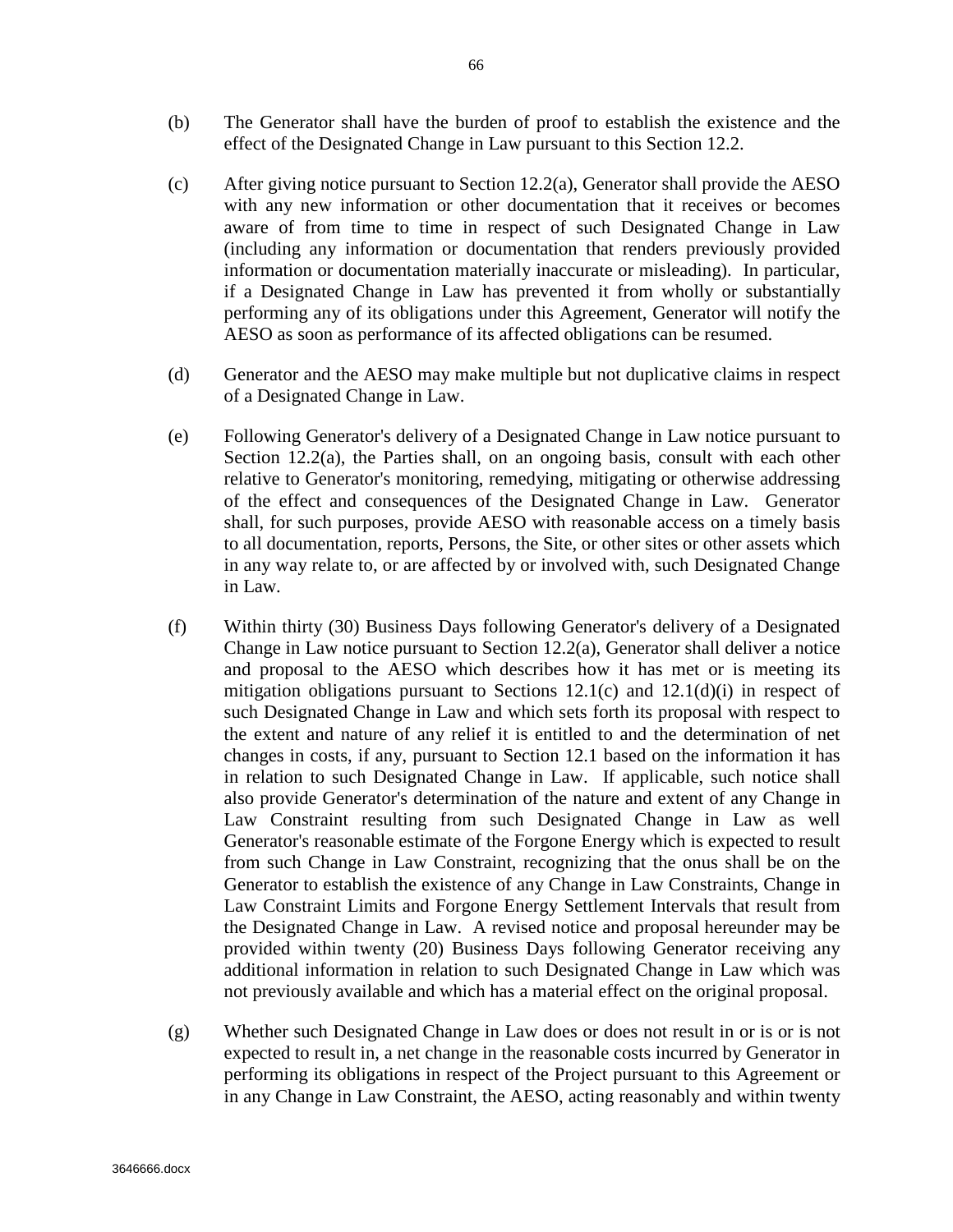(20) Business Days of receiving the notice and proposal referenced in Section 12.2(f), shall provide Generator with notice of its acceptance or rejection of same, with reasonably detailed information with respect to the rationale for any rejection. If such notice and proposal is accepted, Generator shall be entitled to relief of its obligations to the extent claimed therein, the net change in reasonable costs set forth therein and payments for Forgone Energy (as set out in Section  $12.1(d)(iii)(D)$  in respect of any Change in Law Constraint set forth therein (calculated either in accordance with Section 7.2(b)(ii) or in accordance with any alternative methodology set forth in such notice and proposal and agreed to by the AESO). If, however, such notice and proposal is rejected:

- (i) Generator may deliver an alternate notice and proposal pursuant to Section 12.2(f), which provision shall apply *mutatis mutandis*;
- (ii) AESO may propose amendments to such notice and proposal; and
- (iii) either Party may (regardless of whether Generator delivers an alternate notice and proposal as contemplated in sub-section (i) above) refer any dispute between the Parties in respect of such notice and proposal for resolution in accordance with the dispute resolution procedures set forth in Article 19, including any dispute as to:
	- (A) the occurrence of any Designated Change in Law;
	- (B) whether Generator has complied with (or is complying with) its mitigation obligations pursuant to Sections  $12.1(c)$  and  $12.1(d)(i)$ and the effect thereof;
	- (C) the extent and nature of the relief Generator is entitled to pursuant to Section 12.1;
	- (D) whether the Designated Change in Law results or is expected to result in a net change in the reasonable costs incurred by Generator in performing its obligations pursuant to this Agreement; and
	- (E) whether the Designated Change in Law results in a Change in Law Constraint.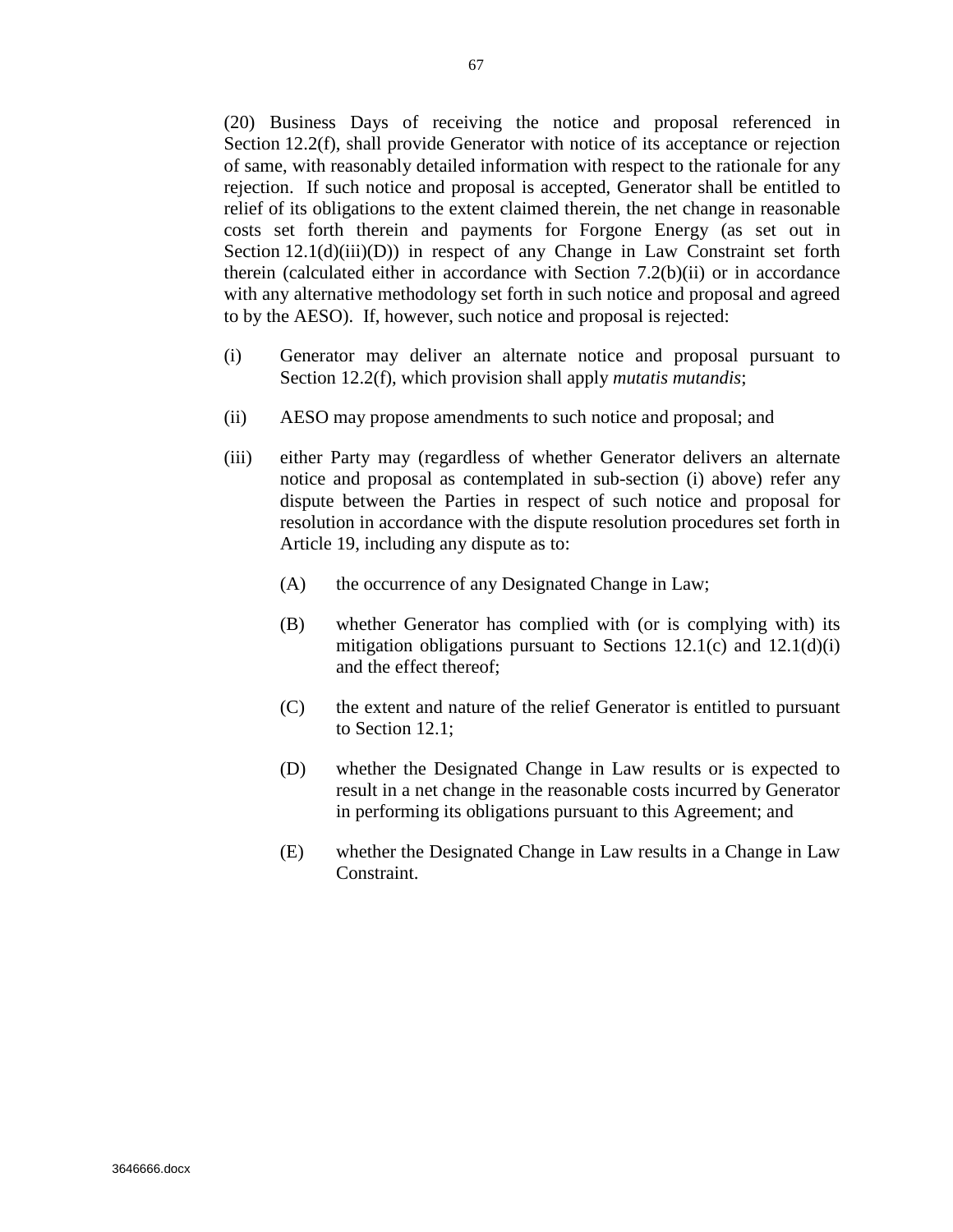# **ARTICLE 13 REPRESENTATIONS AND WARRANTIES**

#### **13.1 Representations of the Generator**

# *[Note to Draft: Update (a) and (b) following selection of Generator to reflect proper corporate entity.]*

The Generator represents to the AESO as follows, and acknowledges that the AESO is relying on such representations in entering into this Agreement:

- (a) the Generator is a  $\lceil \bullet \rceil$  and Generator is duly formed and validly existing under the laws of the jurisdiction of its formation or incorporation; and if Generator is a limited partnership, Generator's general partner is duly organized, validly existing, in good standing, and registered and otherwise lawfully authorized to do business under the laws of Alberta; and if Generator is a partnership, Generator's partners are duly organized, validly existing, in good standing, and registered and otherwise lawfully authorized to do business under the laws of Alberta;
- (b) the Generator is registered or otherwise qualified to carry on business in the Province of Alberta and has the requisite power to enter into this Agreement and to perform its obligations hereunder and is a Special Purpose Vehicle that has not carried on business other than directly in relation to, in anticipation of, and for the purposes of this Agreement; and if Generator is a limited partnership, Generator's general partner has the capacity, power and authority as the general partner of Generator to enter into this Agreement for and on behalf of Generator and to perform its obligations hereunder; and if Generator is a partnership, Generator's partner executing this Agreement has the capacity, power and authority as a partner of Generator to enter into this Agreement for and on behalf of Generator and to perform its obligations hereunder;
- (c) this Agreement has been duly authorized, executed, and delivered by the Generator and is a valid and binding obligation of the Generator enforceable in accordance with its terms except as such enforcement may be limited by bankruptcy, insolvency and other laws affecting the rights of creditors generally and except that equitable remedies may only be granted in the discretion of a Court;
- (d) the execution and delivery of this Agreement by or on behalf of the Generator, and the consummation of the transactions contemplated by this Agreement will not result in the breach or violation of any of the provisions of, or constitute a default under, or conflict with or cause the termination, cancellation or acceleration of any material obligation of the Generator under:
	- (i) any contract or obligation to which the Generator is a party or by which it or its assets may be bound, except for such defaults or conflicts as to which requisite waivers or consents have been obtained;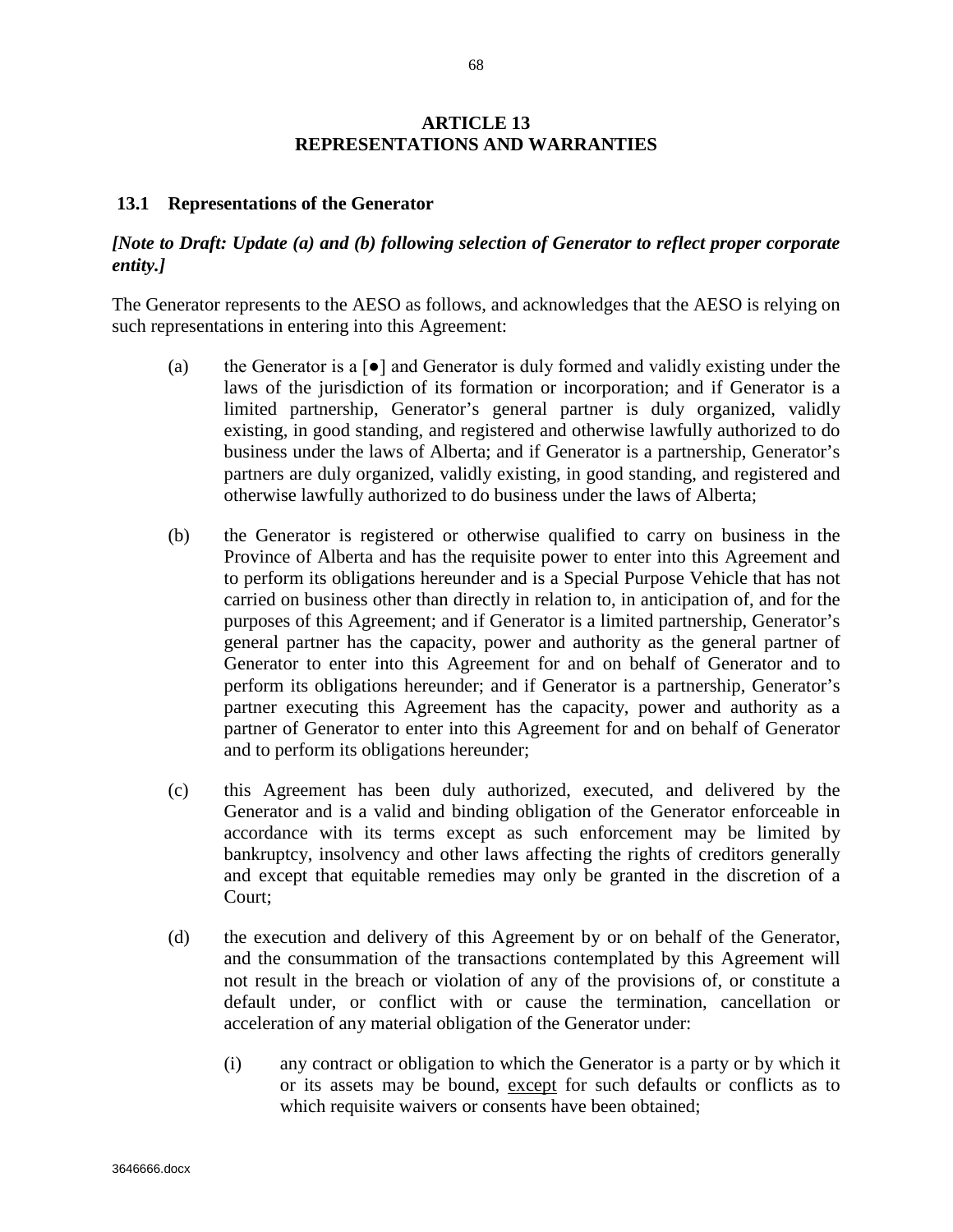- (ii) the articles, by-laws or other constating documents, or resolutions of the directors or shareholders of the Generator;
- (iii) any judgment, decree, order or award of any Governmental Authority or arbitrator;
- (iv) any licence, permit, approval, consent or authorization held by the Generator; or
- (v) any Applicable Law;
- (e) there are no bankruptcy, insolvency, reorganization, receivership, seizure, realization, arrangement or other similar proceedings pending against or being contemplated by the Generator, to the knowledge of the Generator, threatened against the Generator;
- (f) there are no actions, suits, proceedings, judgments, rulings or orders by or before any Governmental Authority or arbitrator, or, to the knowledge of the Generator, threatened against the Generator, that could have a Material Adverse Effect on the Generator;
- (g) all statements, specifications, data, confirmations, representations and information that have been set out in the Proposal and supporting evidence and documentation are complete and accurate in all material respects and are hereby restated and reaffirmed by the Generator as representations made to the AESO hereunder and there is no material information omitted from the Proposal or supporting evidence or documentation which would make the information in the Proposal or supporting evidence or documentation misleading or inaccurate;
- (h) the Generator has, to the best of its knowledge after due investigation and inquiry, either in the Proposal or in formal communications with the AESO under the REP Round 1 RFQ or REP Round 1 RFP, made plain and true disclosure to the AESO of all facts and circumstances regarding the Generator, its intended Subcontractors, and the financing of the Project that might reasonably be material to the willingness of the AESO to enter into this Agreement with the Generator having regard to the information requested by the AESO in the REP Round 1 RFQ or REP Round 1 RFP;
- (i) all requirements for the Generator to make any filing, declaration or registration with, give any notice to or obtain any licence, permit, certificate, registration, authorization, consent or approval of, any Governmental Authority as a condition to entering into this Agreement have been satisfied;
- (j) the Generator has no reason to believe, acting reasonably, that Commercial Operation may not be achieved by the Target COD;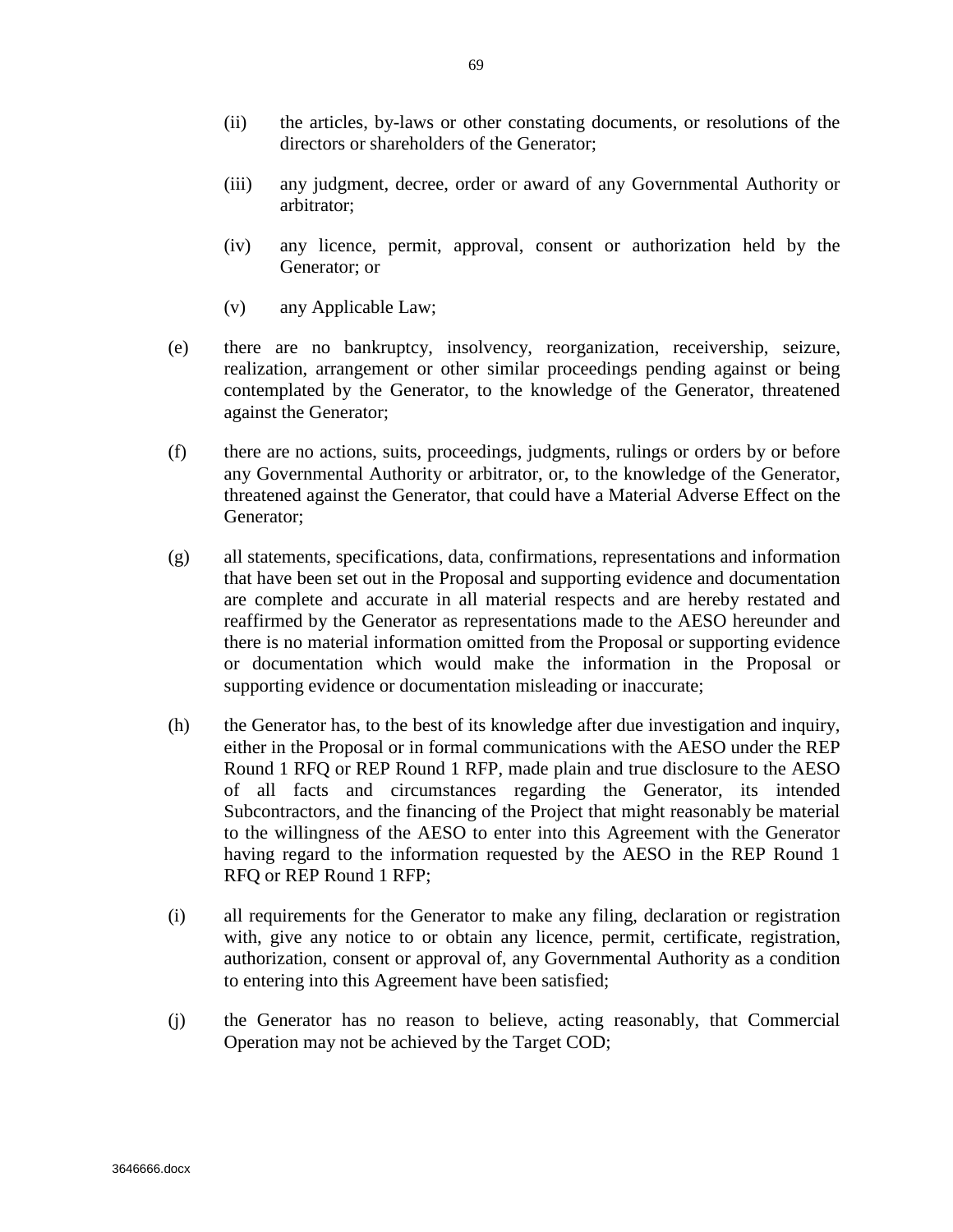- (k) the Generator is in compliance with all Applicable Laws, other than acts of noncompliance which, individually or in the aggregate, would not have a Material Adverse Effect on the Generator or the Project;
- (l) unless the Generator has otherwise notified the AESO pursuant to Section 8.3(b), the Generator is not a non-resident of Canada for the purposes of the ITA;
- (m) the Generator and the Facility comply with the Eligibility Criteria;
- (n) the Generator:
	- (i) has made all due inquiry into the requirements for obtaining the Permit and Licence (Power Plant) and any other applicable Governmental Approvals, including any applicable environmental approvals or registrations; and
	- (ii) is aware, acknowledges and agrees that it shall only be entitled to Force Majeure relief in respect of failure to fulfill any such requirements that were reasonably unforeseeable;
- (o) the Generator has not, in respect of the Facility, received any funding, incentive or other support payments under any environmental program;
- (p) in respect of the REP Round 1 RFQ process and REP Round 1 RFP process, the Generator has not had an unfair advantage or engaged in conduct, directly or indirectly, that may have given it an unfair advantage, including but not limited to (i) having or having access to information that is confidential to the AESO or the Government of Alberta and not available to other participants in such processes; (ii) communicating with any Person with a view to influencing preferred treatment; or (iii) engaging in conduct that compromises or could be seen to compromise the integrity of the open and competitive REP Round 1 RFQ process or REP Round 1 RFP process or which could render such processes noncompetitive or unfair;
- (q) all direct and indirect equity interests in Generator at the time of execution and delivery of this Agreement have been disclosed to the AESO;
- (r) the Generator is relying only on its own investigation and due diligence in relation to the risks assumed by it under the provisions of this Agreement, and is not relying on any information received from or representation made by the AESO, with the exception only of the AESO's representations in Section 13.2;
- (s) in the last five (5) years, neither Generator nor any Generator Related Party has, directly or indirectly:
	- (i) made, or offered or promised to make, any payment;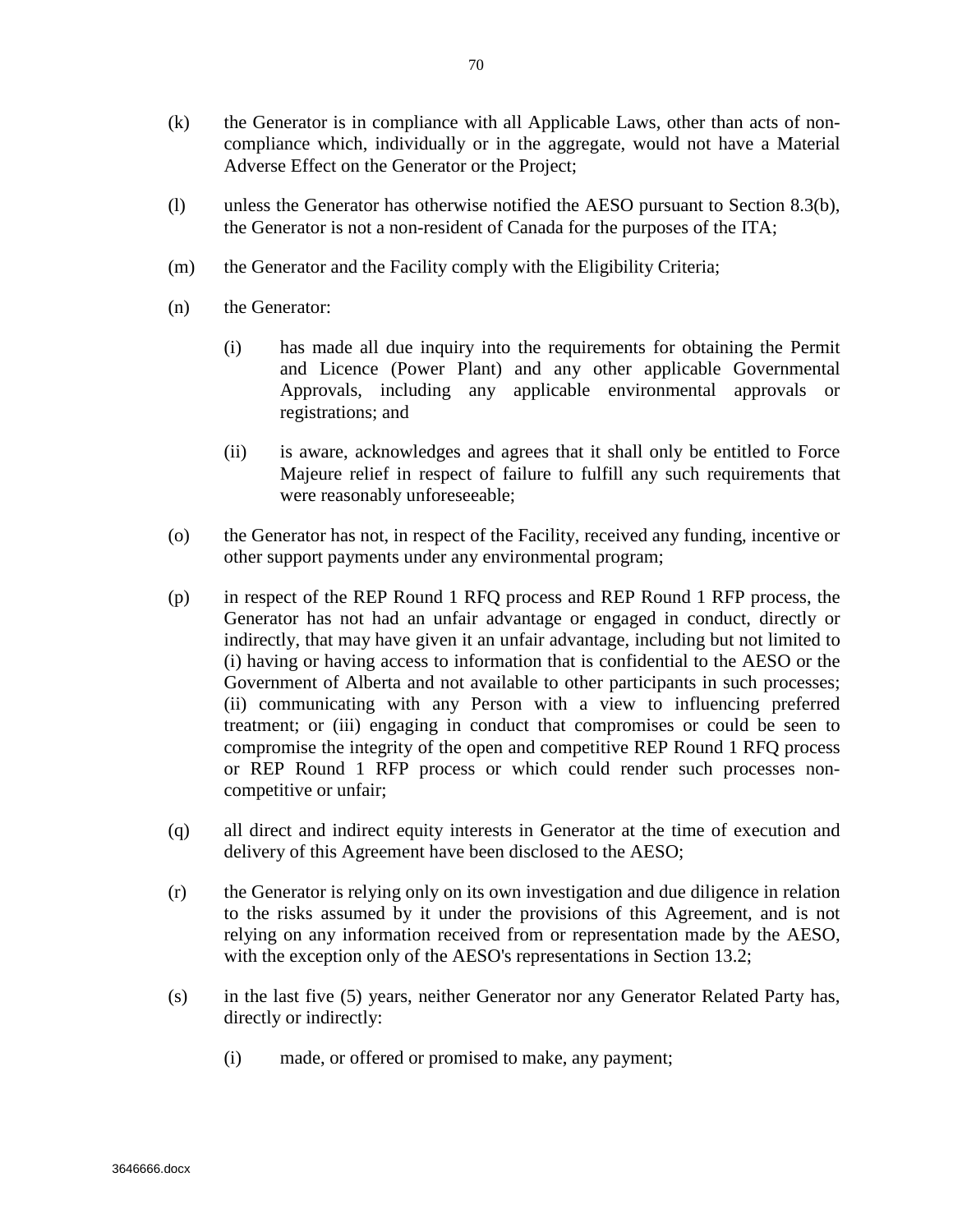- (ii) lent or given money or anything of value, or offered or promised to lend or give money or anything of value; or
- (iii) authorized any such actions, offers or promises;

to the AESO, any AESO Related Party, or any other Person, for the use or benefit of such party as consideration for any act or omission of such party or for influencing the decision of such party, in either case with respect to the performance of its duties relating to the evaluation of the Proposal, the selection of Generator or the Project, or otherwise in violation of Applicable Law; and

(t) throughout the term of this Agreement, neither Generator nor any Generator Related Party shall undertake, do or make any of the actions, offers, promises or authorizations of the type referenced in sub-section (s) above and Generator and all Generator Related Parties shall comply with Generator's anti-corruption policy, or the anti-corruption policy of a Sponsor that is applicable to Generator.

In addition, the Generator shall, upon delivery of each of the Quarterly Progress Reports required to be provided to the AESO pursuant to Section  $4.3(a)$ , represent in writing that each of the foregoing statements set out in Section 13.1(a) to (m), inclusive, and Sections 13.1(o), (p), (s) and (t), continues to be true or, if any such statements are no longer true, then the Generator shall provide to the AESO a qualified representation with respect to such statement. Such qualified representation provided by the Generator to the AESO shall be subject, however, to the rights of the AESO in Section 16.1(e) to require the Generator to cure or remove any such qualification with respect to such statement.

# **13.2 Representations of the AESO**

The AESO represents to the Generator as follows, and acknowledges that the Generator is relying on such representations in entering into this Agreement:

- (a) the AESO is a statutory corporation under the EUA, and is validly existing, and otherwise lawfully authorized to do business under the laws of Alberta and has all requisite capacity, power and authority to enter into and perform its obligations under this Agreement; and
- (b) this Agreement has been duly authorized on behalf of the AESO, and upon execution and delivery constitutes a legal, valid and binding obligation of the AESO.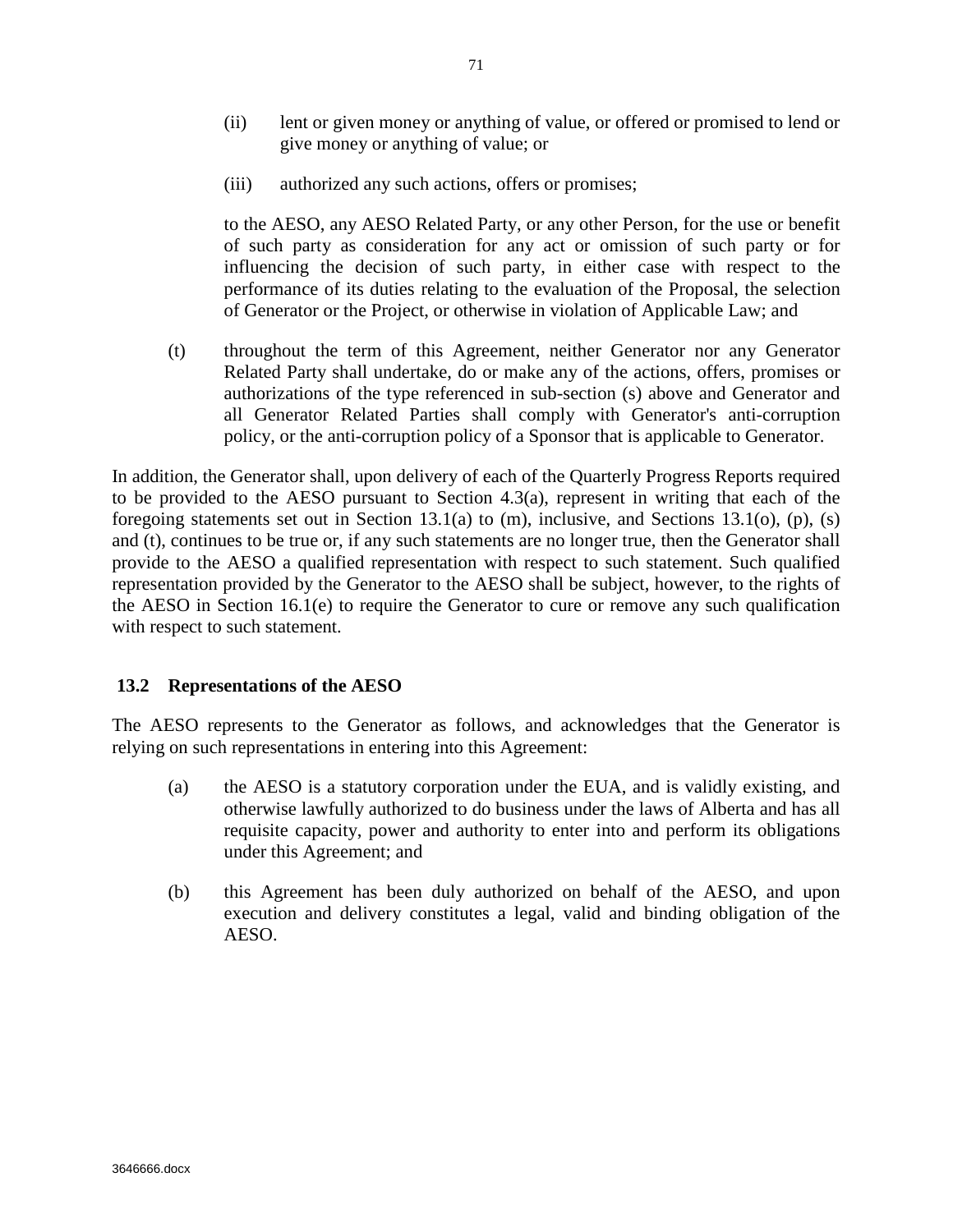## **ARTICLE 14 LIABILITY AND INDEMNIFICATION**

#### **14.1 Exclusion of Consequential Damages**

Notwithstanding anything contained herein to the contrary, neither Party will be liable under this Agreement or under any cause of action relating to the subject matter of this Agreement for any special, indirect, incidental, punitive, exemplary or consequential damages, including loss of profits (save and except as provided in Sections 5.1(c), 6.11 and 12.1(d) and Article 7), loss of use of any property or claims of customers or contractors of the Parties for any such damages.

#### **14.2 Liquidated Damages**

Nothing in this Article 14 shall reduce a Party's claim for liquidated damages pursuant to Section 16.2. The Generator acknowledges and agrees that it would be extremely difficult and impracticable to determine precisely the amount of actual damages that would be suffered by the AESO and the Government of Alberta as result of a failure by the Generator to meet its obligations under this Agreement. The Generator further acknowledges and agrees that the liquidated damages set forth in this Agreement are a fair and reasonable approximation of the amount of actual damages that would be suffered by the AESO and the Government of Alberta as a result of a failure by the Generator to meet its obligations under this Agreement, and does not constitute a penalty.

## **14.3 AESO Indemnification**

The Generator shall indemnify, defend and hold the AESO, the Government of Alberta, the members of the Government of Alberta's Executive Council and their respective Affiliates, and each of the foregoing Persons' respective officers, directors, members, employees, shareholders, consultants, advisors, contractors (and their employees and subcontractors), agents and representatives (collectively, the "**Indemnitees**") harmless from and against any and all Claims, losses, damages, liabilities, penalties, obligations, payments, costs and expenses and accrued interest thereon (including the costs and expenses of, and accrued interest on, any and all actions, suits, proceedings for personal injury (including death) or property damage, assessments, judgments, settlements and compromises relating thereto and reasonable lawyers' fees and reasonable disbursements in connection therewith) (each, an "**Indemnifiable Loss**"), asserted against or suffered by the Indemnitees relating to, in connection with, resulting from, or arising out of: (a) any occurrence or event relating to the Facility, except to the extent that any injury or damage is attributable to the negligence or wilful misconduct of the Indemnitees or the failure of the Indemnitees to comply with Applicable Law; (b) any breach by the Generator of any representations, warranties and covenants contained in this Agreement, except to the extent that any injury or damage is attributable to the negligence or wilful misconduct of the Indemnitees, and (c) a discharge of any contaminant into the natural environment, at or related to, the Facility and any fines or orders of any kind that may be levied or made in connection therewith pursuant to Applicable Law, except to the degree that such discharge shall have been due to the negligence or wilful misconduct of the Indemnitees. For greater certainty, in the event of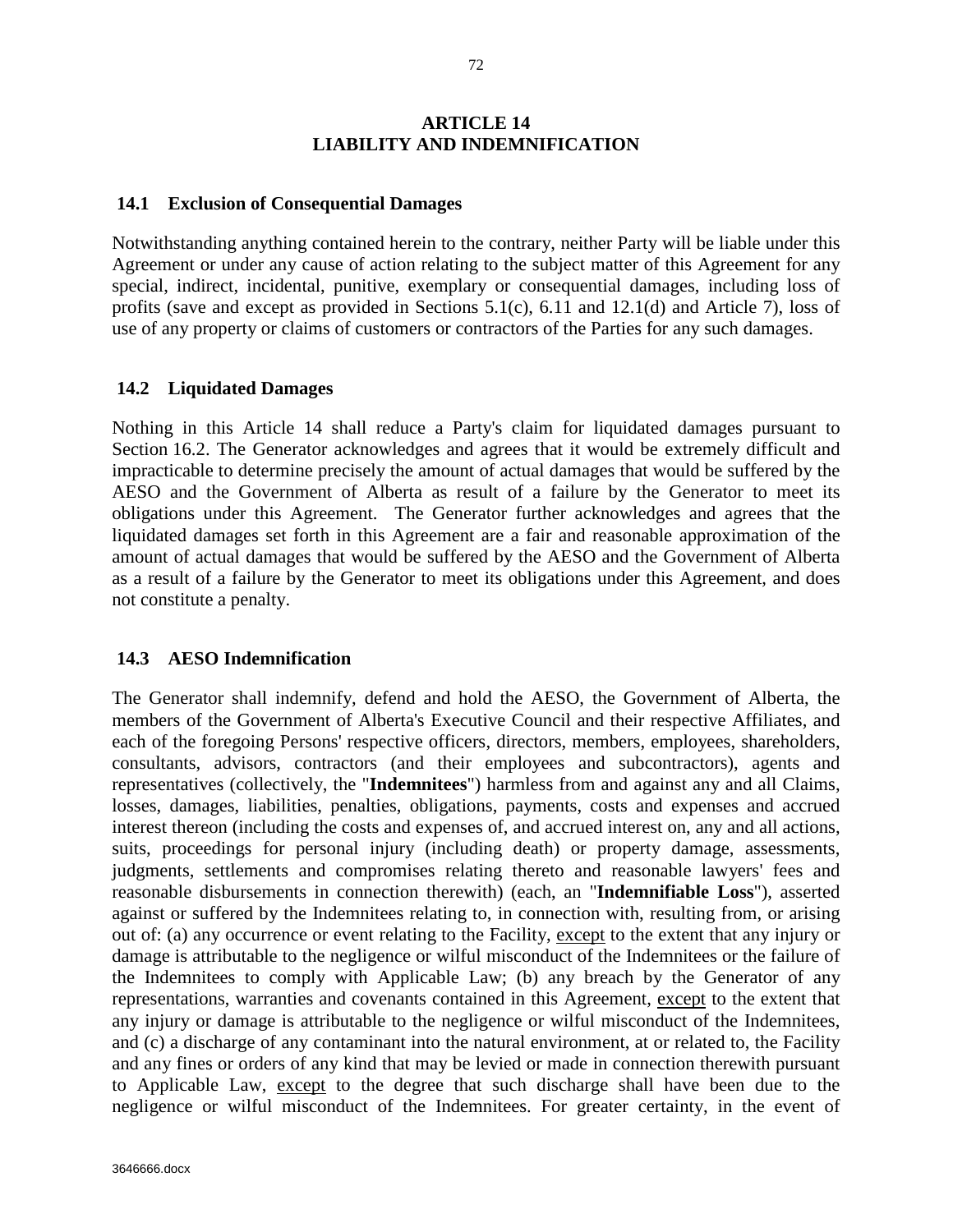contributory negligence or other fault of the Indemnitees, then such Indemnitees shall not be indemnified hereunder in the proportion that the Indemnitees' negligence or other fault contributed to any Indemnifiable Loss.

# **14.4 Defence of Claims**

- (a) Promptly after receipt by the Indemnitees of any Claim or notice of the commencement of any action, administrative or legal proceeding, or investigation as to which the indemnity provided for in Section 14.3 may apply, the AESO shall notify the Generator in writing of such fact. The Generator shall assume the defence thereof with counsel designated by the Generator and satisfactory to the affected Indemnitees, acting reasonably; provided, however, that if the defendants in any such action include both the Indemnitees and the Generator and the Indemnitees shall have reasonably concluded that there may be legal defences available to them which are different from or additional to, or inconsistent with, those available to the Generator, the Indemnitees shall have the right to select separate counsel satisfactory to the Generator acting reasonably (at no additional cost to the Indemnitees) to participate in the defence of such action on behalf of the Indemnitees. The Generator shall promptly confirm that it is assuming the defence of the Indemnitees by providing written notice to the Indemnitees. Such notice shall be provided no later than five (5) Business Days prior to the deadline for responding to any Claim relating to any Indemnifiable Loss.
- (b) Should any of the Indemnitees be entitled to indemnification under Section 14.3 as a result of a Claim by a third-party, and the Generator fails to assume the defence of such Claim (which failure shall be assumed if the Generator fails to provide the notice prescribed by Section 14.4(a)), the Indemnitees shall, at the expense of the Generator, contest (or, with the prior written consent of the Generator, settle) such Claim, provided that no such contest need be made and settlement or full payment of any such Claim may be made without consent of the Generator (with the Generator remaining obligated to indemnify the Indemnitees under Section 14.3), if, in the written opinion of an independent third-party counsel chosen by the Contract Representatives, such Claim is meritorious. If the Generator is obligated to indemnify any Indemnitees under Section 14.3, the amount owing to the Indemnitees will be the amount of such Indemnitees' actual out-of-pocket loss net of any insurance proceeds received or other recovery.

# **ARTICLE 15 TERM**

# **15.1 Term**

- (a) This Agreement shall become effective upon the Contract Date.
- (b) The term of this Agreement (the "**Term**") means that period of time which commences upon execution of this Agreement and continues until the end of the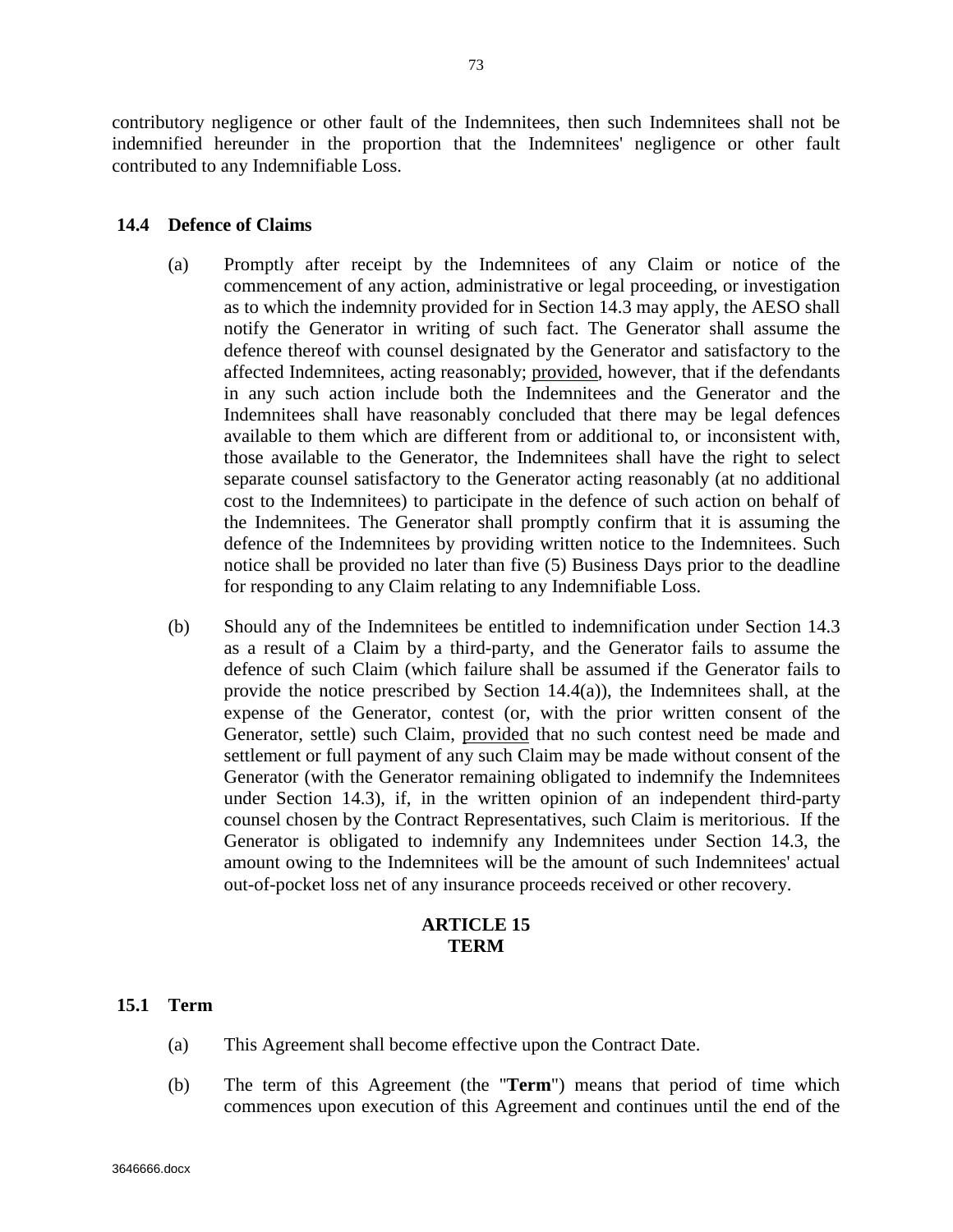Support Period, subject to any early termination in accordance with the provisions hereof.

# **ARTICLE 16 TERMINATION AND DEFAULT**

### **16.1 Events of Default by the Generator**

Each of the following will constitute an event of default by the Generator (each, a "**Generator Event of Default**"):

- (a) the Generator fails to make any payment when due (except to the extent that such amount is disputed in good faith through the dispute resolution procedure set out in Article 19) and/or maintain the Completion and Performance Security as required under this Agreement, if such failure is not remedied within fifteen (15) Business Days after written notice of such failure from the AESO;
- (b) the Generator fails to comply with any Stop Work Notice, if such failure is not remedied within three (3) Business Days after written notice of such failure from the AESO;
- (c) the Generator fails to perform or is in default of any material covenant or obligation set forth in this Agreement (except to the extent constituting a separate Generator Event of Default) if such failure is not remedied within fifteen (15) Business Days after written notice of such failure from the AESO; provided that such cure period shall be extended by a further fifteen (15) Business Days if the Generator is diligently remedying such failure and such failure is capable of being cured during such extended cure period;
- (d) the Generator fails or ceases to hold a valid Governmental Approval where such failure or cessation results in, or could be reasonably expected to result in, a Material Adverse Effect on the Generator or a material adverse effect on the Facility and is not remedied within thirty (30) Business Days after receipt by the Generator of written notice of such failure or cessation from the AESO; provided that such cure period shall be extended by a further thirty (30) Business Days if the Generator is diligently remedying such failure or cessation and such failure or cessation is capable of being corrected during such extended cure period;
- (e) any representation made by the Generator in this Agreement, excepting only the representations made in Sections  $13.1(n)$ ,  $13.1(p)$ ,  $13.1(s)$  and  $13.1(t)$ , is not true or correct in any material respect when made and is not made true or correct in all material respects within thirty (30) Business Days after receipt by the Generator of written notice of such fact from the AESO; provided that such cure period shall be extended by a further thirty (30) Business Days if the Generator, in the reasonable opinion of the AESO, is diligently correcting such breach and such breach is capable of being corrected during such extended cure period;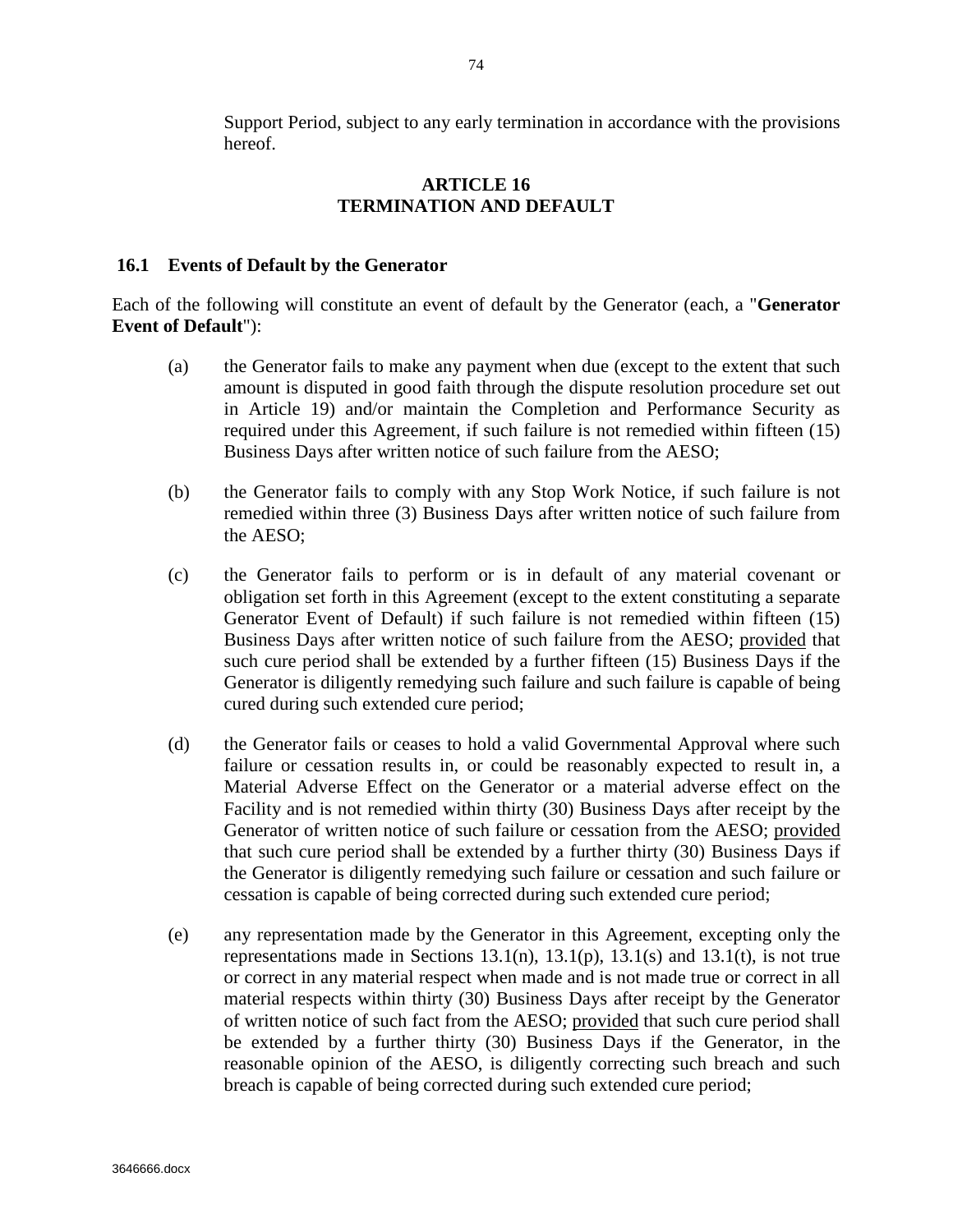- (f) an effective resolution is passed or documents are filed in an office of public record in respect of, or a judgment or order is issued by a Court ordering, the dissolution, termination of existence, liquidation or winding up of the Generator, unless such filed documents are immediately revoked or otherwise rendered inapplicable, or unless there has been a permitted and valid assignment of this Agreement by the Generator under this Agreement to a Person which is not dissolving, terminating its existence, liquidating or winding up and such Person has assumed all of the Generator's obligations under this Agreement;
- (g) the Generator amalgamates with, or merges with or into, or transfers the Facility or all or substantially all of its assets to, another Person unless, at the time of such amalgamation, merger or transfer, there has been a permitted and valid assignment hereof by the Generator under this Agreement to the resulting, surviving or transferee Person and such Person has assumed all of the Generator's obligations under this Agreement;
- (h) a receiver, manager, receiver-manager, liquidator, monitor or trustee in bankruptcy of the Generator or of any of the Generator's property is appointed by a Governmental Authority or pursuant to the terms of a debenture or a similar instrument, and such receiver, manager, receiver-manager, liquidator, monitor or trustee in bankruptcy is not discharged or such appointment is not revoked or withdrawn within thirty (30) Business Days of the appointment; by decree, judgment or order of a Governmental Authority, the Generator is adjudicated bankrupt or insolvent, and such decree, judgment or order continues undischarged and unstayed for a period of thirty (30) Business Days after the entry thereof; or if any material part of the property of Generator is seized, attached, or sequestered, and such seizure, attachment, or sequestering is not successfully contested by Generator within thirty (30) Business Days; or a petition, proceeding or filing is made against the Generator seeking to have the Generator declared bankrupt or insolvent, or seeking adjustment or composition of any of its debts pursuant to the provisions of any Insolvency Legislation, and such petition, proceeding or filing is not dismissed or withdrawn within thirty (30) Business Days;
- (i) the Generator makes an assignment for the benefit of its creditors generally under any Insolvency Legislation, or consents to the appointment of a receiver, manager, receiver-manager, monitor, trustee in bankruptcy, or liquidator for all or part of its property, or files a petition or proposal to declare bankruptcy or to reorganize pursuant to the provisions of any Insolvency Legislation;
- (j) the Generator fails to own or lease the Facility during the Term;
- (k) the actual, installed, nameplate capacity of the Facility, as confirmed by the Independent Engineer, exceeds the Contract Capacity;
- (l) the Generator has permitted, undertaken, contracted for, or otherwise made a Facility Amendment that has not first been consented to by the AESO pursuant to this Agreement;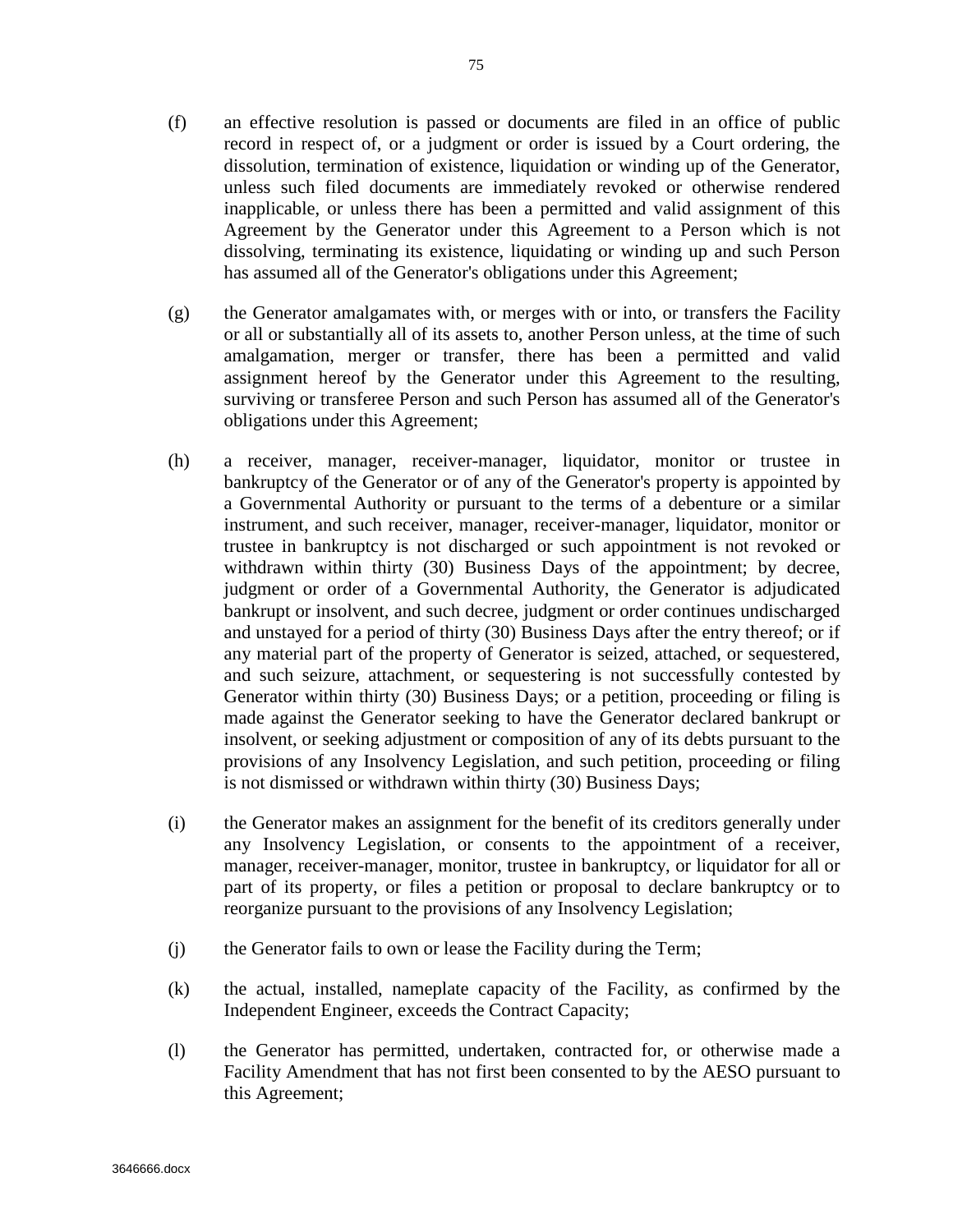- (m) the Generator fails to achieve Commencement of Construction on or before the Commencement of Construction Longstop Date;
- (n) the Generator fails to achieve Commercial Operation on or before the COD Longstop Date;
- (o) the representation in Section  $13.1(p)$  is not true and correct in all material respects;
- (p) if at any time the conduct of Generator or any Generator Related Party in relation to the Proposal, Generator's obligations under this Agreement, or otherwise in relation to the Project results in any criminal conviction, in the representation in Section 13.1(s) being untrue or incorrect in any material respect, or in any breach of the representation, warranty or obligation set forth in Section 13.1(t);
- (q) the Generator undergoes a change of Control in violation of Section 20.2;
- (r) the Generator assigns this Agreement or any rights, interests or obligations under this Agreement in violation of Section 20.1; and
- (s) the Generator carries on any business in violation of Section 4.4(a) or incurs indebtedness in violation of Section 4.4(b) and does not cease to carry on such business or remedy such violation within two (2) Business Days of receiving notice to do so from the AESO.

## **16.2 Remedies of the AESO**

- (a) If any Generator Event of Default (other than a Generator Event of Default relating to the Generator referred to in Section 16.1(f), Section 16.1(h), and Section  $16.1(i)$  occurs and is continuing, the AESO may elect to terminate this Agreement by providing written notice of termination to the Generator upon or within a reasonable time of the AESO becoming aware of the occurrence of such Generator Event of Default.
- (b) If a Generator Event of Default occurs and is continuing, the AESO may, in addition to the remedy set out in Section 16.2(a):
	- (i) set off any payments due to the Generator against any amounts payable by the Generator to the AESO including, at the AESO's option, the amount of any Completion and Performance Security to be provided to the AESO pursuant to Section 10.1;
	- (ii) draw on all or part of the Completion and Performance Security with respect to any amount payable by the Generator to the AESO, and if the remedy in Section 16.2(a) has not been exercised, require the Generator to replace such drawn security with new security; and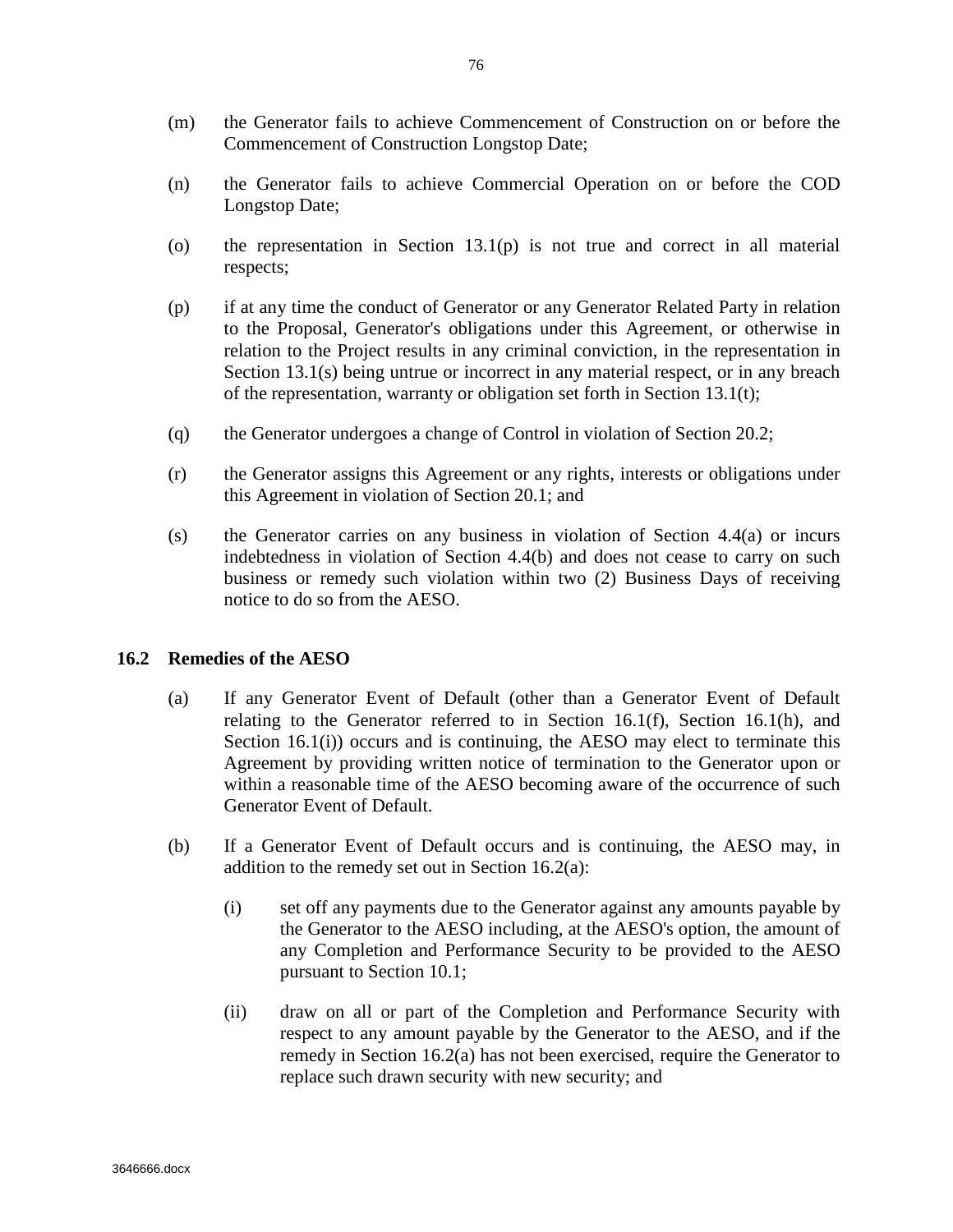- (iii) implement or avail itself of any remedy available to it under the AESO Security Documents.
- (c) Notwithstanding Section 16.2(a) and Section 16.2(b), upon the occurrence of a Generator Event of Default relating to the Generator referred to in Section 16.1(f), Section 16.1(h), or Section 16.1(i), this Agreement shall automatically terminate without notice, act or formality, effective immediately before the occurrence of such Generator Event of Default, in which case, for certainty, the Secured Lender shall have the rights available to it under Section 17.2(g).
- (d) If the AESO terminates this Agreement pursuant to Section 16.2(a) or this Agreement is terminated pursuant to Section 16.2(c),
	- (i) if the Termination Date precedes the Commercial Operation Date, the AESO may, in its sole and absolute discretion, require the Generator to pay to the AESO, as liquidated damages and not as a penalty, a sum equal to the dollar amount of all Completion and Performance Security required to be provided by the Generator as of the Termination Date pursuant to Section 10.1, and the AESO shall be entitled to draw upon any portion of such Completion and Performance Security which is held by it, and pursue a Claim for damages with respect to any portion of such Completion and Performance Security that the Generator was required to (but did not) provide to the AESO as of the Termination Date pursuant to Section 10.1; and in such circumstances, notwithstanding Section 16.5, the AESO's remedies against the Generator in respect of the termination of the Agreement shall be limited to the amount of liquidated damages payable by the Generator pursuant to this Section 16.2(d)(i); and
	- (ii) if the Termination Date is on or after the Commercial Operation Date, the AESO shall be entitled to exercise all remedies available to it, at law or in equity, and a Market Termination Amount shall become payable from one Party to another, all as contemplated under Section 16.5(b).
- (e) Termination shall not relieve the Generator or the AESO of their respective responsibilities relating to the Delivered Electricity, Renewable Attributes, or amounts payable under this Agreement, up to and including the Termination Date. The AESO shall be responsible only for the payment of amounts accruing under this Agreement up to and including the Termination Date. In addition to its other rights of set off available to it pursuant to this Agreement and at law, the AESO may hold back payment or set off its obligation to make such payment against any payments owed to it if the Generator fails to comply with its obligations on termination.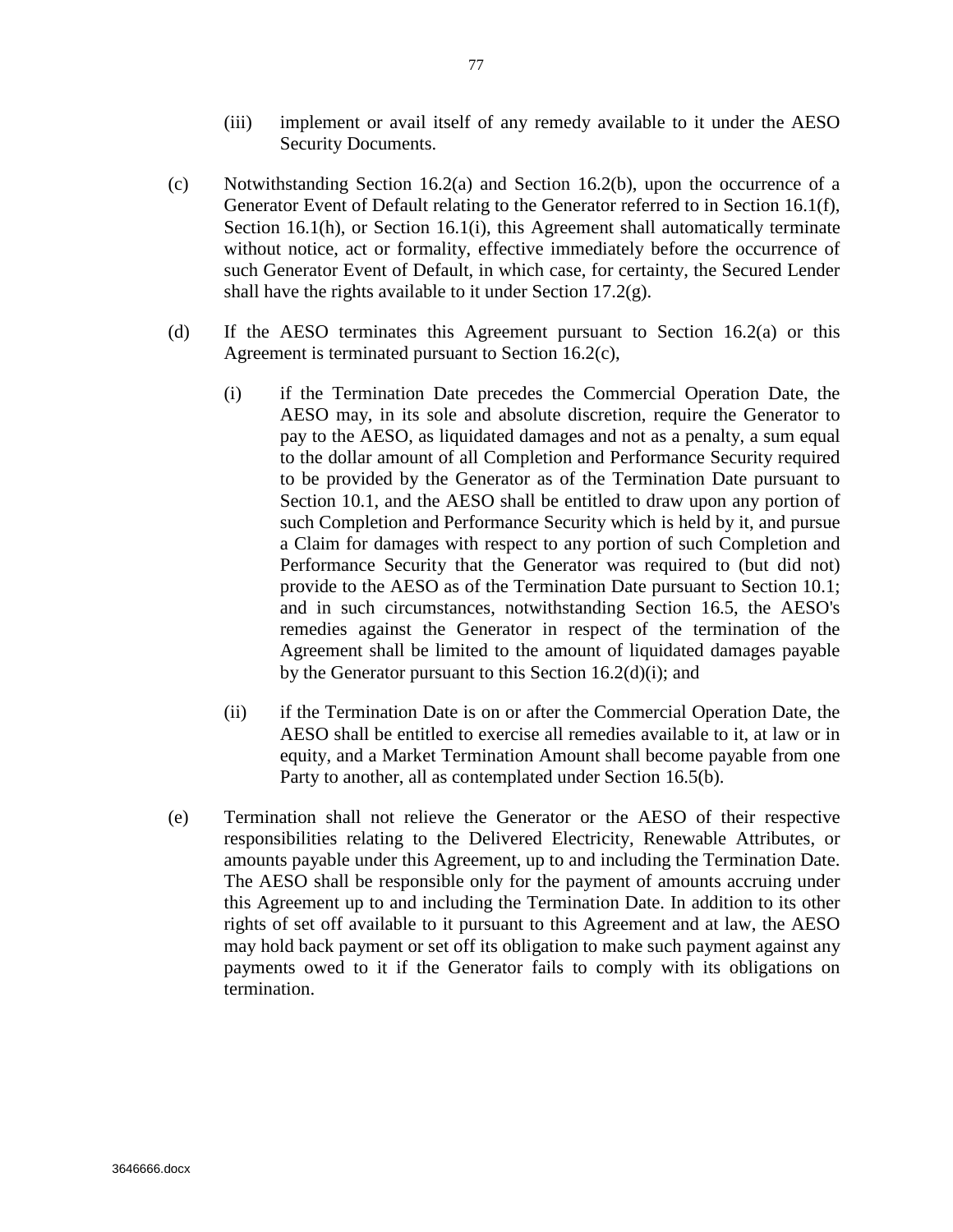## **16.3 Events of Default by the AESO**

Each of the following will constitute an event of default by the AESO (each an "**AESO Event of Default**"):

- (a) the AESO fails to make any payment under this Agreement when due (except to the extent that such amount is disputed in good faith through the dispute resolution procedure set out in Article 19), if such failure is not remedied within fifteen (15) Business Days after written notice of such failure from the Generator; and
- (b) the AESO assigns this Agreement (other than an assignment made pursuant to Section  $20.1(g)$ ) without first obtaining the consent of the Generator, if such consent is required pursuant to this Agreement.

## **16.4 Termination by the Generator**

- (a) If any AESO Event of Default occurs and is continuing, then the Generator may elect to terminate this Agreement by providing written notice of termination to the AESO upon or within a reasonable time of the Generator becoming aware of the occurrence of the AESO Event of Default, and may set off any payments due to the AESO against any amounts payable by the AESO to the Generator. Where the Generator has so terminated this Agreement, the AESO shall return any Completion and Performance Security it holds within twenty (20) Business Days following receipt of a written request from the Generator.
- (b) If the Generator terminates this Agreement pursuant to Section  $16.4(a)$ :
	- (i) at any time prior to the Commercial Operation Date, such termination shall be deemed to be an Optional Termination, and the provisions of Section 16.6 shall apply, *mutatis mutandis*; and
	- (ii) at any time, on or after the Commercial Operation Date, the Generator shall be entitled to exercise all remedies available to it at law or in equity, and a Market Termination Amount shall become payable from one Party to the other, all as contemplated under Section 16.5(b).

#### **16.5 Remedies for Termination Non-Exclusive**

(a) The termination of this Agreement by either Party and the payment of all amounts then due and owing to the other Party as expressly provided in this Agreement shall not limit, waive or extinguish in any way the recourse of either Party to any other remedies available to it in relation to such termination at law, in equity or otherwise, nor shall such termination affect any rights that the Indemnitees may have pursuant to any indemnity given under this Agreement.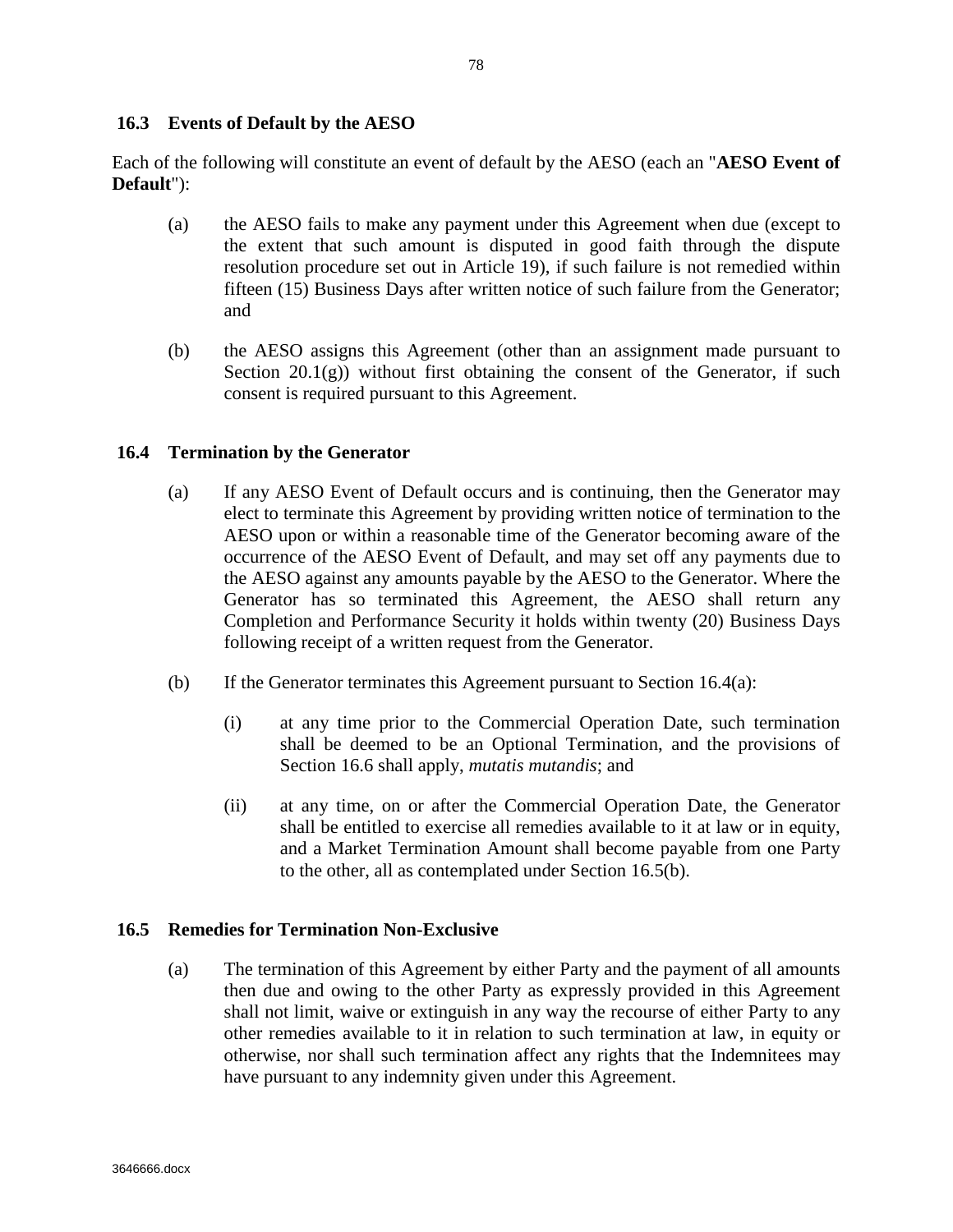- (b) The definition of the "Market Termination Amount" referenced in Sections  $16.2(d)(ii)$ ,  $16.4(b)(ii)$ , and  $17.2(g)(iii)$ , and the definitions required with respect thereto, are set forth in subsections (i) through (ix) below.
	- (i) "**Remaining Energy**" means, for each year of the Remaining Support Period, that amount of Metered Energy in respect of which Difference Amounts would have been payable during such year (assuming that termination hereunder had not occurred), which amount shall be deemed to be equal to the average quantity of Metered Energy for each pretermination Settlement Period during the Support Period multiplied by the number of Settlement Periods in each such year (assuming that termination hereunder had not occurred).
	- (ii) "**Market Value**" means, with respect to the Transaction, the sum of the net present value (calculated applying the Discount Rate) of the product, for each year of the Remaining Support Period (including any partial year at the beginning or end of such period), of: (A) the Remaining Energy for such year multiplied by (B) the Market Price for such year for a similar transaction taking into consideration the nature of the obligations and the Remaining Support Period (assuming that termination hereunder had not occurred), and assuming that such similar transaction is settled based on the exchange of Electricity through the Power Pool for the Pool Price.
	- (iii) "**Market Price**" means, with respect to the Transaction, the market price established for each year of a replacement transaction, as determined in the reasonable discretion of the Non-Defaulting Party, which shall determine the Market Price by considering any or all of the following:
		- (A) quotations (either firm or indicative) for replacement contracts or transactions supplied by one or more third parties that may take into account the credit worthiness of the Non-Defaulting Party at the time the quotation is provided and the terms of any relevant documentation, including credit support documentation, between the Non-Defaulting Party and the third party providing the quotation;
		- (B) information consisting of relevant market data in respect of the Power Pool and the Pool Price supplied by one or more third parties, including, without limitation, relevant prices, correlations, or other relevant market data in respect of the Power Pool; or
		- (C) information of the types described in subsection (A) or subsection (B) above from internal sources if such information is of the type used by the Non-Defaulting Party in the regular course of its business.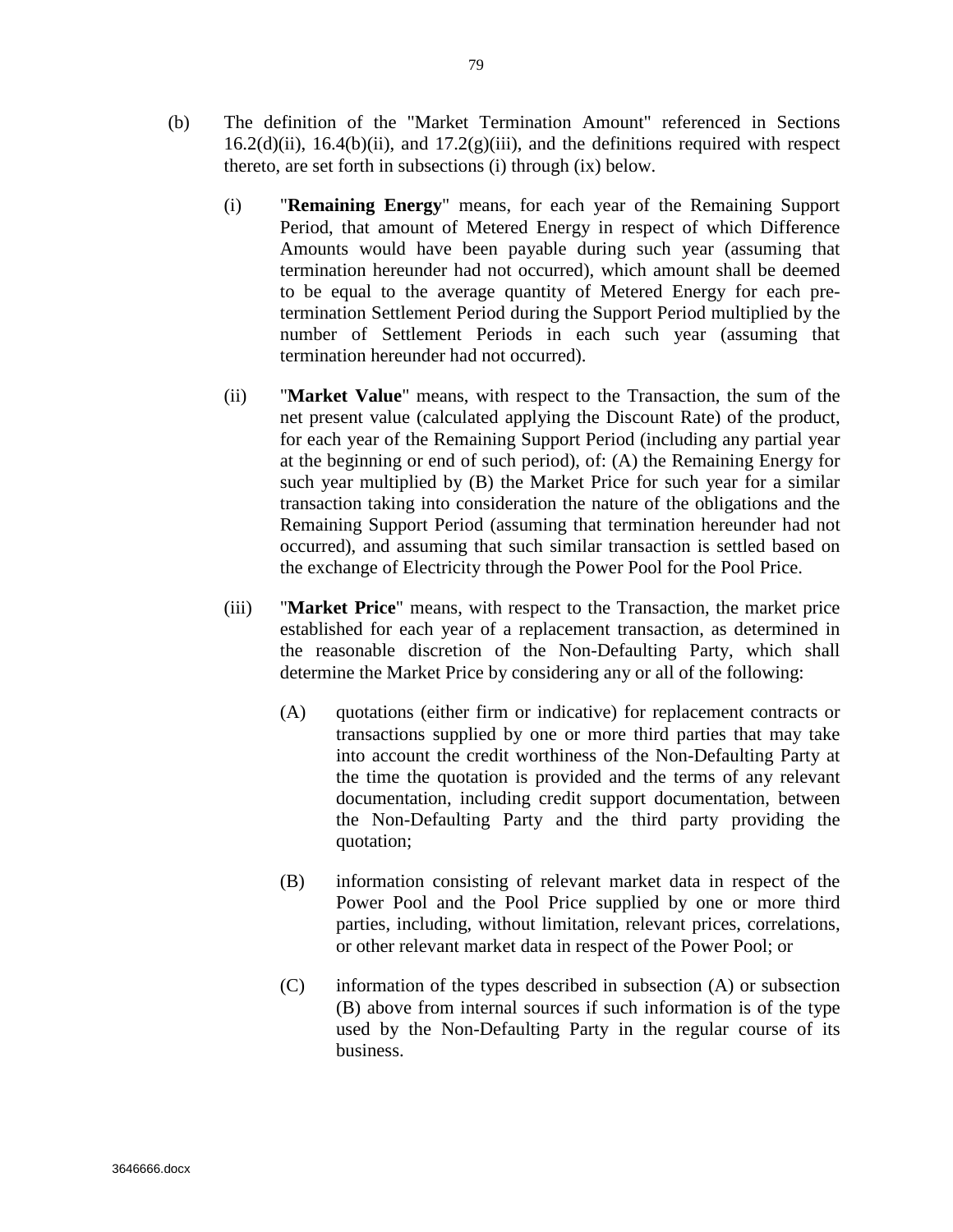The Non-Defaulting Party will consider the quotations referenced in subsection (A) above or the relevant market data referenced in subsection (B) above, unless the Non-Defaulting Party reasonably believes in good faith that such quotations or relevant market data are not readily available or would not produce a commercially reasonable result. The Non-Defaulting Party shall not be required to enter into a replacement transaction in order to determine the Market Price.

- (iv) "**Contract Value**" means, with respect to the Transaction, the sum of the net present value (calculated applying the Discount Rate) of the product, for each year of the Remaining Support Period (including any partial year at the beginning or end of such period), of: (A) the Remaining Energy for such year multiplied by (B) the Strike Price.
- (v) "**Difference Value**" means an amount equal to the Market Value of the Transaction less the Contract Value of the Transaction, in each case as of the Termination Date.
- (vi) "**Discount Rate**" means the yield of the Province of Alberta fixed-rate capital bond with a remaining term equal to the Remaining Support Period or, where no such capital bond exists, a yield calculated by interpolating linearly between the Province of Alberta fixed-rate capital bond with the highest remaining term that is not more than the Remaining Support Period and the Province of Alberta fixed-rate capital bond with the lowest remaining term that is not less than the Remaining Support Period.
- (vii) "**Market Termination Amount**" means: (A) if the Market Value as of the Termination Date is greater than the Contract Value as of the Termination Date, an amount payable by the Generator to the AESO equal to: (1) if the AESO is the Non-Defaulting Party, the Difference Value; or (2) if the Generator is the Non-Defaulting Party, zero dollars; and (B) if the Market Value as of the Termination Date is less than the Contract Value as of the Termination Date, an amount payable by the AESO to the Generator equal to: (1) if the Generator is the Non-Defaulting Party, the absolute value of the Difference Value; or (2) if the AESO is the Non-Defaulting Party, zero dollars (\$0).
- (viii) "**Non-Defaulting Party**" means the AESO, in the case of any termination of this Agreement pursuant to Section 16.2(a) or Section 16.2(c), or the Generator, in the case of any termination of this Agreement pursuant to Section 16.4(a).
- (ix) "**Remaining Support Period**" means the period commencing on the date of termination of this Agreement and ending upon the end of the Support Period.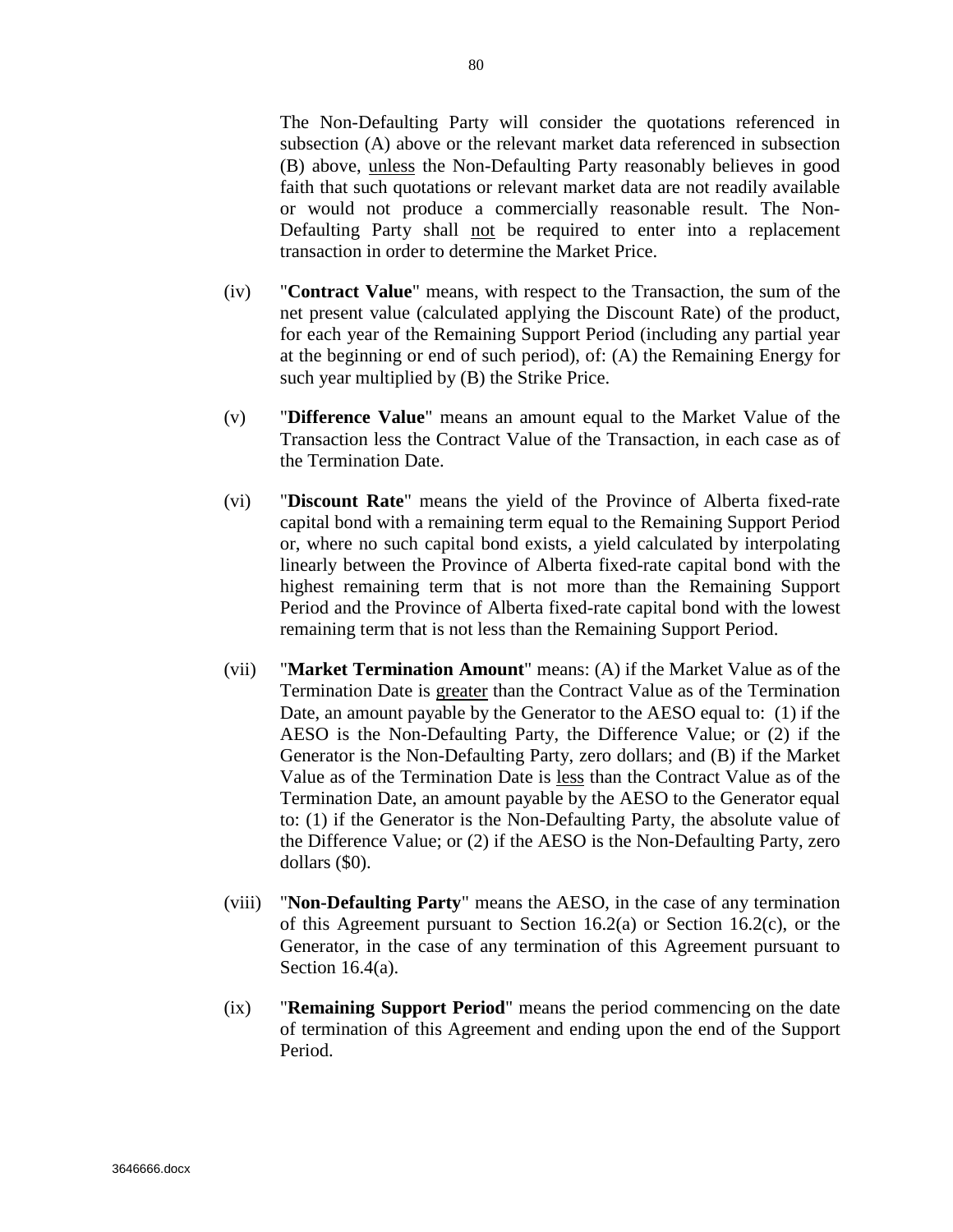(x) "**Transaction**" means the payment of Difference Amounts with respect to Metered Energy over the Remaining Support Period (assuming that termination hereunder had not occurred) on the terms set forth in this Agreement.

## **16.6 Optional Termination**

- (a) Notwithstanding any other provision of this Agreement, at any time prior to the Commercial Operation Date and in the absolute and unfettered discretion of the AESO and for any reason whatsoever or for no reason at all, and at the convenience of the AESO, the AESO may elect to terminate this Agreement (an "**Optional Termination**") by providing thirty (30) days' written notice to the Generator. In the event of notice being given by the AESO in accordance with this Section 16.6(a), the AESO shall be entitled, in its sole and absolute discretion, at any time before the expiration of such notice, to issue a Stop Work Notice whereupon the Generator shall forthwith permanently refrain from commencing and shall cease development, construction and operation of the Project. A Stop Work Notice may further require the Decommissioning of the Project or Facility and Site.
- (b) If an Optional Termination occurs after Commencement of Construction, the AESO shall (subject to and in accordance with this Section 16.6) pay to the Generator the Optional Termination Amount. Subject to Section 16.6(c), the "**Optional Termination Amount**" shall be an amount equal to the aggregate of:
	- (i) any amounts accruing due and payable by the AESO to the Generator under this Agreement up to and including the Termination Date which have not yet been paid;
	- (ii) the Senior Debt Amount and the Senior Debt Makewhole as at the Termination Date;
	- (iii) the Junior Debt Amount and the Junior Debt Makewhole as at the Termination Date;
	- (iv) the Employee Termination Payments, Subcontractor Losses and Landowner Losses, each as at the Termination Date;
	- (v) the Equity Capital invested in the Project as at the Termination Date (to the extent that such Equity Capital has been applied by the Generator for the purposes of the Project), together with an amount which, if paid on the Termination Date and taken together with all dividends and other Distributions paid on or made in respect of the Equity Capital on or before the Termination Date and taking account of the actual timing of all such investments and payments (but excluding all amounts paid or payable, whether for costs, overhead, profit or otherwise, after the Termination Date), gives a nominal after-tax internal average annual rate of return to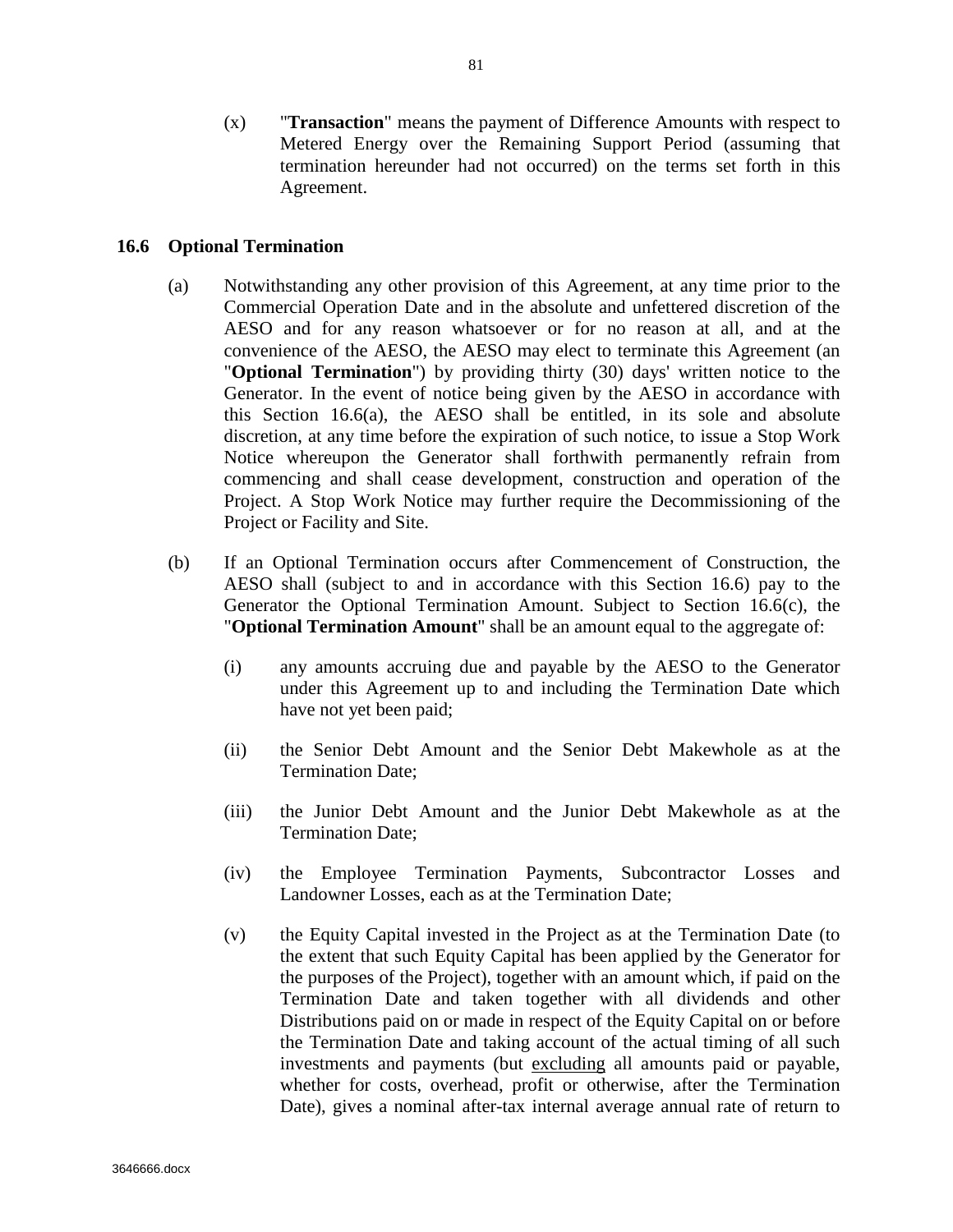the Termination Date equal to the Equity IRR on such amount of Equity Capital;

- (vi) subject to Section 16.6(e), all Decommissioning Costs; and
- (vii) any reasonable costs properly incurred by Generator to wind up its operations solely in connection with the Project;

LESS the aggregate of the following, to the extent it is a positive amount, without double counting:

- (viii) to the extent that any of the following amounts relate to the Project or to the carrying out by the Generator of its obligations under this Agreement, all credit balances in any bank accounts held by or on behalf of the Generator on the Termination Date and the value of any insurance proceeds due on the Termination Date to the Generator or to which the Generator would have been entitled had insurance been maintained in accordance with the requirements of this Agreement (except where such insurance proceeds are to be applied in reinstatement, restoration or replacement or, in the case of third-party legal liability, in satisfaction of the claim, demand, proceeding or liability) and any sums due and payable to the Generator from third parties as at the Termination Date other than sums wholly unrelated to the Project but excluding any claims under any subcontracts or claims against other third parties which have not been determined or have been determined but not yet paid, provided that, in such case, the Generator shall assign any such rights and claims under the applicable subcontracts or claims against other third parties (other than claims against third parties that are wholly unrelated to the Project and this Agreement) to the AESO and, at no additional cost to the Generator, provide the AESO with reasonable assistance in prosecuting such claims;
- (ix) the Fair Market Value as at the Termination Date of any other rights and assets of the Generator in respect of the Project or used principally for the purposes of carrying out its obligations under this Agreement less liabilities of the Generator properly incurred in relation to the Project or in carrying out its obligations under this Agreement as at the Termination Date, provided that no account shall be taken of any liabilities and obligations of the Generator arising out of:
	- (A) agreements or arrangements entered into by the Generator to the extent that such agreements or arrangements were not entered into in connection with the Generator's obligations in relation to the Project or in carrying out its obligations under this Agreement; or
	- (B) agreements or arrangements entered into by the Generator other than in the ordinary course of business and on commercial Arm's Length terms, save to the extent that liabilities and obligations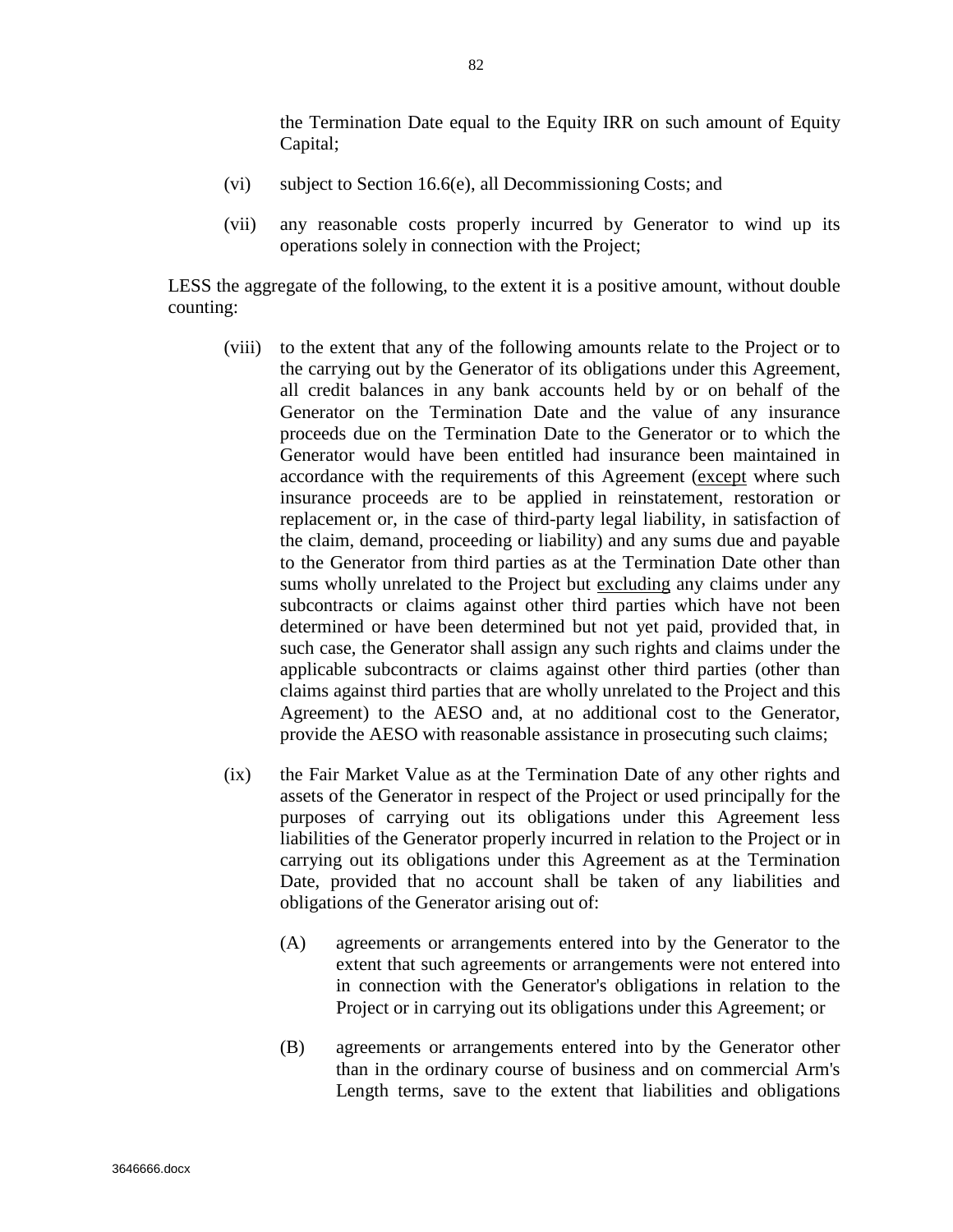would have arisen if such agreements or arrangements had been entered into in the ordinary course of business and on commercial Arm's Length terms; and

(x) amounts which the AESO is entitled to set off pursuant to Section 21.5 or otherwise pursuant to the AESO's rights of set off under this Agreement,

provided that the Optional Termination Amount shall, notwithstanding any other provision of this Agreement, never be less than the aggregate of the Senior Debt Amount, the Senior Debt Makewhole, the Junior Debt Amount and the Junior Debt Makewhole.

- (c) The Optional Termination Amount and other amounts payable to Generator under this Section 16.6 shall be calculated without duplication or double counting of amounts. The Generator shall have a duty to take reasonable steps to mitigate any losses, liabilities, costs, expenses and damages incurred as a result of the Optional Termination or payment of the Optional Termination Amount, and the Optional Termination Amount and other amounts payable to Generator under this Section 16.6 will not include compensation or payment for amounts which are attributable to a failure by the Generator to take such reasonable steps to mitigate. The duty to take reasonable steps to mitigate shall include a requirement that the Senior Debt Makewhole and Junior Debt Makewhole amounts payable if an Optional Termination occurs shall be calculated or determined on terms no more onerous to the Generator or its Affiliate than would apply if any other event of default or termination event occurs under the applicable Lending Agreement(s). Subject only to the preceding sentence, the duty to take reasonable steps to mitigate shall not otherwise cause the Optional Termination Amount to be less than the aggregate of the Senior Debt Amount, Senior Debt Makewhole, Junior Debt Amount and Junior Debt Makewhole or limit the obligations of the AESO under this Agreement to pay these sums as provided for in this Agreement.
- (d) As soon as practicable and in any event within thirty (30) days after the Termination Date the Generator shall give to the AESO an invoice for the Optional Termination Amount and sufficient supporting evidence, reasonably satisfactory to the AESO, justifying the amount of the Optional Termination Amount claimed by the Generator including a detailed breakdown of each of the individual amounts or items comprising such sum and demonstrating to the satisfaction of the AESO, acting reasonably, that all such amounts and items pertain directly to, or were incurred directly in connection with, the Project. Subject to Section 16.6(g), the AESO shall pay to the Generator within sixty  $(60)$ days of the Optional Termination Invoice Date (the "**Optional Termination Amount Payment Date**"):
	- (i) on account of the Optional Termination Amount, an amount equal to the greater of
		- (A) 90% of the Optional Termination Amount; and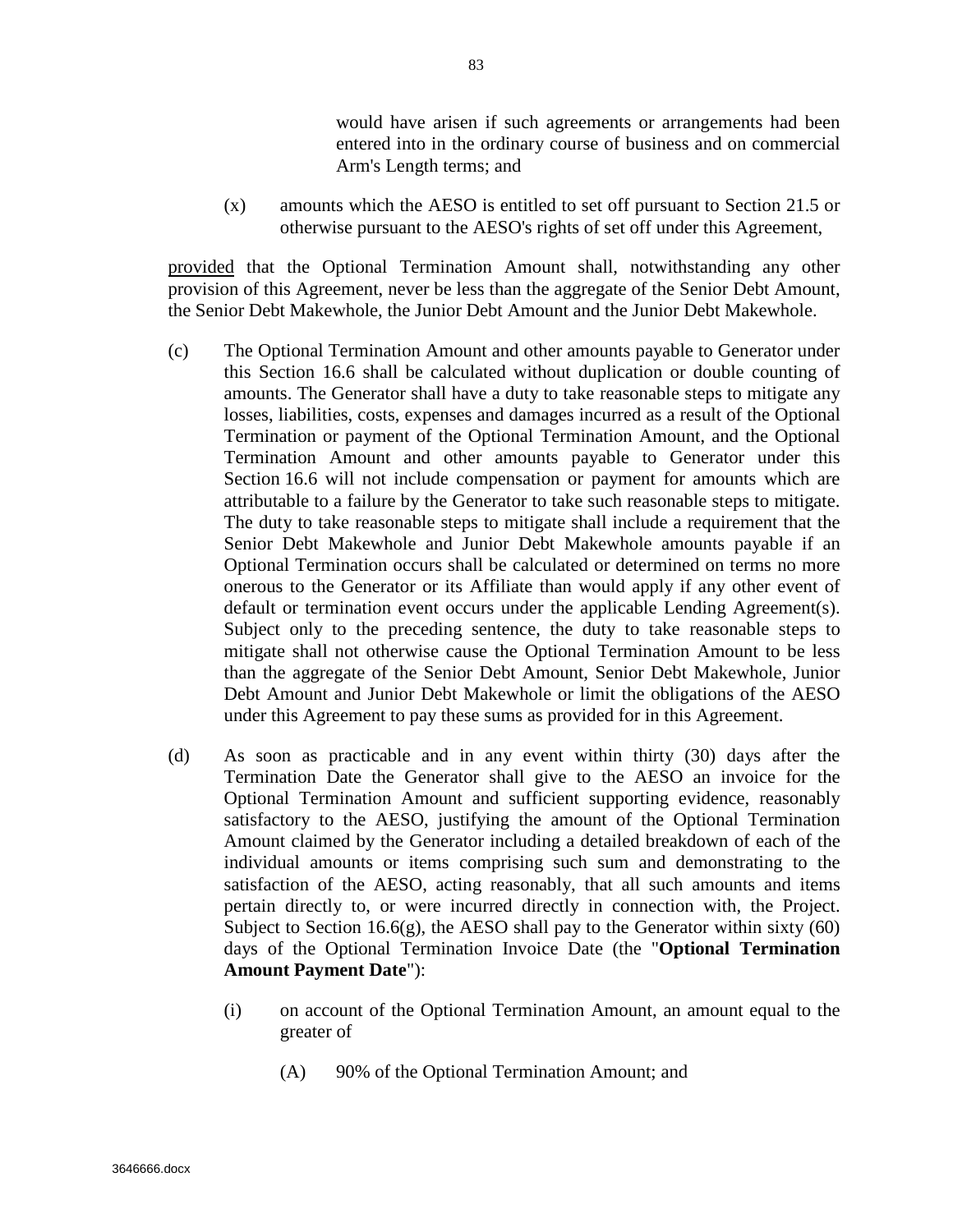- (B) the aggregate of the Senior Debt Amount, the Senior Debt Makewhole, the Junior Debt Amount and Junior Debt Makewhole;
- (ii) to the extent substantiated and verified to the satisfaction of the AESO, acting reasonably,
	- (A) any amounts on account of interest, fees, costs and expenses provided for in the definitions of Senior Debt Amount, Senior Debt Makewhole, Junior Debt Amount and Junior Debt Makewhole accrued or incurred during the period from (but excluding) the Termination Date to (and including) the Optional Termination Amount Payment Date; and
	- (B) interest at a rate per annum equal to the Equity IRR on the portion, if any, of the Optional Termination Amount which exceeds the aggregate of the Senior Debt Amount, the Senior Debt Makewhole, the Junior Debt Amount and Junior Debt Makewhole to the extent attributable to the Equity Capital and Equity IRR amounts included in the calculation of the Optional Termination Amount pursuant to Section  $16.6(b)(v)$ , from (but excluding) the Termination Date to (and including) the Optional Termination Amount Payment Date; and
- (iii) interest at the Prime Rate on the balance, if any, of the Optional Termination Amount from (but excluding) the Termination Date to (and including) the Optional Termination Amount Payment Date.

If any undisputed element of the Optional Termination Amount payable on the Optional Termination Amount Payment Date (or any such element which is disputed by the AESO but subsequently determined pursuant to Section  $16.6(g)$  to be properly payable as part of the Optional Termination Amount payable on the Optional Termination Amount Payment Date) is not paid by the Optional Termination Amount Payment Date, the AESO shall pay to the Generator additional sums referenced in Sections  $16.6(d)(ii)$  and (iii) applicable to such disputed or undisputed element which accrue or are incurred (or which would have accrued or been incurred had it not been paid from another source) during the period from (but excluding) the Optional Termination Amount Payment Date to (and including) the actual date on which such element is paid. Payment of the remaining balance of the Optional Termination Amount (the "**Optional Termination Amount Holdback Amount**"), if any, shall be subject to and made in accordance with Section 16.6(f). Interest shall accrue at a rate per annum equal to the Equity IRR on the Optional Termination Amount Holdback Amount from (but excluding) the Optional Termination Amount Payment Date to (and including) the Optional Termination Amount True Up Payment Date to the extent that the Optional Termination Amount Holdback is determined to be payable to the Generator pursuant to Section 16.6(f). Whether or not any Optional Termination Amount is payable by the AESO to the Generator, the AESO shall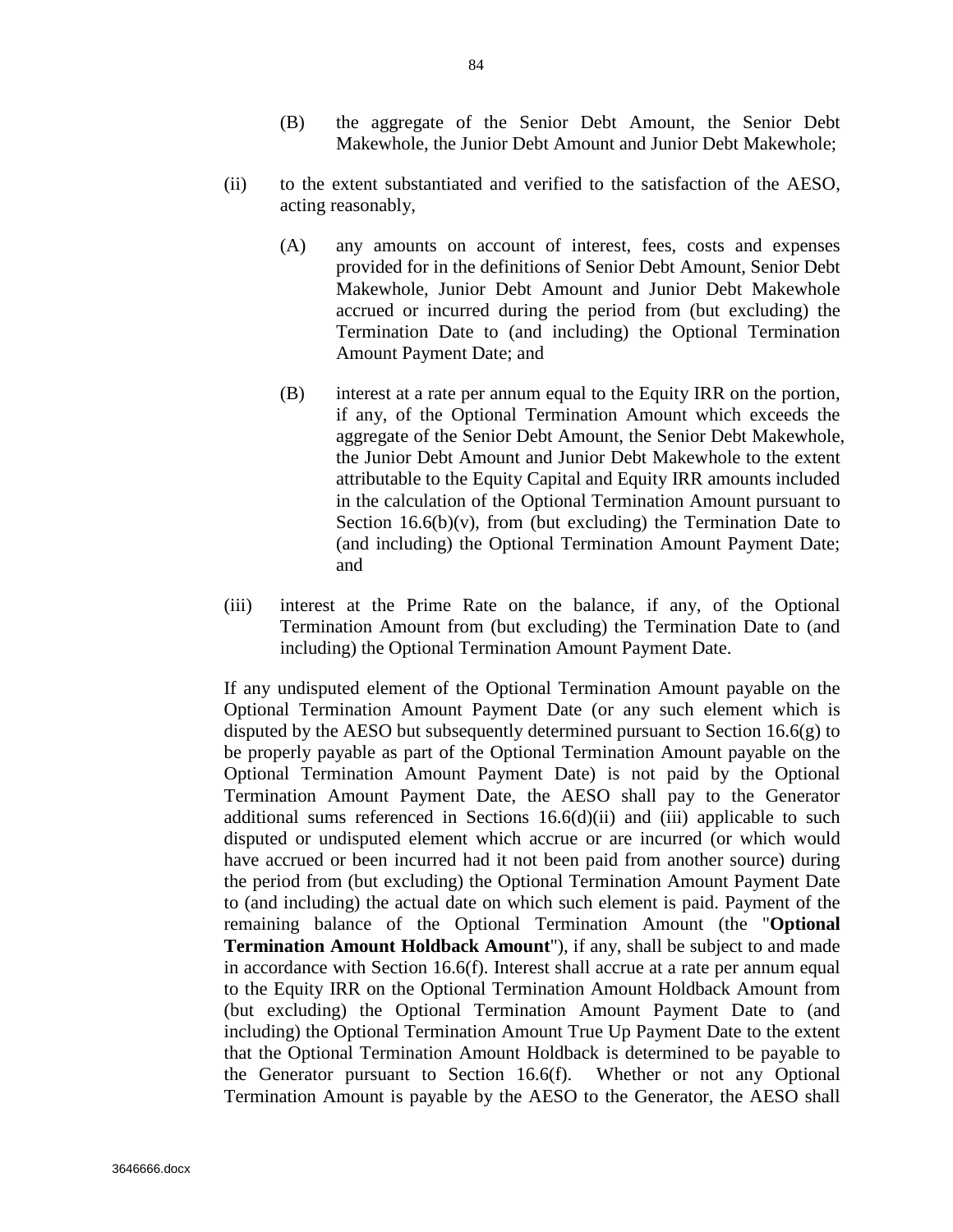return any Completion and Performance Security held by the AESO to the Generator within twenty (20) Business Days following receipt of a written request therefor made by the Generator following the Termination Date, net of any amounts owing by the Generator to the AESO.

- (e) The inclusion of amounts for Decommissioning Costs in Section 16.6(b)(vi) or Section  $16.6(f)(v)$  in the calculation or recalculation of Optional Termination Amount shall be conditional upon delivery prior to the Termination Date or Optional Termination Amount True-Up Date, as applicable, of a certificate of an Independent Engineer in the Prescribed Form acceptable to the AESO and confirming that Decommissioning is complete.
- (f) No later than thirty (30) days following the date that is eighteen (18) months after the Optional Termination Amount Payment Date (eighteen (18) months after the Optional Termination Amount Payment Date being, the "**Optional Termination Amount True Up Date**"), the Generator shall provide verification and sufficient supporting evidence, reasonably satisfactory to the AESO, confirming the following:
	- (i) amounts paid for Decommissioning Costs determined as at the Optional Termination Amount True Up Date;
	- (ii) any reasonable costs properly incurred by Generator to wind up its operations solely in connection with the Project determined as at the Optional Termination Amount True Up Date; and
	- (iii) any Equity Capital invested in the Project after the Termination Date up to the Optional Termination Amount True Up Date required for payment of Decommissioning Costs;

including a detailed breakdown of such amounts and demonstrating to the satisfaction of the AESO, acting reasonably, that such amounts were validly and properly incurred and have been paid. Subject to Section 16.6(g), the Optional Termination Amount will be recalculated on the same basis as determined following the Termination Date (including following resolution of any dispute pursuant to Section  $16.6(g)$ ) except that:

- (iv) the Equity Capital amount referred in clause (iii) of this subsection (f) together with interest at a rate per annum equal to the Equity IRR on such Equity Capital from (but excluding) the date invested to (and including) the Optional Termination Amount True Up Payment Date shall be included in the calculation in Section 16.6(b)(v);
- (v) subject to Section 16.6(e), the Decommissioning Cost amount referred to in clause (i) of this subsection (f) shall be included in Section 16.6(b)(vi); and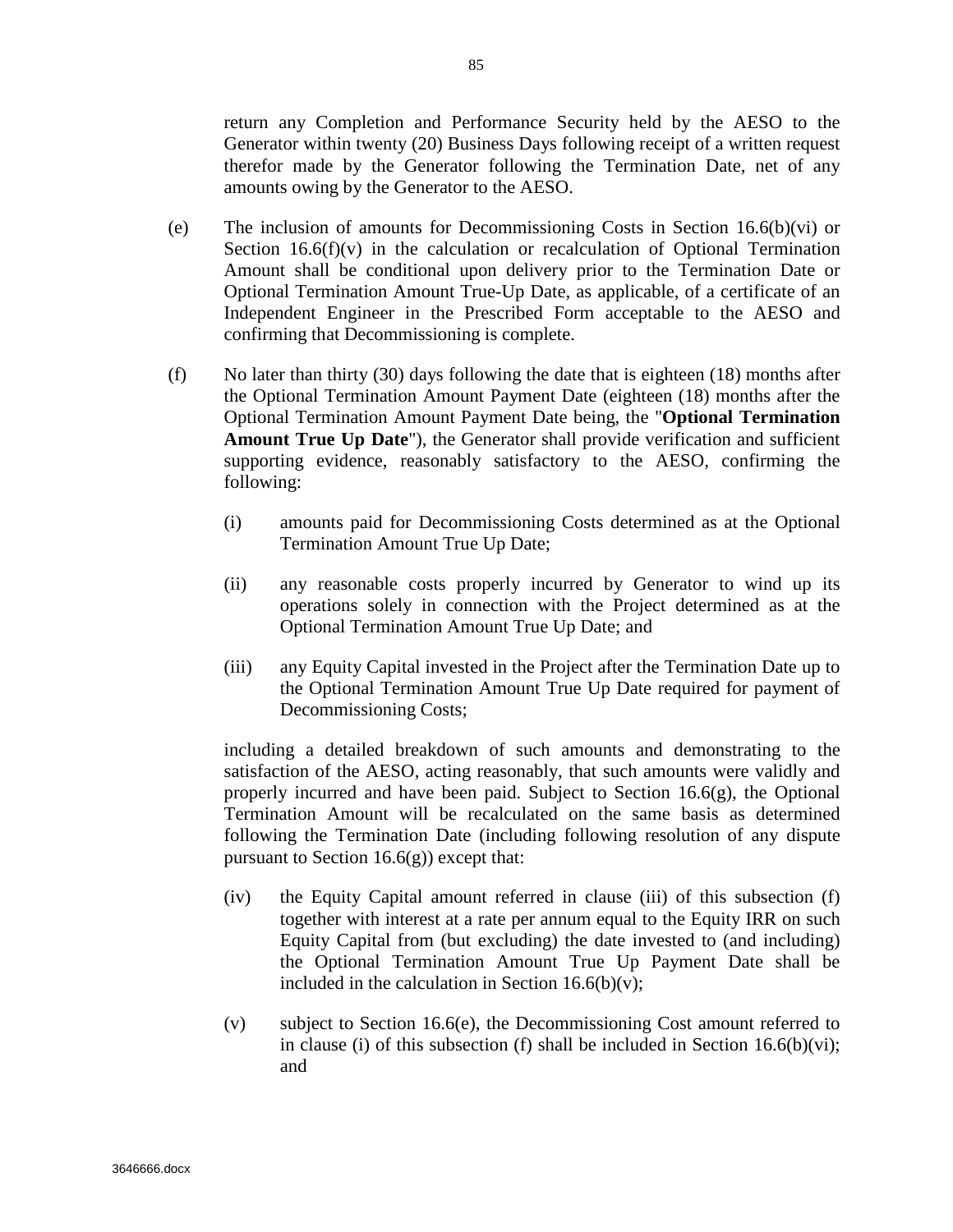(vi) any reasonable costs properly incurred by Generator to wind up its operations solely in connection with the Project referred to in clause (ii) of this subsection (f) shall be included in the calculation of Section 16.6(b)(vii).

Following such recalculation of the Optional Termination Amount, there shall be a true up of sums payable under this Section 16.6, including payments of the Optional Termination Amount Holdback Amount and accrued interest thereon, and the net sum owing or payable by the AESO or Generator to the Generator or AESO, as applicable (the "**Optional Termination Amount True Up Payment**") shall, subject to Section 16.6(g) and any set offs provided for in Section 21.5, be paid within sixty (60) days following the date the AESO confirms acceptance of the information and supporting evidence referenced above (the "**Optional Termination Amount True Up Payment Date**"). If any undisputed element of the Optional Termination Amount True Up Payment or any such element which is disputed but subsequently determined pursuant to Section  $16.6(g)$  to be properly payable as part of the Optional Termination Amount True Up Payment, the AESO or Generator, as applicable, shall pay interest on such element at the Prime Rate from (but excluding the Optional Termination Amount True Up Payment Date) to (and including) the actual date on which the element is paid. Except as provided in this Section 16.6(f), the AESO shall not be required to make any payments in respect of Decommissioning Costs following the Optional Termination Amount True Up Date.

- (g) Any dispute with respect to the calculation or determination of the Optional Termination Amount (including, without limitation, the validity or amount of the sum claimed or of any items which the Generator claims should be included in such sum) and any other amount payable to Generator under this Section 16.6 shall be determined in accordance with the procedures set out in Section 19.1 and Section 19.3. For greater certainty, if the Parties cannot reach a settlement following the Senior Conference, the dispute will proceed to mandatory and binding arbitration pursuant to Section 19.3.
- (h) Except as otherwise provided in Section 16.6(i), any Optional Termination Amount and other sums paid pursuant to this Section 16.6, or any amount paid by the AESO pursuant to Section 16.6(j), shall be in full and final settlement of any claims, demands and proceedings of the Generator and the AESO (including, without limitation, any claims, demands or proceedings with respect to any anticipated profits arising from the operation of the Facility after the Termination Date), and each shall be released from all liability to the other in relation to any breaches or other events leading to such termination of this Agreement, and the circumstances leading to such breach or termination, and the Generator and the AESO shall be precluded from exercising all other rights and remedies in respect of any such breach or termination whether in contract, tort, restitution, statute, at common law or otherwise.
- (i) Section 16.6(h) shall be without prejudice to: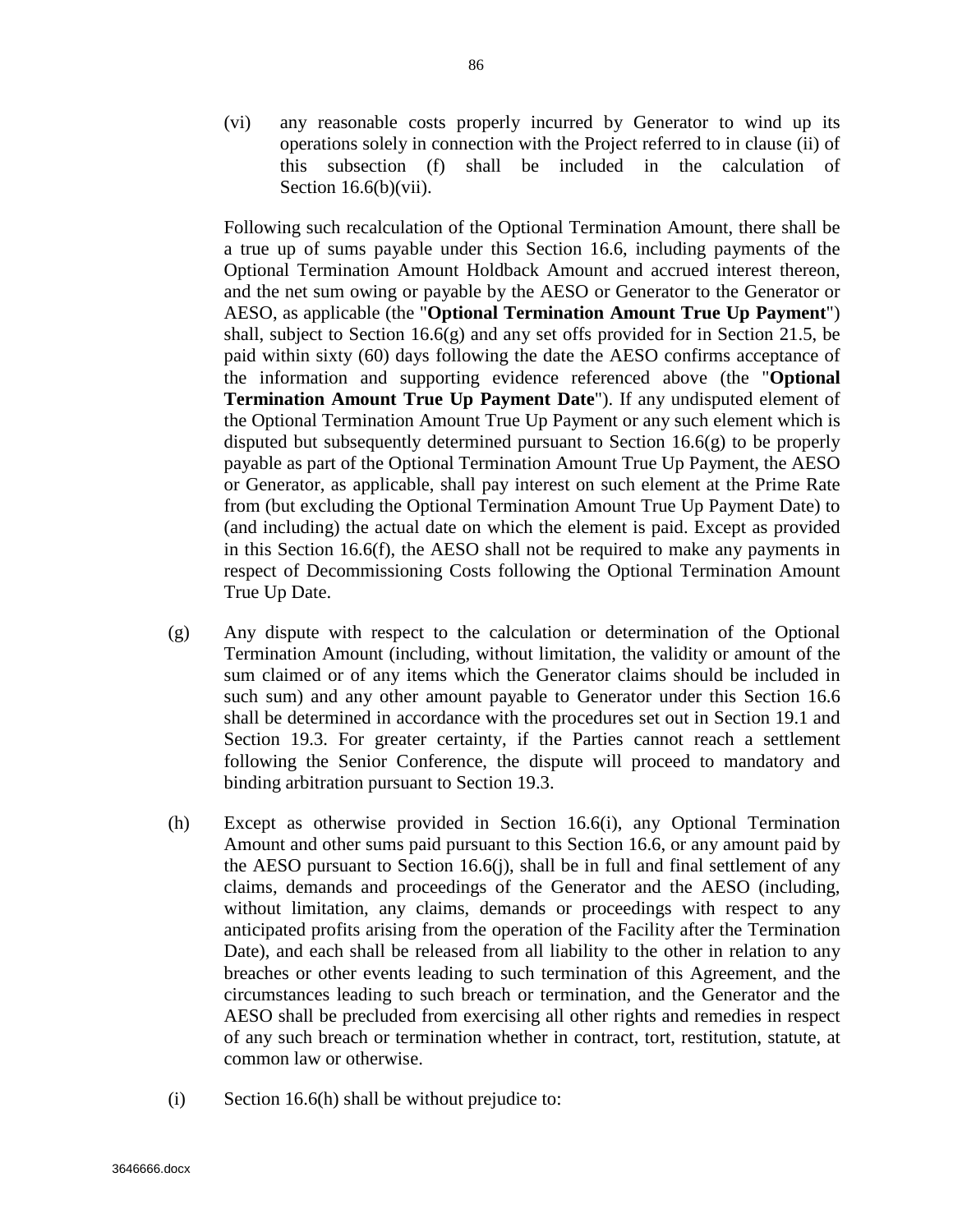- (i) any liability of either Party to the other, including under the indemnities contained in this Agreement, that arose prior to the Termination Date (but not from the Optional Termination itself or the events leading to such Optional Termination) to the extent such liability has not already been set off pursuant to Section 21.5 (or otherwise pursuant to the AESO's rights of set off under the Agreement) or taken into account in determining or agreeing upon the Optional Termination Amount or other sums payable under this Section 16.6; or
- (ii) any liabilities arising under or in respect of any breach by either Party of their obligations under Section 21.3 of this Agreement, or the Sections referred to therein, which did not lead to such Optional Termination and which arise or continue after the Termination Date.
- (j) If an Optional Termination occurs prior to Commencement of Construction, the Generator shall provide to the AESO a written statement documenting the Pre-Construction Development Costs incurred prior to the Termination Date. The AESO shall thereafter pay to the Generator as the sole and exclusive remedy for terminating this Agreement in accordance with this Section 16.6(j), an amount equal to the Pre-Construction Development Costs set out in such statement (less the fair market value of any Assets wholly or partially purchased or obtained with such Pre-Construction Development Costs; provided that such fair market value shall not in any event exceed the amount included in the Pre-Construction Development Costs in respect of such Assets), as confirmed by the AESO, acting reasonably, and in any case the amount shall not exceed the Pre Construction Liability Limit. For greater certainty, the Generator acknowledges that any costs it may incur in excess of the Pre-Construction Liability Limit prior to the date the AESO notifies the Generator in writing that all Key Development Milestones for the Project have been met pursuant to Section 2.2(d) are the exclusive responsibility of the Generator and shall not be included in any such payment.
- (k) Notwithstanding anything to the contrary in this Section 16.6, the AESO may, in accordance with Article 9, request additional information or documentation relating to any Optional Termination, the Optional Termination Amount, or the Optional Termination Amount True Up Payment. Where the Generator fails to provide such information or documentation to the satisfaction of the AESO, acting reasonably, the AESO may impose such assumptions as the AESO deems appropriate in the circumstances.
- (l) "**Optional Termination Invoice Date**" means the date that is the later of:
	- (i) the date on which the AESO receives an invoice from the Generator for the Optional Termination Amount pursuant to Section 16.6(d); and
	- (ii) the date on which the AESO receives reasonably satisfactory supporting evidence as required pursuant to Section 16.6(d).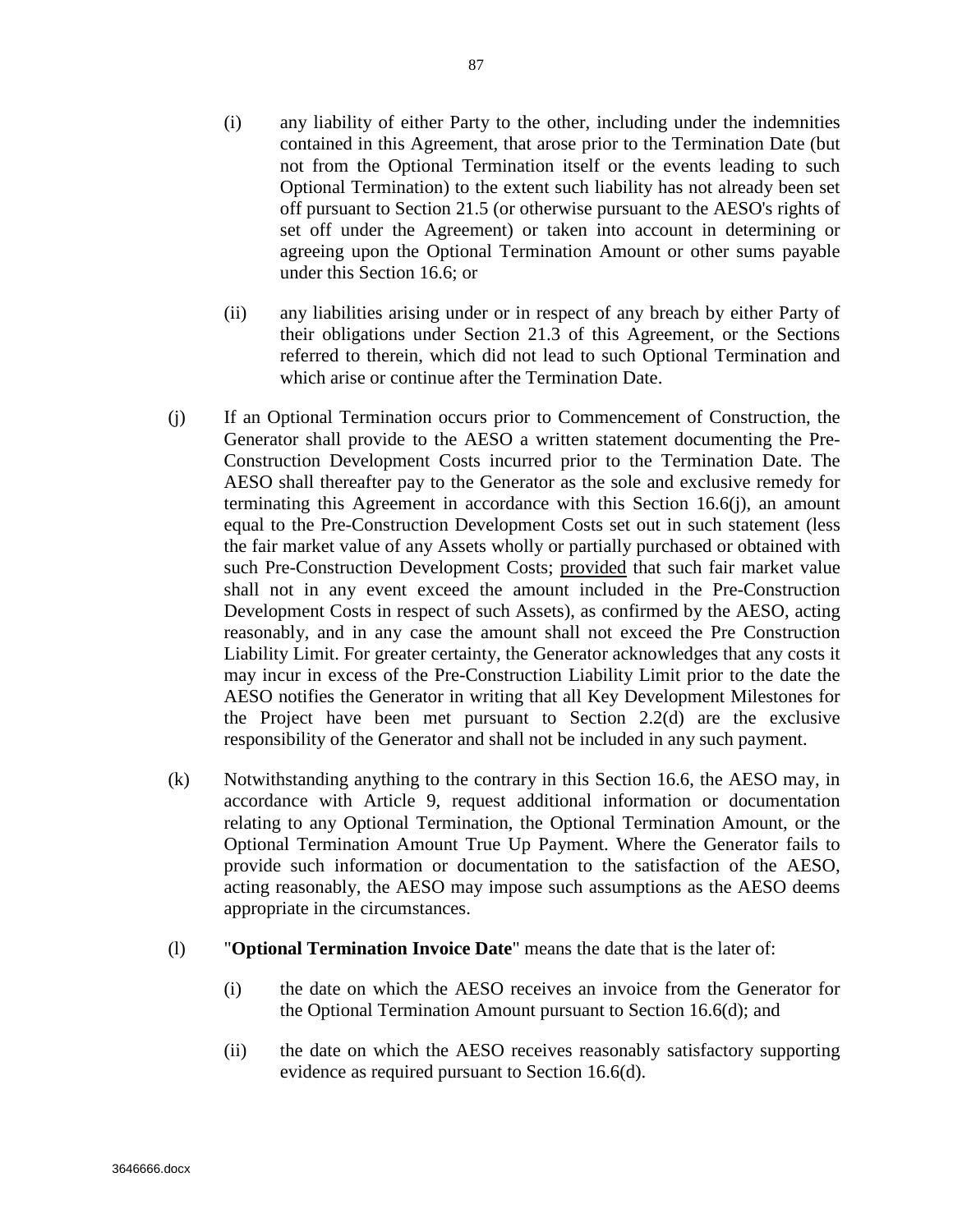### **ARTICLE 17 LENDER'S RIGHTS**

#### **17.1 Lender Security**

The Generator shall not, at any time, enter into a Lending Agreement which has a Sponsor as a counterparty thereto and which but for the participation of the Sponsor would be a Secured Lender's Security Agreement. Notwithstanding Section 20.1, the Generator, from time to time on or after the date of this Agreement shall have the right, at its cost, to enter into a Secured Lender's Security Agreement. For greater certainty, in the case of a deed of trust or similar instrument securing bonds or debentures where the trustee holds security on behalf of, or for the benefit of, other Lenders, only the trustee shall be entitled to exercise the rights and remedies under the Secured Lender's Security Agreement as the Secured Lender on behalf of the Lenders. A Secured Lender's Security Agreement shall be based upon and subject to the following conditions:

- (a) A Secured Lender's Security Agreement may be made for any amounts and upon any terms (including terms of the loans, interest rates, payment terms and prepayment privileges or restrictions) as desired by the Generator, except as otherwise provided in this Agreement and the Lender Consent.
- (b) A Secured Lender's Security Agreement may not secure any indebtedness, liability or obligation of the Generator that is not related to the Facility or cover any real or personal property of the Generator not related to the Facility. For greater certainty, a Secured Lender's Security Agreement may cover shares or partnership interests in the capital of the Generator.
- (c) The AESO shall have no liability whatsoever for payment of the principal sum secured by any Secured Lender's Security Agreement, or any interest accrued thereon or any other sum secured thereby or accruing thereunder; and the Secured Lender shall not be entitled to seek any damages against the AESO for any or all of the same.
- (d) No Secured Lender's Security Agreement shall be recognized by the AESO nor have status as such hereunder in the enforcement of the AESO's rights and remedies provided in this Agreement or by Applicable Law, unless and until: (i) a copy of the original thereof and the registration details, if applicable, together with written notice of the address of the Secured Lender to which notices may be sent have been delivered to the AESO by the Generator or the Secured Lender, and (ii) such Secured Lender has entered into the Lender Consent as set forth in Section 17.3; and in the event of an assignment of such Secured Lender's Security Agreement, such assignment shall not be recognized by the AESO nor shall the assignee thereunder have the status of a Secured Lender hereunder unless and until: (iii) a copy thereof and the registration details, if applicable, together with written notice of the address of the assignee thereof to which notices may be sent, have been delivered to the AESO by the Generator or the Secured Lender, and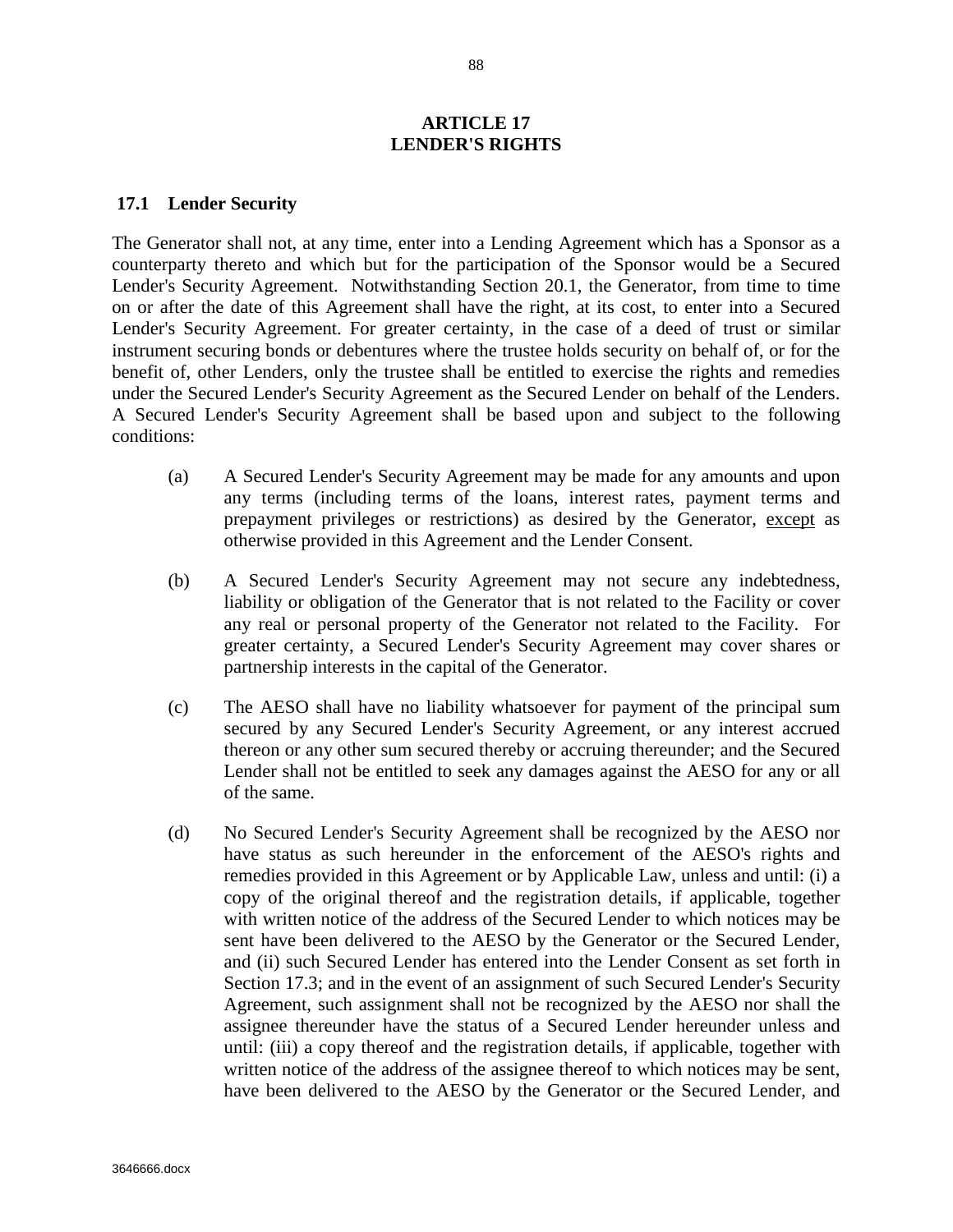(iv) such assignee has entered into the Lender Consent as set forth in Section 17.3. For certainty, each Secured Lender who has entered into the Lender Consent and has complied with this Section 17.1(d) is referred to as an "**AESO Recognized Lender**".

- (e) If the Generator is in default under or pursuant to the Secured Lender's Security Agreement and the Secured Lender intends to exercise any rights afforded to the Secured Lender under this Agreement, then the Secured Lender shall give written notice of such default to the AESO at least ten (10) Business Days prior to exercising any such rights.
- (f) Any Secured Lender's Security Agreement permitted hereunder may secure two (2) or more separate debts, liabilities or obligations in favour of two (2) or more separate Secured Lenders, provided that such Secured Lender's Security Agreement complies with the provisions of this Article 17 and the Lender Consent.
- (g) Any number of permitted Secured Lender's Security Agreements may be outstanding at any one time, provided that each such Secured Lender's Security Agreement complies with the provisions of this Article 17 and the Lender Consent.
- (h) All rights acquired by a Secured Lender under any Secured Lender's Security Agreement shall be subject to all of the provisions of this Agreement and the Lender Consent, including the restrictions on assignment contained herein. While any Secured Lender's Security Agreement is outstanding, the AESO and the Generator shall not amend or supplement this Agreement or agree to a termination of this Agreement without the consent of the Secured Lender, which consent shall not be unreasonably withheld, conditioned, or delayed. Prior to any such amendment, supplement or termination, the Generator shall provide to the AESO such Secured Lender's consent in writing. A Secured Lender must respond within a reasonable period of time to any request to amend or supplement this Agreement.
- (i) Despite any enforcement of any Secured Lender's Security Agreement, the Generator shall remain liable to the AESO for the payment of all sums owing to the AESO under this Agreement and for the performance of all of the Generator's obligations under this Agreement.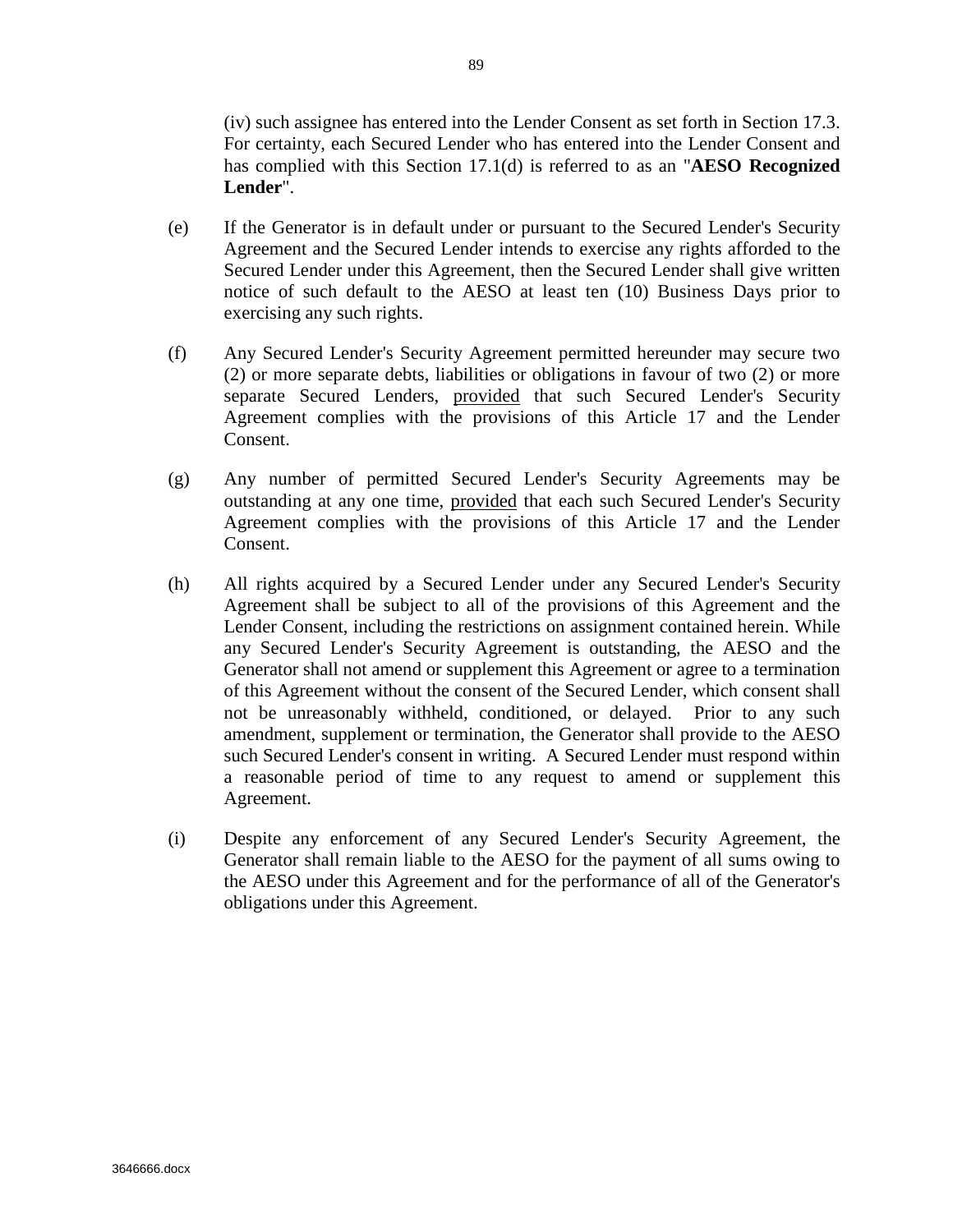# **17.2 Rights and Obligations of Secured Lenders**

While any Secured Lender's Security Agreement remains outstanding, the following provisions shall apply:

- (a) No Generator Event of Default (other than those referred to in Section  $16.2(c)$ ) shall be grounds for the termination by the AESO of this Agreement until:
	- (i) any notice required to be given under Section 16.1 and Section 16.2(a) has been given to the Generator and to each AESO Recognized Lender; and
	- (ii) the cure period set out in Section 17.2(b) has expired without a cure having been completed and without each AESO Recognized Lender having taken the actions therein contemplated.
- (b) In the event the AESO has given any notice contemplated under Section 16.1, each AESO Recognized Lender shall, within the applicable cure period (including any extensions), if any, have the right (but not the obligation) to cure the default, and the AESO shall accept such performance by such AESO Recognized Lender as if the same had been performed by the Generator.
- (c) Any payment to be made or action to be taken by an AESO Recognized Lender hereunder as a prerequisite to keeping this Agreement in effect shall be deemed properly to have been made or taken by such AESO Recognized Lender if such payment is made or action is taken by a nominee or agent of the AESO Recognized Lender or a receiver or receiver and manager appointed by or on the application of such AESO Recognized Lender.
- (d) An AESO Recognized Lender shall be entitled to the Generator's rights and benefits contained in this Agreement and shall become liable for the Generator's obligations solely as provided in this Section 17.2. An AESO Recognized Lender may, subject to the provisions of this Agreement and the Lender Consent, enforce any Secured Lender's Security Agreement and acquire the Generator's Interest in any lawful way and, without limitation, an AESO Recognized Lender or its nominee or agent or a receiver or receiver and manager appointed by or on the application of such AESO Recognized Lender, may take possession of and manage the Facility and, upon foreclosure, or without foreclosure upon exercise of any contractual or statutory power of sale under such Secured Lender's Security Agreement, may sell or assign the Generator's Interest with the consent of the AESO as required under Section 17.2(f).
- (e) Until an AESO Recognized Lender (i) forecloses or has otherwise taken ownership of the Generator's Interest or (ii) has taken possession or control of the Generator's Interest, whether directly or by an agent as a mortgagee in possession, or a receiver or a receiver and manager has taken possession or control of the Generator's Interest by reference to the Secured Lender's Security Agreement, such AESO Recognized Lender shall not be liable for any of the Generator's obligations or be entitled to any of the Generator's rights and benefits contained in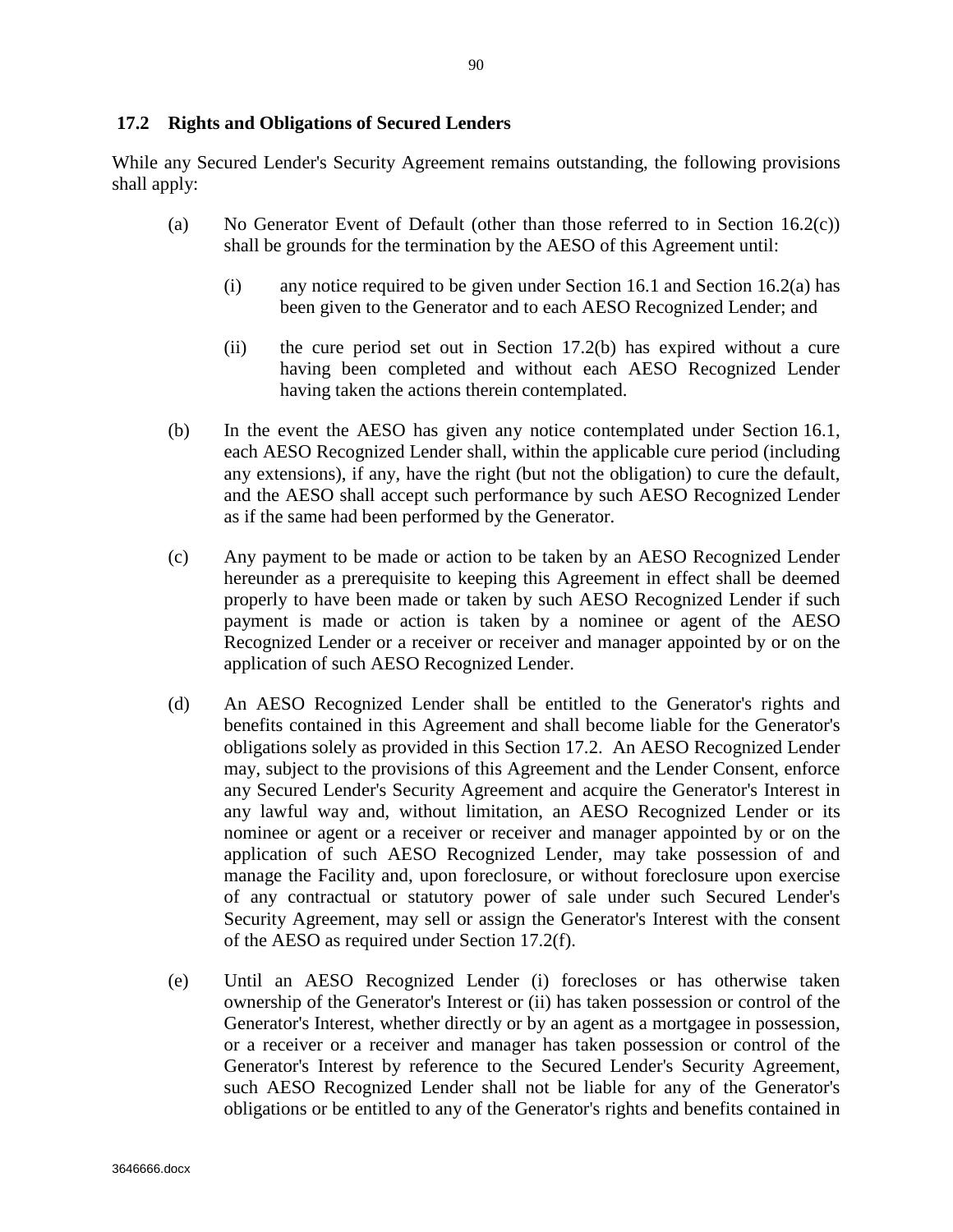this Agreement except by way of security. If such AESO Recognized Lender itself or by a nominee or agent, or a receiver or receiver and manager appointed by or on the application of the AESO Recognized Lender, is the owner or is in control or possession of the Generator's Interest, then such Person as is the owner or is in control or possession of the Generator's Interest shall be bound by all of the Generator's obligations. Once such AESO Recognized Lender or such other Person goes out of possession or control of the Generator's Interest or transfers the Generator's Interest in accordance with this Agreement to another Person who is at Arm's Length with such AESO Recognized Lender, the AESO Recognized Lender shall cease to be liable for any of the Generator's obligations and shall cease to be entitled to any of the Generator's rights and benefits contained in this Agreement, except if the Secured Lender's Security Agreement remains outstanding, by way of security.

- (f) Despite anything else contained in this Agreement, the AESO Recognized Lender agrees that it shall not transfer, sell or dispose of the Generator's Interest or any other interest in the Facility or shares or partnership interests in the capital of the Generator to any Person unless such transferee or purchaser takes the Generator's Interest or other applicable interest subject to the Generator's obligations pursuant to this Agreement and the Lender Consent. No transfer shall be effective unless the AESO:
	- (i) acting reasonably, if such transferee is at Arm's Length with the Secured Lender; or
	- (ii) acting in its sole and subjective discretion, if such transferee is not at Arm's Length with the Secured Lender,

has, in the case of a transfer, sale or disposal of the Generator's Interest or any other interest in the Facility, approved of the transferee or purchaser and the transferee or purchaser has entered into an agreement with the AESO in form and substance satisfactory to the AESO, acting reasonably, wherein the transferee or purchaser agrees to assume and to perform the obligations of the Generator in respect of the Generator's Interest or the other applicable interest, whether arising before or after the transfer, sale or disposition and including the posting of the Completion and Performance Security, if required, under Section 10.1 and the granting of the AESO Security, if required, under Section 10.2, and in the case of a transfer, sale or disposal of shares or partnership interests in the capital of the Generator, such a transfer, sale or disposal shall, other than in the circumstances described in Section 17.2(g), be subject to Section 20.2.

(g) In the event of the termination of this Agreement prior to the end of the Support Period due to a Generator Event of Default, the AESO shall, within twenty (20) Business Days after the date of such termination, deliver to each AESO Recognized Lender that is at Arm's Length with the Generator, a statement of all sums then known to the AESO that would at that time be due under this Agreement but for the termination and a notice to each such AESO Recognized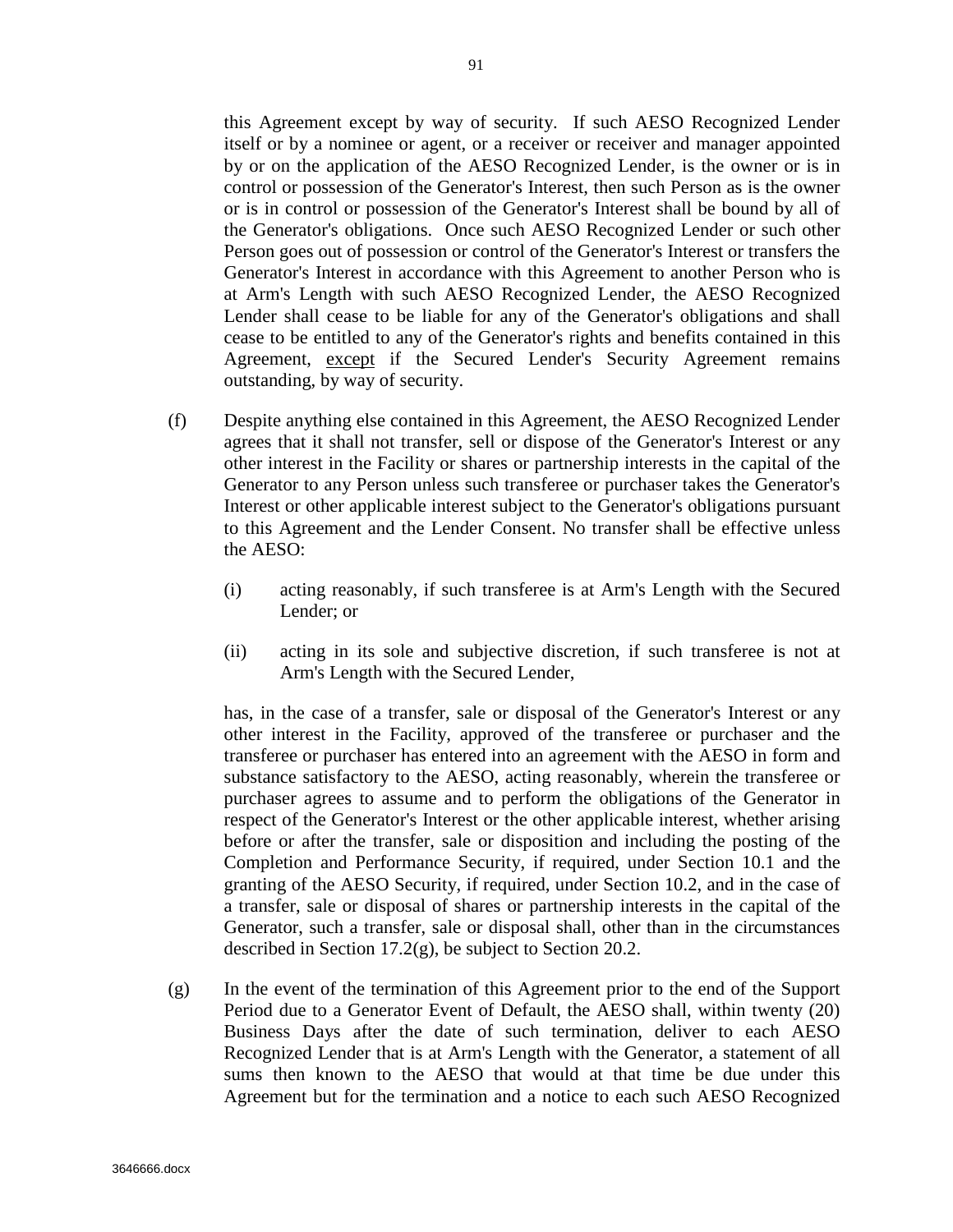Lender stating that the AESO is willing to enter into a New Agreement (the "**AESO Statement**"). Subject to the provisions of this Article 17, each such AESO Recognized Lender or its transferee approved by the AESO pursuant to Section 17.2(f) shall thereupon have the option to obtain from the AESO a New Agreement in accordance with the following terms:

- (i) Upon receipt of the written request of an AESO Recognized Lender within thirty (30) days after the date on which it received the AESO Statement, the AESO shall enter into a New Agreement.
- (ii) Such New Agreement shall: (A) be effective as of the Termination Date, (B) be in effect for the remainder of the Support Period at the time this Agreement was terminated, and (C) otherwise be upon the terms contained in this Agreement.
- (iii) The AESO's obligation to enter into a New Agreement is conditional upon such AESO Recognized Lender: (A) paying all sums that, at the time of the execution and delivery thereof, are due under this Agreement (or would be due but for such termination), other than any Market Termination Amount (the obligation in respect of which shall be extinguished and discharged upon any New Agreement coming into effect); (B) otherwise fully curing any defaults under this Agreement existing immediately prior to termination of this Agreement that are capable of being cured; and (C) paying all reasonable costs and expenses, including legal fees so as to provide a full indemnity (and not only substantial indemnity), incurred by the AESO in connection with such default and termination, and the preparation, execution and delivery of such New Agreement and related agreements and documents, provided, however, that with respect to any default that could not be cured by such AESO Recognized Lender until it obtains possession, such AESO Recognized Lender shall have the applicable cure period commencing on the date that it obtains possession to cure such default.

When the Secured Lender has appointed an agent, a receiver or a receiver and manager or has obtained a court-appointed receiver or receiver and manager for the purpose of enforcing such AESO Recognized Lender's security, that Person may exercise any of such AESO Recognized Lender's rights under this Section  $17.2(g)$ .

(h) Despite anything to the contrary contained in this Agreement, the provisions of this Article 17 shall enure only to the benefit of the holders of a Secured Lender's Security Agreement. If the holders of more than one such Secured Lender's Security Agreement who are at Arm's Length with the Generator make written requests to the AESO in accordance with this Section 17.2 to obtain a New Agreement or otherwise to exercise any rights in this Article 17 or pursuant to the Lender's Consent applicable to it, then the AESO shall accept the request of the AESO Recognized Lender whose Secured Lender's Security Agreement had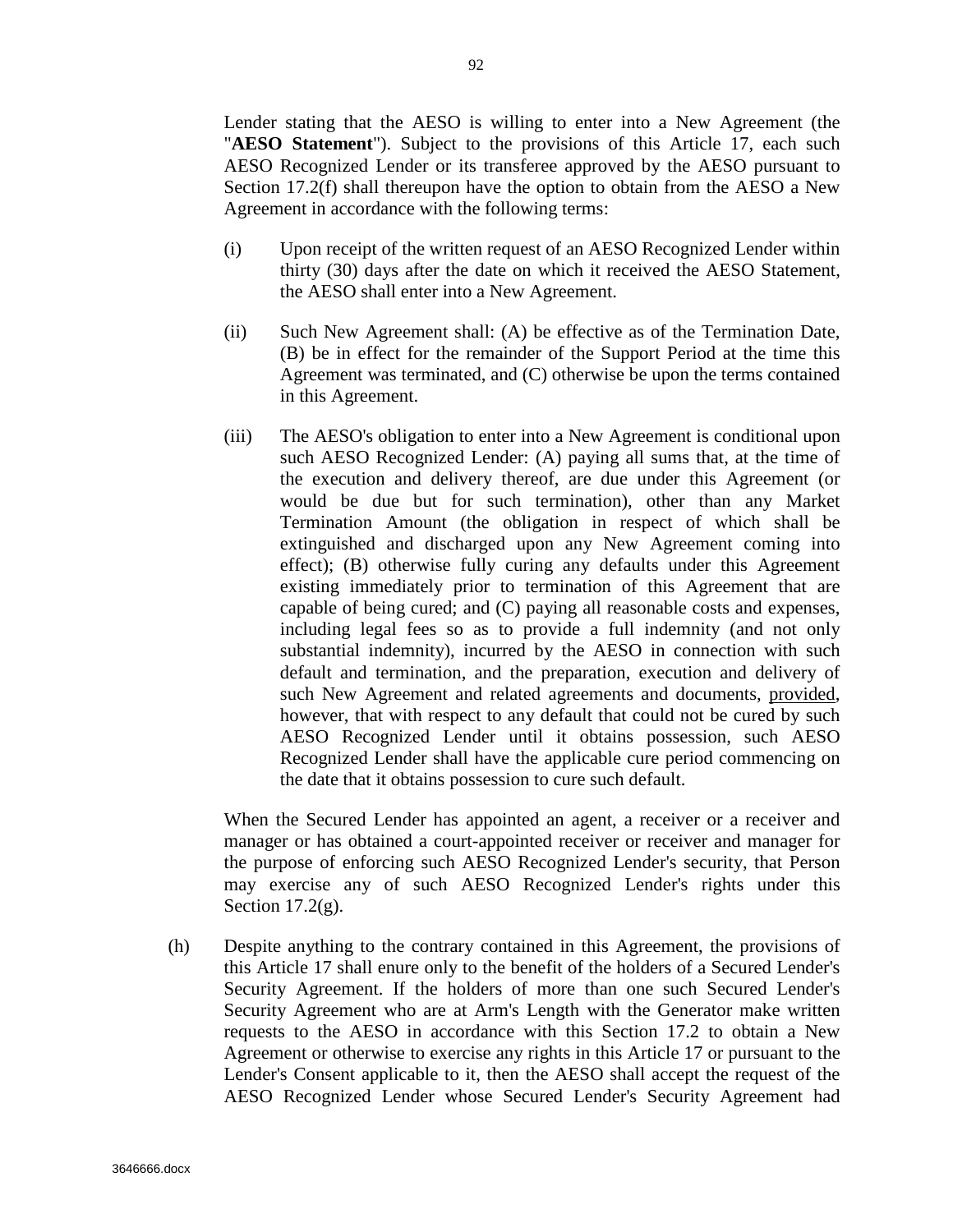priority immediately prior to the termination of this Agreement over the Secured Lender's Security Agreements of the other AESO Recognized Lenders making such requests and thereupon the written request of each other AESO Recognized Lender shall be deemed to be void. In the event of any dispute or disagreement as to the respective priorities of any such Secured Lender's Security Agreement, the AESO may rely upon the opinion as to such priorities of any law firm qualified to practice law in the Province of Alberta retained by the AESO in its unqualified subjective discretion or may apply to a Court for a declaration as to such priorities, which opinion or declaration shall be conclusively binding upon all parties concerned.

## **17.3 Cooperation**

The AESO and the Generator shall enter into an agreement with any Secured Lender in the form of the Secured Lender Consent and Acknowledgement Agreement attached hereto as Schedule 4, in all material respects, for the purpose of implementing the Secured Lender's Security Agreement protection provisions contained in this Agreement. A Secured Lender will have no rights under this Agreement unless and until it enters into the such an agreement with the AESO and the Generator for the purpose of implementing the Secured Lender's Security Agreement protection provisions contained in this Agreement. The AESO, acting reasonably, shall consider any request jointly made by the Generator and a Secured Lender or proposed Secured Lender to facilitate a provision of a Secured Lender's Security Agreement or proposed Secured Lender's Security Agreement that may require an amendment to this Agreement, provided that the rights of the AESO are not adversely affected thereby, the obligations of the Generator to the AESO are not altered thereby and the consent of any other Secured Lender to such amendment has been obtained by the Generator or the Secured Lender making the request for the amendment.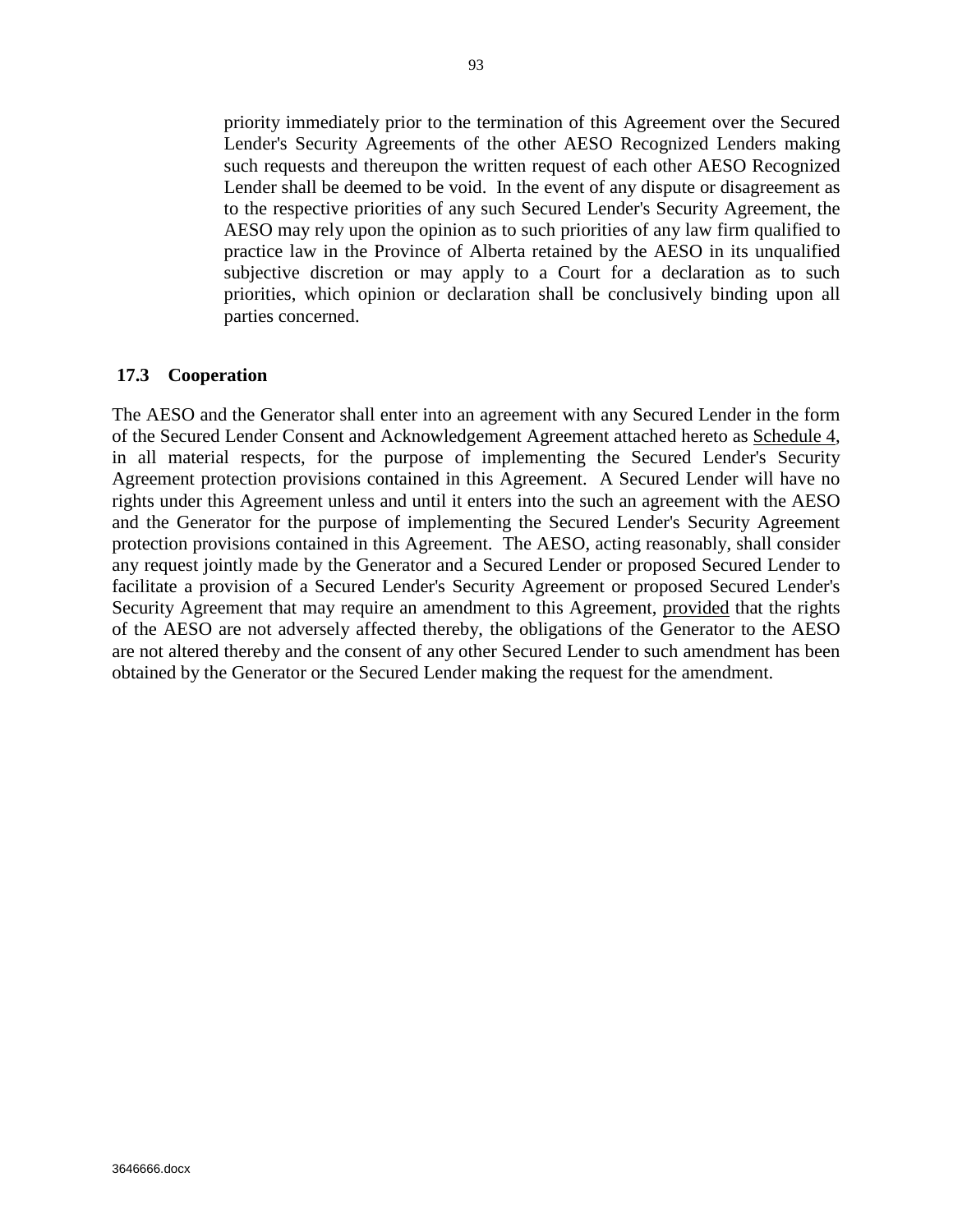## **ARTICLE 18 COMMUNICATIONS AND CONFIDENTIALITY**

#### **18.1 Notices**

- (a) Any notice, consent, approval or other communication under any provision of this Agreement must be in writing to be effective, and is effective when delivered by any means, including fax transmission or e-mail, to the following respective addresses:
	- (i) if to the AESO:

Alberta Electric System Operator 2500 Calgary Place 330 - 5th Avenue SW Calgary, AB T2P 0L4 Attention: [ $\bullet$ ]

Facsimile: (403) 539-2949 E-mail:  $\lceil \bullet \rceil$ 

with a copy to:

Alberta Electric System Operator 2500 Calgary Place 330 - 5th Avenue SW Calgary, AB T2P 0L4 Attention: General Counsel

| Facsimile: | $(403)$ 539-2949        |
|------------|-------------------------|
| E-mail:    | General.Counsel@aeso.ca |

(ii) if to the Generator:

**[Insert Generator name and address]** Attention: [●]

| Facsimile: | $\lceil \bullet \rceil$ |
|------------|-------------------------|
| E-mail:    | $\lceil \bullet \rceil$ |

with a copy to:

**[Insert 2nd Generator name and address]** Attention: **[●]** 

| Facsimile: | $  \bullet  $ |
|------------|---------------|
| E-mail:    | $  \bullet  $ |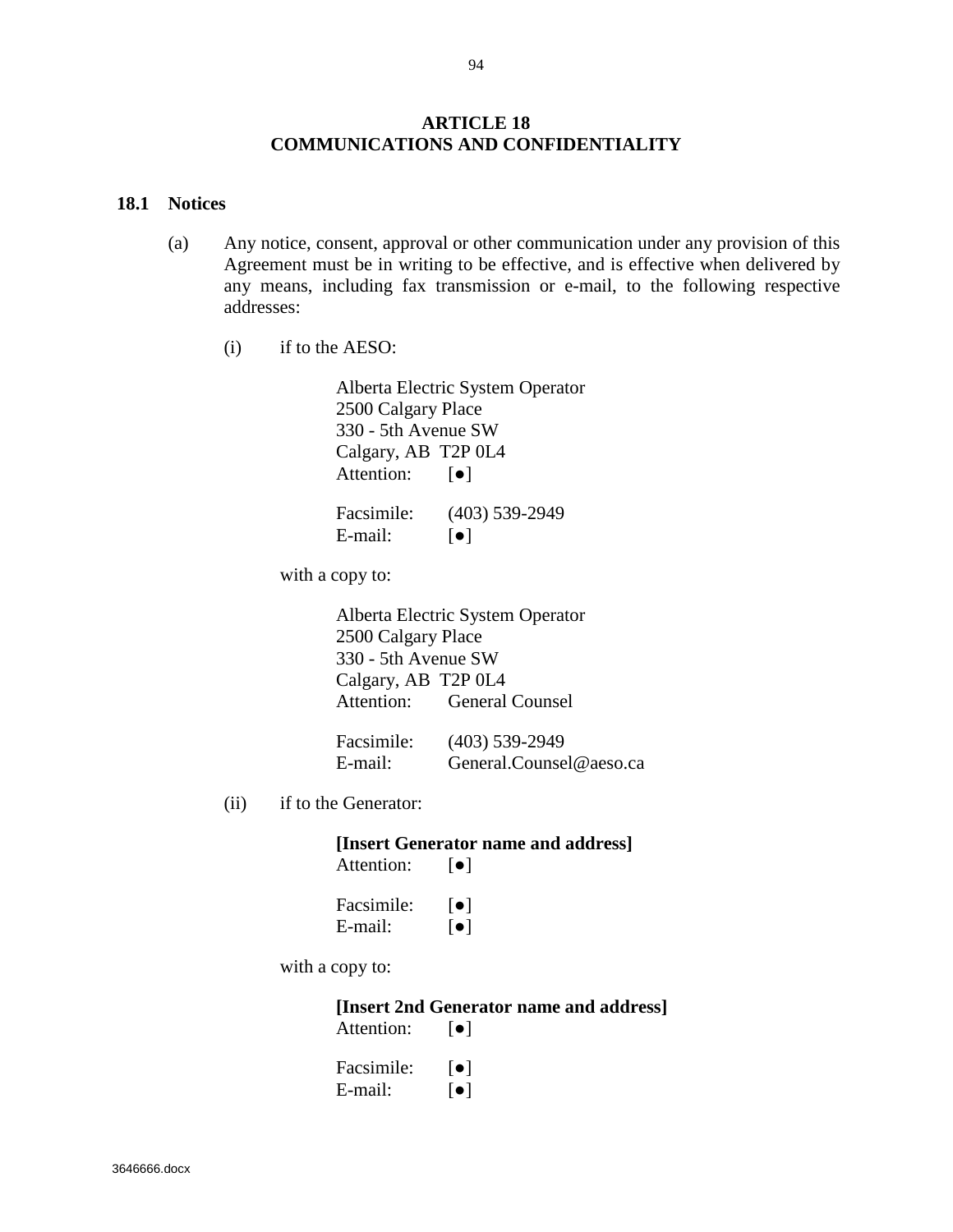Either Party may change its address information by giving notice to the other in the above manner.

- (b) For purposes of this Agreement:
	- (i) a notice delivered by hand to the address of a Party as set out above shall be deemed to be received the date it was delivered, if delivered on a Business Day, or on the next Business Day, if delivered on a day which is not a Business Day;
	- (ii) a notices which is sent by mail is deemed to be received by the Party to whom the notice is addressed on the fifth (5th) day after the date of mailing; and
	- (iii) a notice sent by fax transmission or e-mail which is transmitted prior to 4:00 p.m. on a Business Day, shall be deemed to have been received by that Party on that day, or on the next Business Day, if delivered after 4:00 p.m. or on a day which is not a Business Day; provided that the sender of the notice is able to produce the transmission report or a printout of a transmission log generated by the sender's fax machine (or other transmission device) or internet service provider showing successful uninterrupted fax transmission of all pages of the relevant notice or successful e-mail transmission of the relevant notice to the fax number or e-mail address, as the case may be, of the addressee.
- (c) Any notices of an Event of Default or termination of this Agreement shall only be given by hand or courier delivery.
- (d) No notice delivered pursuant to this Agreement shall be deemed to be notice for any other purpose, including any obligation to provide notice to the System Operator pursuant to the ISO Rules.

# **18.2 Public Announcements**

Generator shall not make, and shall not cause or permit any Person not at Arm's Length with Generator to make, any public announcement relating to this Agreement except as approved in advance by the AESO, acting reasonably.

#### **18.3 Disclosure of Confidential Information**

The Party receiving Confidential Information shall maintain (and shall ensure that its officers, employees, consultants, advisors and contractors maintain) the confidentiality of such Confidential Information, and neither Party shall disclose Confidential Information delivered by the other except as follows: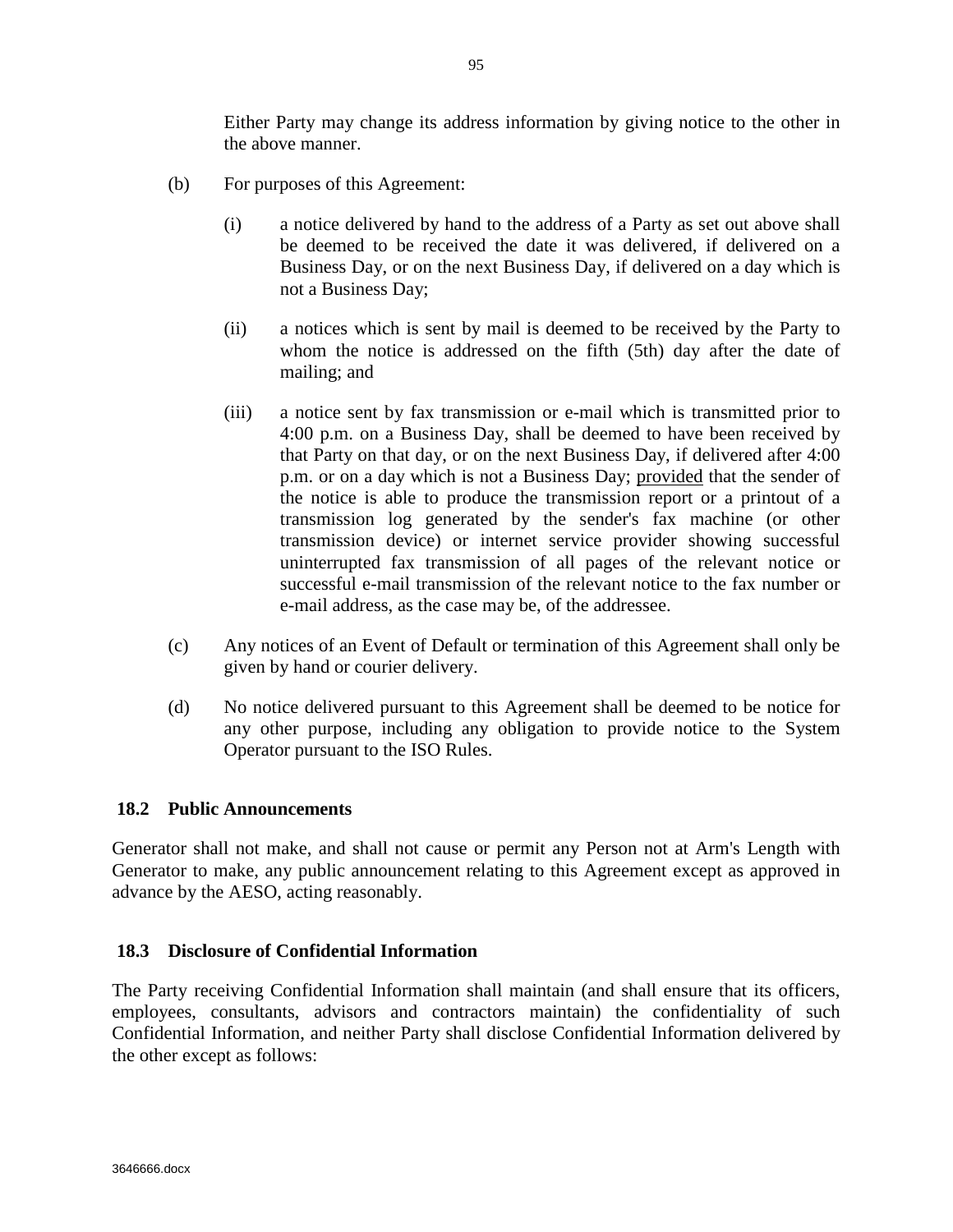- (a) The Receiving Party may disclose Confidential Information to its Related Parties who need to know Confidential Information for the purpose of assisting the Receiving Party in complying with its obligations or exercising its rights under this Agreement and in the case where the AESO is the Receiving Party, for the purpose of administration of a contract under the REP. On each copy made by the Receiving Party, the Receiving Party must reproduce all notices which appear on the original. The Receiving Party shall inform its Related Parties of the confidentiality of Confidential Information and shall be responsible for any breach of this Article 18 by any of its Related Parties.
- (b) If the Receiving Party or any of its Related Parties are requested or required (by oral question, interrogatories, requests for information or documents, court order, civil investigative demand, or similar process) to disclose any Confidential Information in connection with litigation or any regulatory proceeding or investigation, or pursuant to any Applicable Laws, the Receiving Party shall promptly notify the Disclosing Party. Unless the Disclosing Party obtains a protective order, the Receiving Party and its Related Parties may disclose such portion of the Confidential Information to the party seeking disclosure as is required by Applicable Laws in accordance with Section 18.4.
- (c) Where the Generator is the Receiving Party, the Generator may disclose Confidential Information to any Secured Lender, prospective lender, investor (if not an Affiliate of the Generator), or prospective investor, and in each case its advisors, to the extent necessary, for securing investment in or financing for the Facility, provided that any such Secured Lender, prospective lender, investor (if not an Affiliate of the Generator), or prospective investor has been informed of the Generator's confidentiality obligations hereunder and such Secured Lender, prospective lender, investor (if not an Affiliate of the Generator), or prospective investor has completed and executed a confidentiality undertaking (the "**Confidentiality Undertaking**") in the Prescribed Form, covenanting in favour of the AESO to hold such Confidential Information confidential on terms substantially similar to this Article 18.
- (d) As otherwise required by Applicable Law or where the disclosure is consented to by the other.
- (e) Notwithstanding the foregoing, the Generator consents to the disclosure: (i) of its name and contact particulars and any other information listed in Schedule 1, on the AESO Website or otherwise; (ii) of the Site, Contract Capacity, Renewable Fuel(s) and location of the Connection Facilities, on the AESO Website or otherwise; (iii) of its address for service and the name of its Contract Representative to all Other Generators; (iv) of any cost break-down information received by the AESO pursuant to Section 4.3(c), to the Government of Alberta; (v) of any Confidential Information in the possession of the AESO, and any reports, notices or other information received by the AESO pursuant to Section 4.3, for such internal purposes (including reporting to the Government of Alberta) as the AESO may reasonably determine from time to time, on a confidential basis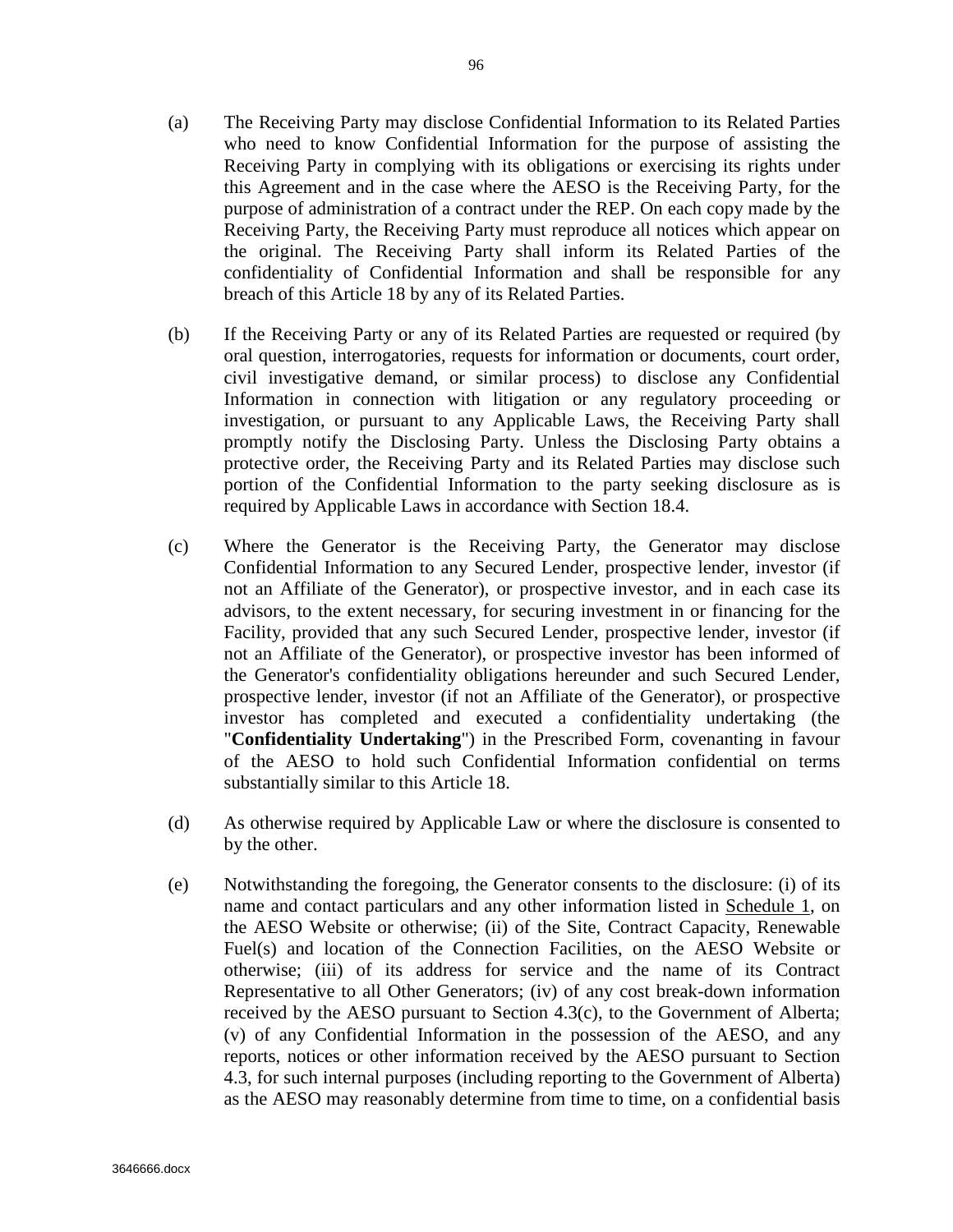to the AESO Related Parties; and (vi) of aggregated data relating to the Project or this Agreement.

(f) For greater clarity, the Generator hereby irrevocably authorizes and consents to any AESO Related Party releasing, disclosing, providing, delivering and otherwise making available to another AESO Related Party, a copy of this Agreement and any and all such information relating to the connections, proposed connections, meters, meter data, testing data pertaining to commercial operation, billing data of the Generator or the Facility as the AESO or its agents may advise is required in connection with this Agreement or the administration of a contract issued under the REP.

# **18.4 Notice Preceding Compelled Disclosure**

If the Receiving Party or any of its Related Parties are requested or required to disclose any Confidential Information, the Receiving Party shall promptly notify the Party which disclosed the Confidential Information of such request or requirement so that the Disclosing Party may seek an appropriate protective order or waive compliance with this Agreement. If, in the absence of a protective order or the receipt of a waiver hereunder, the Receiving Party or its Related Parties are compelled to disclose the Confidential Information, the Receiving Party and its Related Parties may disclose only such of the Confidential Information to the Party compelling disclosure as is required by Applicable Law and only to such Person or Persons to which the Receiving Party is legally compelled to disclose and, in connection with such compelled disclosure, the Receiving Party and its Related Parties shall provide notice to each such recipient (in co-operation with legal counsel for the Disclosing Party) that such Confidential Information is confidential and subject to non-disclosure on terms and conditions equal to those contained in this Agreement and, if possible, shall obtain each recipient's written agreement to receive and use such Confidential Information subject to those terms and conditions.

# **18.5 Return of Information**

Upon written request by the Disclosing Party, Confidential Information provided by the Disclosing Party in printed paper format or electronic format will be returned to the Disclosing Party and Confidential Information transmitted by the Disclosing Party in electronic format will be deleted from the emails and directories of the Receiving Party's and its Related Parties' computers; provided, however, any Confidential Information: (a) found in drafts, notes, studies and other documents prepared by or for the Receiving Party or its Related Parties, (b) found in electronic format as part of the Receiving Party's off-site or on-site data storage/archival process system or (c) which is Mutually Confidential Information, will be held by the Receiving Party and kept subject to the terms of this Agreement or destroyed at the Receiving Party's option. Notwithstanding the foregoing, a Receiving Party shall be entitled to make at its own expense and retain one copy of any Confidential Information materials it receives for the limited purpose of discharging any obligation it may have under Applicable Law, and shall keep such retained copy subject to the terms of this Article 18.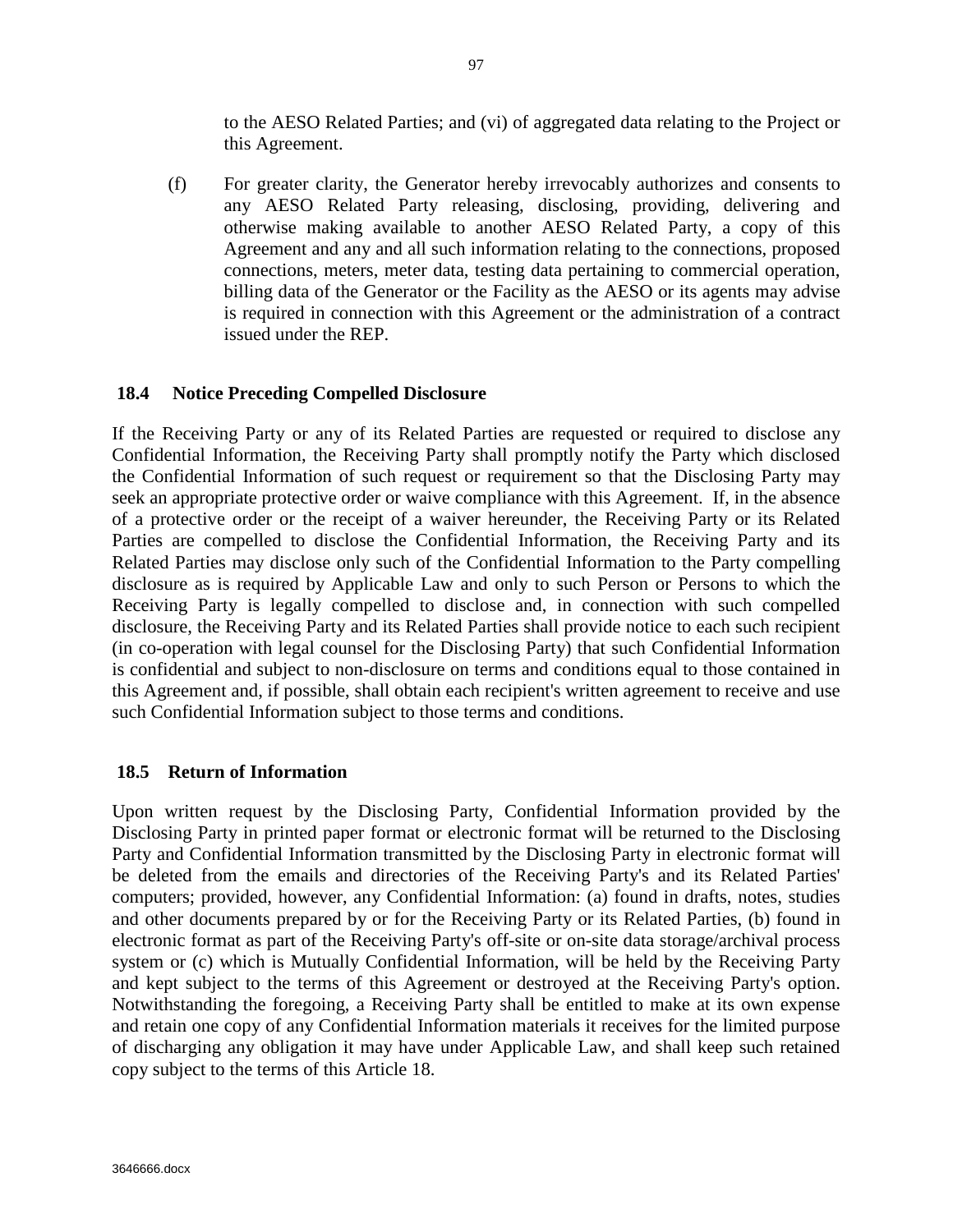The Receiving Party acknowledges that breach of any provisions of this Article 18 may cause irreparable harm to the Disclosing Party or to any third-party to whom the Disclosing Party owes a duty of confidence, and that the injury to the Disclosing Party or to any third party may be difficult to calculate and inadequately compensable in damages. The Receiving Party agrees that the Disclosing Party is entitled to obtain injunctive relief (without proving any damage sustained by it or by any third party) or any other remedy against any actual or potential breach of the provisions of this Article 18.

# **18.7 Collection, Use and Disclosure of Personal Information**

- (a) Generator warrants and represents to the AESO that it has obtained or will obtain as the case may be, the prior consent of each and every individual whose Personal Information it has disclosed or will disclose to the AESO, in accordance with the *Personal Information Protection Act* (Alberta) and with all other Applicable Laws pertaining to the protection of Personal Information, including the *Personal Information Protection and Electronic Documents Act* (Canada), whether such disclosure is set forth in the this Agreement or in the Proposal, or has occurred or will occur during the performance of any of its obligations hereunder during the Term.
- (b) Generator acknowledges and agrees that: (i) all Personal Information disclosed to the AESO (whether before or after the date hereof) may be used by the AESO and disclosed to and used by the AESO and its Related Parties for the following purposes: (A) to permit the AESO to evaluate the Proposal, and to evaluate the educational and professional qualifications and experience of Generator's personnel; (B) to allow the AESO to review and audit Generator's performance in respect of its obligations hereunder; and (C) as otherwise required for the performance of the AESO's obligations or the exercise of the AESO's rights under this Agreement; and (ii) the consents obtained under Section 18.7(a) shall reflect the foregoing purposes. The AESO shall protect Personal Information by taking reasonable security precautions against such risks as unauthorized access, collection, use, disclosure or disposal.
- (c) Generator shall comply with the *Personal Information Protection Act* (Alberta) and with all other Applicable Laws pertaining to the protection of Personal Information, including the *Personal Information Protection and Electronic Documents Act* (Canada), with respect to all Personal Information it collects, uses or discloses pursuant to its obligations hereunder or otherwise in relation to this Agreement, including all Personal Information provided to it by the AESO or any AESO Related Party. Generator shall not transfer any Personal Information provided to it by the AESO or any of AESO Related Party to any other Person without the written consent of the AESO. Generator shall notify its employees, Subcontractors and agents of the legal provisions, duties and obligations of the foregoing laws and of this Section 18.7 and shall instruct them to act accordingly.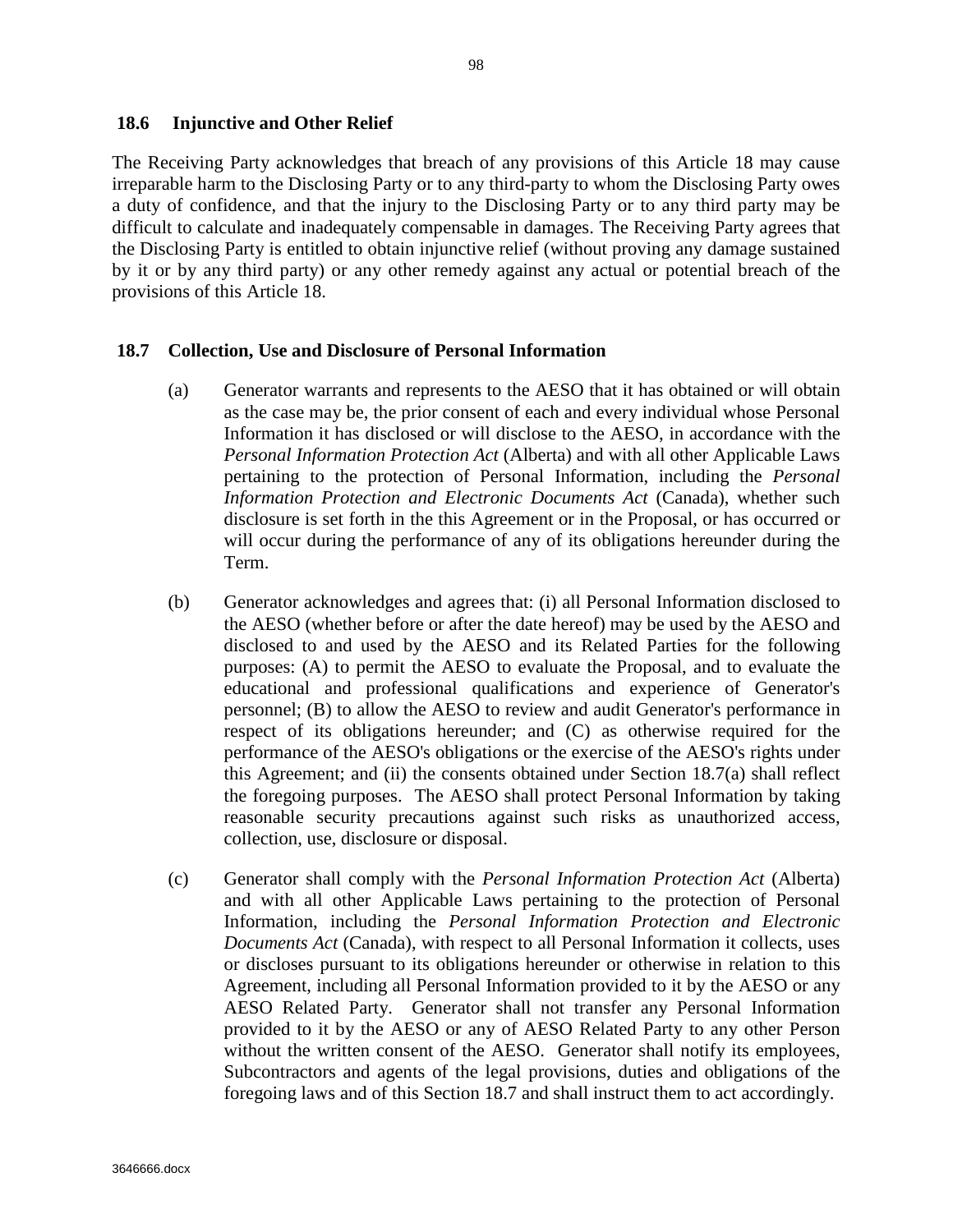#### **18.8 Contract Administration Representatives**

The Generator and the AESO shall, by notice substantially in the Prescribed Form, each appoint, from time to time, a representative (a "**Contract Representative**") who shall be duly authorized to act on behalf of the Party that has made the appointment, and with whom the other Party may consult at all reasonable times, and whose communications (including all instructions, notices, requests, approvals, consents, and decisions), provided the same are in writing signed by the respective Contract Representative, shall be binding on the appointing Party as to all matters pertaining to this Agreement. The Contract Representative shall not have the power or authority to amend this Agreement solely by virtue of his or her position as Contract Representative, and shall continue to be the representative of the Party which appointed it until replaced pursuant to a subsequent notice under this Section 18.8.

#### **18.9 FOIP**

For the purposes of this Section 18.9, "personal information" has the same definition as that which is found in FOIP. The Generator acknowledges that FOIP applies to information obtained, generated or collected by, or related or provided to, the AESO under this Agreement. The Generator shall not collect, use or disclose any personal information under this Agreement except that which is reasonably required to fulfil its obligations under this Agreement, or as otherwise authorized by the AESO. The Generator shall protect the personal information it collects under this Agreement and shall make reasonable security arrangements against such risks as unauthorized access, collection, use, disclosure or destruction. The Generator shall notify the AESO, within seven (7) days, if any records are requested under the access provisions of FOIP that are in the custody or under the control of the Generator. Should the Generator receive an access request under FOIP for AESO records, the Generator shall not respond to it, but shall immediately forward the access request to the AESO for further handling. The Generator shall ensure that its employees, agents, and Subcontractors comply with this Section 18.9.

#### **ARTICLE 19 DISPUTE RESOLUTION**

#### **19.1 Informal Dispute Resolution**

If either Party considers that any dispute (other than a dispute contemplated in Section 1.11 or Section 6.11) has arisen under or in connection with this Agreement that the Parties cannot resolve (a "**Dispute**"), then such Party may deliver a notice to the other Party describing the nature and the particulars of such Dispute. Within ten (10) Business Days following delivery of such notice to the other Party, a senior executive of the Generator shall meet with an executive of the AESO, either in person or by telephone (the "**Senior Conference**"), to attempt to resolve the Dispute. Each Party shall be prepared to propose a solution to the Dispute. If, following the Senior Conference, the dispute is not resolved, then the Parties shall resolve such Dispute in accordance with the remaining provisions of this Article 19.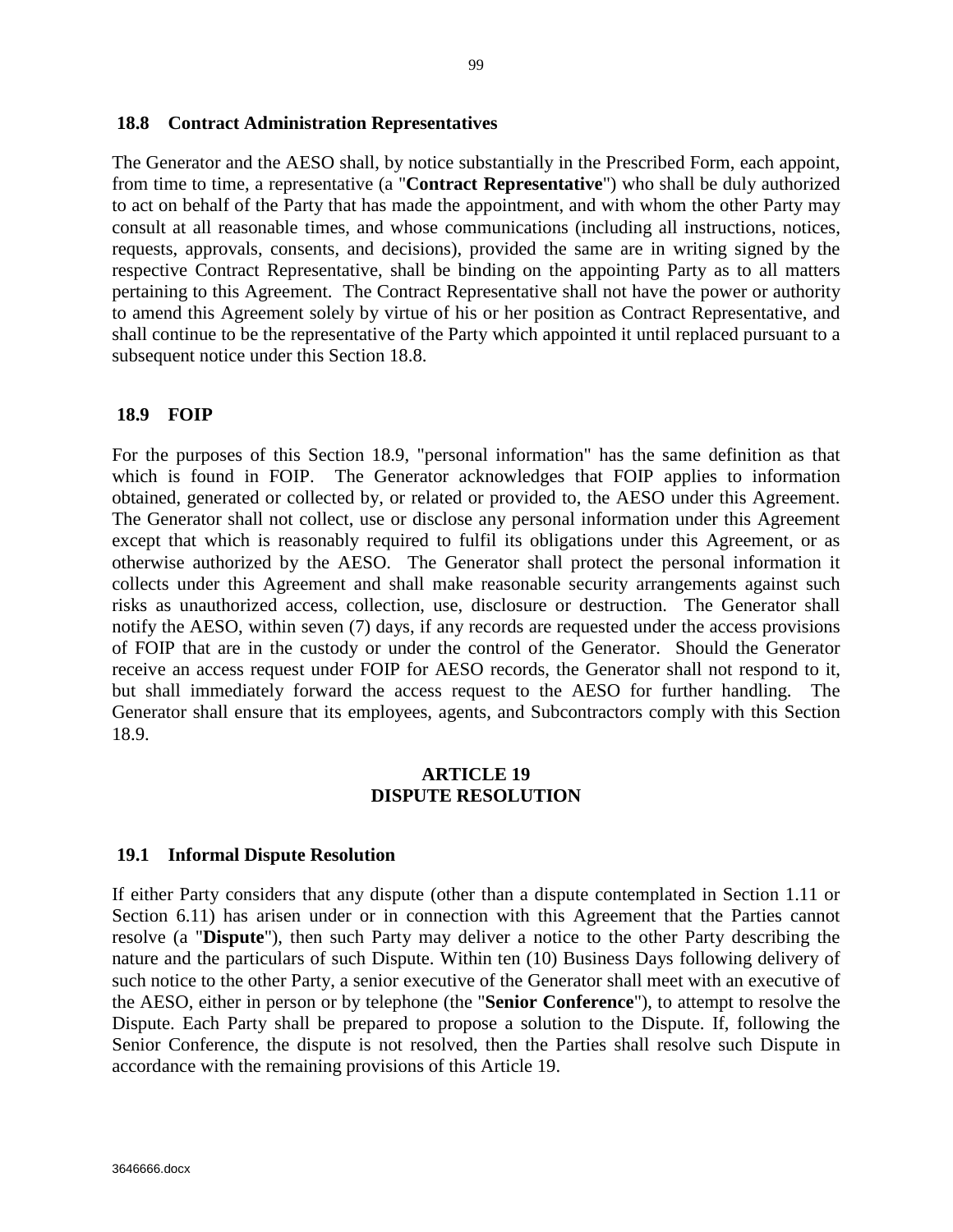## **19.2 Litigation**

At any time following ten (10) Business Days after referral of the Dispute to a Senior Conference or such longer time as agreed to by the Parties pursuant to Section 19.1, either Party may, within the limitation periods set out in the *Limitations Act* (Alberta) and any successor or replacement legislation, commence litigation with respect to any Dispute not settled by a Senior Conference pursuant to Section 19.1.

## **19.3 Arbitration**

Notwithstanding Section 19.2, any Dispute between the Parties of a technical or valuation matter that is not resolved in accordance with Section 19.1, or in the case of any Dispute between the Parties that is not resolved in accordance with Section 19.1 and is required to be referred to arbitration pursuant to the terms of this Agreement (excluding Sections 1.11 and 6.11), shall not be resolved through litigation pursuant to Section 19.2 and either Party may, by notice to the other Party, submit such Dispute to binding arbitration, in accordance with the rules set out in Section 19.4.

## **19.4 Arbitration Rules**

- (a) A Dispute referred to arbitration pursuant to Section 19.3 shall be subject to binding arbitration (the "**Arbitration**") by a panel of three (3) arbitrators (the "**Arbitrators**") and otherwise in accordance with the *Arbitration Act* (Alberta).
- (b) The "National Arbitration Rules" of the ADR Institute of Canada will apply to the Arbitration, as modified by this Section 19.4.
- (c) Each Party shall appoint its own Arbitrator within ten (10) days after the delivery of the notice referenced above in Section 19.3 or such longer period as may be agreed to by the Parties. If either Party fails to appoint an Arbitrator within such ten (10) day period, then upon application by the Party that has appointed an Arbitrator, the second Arbitrator shall be appointed by the ADR Institute of Canada. The two Arbitrators thus appointed shall appoint a third Arbitrator within ten (10) days of the appointment of the second Arbitrator. If the two Arbitrators shall fail to appoint the third Arbitrator within such ten (10) day period, then upon application by either Party, the third Arbitrator shall be appointed by the ADR Institute of Canada. The Parties will use their best efforts to appoint Arbitrators who are qualified by a profession or occupation to decide the matter in Dispute and have at least ten (10) years' related experience. The seat of the Arbitration shall be Calgary, Alberta.
- (d) Meetings and hearings of the Arbitrators will take place in Calgary. Subject to the foregoing, the Arbitrators may fix the date, time and place of meetings and hearings in the Arbitration and will give all Parties adequate notice of same. Subject to any adjournments which the Arbitrators allow, the final hearing will be continued on successive business days until it is concluded. All meetings and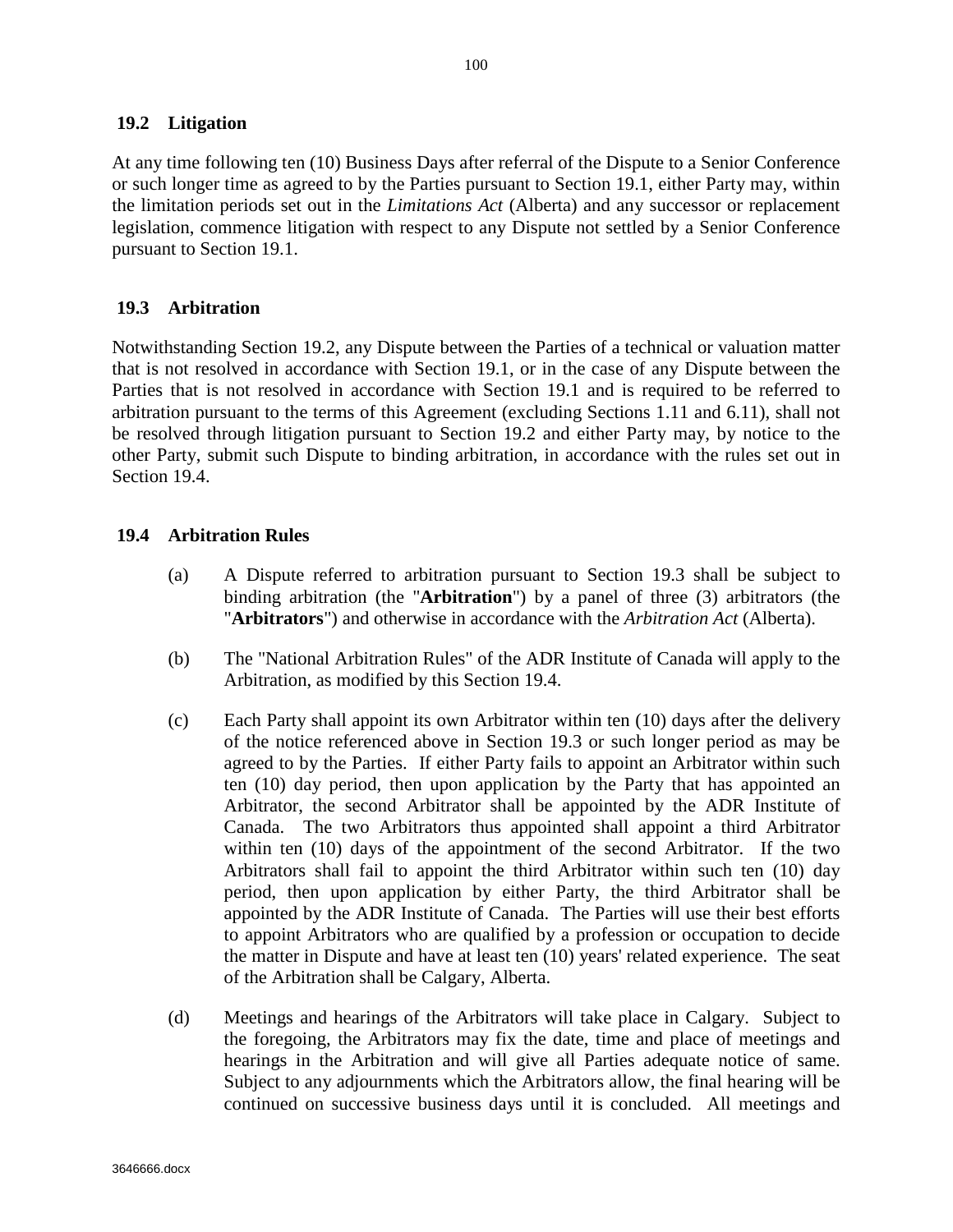hearings will be in private unless the Parties agree otherwise and both Parties are entitled to be represented at any meetings or hearings by legal counsel. Either Party may examine and re-examine all its own witnesses at the Arbitration and may cross-examine all of the other Party's witnesses.

- (e) The Arbitrators will make and deliver their binding decision in writing not later than fifteen (15) Business Days after the conclusion of the final hearing and will set out reasons for the decision; provided that such period may, upon the recommendation of the Arbitrators, be extended to up to sixty (60) days after the conclusion of the final hearing if the Arbitrators are of the opinion that the fifteen (15) Business Day period is too short given the nature of the dispute. Such reasons for decision shall not be confidential and shall not be deemed to be "Confidential Information" for purposes of this Agreement. Costs will be awarded in accordance with the *Arbitration Act* (Alberta) unless the Parties have previously agreed on the basis for the apportionment of costs.
- (f) The decision of the Arbitrators is binding on the Parties. The decision of the Arbitrators may be appealed solely on the grounds that the conduct of the Arbitrators, or the decision itself, violated the provisions of the *Arbitration Act* (Alberta) or solely on a question of law as provided for in the *Arbitration Act* (Alberta).

# **19.5 Performance and Payments**

All performance required hereunder by the Parties and payment therefor under this Agreement shall continue during the dispute resolution proceedings contemplated by this Article 19, provided that in the case of any such proceedings pertaining to amounts payable under this Agreement, any payments or reimbursements required as a result of such proceedings shall be payable as of a date to be determined in such proceedings, and interest shall be paid, from such date until the date of payment, by the Party required to make any such payment or reimbursement on the amount thereof at the Prime Rate.

# **ARTICLE 20 ASSIGNMENT AND CHANGE OF CONTROL**

# **20.1 Assignment**

- (a) Prior to the Commercial Operation Date neither this Agreement nor any of the rights, interests or obligations under this Agreement may be assigned by the Generator without the consent of the AESO, which consent may be withheld in the AESO's sole discretion.
- (b) Following the Commercial Operation Date, this Agreement along with all of the rights, interests or obligations under this Agreement may be assigned by either Party, with the prior written consent of the other Party, which consent shall not be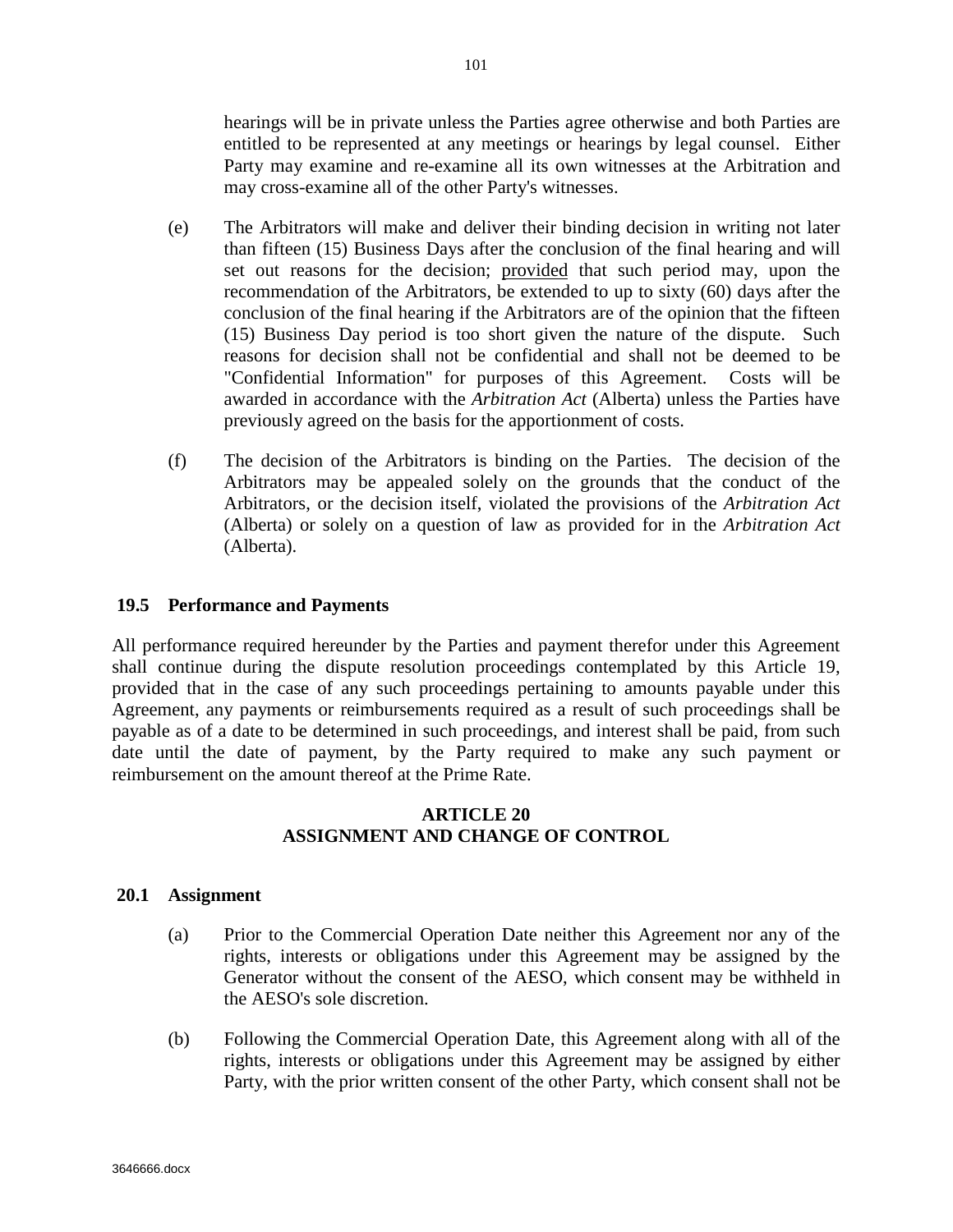unreasonably withheld, except as set out in Section 20.1(c) below and as provided in Article 17.

- (c) For the purposes of Section 20.1(b), it shall not be unreasonable for the AESO to withhold its consent if the proposed assignment would (i) cause a Generator to breach the obligation to own or lease the Facility as set out in Section 3.1(a); (ii) have or is likely to have, as determined by the AESO acting reasonably, a Material Adverse Effect on the Generator's ability to perform its obligations under this Agreement; or (iii) have an adverse effect, as determined by the AESO acting reasonably, on the security the Guarantor is required to grant to the AESO pursuant to Section 10.2.
- (d) Notwithstanding Sections 20.1(a) and (b), the Generator may, subject to compliance with Applicable Laws and provided that there is not a Generator Event of Default that has not been remedied, assign this Agreement without the consent of the AESO to an Affiliate of Generator acquiring the Facility; provided, however, that no such assignment by the Generator or any of its successors or permitted assigns hereunder shall be valid or effective unless and until such Affiliate agrees with the AESO in writing to assume all of the Generator's obligations under this Agreement and be bound by the terms of this Agreement, and the arrangement and obligations of the Generator set forth in Article 10 have been met and satisfied by such Affiliate in accordance with the terms of Article 10.
- (e) If the Generator assigns this Agreement to a non-resident of Canada for purposes of the ITA or a partnership that is not a Canadian partnership as defined in the ITA, and the AESO incurs any additional Taxes, at any time thereafter, solely as the result of such assignment, then payments under this Agreement by the AESO shall be reduced by the amount of such additional Taxes and the AESO shall remit such additional Taxes to the applicable taxing authorities. The AESO shall within sixty (60) days after remitting such Taxes, notify the assignee in writing, providing reasonable detail of such payment so that the assignee may claim any applicable rebates, refunds or credits from the applicable taxing authorities. If after the AESO has paid such amounts, the AESO receives a refund, rebate or credit on account of such Taxes, then the AESO shall promptly remit such refund, rebate or credit amount to the assignee.
- (f) If a valid assignment of this Agreement is made by the Generator in accordance with this Section 20.1, the AESO acknowledges and agrees that, upon such assignment and assumption and notice thereof by the assignor to the AESO, the assignor shall be relieved of all of its duties, obligations and liabilities hereunder.
- (g) The AESO shall have the right to assign this Agreement from time to time and all benefits and obligations hereunder for the balance of the Term without the consent of the Generator to an assignee which shall assume the obligations and liability of the AESO under this Agreement and be novated into this Agreement in the place and stead of the AESO (except for the AESO's obligation in Section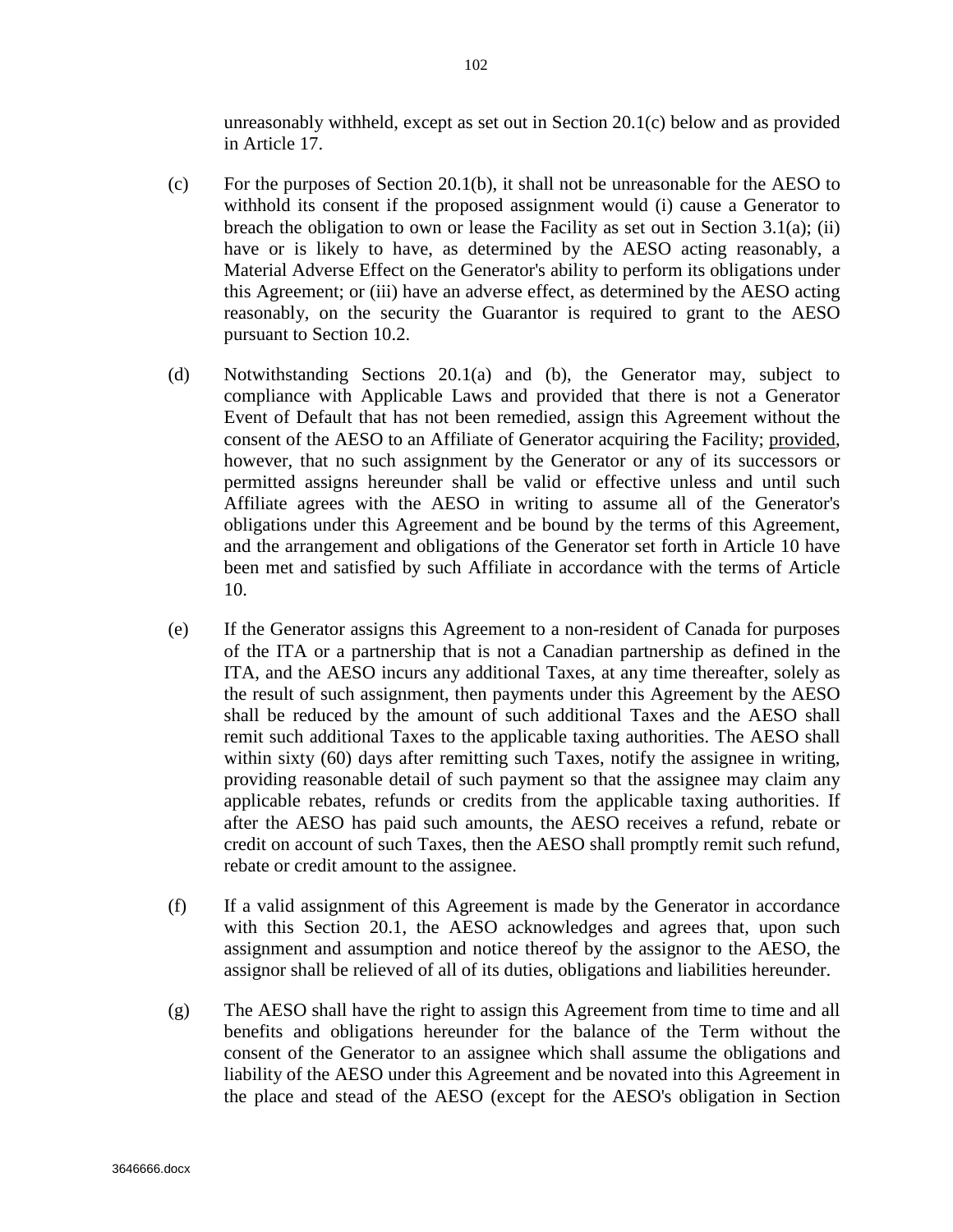$20.1(g)(iii)$  which will remain in force), provided that the assignee agrees in writing to assume and be bound by the terms and conditions of this Agreement, and further agrees not to make any material amendments to or terminate this Agreement after such assignment without the prior written consent of the AESO, whereupon:

- (i) the representation set forth in Section 13.2(a) shall apply to the assignee with all necessary amendments to reflect the form and the manner in which the assignee was established;
- (ii) all of the representations set forth in Section 13.2 shall be deemed to be made by the assignee to the Generator at the time of such assignment and assumption; and
- (iii) the AESO shall be relieved of all obligations and liability arising pursuant to this Agreement; notwithstanding the foregoing, the AESO shall remain liable to the Generator for remedying any payment defaults under Section 16.3(a) and shall remain liable for any obligations and liabilities of the assignee arising from any AESO Event of Default, provided that any notice required to be given under Section 16.3 and Section 16.4 is given on the same day to the assignee and to the AESO. The time periods in Section 16.3 shall not begin to run until both the assignee and the AESO have been so notified.
- (h) The AESO shall have the right to assign this Agreement and all benefits and obligations hereunder from time to time throughout the Term for a period less than the balance of the Term without the consent of the Generator to an assignee which shall assume the obligations of the AESO under this Agreement and be novated into this Agreement in the place and stead of the AESO (except for the AESO's obligations in Section 20.1(h)(iii) which will remain in force), provided that the assignee agrees in writing to assume and be bound by the terms and conditions of this Agreement and further agrees not to make any material amendments to or terminate this Agreement during such assignment period without the prior written consent of the AESO, whereupon:
	- $(i)$  the representation set forth in Section 13.2(a) shall apply to the assignee with all necessary amendments to reflect the form and the manner in which the assignee was established;
	- (ii) all of the representations set forth in Section 13.2 shall be deemed to be made by the assignee to the Generator at the time of such assignment and assumption;
	- (iii) the AESO shall be relieved of all obligations and liability arising pursuant to this Agreement; notwithstanding the foregoing, the AESO shall remain liable to the Generator for remedying any payment defaults under Section 16.3(a) and shall remain liable to the Generator for any obligations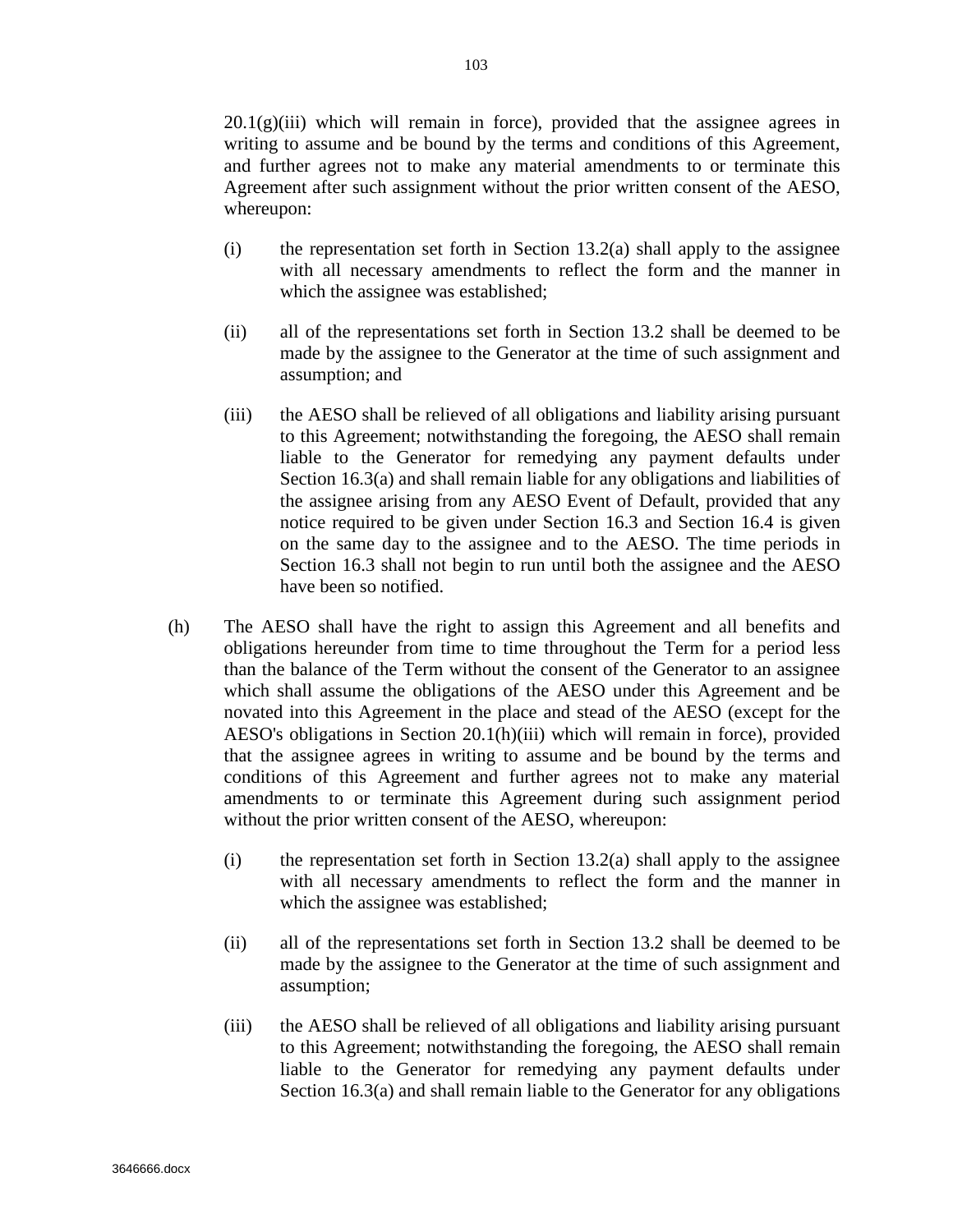and liabilities of the assignee arising from any AESO Event of Default, provided that any notice required to be given under Section 16.3 and Section 16.4 is given on the same day to the assignee and to the AESO. The time periods in Section 16.3 shall not begin to run until both the assignee and the AESO have been so notified; and

- (iv) upon the expiry of the assignment period:
	- (A) this Agreement, without requiring the execution of any assignment, consent or other documentation of any nature, shall automatically revert and be assigned back to the AESO;
	- (B) the assignee shall remain responsible to the Generator for all obligations and liabilities incurred or accrued by the assignee during the assignment period; and
	- (C) the AESO, as AESO pursuant to the automatic assignment back to it, shall be deemed to be in good standing under this Agreement, provided that such good standing shall not relieve the AESO from any obligation to the Generator pursuant to Section 20.1(h)(iii) that arose prior to the expiry of the assignment period.

#### **20.2 Change of Control**

- (a) Other than in accordance with Section 20.2(b), no change of Control of the Generator shall be permitted prior to Commercial Operation, except with the prior written consent of the AESO, which consent may be withheld in the AESO's sole and absolute discretion. Following Commercial Operation, a change of Control of the Generator shall be permitted provided that the Generator, within ten (10) Business Days following such change of Control having effect, provides the AESO with notice of such change of Control and such additional information as the AESO may reasonably require regarding the names of the Persons who Control or otherwise indirectly or directly have an ownership interest in the Generator following such change of Control.
- (b) Provided there is not a Generator Event of Default that has not been remedied, a change of Control of the Generator prior to Commercial Operation under one or more of the following circumstances is permitted without the consent of the AESO, namely:
	- (i) each Person Controlling the Generator following such change of Control is an Affiliate of one or more of the Persons Controlling the Generator prior to such change of Control; and
	- (ii) the Economic Interest of the Person(s) that Control the Generator as of the date hereof is not less than twenty-five percent (25%) following such change of Control;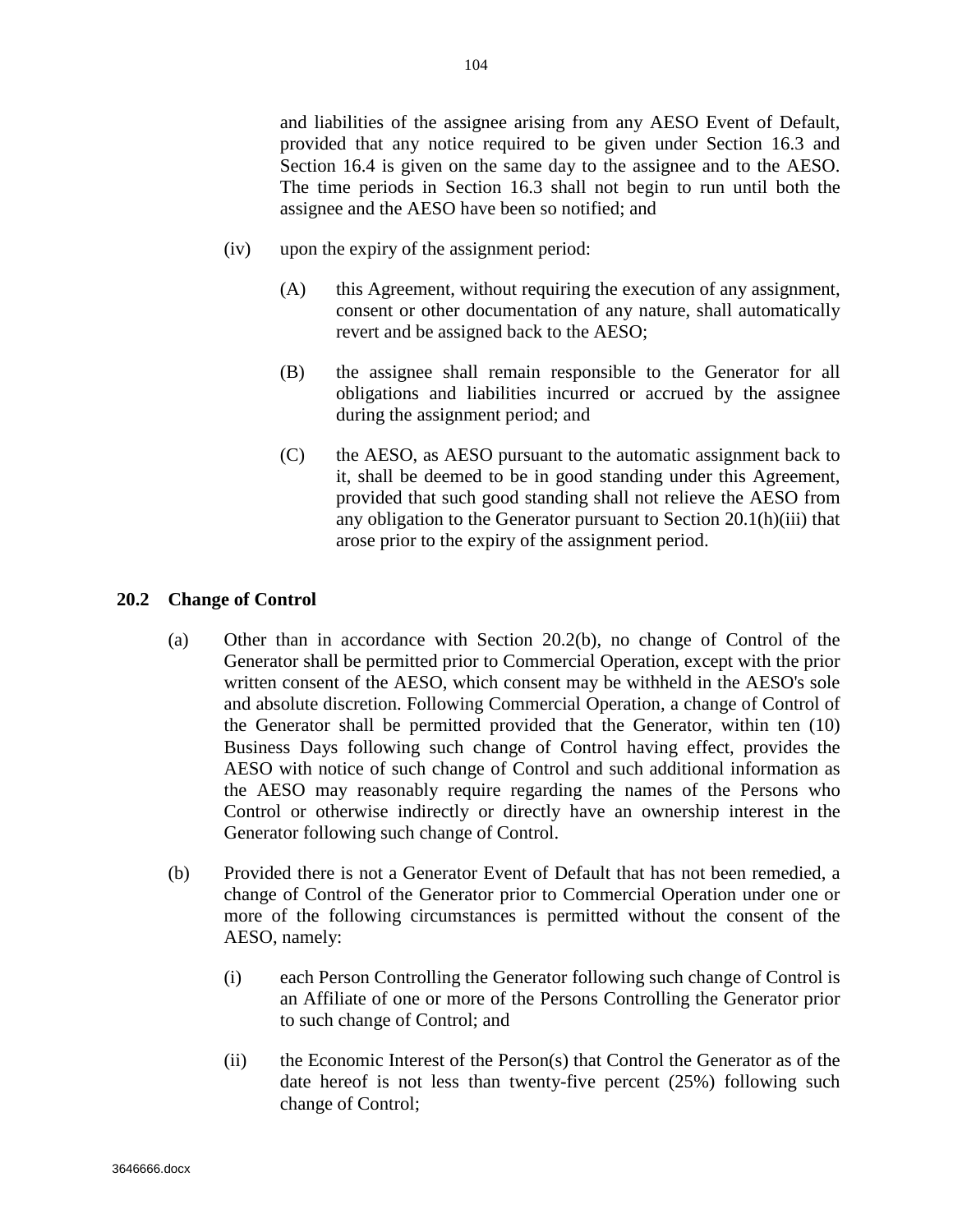- (c) The Generator, shall, within ten (10) Business Days following any change of Control having effect, provide the AESO with notice of such change of Control and such additional information as the AESO may reasonably require regarding the names of the Persons who Control or other indirectly or directly have an ownership interest in the Generator, following such change of Control.
- (d) For the purposes of Section 20.2(a) and Section 20.2(b), a change of Control shall include a change from no Person having Control of the Generator to any Person having Control of the Generator, as well as change from any Person having Control of the Generator to no Person having Control of the Generator.

#### **ARTICLE 21 MISCELLANEOUS**

#### **21.1 Business Relationship**

Each Party shall be solely liable for the payment of all wages, Taxes and other costs related to the employment by such Party of Persons who perform this Agreement, including all federal, provincial and local income, social insurance, health, payroll and employment taxes and statutorily-mandated workers' compensation coverage. None of the Persons employed by either Party shall be considered employees of the other Party for any purpose.

#### **21.2 Binding Agreement**

Except as otherwise set out in this Agreement, this Agreement shall not confer upon any other Person, except the Parties and their respective successors and permitted assigns, any rights, interests, obligations or remedies under this Agreement. This Agreement and all of the provisions of this Agreement shall be binding upon and shall enure to the benefit of the Parties and their respective successors and permitted assigns.

#### **21.3 Survival**

The provisions of Section 1.1, Section 3.1(e), Section 5.1, Article 6, Article 8, Section 9.1, Article 14, Section 16.2, Section 16.4, Section 16.5, Section 16.6, Section 17.2(g), Article 18, Article 19, Section 20.1(e) and Section 20.1(h) shall survive the expiration of the Term or earlier termination of this Agreement. The expiration of the Term or a termination of this Agreement shall not affect or prejudice any rights or obligations that have accrued or arisen under this Agreement prior to the time of expiration or termination and such rights and obligations shall survive the expiration of the Term or the termination of this Agreement for a period of time equal to the applicable statute of limitations.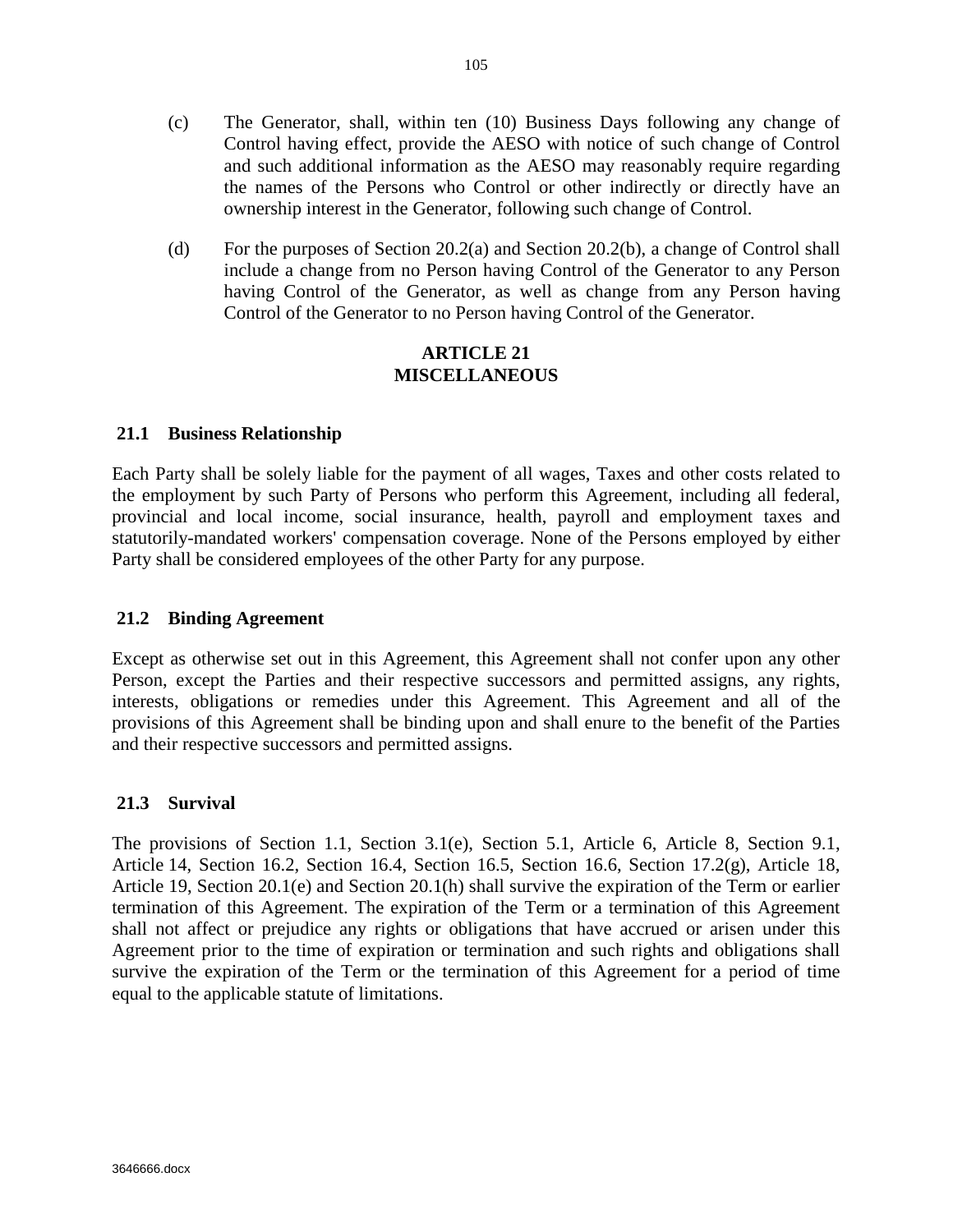#### **21.4 Counterparts**

This Agreement may be executed in two or more counterparts, and all such counterparts shall together constitute one and the same Agreement. It shall not be necessary in making proof of the contents of this Agreement to produce or account for more than one such counterpart. Any Party may deliver an executed copy of this Agreement by electronic mail but such Party shall, within ten (10) Business Days of such delivery by electronic mail, promptly deliver to the other Party an originally executed copy of this Agreement.

#### **21.5 Additional Rights of Set-Off**

- (a) In addition to its other rights of set-off under this Agreement or otherwise arising in law or equity, the AESO may set-off any amounts owing by the Generator to the AESO in connection with this Agreement against any monies owed by the AESO to the Generator in connection with this Agreement.
- (b) In addition to its other rights of set-off under this Agreement or otherwise arising in law or equity, the Generator may set-off any amounts owing by the AESO to the Generator in connection with this Agreement against any monies owed by the Generator to the AESO in connection with this Agreement.

#### **21.6 Rights and Remedies Not Limited to Contract**

Unless expressly provided in this Agreement, the express rights and remedies of the AESO or the Generator set out in this Agreement are in addition to and shall not limit any other rights and remedies available to the AESO or the Generator, respectively, at law or in equity.

#### **21.7 Time of Essence**

Time is of the essence in the performance of the Parties' respective obligations under this Agreement.

#### **21.8 Further Assurances**

Each of the Parties shall, from time to time on written request of the other Party, do all such further acts and execute and deliver or cause to be done, executed or delivered all such further acts, deeds, documents, assurances and things as may be required, acting reasonably, in order to fully perform and to more effectively implement and carry out the terms of this Agreement. The Parties agree to promptly execute and deliver any documentation required by any Governmental Authority in connection with any termination of this Agreement.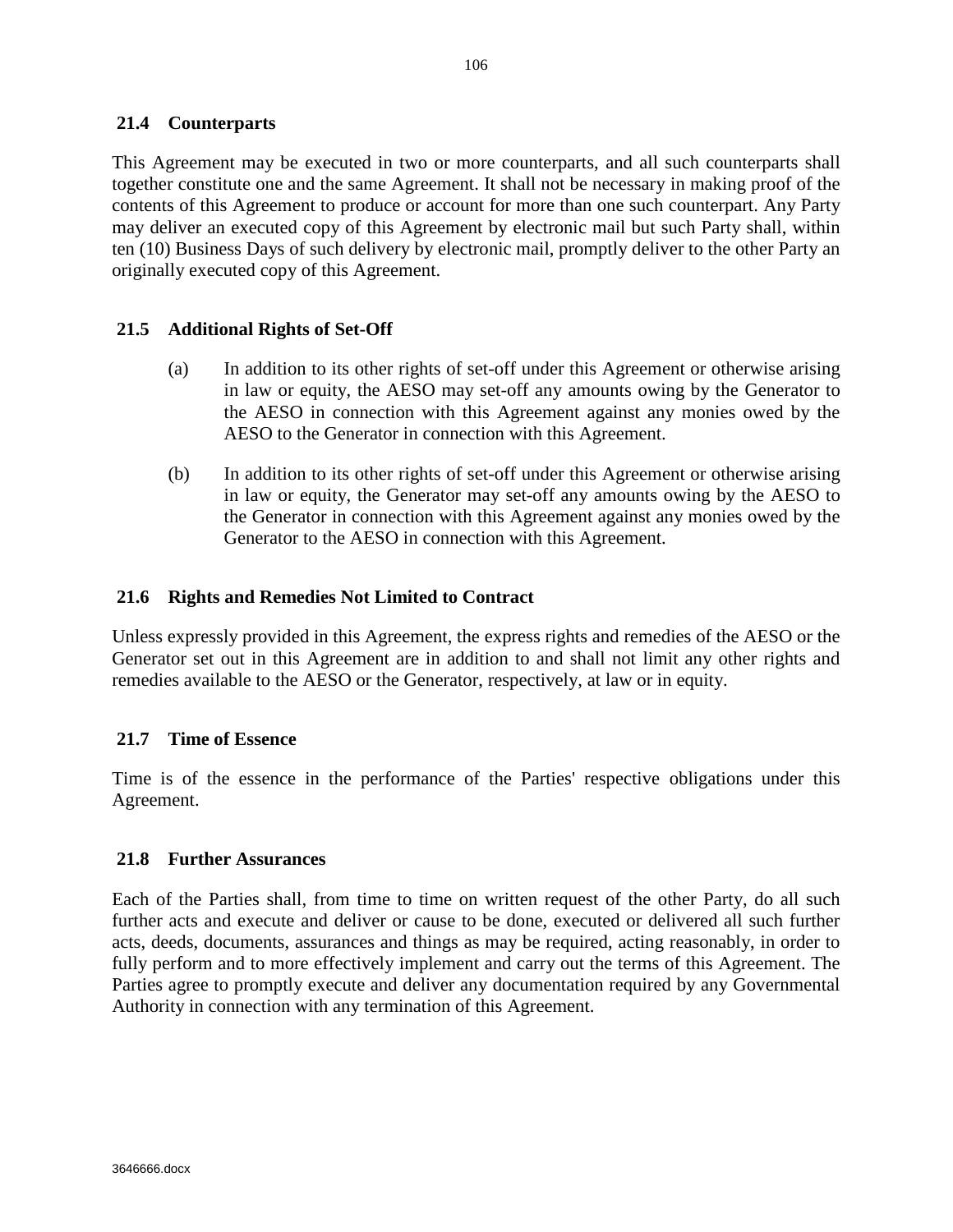**IN WITNESS OF WHICH,** and intending to be legally bound, the Parties have executed this Agreement by the undersigned duly authorized representatives as of the date first stated above.

### **INDEPENDENT SYSTEM OPERATOR operating as the Alberta Electric System Operator**

By:

Name: Title:

I have authority to bind the corporation.

*NOTE: If the Generator is a Corporation, use the following signature block and delete the nonapplicable signature blocks.*

**[Insert name of GENERATOR]**

By:

Name: Title:

I have authority to bind the corporation.

*NOTE: If the Generator is a Limited Partnership, use the following signature block and delete the non- applicable signature blocks.*

> *[***Insert name of** *GENERATOR], by its general partner [GENERAL PARTNER]*

By:

Name: Title:

I have authority to bind the corporation.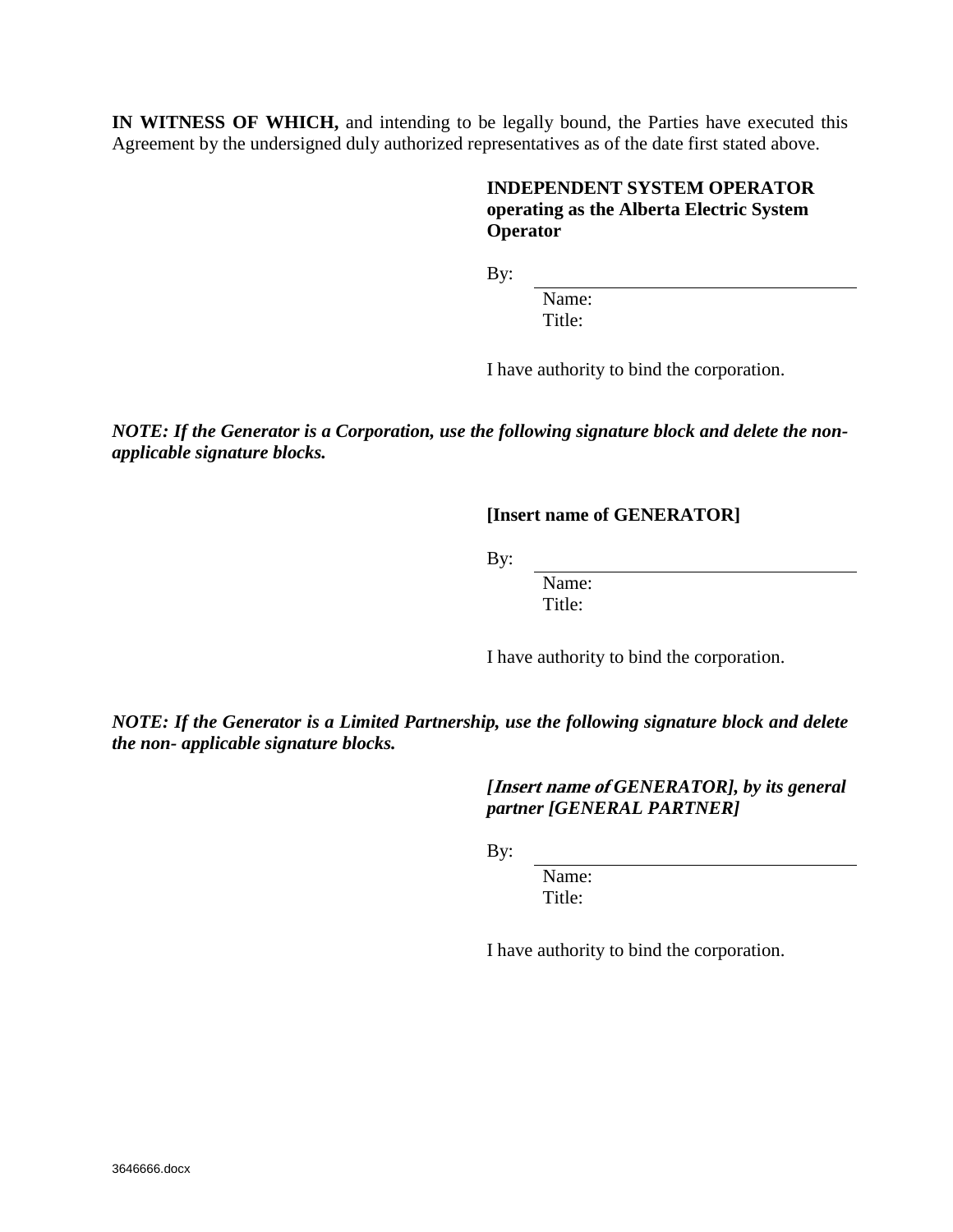*NOTE: If the Generator is a Partnership, use the following signature block and delete the nonapplicable signature blocks. Include sufficient and applicable signature lines for all partners required to sign the contract on behalf of the Partnership.*

# **[Insert name of GENERATOR], by its partner [PARTNER]**

By:

Name: Title:

I have authority to bind the corporation.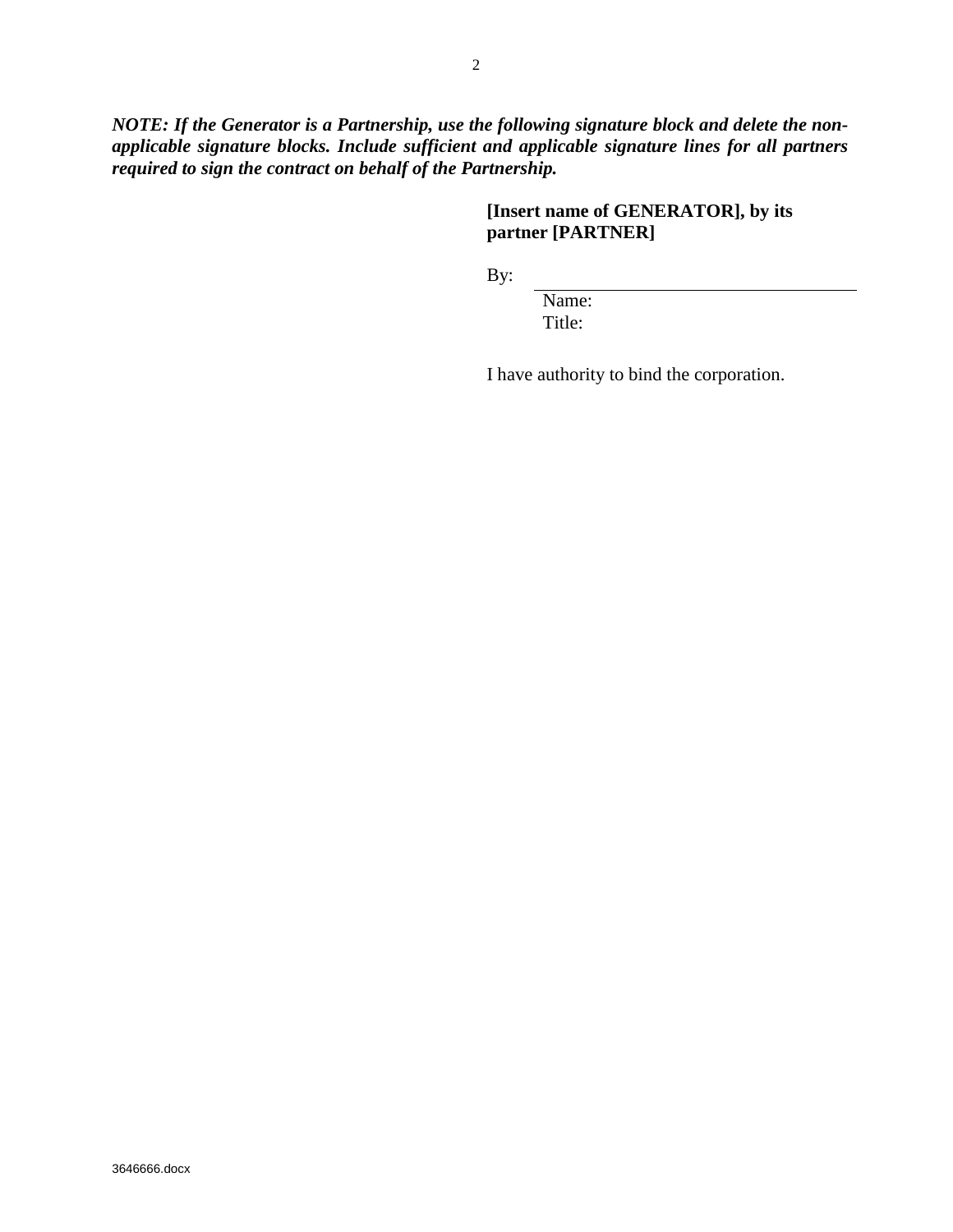# **SCHEDULE 1 PROJECT INFORMATION**

### **1. GENERAL**

#### **1.1 Capitalized Terms and Section References**

Capitalized terms used in this Schedule shall, unless expressly defined herein, have the meaning given such terms in Section 1.1 of the Renewable Electricity Support Agreement between the AESO and the Generator to which this Schedule is attached (the "**RESA**"). Unless otherwise provided, references herein to Section numbers are references to Sections of this Schedule.

#### **1.2 Agreement References**

This Schedule is referenced in Sections 1.1, 1.4, 2.1(b), 2.1(c), 2.2(a), 3.1(g), 6.3, and 18.3(e) of the RESA.

### **2. GENERATOR AND PROJECT INFORMATION**

#### **2.1 Generator Information & Address**

| <b>Generator's Address:</b>     | Fax:                                                          |
|---------------------------------|---------------------------------------------------------------|
|                                 | Phone:                                                        |
|                                 | Email:                                                        |
| <b>Contract Representative:</b> |                                                               |
|                                 | Not a Non-Resident of Canada<br>$\Box$ Non-Resident of Canada |
| 2.2 Material Information        |                                                               |
| <b>Contract Capacity:</b>       | <b>MW</b>                                                     |
| <b>Strike Price:</b>            | \$/MWh                                                        |
| <b>Renewable Fuel:</b>          |                                                               |
|                                 | Sunlight<br><b>Sustainable Biomass:</b><br>Sch 1-1            |
|                                 |                                                               |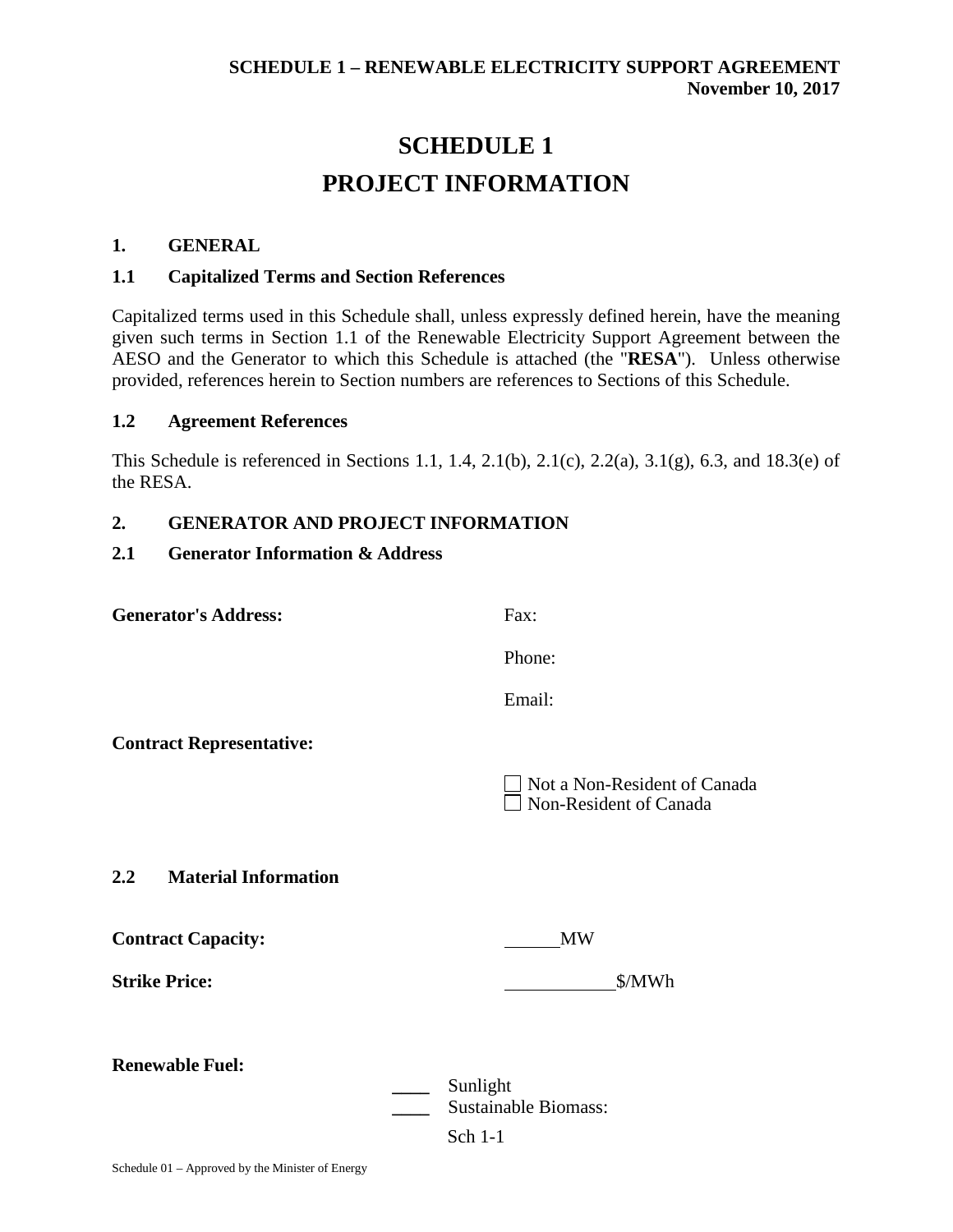**\_\_\_\_** Advanced Fuels **\_\_\_\_** Biogas **\_\_\_\_** Solid Biomass **\_\_\_\_** Solid Landfill Waste **\_\_\_\_** Wind **\_\_\_\_** Moving Water \_\_\_\_ Heat from the Earth

**Project:**

**\_\_\_\_** New Build **\_\_\_\_** Expansion

# **Name of Project:**

**Proposed Location of Connection on Existing AIES:** *[Insert name of proposed sub-station, transmission line or distribution line.]*

**Connection Point:** *[Insert from Approved Connection Proposal, once available.]*

**If a New Build:** Description of Generating Equipment and other equipment and facilities which are necessary to generate and deliver Electricity in respect of the Contract Capacity (including the number of generating units).

*[Insert details.]*

**If an Expansion:** Description of additional Generating Equipment that is the subject of an Expansion, along with a description of equipment and Facilities of the Existing Renewable Facility which are necessary to generate and deliver Electricity in respect of the Contract Capacity (including the number of generating units).

*[Insert details.]*

**Site**

Municipal Addresses:

Legal Descriptions: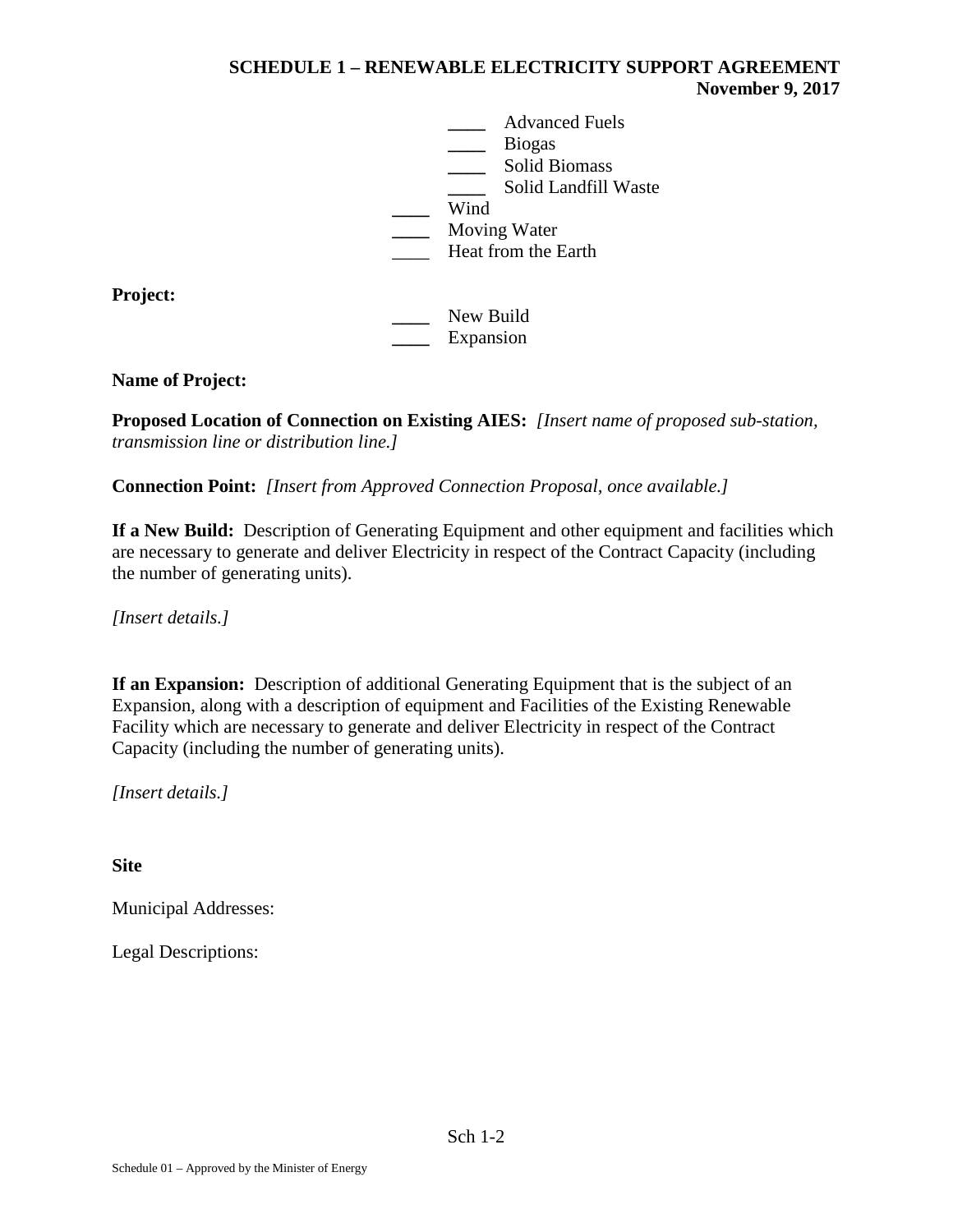# **SCHEDULE 2 FORM OF IRREVOCABLE AND UNCONDITIONAL STANDBY LETTER OF CREDIT**

# **1. GENERAL**

# **1.1 Capitalized Terms and Section References**

Capitalized terms used in this Schedule shall, unless expressly defined herein, have the meanings given to such terms in Section 1.1 of the Renewable Electricity Support Agreement between the AESO and Generator to which this Schedule is attached (the "**RESA**"). Unless otherwise provided, references herein to Section numbers are references to Sections of this Schedule.

# **1.2 Agreement References**

This Schedule and the Irrevocable and Unconditional Standby Letter of Credit are referenced in Sections 1.4, and 10.1(d) of the RESA.

# **2. IRREVOCABLE AND UNCONDITIONAL STANDBY LETTER OF CREDIT**

The prescribed form of the irrevocable and unconditional standby letter of credit contemplated by Section 10.1(d) of the RESA is attached hereto as Appendix 1.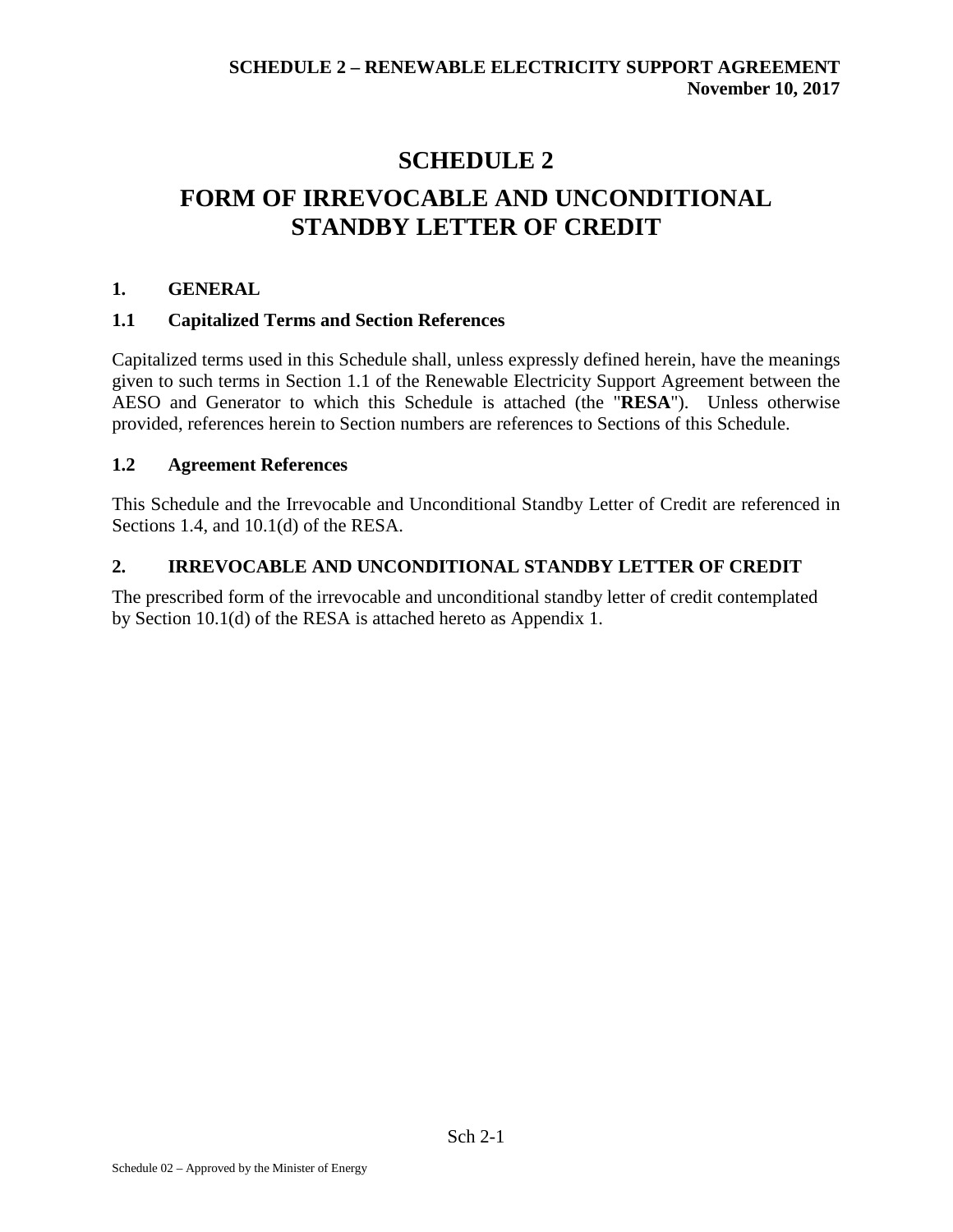# **Appendix 1**

# **FORM OF IRREVOCABLE AND UNCONDITIONAL STANDBY LETTER OF CREDIT**

# **Letter of Credit Reference No.**

**Beneficiary:** Independent System Operator 2500, 330 - 5 Avenue S.W. Calgary, AB T2P 0L4 Attention: Vice President Finance

**Applicant: [Insert Corporation's full legal name, address and contact person]**

**Amount:** CAD\$**[Insert Amount] Date of Expiry: [Insert Date]**

At the request of **[Insert Applicant's Name]** (the "**Applicant**"), we, **[Insert Name of Issuing Canadian Bank]** (the "**Bank**") hereby issue in favour of Independent System Operator (the "**Beneficiary**") our irrevocable standby Letter of Credit No. **[Insert Reference Number]**, effective **[Insert Effective Date]**, in the amount of CAD\$**[Insert Amount]**.

This Letter of Credit is issued in connection with the Renewable Electricity Support Agreement dated **[Insert Date of Agreement]** between the Applicant and the Beneficiary.

This Letter of Credit shall remain in effect until **[Insert Expiry Date]** (the "**Expiry Date**") or any future Expiry Date in accordance with the terms of this Letter of Credit.

A payment under this Letter of Credit shall be made payable to the Independent System Operator forthwith upon the Beneficiary presenting to the Bank on or before the Expiry Date, or any future Expiry Date, a demand, in writing, for payment in the amount set out in a certificate signed by the Beneficiary, stating that such amount is payable by the Applicant to the Independent System Operator. Presentation of such certificate shall be made at **[Insert Bank Branch in Canada**] (a) by physical delivery of such certificate to such branch, or (b) by facsimile transmission of such certificate to such branch at facsimile number **[Insert Facsimile Number]** with immediate oral confirmation by the Beneficiary (such presentation to be effective upon such oral confirmation) followed by physical delivery of such certificate by overnight courier.

Upon receipt by the Bank on or before the Expiry Date, or any future Expiry Date, of your demand and certificate as aforesaid, the Bank shall pay to the Independent System Operator the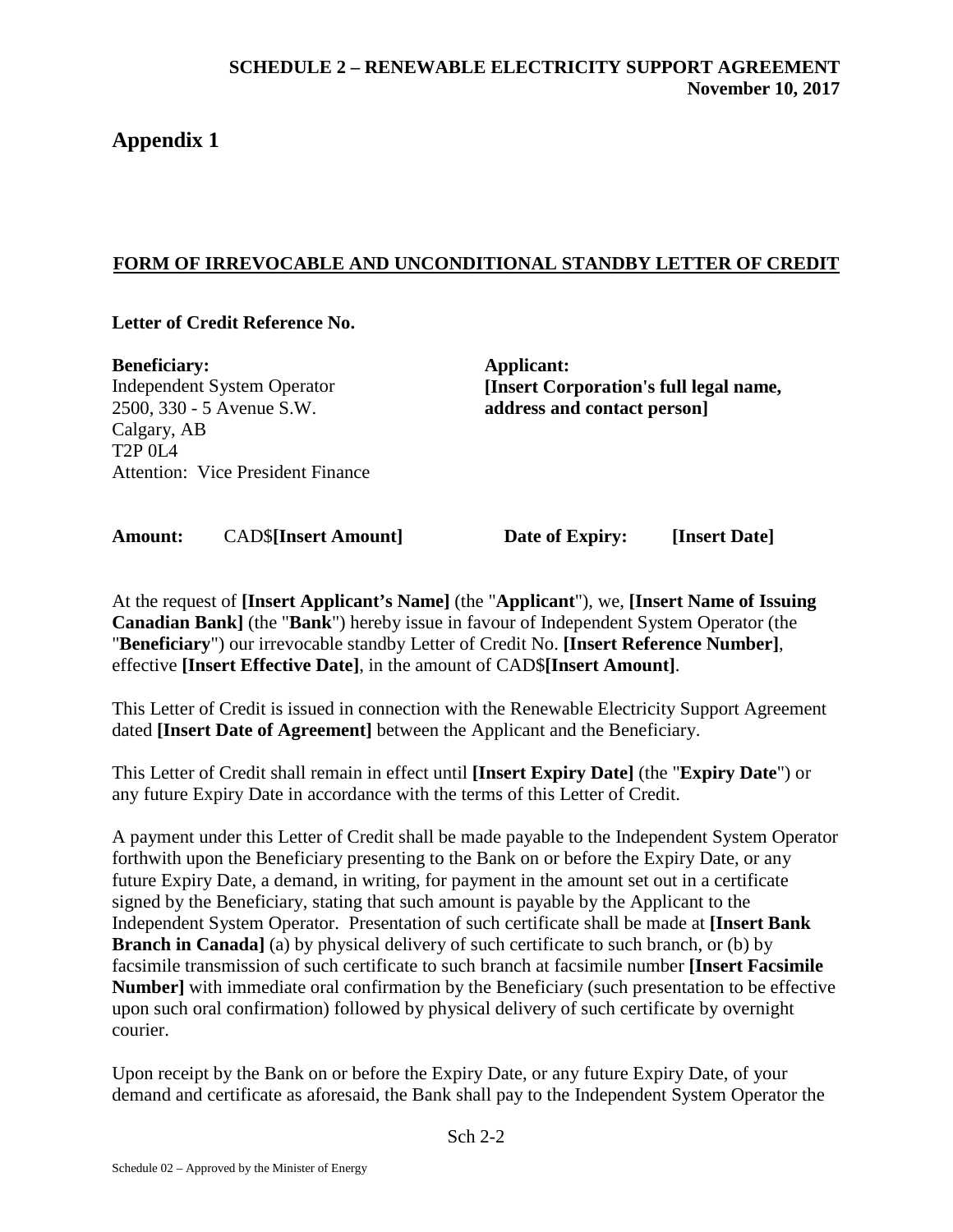amount stated in such certificate without inquiring whether you have a right to such amount as between yourself and the Applicant, provided that such amount does not exceed the amount of this Letter of Credit.

Partial and multiple drawings are permitted.

This Letter of Credit shall be deemed automatically extended, with no consents or notices required and no amendments, for additional periods of one (1) year from its Expiry Date or from any future Expiry Date, unless the Bank notifies the Beneficiary in writing sixty (60) days prior to any such Expiry Date that it is not extending the term in which case this Letter of Credit will expire on such Expiry Date.

Except as otherwise expressly stated, this Letter of Credit is subject to the International Standby Practices 1998 (ISP 98).

\_\_\_\_\_\_\_\_\_\_\_\_\_\_\_\_\_\_\_\_\_\_\_\_\_\_\_\_\_\_\_\_\_\_\_\_\_\_ \_\_\_\_\_\_\_\_\_\_\_\_\_\_\_\_\_\_\_\_\_\_\_\_\_\_\_\_\_\_\_\_\_\_\_

# **[Issuing Canadian Bank]**

By:

Name: Name: Title: The Title: Title: Title: Title: Title: Title: Title: Title: Title: Title: Title: Title: Title: Title: Title: Title: Title: Title: Title: Title: Title: Title: Title: Title: Title: Title: Title: Title: Title: Title: T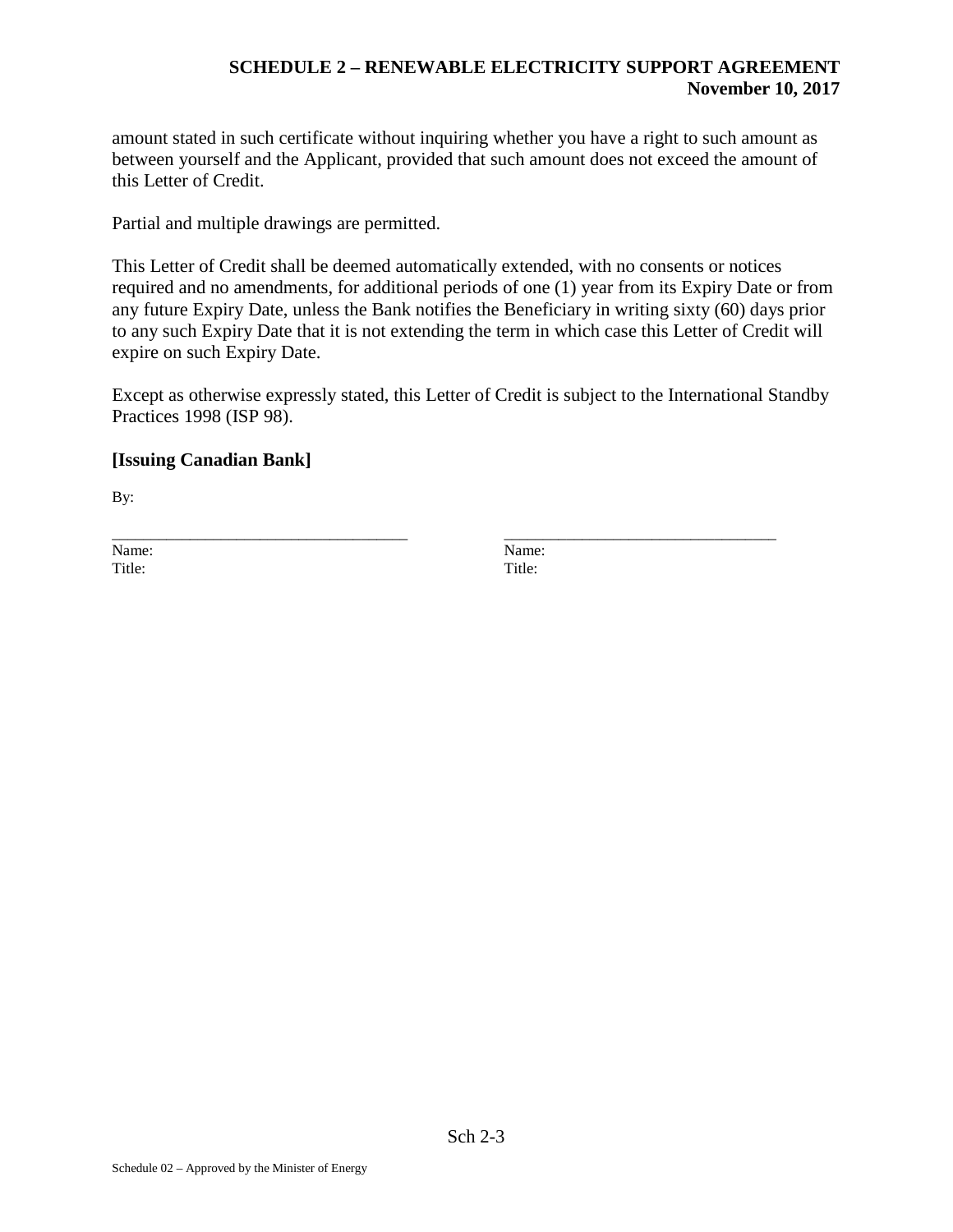# **SCHEDULE 3**

# **FIXED AND FLOATING CHARGE DEBENTURE**

# **1. GENERAL**

# **1.1 Capitalized Terms and Section References**

Capitalized terms used in this Schedule shall, unless expressly defined herein, have the meanings given to such terms in Section 1.1 of the Renewable Electricity Support Agreement between the AESO and Generator to which this Schedule is attached (the "**RESA**"). Unless otherwise provided, references herein to Section numbers are references to Sections of this Schedule.

# **1.2 Agreement References**

This Schedule and the Fixed and Floating Charge Debenture are referenced in Sections 1.1, 1.4 and 10.2 of the RESA.

# **2. FIXED AND FLOATING CHARGE DEBENTURE**

The prescribed form of the Fixed and Floating Charge Debenture contemplated by Sections 1.1 and 10.2(a) of the RESA is attached hereto as Appendix 1.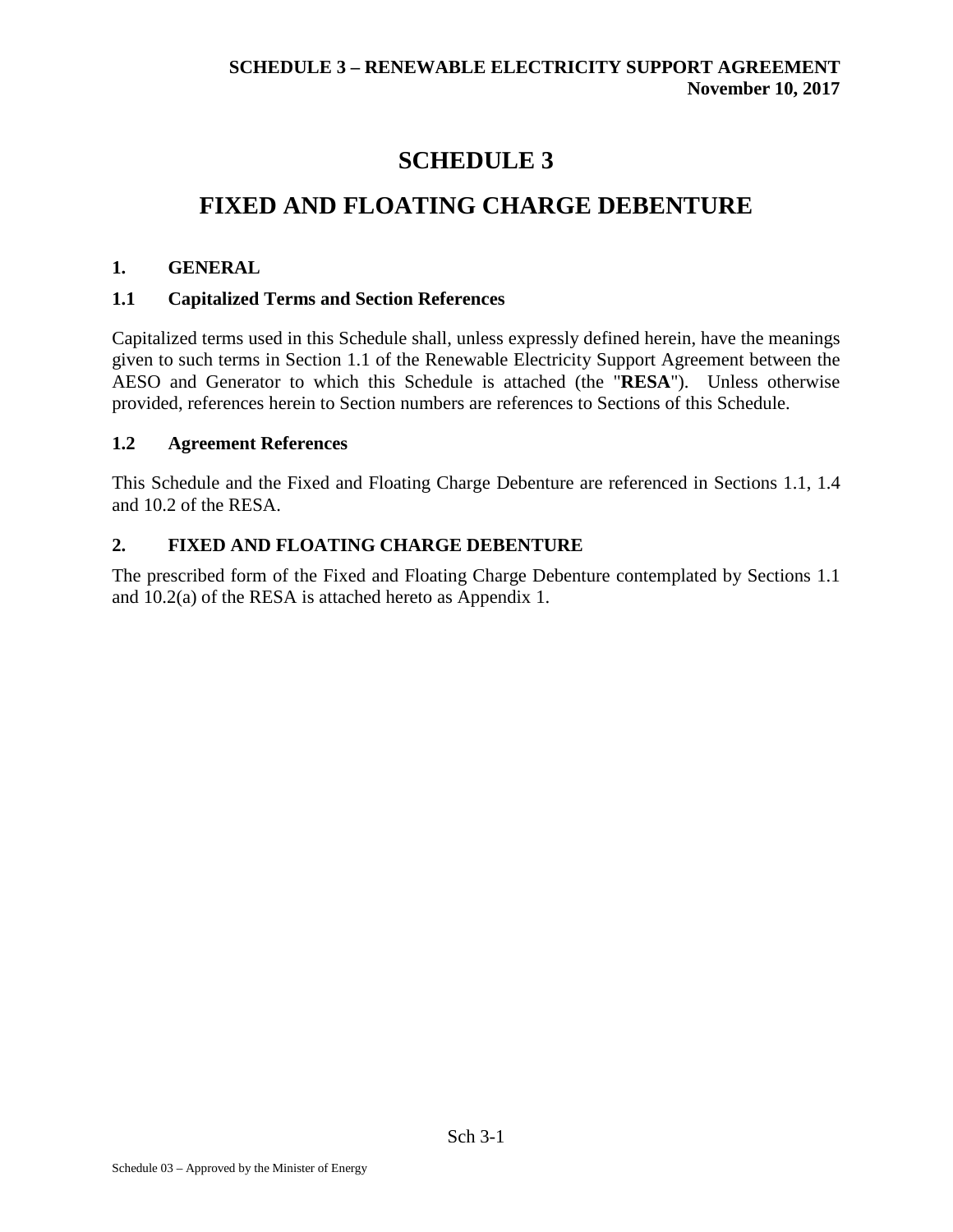# **Appendix 1**

# **FIXED AND FLOATING CHARGE DEMAND DEBENTURE ([Insert Generator's Name])**

| Principal Sum: | \$● Canadian Dollars                                                  |
|----------------|-----------------------------------------------------------------------|
|                | [Note to Draft: Insert amount equal to $$2,500,000$ multiplied by MWs |
|                | of Contract Capacity.]                                                |
| Interest Rate: | 20% per annum (the "Interest Rate")                                   |
| Date:          | lol                                                                   |

# **ARTICLE 1 - PROMISE TO PAY**

### **Promise to Pay**

1.1 For value received, the undersigned (the "**Debtor**") hereby acknowledges itself indebted and promises to pay ON DEMAND to or to the order of Independent System Operator, operating as the Alberta Electric System Operator (the "**Secured Party**"), the principal sum herein stipulated on presentation and surrender of this debenture at the Secured Party's offices at 2500 Calgary Place,  $330 - 5$ <sup>th</sup> Avenue SW, Calgary, AB T2P 0L4, or at such other place as the Secured Party may designate by notice in writing to the Debtor, and to pay interest thereon from the date hereof at the rate per annum herein stipulated in like money at the same place monthly on the last day of each month; and, if the Debtor should at any time make default in the payment of any principal or interest to pay interest on the amount in default both before and after demand, default and judgment at the same rate in lawful money of Canada at the same place.

The Secured Party is the person entitled to receive the principal of and interest on this debenture and all other amounts payable hereunder.

# **ARTICLE 2 - CHARGE**

#### **Charge**

2.1 As security for the due payment of all money payable hereunder and all other Obligations, the Debtor hereby:

- (a) grants, assigns, mortgages and charges, as and by way of a fixed and specific mortgage, assignment and charge to and in favour of the Secured Party and its successors and assigns:
	- (i) all of the fee simple right, title, interest and estate of the Debtor (both present and future) in and to the lands and premises described in Exhibit A attached hereto and every structure, building, improvement and fixture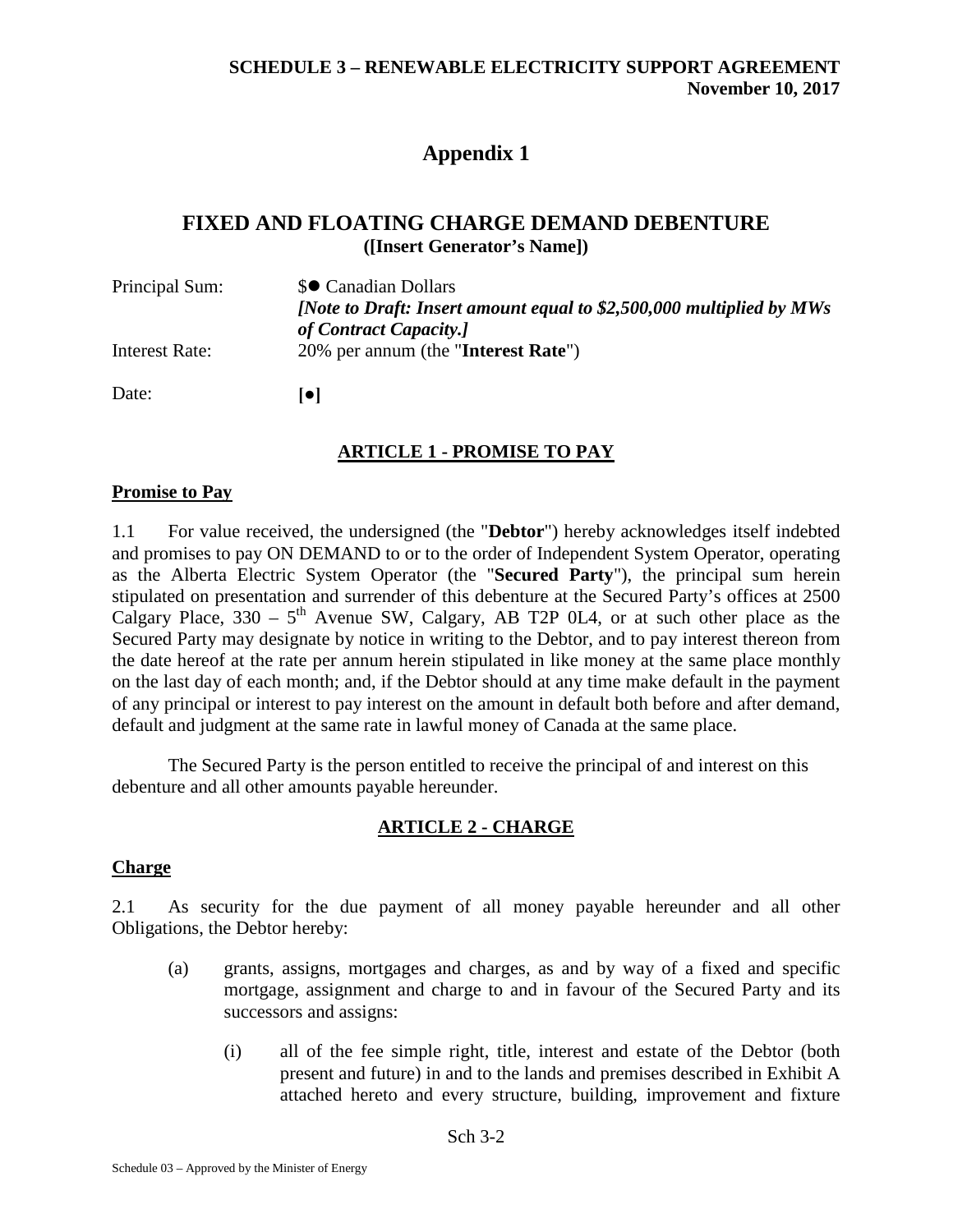which now or hereafter may be erected by or on behalf of the Debtor on such lands and all interests in any of the foregoing and all proceeds thereof;

- (ii) all of the right, title, interest and estate of the Debtor (both present and future), as grantee, under the utility rights of way described in Exhibit B attached hereto (the "**Utility Rights of Way**"), including, without limitation, the right, title, interest and estate under the Utility Rights of Way in and to each and every building, structure, improvement and fixture which now or hereafter may be erected by or on behalf of the Debtor on the lands subject to the Utility Rights of Way (the "**URW Improvements**") and all interests in any of the foregoing and all proceeds thereof; and
- (iii) all of the right, title, interest and estate of the Debtor (both present and future), as the owner of a leasehold estate as tenant, under the leases described in Exhibit C attached hereto (the "**Leases**"), including, without limitation, the right, title, interest and estate under the Leases in and to each and every building, structure, improvement and fixture which now or hereafter may be erected by or on behalf of the Debtor on the lands subject to the Leases (the "**Leasehold Improvements**") and all interests in any of the foregoing and all proceeds thereof;
- <span id="page-120-0"></span>(b) charges, as and by way of a first priority security interest and a first floating charge to and in favour of the Secured Party and its successors and assigns, for the benefit of the Secured Party and its successors and permitted assigns, all of the undertaking, property and assets of the Debtor, both present and future, of every nature and kind and wherever situate including, without limitation, all of its present and future personal and real property, goodwill, trade-marks, inventions, processes, patents and patent rights, materials, supplies, inventories, motor vehicles, trucks, trailers, machinery, implements, equipment and apparatus of every kind, furniture, rent, revenues, income, money, rights, powers, privileges, franchises, benefits, amenities, contracts, agreements, leases of real and personal property, licenses, permits, book debts, accounts receivable, negotiable and nonnegotiable instruments, judgments, securities, choses in action, unpaid capital, the Renewable Electricity Support Agreement, all engineering, procurement or construction contracts and similar agreements, all Governmental Approvals, the Permit and Licence (Power Plant), all interests in land under option agreements and all other property and things of value of every kind and nature, tangible and intangible, legal or equitable, which the Debtor now has, may be possessed of, entitled to, or acquire, by way of amalgamation or otherwise, now or hereafter and any and all proceeds of any of the foregoing, except only such property and assets as are validly and effectively subject to any fixed and specific mortgages, assignments and charges created hereunder.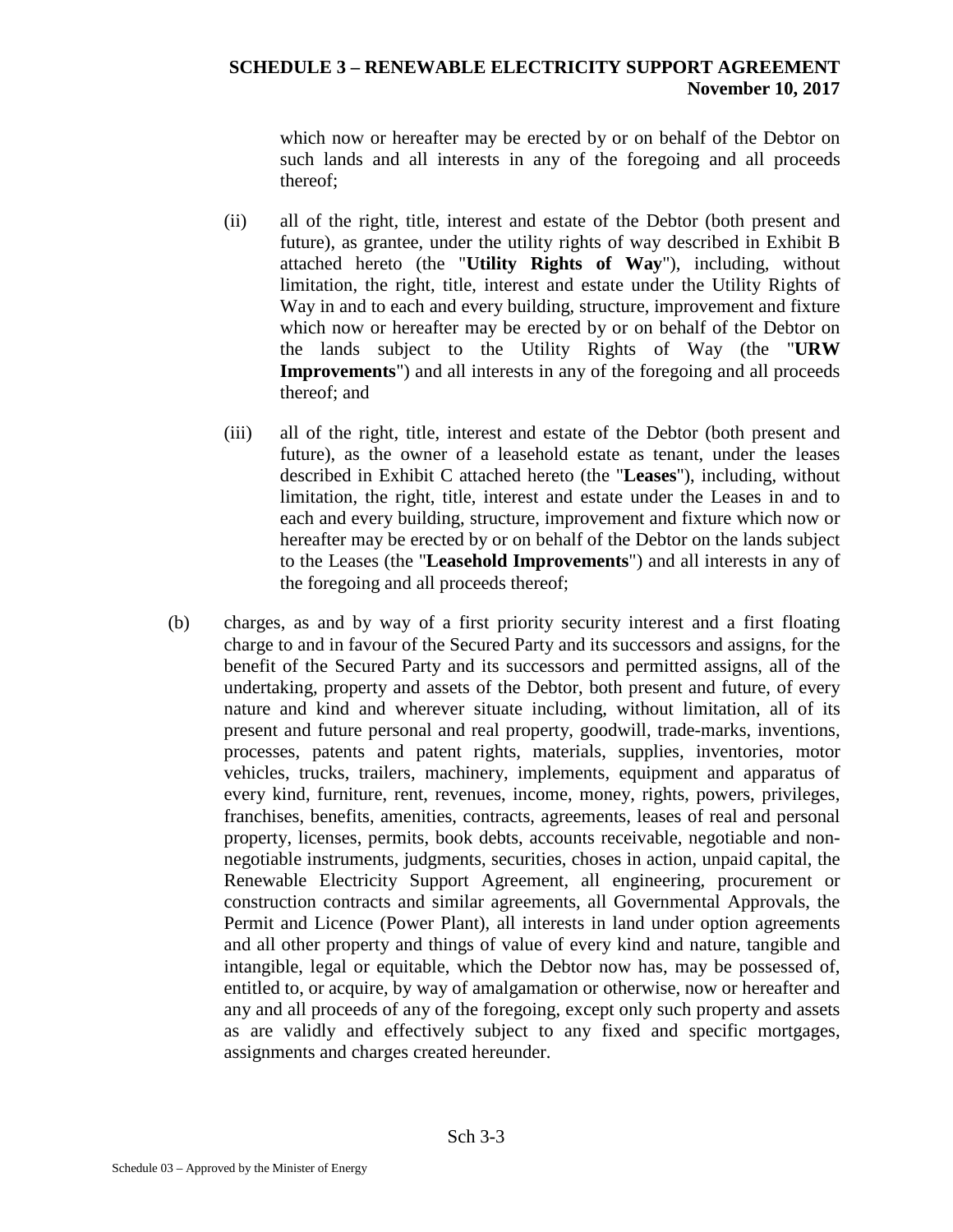In this debenture, the mortgages, assignments and charges created and provided for are collectively called the "**Charge**" and the subject matter of the Charge is called the "**Charged Premises**". "**Renewable Electricity Support Agreement**" means the renewable electricity support agreement dated **[●]** between the Debtor and the Secured Party, as amended, modified, supplemented or restated from time to time. "**Obligations**" means the payment and performance of all present and future obligations, liabilities, indebtedness (absolute or contingent, matured or otherwise) of the Debtor to the Secured Party under, pursuant to, or relating to this debenture, the Renewable Electricity Support Agreement or any other agreement entered into in connection therewith or pursuant thereto, in each case whether the same are from time to time reduced and thereafter increased or entirely extinguished and thereafter incurred again. Unless otherwise defined herein all initially capitalized words used in this debenture shall have the meaning ascribed thereto in the Renewable Electricity Support Agreement.

# **Dealings in the Ordinary Course**

2.2 Subject to Section [3.1](#page-122-0) hereof and to the Renewable Electricity Support Agreement, until the Charge becomes enforceable, the Debtor may dispose of or deal with the property and assets subjected to the floating charge and security interest created under Section [2.1\(b\)](#page-120-0) hereof in the ordinary course of business and for the purpose of carrying on the same, so that purchasers thereof or parties dealing with the Debtor take title thereto free and clear of such charge and security interest.

# **Last Day**

2.3 The Charge shall not extend, include or apply to the last day of the term of any lease or agreement to lease but upon the enforcement of the Charge the Debtor shall stand possessed of such last day in trust for the Secured Party to assign the same to any person acquiring such term in the course of enforcement of the Charge.

# **Exception for Certain Contractual Rights**

2.4 The Charge does not and shall not extend to, and the Charged Premises shall not include, any agreement, right, franchise, licence or permit (the "**Contractual Rights**") to which the Debtor is a party or of which the Debtor has the benefit, to the extent that the creation of the Charge herein would constitute a breach of the terms of or permit any person to terminate the Contractual Rights, but the Debtor shall hold its interest therein in trust for the Secured Party and shall assign such Contractual Rights to the Secured Party forthwith upon obtaining the consent of all other parties thereto. The Debtor agrees that it shall, upon the request of the Secured Party, use all commercially reasonable efforts to obtain any consent required to permit any Contractual Rights to be subjected to the Charge herein.

# **Crystallization Against Real Property**

2.5 In respect of real property (and interests therein) subject to the floating charge created by Section [2.1\(b\),](#page-120-0) such floating charge shall become a fixed charge against such property and interests upon the earlier of (a) the Charge becoming enforceable in accordance with Section [4.1](#page-122-1) and the Secured Party giving written notice to the Debtor that the indebtedness secured thereby is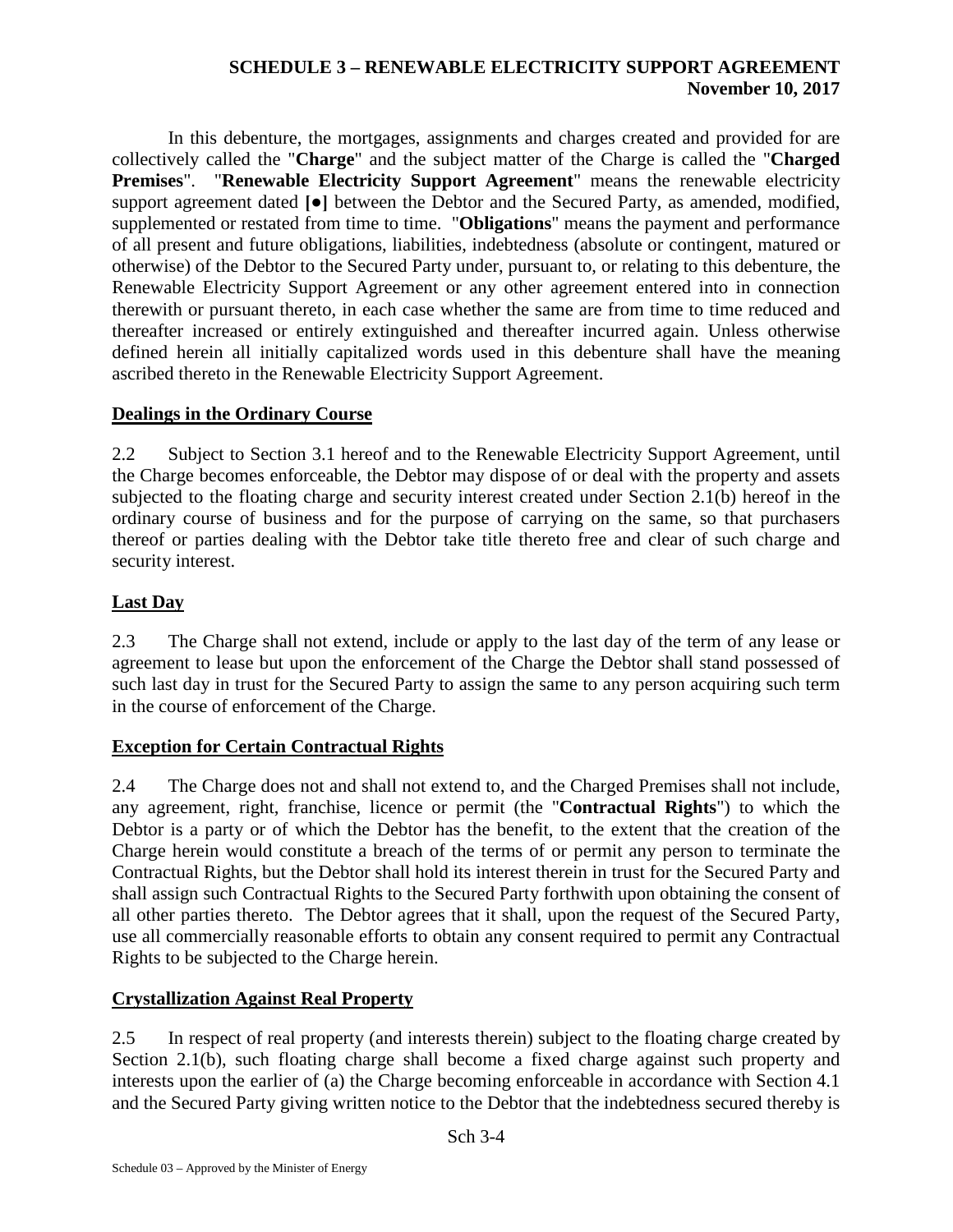forthwith due and payable and that all or any part of the floating charge has become a fixed charge on the real property and interests therein charged thereby, and (b) the occurrence of any other event which by operation of law would result in the floating charge becoming a fixed charge on the real property and interests therein of the Debtor charged thereby.

# **ARTICLE 3 - NEGATIVE PLEDGE**

### **Negative Pledge**

<span id="page-122-0"></span>3.1 Except as in accordance with the Renewable Electricity Support Agreement, including, without limitation, Article 17 thereof, the Debtor shall not create, assume, have outstanding or permit to exist, except in favour of the Secured Party, any mortgage, charge, pledge, lien, assignment by way of security, security interest or other encumbrance on any part of the Charged Premises.

# **ARTICLE 4 - DEFAULT AND REMEDIES**

# **Default**

<span id="page-122-1"></span>4.1 If the Debtor defaults in the payment of principal, interest or any other amount payable hereunder or in the due performance of the terms and conditions of Section [3.1](#page-122-0) hereof or upon the occurrence of a Generator Event of Default the Charge shall immediately become enforceable.

# **Remedies**

4.2 (1) Whenever the Charge has become enforceable, the Secured Party may realize upon the Charged Premises and shall have the rights and remedies set forth in sub-sections (a) through (p) below, which rights and remedies may be exercised from time to time separately or in combination and are in addition to and not in substitution for any other rights or remedies the Secured Party may have.

- (a) The Secured Party may by appointment in writing appoint a receiver or receiver and manager (each herein referred to as the "**Receiver**") of the Charged Premises and may remove or replace such Receiver from time to time or may institute proceedings in any court of competent jurisdiction for the appointment of a Receiver of the Charged Premises or any part thereof; and the term "**Secured Party**" when used in this Section 4.2 shall include any Receiver so appointed and the agents, officers and employees of such Receiver.
- (b) The Receiver may exercise any remedies in connection therewith in accordance with the provisions of Section 16.2 of the Renewable Electricity Support Agreement.
- (c) The Secured Party may take possession of the Charged Premises and require the Debtor to make the Charged Premises available to the Secured Party.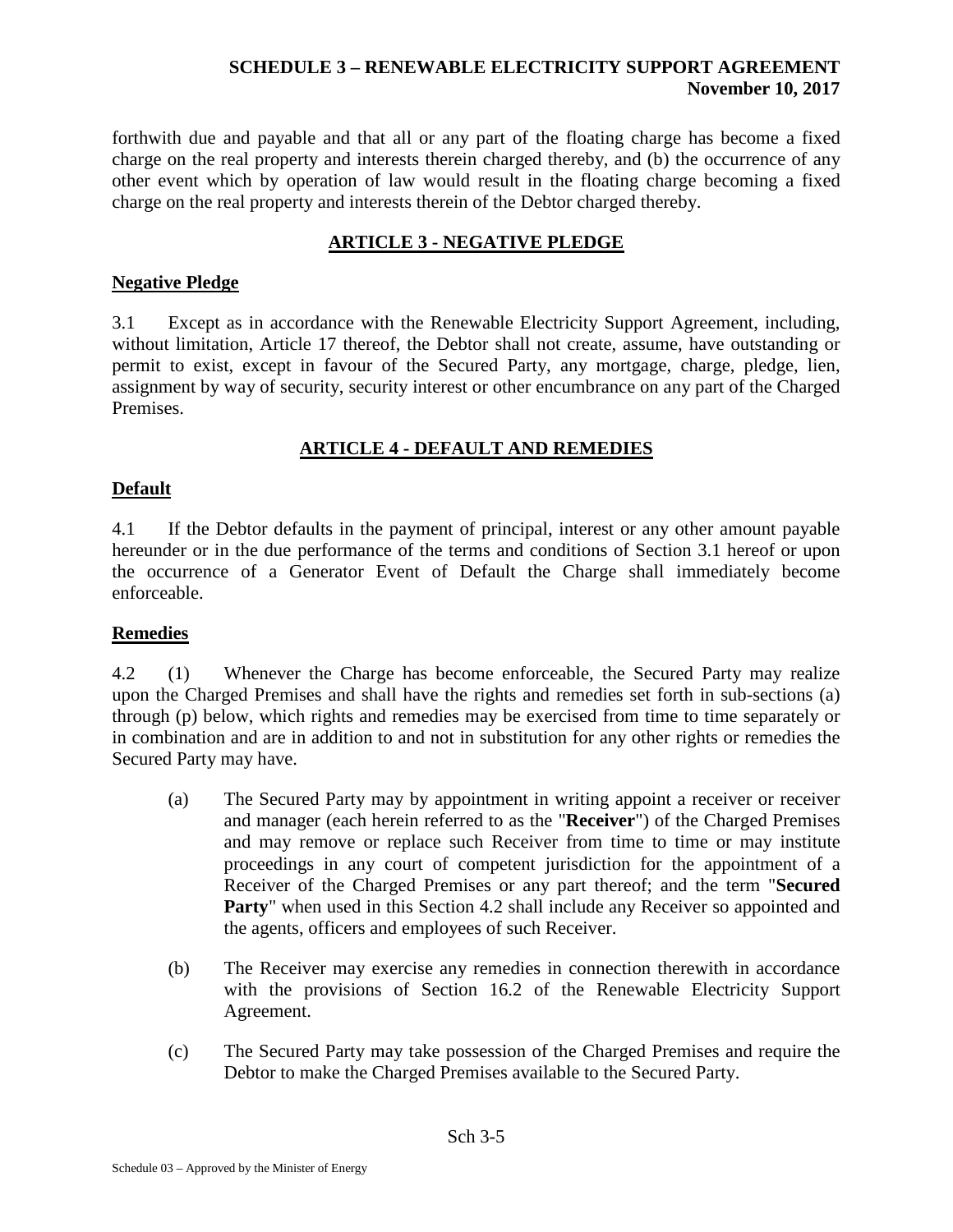- (d) The Secured Party may take such steps as it considers desirable to maintain, preserve or protect the Charged Premises.
- (e) The Secured Party may carry on or concur in the carrying on of all or any part of the business of the Debtor relating to the Charged Premises.
- (f) The Secured Party may enforce any rights of the Debtor in respect of the Charged Premises by any manner permitted by law.
- (g) The Secured Party may, on giving the minimum notice, if any, according to applicable law, enter on and lease the Charged Premises and the Secured Party may collect the rents and profits and lease as aforesaid without entering into possession of the Charged Premises.
- (h) The Secured Party shall be entitled forthwith to take such proceedings to obtain repayment of the moneys and interest payable to the Secured Party hereunder and to realize on its security under this debenture by foreclosing the same or by whatever other action it may by law be entitled to do. The Secured Party shall be entitled, without notice (except such as may be required by law and which notice may run concurrent with the notice period required pursuant to the *Land Titles Act* in respect of notice of intention to file a certificate in respect of the power of attorney) to sell and dispose of the Charged Premises (by public auction and/or private contract) with or without entering into possession of the same; and all remedies competent may be resorted to; and all the rights, powers and privileges granted to or conferred upon the Secured Party under and by virtue of any statute or by this debenture may be exercised; and no want of notice or publication or any other defect, impropriety or irregularity shall invalidate any sale made or purporting to be made of the Charged Premises hereunder, and the Secured Party may sell, transfer and convey any part of the Charged Premises on such terms of credit, or part cash and part credit, secured by contract or agreement for sale or mortgage, or otherwise, as shall in the opinion of the Secured Party be most advantageous, and for such price as can reasonably be obtained therefor; and in the event of a sale on credit, or part cash and part credit, whether by way of contract for sale or by conveyance or transfer and mortgage, the Secured Party is not to be accountable for or charged with any moneys until the same shall be actually received in cash; and sales may be made from time to time of any portion or portions of the Charged Premises to satisfy the payment of any amount owing by the Debtor to the Secured Party in such order as the Secured Party may see fit; and the Secured Party may make stipulations as to the title or evidences or commencement of title or otherwise as the Secured Party shall deem proper; and the Secured Party may rescind or vary any contract for sale of the Charged Premises and any resale thereof; and on any sale or release, the Secured Party shall not be answerable for loss occasioned thereby; and for any of such purposes the Secured Party may make and execute all agreements and assurances that the Secured Party shall deem advisable or necessary; and in case any sale held by the Secured Party under and by virtue of the laws of the Province of Alberta under the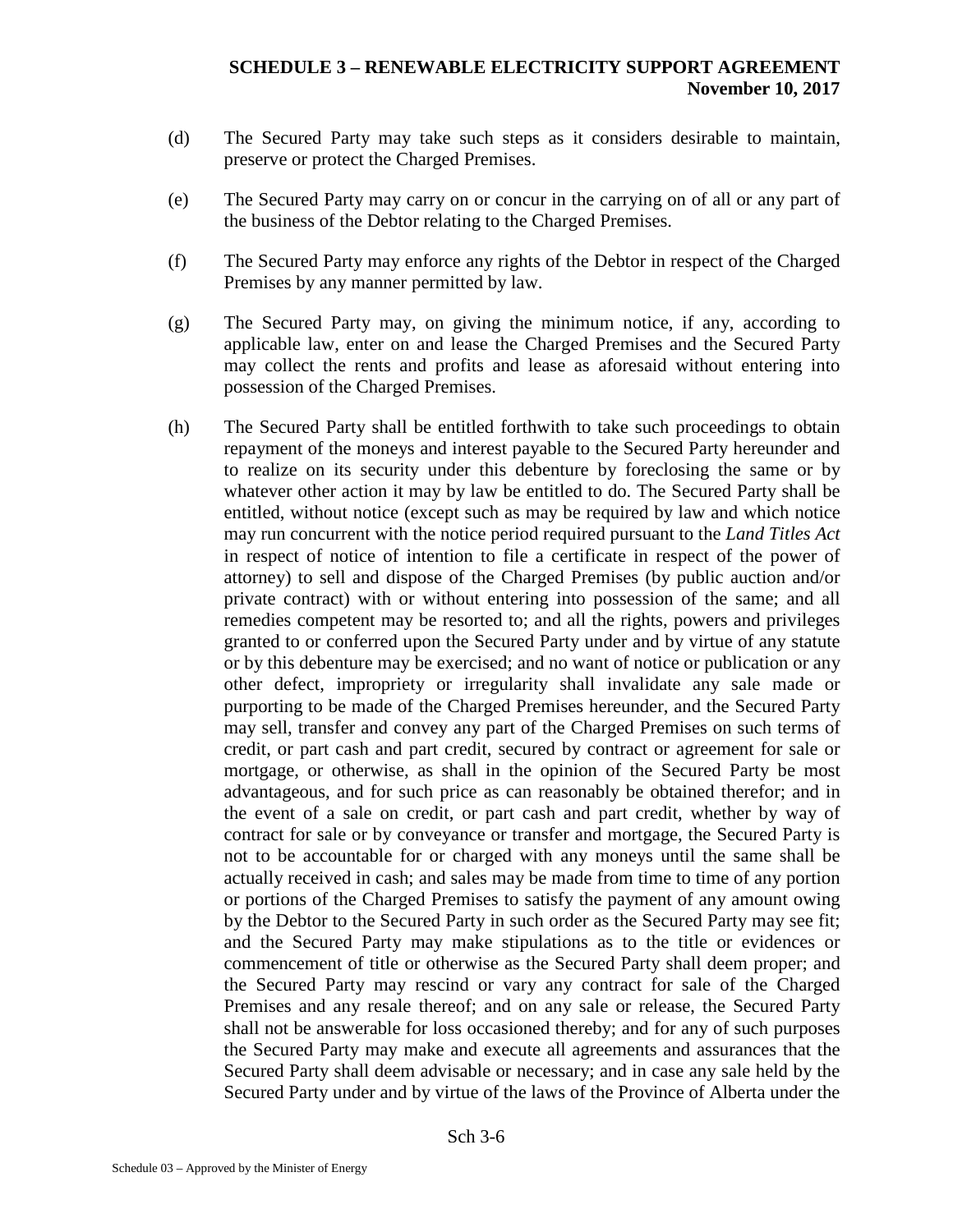power of sale herein contained should prove abortive the Secured Party may take foreclosure proceedings in respect of the Charged Premises in accordance with the provisions of the laws of the Province of Alberta in that behalf; and in the event of any deficiency on account of the moneys secured by this debenture remaining due to the Secured Party after realizing all the Charged Premises, then the Debtor will pay to the Secured Party on demand the amount of such deficiency with interest at the Interest Rate both before and after judgment; and the proceeds of any sale hereunder shall be applied as above provided for in payment of moneys payable under this debenture and costs incurred by the Secured Party on a solicitor and his own client basis, and the balance, if any, shall be paid to the Debtor; (any notice required to be given may be delivered to either the Charged Premises, the Debtor's residence or place of business, or the last known address of the Debtor).

- (i) The Secured Party may use the services of any real estate or other agent in connection with any sale, lease or disposition (including any agent affiliated with the Secured Party). Any purchaser or lessee from the Secured Party or a Receiver will not be required to see to the validity, legality, regularity or propriety of such sale, lease or disposition, or that a default has happened on account of which the sale, lease or disposition is being made. Each purchaser or lessee will receive good title to or a valid lease of that part of the Charged Premises sold or leased. The Debtor will not make any claims concerning the validity, legality, regularity or propriety of the sale, lease or disposition against the purchaser or lessee or their successors in title.
- (j) The Secured Party may accept the Charged Premises in satisfaction or partial satisfaction of the Charge upon notice to the Debtor of its intention to do so in the manner required by law.
- (k) The Secured Party may borrow money on the security of the Charged Premises for the purpose of the carrying on of the business of the Debtor or for the maintenance, preservation, protection or realization of the Charged Premises in priority to the Charge.
- (l) The Secured Party may perform any obligation or covenant under the Renewable Electricity Support Agreement or any other agreement entered into in connection therewith, and the entire costs thereof are a charge on the Charged Premises and shall be added to the amounts due hereunder and shall be secured by the Charge.
- (m) The Secured Party may exercise any other right or remedy permitted by law or equity, including, without limitation, all rights and remedies of a secured party under the *Personal Property Security Act* (Alberta) or any similar personal property legislation of any jurisdiction in which any of the Charged Premises is located or which, by operation of law, governs or is deemed to govern the Charged Premises.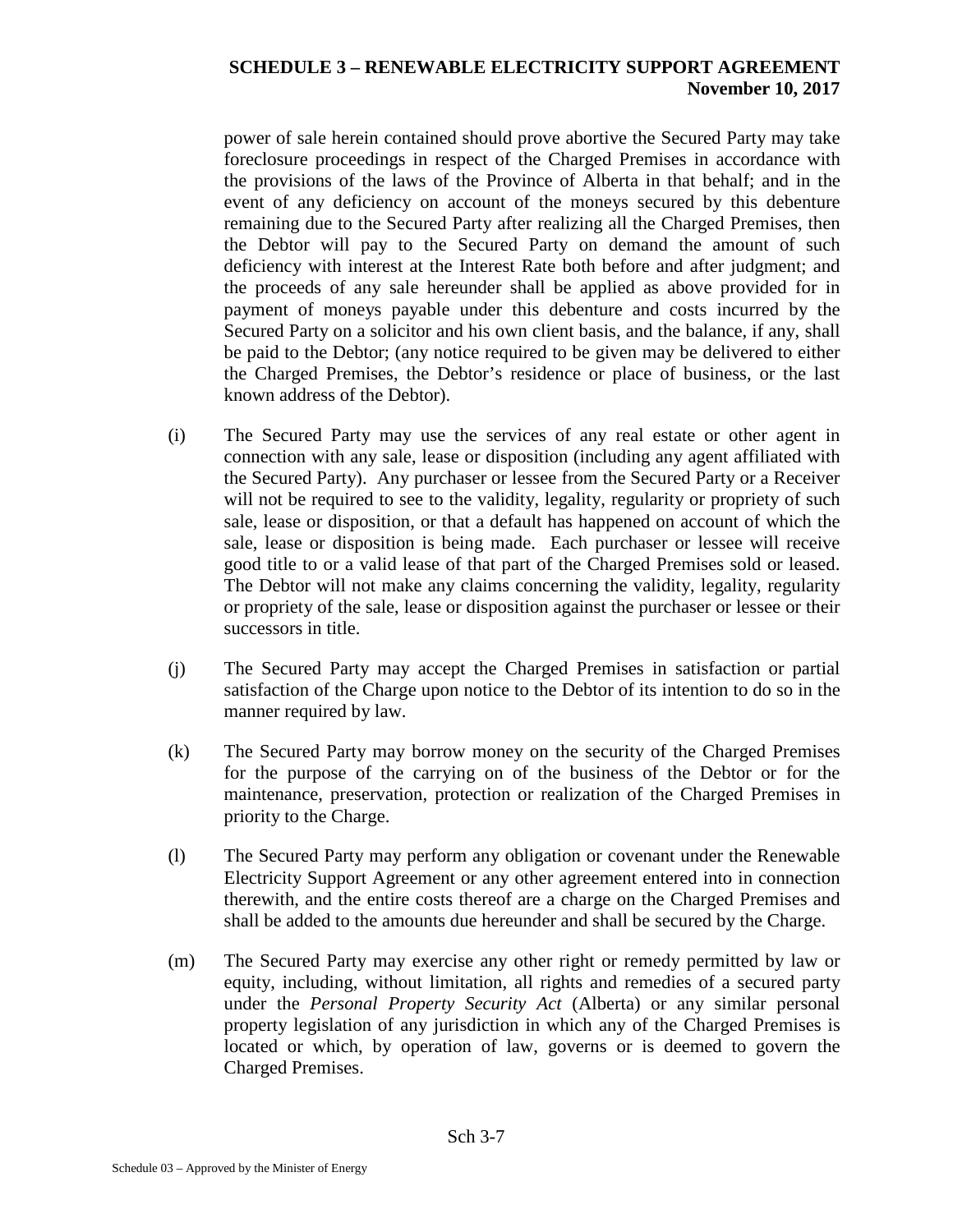- (n) The Secured Party may send or employ an inspector or agent to inspect and report upon the value, state and condition of the Charged Premises, and a solicitor to examine and report upon the title to the same.
- (o) The Secured Party may exercise any rights or remedies in accordance with the provisions of the Renewable Electricity Support Agreement.
- (p) It shall and may be lawful for and the Debtor does hereby grant full power, right and license to the Secured Party to enter, seize and distrain upon the Charged Premises, or any part thereof, and by distress warrant to recover by way of rent reserved as in the case of demise of the Charged Premises or any part thereof, as much of the mortgage moneys as shall from time to time be or remain in arrears and unpaid, together with costs, charges and expenses attending such levy or distress, as in like cases of distress for rent. As part of the consideration for any advance or creation of the Obligations the Debtor agrees to waive, and hereby waives, on the exercise of any such right of distress all rights to exemptions from seizure and distress under any statute of the Province of Alberta.
- (2) The Debtor further agrees with the Secured Party that:
- (a) the Secured Party shall not be liable or responsible for any failure to seize, collect, realize, sell or obtain payment of the Charged Premises and shall not be bound to institute proceedings or to take other steps for the purpose of seizing, collecting, realizing or obtaining possession or payment of the Charged Premises or for the purpose of preserving any rights of the Secured Party, the Debtor or any other person, firm or corporation in respect of the Charged Premises;
- (b) the Secured Party may grant extensions of time, take, abstain from taking and perfecting and give up securities, accept compositions, grant releases and discharges, release any part of the Charged Premises and otherwise deal with the Debtor, debtors of the Debtor, sureties and others and with the Charged Premises and other securities as the Secured Party may see fit without prejudice to the liability of the Debtor to the Secured Party or the Secured Party's rights hereunder;
- (c) to facilitate the realization of the Charged Premises, the Secured Party may enter upon, occupy and use all or any of the premises, buildings and plant comprising the Charged Premises and use all or any of the equipment and other personal property of the Debtor for such time as the Secured Party requires to facilitate such realization, free of charge (as between the Debtor and the Secured Party), and the Secured Party shall not be liable to the Debtor for any neglect in so doing (other than gross negligence or wilful misconduct on the part thereof) or in respect of any rent, charges or depreciation in connection with such actions;
- (d) the Secured Party may charge on its own behalf and pay to others all reasonable amounts for expenses incurred and for services rendered in connection with the exercise of the rights and remedies of the Secured Party hereunder, including,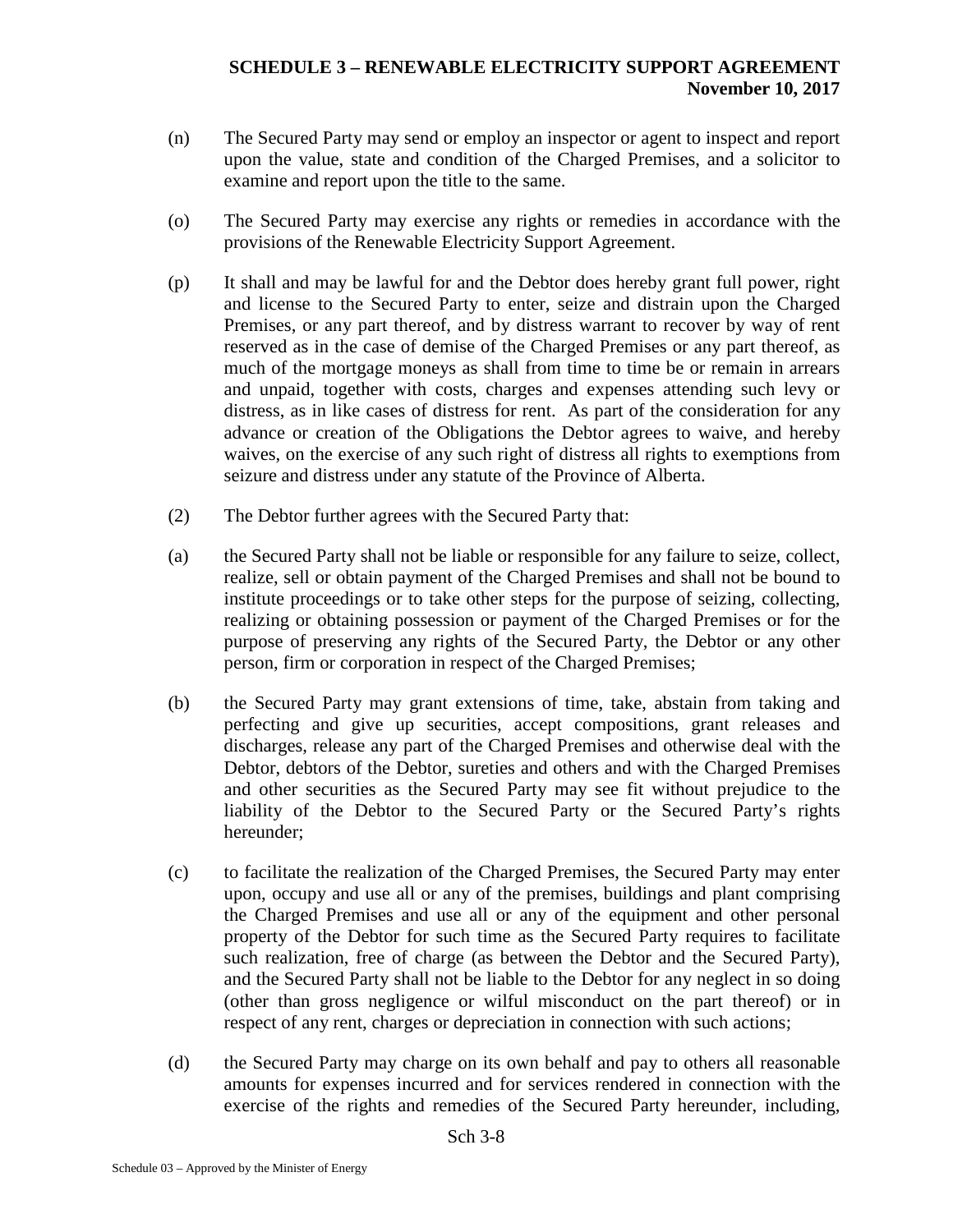without limiting the generality of the foregoing, reasonable legal, Receiver and accounting fees and expenses, and in every such case the amounts so paid together with all costs, charges and expenses incurred in connection therewith shall be added to the amounts due hereunder and shall be secured by the Charge;

- (e) the Secured Party may discharge any claim, lien, mortgage, charge, security interest, encumbrance or any rights of others that may exist or be threatened against the Charged Premises, and in every such case the amounts so paid together with costs, charges and expenses incurred in connection therewith shall be added to the amounts due hereunder and shall be secured by the Charge; and
- (f) any proceeds of realization of the Charged Premises may be applied by the Secured Party in accordance with Section  $4.2(1)(h)$  of this debenture; if there is any surplus remaining, it may be paid to any person having a claim thereto in priority to the Debtor of whom the Secured Party has knowledge and may be applied or retained as reserves against potential claims that the Secured Party or the Receiver in good faith believes should be maintained and the balance remaining, if any, shall (subject to applicable law) be paid to the Debtor.

(3) Any Receiver shall be entitled to exercise all rights and powers of the Secured Party hereunder. To the extent permitted by law, any Receiver shall for all purposes be deemed to be the agent of the Debtor and not of the Secured Party and the Debtor shall be solely responsible for the Receiver's acts or defaults and remuneration.

(4) The Debtor hereby irrevocably appoints the Secured Party attorney on its behalf to sell, transfer, lease, mortgage, otherwise dispose of or encumber the Charged Premises or any part thereof, or to execute all instruments, and do all acts, matters and things that may be necessary for carrying out the powers hereby given and for the recovery of all rents and sums of money that may become or are now due or owing to the Debtor in respect of the Charged Premises and for the enforcement of all contracts, covenants or conditions binding on any lessee or occupier of the Charged Premises or on any person in respect of it and this appointment shall take effect if the Charge has become enforceable. This appointment includes, but is not limited to, the Secured Party acting as attorney for recovering all rents and sums of money that may become or are due or owing to the Secured Party in respect of the Charged Premises and for enforcing all agreements binding on any lessee or occupier of the Charged Premises or on any other person in respect of it and for taking and maintaining possession of the Charged Premises and for executing all instruments, deeds and documents pertaining thereto and for doing all acts, matters and things that may be necessary for carrying out the powers hereby given.

(5) The Secured Party as attorney in fact shall not be responsible for ensuring no waste, trespass or entry, and shall not be liable for such occurrences.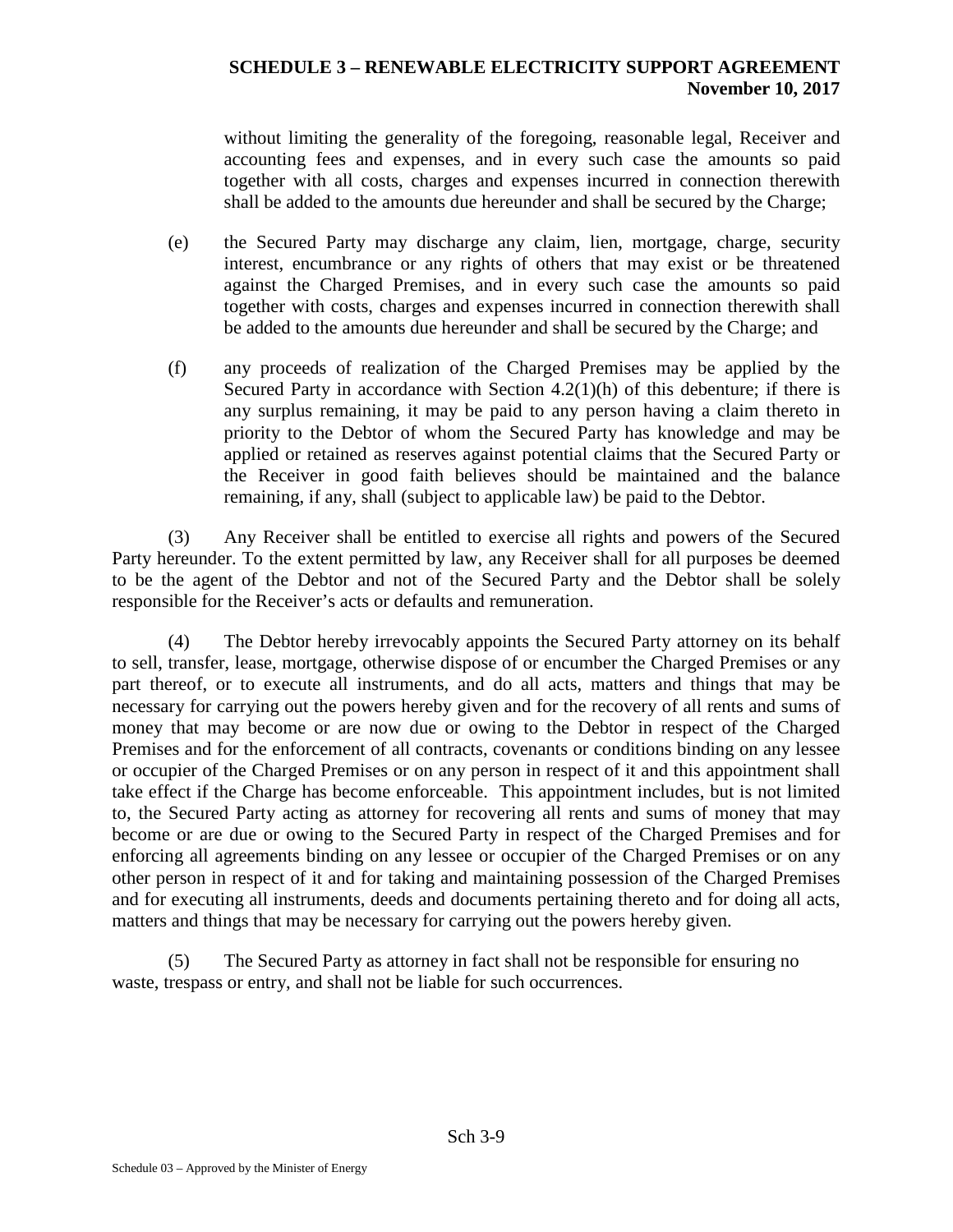# **ARTICLE 5 - GENERAL**

## **Expenses**

5.1 The Debtor shall pay to the Secured Party forthwith on demand all reasonable costs, charges and expenses, including all reasonable legal fees, incurred by the Secured Party in connection with the recovery or enforcement of payment of any moneys owing hereunder whether by realization or otherwise. All such sums, together with interest thereon at the rate set forth in this debenture, shall be added to the amount payable hereunder and shall be secured by the Charge.

### **Pledge of Debenture**

5.2 This debenture may be pledged by the Debtor as security for its indebtedness and liabilities. While this debenture is so pledged, no payment by the Debtor of the whole or any part of any indebtedness secured by this debenture shall reduce the amount owing under this debenture unless specifically appropriated to and noted on this debenture by the Secured Party at the time of payment.

#### **Not Negotiable**

5.3 This debenture is not a negotiable instrument and the rights created hereunder which are exercisable by any holder hereof other than the Secured Party are no greater than the rights of the Secured Party, and any holder hereof is subject to the same obligations, duties, liabilities and defences as the Secured Party would have been subject to.

#### **No Waiver, Remedies**

5.4 No failure on the part of the Secured Party to exercise, and no delay in exercising, any right hereunder shall operate as a waiver thereof, nor shall any single or partial exercise of any right hereunder preclude any other or further exercise thereof or the exercise of any other right. The remedies herein provided are cumulative and not exclusive of any remedies provided by law.

#### **Notices**

5.5 Any demand, notice or communication to be made or given hereunder shall be in writing and may be made or given by personal delivery, by transmittal, by facsimile transmission or other electronic means of communication addressed to the Debtor as follows: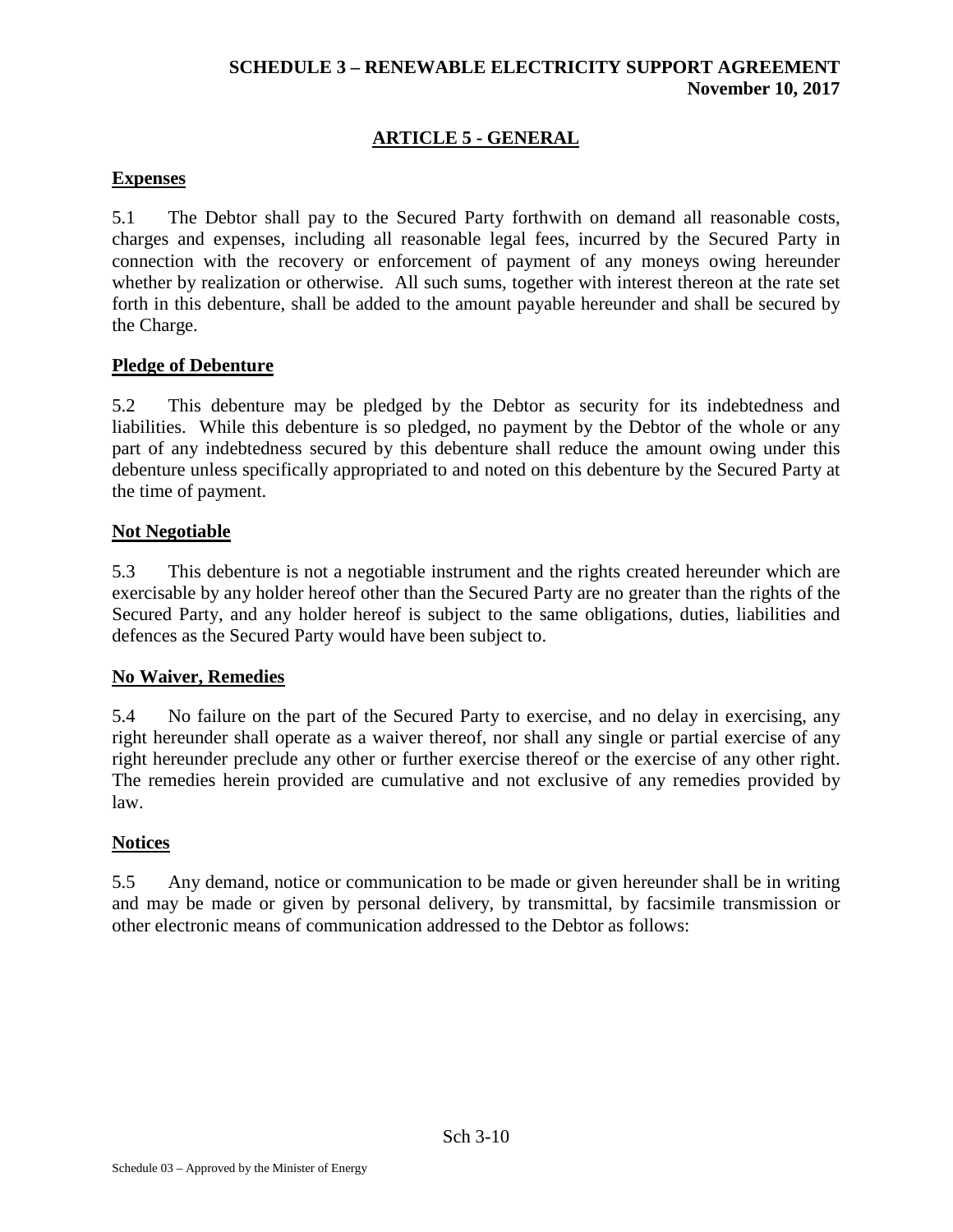#### **[Insert Generator name and address]**

Facsimile No.: **[●]** Attention: **[●]**

or to such other address or electronic communication number as the Debtor may from time to time notify the Secured Party in writing. Any demand, notice or communication made or given by personal delivery or by facsimile transmission or other electronic means of communication shall be conclusively deemed to have been made or given on the day of actual delivery or transmittal thereof.

#### **Additional Security**

5.6 This debenture and the Charge shall be and shall be deemed to have been given in addition to and not in place of any other security now or hereafter held or acquired by the Secured Party.

#### **Headings; References to Debenture**

5.7 The division of this debenture into Articles and Sections and the insertion of headings are for convenience of reference only and shall not affect the construction or interpretation of this debenture. The terms "this debenture", "hereof", "hereunder" and similar expressions refer to this debenture and not to any particular Article, Section or other portion hereof and include any agreement supplemental hereto. Unless something in the subject matter or context is inconsistent therewith, reference herein to "Articles" and "Sections" are to Articles and Sections of this debenture.

#### **Number; Gender; Persons**

5.8 In this debenture words importing the singular number only shall include the plural and vice versa, words importing any gender shall include all genders and words importing persons shall include individuals, partnerships, associations, trusts, unincorporated organizations and corporations.

#### **Governing Law**

5.9 This debenture shall be governed by and construed in accordance with the laws of the Province of Alberta and the federal laws of Canada applicable therein.

#### **Attornment**

5.10 The Debtor hereby attorns and submits to the non-exclusive jurisdiction of the courts of the Province of Alberta. For the purpose of all legal proceedings, this debenture shall be deemed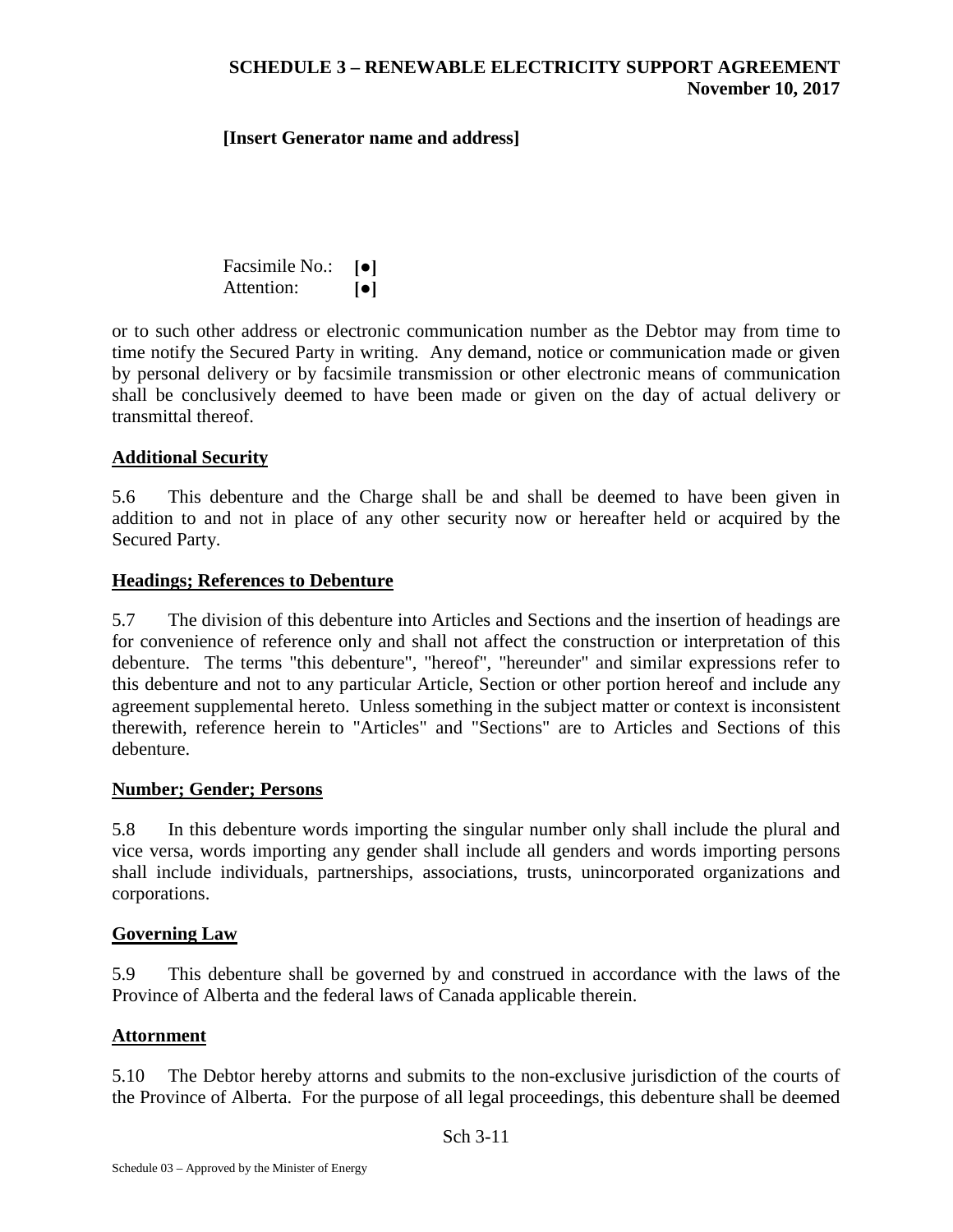to have been performed in the Province of Alberta and the courts of the Province of Alberta shall have jurisdiction to entertain any action arising under this debenture. Notwithstanding the foregoing, nothing herein shall be construed nor operate to limit the right of the Debtor or the Secured Party to commence any action relating hereto in any other jurisdiction, nor to limit the right of the courts of any other jurisdiction to take jurisdiction over any action or matter relating hereto.

# **Benefit of the Debenture**

5.11 This debenture shall be binding upon the successors and permitted assigns of the Debtor (including, without limitation, any corporation resulting from an amalgamation with the Debtor) except that the Debtor may not assign its obligations under this debenture without the prior written consent of the Secured Party. This debenture shall benefit the successors and assigns of the Secured Party.

# **Time of the Essence**

5.12 Time shall be of the essence with regard to this debenture.

# **Discharge**

5.13 The Debtor shall not be discharged from the Charge, this debenture or any of its obligations hereunder except by a release or discharge in writing signed by the Secured Party upon the expiry of the Term or the earlier termination of the Renewable Electricity Support Agreement.

# **Waiver of Financing Statement, Etc.**

5.14 The Debtor hereby waives the right to receive from the Secured Party a copy of any financing statement, financing change statement or other statement or document filed or registered at any time in respect of this debenture or any verification statement or other statement or document issued by any registry that confirms or evidences registration of or relates to this debenture.

# **No Merger**

5.15 No item or part of this debenture shall be merged or be deemed to have been merged in or by any documents, instruments or acknowledgements delivered in connection with this debenture, the Renewable Electricity Support Agreement, or any simple contract debt or any judgment, and any realization of or steps taken under or pursuant to any security, instrument or agreement shall be independent of and not create a merger with any other right available to the Secured Party under any security, instruments or agreements held by it or at law or in equity. No obligation of the Debtor hereunder shall merge in any judgment relating to any such obligation.

# **Obligations; Interest Rate**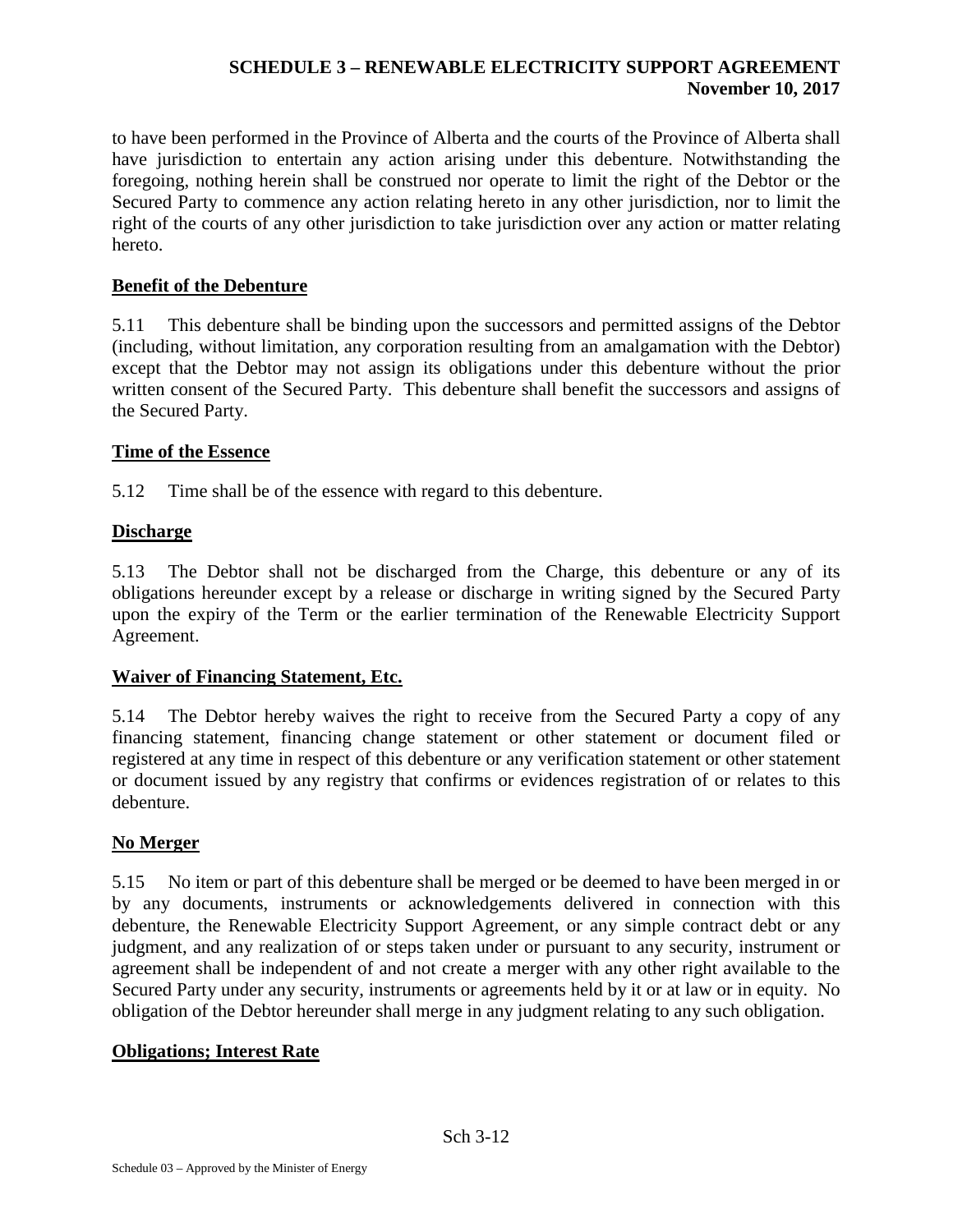5.16 Notwithstanding the form and terms of this debenture, (a) the Secured Party shall not claim or realize an amount under or in respect of this debenture in excess of the aggregate Obligations, from time to time, of the Debtor to the Secured Party, and (b) notwithstanding the interest rate per annum stated hereunder, payment to the Secured Party of the relevant interest, fees and other amounts owing under the Renewable Electricity Support Agreement for any period in respect of the Obligations at the current rate at which the Obligations bear interest for such period pursuant to the Renewable Electricity Support Agreement shall be deemed to be payment in satisfaction of the interest payment for the same period under the debenture.

### **Paramountcy**

5.17 The provisions of the this debenture, in particular, but without limitation, Sections 2.2 and 3.1 hereof, are subject to the provisions of the Renewable Electricity Support Agreement relating to the subject matter thereof. If there are any express conflicts or inconsistencies between the terms of the Renewable Electricity Support Agreement and this debenture, then the terms of the Renewable Electricity Support Agreement shall govern in all respects to the extent necessary to eliminate such express conflicts or inconsistencies.

*[Remainder of Page Intentionally Left Blank]*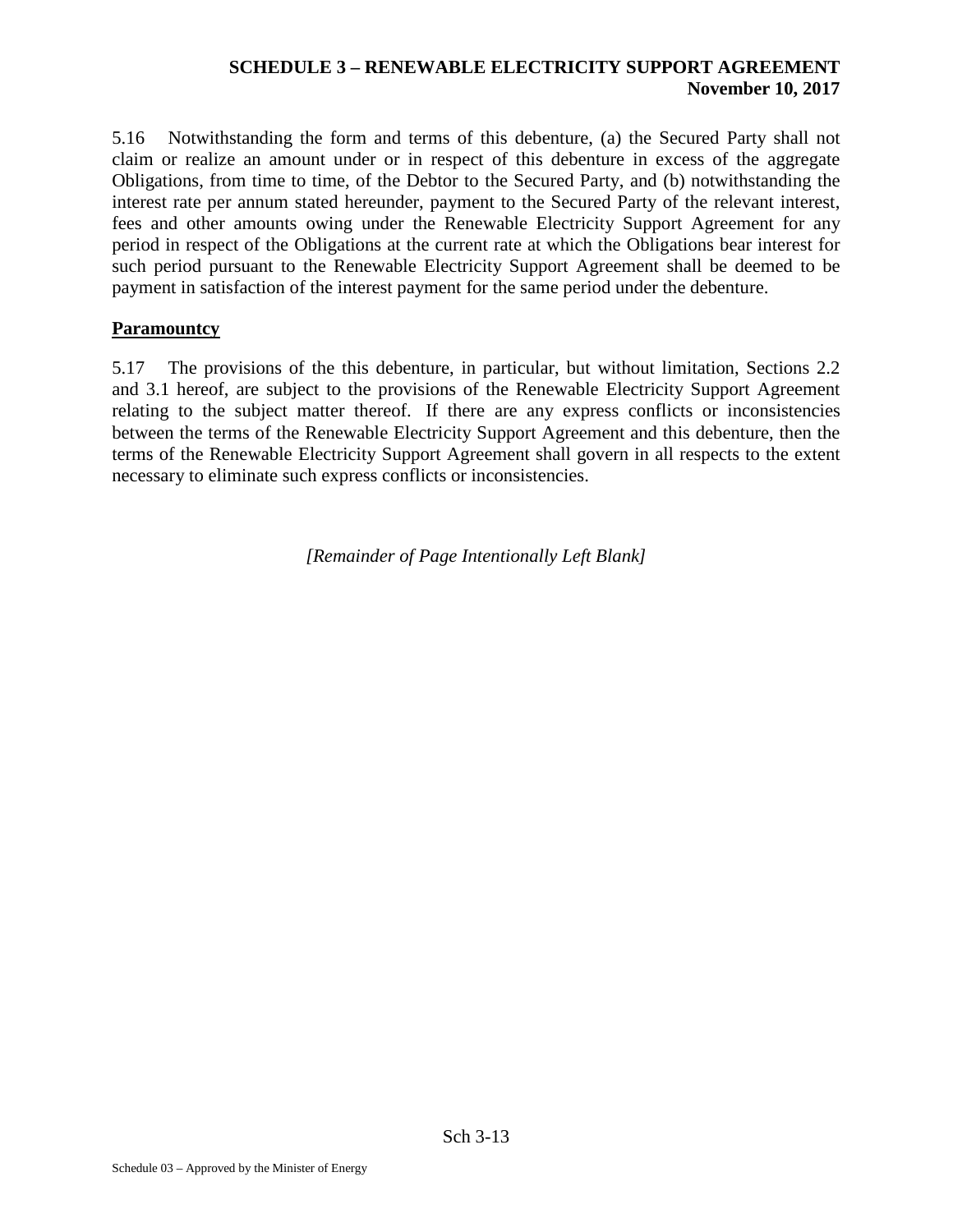**IN WITNESS WHEREOF** the Debtor has executed this debenture.

# **[Insert Generator's Name]**

Per:

Name: Title: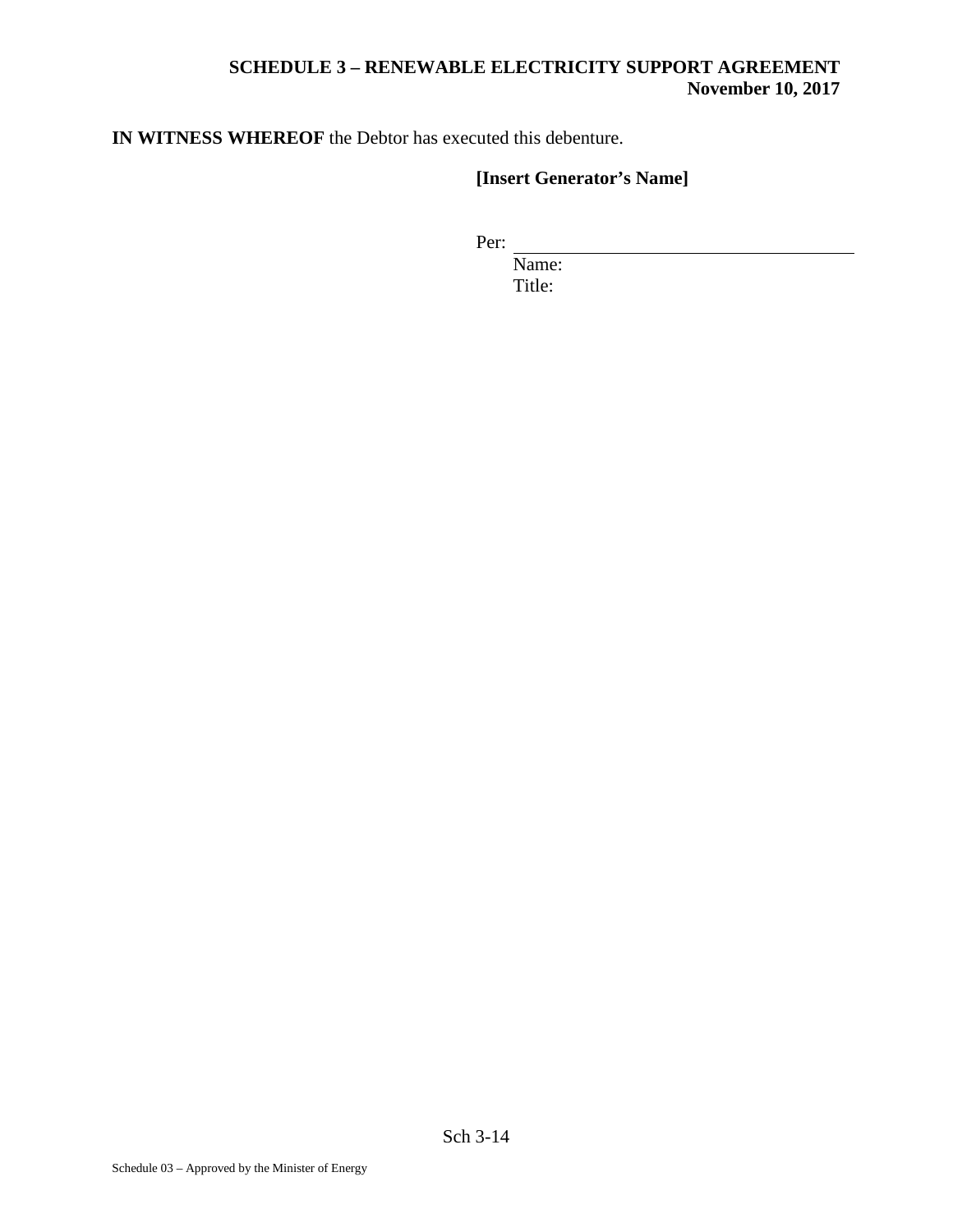# **EXHIBIT A**

# **Fee Simple Lands**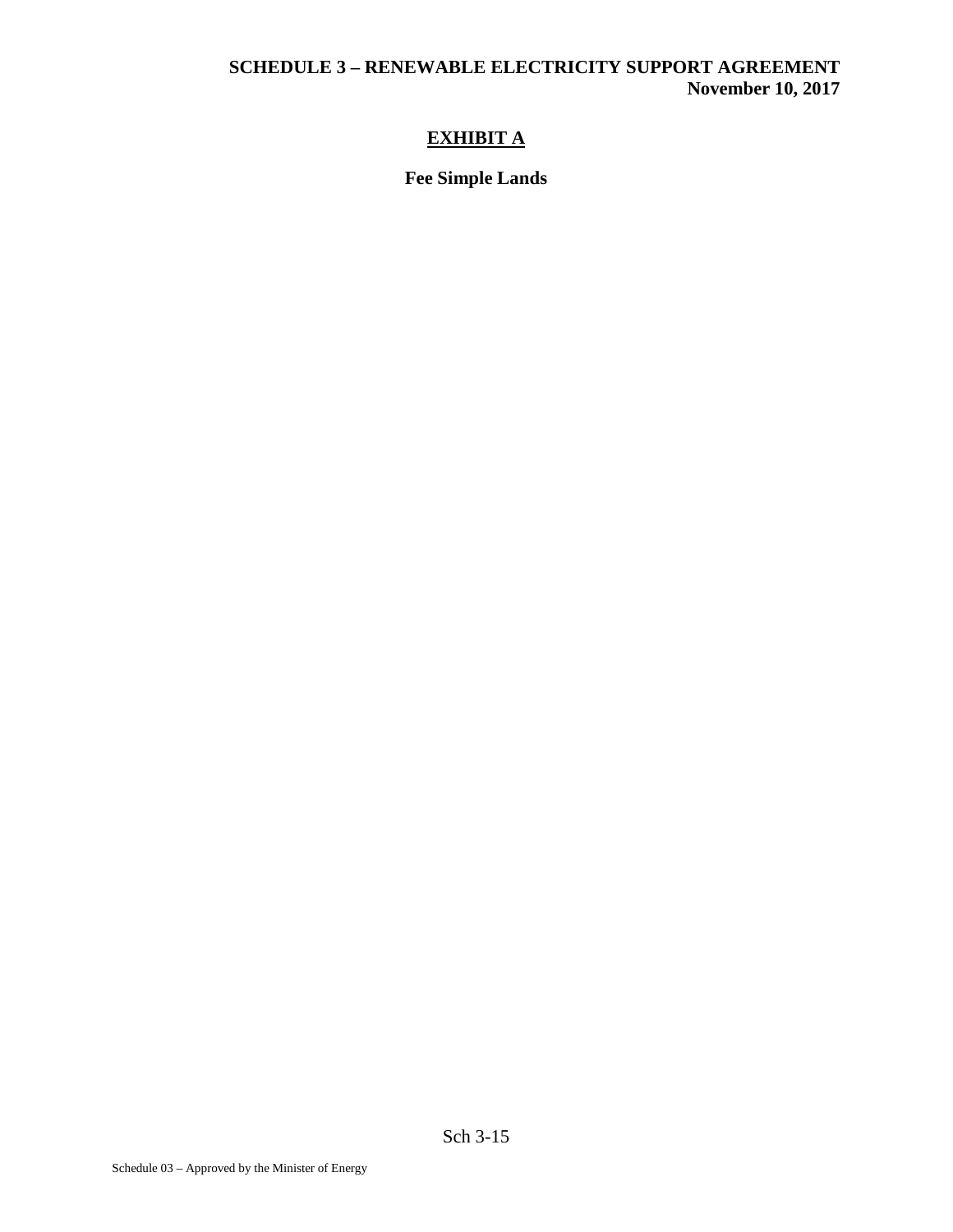# **EXHIBIT B**

# **Utility Rights of Way**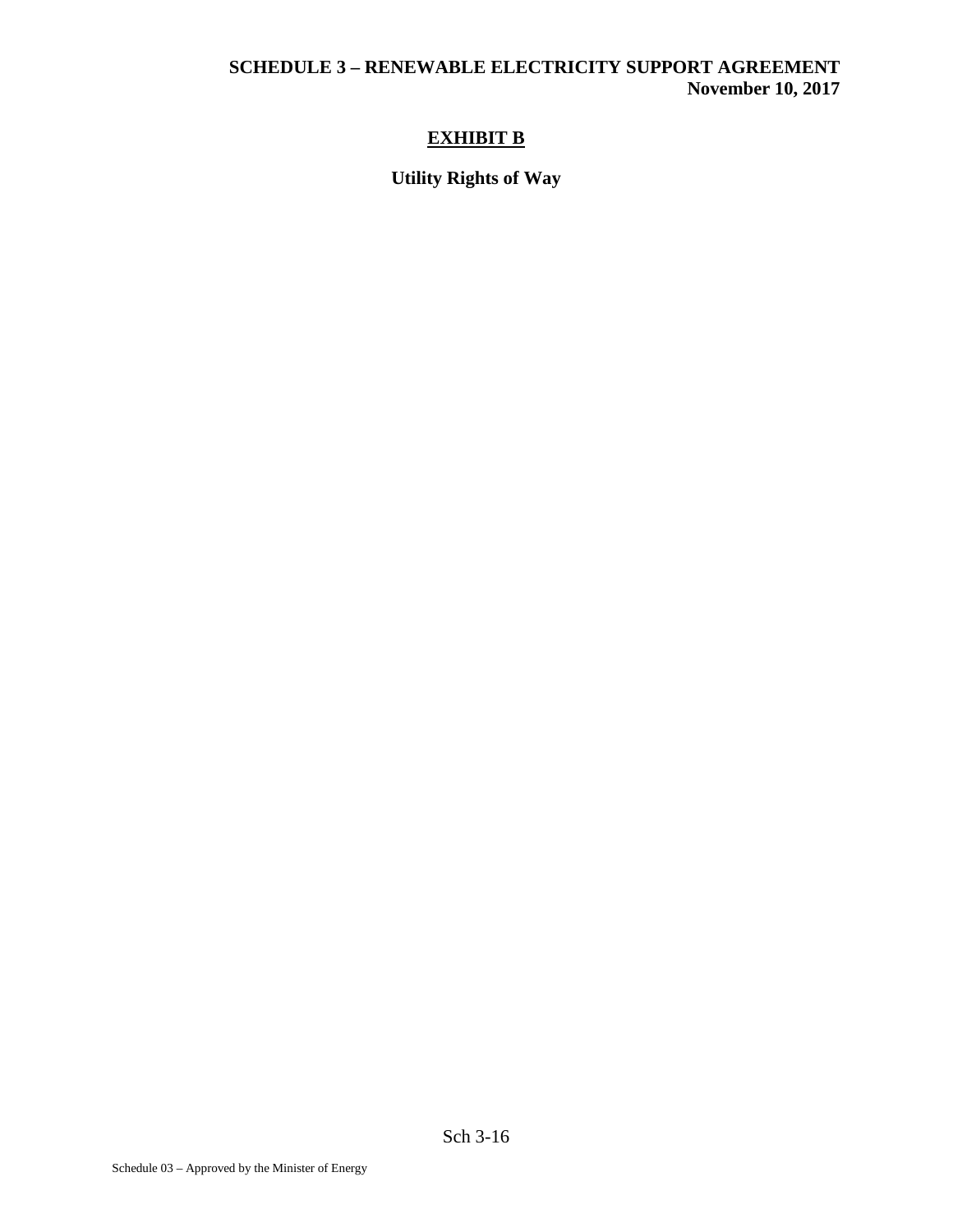# **EXHIBIT C**

**Leasehold Lands**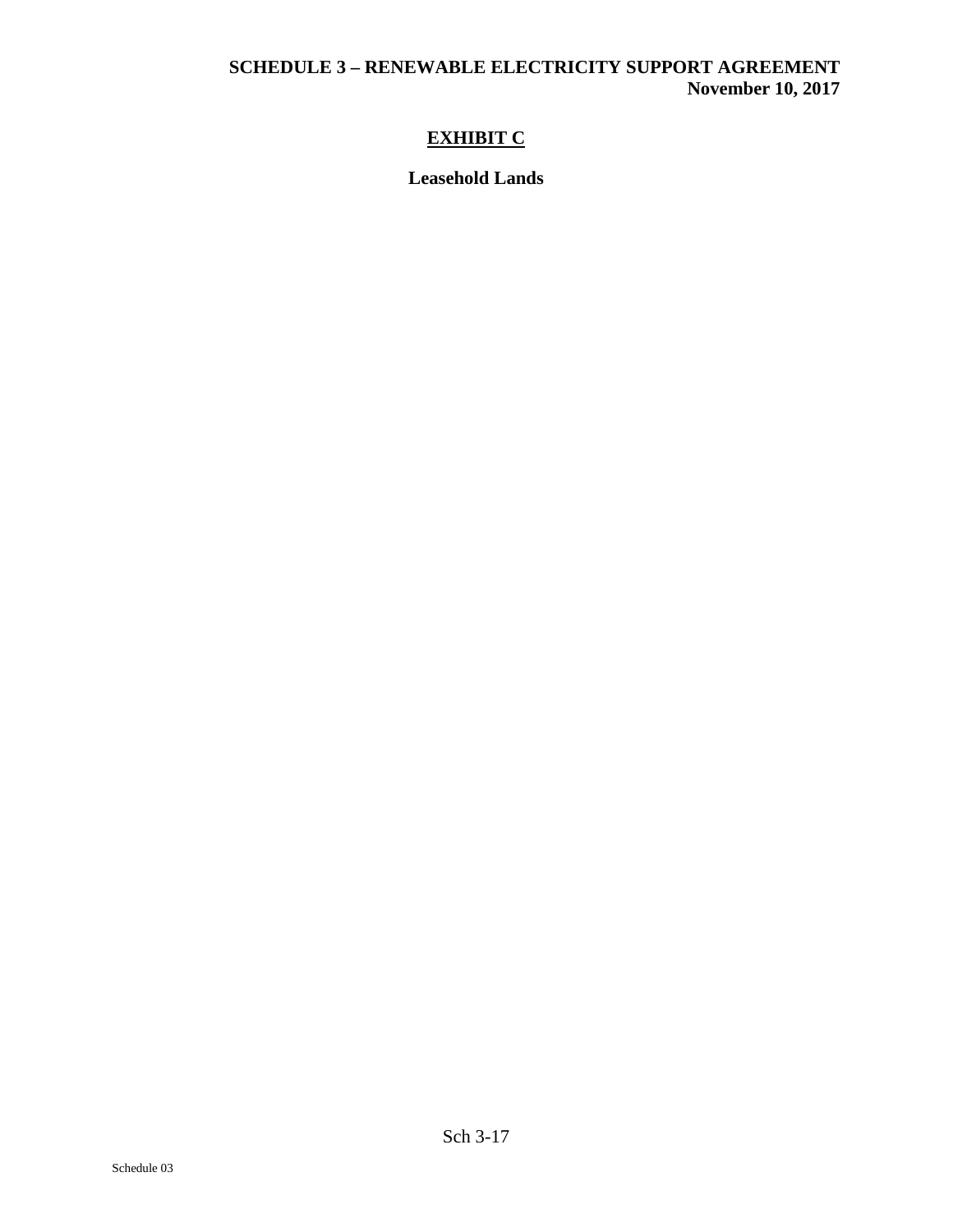# **SCHEDULE 4 SECURED LENDER CONSENT AND ACKNOWLEDGEMENT AGREEMENT**

# **1. GENERAL**

# **1.1 Capitalized Terms and Section References**

Capitalized terms used in this Schedule, unless expressly defined herein, have the meanings given to such terms in Section 1.1 of the Renewable Electricity Support Agreement between the AESO and Generator to which this Schedule is attached (the "**RESA**"). Unless otherwise provided, references herein to Article numbers and Section numbers are references to Articles and Sections of Appendix 1 to this Schedule.

# **1.2 Agreement References**

This Schedule and the Lender Consent is referenced in Sections 1.1 and 1.4 and Article 17 of the RESA.

# **2. SECURED LENDER CONSENT AND ACKNOWLEDGMENT AGREEMENT**

The prescribed form of the Secured Lender Consent and Acknowledgment Agreement, contemplated by Section 17.3 of the RESA, is attached hereto as Appendix 1.

# **3. TRUSTEE FOR OR REPRESENTATIVE OF AESO RECOGNIZED LENDERS**

Where, as contemplated by Section 17.1 of the RESA, the Lender under the Secured Lender's Security Agreement is a collective of Lenders represented by a trustee, the form prescribed by this Schedule 4 in Appendix 1 hereto shall be adapted as necessary to reflect such representative capacity but such adaptation shall include only modifications as to form and shall not introduce substantive changes in the rights or remedies available to or exercisable on behalf of such Lenders or the rights and remedies exercisable by the AESO.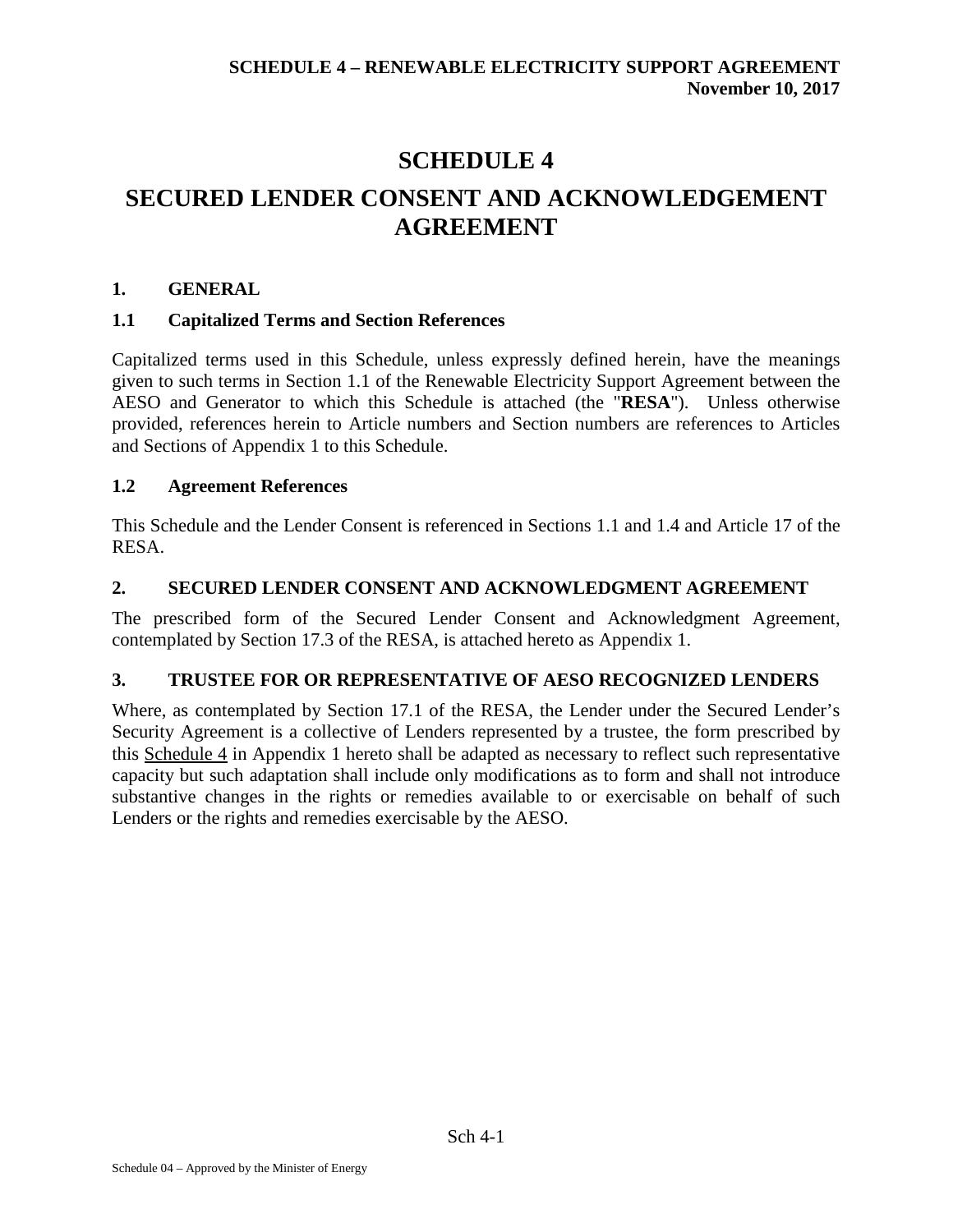# **Appendix 1**

# **SECURED LENDER CONSENT AND ACKNOWLEDGEMENT AGREEMENT**

THIS AGREEMENT made as of this day of \_\_\_\_\_\_\_\_, 20\_\_\_\_\_,

### BETWEEN:

 $[•]$ . *[insert name of the Generator and jurisdiction of organization]*

(the **Generator**)

- and -

 $\lceil \bullet \rceil$ , *[insert name of Secured Lender and jurisdiction of organization]*

(the **Secured Lender**)

- and -

# **INDEPENDENT SYSTEM OPERATOR (operating as the Alberta Electric System Operator),**

a statutory corporation formed under the laws of the Province of Alberta

#### (the **AESO**)

# **RECITALS:**

- (A) The Generator and the AESO entered into and are parties to a Renewable Electricity Support Agreement dated as of  $[\bullet]$ , contract identification  $\# [\bullet]$  (as amended, supplemented, restated or replaced from time to time in accordance with its terms and this agreement, the "**RESA"**) to formalize their contractual arrangements pursuant to which the Generator will develop, finance, build, own, operate, and maintain the Project, sell Renewable Electricity into the Power Pool, and transfer and assign all Renewable Attributes from the Project to the AESO;
- (B) The Generator has granted security against the Facility and the Assets to the AESO as security for its present and future indebtedness, liabilities and obligations under the RESA pursuant to the Fixed and Floating Charge Debenture (the "**AESO Secured Debt"**);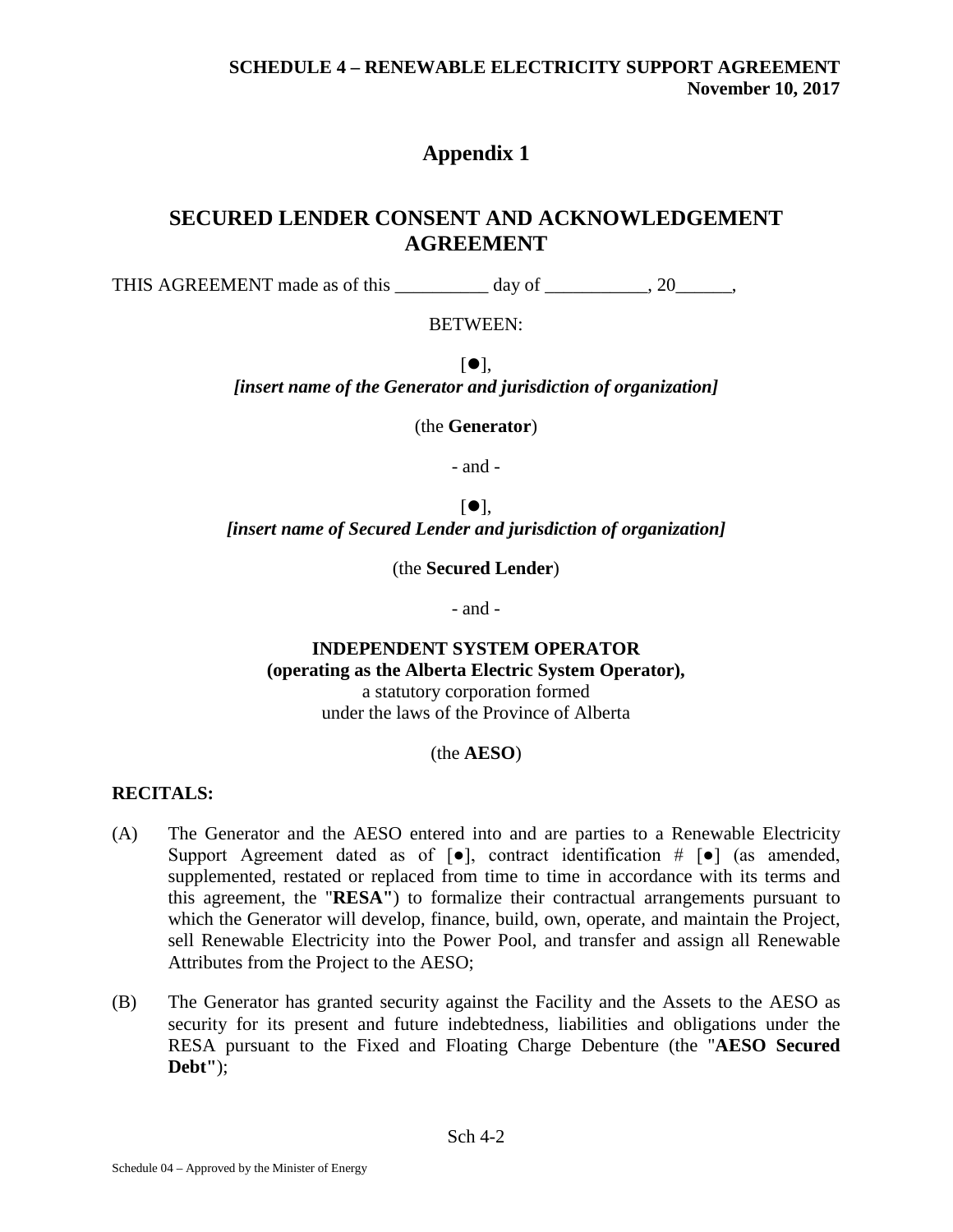- (C) The Generator has entered into Lending Agreements with the Secured Lender which are identified in Schedule "A" (the "**SL Lending Agreements**"), and has granted security against some or all of the Facility, Assets and Equity Capital in favour of the Secured Lender pursuant to the Secured Lender's Security Agreement identified in Schedule "A" (as amended, supplemented, restated or replaced from time to time, the **"Security Agreement"**), as security for its present and future indebtedness, liabilities and obligations under and in respect of the SL Lending Agreements (the "**Lender Secured Debt**");
- (D) The Generator has agreed and the Secured Lender acknowledges that the Lender Secured Debt secured by the Security Agreement is only for the purposes of financing the Generator's development, construction, ownership, operation and maintenance of the Facility and any refinancing of any such debt, and for no other purpose.

THEREFORE, the parties agree as follows:

#### **ARTICLE 1 DEFINED TERMS**

### **1.1 Definitions**

In addition to defined terms and expressions otherwise set out in this agreement, the following terms and expressions used in this agreement, mean as follows:

- (a) "**AESO Recovery Amount**" has the meaning ascribed to it in Section [3.3\(a\);](#page-140-0)
- (b) "**AESO Secured Debt**" has the meaning ascribed to it in the recitals hereto;
- (c) "**AESO Security**" has the meaning ascribed to in in Section [3.1\(b\);](#page-139-0)
- (d) "**BIA**" means the *Bankruptcy and Insolvency Act* (Canada), as it may be amended from time to time;
- (e) "**CCAA**" means the *Companies' Creditors Arrangement Act* (Canada), as it may be amended from time to time;
- (f) "**Default Notice**" has the meaning ascribed to it in Section 7.1;
- (g) "**Generator's Instructions**" has the meaning ascribed to it in Section 7.1;
- (h) "**Lender Secured Debt**" has the meaning ascribed to it in the recitals hereto;
- (i) "**Lender Security**" has the meaning ascribed to it in Section [3.2\(b\);](#page-139-1)
- (j) "**Lender's Instructions**" has the meaning ascribed to it in Section 7.1;
- (k) "**PPSA**" means the *Personal Property Security Act* (Alberta), as it may be amended from time to time;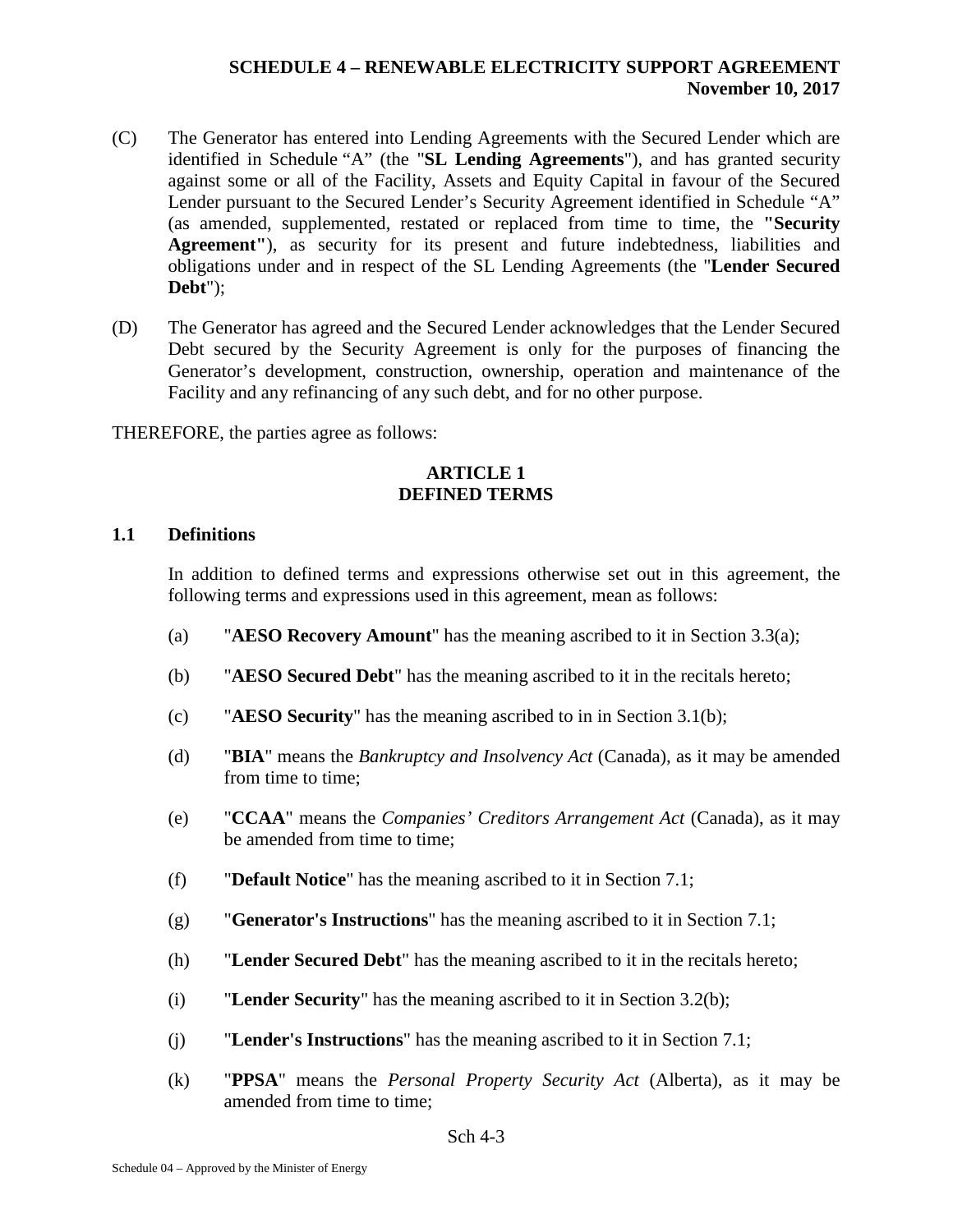- (l) "**RESA**" has the meaning ascribed to it in the recitals;
- (m) "**Secured Parties**" means AESO and the Secured Lender, and "**Secured Party**" means any one of them;
- (n) "**Security**" means the AESO Security and the Lender Security; and
- (o) "**Security Agreement**" has the meaning ascribed to it in the recitals hereto.
- **1.2** Unless otherwise provided in this agreement or the context otherwise requires, all capitalized terms which are not defined in this agreement have the respective meanings given to them in the RESA, and "including" shall mean "including without limitation".

### **ARTICLE 2 ACKNOWLEDGEMENT AND CONFIRMATION**

## **2.1 General Acknowledgements**

The AESO, the Secured Lender and the Generator each acknowledge and confirm that:

- (a) the Generator has delivered to the AESO copies of the Security Agreement; and
- (b) the Security Agreement is acknowledged to be a Secured Lender's Security Agreement to which the provisions of Section 17 of the RESA apply.

#### <span id="page-138-0"></span>**2.2 Secured Lender Acknowledgements**

The Secured Lender acknowledges, confirms and agrees that:

- (a) it has read and understands the requirements, restrictions and provisions and agrees to be bound by and comply with all such requirements, restrictions and provisions pertaining to the Secured Lender's Security Agreement and the Secured Lender in Section 17 of the RESA;
- (b) it has complied with Section 17.1 of the RESA in entering into financing and security documents with the Generator, including the Security Agreement, in respect of the Facility and the RESA;
- (c) the AESO's recognition of the Secured Lender's rights under this agreement does not extend to security for indebtedness or liability other than indebtedness or liability relating to the Facility, nor does it extend to security over assets unrelated thereto, and the Secured Lender is only entitled to the protections of this agreement to the extent that the indebtedness being enforced and giving rise to the exercise of security is indebtedness relating only to the financing of the Facility; and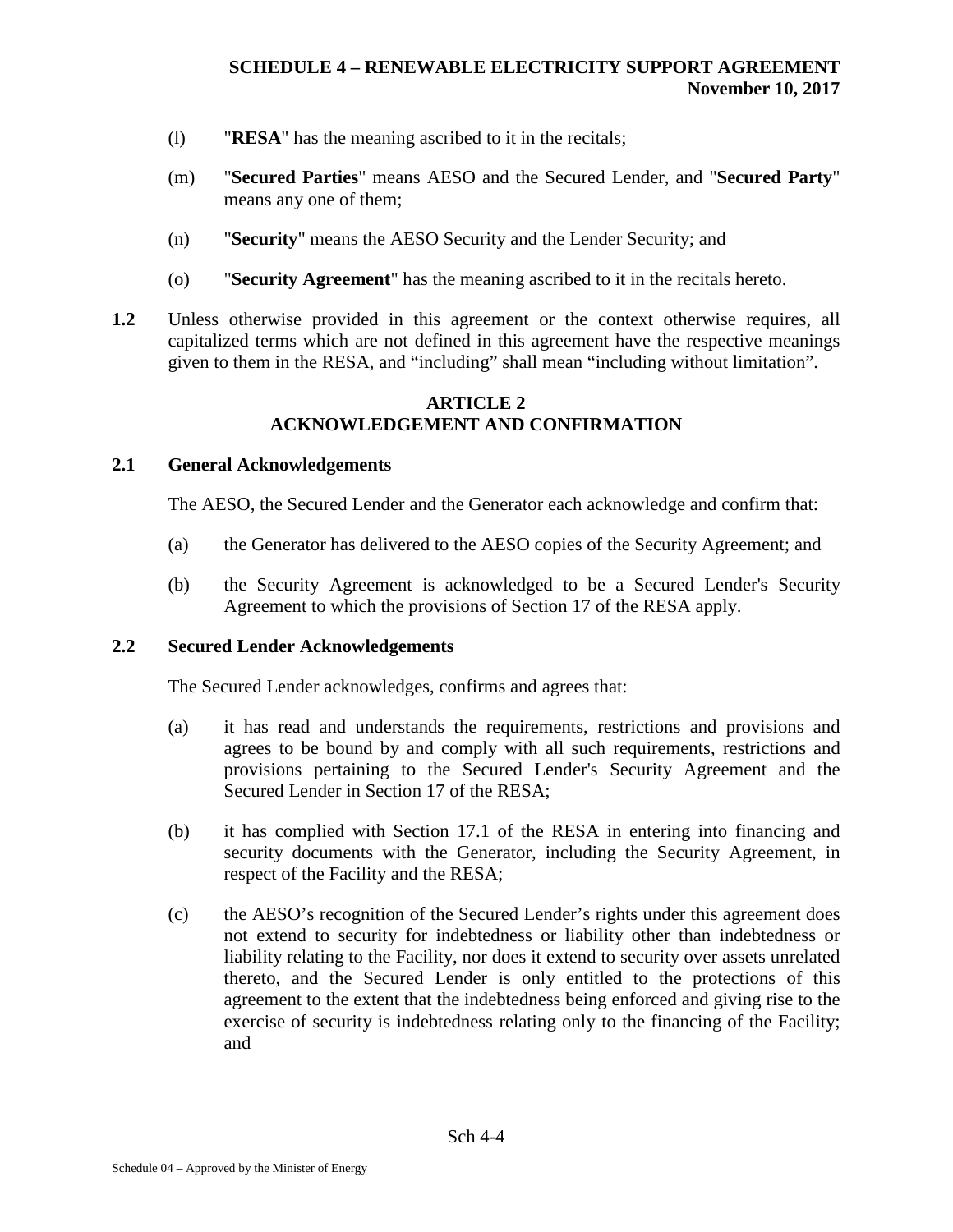(d) it shall not exercise its rights under the Security Agreement to acquire or dispose of the Facility except in respect of liability or indebtedness of the Generator relating to the Facility.

Notwithstanding any other provision of this agreement, no security agreement other than the Security Agreement shall be entitled to the benefit of the provisions of Section 17 of the RESA, unless and until the AESO has received a copy thereof (as provided for in Section 17.1(d) of the RESA) and each of the parties has acknowledged such additional security agreement by fully executing an amendment to Schedule "A" to include such additional security agreement. It is a condition precedent to the acknowledgement and confirmation provided in this Section [2.2](#page-138-0) that the representations and warranties contained in Article 5 and Article 6 hereof are true and accurate.

#### **ARTICLE 3 CONSENT TO SECURITY AND PRIORITY**

### **3.1 Consent to AESO Security**

The Secured Lender acknowledges and consents to:

- (a) any Monthly RESA Payments and all applicable interest and fees owing by the Generator to AESO as provided for under the RESA; and
- (b) the granting by the Generator of the security interests pursuant to the Fixed and Floating Change Debenture (the "**AESO Security**").

# **3.2 Consent to Lender Security**

The AESO acknowledges and consents to:

- <span id="page-139-0"></span>(a) the borrowings under the SL Lending Agreements; and
- <span id="page-139-1"></span>(b) the granting by the Generator of the security interests pursuant to the Security Agreement (the "**Lender Security**").

# **3.3 Priority**

Notwithstanding the dates of execution and delivery of the AESO Security or the Lender Security, the dates of filing or perfecting thereof, the giving of notice in respect thereof, the nature of the security interests granted therein, the date of default by the Generator under the RESA or the SL Lending Agreements, or the AESO Security or the Lender Security, the time of crystallization thereof, the dates of any advances or the institution of any proceedings thereunder, any priority granted by any principle of law or any statute, including, without limitation, the PPSA, the BIA, the CCAA and any similar or other statutes in Alberta or any other jurisdiction, but subject in all events to the terms and conditions of this agreement: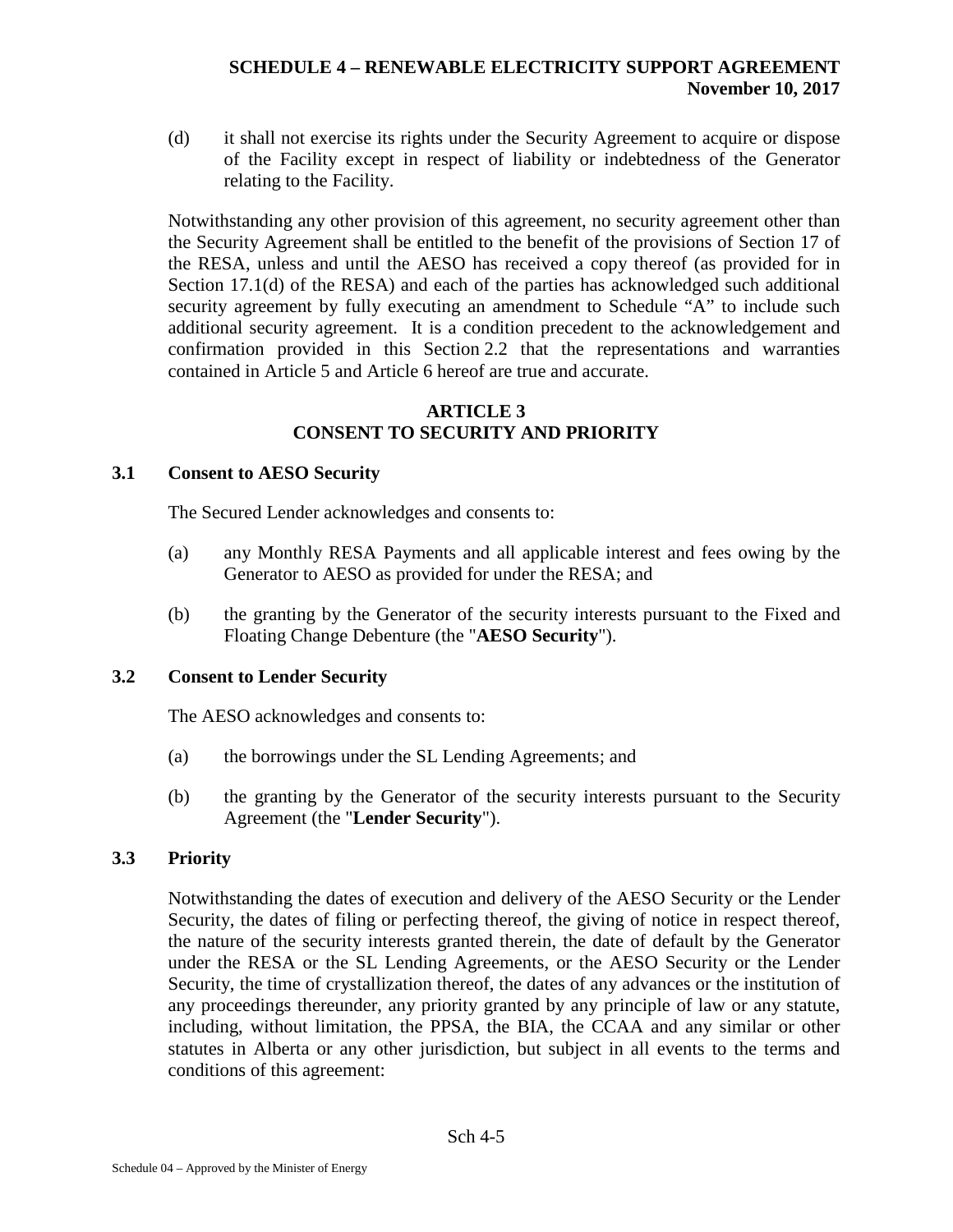- <span id="page-140-0"></span>(a) the AESO Security shall rank senior to the Lender Security to the extent it charges any Monthly RESA Payments (and all applicable interest and fees) owing by the Generator to the AESO prior to any effective Termination Date (the "**AESO Recovery Amount**"); and
- (b) except as expressly set out in Section 3.3(a), the AESO Security is hereby subordinated to the Lender Security for all purposes and in all events to the extent of prior, indefeasible payment and satisfaction in full of the Lender Secured Debt.

# **3.4 Application of Proceeds**

Any and all proceeds of realization from or relating to the enforcement of any of the AESO Security or the Lender Security shall be applied in the following order:

- (a) first, to the payment of costs, charges, expenses and liabilities incurred in connection with the enforcement of the AESO Security;
- (b) second, to the AESO for payment and satisfaction in full of the AESO Recovery Amount;
- (c) third, to the payment of costs, expenses, charges, expenses and liabilities incurred in connection with the enforcement of the Lender Security;
- (d) fourth, to the payment and satisfaction in full of the Lender Secured Debt; and
- (e) fifth, to the Generator or such other Persons as may be entitled thereto under Applicable Law.

# **3.5 Continuing Agreement**

The rights and priorities as set out in this agreement and the postponements and subordinations provided for herein shall apply in all events and circumstances, notwithstanding any other priorities which may become available to the Secured Lender or to AESO for any reason whatsoever including, without limitation:

- (a) the time, sequence or order of creating, granting, executing, delivering, registering or failing to register any security document or security notice, caveat, financing statement or other similar document under the AESO Security or the Lender Security;
- (b) the date of any advance of funds made by a Secured Party;
- (c) the time or order of giving any notice or the making of any demand under the RESA or the SL Lending Agreements or the attachment, perfection or crystallization of any security interest constituted by the AESO Security or the Lender Security;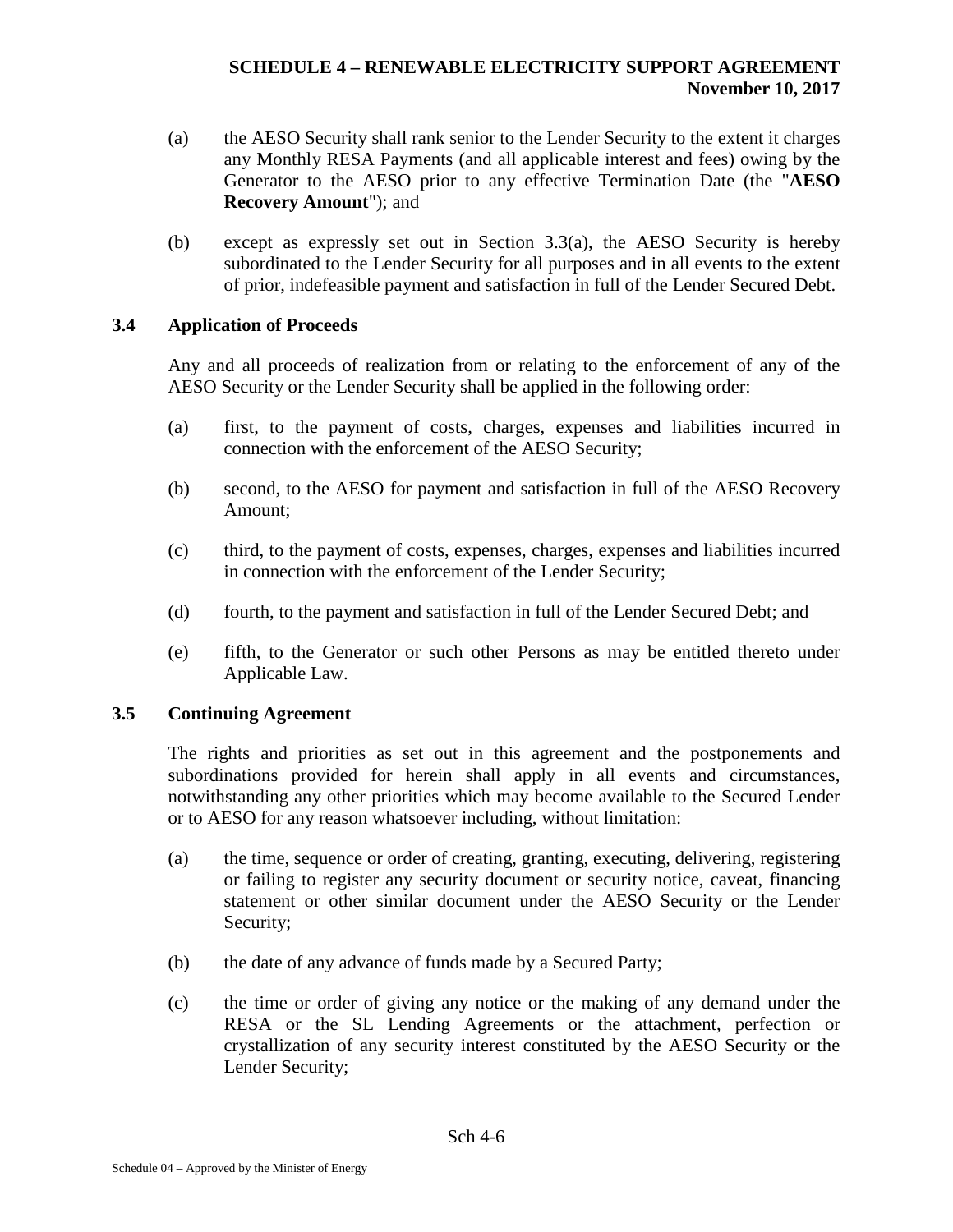- (d) the date of appointment of any receiver or receiver-manager of the Generator, or the exercise of any other collection, enforcement or realization rights or remedies, or the taking of any collection, enforcement or realization proceedings pursuant to the AESO Security or the Lender Security;
- (e) the date of obtaining any judgment or the order of any bankruptcy court or any court administering bankruptcy, insolvency or similar proceedings as to any money or property of the Generator or any Affiliate of the Generator;
- (f) the giving or the failure to give any notice, or the order of giving any notice, to the Generator or any Affiliate of the Generator, or any other Person including, without limitation, any Person indebted to the Generator or any Affiliate of the Generator;
- (g) the failure to exercise any power or remedy reserved to either Secured Party under the RESA or AESO Security or any SL Lending Agreement or Lender Security or to insist upon a strict compliance with any of the terms thereof;
- (h) any other factor of legal relevance including any priority granted to any Secured Party by any applicable principle of law or equity; or
- (i) any amendments or other actions permitted hereunder.

### **3.6 Financing Statements**

Upon the request of a Secured Party, the other Secured Party shall file financing change statements at all applicable personal property registries, and in any other registry or office, in order to reflect the priorities set out in Section 3.3 hereof.

### **ARTICLE 4 PAYMENTS TO BE HELD IN TRUST; SET-OFF**

# <span id="page-141-0"></span>**4.1 Consent to Set-Off**

The Secured Lender agrees and consents to the discharging of the Generator's Monthly RESA Payment obligations owing to the AESO by way of set-off pursuant to Section 6.5(a) of the RESA. The Secured Lender further agrees and consents to such set-off applicable to all amounts owing for the period following the issuance of any default notice by the Secured Lender up to and including the Termination Date.

# **4.2 Payments to be Held in Trust**

Subject to Section [4.1](#page-141-0) above, AESO agrees that if any money or proceeds or any payment or distribution of any property, assets or effects of the Generator is received by it in contravention or in a manner which is inconsistent with the provisions set forth herein, then the AESO shall receive and hold same in trust for the benefit of the Secured Lender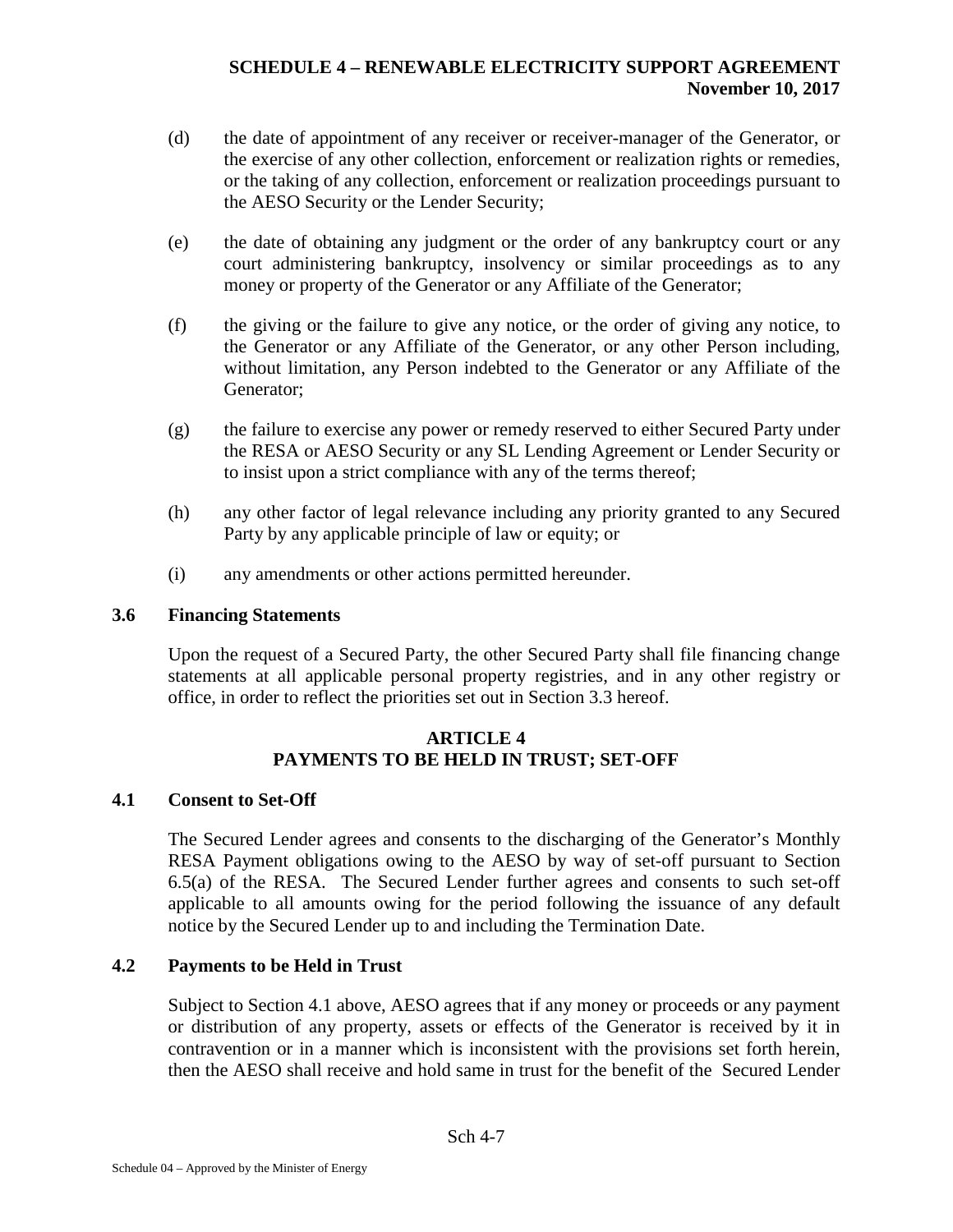on behalf of the Secured Lender and shall forthwith pay and transfer such money, proceeds, property, assets and effects to the Secured Lender.

The Secured Lender agrees that if any money or proceeds or any payment or distribution of any property, assets or effects of the Generator is received by it in contravention or in a manner which is inconsistent with the provisions set forth herein, then the Secured Lender shall receive and hold same in trust for the benefit of AESO and shall forthwith pay and transfer such money, proceeds, property, assets and effects to AESO.

# **ARTICLE 5 COVENANTS OF THE SECURED LENDER**

### **5.1 Secured Lender Covenants**

The Secured Lender acknowledges, covenants and agrees with the AESO (and in the case of  $(b)$ ,  $(c)$ ,  $(d)$ ,  $(f)$ ,  $(h)$ ,  $(i)$ ,  $(l)$  and  $(n)$  below, covenants, agrees, represents and warrants to the AESO) as follows:

- (a) Should the Secured Lender enforce the Lender Security with respect to the RESA and otherwise, it will comply with the terms, conditions and obligations applicable to secured lenders under Section 17 of the RESA and hereunder as they relate to the Secured Lender's security interests in the RESA during such enforcement.
- (b) That it is in compliance, as at the date hereof, and will continue to comply with Section 17.2(f) of the RESA.
- (c) The Secured Lender is at Arm's Length from the Generator.
- (d) The Security Agreement constitutes all of the security granted by the Generator in favour of the Secured Lender as at the date first written above.
- (e) That the AESO shall have no liability whatsoever for payment of the principal sum secured by the Security Agreement, or any interest accrued thereon or any other sum secured thereby or accruing thereunder; and the Secured Lender shall not be entitled to seek any damages against the AESO for any or all of the same.
- (f) All of the security registrations made pursuant to the PPSA in respect of the Security Agreement as of the date hereof are set out in Schedule "A".
- (g) If the Generator is in default under or pursuant to the Security Agreement or SL Lending Agreements and the Secured Lender intends to exercise any rights afforded to it with respect to the RESA, the Security Agreement or SL Lending Agreements, then the Secured Lender will give notice of such default to the AESO at least 10 Business Days prior to exercising any such rights under the RESA, such Security Agreement or the SL Lending Agreements.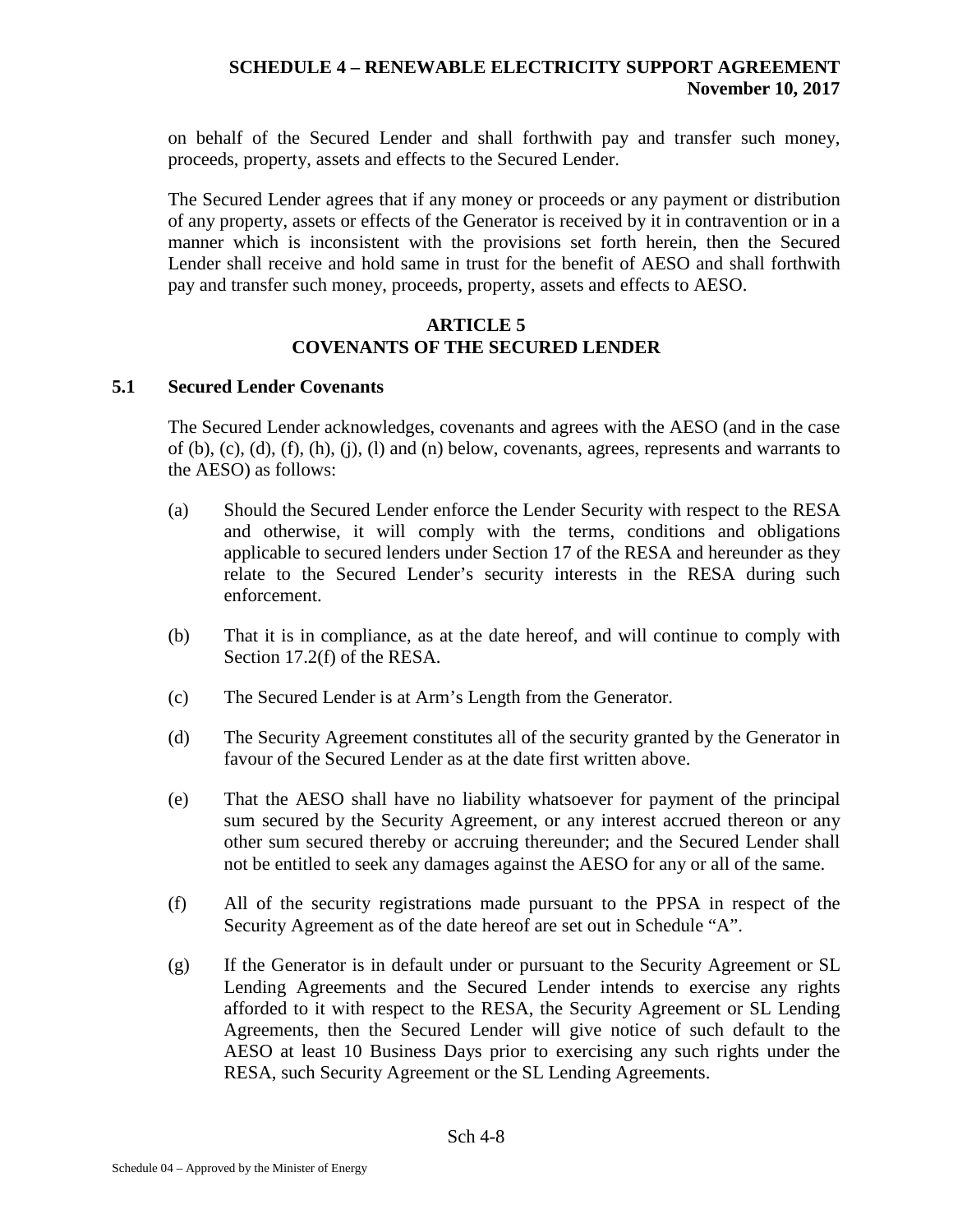- (h) The Secured Lender has duly authorized, executed and delivered this agreement and holds the security granted pursuant to the Security Agreement on behalf of all parties having any right, title or interest in the Security Agreement.
- (i) Only the Secured Lender will be entitled to exercise the rights and remedies under the Security Agreement and the RESA as Secured Lender, except that in accordance with Section 17.2(d) of the RESA, when the Secured Lender has appointed an agent, a receiver or a receiver and manager, or has obtained a courtappointed receiver or receiver and manager for the purpose of enforcing the Lender Security, that Person may exercise any of the Secured Lender's rights under Section 17.2 of the RESA.
- (j) The address of the Secured Lender to which notices may be sent pursuant to Section 17.1(d) of the RESA is set forth in Section [8.3](#page-145-0) of this agreement.
- (k) The Secured Lender will provide the AESO with written notice of any change in address of the Secured Lender, and the Secured Lender agrees to promptly notify AESO in writing of any discharge or termination of the Security Agreement.
- (l) The recitals to this agreement are true and accurate.
- (m) The sale, assignment or other transfer of any rights in shares, partnership interests or similar rights in the capital of the Generator in respect of which the Secured Lender holds a security interest granted pursuant to the Security Agreement shall be subject to Section 17.2(f) of the RESA.
- (n) The Security Agreement has been and shall be entered into, and any security thereunder has been and shall be held and assigned, solely by way of security and not for any other purpose. The Secured Lender acknowledges that any acknowledgement, agreement or confirmation of the AESO hereunder is not and shall not be construed as a consent to any assignment of the RESA or to any change of Control of the Generator other than for the bona fide enforcement of a security interest duly granted under a Security Agreement as provided for in Section 17 of the RESA.

#### **ARTICLE 6 COVENANTS OF THE GENERATOR**

- **6.1** The Generator covenants, agrees, represents and warrants to the AESO as follows:
	- (a) The Secured Lender's Security Agreement is subject to the terms and conditions applicable to a Secured Lender's Security Agreement that are contained in Section 17 of the RESA, and comply therewith.
	- (b) The Generator has provided to AESO true and complete copies of the SL Lending Agreements and the Security Agreement, and such Security Agreement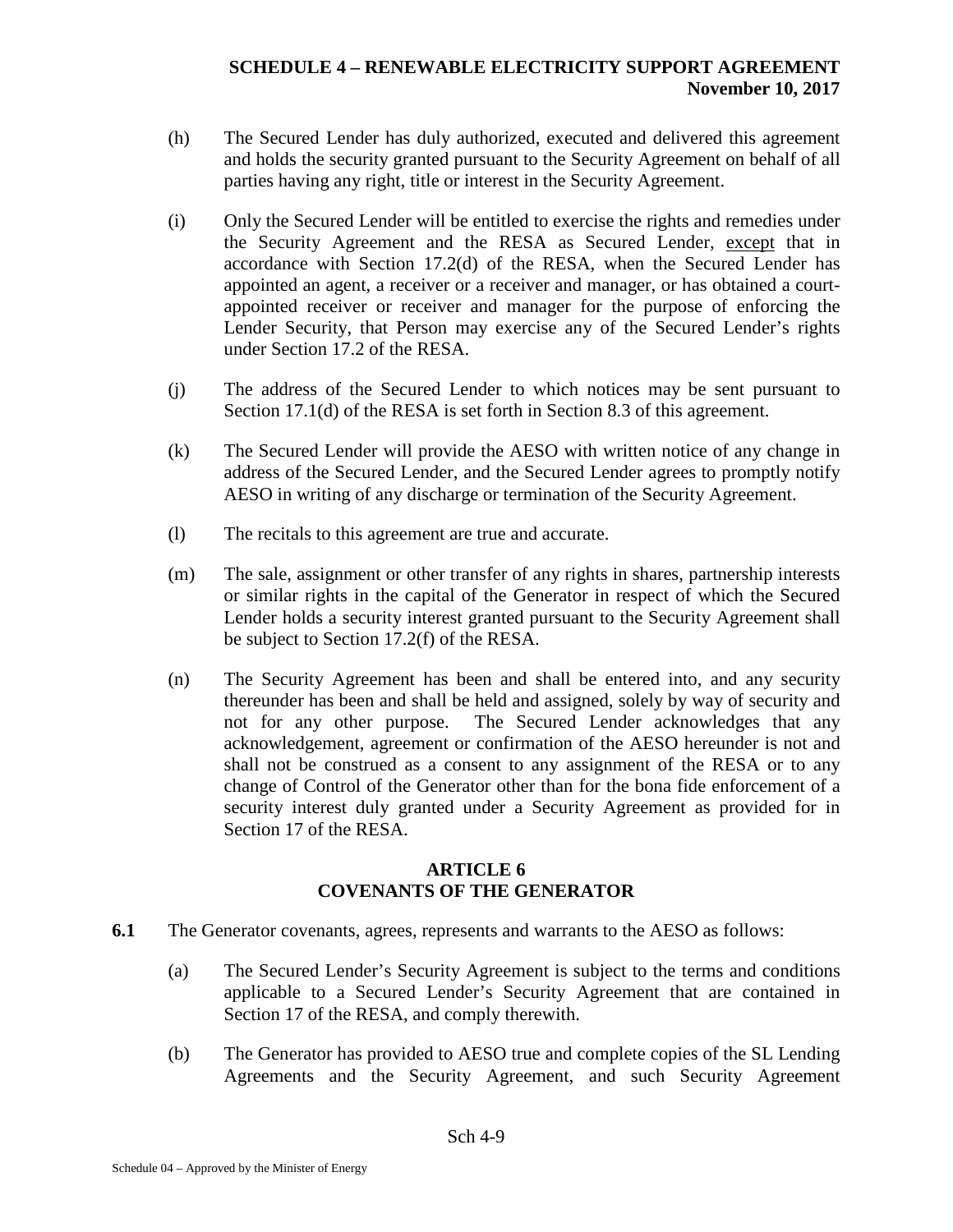constitutes a Secured Lender's Security Agreement and the Secured Lender constitutes a "Secured Lender" for purposes of the RESA.

- (c) All of the security registrations made pursuant to the PPSA in respect of the Security Agreement are set out in Schedule "A".
- (d) The recitals to this agreement are true and accurate and the Generator agrees that all Lender Secured Debt will have been incurred only in connection with the development, construction, ownership, operation and maintenance of the Facility.
- (e) The Generator will provide the AESO with true and complete copies of any new agreements relating to, or amendments to, the Security Agreement.
- (f) The Security Agreement does not and will not secure any indebtedness, liability or obligation of the Generator that is not related to the Facility or cover any real or personal property of the Generator not related to the Facility.
- (g) As of the date hereof, there is no existing unremedied Generator Event(s) of Default.
- (h) The Security Agreement has been and shall be entered into, and any security thereunder has been and shall be held and assigned, solely by way of security and not for any other purpose. The Generator acknowledges that any acknowledgement, agreement or confirmation of the AESO hereunder is not and shall not be construed as a consent to any assignment of the RESA or to any change of Control of the Generator other than for the bona fide enforcement of a security interest duly granted under the Security Agreement.

#### **ARTICLE 7 NOTICE OF DEFAULT BY SECURED LENDER**

#### **7.1 Notice of Default by Secured Lender**

The parties hereto agree that the AESO shall not be bound or have any obligation to make any inquiry regarding the status of the Generator's account with the Secured Lender or regarding any breach or default under or pursuant to the Security Agreement other than the written notice (a "**Default Notice**") to be given to the AESO by the Secured Lender pursuant to Section 17.1(e) of the RESA, which may be accepted by the AESO as conclusive evidence of the Generator's default under the Security Agreement. Following receipt by the AESO of a Default Notice, the AESO may at all times, subject to any transfer of such interest or entry into a New Agreement in accordance with the RESA and this agreement, rely on the instructions (the "**Lender's Instructions**") of the Secured Lender or its nominee or agent or a receiver or receiver and manager appointed in accordance with Section 17.2(d) of the RESA until the Default Notice is withdrawn by the Secured Lender by written notice to the AESO. The AESO shall have no liability to the Generator for honouring a Default Notice or any Lender's Instructions and the Generator hereby agrees to indemnify the AESO and hold it harmless in respect of any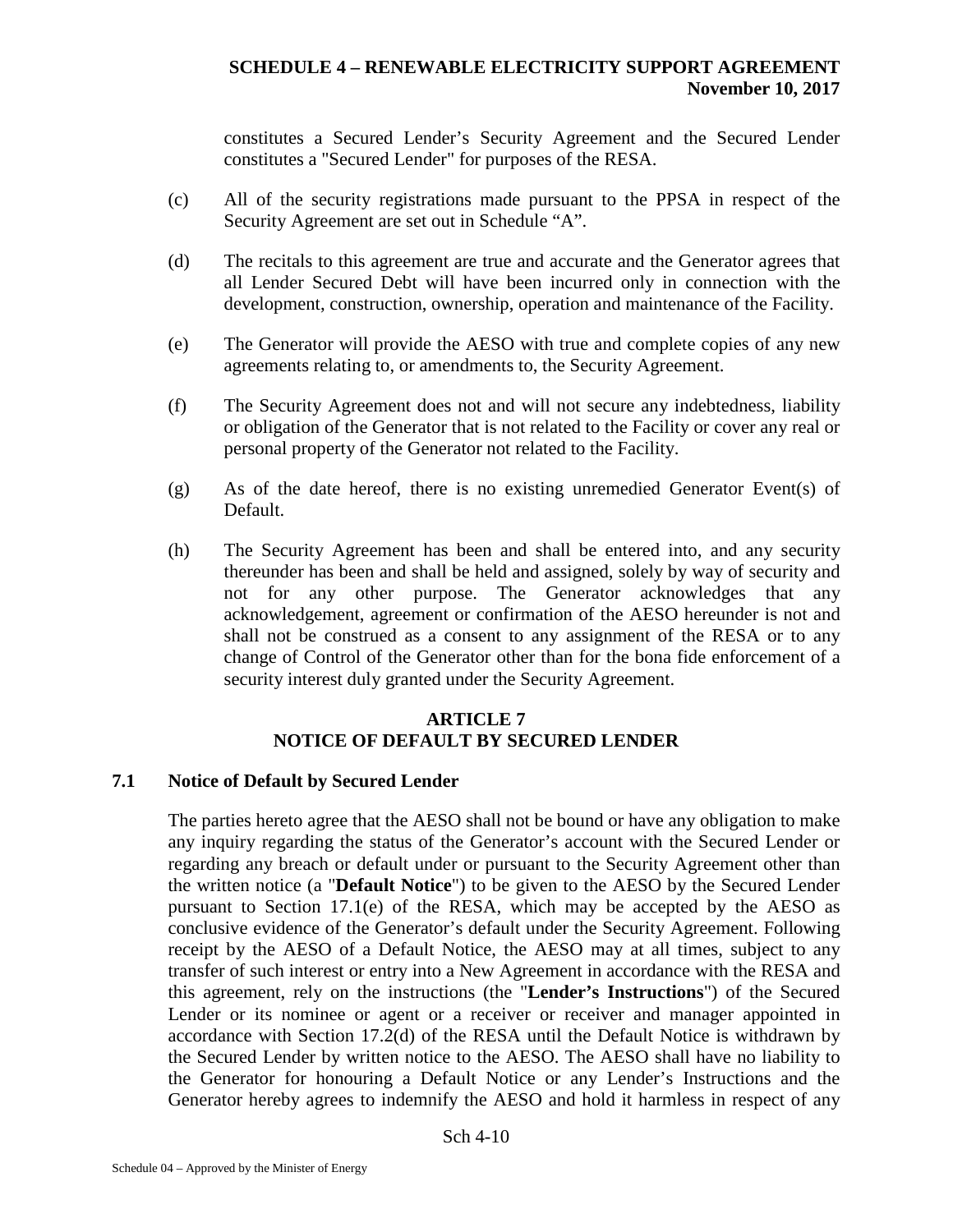losses or claims incurred or suffered by the AESO due to or arising out of AESO honouring any Default Notice or complying with any Lender's Instructions, and the sole remedy of the Generator in any such circumstances shall be against the Secured Lender. Prior to receipt by the AESO of a Default Notice, the AESO may at all times rely on the instructions of the Generator (the "**Generator's Instructions**"). The AESO shall have no liability to the Secured Lender for complying with any Generator's Instructions prior to such receipt.

#### **ARTICLE 8 GENERAL**

#### **8.1 No Challenge of Security**

Each of the AESO, the Generator and the Secured Lender agrees that it shall not take steps (directly or indirectly) to challenge or contest the legality, protection, enforceability, effectiveness or validity of any Security or the priority of any Security in a manner inconsistent with this agreement.

#### **8.2 Term of Agreement**

This agreement shall terminate and shall be of no further force and effect upon the earliest to occur of:

- (a) all Lender Secured Debt and AESO Secured Debt being repaid and satisfied in full; and
- (b) the termination of the RESA.

#### **8.3 Notices**

All notices pertaining to this agreement not explicitly permitted to be in a form other than writing will be in writing and will be given by facsimile or other means of electronic transmission or by hand or courier delivery. Any notice will be addressed to the parties as follows:

If to the Generator:

| $\lceil \bullet \rceil$ |                                                    |
|-------------------------|----------------------------------------------------|
| Attention:              | $\lceil \bullet \rceil$                            |
| Facsimile:<br>Email:    | $\lceil \bullet \rceil$<br>$\lceil \bullet \rceil$ |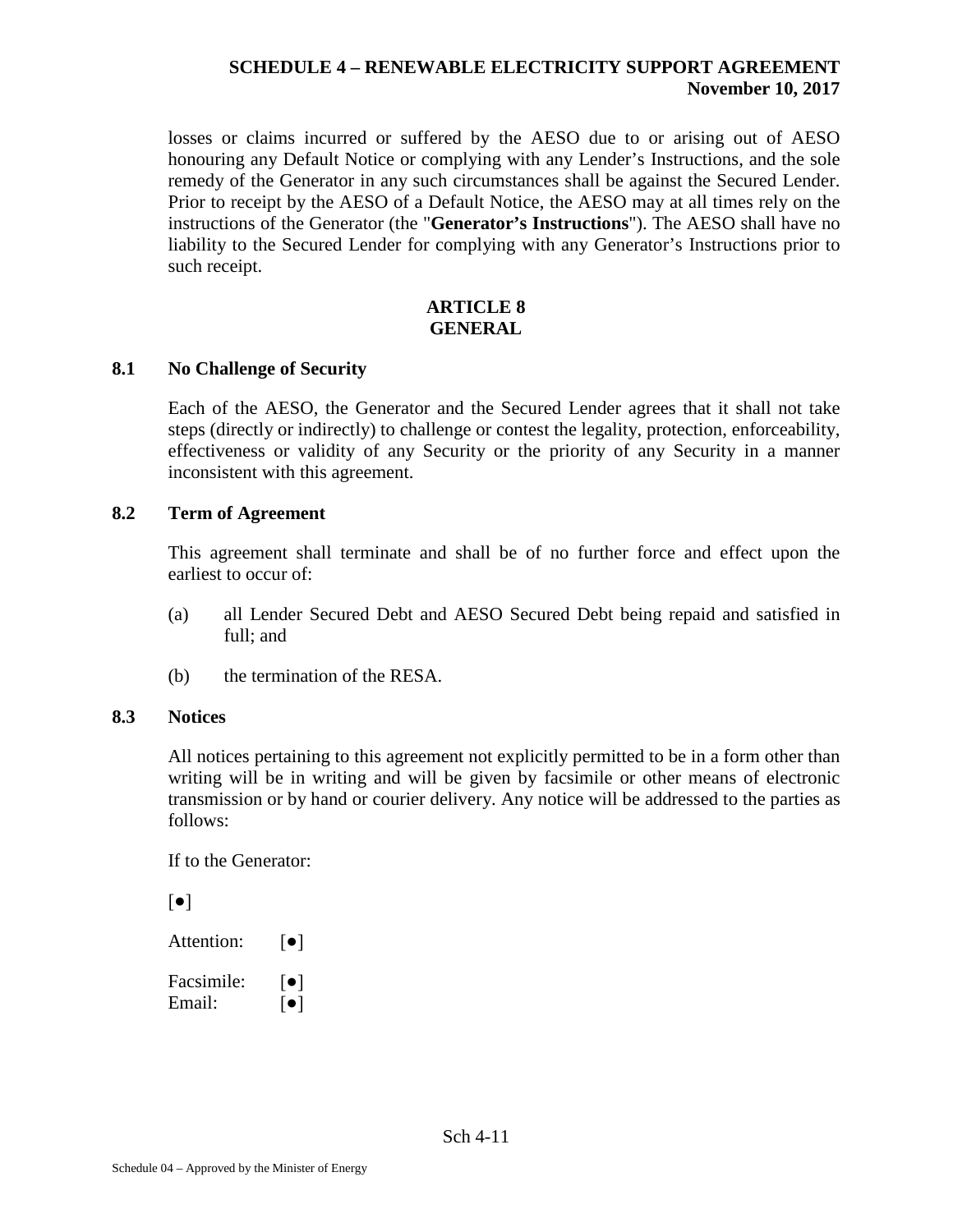```
If to the AESO:
```
Alberta Electric System Operator

2500 Calgary Place  $330 - 5$ <sup>th</sup> Avenue SW Calgary, Alberta T2P 0L4

Attention: **[●]** 

Facsimile: (403) 539-2949 Email:  $\lceil \bullet \rceil$ 

If to the Secured Lender:

[●]

Attention: **[●]** 

Facsimile:  $\lceil \bullet \rceil$ Email:  $\lceil \bullet \rceil$ 

Notice delivered or transmitted as provided above will be deemed to have been given and received on the day it is delivered or transmitted, provided that it is delivered or transmitted on a Business Day prior to 5:00 p.m. local time in the place of delivery or receipt. However, if a notice is delivered or transmitted after 5:00 p.m. local time or such day is not a Business Day, then such notice will be deemed to have been given and received on the next Business Day. Any party may, by written notice to the other parties, change its respective representative or the address to which notices are to be sent.

#### **8.4 Successors and Assigns**

Subject to complying with Section 17.1(d) and Article 20 of the RESA, the benefits under this agreement accruing to each of the parties to this agreement will extend to all their respective successors and permitted assigns, only if they agree, according to their interests, to be bound by all the provisions of this agreement (it being the responsibility of each party to give notice to each other party of such assignment and to require its successors and permitted assigns to expressly acknowledge and agree in favour of each other party to be bound by this agreement). Subject to complying with Section 17.1(d) and Section 20.1 of the RESA, upon the acquisition by any such successor or permitted assign of such an interest, such successor or permitted assign will be joined, as a party benefiting and bound by this agreement, by an appropriate further agreement supplementary to this agreement in form and substance acceptable to the AESO, acting reasonably.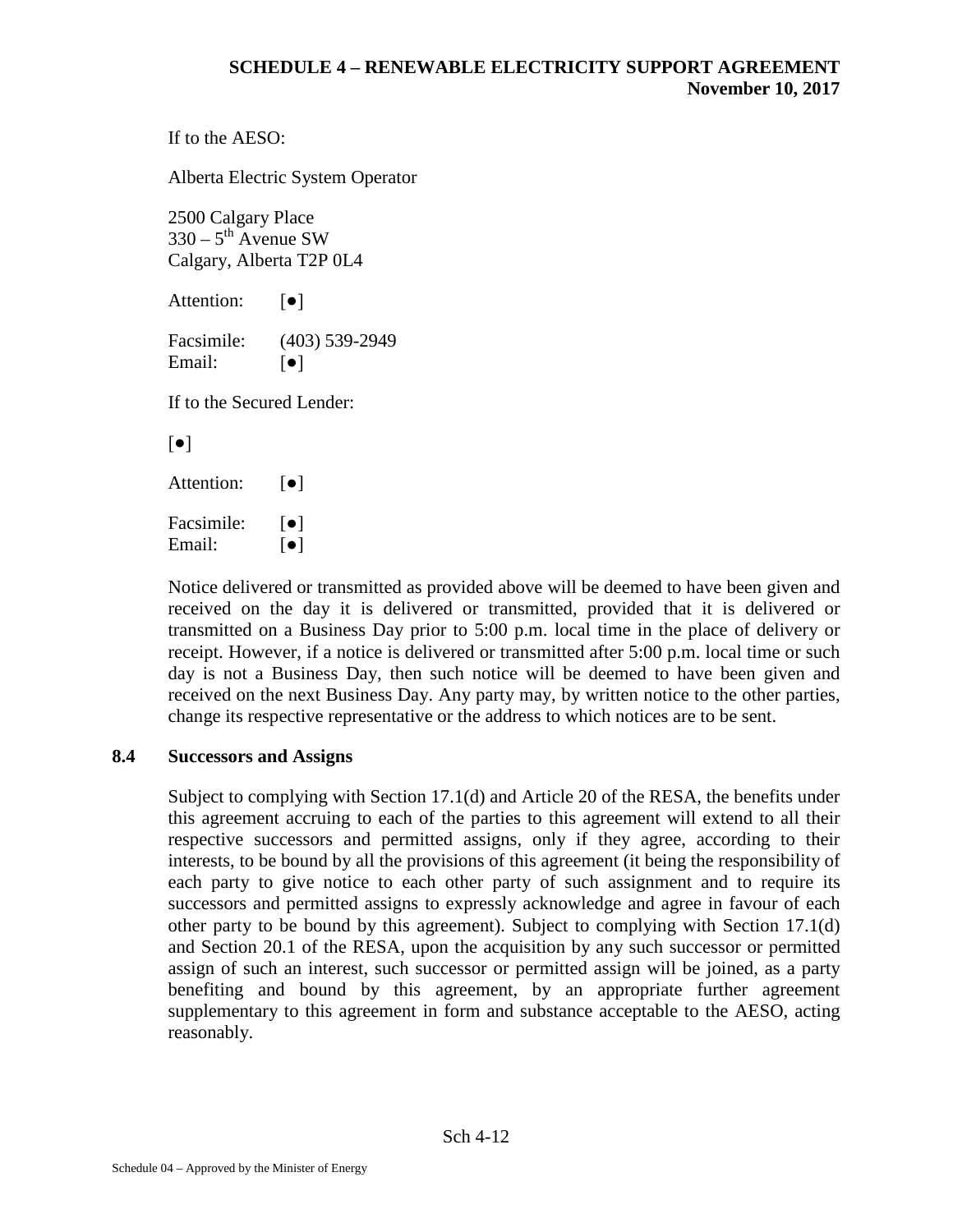#### **8.5 No Waiver**

The parties hereto confirm that the RESA remains in full force and effect in accordance with its terms, and that this agreement shall not be deemed to waive or modify in any respect any rights of the AESO under the RESA or the REP. Without limiting the forgoing, this agreement shall not constitute or be deemed to constitute:

- (a) a waiver of any Generator Event of Default or other default of the Generator;
- (b) waiver of any prohibition or restriction on, or be AESO's consent to, any assignment of the RESA or change of Control under the RESA; or
- (c) an acknowledgement that there has been or will be compliance by the Generator with the RESA, except to the extent of the acknowledgement of the rights of the Secured Lender as expressly provided herein.

The parties hereto acknowledge and agree that this agreement is being entered into pursuant to, and with respect to, the RESA only and shall not be construed as an amendment or waiver of any other agreement. This agreement, and any notice delivered pursuant to this agreement, shall not be deemed to be notice for any other purpose.

#### **8.6 Conflicting Provisions**

In the event of any conflict or inconsistency between the provisions of this agreement and the provisions of the RESA, the provisions of the RESA, to the extent of the conflict or inconsistency, shall govern and prevail.

#### **8.7 Execution and Delivery**

This agreement may be executed by the parties hereto in counterparts and may be executed and delivered by facsimile and all such counterparts and facsimiles will together constitute one and the same agreement.

#### **8.8 Governing Law**

This agreement will be governed by and interpreted in accordance with the laws of the Province of Alberta and the federal laws of Canada applicable in the Province of Alberta.

## *[EXECUTION PAGE IMMEDIATELY FOLLOWS]*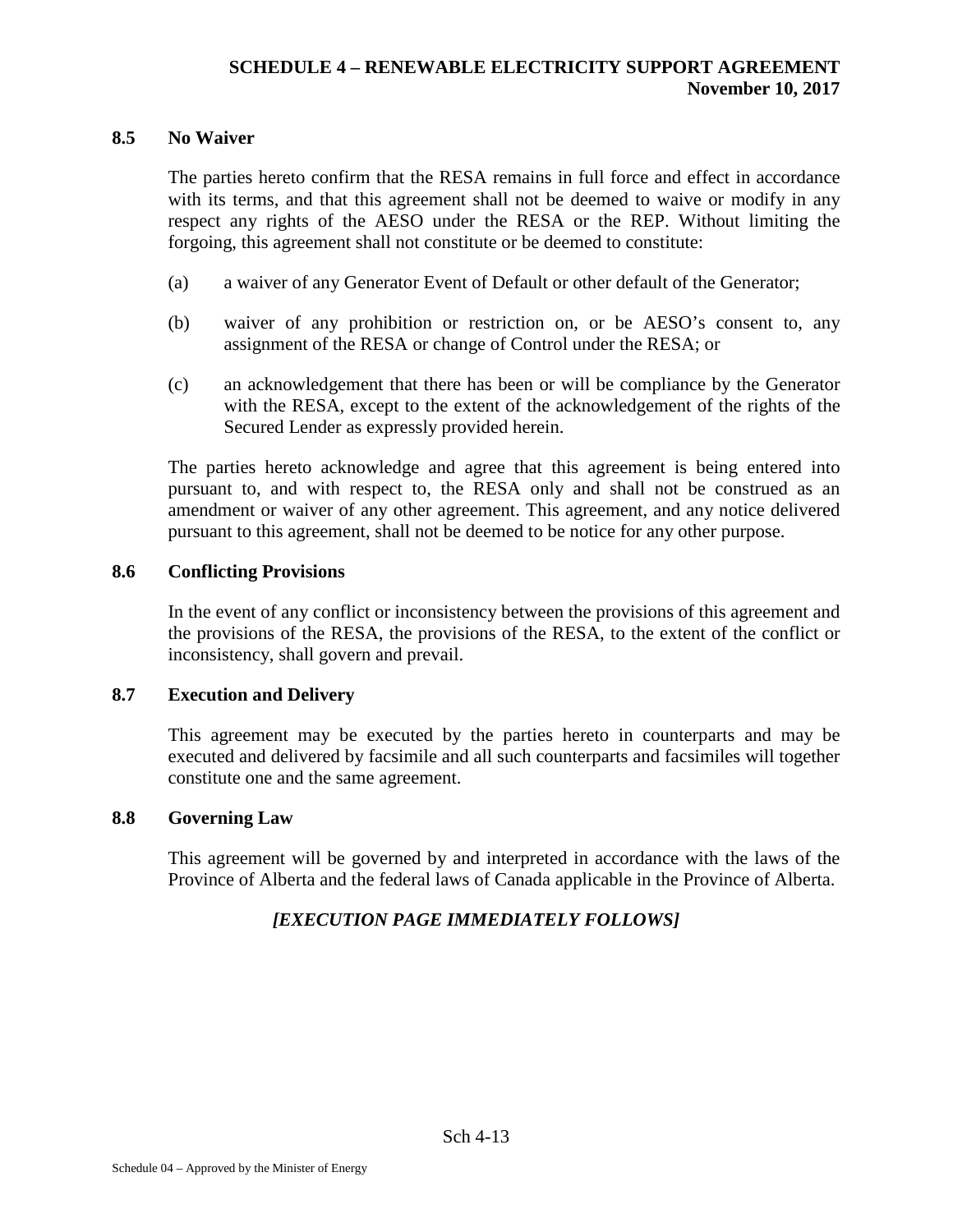IN WITNESS OF WHICH, the parties have duly executed this agreement as of the date first written above.

## **ALBERTA ELECTRICITY SYSTEM OPERATOR**

Per:

Name: [●]

Title: [●]

[●]**, as Secured Lender**

Per:

Name: [●] Title: [●]

Per:

Name: [●] Title: [●]

## [●]**, as Generator**

Per:

Name: [●]

Title: [●]

Per:

Name: [●]

Title: [●]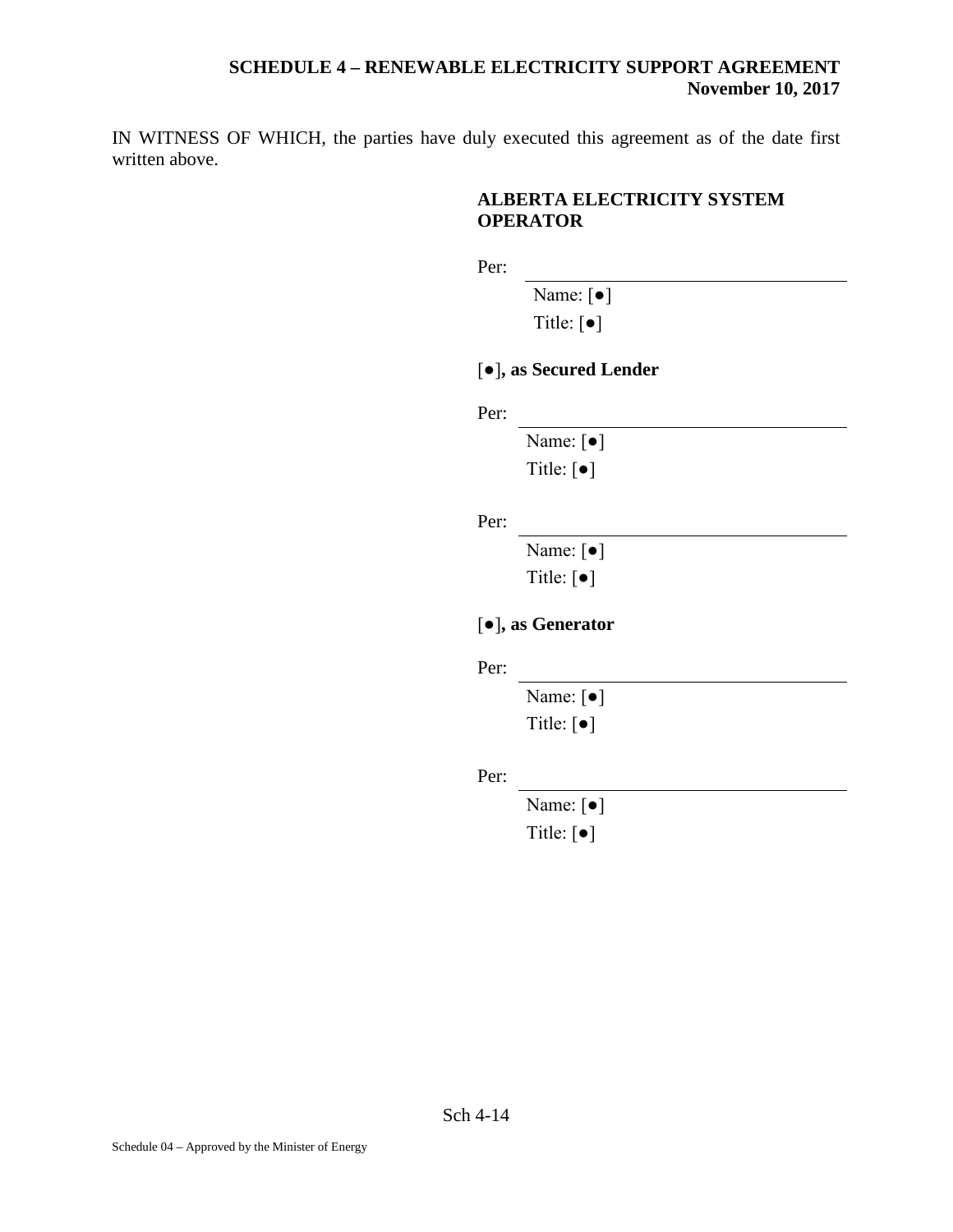## **SCHEDULE A**

## **LIST OF LENDER AGREEMENTS, SECURED LENDER SECURITY AGREEMENT AND REGISTRATION DETAILS**

The following Lending Agreements were entered into between the Generator and the Secured Lender:

- $(a) \qquad \bullet$  (date)
- (b)  $\bullet$  (date

The following Secured Lender's Security Agreement was granted by the Generator in favour of the Secured Lender:

(a)  $\lceil \bullet \rceil$  date

The following registrations were made against the Generator in favour of the Secured Lender under the PPSA.

[●]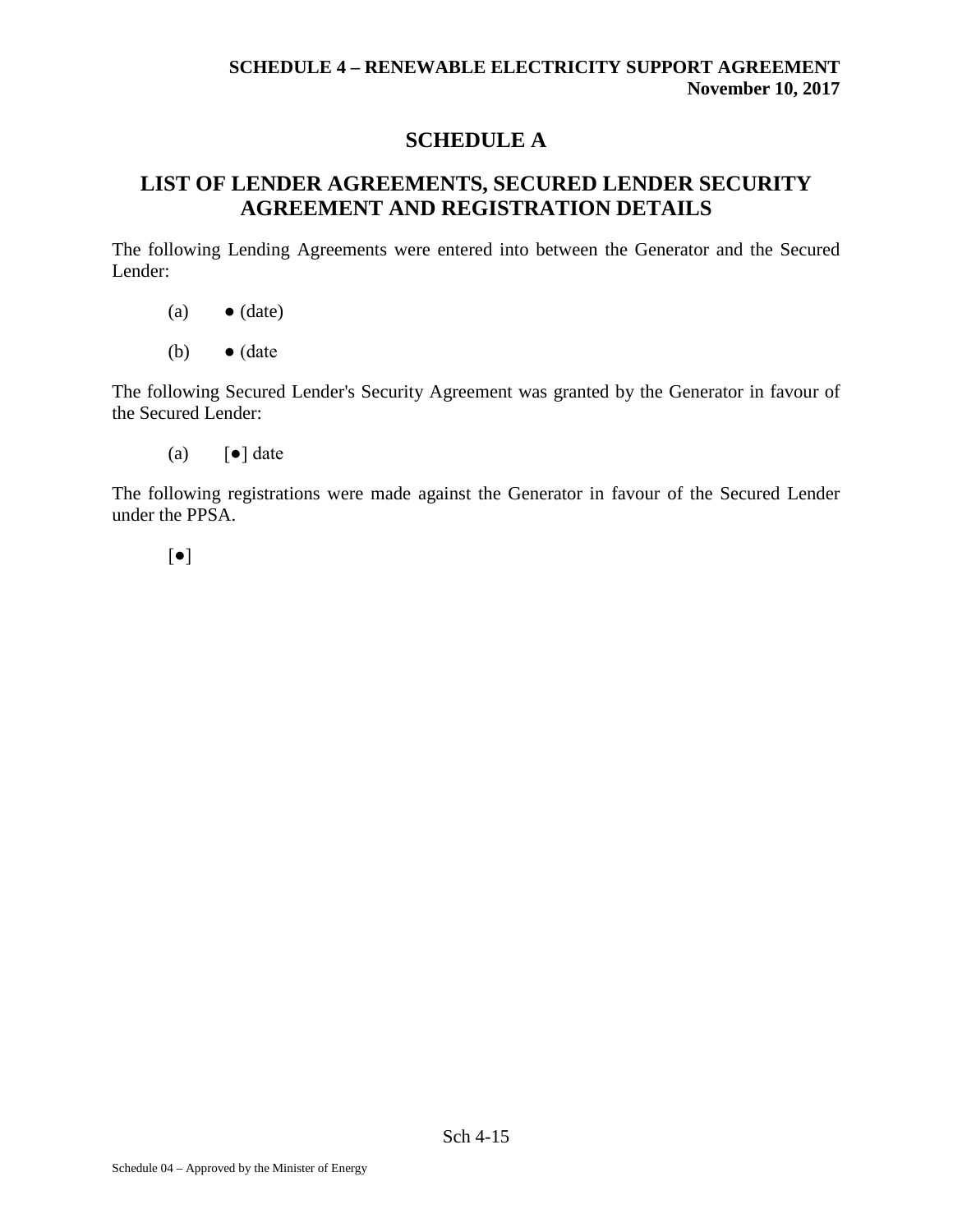# **SCHEDULE 5 BIOMASS SUSTAINABILITY REQUIREMENTS**

## **1. GENERAL**

## **1.1 Capitalized Terms and Section References**

Capitalized terms used in this Schedule shall, unless expressly defined herein, have the meaning given such terms in Section 1.1 of the Renewable Electricity Support Agreement between the AESO and the Generator to which this Schedule is attached (the "**RESA**"). Unless otherwise provided, references herein to Section numbers are references to Sections of this Schedule.

#### **1.2 Agreement References**

This Schedule is referenced in Sections 1.1, 1.4, 3.1(g) and 6.2 (e) of the RESA.

#### **1.3 Definitions**

In this Schedule, the following expressions have the following meanings:

"**Advanced Fuels**" means any liquid fuels produced directly or indirectly from the Gasification or the Pyrolysis of Biogas, Solid Biomass, and Solid Landfill Waste;

"**Biogas**" means sewage gas, landfill gas, and other gas formed from the anaerobic digestion of biomass or other organic matter other than any such gas;

"**Certified Forest Resources**" means forest resources sourced from outside of Canada which are certified to be in compliance with forest certification standards approved by the Minister from time to time, which may include standards endorsed by the PEFC;

"**Emissions Offset**" has the meaning given to such term "emissions offset" in SGER;

"**FMS Information**" has the meaning given to such term in Section 2.4(c) of this Schedule 5;

"**FMS Procedures**" means procedures for measuring and sampling the fuels used at the Facility for purposes of determining, for each Settlement Period:

- (a) the quantity of fuel used during such Settlement Period which is Sustainable Biomass, and the quantity which is not Sustainable Biomass;
- (b) the energy content of such fuels; and
- (c) the level of any contamination;

"**Gasification**" means the substoichiometric oxidation or steam reformation of a substance to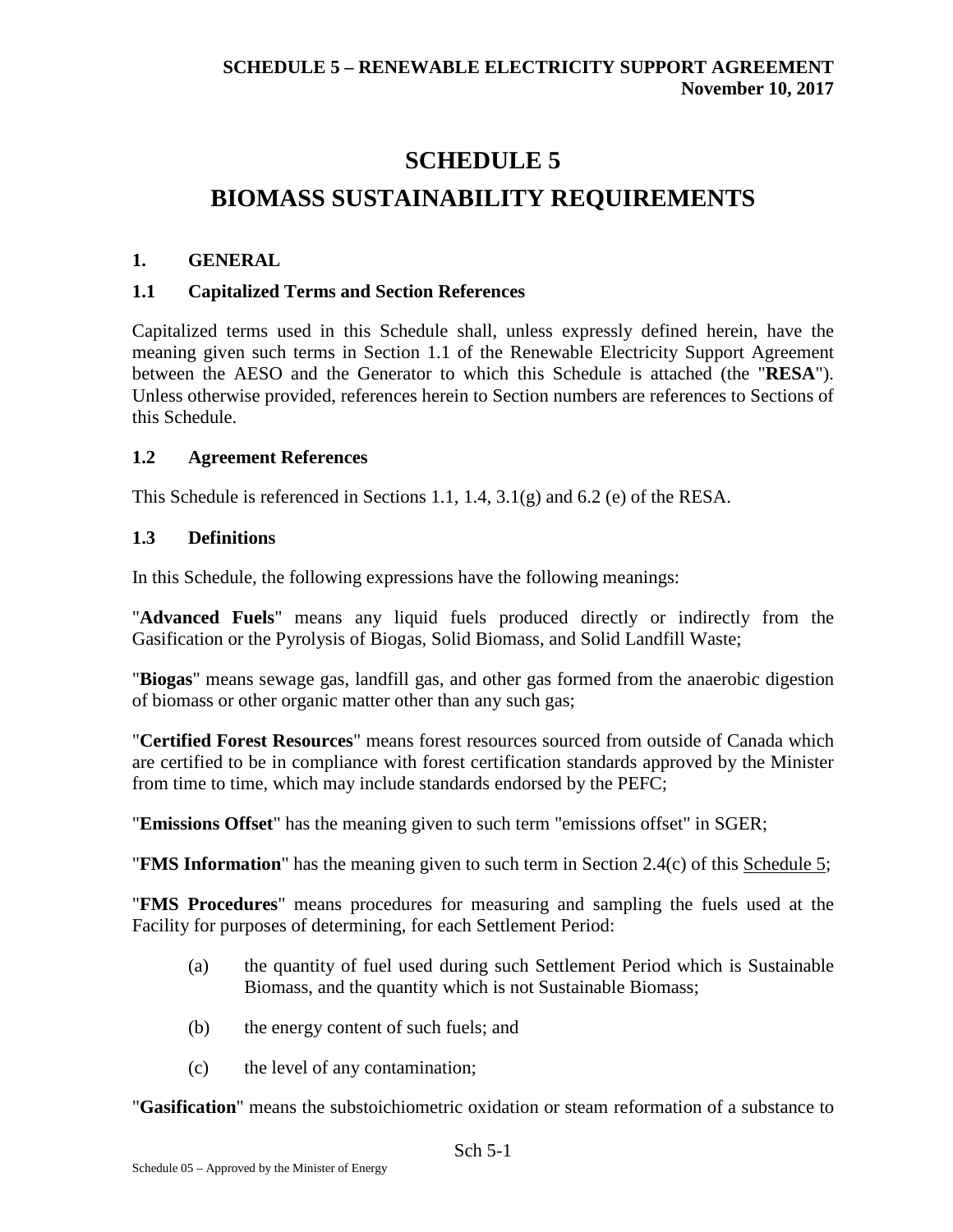produce a gaseous mixture and that mixture contains at least two of the following: (i) the oxides of carbon; (ii) methane; and (iii) hydrogen;

"**PEFC**" means the Programme for the Endorsement of Forest Certification, an international non-profit, non-governmental organization dedicated to promoting sustainable forest management through independent third-party certification;

"**Permitted Ancillary Activities**" means, with respect to the use of fossil fuels, any of the following activities:

- (a) heating the Facility's combustion system to its normal operating temperature, or the maintenance of that temperature;
- (b) the ignition of fuels of low or variable calorific value;
- (c) emissions control;
- (d) standby generation or the testing of standby generation capacity;
- (e) corrosion control;
- (f) fouling reduction; or
- (g) any other activity approved by the Minister from time to time;

"**Pyrolysis**" means the thermal degradation of a substance in the absence of any oxidising agent (other than that which forms part of the substance itself) to produce: (a) char; and (b) a gas or a liquid (or both);

"**Renewable Multiplier**" or "**RM**" has the meaning given to it in Section 3.1(a) of this Schedule 5:

"**RM Infraction**" has either the meaning given to it in Section 3.2(b) or 3.3(b) of this Schedule 5, as the context may require;

"**SGER**" means the *Specified Gas Emitters Regulation* (Alberta);

"**Solid Biomass**" means naturally occurring organic matter, which specifically includes: crops grown or harvested for the purpose of being used to generate Electricity; waste from harvesting or processing agricultural products or waste from processing forestry products, including spent pulping liquor; agricultural waste (including manure); organic waste materials from a greenhouse, nursery, garden centre or flower shop; pulp and paper biosolids; waste from food processing, distribution and preparation operations; sewage biosolids (i.e. residue from a sewage treatment works following treatment of sewage and removal of effluent) and hauled sewage; waste from the operation of a sewage works; uncontaminated woodwaste (e.g. tree trunks, tree branches, leaves and brush); or Sustainable Forest Resources; provided that "Solid Biomass" shall not include: (i) peat or peat derivatives or (ii) woodwaste contaminated with chromated copper arsenate, ammoniacal copper arsenate, pentachlorophenol, creosote, or any other substance designated by the Minister from time to time;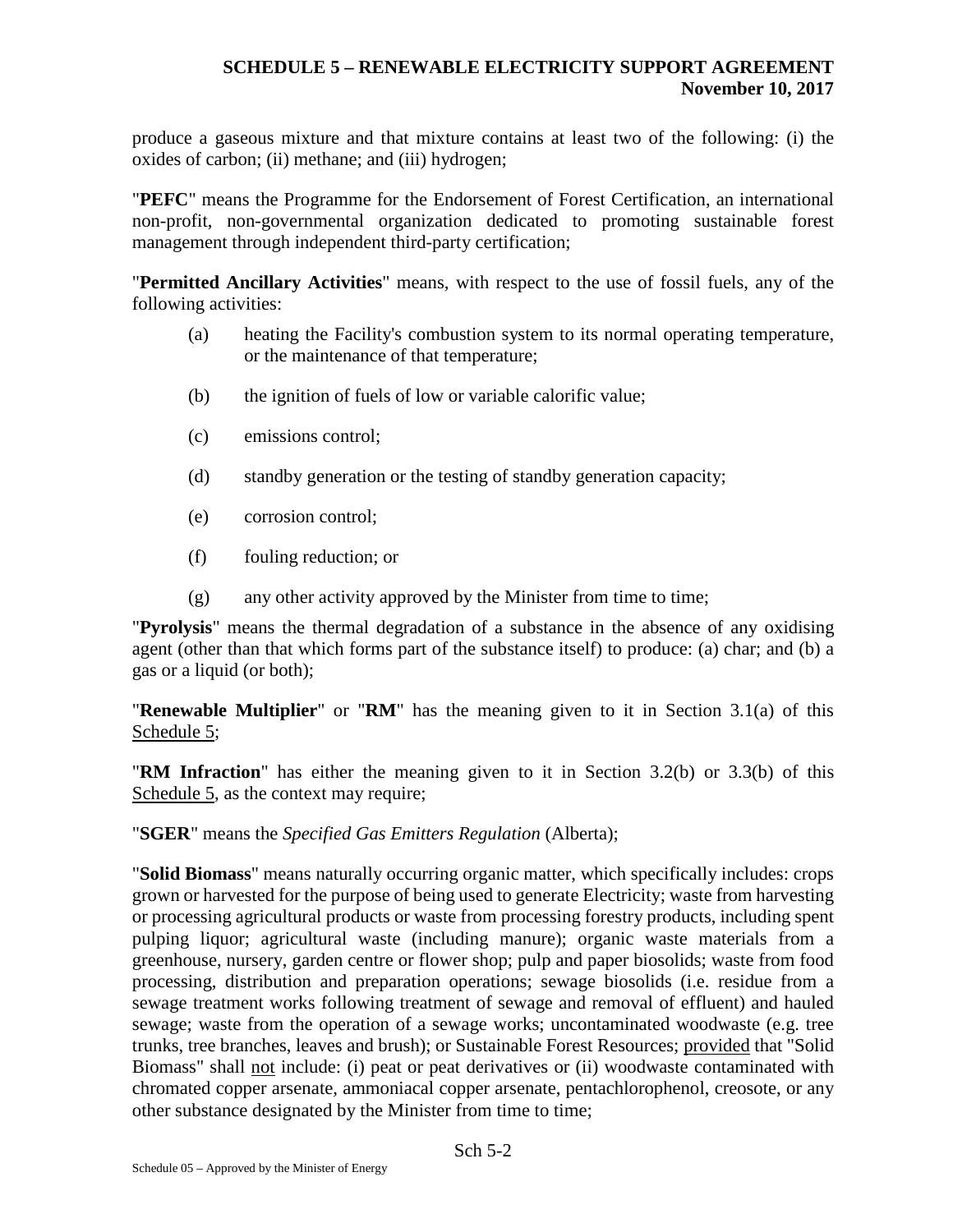"**Solid Landfill Waste**" means municipal solid waste;

"**Solid Landfill Waste Facility**" means any Biomass Facility which, uses Solid Landfill Waste or Advanced Fuels produced, directly or indirectly, from Solid Landfill Waste as its source of fuel;

"**Sustainable Biomass**" means Advanced Fuels, Biogas, Solid Biomass and Solid Landfill Waste;

"**Sustainable Forest Resources**" means forest resources which are sourced from within Canada, or which are Certified Forest Resources; and

"**Unsustainable Forest Resource**" means any forest resource sourced from outside of Canada which is not a Certified Forest Resource.

## **2. SUSTAINABLE BIOMASS REQUIREMENTS**

#### **2.1 Biomass Facilities (except any Solid Landfill Waste Facility)**

- (a) The Generator shall operate the Biomass Facility such that:
	- (i) ninety-five percent (95%) or more of the energy content of all the fuel used at the Facility comes from Sustainable Biomass, and
	- (ii) not more than five percent (5%) of the energy content of all the fuel used at the Facility comes from fossil fuels (including any fossil fuels utilized for the purpose of Permitted Ancillary Activities) or other fuels which do not constitute Sustainable Biomass.
- (b) The Monthly Support Payment which the Generator is entitled to for any Settlement Period pursuant to Section 6.2 of the RESA will be adjusted as set forth in Section 3.1 of this Schedule 5 if the Generator fails to comply with subsection (a) above; and for greater certainty will not be adjusted if the energy content of the Sustainable Biomass used at the Facility during such Settlement Period meets or exceeds such ninety-five percent (95%) threshold.

## **2.2 Solid Landfill Waste Facilities**

- (a) The Generator shall operate the Biomass Facility such that:
	- $(i)$  fifty percent (50%) or more of the energy content of the Solid Landfill Waste used at the Facility is organic; and
	- (ii) not more than fifty percent (50%) of the energy content of all the fuel used at the Facility, calculated by mass on a bone dry basis, comes from fossil fuels (including any fossil fuels utilized for the purpose of Permitted Ancillary Activities) or other fuels which do not constitute Sustainable Biomass.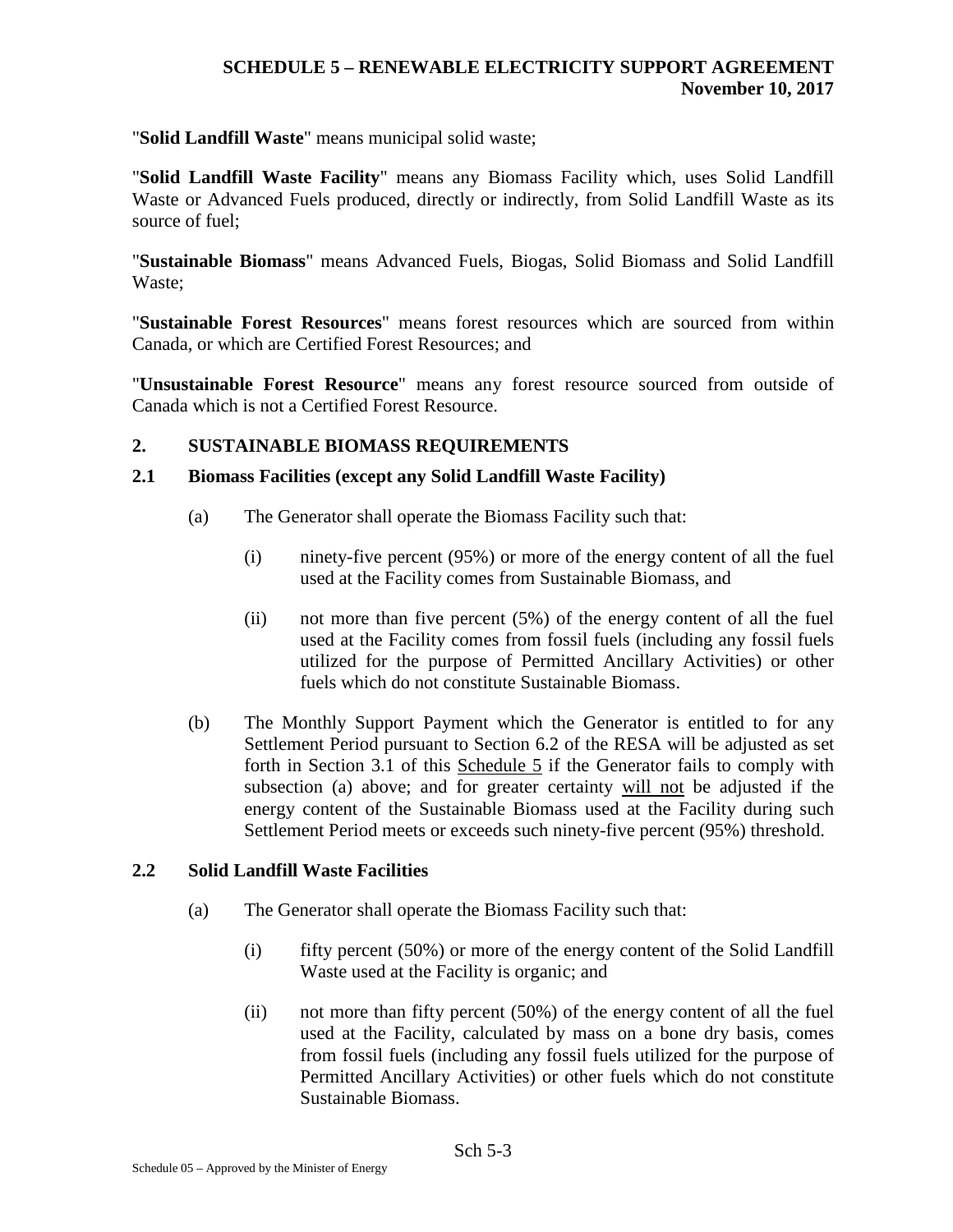- (b) The Monthly Support Payment which the Generator is entitled to for any Settlement Period pursuant to Section 6.2 of the RESA will be adjusted as set forth in Section 3.2 of this Schedule 5 both:
	- (i) if the Generator fails to comply with subsection (a) above; and
	- (ii) if the Generator complies with subsection (a) above, to reflect the proportion that the energy content of the Sustainable Biomass used at the Facility during such Settlement Period bears to the energy content of all fuels used at the Facility during such Settlement Period.

## **2.3 General**

No fossil fuels may be used at the Facility for the express purpose of being used as a fuel; provided that fossil fuels may be used: (i) to undertake Permitted Ancillary Activities; (ii) to the extent they form part of the landfill or waste from which the fuel is produced or are present in any Solid Landfill Waste.

## **2.4 Fuel Measurement and Sampling Procedures**

- (a) The AESO and Generator will need to agree to FMS Procedures prior to the Commencement of Construction.
- (b) FMS Procedures agreed to pursuant to subsection (a) above must be transparent and must provide for: (i) an ongoing dialogue between the AESO and the Generator; (ii) monthly reporting; (iii) annual independent auditor certifications at Generator's sole cost and expense; (iv) AESO audit rights, and (v) self-reporting by Generator of any known use of feedstock which does not constitute Sustainable Biomass.
- (c) The information to be provided to the AESO for such Settlement Period pursuant to the agreed FMS Procedures (the "**FMS Information**") shall include: the mass (on a bone dry basis) or volume of all fuels used; the gross calorific value of each type of fuel used; the percentage of fossil fuel contamination (by energy content) which is present within any Solid Biomass or Solid Landfill Waste; the Renewable Multiplier for such month, information with respect to the source of all forest resources; and certifications establishing that forest resources sourced from outside Canada are Certified Forest Resources.

## **3. ADJUSTMENTS TO MONTHLY SUPPORT PAYMENTS**

## **3.1 Renewable Multiplier**

(a) A "**Renewable Multiplier**" or "**RM**" will be calculated for each Settlement Period to account for situations where: (i) the Generator uses fuel at the Facility which is not Sustainable Biomass (such as contaminated woodwaste, Unsustainable Forest Resources, or fossil fuels which form part of Generator's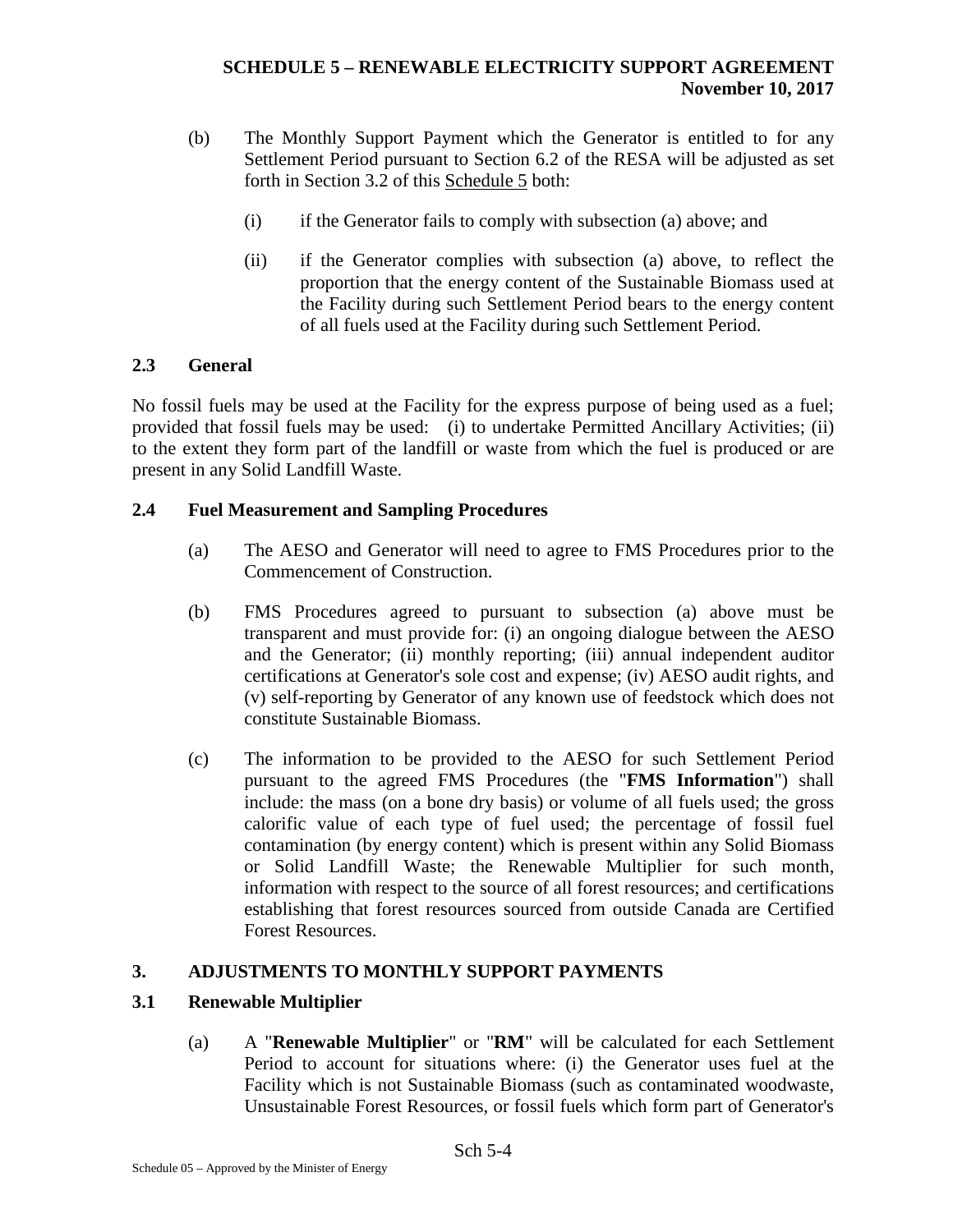feedstock); (ii) the Generator uses fossil fuels for Permitted Ancillary Activities; or (iii) the Generator fails to provide the FMS Information. The RM is the proportion that the energy content of the Sustainable Biomass used at the Facility during any Settlement Period bears to the energy content of all fuels used at the Facility during such Settlement Period, and will be used to determine the adjustments to be made to the Monthly Support Payment for such Settlement Period. The RM for any Settlement Period shall be calculated as follows:

$$
RM = \frac{A}{B}
$$

Where:

"A" is the aggregate energy content of all fuels used in the Facility's gross output of Electricity during the relevant Settlement Period, less the energy content of: (i) any fossil fuel from which those fuels are in part composed (which will be deemed to be zero for any Biogas); (ii) any fossil fuels used for Permitted Ancillary Activities, (iii) any Unsustainable Forest Resources; (iv) any other fuels which do not constitute Sustainable Biomass; and (v) any fuels for which the AESO has not received the FMS Information; and

"B" is the energy content of all fuels used in the Facility's gross output of Electricity during the relevant Settlement Period.

(b) If for any Settlement Period, the Facility does not use fossil fuels for any Permitted Ancillary Activities, and the Biomass Facility utilizes Biogas as its fuel source, then the Renewable Multiplier shall be deemed to be "1" for such Settlement Period.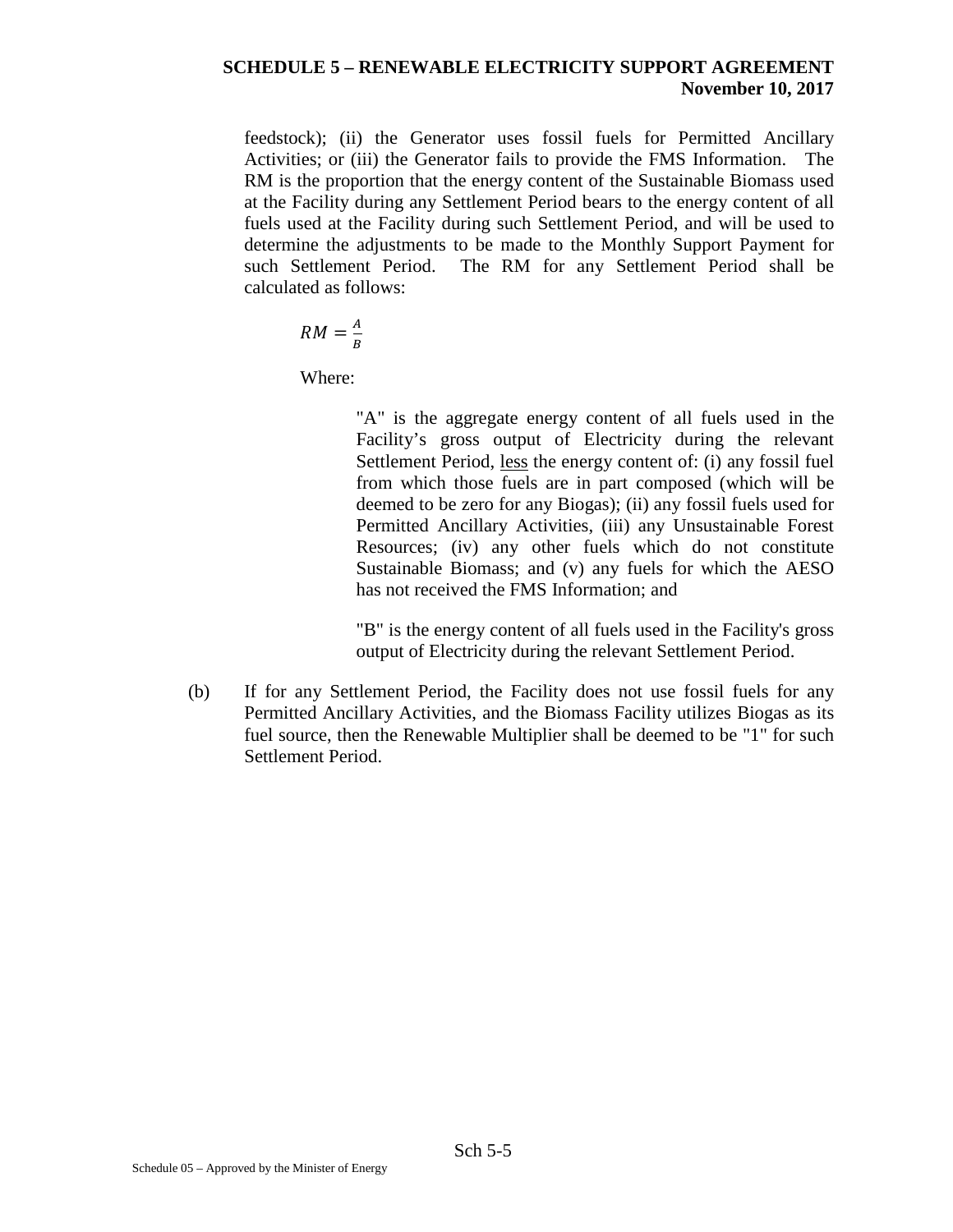#### **3.2 Biomass Facilities (except any Solid Landfill Waste Facility)**

- (a) If the RM for any Settlement Period is 0.95 or greater, the RM will be deemed to be "1" and no adjustment shall be made to the Monthly Support Payment.
- (b) If the RM for any Settlement Period is less than 0.95, (an "**RM Infraction**") then a series of progressive payment adjustments will apply, on a rolling 12 month basis, as follows:
	- (i) If it is the first RM Infraction in the prior 12 month period, the RM for such Settlement Period will be multiplied by 0.9 for purposes of calculating an adjusted RM for such Settlement Period; and the Monthly Support Payment for such Settlement Period shall be reduced by multiplying it by the adjusted RM.

**Example (first RM Infraction)**: If the RM for such Settlement Period is 0.83 and the Monthly Support Payment for such Settlement Period is \$100, the Monthly Support Payment will be reduced to \$74.70 (i.e. \$100 x 0.83 x 0.9).

(ii) If it is the second RM Infraction in the prior 12 month period, the RM for such Settlement period will be multiplied by 0.8 for purposes of calculating an adjusted RM for such Settlement Period; and the Monthly Support Payment for such Settlement Period shall be reduced by multiplying it by the adjusted RM.

**Example (second RM Infraction)**: If the RM for such Settlement Period is 0.92 and the Monthly Support Payment for such Settlement Period is \$100, the Monthly Support Payment will be reduced to \$73.60 (i.e. \$100 x 0.92 x 0.8).

(iii) If it is the third or any successive RM Infraction in the prior 12 month period, the Monthly Support Payment for such Settlement Period shall be reduced to zero dollars (\$0).

## **3.3 Solid Landfill Waste Facilities**

(a) If the RM for any Settlement Period is 0.5 or greater, the Monthly Support Payment for such Settlement Period shall be reduced by multiplying it by the RM for such Settlement Period.

**Example**: If the RM for such Settlement Period is 0.52 and the Monthly Support Payment for such Settlement Period is \$100, the Monthly Support Payment will be reduced to \$52 (i.e \$100 x 0.52).

(b) If the RM for any Settlement Period is less than 0.50, an ("**RM Infraction**") then a series of progressive payment adjustments will apply, on a rolling 12 month basis, as follows: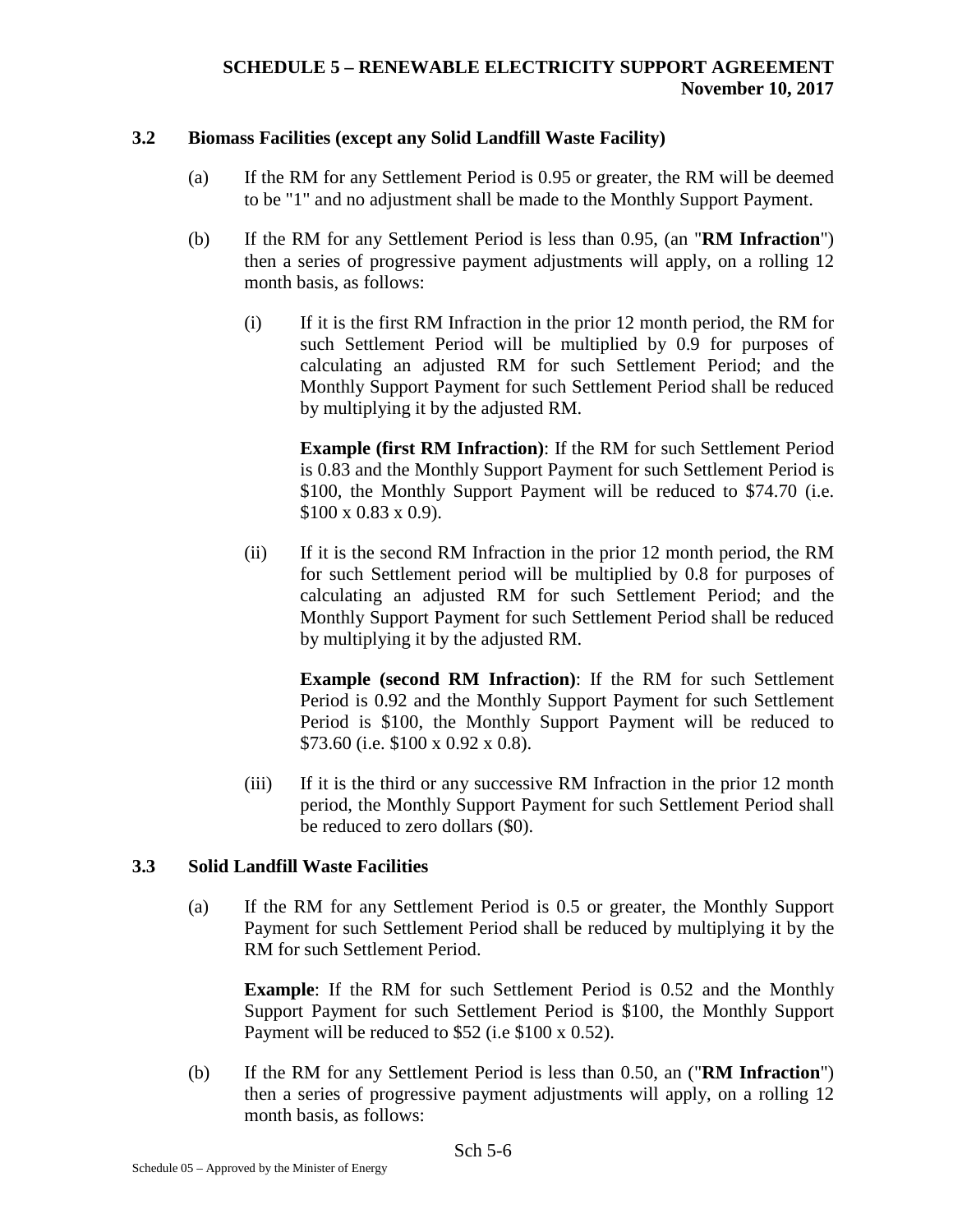(i) If it is the first RM Infraction in the prior 12 month period, the RM for such Settlement Period will be multiplied by 0.9 for purposes of calculating an adjusted RM for such Settlement Period; and the Monthly Support Payment for such Settlement Period shall be reduced by multiplying it by the adjusted RM.

**Example (first RM Infraction)**: If the RM for such Settlement Period is 0.48 and the Monthly Support Payment for such Settlement Period is \$100, the Monthly Support Payment will be reduced to \$43.20 (i.e. \$100 x 0.48 x 0.9).

(ii) If it is the second RM Infraction in the prior 12 month period, the RM for such Settlement Period will be multiplied by 0.8 for purposes of calculating an adjusted RM for such Settlement Period; and the Monthly Support Payment for such Settlement Period shall be reduced by multiplying it by the adjusted RM.

**Example (second RM Infraction)**: If the RM for such Settlement Period is 0.43 and the Monthly Support Payment for such Settlement Period is \$100, the Monthly Support Payment will be reduced to \$34.40 (i.e. \$100 x 0.43 x 0.8).

(iii) If it is the third or any successive RM Infraction in the prior 12 month period, the Monthly Support Payment for such Settlement Period shall be reduced to zero dollars (\$0).

## **4. DELIVERY OF FMS INFORMATION AND SETTLEMENT**

- (a) For each Settlement Period during the Support Period, the Generator shall deliver the FMS information to the AESO on or prior to the fifth  $(5<sup>th</sup>)$  Business Day following the end of such Settlement Period.
- (b) The preliminary RESA Statement issued by the AESO for any Settlement Period shall be based upon the Renewable Multiplier for the previous Settlement Period. The final RESA Statement issued by the AESO to the Generator for any Settlement Period shall be based upon the Renewable Multiplier calculated for such Settlement Period (as opposed to the prior Settlement Period); provided that the information required in respect of such calculation has been delivered to the AESO. The Renewable Multiplier, and any adjustment to Monthly Support Payments, will be determined by the AESO in accordance with Section 3.1 of this Schedule 5, and shall be based upon the FMS Information provided by the Generator pursuant to subsection (a) above. For the first Settlement Period during the Support Period, the Renewable Multiplier used in the preliminary RESA Statement shall be 1.0.
- (c) The final RESA Statement may be subject to adjustment pursuant to Section 6.7 of the RESA. The Renewable Multiplier for any Settlement Period may be adjusted within the time period set forth therein, to reflect any errors in the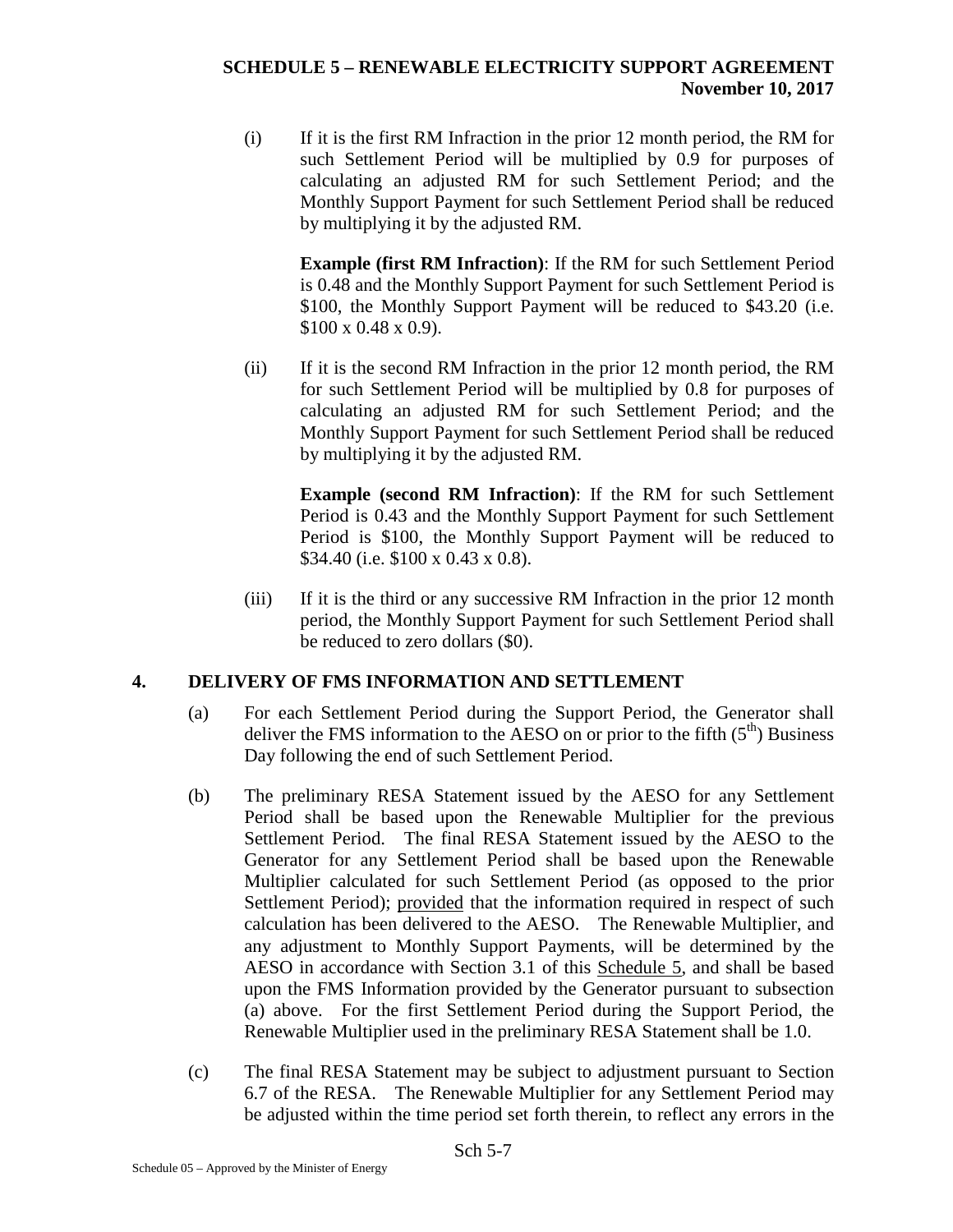calculation of the Renewable Multiplier, and to reflect any changes in the FMS Information. For greater certainty, the Renewable Multiplier for any Settlement Period may be recalculated to reflect FMS Information which had not previously being provided to the AESO or to reflect any changes in such FMS Information. If any such adjustment results in a change to a Renewable Multiplier for a Settlement Period or results in a change as to whether or not there was an RM Infraction for such Settlement Period, adjustments shall be made in respect of such Settlement Period or any other Settlement Period as reasonably required to reflect the adjusted RM.

## **5. STRIKE PRICE BELOW POOL PRICE**

If in any Settlement Period, the Strike Price is lower than the Pool Price in any one or more Settlement Intervals during such Settlement Period and there is an RM Infraction for such Settlement Period, then:

- (a) the AESO may, at its election, deem the Renewable Multiplier to be one (1); and
- (b) if an election is made by the AESO pursuant to subsection (a) above, the AESO may, at its election, apply such deemed Renewable Multiplier either to:
	- (i) each Settlement Interval in respect of which the Strike Price is lower than the Pool Price and use the Renewable Multiplier calculated pursuant to Section 3 above (as adjusted pursuant to Section 3.2 or 3.3, as the case may be) for all other Settlement Intervals; or
	- (ii) all of the Settlement Intervals in such Settlement Period.

## **6. OFFSETS AND OTHER INCENTIVES.**

Notwithstanding Section 6.8 of the RESA, the Generator shall, with respect to any Biomass Facility, be entitled to seek, generate and obtain, wholly for Generator's account, Emissions Offsets generated pursuant to and in compliance with SGER or any successor legislation, except Emissions Offsets related to carbon dioxide.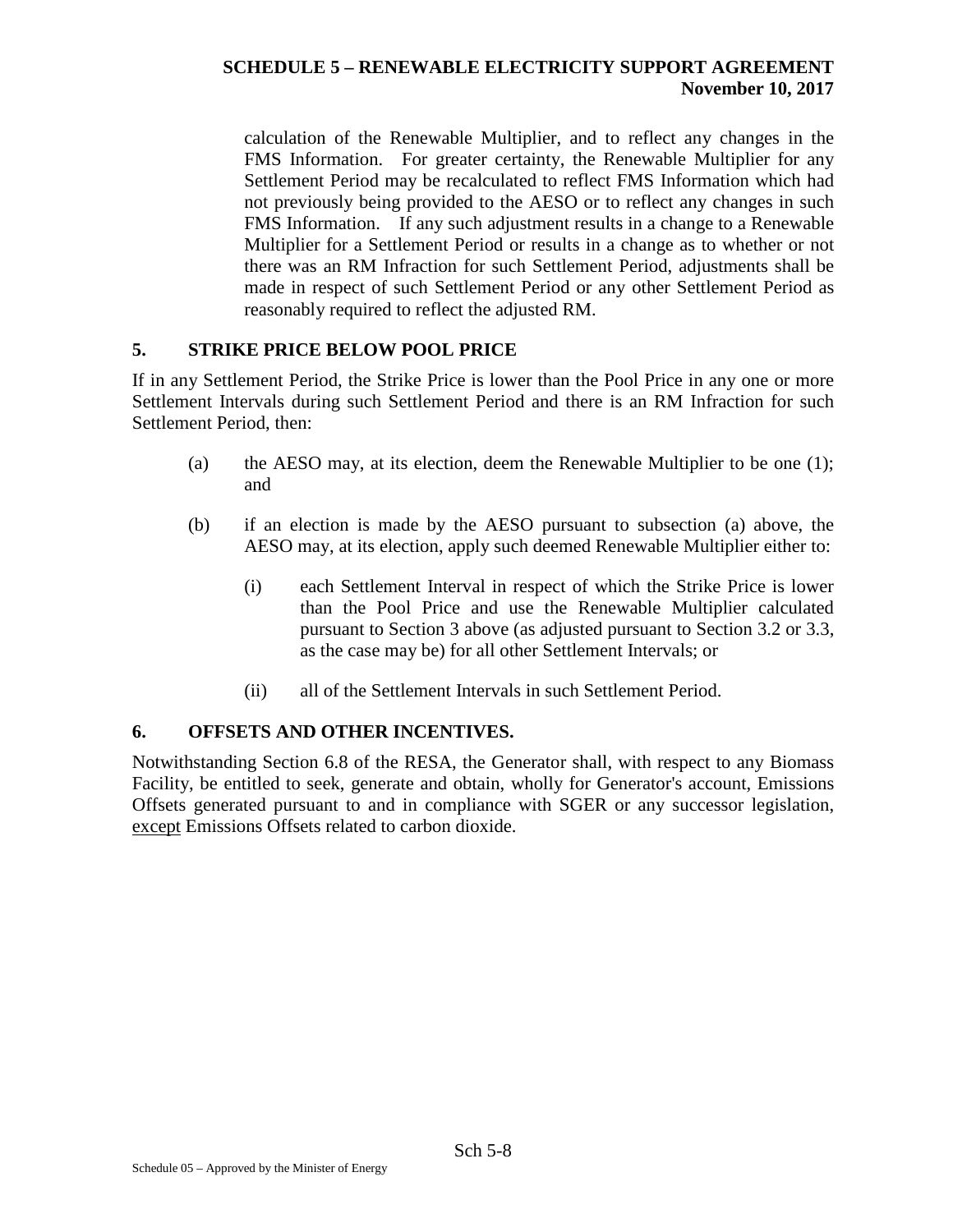# **SCHEDULE 6 ARBITRATION PROVISIONS APPLICABLE TO SECTIONS 1.11 AND 6.11**

## **1. GENERAL**

## **1.1 Capitalized Terms and Section References**

Capitalized terms used in this Schedule shall, unless expressly defined herein, have the meanings given to such terms in Section 1.1 of the Renewable Electricity Support Agreement between the AESO and Generator to which this Schedule is attached (the "**RESA**"). Unless otherwise provided, references herein to Section numbers are references to Sections of this Schedule.

## **1.2 Agreement References**

This Schedule is referenced in Sections 1.1, 1.4, 1.11(a) and 6.11(b) of the RESA.

## **2. ARBITRATION PROCEDURES APPLICABLE TO SECTION 1.11 AND 6.11**

The following rules and procedures (the "**Rules**") shall govern, exclusively, any matter or matters to be arbitrated between the Parties under Section 1.11 and Section 6.11 of the RESA.

## **2.1 Commencement of Arbitration**

- (a) If the Parties and, at the AESO's option, all Other Generators required by the AESO to participate, have been unable to reach agreement as contemplated in Section 1.11 or Section 6.11, as applicable, then the AESO shall commence arbitration by delivering a written notice ("**Request**") to the Generator and such Other Generators required by the AESO to participate (collectively the "**Disputing Generators**").
- (b) If the AESO has not already done so, the AESO shall then deliver to each Disputing Generator the names of all of the other Disputing Generators.
- (c) Within twenty (20) days of the delivery of the Request, the AESO shall deliver to the Disputing Generators a written notice nominating an arbitrator who shall be familiar with commercial law matters, is qualified by a profession or occupation to decide the matter in dispute and has no financial or personal interest in the business affairs of any of the parties.
- (d) Within twenty (20) days of the receipt of the AESO's notice nominating its arbitrator, the Disputing Generators shall by written notice to the AESO nominate an arbitrator who shall be familiar with commercial law matters, is qualified by a profession or occupation to decide the matter in dispute and has no financial or personal interest in the business affairs of any of the Parties.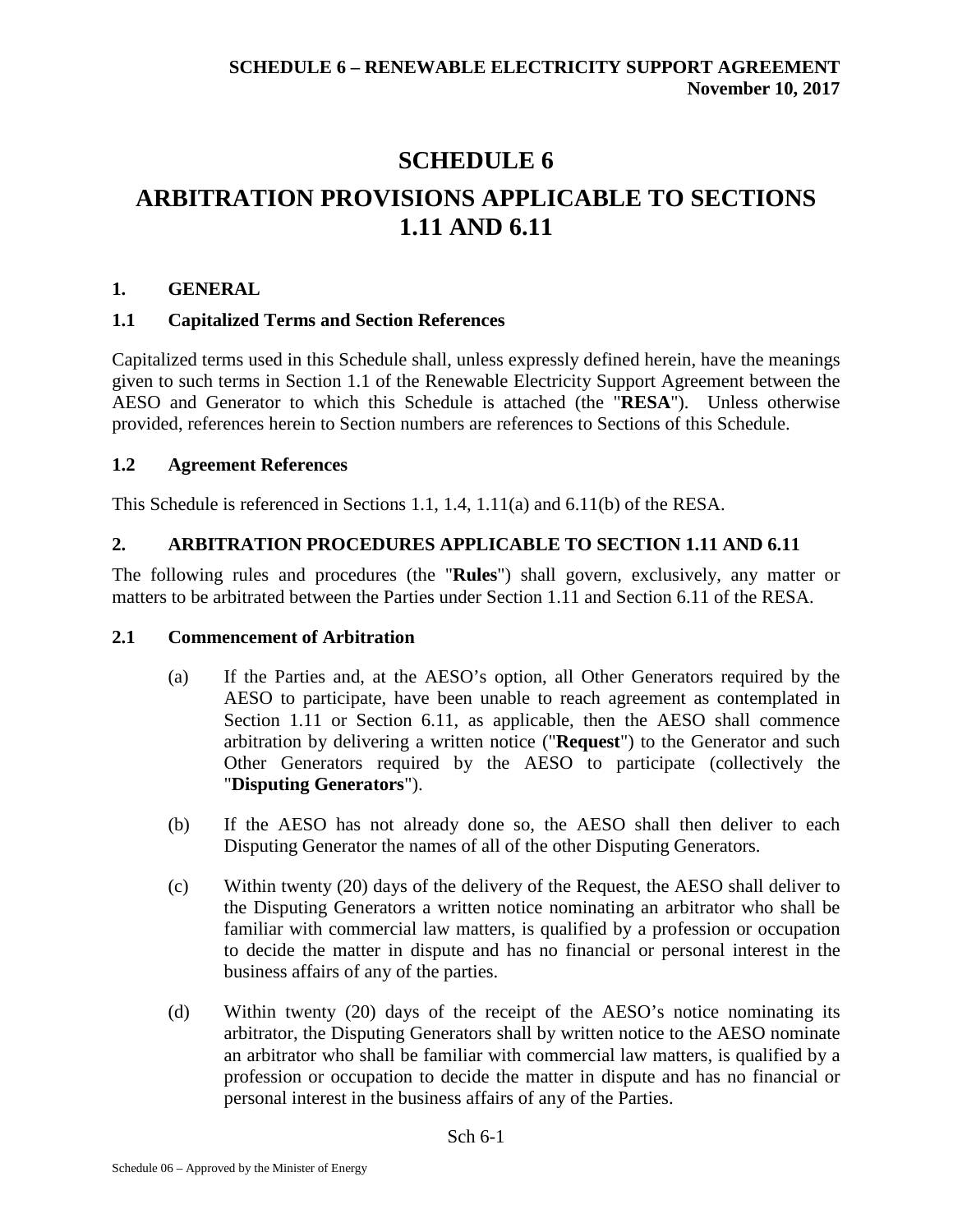(e) The two arbitrators nominated shall then select a chairperson of the arbitration panel (the "**Joint Arbitration Panel**").

## **2.2 Application to ADR Institute**

If the Disputing Generators are unable to agree on the nomination of an arbitrator within twenty (20) days of the receipt of the AESO's notice nominating its arbitrator, then upon application of any Disputing Generator or the AESO, the second arbitrator shall be appointed by the ADR Institute of Canada. If the two arbitrators shall fail to appoint the third arbitrator within such ten (10) day period, then upon application by any Disputing Generator or the AESO, the third arbitrator shall be appointed by the ADR Institute of Canada.

## **2.3 General**

- (a) The "National Arbitration Rules" of the ADR Institute of Canada will apply to the Arbitration, as modified by this Schedule 6.
- (b) The Joint Arbitration Panel, once appointed, shall proceed immediately to determine the Replacement Provision or Replacement Price, as the case may be, it being the intention of the AESO and the Generator that there be, to the extent possible, one arbitration proceeding and hearing to determine the Replacement Provision or Replacement Price, as the case may be.
- (c) Unless otherwise agreed by the Parties, the Joint Arbitration Panel shall determine the conduct of the arbitral proceedings, including the exchange of statements of claim and defence, the need for documentary and oral discovery and whether to hold oral hearings with a presentation of evidence or oral argument so that the award may be made within the time period set out below. Each of the Disputing Generators shall have a right to participate in the arbitration proceeding.

## **2.4 Consolidation**

The Parties agree that should the Joint Arbitration Panel determine that the Replacement Provision or Replacement Price, as the case may be, needs to be determined through more than one arbitration proceeding, then the Parties agree that the Joint Arbitration Panel shall determine whether the arbitration proceedings shall be consolidated, conducted simultaneously or consecutively or whether any of the arbitration proceedings should be stayed until any of the others are completed.

## **2.5 Award**

The award of the Joint Arbitration Panel, which shall include the Replacement Provision or Replacement Price, as the case may be, shall be made within six (6) months after the appointment of the Joint Arbitration Panel, subject to any extended date to be agreed by the Parties or any reasonable delay due to unforeseen circumstances. Such award shall set out the reasons for the decision and such reasons for decision shall not be confidential and shall,